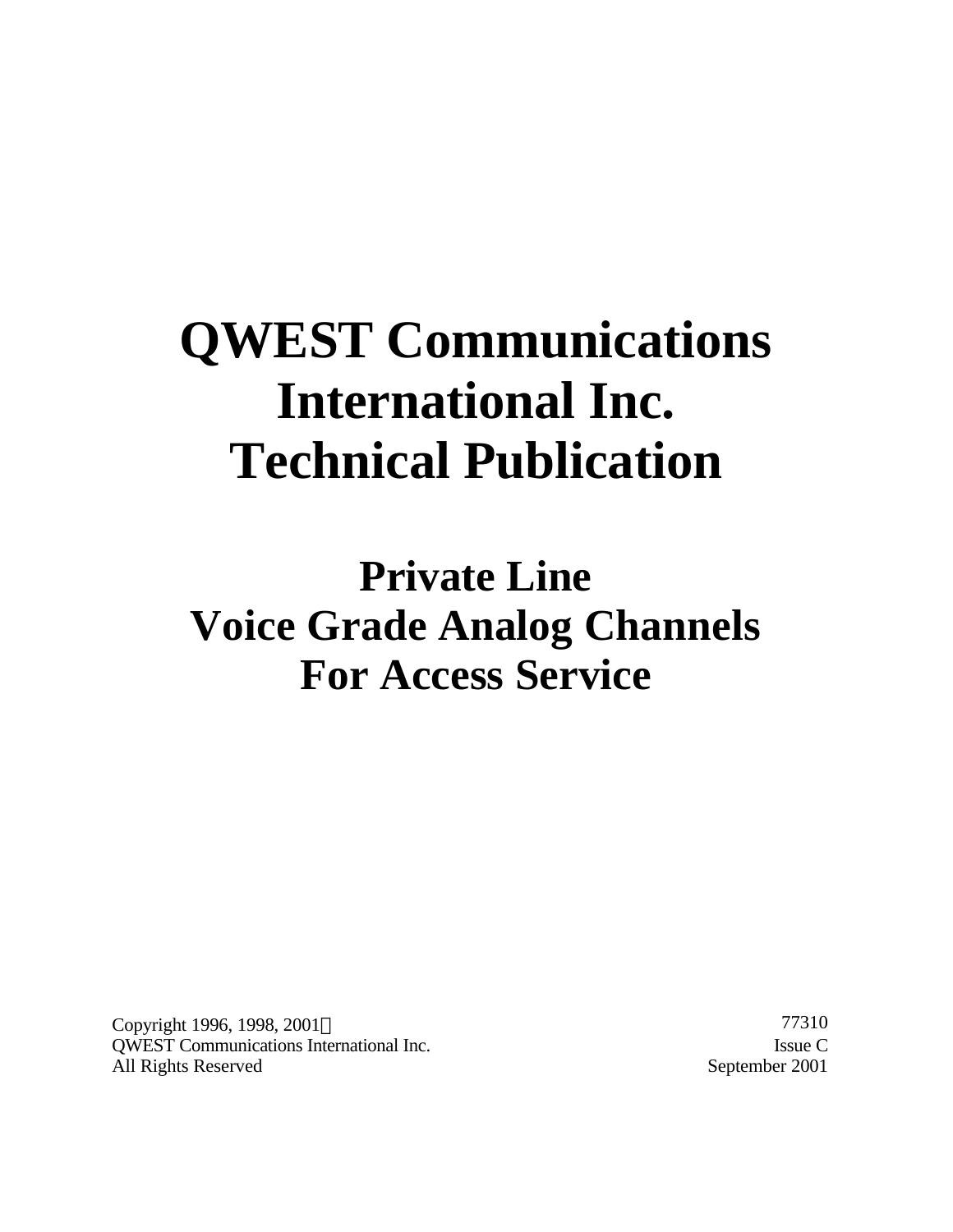#### **NOTICE**

This publication provides technical information about the Private Line Voice Grade Analog Channels for Access Services available from QWEST. Included is interface information at customer interfaces. Network Channel and Network Channel Interface Codes are included. Much of this information was formerly found in the U S WEST publication number 77365, *Network Channel and Network Channel Interface Combinations.*

QWEST reserves the right to revise this document for any reason, including but not limited to, conformity with standards promulgated by various governmental or regulatory agencies; utilization of advances in the state of the technical arts; or to reflect changes in the design of equipment, techniques, or procedures described or referred to herein.

Liability to anyone arising out of use or reliance upon any information set forth herein is expressly disclaimed, and no representation or warranties, expressed or implied, are made with respect to the accuracy or utility of any information set forth herein.

This document is not to be construed as a suggestion to any manufacturer to modify or change any of its products, nor does this publication represent any commitment by QWEST to purchase any specific products. Further, conformance to this publication does not constitute a guarantee of a given supplier's equipment and/or its associated documentation.

Future issues of Technical Publication 77310 will be announced to the industry at least 45 days prior to the issuance date. This notice, which will come through our standard customer notification channels, will allow the customer time to comment on the proposed revisions.

Ordering information for QWEST Publications can be obtained from the Reference Section of this document.

If further information is required, please contact:

QWEST Communications International Inc. Manager – New Services Planning 700 W. Mineral Ave. MN-F15.15 Littleton, CO 80120 (303) 707-7107 (303) 707-9497 Fax # E-mail: jhsmit2@qwest.com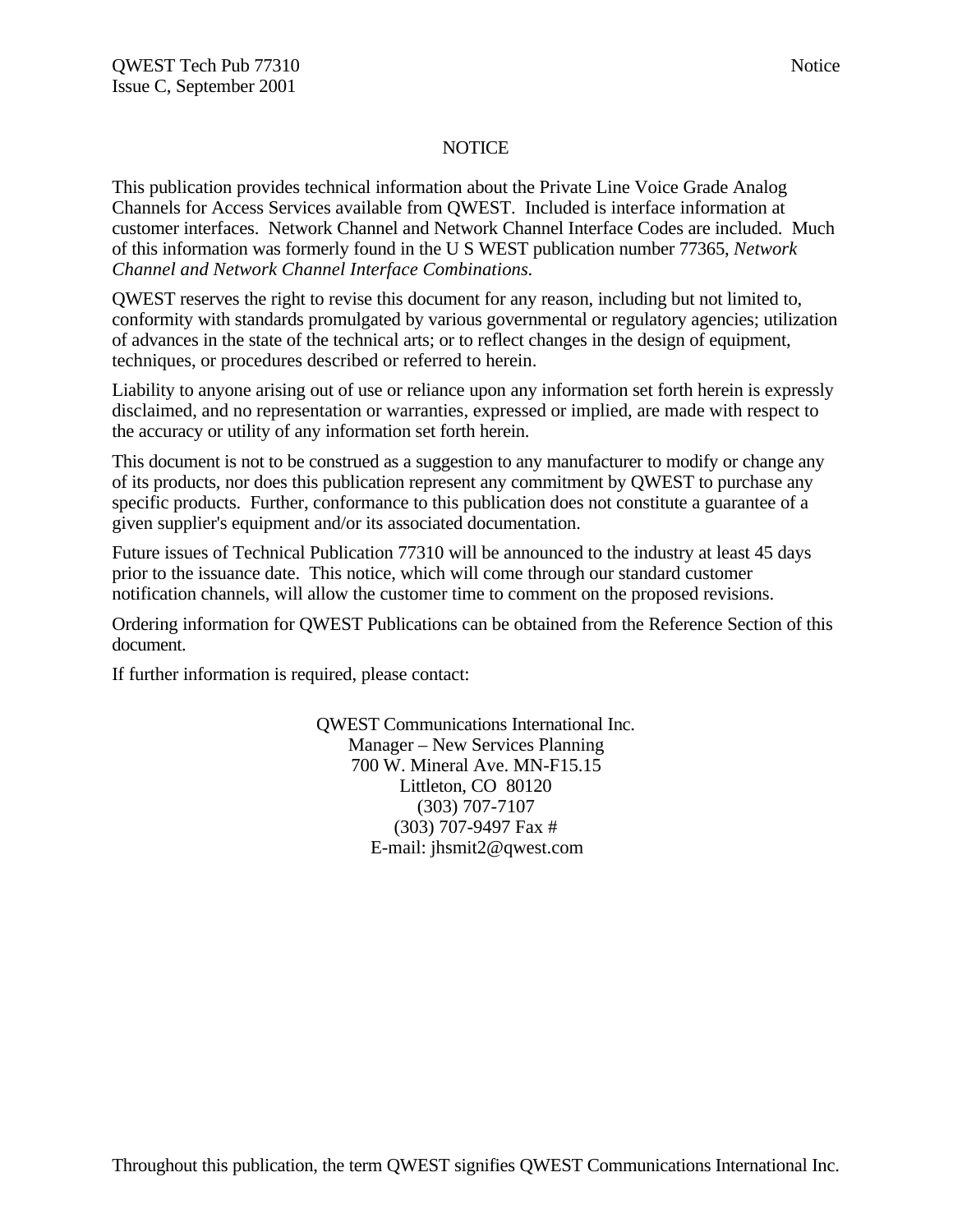#### COMMENTS on PUB 77310

#### PLEASE TEAR OUT AND SEND YOUR COMMENTS/SUGGESTIONS TO:

QWEST Corporation Manager – New Services Planning 700 W. Mineral Ave. MN-F15.15 Littleton, CO 80120 (303) 707-7107 (303) 707-9497 Fax # E-mail: jhsmit2@qwest.com

Information from you helps us to improve our Publications. Please take a few moments to answer the following questions and return to the above address.

| Was this Publication valuable to you in understanding  |        |       |
|--------------------------------------------------------|--------|-------|
| The technical parameters of our service?               | YES .  | NO -  |
| Was the information accurate and up-to-date?           | YES    | NO    |
| Was the information easily understood?                 | YES    | NO    |
| Were the contents logically sequenced?                 | YES    | NO 11 |
| Were the tables and figures understandable and helpful | YES NO |       |
| Were the pages legible?                                | YES.   | NO.   |

If you answered NO to any of the questions and/or if you have any other comments or suggestions, please explain:

\_\_\_\_\_\_\_\_\_\_\_\_\_\_\_\_\_\_\_\_\_\_\_\_\_\_\_\_\_\_\_\_\_\_\_\_\_\_\_\_\_\_\_\_\_\_\_\_\_\_\_\_\_\_\_\_\_\_\_\_\_\_\_\_\_\_\_\_\_\_\_\_\_\_

|                  | (Attach additional sheet, if necessary) |
|------------------|-----------------------------------------|
|                  |                                         |
|                  |                                         |
|                  |                                         |
| Telephone Number |                                         |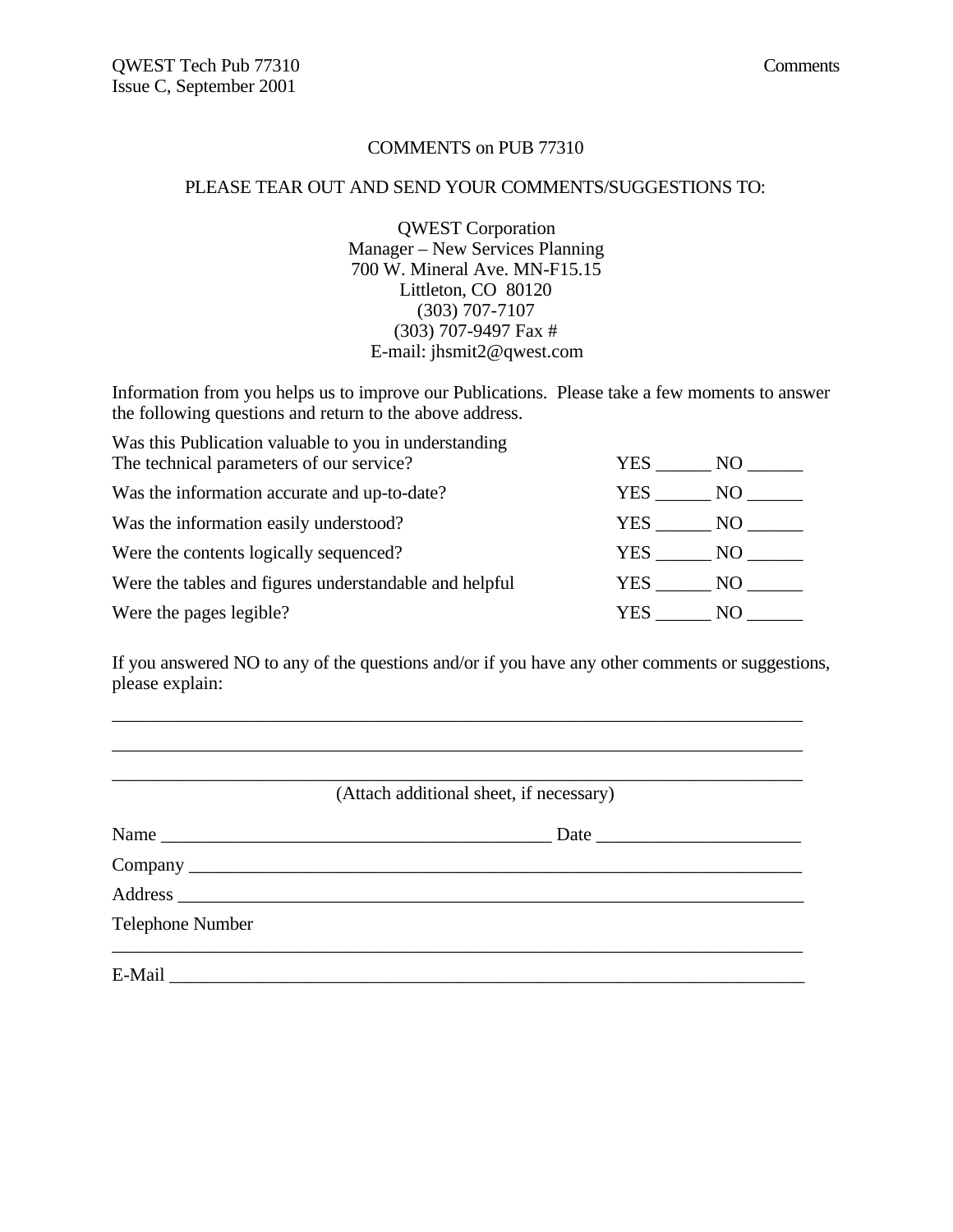# **CONTENTS**

### **Chapter and Section**

### Page

| 1. |      |                                                                 | $1 - 1$ |
|----|------|-----------------------------------------------------------------|---------|
|    | 1.1  |                                                                 | $1 - 1$ |
|    | 1.2  |                                                                 | $1 - 1$ |
|    | 1.3  |                                                                 | $1-1$   |
|    | 1.4  |                                                                 | $1-1$   |
|    | 1.5  |                                                                 | $1-1$   |
|    |      | 1.5.1                                                           | $1-1$   |
|    |      | 1.5.2                                                           | $1 - 2$ |
|    |      | 1.5.3                                                           | $1 - 3$ |
|    |      | Verifying Availability of Channel and Interface<br>1.5.4        |         |
|    |      |                                                                 | $1 - 3$ |
|    |      | 1.5.5                                                           | $1-3$   |
|    | 1.6  |                                                                 | $1 - 3$ |
| 2. |      |                                                                 | $2 - 1$ |
|    | 2.1  |                                                                 | $2 - 1$ |
|    | 2.2  |                                                                 | $2 - 1$ |
|    | 2.3  |                                                                 | $2 - 1$ |
|    | 2.4  |                                                                 | $2 - 2$ |
|    | 2.5  |                                                                 | $2 - 3$ |
|    | 2.6  |                                                                 | $2 - 3$ |
|    | 2.7  |                                                                 | $2 - 3$ |
|    | 2.8  |                                                                 | $2 - 3$ |
|    | 2.9  |                                                                 | $2 - 3$ |
|    | 2.10 |                                                                 | $2 - 3$ |
|    | 2.11 |                                                                 | $2 - 4$ |
|    | 2.12 |                                                                 | $2 - 4$ |
|    | 2.13 |                                                                 | $2 - 4$ |
|    | 2.14 |                                                                 | $2 - 4$ |
|    |      |                                                                 | $2 - 4$ |
|    |      |                                                                 | $2 - 5$ |
|    |      | 2.14.3 Effective Four-Wire Transmission with Two-Wire Interface | $2 - 6$ |
|    |      | 2.14.4 Improved Echo Control ELEPL-2 at Four-Wire Interface     | $2 - 6$ |
|    |      |                                                                 | $2 - 6$ |
|    |      |                                                                 | $2 - 6$ |
|    | 2.15 |                                                                 | $2 - 6$ |
|    |      |                                                                 |         |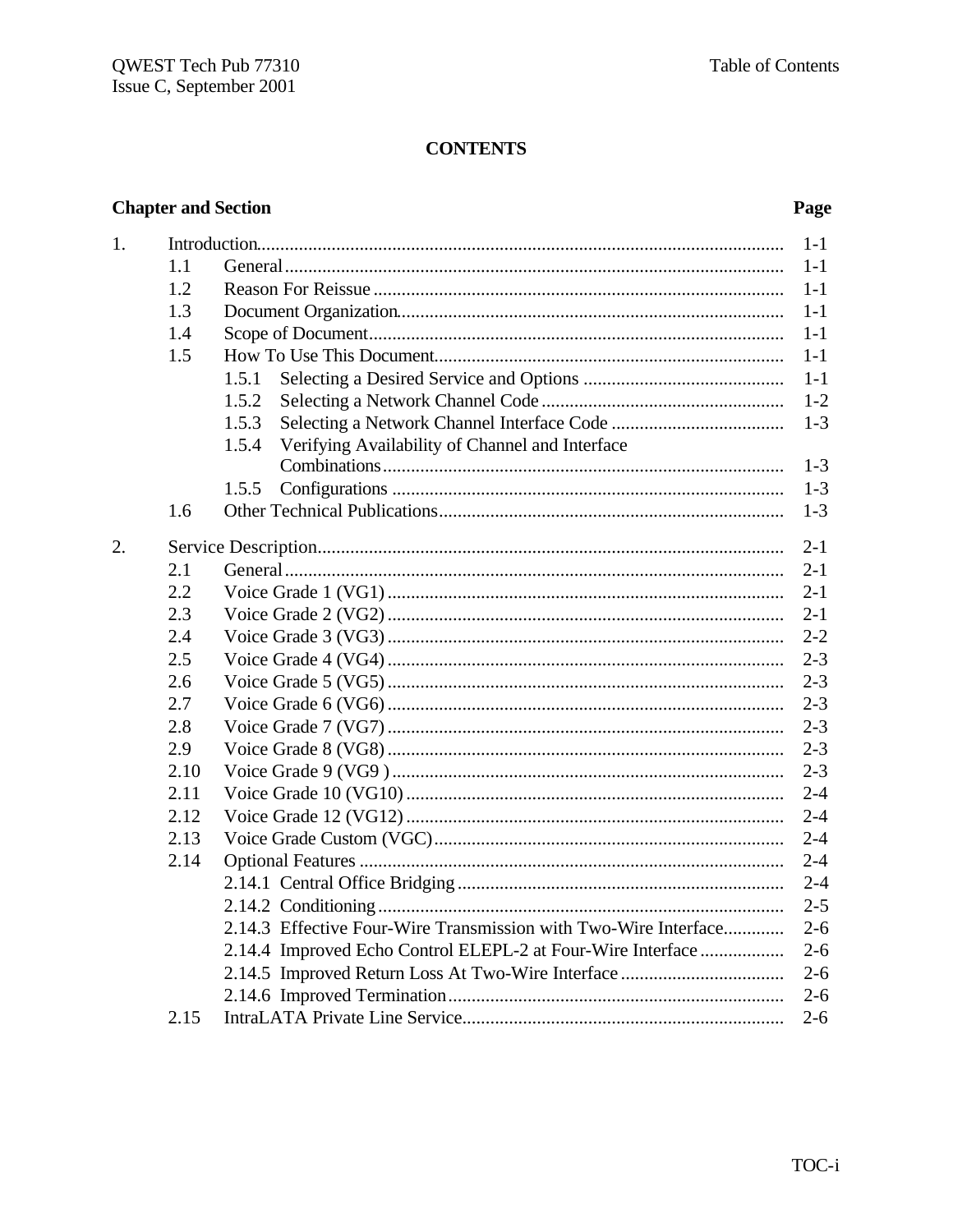### **Chapter and Section**

### Page

| 2.16 |                                                    | $2 - 7$  |
|------|----------------------------------------------------|----------|
|      |                                                    | $2 - 8$  |
|      |                                                    | $2 - 9$  |
|      |                                                    | $2-9$    |
| 2.17 |                                                    | $2 - 10$ |
| 2.18 |                                                    | $2 - 10$ |
| 2.19 |                                                    | $2 - 11$ |
|      |                                                    | $2 - 11$ |
|      |                                                    | $2 - 12$ |
|      |                                                    | $2 - 12$ |
|      | 2.19.4 Loop Reverse-Battery Signaling (RV-O, RV-T) | $2 - 13$ |
|      |                                                    | $2 - 13$ |
|      |                                                    | $2 - 13$ |
|      |                                                    | $2 - 14$ |
|      |                                                    | $2 - 14$ |
| 2.20 |                                                    | $2 - 14$ |
|      |                                                    | $2 - 14$ |
|      |                                                    | $2 - 15$ |
|      |                                                    | $2 - 15$ |
|      |                                                    | $2 - 15$ |
|      |                                                    | $2 - 15$ |
|      |                                                    | $2 - 15$ |
|      |                                                    | $2 - 16$ |
|      |                                                    | $2 - 16$ |
|      |                                                    | $2 - 17$ |
|      |                                                    | $3 - 1$  |
| 3.1  |                                                    | $3 - 1$  |
| 3.2  |                                                    | $3-1$    |
| 3.3  |                                                    | $3 - 2$  |
|      |                                                    | $3 - 2$  |
|      | 3.3.2                                              | $3 - 3$  |
|      | 3.3.3                                              | $3 - 4$  |
|      | 3.3.4                                              | $3 - 5$  |
|      | 3.3.5                                              | $3 - 6$  |
|      | 3.3.6                                              | $3-9$    |
|      | 3.3.7                                              | $3 - 13$ |
|      | 3.3.8                                              | $3 - 18$ |
|      |                                                    |          |

 $\overline{3}$ .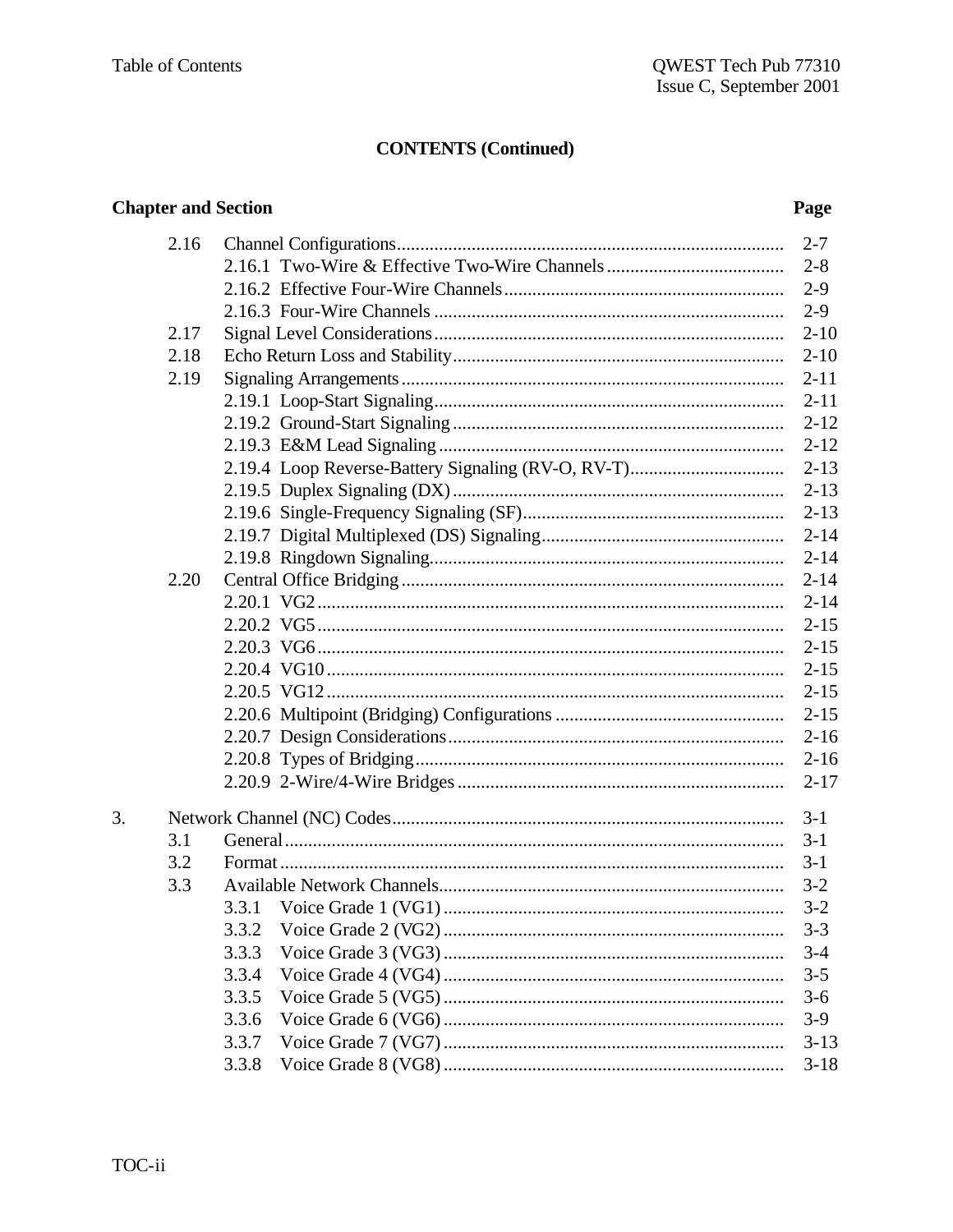|    |     | <b>Chapter and Section</b>                                             | Page               |
|----|-----|------------------------------------------------------------------------|--------------------|
|    |     |                                                                        | $3-19$             |
|    |     |                                                                        | $3 - 20$           |
|    |     |                                                                        | $3 - 24$           |
|    |     |                                                                        | $3 - 24$           |
| 4. |     |                                                                        | $4-1$              |
|    | 4.1 |                                                                        | $4 - 1$            |
|    | 4.2 |                                                                        | $4 - 1$            |
|    | 4.3 |                                                                        | $4 - 4$            |
|    |     | CO Multiplexer to Multiplexer Connecting Arrangement<br>4.3.1<br>4.3.2 | $4 - 4$<br>$4 - 4$ |
|    |     | 4.3.3                                                                  | $4-6$              |
|    |     | 4.3.4                                                                  | $4-6$              |
|    |     | 4.3.5                                                                  | $4 - 7$            |
|    |     | 4.3.6                                                                  | $4 - 7$            |
|    | 4.4 |                                                                        | $4 - 7$            |
|    | 4.5 |                                                                        | $4 - 12$           |
|    |     | 4.5.1                                                                  | $4 - 12$           |
|    |     | 4.5.2                                                                  | $4 - 12$           |
|    | 4.6 |                                                                        | $4 - 15$           |
| 5. |     |                                                                        | $5 - 1$            |
|    | 5.1 |                                                                        | $5 - 1$            |
|    | 5.2 |                                                                        | $5 - 1$            |
|    | 5.3 |                                                                        | $5 - 1$            |
|    | 5.4 |                                                                        | $5 - 2$            |
|    |     | 5.4.1                                                                  | $5 - 2$            |
|    |     | 5.4.2                                                                  | $5 - 2$            |
|    |     | 5.4.3                                                                  | $5 - 2$            |
|    |     | 5.4.4                                                                  | $5 - 7$            |
|    |     |                                                                        | $5 - 7$            |
|    |     | 5.4.6                                                                  | $5 - 7$            |
|    | 5.5 |                                                                        | $5 - 7$            |
|    | 5.6 |                                                                        | $5-9$              |
|    | 5.7 |                                                                        | $5 - 11$           |
|    | 5.8 |                                                                        | $5 - 11$           |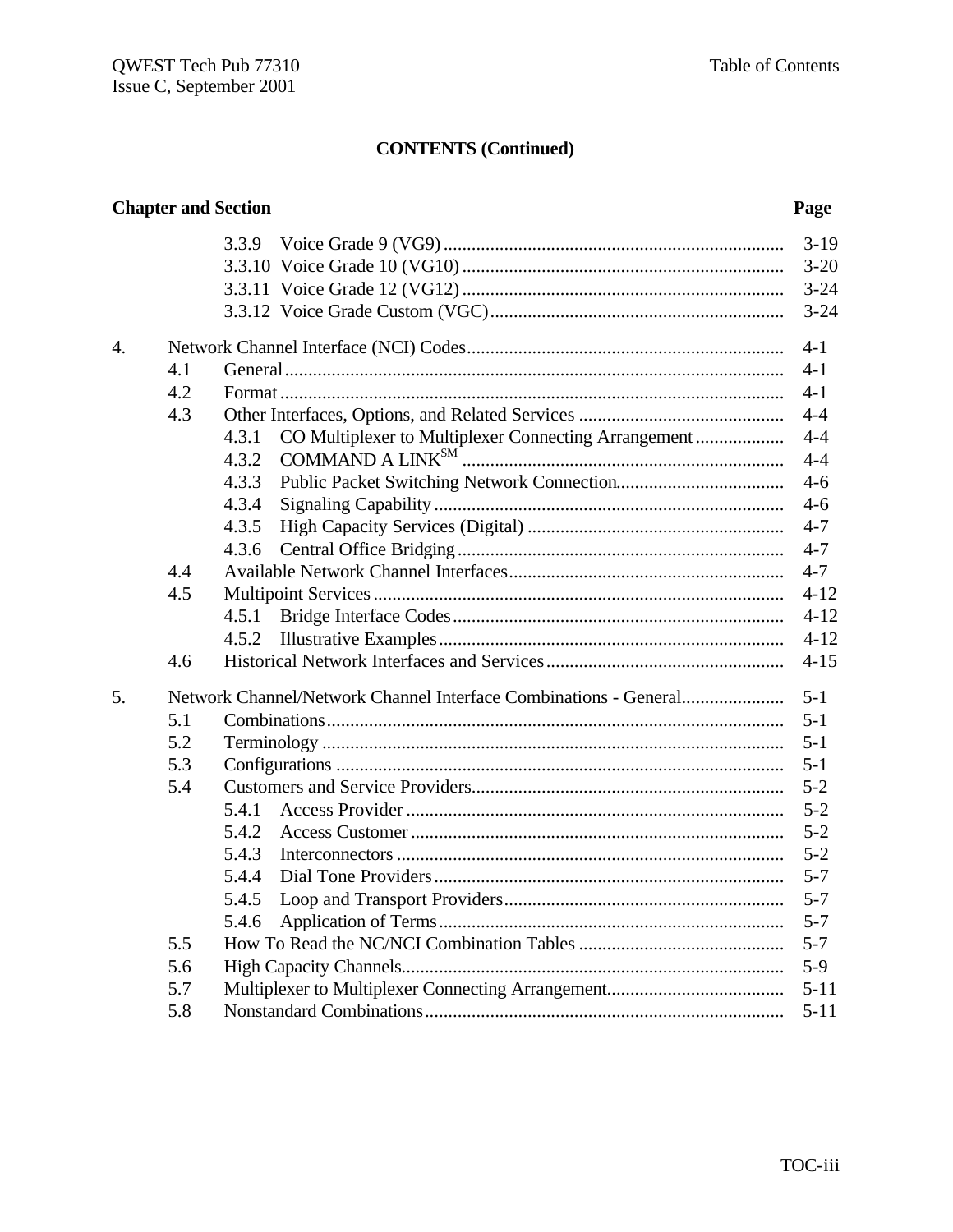| 6. |      | $6 - 1$  |
|----|------|----------|
|    | 6.1  | $6-1$    |
|    | 6.2  | $6-6$    |
|    | 6.3  | $6 - 8$  |
|    | 6.4  | $6-9$    |
|    | 6.5  | $6-9$    |
|    | 6.6  | $6 - 10$ |
|    | 6.7  | $6 - 11$ |
|    | 6.8  | $6 - 13$ |
| 7. |      | $7 - 1$  |
|    | 7.1  | $7 - 1$  |
|    | 7.2  | $7 - 7$  |
|    | 7.3  | $7-9$    |
|    | 7.4  | $7 - 11$ |
|    | 7.5  | $7 - 14$ |
|    | 7.6  | $7 - 15$ |
|    | 7.7  | $7 - 15$ |
|    | 7.8  | $7 - 16$ |
|    | 7.9  | $7 - 17$ |
|    | 7.10 | $7 - 18$ |
|    | 7.11 | $7-19$   |
|    | 7.12 | $7 - 20$ |
|    | 7.13 | $7 - 22$ |
|    | 7.14 | $7 - 24$ |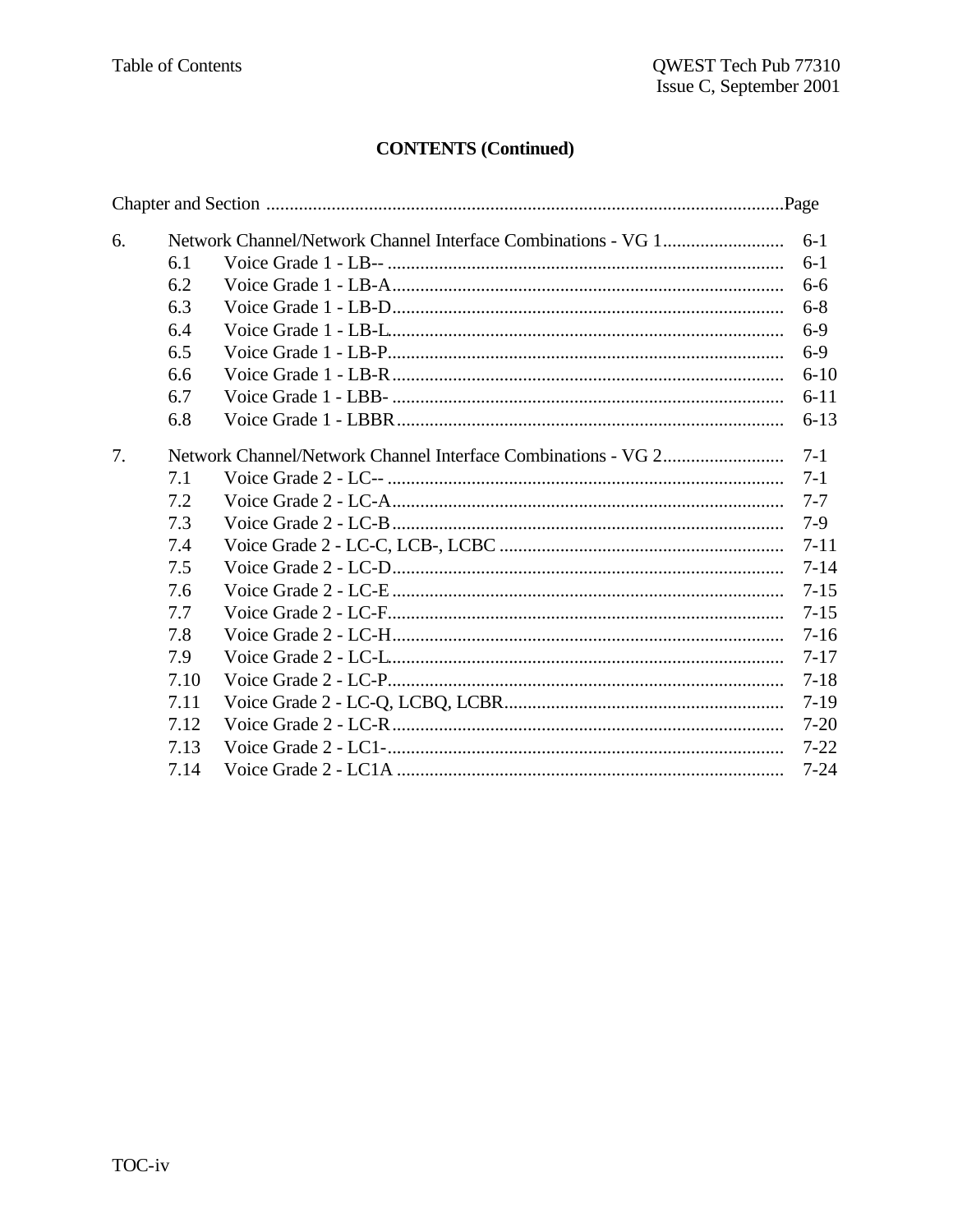### **Chapter and Section**

### Page

| 8.  |       | $8 - 1$  |
|-----|-------|----------|
|     | 8.1   | $8-1$    |
|     | 8.2   | $8-6$    |
|     | 8.3   | $8 - 8$  |
|     | 8.4   | $8 - 10$ |
|     | 8.5   | $8 - 11$ |
|     | 8.6   | $8 - 12$ |
|     | 8.7   | $8 - 13$ |
|     | 8.8   | $8 - 14$ |
|     | 8.9   | $8 - 15$ |
|     | 8.10  | $8 - 17$ |
|     | 8.11  | $8-19$   |
|     | 8.12  | $8 - 20$ |
|     | 8.13  | $8 - 22$ |
| 9.  |       | $9-1$    |
|     | 9.1   | $9 - 1$  |
|     | 9.2   | $9-1$    |
|     | 9.3   | $9 - 2$  |
|     | 9.4   | $9 - 2$  |
|     | 9.5   | $9 - 3$  |
| 10. |       |          |
|     | 10.1  |          |
|     | 10.2  |          |
|     | 10.3  |          |
|     | 10.4  |          |
|     | 10.5  |          |
|     | 10.6  |          |
|     | 10.7  |          |
|     | 10.8  |          |
|     | 10.9  |          |
|     | 10.10 |          |
|     | 10.11 |          |
|     | 10.12 |          |
|     | 10.13 |          |
|     | 10.14 |          |
|     | 10.15 |          |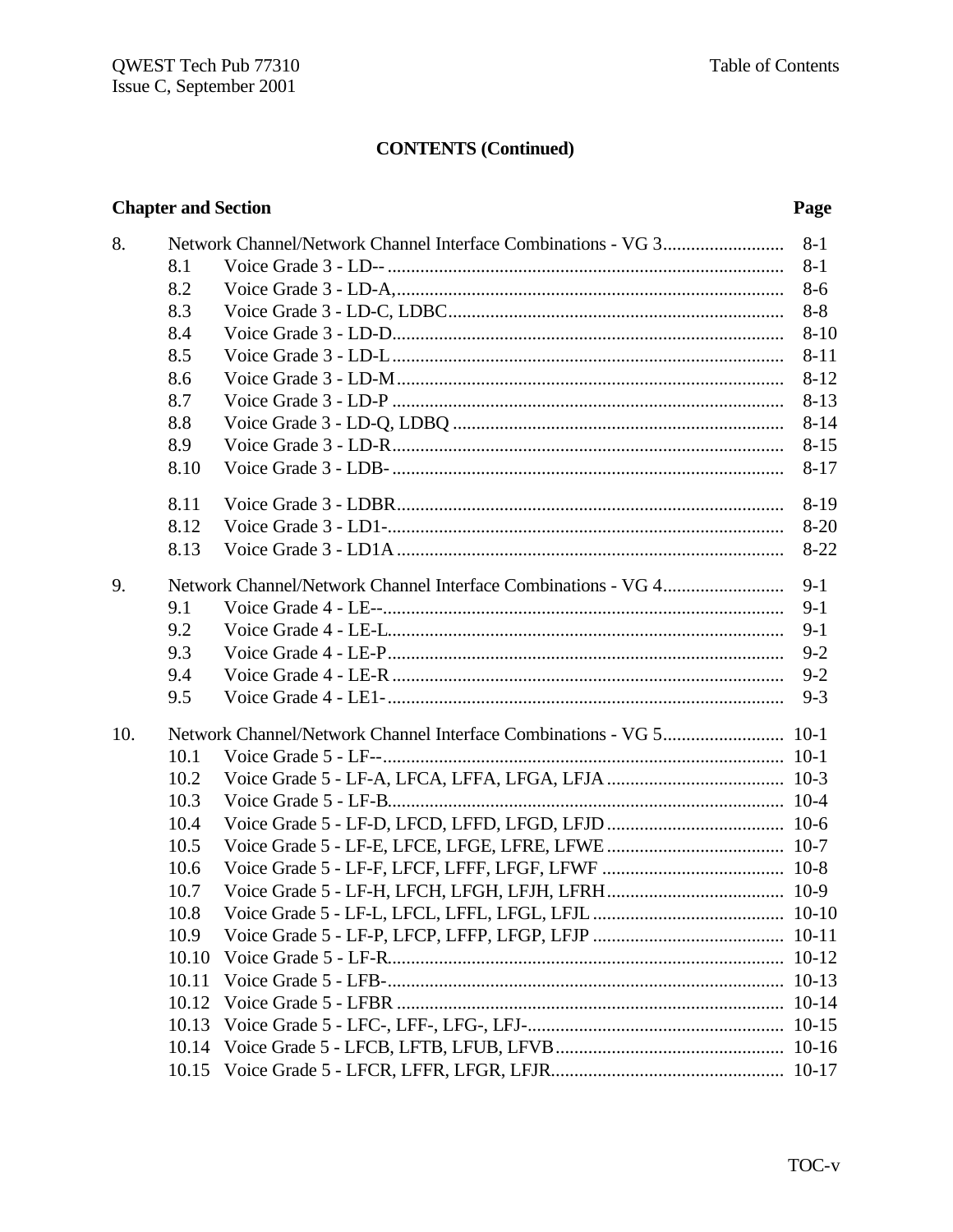### **Chapter and Section Page**

| 11. |       |                                                                    |  |
|-----|-------|--------------------------------------------------------------------|--|
|     | 11.1  |                                                                    |  |
|     | 11.2  | Voice Grade 6 - LG-B, LGCB, LGDB, LGEB, LGFB, LGGB, LGJB,          |  |
|     |       |                                                                    |  |
|     | 11.3  | Voice Grade 6 - LG-E, LGCE, LGDE, LGEE, LGFE, LGGE, LGJE,          |  |
|     |       |                                                                    |  |
|     | 11.4  | Voice Grade 6 - LG-H, LGCH, LGDH, LGEH, LGFH, LGGH, LGJH,          |  |
|     | 11.5  | Voice Grade 6 - LG-L, LGCL, LGDL, LGEL, LGFL, LGGL, LGJL,          |  |
|     |       |                                                                    |  |
|     | 11.6  | Voice Grade 6 - LG-P, LGCP, LGDP, LGEP, LGFP, LGGP, LGJP,          |  |
|     |       |                                                                    |  |
|     | 11.7  | Voice Grade 6 - LG-R, LGCR, LGDR, LGER, LGFR, LGGR, LGJR,          |  |
|     |       |                                                                    |  |
|     | 11.8  | Voice Grade 6 - LGC-, LGD-, LGE-, LGF-, LGG-, LGJ-,                |  |
|     |       |                                                                    |  |
| 12. |       | Network Channel/Network Channel Interface Combinations - VG 7 12-1 |  |
|     | 12.1  |                                                                    |  |
|     | 12.2  | Voice Grade 7 - LH-A, LHCA, LHDA, LHEA, LHFA, LHGA,                |  |
|     |       |                                                                    |  |
|     | 12.3  |                                                                    |  |
|     | 12.4  | Voice Grade 7 - LH-D, LHCD, LHDD, LHED, LHFD, LHGD,                |  |
|     |       |                                                                    |  |
|     | 12.5  | Voice Grade 7 - LH-L, LHCL, LHDL, LHEL, LHFL, LHGL,                |  |
|     |       |                                                                    |  |
|     | 12.6  |                                                                    |  |
|     | 12.7  | Voice Grade 7 - LH-P, LHCP, LHDP, LHEP, LHFP, LHGP,                |  |
|     |       |                                                                    |  |
|     | 12.8  |                                                                    |  |
|     | 12.9  |                                                                    |  |
|     | 12.10 |                                                                    |  |
|     | 12.11 |                                                                    |  |
|     | 12.12 | Voice Grade 7 - LHC-, LHD-, LHE-, LHF-, LHG-,                      |  |
|     |       |                                                                    |  |
|     |       | 12.13 Voice Grade 7 - LHCR, LHDR, LHER, LHFR, LHGR,                |  |
|     |       |                                                                    |  |
|     |       |                                                                    |  |
|     | 12.15 |                                                                    |  |
|     | 12.16 |                                                                    |  |
|     |       |                                                                    |  |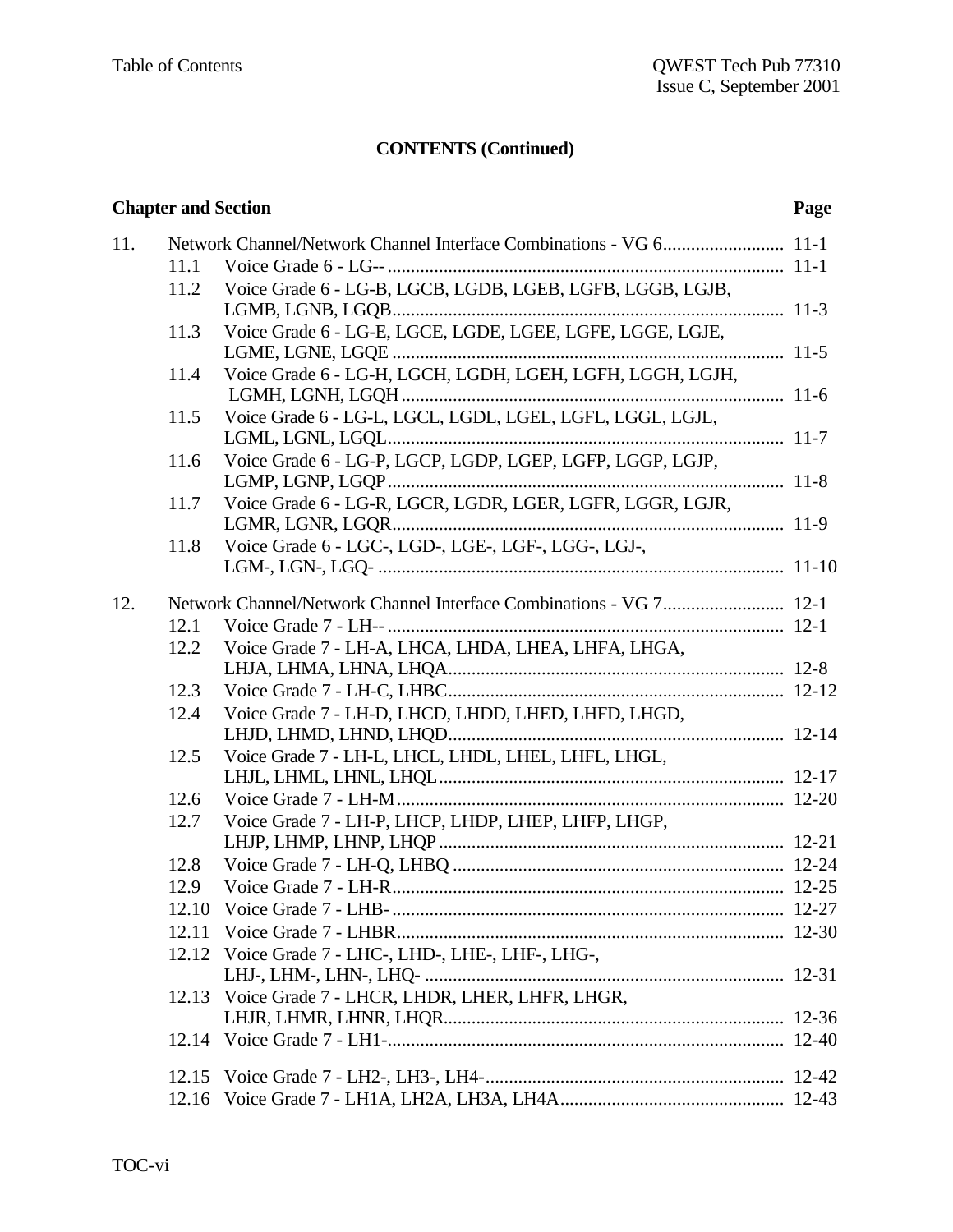### **Chapter and Section Page**

| 13. |      |                                                                    |  |
|-----|------|--------------------------------------------------------------------|--|
|     | 13.1 |                                                                    |  |
|     | 13.2 |                                                                    |  |
|     | 13.3 |                                                                    |  |
| 14. |      | Network Channel/Network Channel Interface Combinations - VG 9 14-1 |  |
|     | 14.1 |                                                                    |  |
|     | 14.2 |                                                                    |  |
|     | 14.3 |                                                                    |  |
|     | 14.4 |                                                                    |  |
|     | 14.5 |                                                                    |  |
| 15. |      |                                                                    |  |
|     | 15.1 | Voice Grade 10 - LN--, LNC-, LND-, LNE-, LNF-, LNG-,               |  |
|     |      |                                                                    |  |
|     | 15.2 | Voice Grade 10 - LN-B, LNCB, LNDB, LNEB, LNFB, LNGB,               |  |
|     |      |                                                                    |  |
|     | 15.3 | Voice Grade 10 - LN-E, LNCE, LNDE, LNEE, LNFE, LNGE,               |  |
|     |      |                                                                    |  |
|     | 15.4 | Voice Grade 10 - LN-H, LNCH, LNDH, LNEH, LNFH, LNGH,               |  |
|     |      |                                                                    |  |
|     | 15.5 | Voice Grade 10 - LN-L, LNCL, LNDL, LNEL, LNFL, LNGL,               |  |
|     |      |                                                                    |  |
|     | 15.6 | Voice Grade 10 - LN-P, LNCP, LNDP, LNEP, LNFP, LNGP,               |  |
|     |      |                                                                    |  |
|     | 15.7 | Voice Grade 10 - LN-R, LNCR, LNDR, LNER, LNFR, LNGR,               |  |
|     |      |                                                                    |  |
|     | 15.8 |                                                                    |  |
|     | 15.9 |                                                                    |  |
| 16. |      |                                                                    |  |
|     | 16.1 |                                                                    |  |
|     | 16.2 |                                                                    |  |
|     | 16.3 |                                                                    |  |
|     | 16.4 |                                                                    |  |
|     | 16.5 |                                                                    |  |
|     |      |                                                                    |  |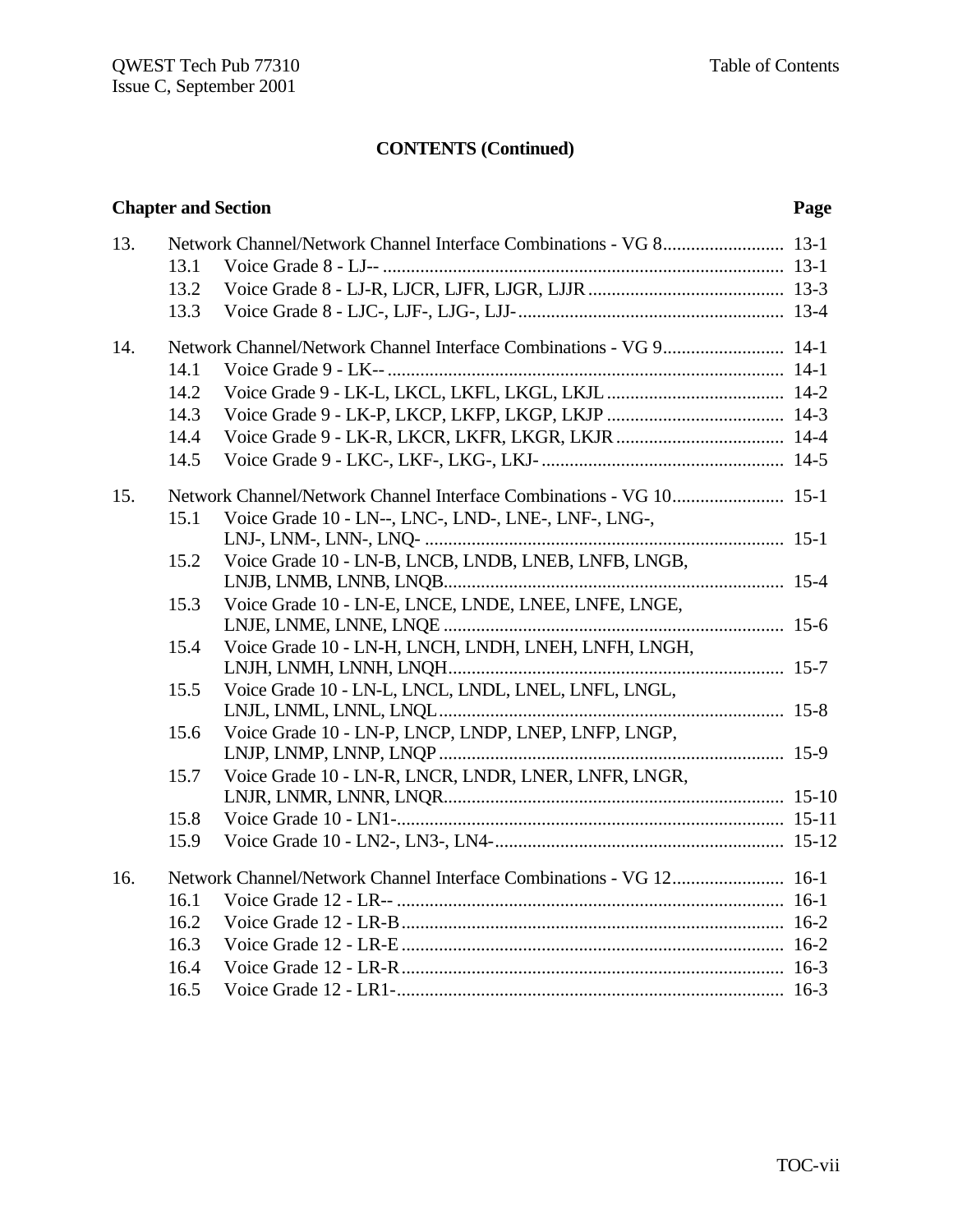### **Chapter and Section Page**

| 17. |      |                                                             |  |
|-----|------|-------------------------------------------------------------|--|
|     | 17.1 |                                                             |  |
|     | 17.2 | Exceptions for Voice Grades One Through Ten and Twelve 17-1 |  |
|     | 17.3 |                                                             |  |
|     | 17.4 |                                                             |  |
|     |      |                                                             |  |
|     |      |                                                             |  |
|     | 17.5 |                                                             |  |
|     | 17.6 |                                                             |  |
| 18. |      |                                                             |  |
|     | 18.1 |                                                             |  |
|     | 18.2 |                                                             |  |
| 19. |      |                                                             |  |
|     | 19.1 |                                                             |  |
|     | 19.2 |                                                             |  |
|     | 19.3 |                                                             |  |
|     | 19.4 |                                                             |  |
|     | 19.5 |                                                             |  |
|     | 19.6 |                                                             |  |
|     |      |                                                             |  |

# **Figures**

| $2 - 1$ | $2 - 5$  |
|---------|----------|
| $2 - 2$ | $2 - 8$  |
| $2 - 3$ | $2 - 9$  |
| $2 - 4$ | $2 - 9$  |
| $2 - 5$ | $2 - 10$ |
| $3-1$   | $3-1$    |
| $4-1$   | $4-1$    |
| $4 - 2$ | $4 - 4$  |
| $4 - 3$ | $4 - 5$  |
| $4 - 4$ | $4 - 5$  |
| $4 - 5$ | $4 - 13$ |
| $4-6$   | $4 - 14$ |
| $5 - 1$ | $5 - 10$ |
| $17-1$  | $17 - 2$ |
|         |          |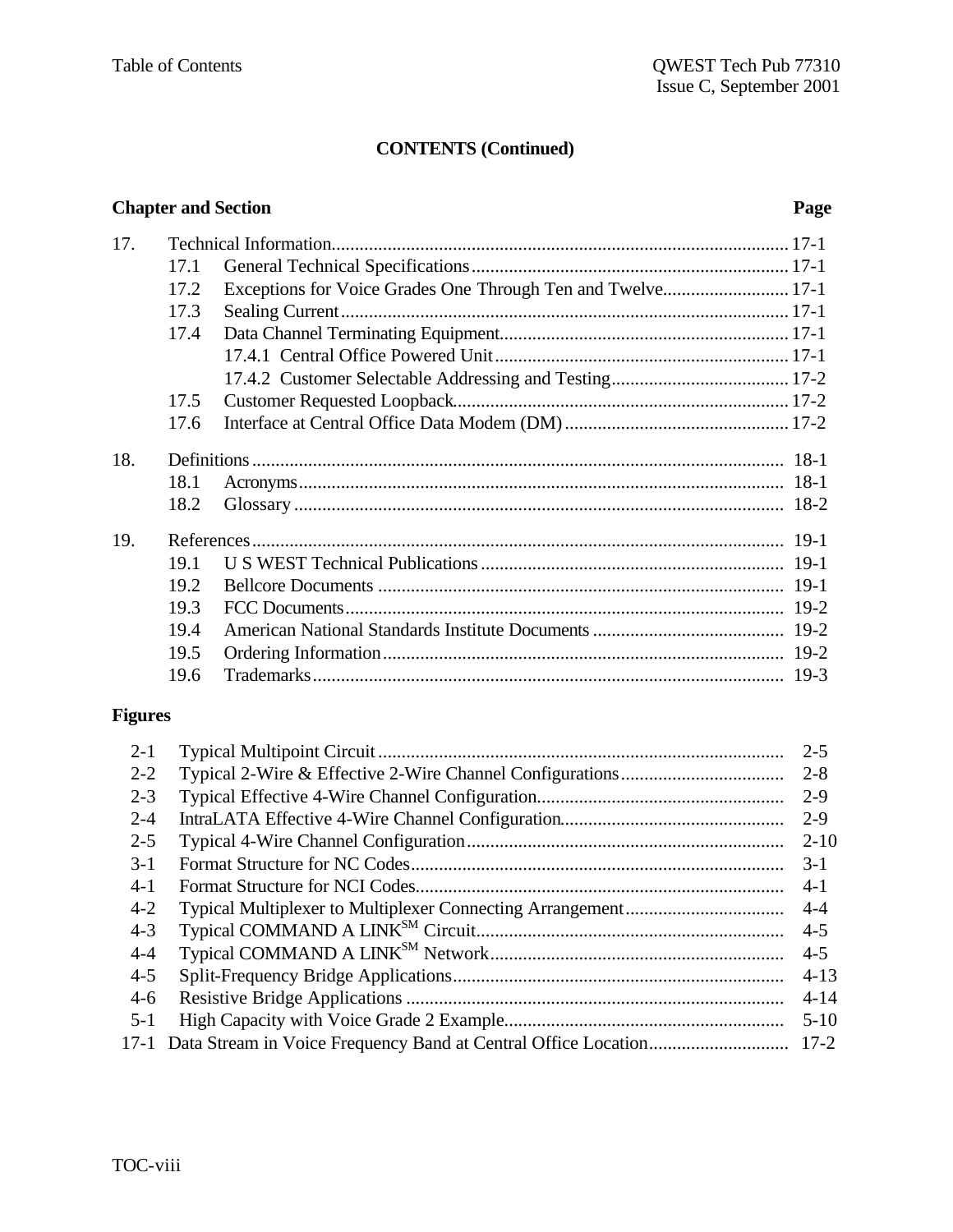# **Tables**

### Page

| $3-9$    |
|----------|
| $3-13$   |
|          |
|          |
|          |
|          |
| $3 - 24$ |
| $4 - 2$  |
| $4 - 3$  |
|          |
|          |
|          |
| $4 - 15$ |
|          |
| $5 - 8$  |
| $6-1$    |
|          |
| $6 - 7$  |
| $6 - 8$  |
| $6-9$    |
| $6 - 10$ |
| $6 - 11$ |
| $6 - 13$ |
|          |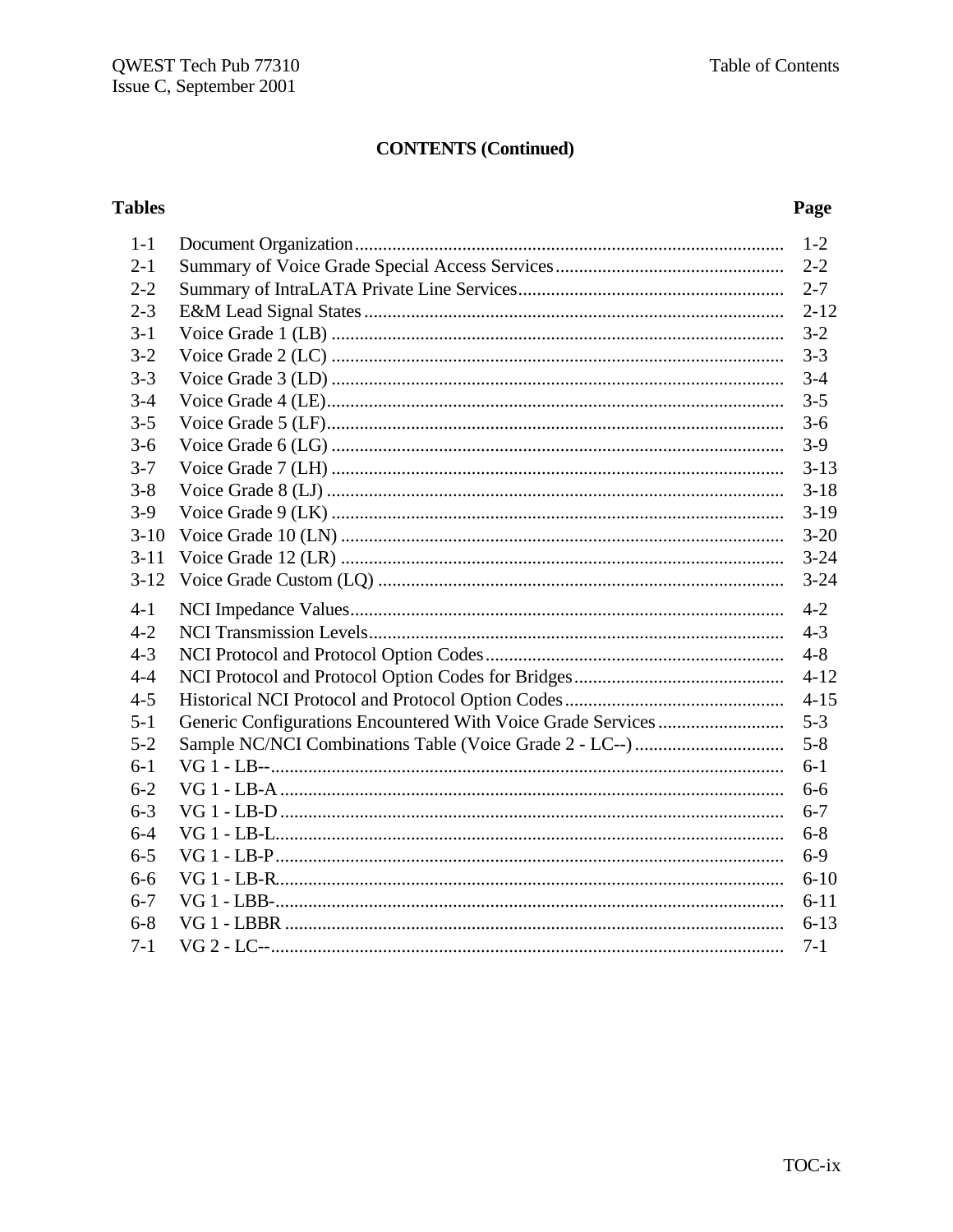|          | <b>Chapter and Section</b> | Page     |
|----------|----------------------------|----------|
| $7 - 2$  |                            | $7 - 7$  |
| $7 - 3$  |                            | $7-9$    |
| $7 - 4$  |                            | $7 - 11$ |
| $7 - 5$  |                            | $7 - 14$ |
| $7 - 6$  |                            | $7 - 15$ |
| $7 - 7$  |                            | $7 - 15$ |
| $7 - 8$  |                            | $7 - 16$ |
| $7-9$    |                            | $7 - 17$ |
| $7-10$   |                            | $7 - 18$ |
| $7 - 11$ |                            | $7-19$   |
| $7 - 12$ |                            | $7 - 20$ |
| $7 - 13$ |                            | $7 - 22$ |
| $7 - 14$ |                            | $7 - 24$ |
| $8 - 1$  |                            | $8-1$    |
| $8 - 2$  |                            | $8 - 6$  |
| $8 - 3$  |                            | $8 - 8$  |
| $8 - 4$  |                            | $8-10$   |
| $8 - 5$  |                            | $8 - 11$ |
| $8 - 6$  |                            | $8 - 12$ |
| $8 - 7$  |                            | $8 - 13$ |
| $8 - 8$  |                            | $8 - 14$ |
| $8-9$    |                            | $8 - 15$ |
| $8 - 10$ |                            | $8 - 17$ |
| $8 - 11$ |                            | $8-19$   |
| $8-12$   |                            | $8 - 20$ |
| $8-13$   |                            | $8 - 22$ |
| $9-1$    |                            | $9-1$    |
| $9 - 2$  |                            | $9 - 1$  |
| $9 - 3$  |                            | $9 - 2$  |
| $9 - 4$  |                            | $9 - 2$  |
| $9 - 5$  |                            | $9 - 3$  |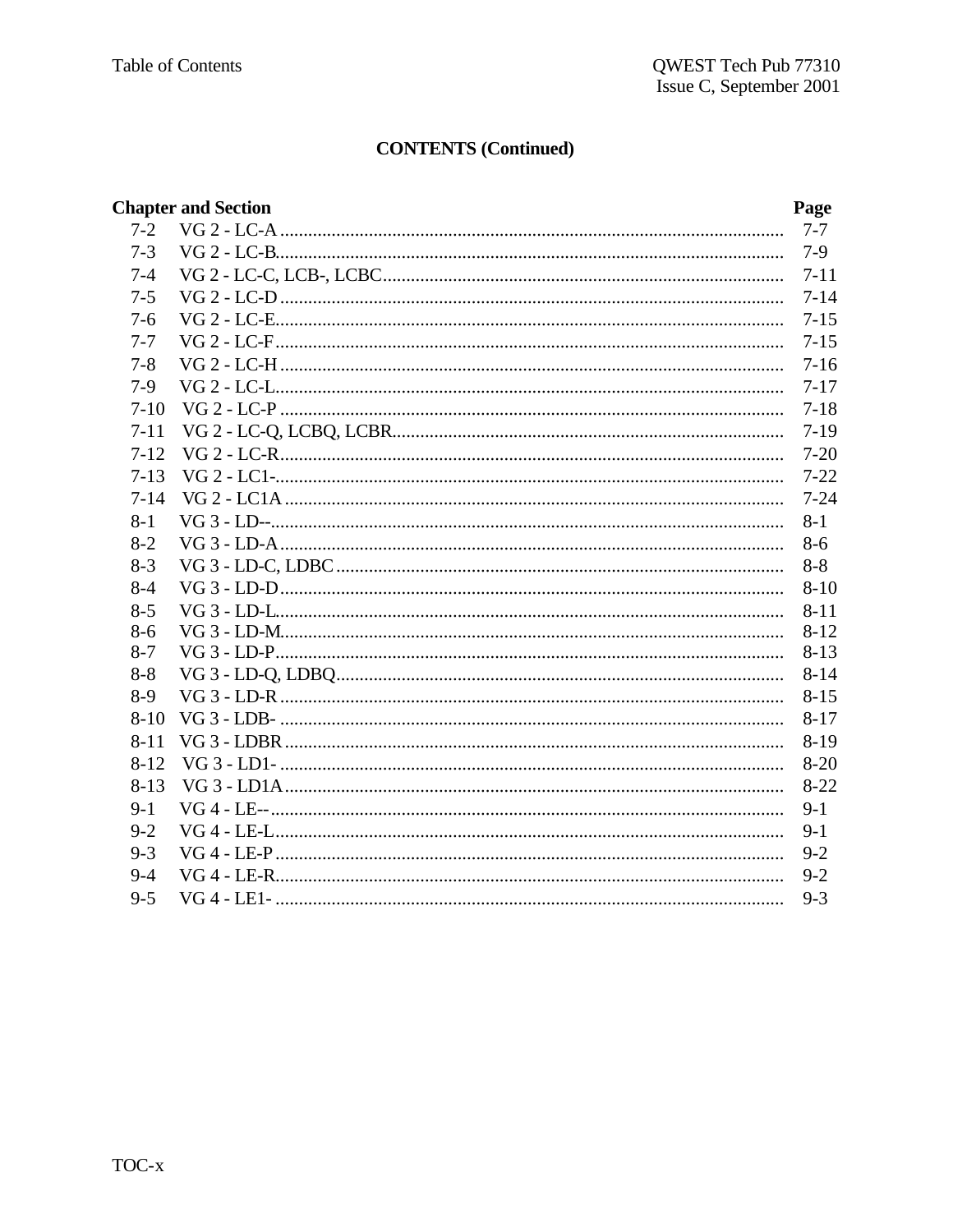| <b>Tables</b> |                                                                    | Page |
|---------------|--------------------------------------------------------------------|------|
| $10-1$        |                                                                    |      |
| $10-2$        |                                                                    |      |
| $10-3$        |                                                                    |      |
| $10-4$        |                                                                    |      |
| $10-5$        |                                                                    |      |
| $10-6$        |                                                                    |      |
| $10-7$        |                                                                    |      |
| $10-8$        |                                                                    |      |
| $10-9$        |                                                                    |      |
| $10-10$       |                                                                    |      |
| $10 - 11$     |                                                                    |      |
| $10-12$       |                                                                    |      |
| $10-13$       |                                                                    |      |
|               |                                                                    |      |
| $10-15$       |                                                                    |      |
| $11 - 1$      |                                                                    |      |
| $11-2$        | VG 6 - LG-B, LGCB, LGDB, LGEB, LGFB, LGGB, LGJB, LGMB, LGNB,       |      |
|               |                                                                    |      |
| $11-3$        | VG 6 - LG-E, LGCE, LGDE, LGEE, LGFE, LGGE, LGJE, LGME, LGNE,       |      |
|               |                                                                    |      |
| $11-4$        | VG 6 - LG-H, LGCH, LGDH, LGEH, LGFH, LGGH, LGJH, LGMH, LGNH,       |      |
|               |                                                                    |      |
| $11-5$        | VG 6 - LG-L, LGCL, LGDL, LGEL, LGFL, LGGL, LGJL, LGML, LGNL,       |      |
|               |                                                                    |      |
| $11-6$        | VG 6 - LG-P, LGCP, LGDP, LGEP, LGFP, LGGP, LGJP, LGMP, LGNP,       |      |
|               |                                                                    |      |
| $11 - 7$      | VG 6 - LG-R, LGCR, LGDR, LGER, LGFR, LGGR, LGJR, LGMR, LGNR,       |      |
|               |                                                                    |      |
| $11-8$        | VG 6 - LGC-, LGD-, LGE-, LGF-, LGG-, LGJ-, LGM-, LGN-, LGQ-  11-10 |      |
| $12 - 1$      |                                                                    |      |
| $12 - 2$      | VG 7 - LH-A, LHCA, LHDA, LHEA, LHFA, LHGA, LHJA, LHMA,             |      |
|               |                                                                    |      |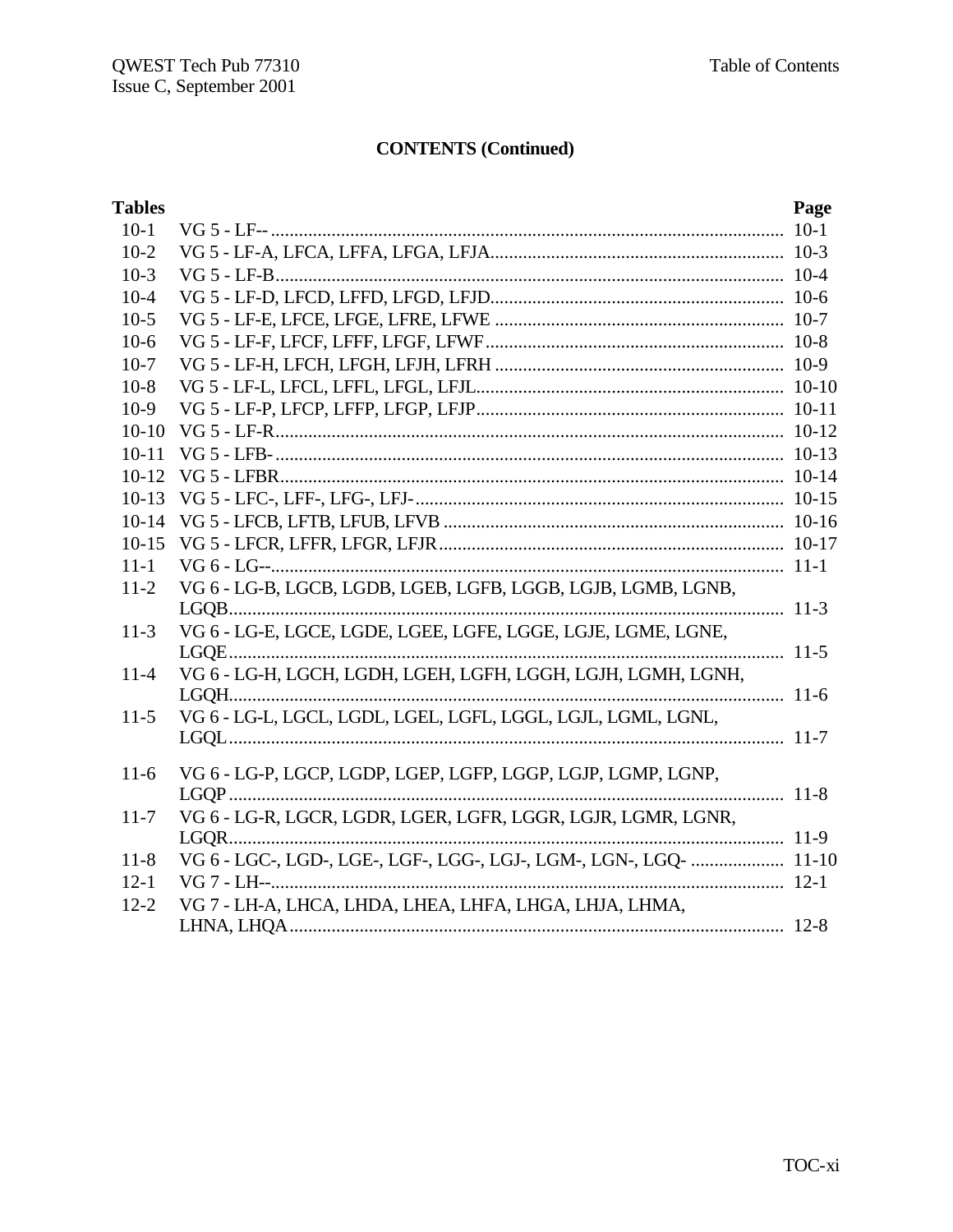# **Tables**

### Page

| $12-3$    |                                                                    |  |
|-----------|--------------------------------------------------------------------|--|
| $12 - 4$  | VG 7 - LH-D, LHCD, LHDD, LHED, LHFD, LHGD, LHJD, LHMD,             |  |
|           |                                                                    |  |
| $12 - 5$  | VG 7 - LH-L, LHCL, LHDL, LHEL, LHFL, LHGL, LHJL, LHML,             |  |
|           |                                                                    |  |
| $12-6$    |                                                                    |  |
| $12 - 7$  | VG 7 - LH-P, LHCP, LHDP, LHEP, LHFP, LHGP, LHJP, LHMP,             |  |
|           |                                                                    |  |
| $12 - 8$  |                                                                    |  |
| $12-9$    |                                                                    |  |
| $12 - 10$ |                                                                    |  |
| $12 - 11$ |                                                                    |  |
| $12 - 12$ | VG 7 - LHC-, LHD-, LHE-, LHF-, LHG-, LHJ-, LHM-, LHN-, LHQ-  12-35 |  |
| $12 - 13$ | VG 7 - LHCR, LHDR, LHER, LHFR, LHGR, LHJR, LHMR, LHNR,             |  |
|           |                                                                    |  |
| $12 - 14$ |                                                                    |  |
| $12 - 15$ |                                                                    |  |
| $12 - 16$ |                                                                    |  |
| $13-1$    |                                                                    |  |
| $13 - 2$  |                                                                    |  |
| $13 - 3$  |                                                                    |  |
| $14 - 1$  |                                                                    |  |
| $14 - 2$  |                                                                    |  |
| $14-3$    |                                                                    |  |
| $14 - 4$  |                                                                    |  |
| $14-5$    |                                                                    |  |
| $15 - 1$  | VG 10 - LN--, LNC-, LND-, LNE-, LNF-, LNG-, LNJ-, LNM-, LNN-,      |  |
|           | $LNQ$ -                                                            |  |
| $15 - 2$  | VG 10 - LN-B, LNCB, LNDB, LNEB, LNFB, LNGB, LNJB, LNMB,            |  |
|           |                                                                    |  |
|           |                                                                    |  |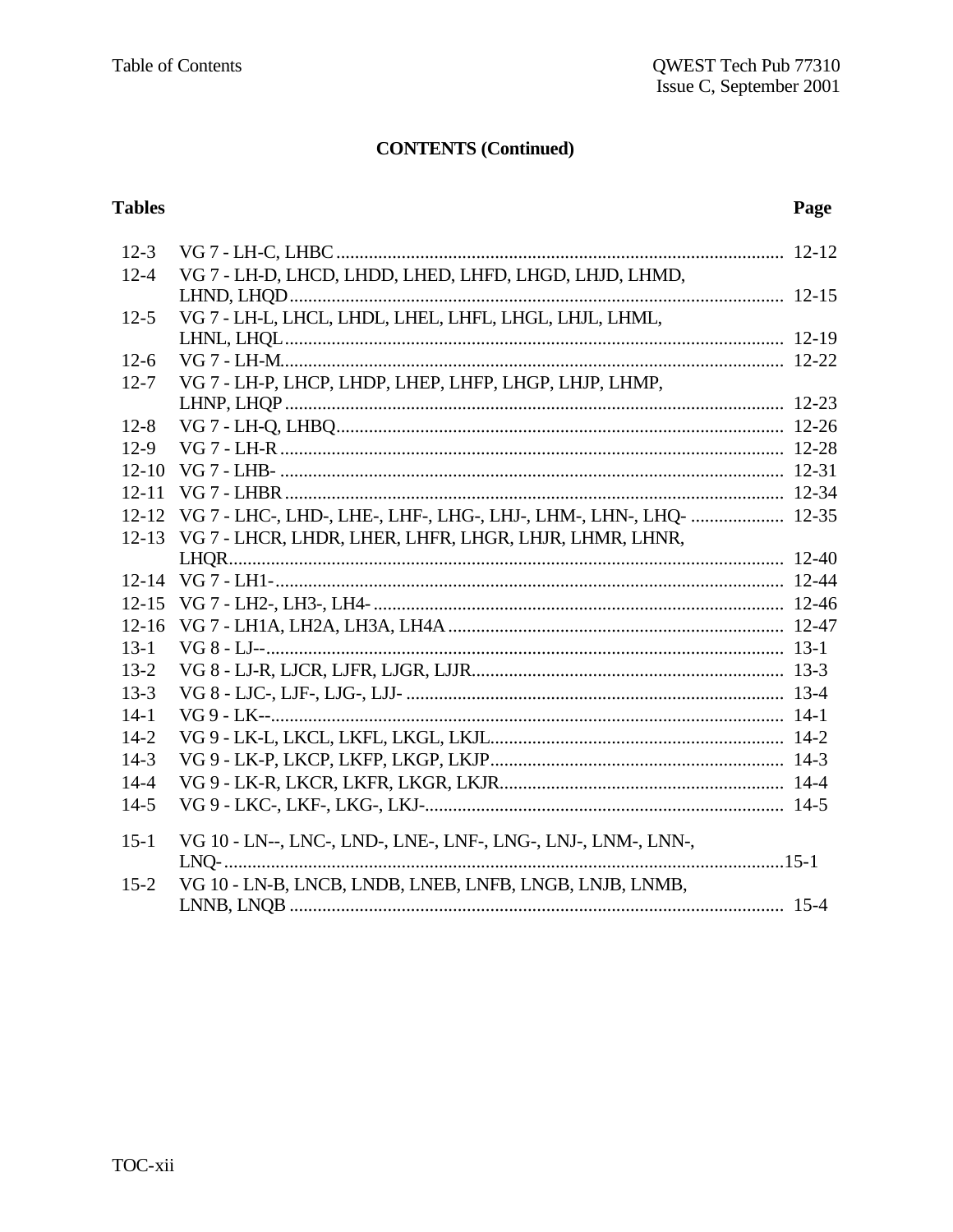| <b>Tables</b> |                                                         | Page   |
|---------------|---------------------------------------------------------|--------|
| $15-3$        | VG 10 - LN-E, LNCE, LNDE, LNEE, LNFE, LNGE, LNJE, LNME, |        |
|               |                                                         |        |
| $15 - 4$      | VG 10 - LN-H, LNCH, LNDH, LNEH, LNFH, LNGH, LNJH, LNMH, |        |
|               |                                                         |        |
| $15 - 5$      | VG 10 - LN-L, LNCL, LNDL, LNEL, LNFL, LNGL, LNJL, LNML, |        |
|               |                                                         |        |
| $15-6$        | VG 10 - LN-P, LNCP, LNDP, LNEP, LNFP, LNGP, LNJP, LNMP, |        |
|               |                                                         |        |
| $15 - 7$      | VG 10 - LN-R, LNCR, LNDR, LNER, LNFR, LNGR, LNJR, LNMR, |        |
|               |                                                         |        |
| $15 - 8$      |                                                         |        |
| $15-9$        |                                                         |        |
| $16-1$        |                                                         |        |
| $16-2$        |                                                         |        |
| $16-3$        |                                                         |        |
| $16-4$        |                                                         |        |
| $16 - 5$      |                                                         | $16-3$ |
|               |                                                         |        |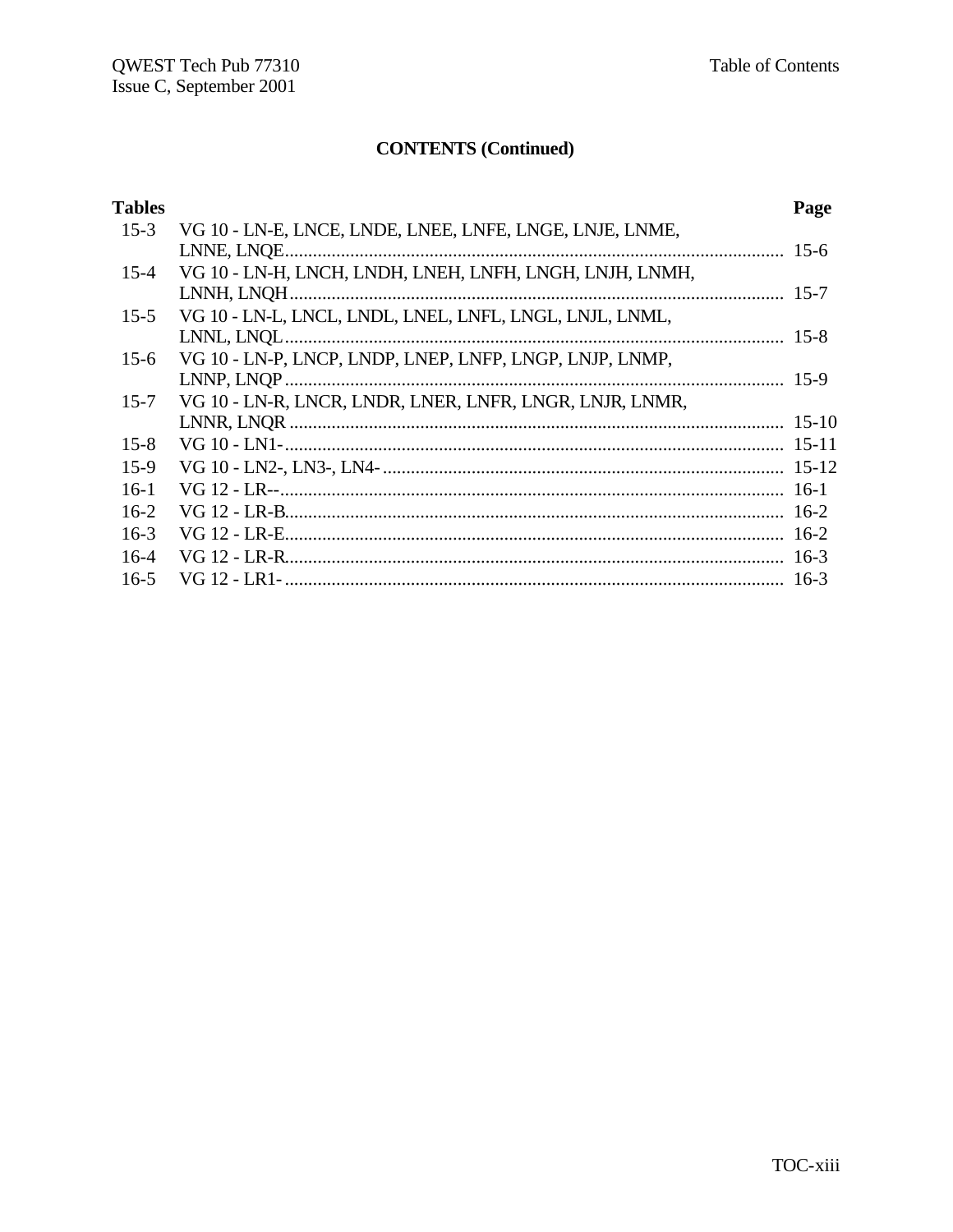# **CONTENTS**

### **Chapter and Section Page**

| 1.            |     |                                                                       | $1 - 1$ |
|---------------|-----|-----------------------------------------------------------------------|---------|
|               | 1.1 |                                                                       | $1 - 1$ |
|               | 1.2 |                                                                       | $1 - 1$ |
|               | 1.3 |                                                                       | $1 - 1$ |
|               | 1.4 |                                                                       | $1 - 1$ |
|               | 1.5 |                                                                       | $1-1$   |
|               |     | 1.5.1                                                                 | $1-1$   |
|               |     | 1.5.2                                                                 |         |
|               |     | 1.5.3                                                                 | $1 - 3$ |
|               |     | Verifying Availability of Channel and Interface Combinations<br>1.5.4 | $1 - 3$ |
|               |     |                                                                       | $1 - 3$ |
|               | 1.6 |                                                                       | $1 - 3$ |
|               |     |                                                                       |         |
| <b>Tables</b> |     |                                                                       |         |

|  |  | $1 - 2$ |  |
|--|--|---------|--|
|--|--|---------|--|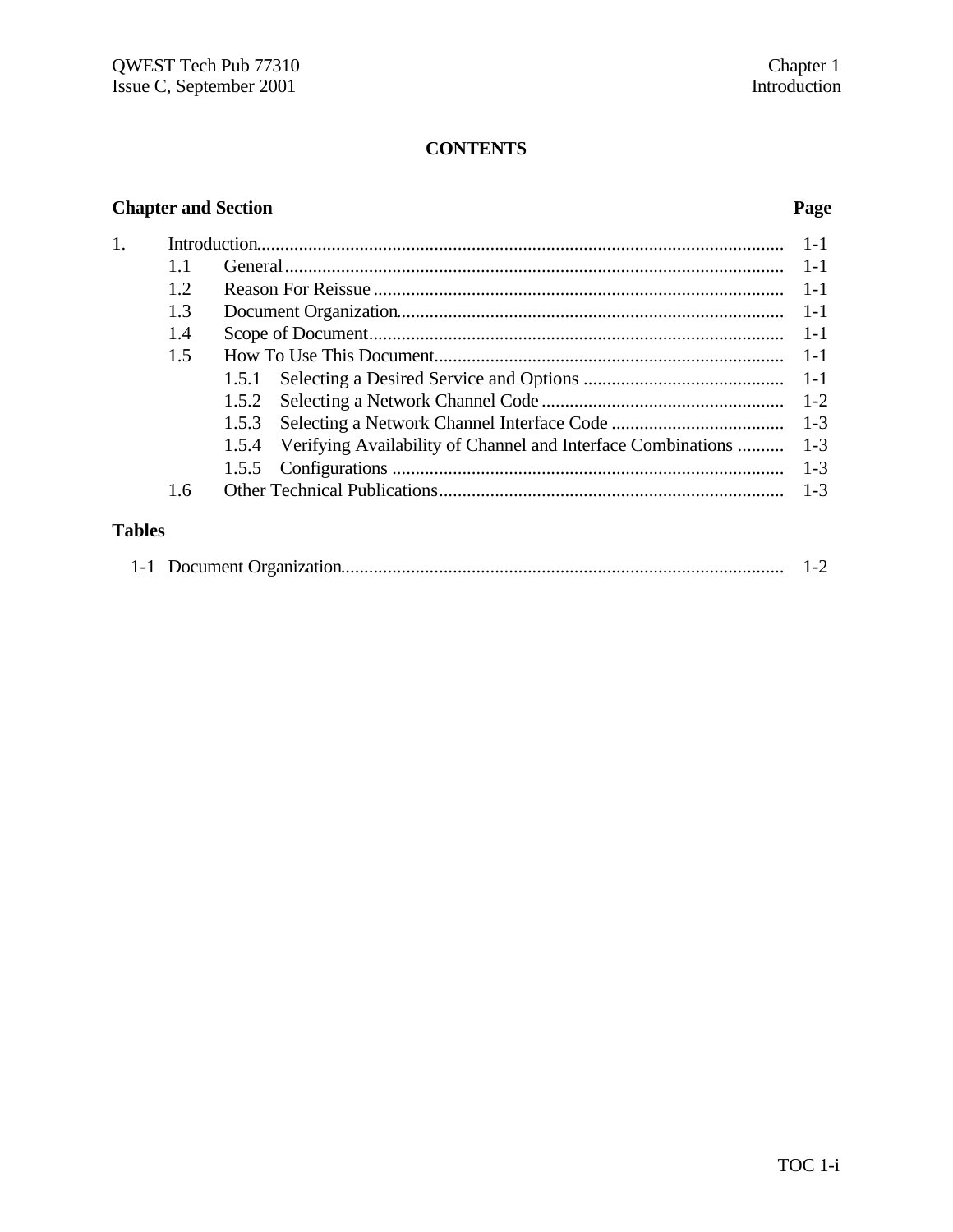#### **1. Introduction**

#### **1.1 General**

This publication provides technical information about the Private Line Voice Grade Analog Channels for Access Services available from QWEST. Included is interface information at customer interfaces. Network Channel and Network Channel Interface Codes are included. Much of this information was formerly found in the QWEST publication number 77365, *Network Channel and Network Channel Interface Combinations.*

#### **1.2 Reason For Reissue**

This publication is being revised to:

- Change the Network Interface for delivery to a Collocated Interconnector.
- Update the references (Chapter 19).

#### **1.3 Document Organization**

This document is organized into chapters as listed in Table 1-1.

A brief note about numbering in this document might help the reader. The tables and figures are numbered using the form: Table/Figure 2-3. This table/figure would be the third table/figure in Chapter 2. Thus the above reference to Table 1-1 means the first table in this chapter.

Similarly, Section 4.2 would be the second section in Chapter 4. Subsections take the form 4.2.3 meaning the third subsection in Section 2, which is in Chapter 4.

#### **1.4 Scope of Document**

This document provides descriptions of the Voice Grade Services and their options. NC and NCI codes are provided along with valid NC/NCI code combinations. The document refers to Telcorida's TR-NWT-000335, *Voice Grade Special Access Services - Transmission Parameter Limits and Interface Combinations,* for additional information of a technical nature. This information may be used to order the proper voice grade service to fit a particular application.

#### **1.5 How To Use This Document**

This document may be used in several ways depending on what is known about the desired service. It is assumed that the service is a private line voice grade access service.

#### **1.5.1 Selecting a Desired Service and Options**

The best place to start the search is in Chapter 2. The brief descriptions will help identify the required voice grade service and desired options. TR-NWT-000335 should be consulted if further details are required.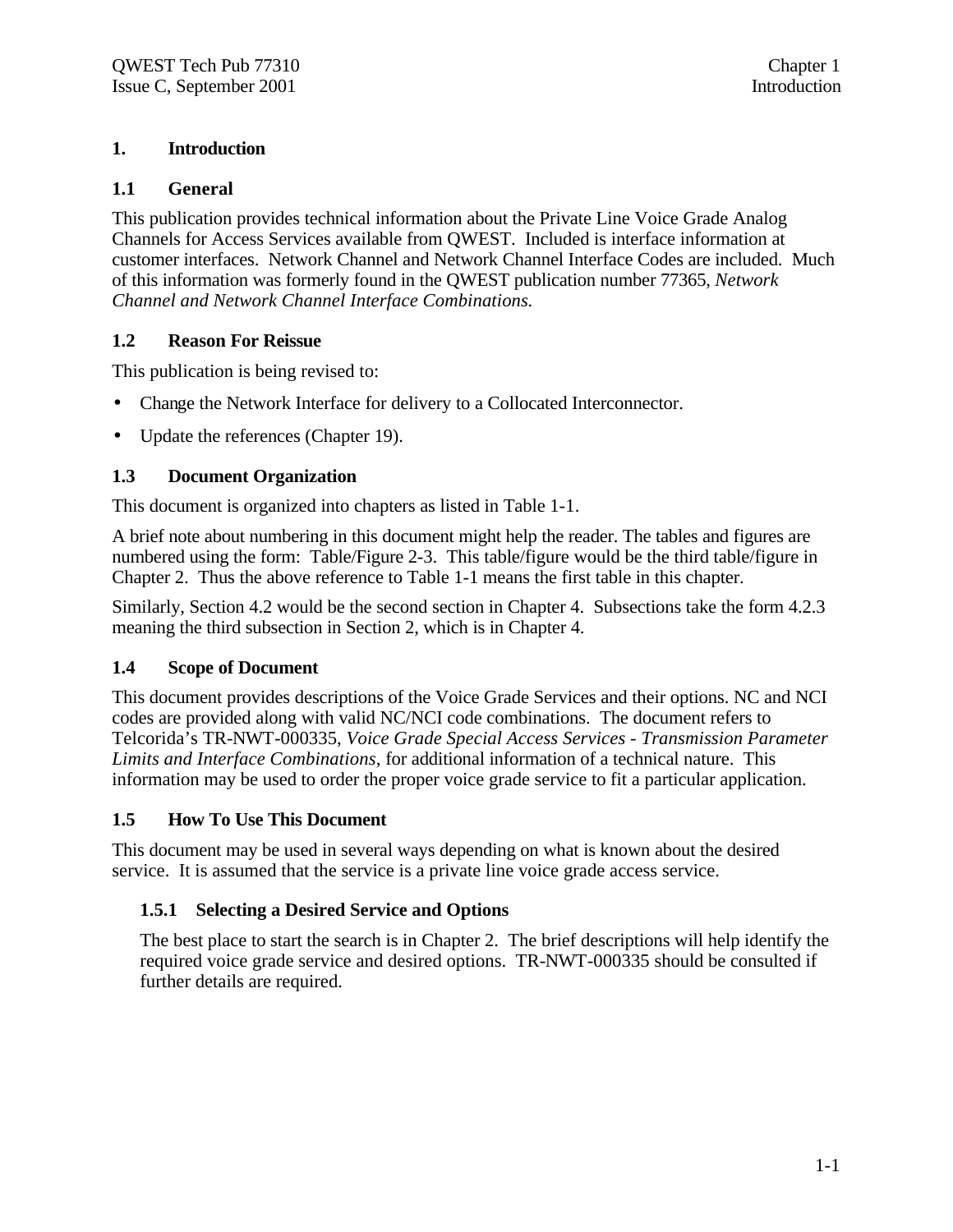| <b>Chapter</b> | <b>Title</b>                           | <b>Contents</b>                                                                                                                                                    |
|----------------|----------------------------------------|--------------------------------------------------------------------------------------------------------------------------------------------------------------------|
| 1              | Introduction                           | Information about this document                                                                                                                                    |
| $\overline{2}$ | Service Description                    | Description of the service and options and an<br>explanation of selected terms.                                                                                    |
| 3              | <b>Network Channel Codes</b>           | Definition of NC codes and list of valid NC codes<br>offered by QWEST.                                                                                             |
| $\overline{4}$ | <b>Network Channel Interface Codes</b> | Definition of NCI codes and list of valid NCI codes<br>offered by QWEST.                                                                                           |
| 5              | NC/NCI Combinations - General          | General information about the NC/NCI code<br>combinations and configurations offered by QWEST.<br>Includes instructions on how to read the combinations<br>tables. |
| 6              | NC/NCI Combinations - VG1              | Voice Grade 1 NC/NCI combinations                                                                                                                                  |
| $\overline{7}$ | NC/NCI Combinations - VG2              | Voice Grade 2 NC/NCI combinations                                                                                                                                  |
| 8              | NC/NCI Combinations - VG3              | Voice Grade 3 NC/NCI combinations                                                                                                                                  |
| 9              | NC/NCI Combinations - VG4              | Voice Grade 4 NC/NCI combinations                                                                                                                                  |
| 10             | NC/NCI Combinations - VG5              | Voice Grade 5 NC/NCI combinations                                                                                                                                  |
| 11             | NC/NCI Combinations - VG6              | Voice Grade 6 NC/NCI combinations                                                                                                                                  |
| 12             | NC/NCI Combinations - VG7              | Voice Grade 7 NC/NCI combinations                                                                                                                                  |
| 13             | NC/NCI Combinations - VG8              | Voice Grade 8 NC/NCI combinations                                                                                                                                  |
| 14             | NC/NCI Combinations - VG9              | Voice Grade 9 NC/NCI combinations                                                                                                                                  |
| 15             | NC/NCI Combinations - VG10             | Voice Grade 10 NC/NCI combinations                                                                                                                                 |
| 16             | NC/NCI Combinations - VG12             | Voice Grade 12 NC/NCI combinations                                                                                                                                 |
| 17             | <b>Technical Information</b>           | Technical Information not included in other referenced<br>publications.                                                                                            |
| 18             | Definitions                            | List of acronyms and a glossary of terms used in this<br>document                                                                                                  |
| 19             | References                             | List of references with ordering instructions and a list<br>of Trademarks.                                                                                         |

# **Table 1-1** Document Organization

#### **1.5.2 Selecting a Network Channel Code**

Once the type of voice grade service and options are identified, Chapter 3 may be used to identify or encode the proper four-character NC code. Chapter 3 briefly explains NC codes and lists the available codes for the required options. The tables contain a cross-reference to the NC/NCI combination tables later in this document.

Alternatively, Table 1-1 may be used to turn directly to the proper chapter for a desired voice grade type.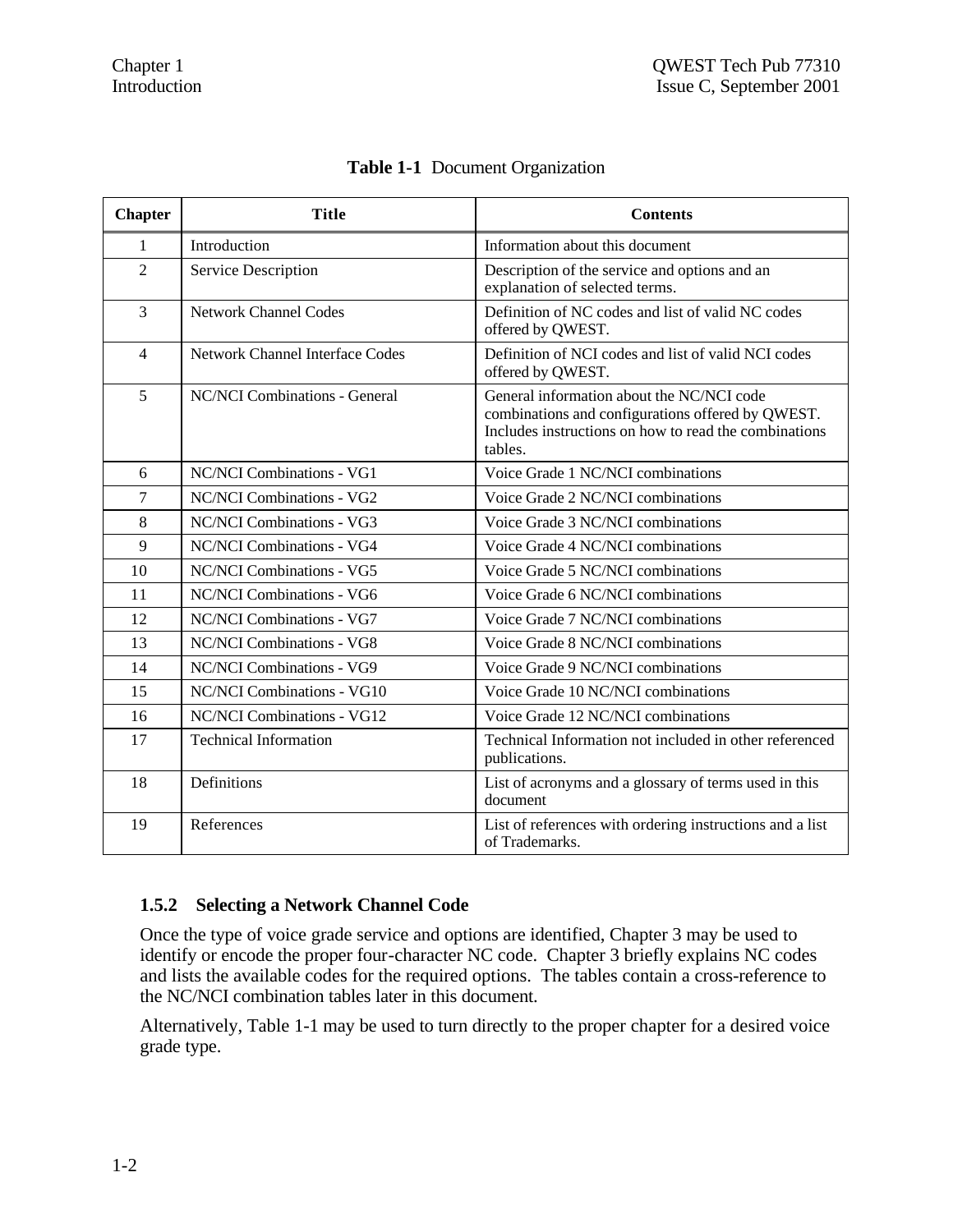#### **1.5.3 Selecting a Network Channel Interface Code**

Chapter 4 may be searched for a list of available interfaces offered by QWEST along with their NCI codes. Actual technical descriptions may be found in the documents listed in Table 4-3. TR-NWT-000335 is the primary source of information.

#### **1.5.4 Verifying Availability of Channel and Interface Combinations**

If both NC and NCI codes have been selected, the proper NC/NCI Combinations table can be consulted to see if the NC/NCI combination is available from QWEST. Chapter 5 explains how to read the combinations tables. Table 1-1 or a Table of Contents may be used to turn directly to the combinations table for a desired voice grade service.

#### **1.5.5 Configurations**

This publication uses "Configurations" as an aid in understanding the basic concept of what NC/NCI combinations are describing. These Configurations are numbered, generic drawings of the service described by the NC and NCI codes. See Section 5.3 for further information.

#### **1.6 Other Technical Publications**

Information about QWEST's non-access voice grade services may be found in PUB 77311, *Analog Channel for Non-Access Service.* Several other technical documents are identified throughout this document. Ordering information about each may be found in Chapter 18.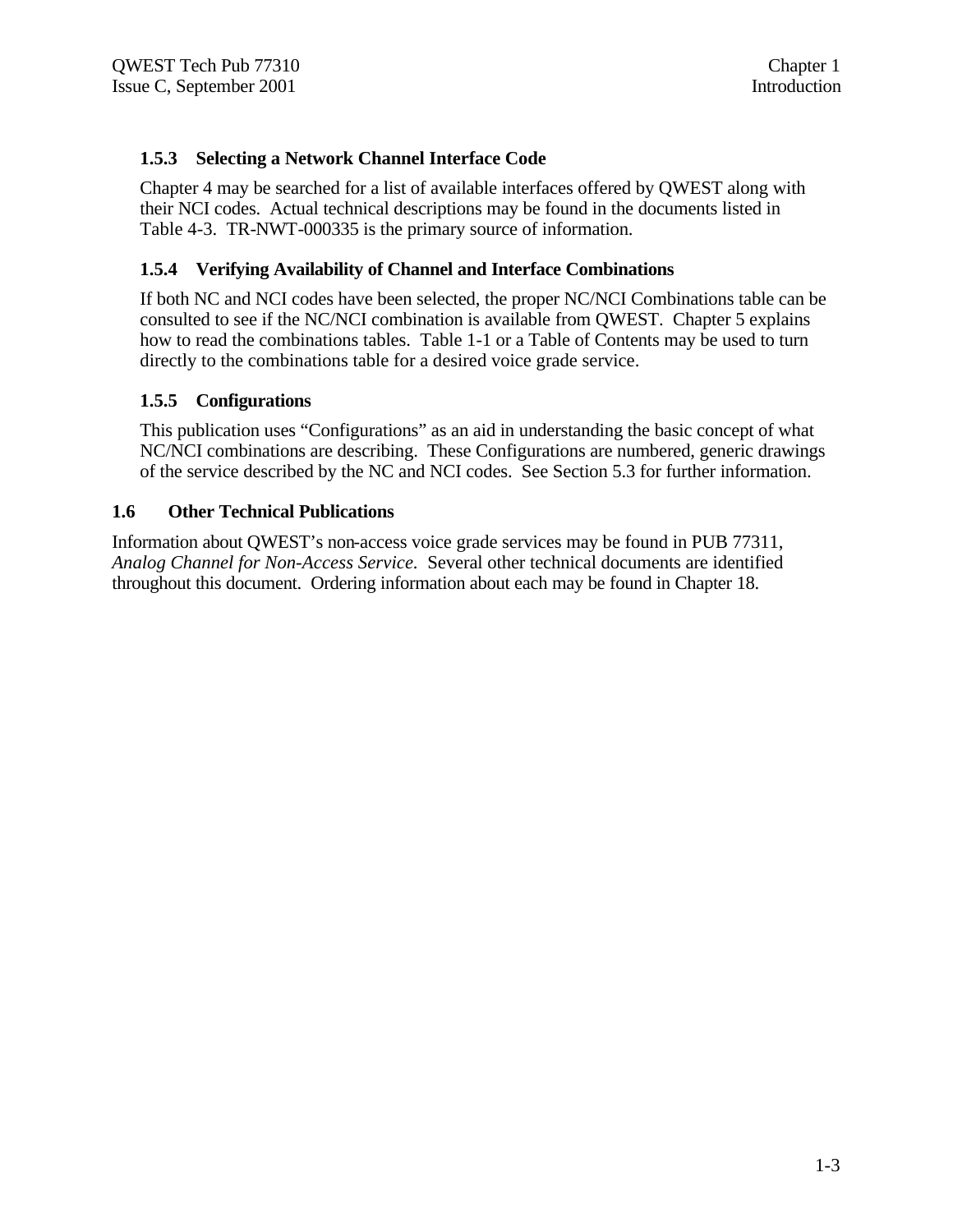# **CONTENTS**

### **Chapter and Section**

 $\overline{2}$ .

### Page

|      |                                                                 | $2 - 1$  |  |
|------|-----------------------------------------------------------------|----------|--|
| 2.1  |                                                                 | $2 - 1$  |  |
| 2.2  | $2 - 1$                                                         |          |  |
| 2.3  |                                                                 | $2 - 1$  |  |
| 2.4  |                                                                 | $2 - 2$  |  |
| 2.5  |                                                                 | $2 - 3$  |  |
| 2.6  |                                                                 | $2 - 3$  |  |
| 2.7  |                                                                 | $2 - 3$  |  |
| 2.8  |                                                                 | $2 - 3$  |  |
| 2.9  |                                                                 | $2 - 3$  |  |
| 2.10 |                                                                 | $2 - 3$  |  |
| 2.11 |                                                                 | $2 - 4$  |  |
| 2.12 |                                                                 | $2 - 4$  |  |
| 2.13 |                                                                 |          |  |
| 2.14 |                                                                 |          |  |
|      |                                                                 |          |  |
|      |                                                                 | $2 - 5$  |  |
|      | 2.14.3 Effective Four-Wire Transmission With Two-Wire Interface | $2 - 6$  |  |
|      | 2.14.4 Improved Echo Control ELEPL-2 at Four-Wire Interface     | $2 - 6$  |  |
|      |                                                                 | $2 - 6$  |  |
|      |                                                                 |          |  |
| 2.15 |                                                                 |          |  |
| 2.16 |                                                                 | $2 - 7$  |  |
|      |                                                                 | $2 - 8$  |  |
|      |                                                                 | $2 - 9$  |  |
|      |                                                                 | $2-9$    |  |
| 2.17 |                                                                 | $2 - 10$ |  |
| 2.18 |                                                                 | $2 - 10$ |  |
| 2.19 |                                                                 | $2 - 11$ |  |
|      |                                                                 | $2 - 11$ |  |
|      |                                                                 | $2 - 12$ |  |
|      |                                                                 | $2 - 12$ |  |
|      | 2.19.4 Loop Reverse-Battery Signaling (RV-O, RV-T)              | $2 - 13$ |  |
|      |                                                                 | $2 - 13$ |  |
|      |                                                                 | $2 - 13$ |  |
|      |                                                                 | $2 - 14$ |  |
|      |                                                                 | $2 - 14$ |  |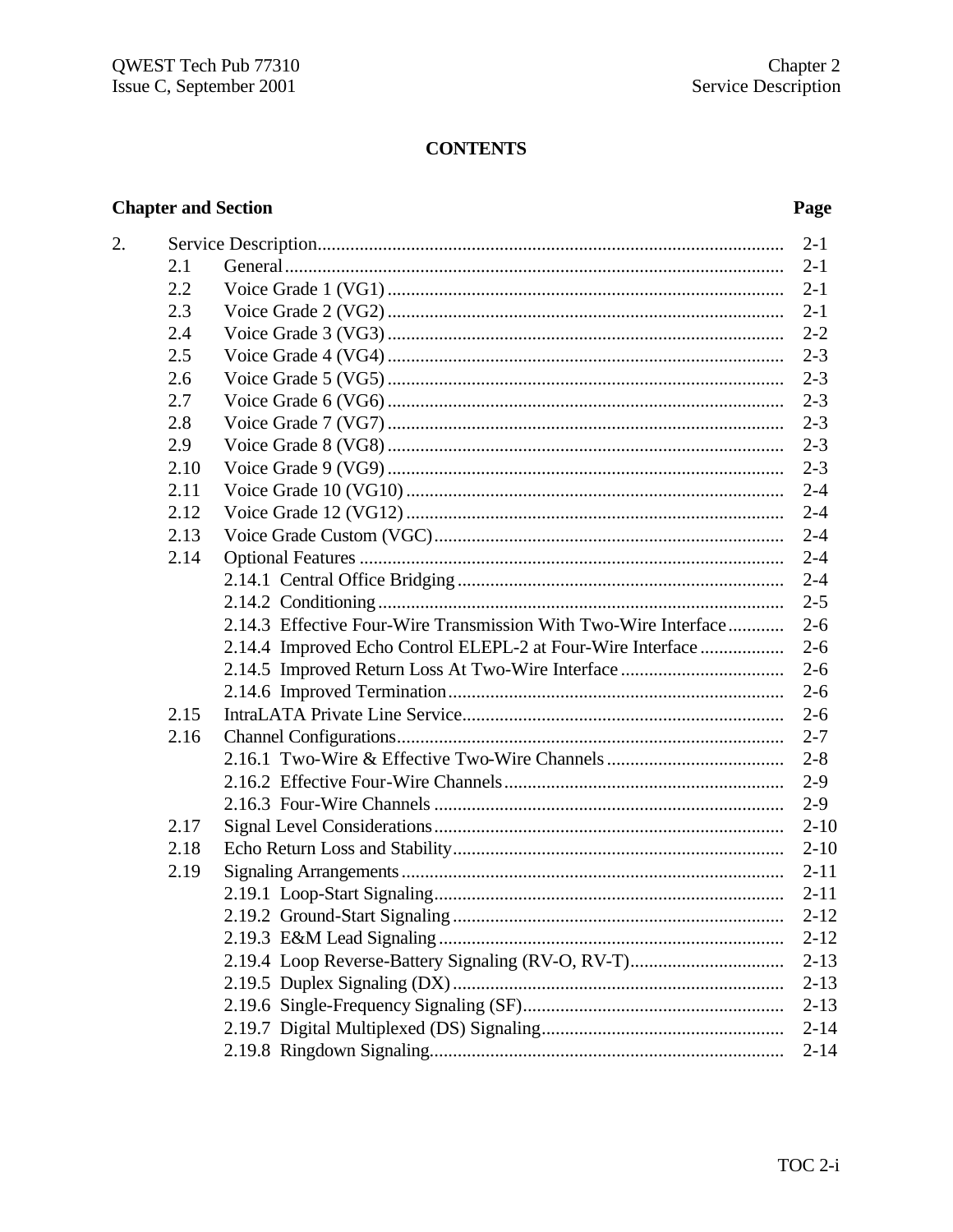| <b>Chapter and Section</b><br>Page |  |          |
|------------------------------------|--|----------|
|                                    |  |          |
|                                    |  | $2 - 14$ |
|                                    |  | $2 - 15$ |
|                                    |  | $2 - 15$ |
|                                    |  | $2 - 15$ |
|                                    |  | $2 - 15$ |
|                                    |  |          |
|                                    |  |          |
|                                    |  |          |
|                                    |  |          |
|                                    |  |          |

# **Tables**

# **Figures**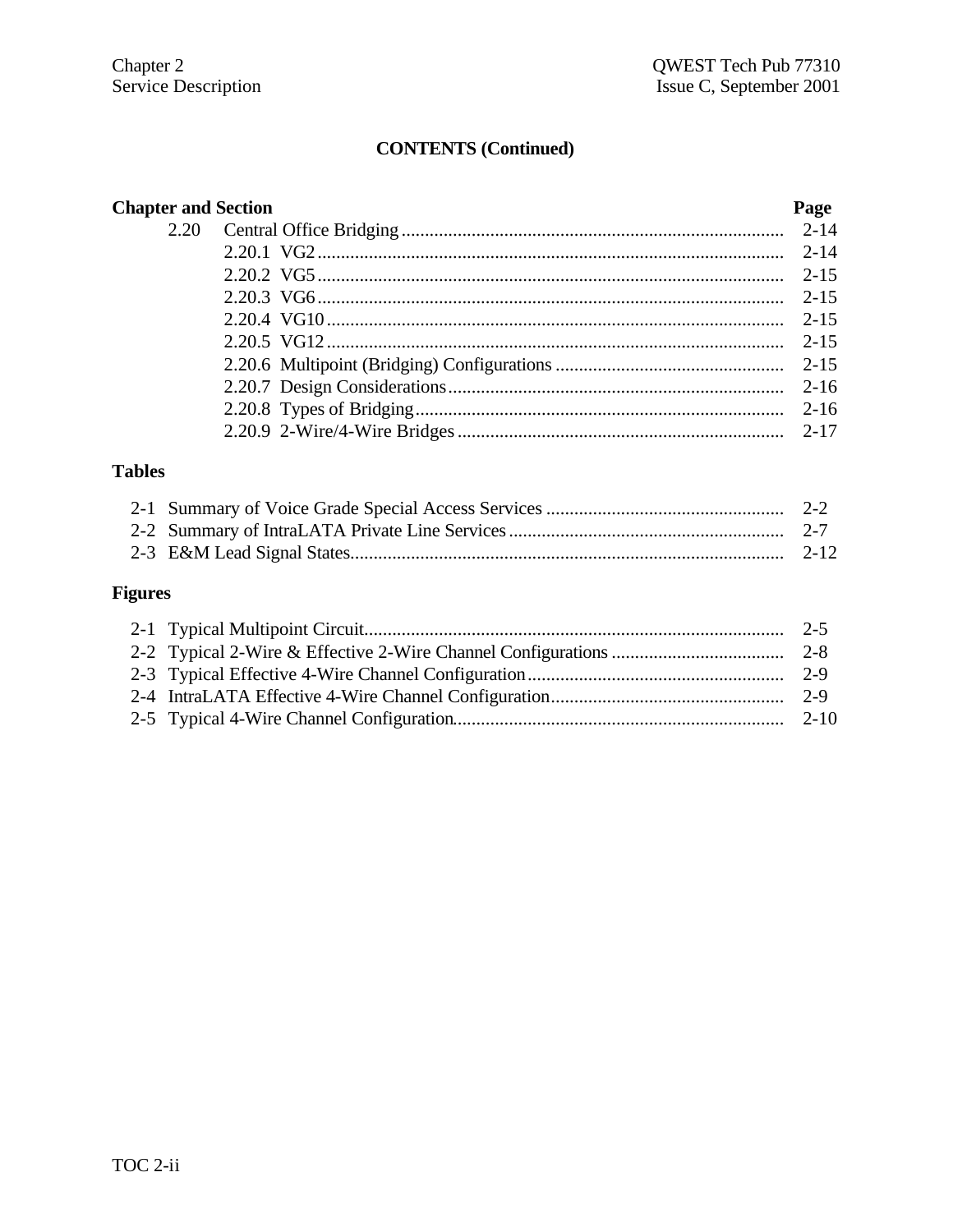#### **2. Service Description**

#### **2.1 General**

Voice Grade Special Access Services are suitable for the access segments of line-type, trunk-type, and private line data services. Usable frequencies are nominally 300 to 3000 Hz. Some voice grade categories include such services as switched specials, voice/tone relaying, data, etc. The services extend from a Network Interface (NI) or Point of Termination (POT) at an Interexchange Carrier (IC) or Access Customer location (i.e., an IC-POT) to a NI or POT at an End-User (EU) location (i.e., an End-User NI), unless stated otherwise. Services may also go between two Access Customers or between an Interconnector in a QWEST Central Office and either an End-User or Access Customer.

The terms End-User NI, IC-POT or Access Customer NI will be used in this document when needed. Otherwise, more the generic term "Customer Interface" will be used when the distinction between the NIs is not required.

Table 2-1 summarizes the types of Voice Grade Special Access services. Additional information may be found in the remainder of the chapter.

Information about IntraLATA Private Line Services (IPLS) may be found in Section 2.15.

Further information about both services may be found in TR-NWT-000335. Interconnection is described in PUB 77386, *Expanded Interconnection and Collocation for Private Line Transport and Switched Access Services.*

#### **2.2 Voice Grade 1 (VG1)**

Special Access Service VG1 is suitable for the access segment of basic two-point, non-switched voice circuits where the higher transmission quality of other access services is not required.

#### **2.3 Voice Grade 2 (VG2)**

Special Access Service VG2 is suitable for the access segment of voice line-type and switched special service circuits. For services such as Foreign Exchange (FX) that are switched at a Local Exchange Carrier Central Office (LEC CO), this service is suitable for the station or closed-end only. (The open [CO] end of FX services will be provided by Switched Access Services, Feature Group A. These are beyond the scope of this publication.) The VG2 service will support effective 2-wire or 4-wire transmission and extends from an End-User NI or a QWEST CO, where a Centrex switch is located, to an Access Customer NI, or between End-User NIs (in the case of IntraLATA Private Line Service. Connections between Interconnectors and either Access Customers or End-Users are also available.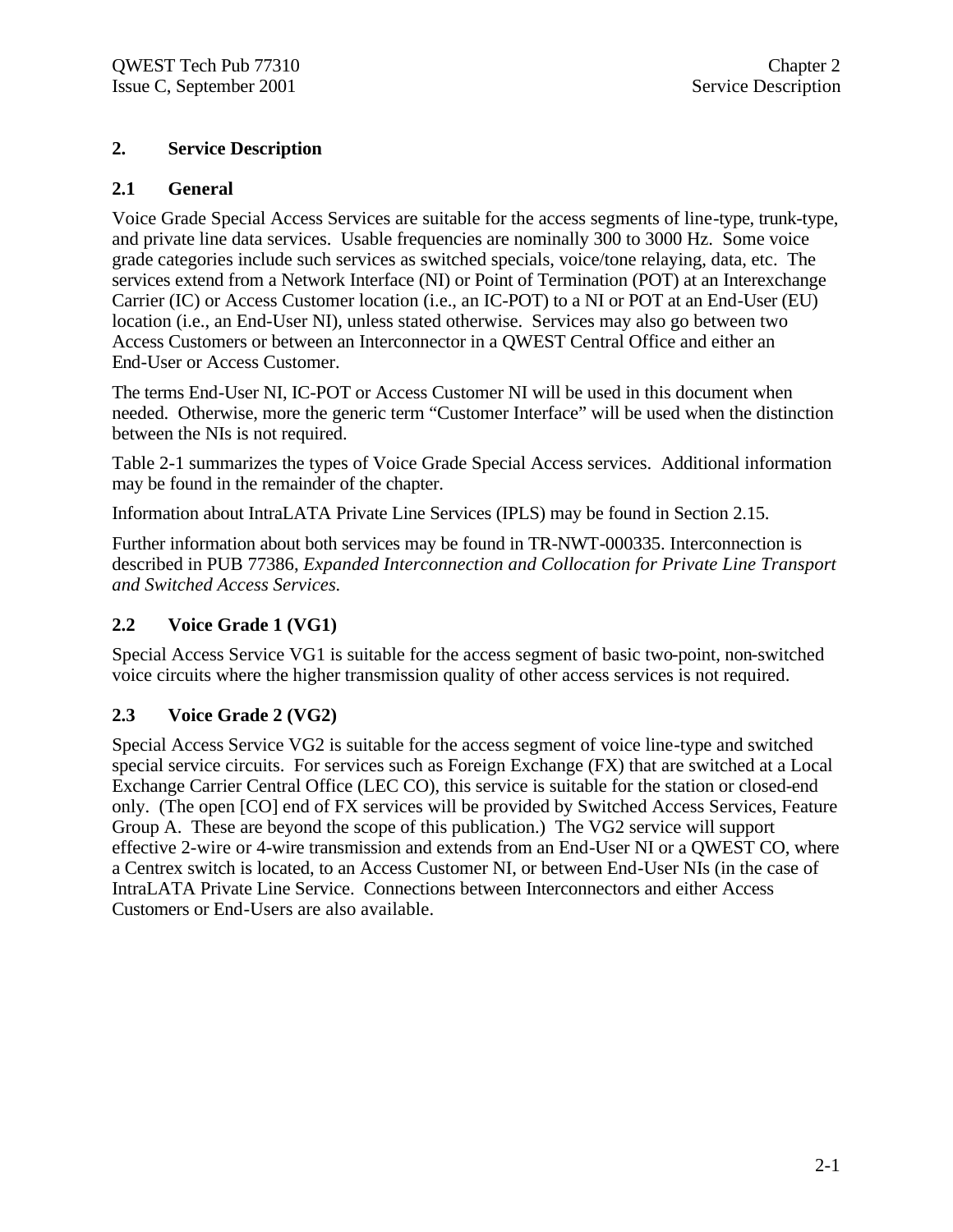#### **2.4 Voice Grade 3 (VG3)**

Special Access Service VG3 is suitable for the access segment of voice trunk-type circuits. The service extends from and End-User NI or QWEST CO, where a Centrex Switch is located, to an Access Customer NI, or between End-User NIs in the case of IntraLATA Private Line Service. Connections between Interconnectors and either Access Customers or End-Users are also available.

| <b>Service</b>   | <b>Description</b>                     | <b>Typical Applications</b>                                                                                                                             |
|------------------|----------------------------------------|---------------------------------------------------------------------------------------------------------------------------------------------------------|
| VG1              | Two-point Non-switched Line            | Voice Private Line                                                                                                                                      |
| VG <sub>2</sub>  | Two-point or multipoint Switched Line  | Two-point or Multipoint Switched Voice<br>Circuit; Off-Premises Station Line; Foreign<br><b>Exchange Line</b>                                           |
| VG3              | Two-point Trunk                        | PBX-CO Trunk; Centrex Trunk                                                                                                                             |
| VG4              | Specialized Voice/Control Tone Circuit | Government Specification 1142A Circuits<br>(Federal Aviation Administration)                                                                            |
| VG <sub>5</sub>  | Two-point or Multipoint Circuit        | Two-point or Multipoint Low-speed<br>Voiceband Data Circuit                                                                                             |
| VG6              | Two-point or Multipoint Circuit        | Two-point or Multipoint Voiceband Data<br>Circuit                                                                                                       |
| VG7              | Two-point Line                         | Two-point Voiceband Line or Trunk Suitable<br>for Permissive Voiceband Data                                                                             |
| VG8              | Two-point Trunk                        | Voiceband Trunk Suitable for Permissive<br>Voiceband Data                                                                                               |
| VG9              | Two-point Trunk                        | Voiceband Trunk Suitable for Permissive<br>Voiceband Data: Access Customer NI to<br>Access Customer NI or Access Customer NI<br>to QWEST Central Office |
| <b>VG10</b>      | Two-point or Multipoint Circuit        | Two-point or Multipoint Voice Grade Private<br>Line Data Circuit                                                                                        |
| <b>VG12</b>      | Two-point or Multipoint Circuit        | Two-point or Multipoint Specialized Audio<br>Tone Protective Relaying Circuits                                                                          |
| <b>VG Custom</b> | Two-point or Multipoint Circuit        | Customized                                                                                                                                              |

#### **Table 2-1** Summary of Voice Grade Special Access Services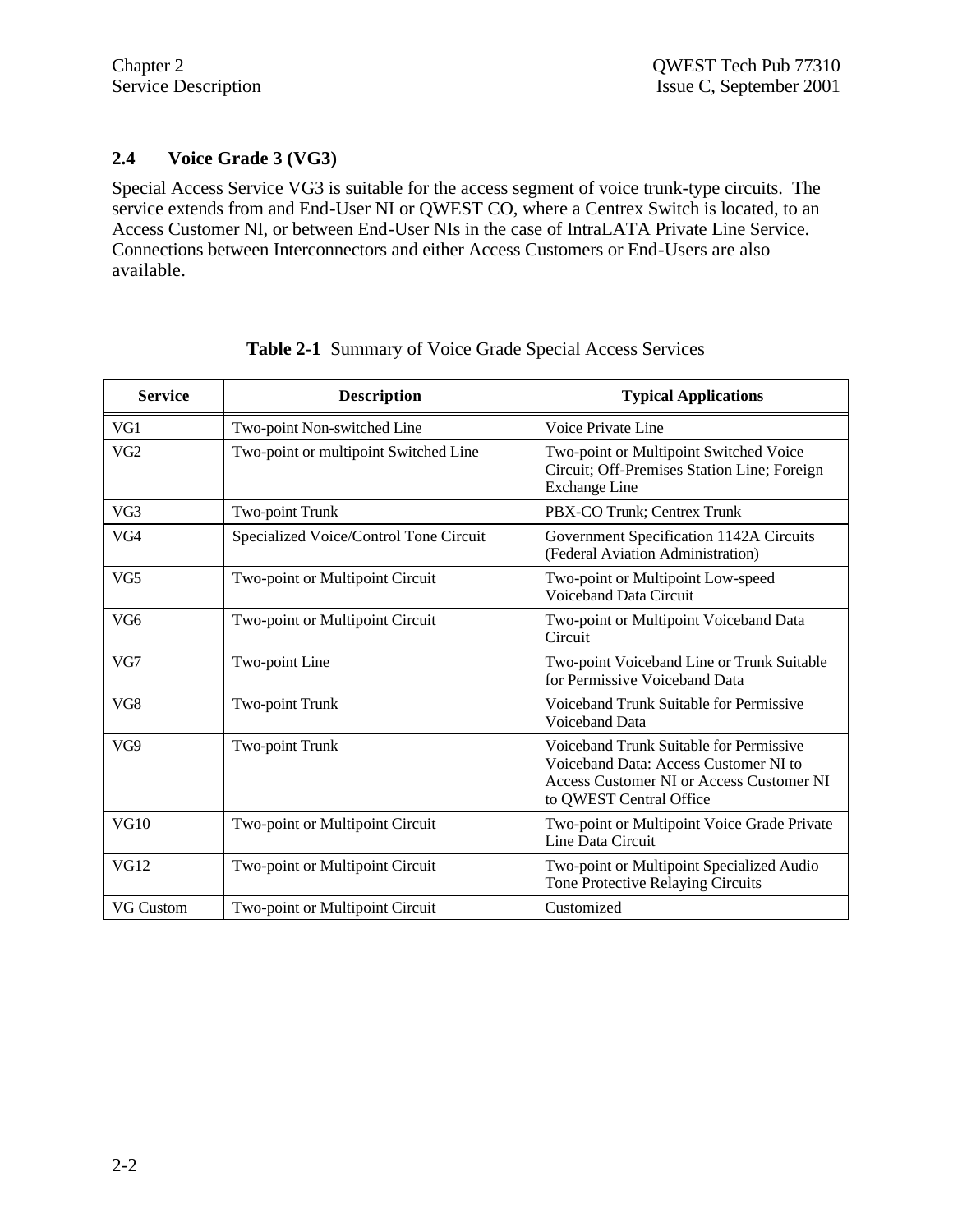#### **2.5 Voice Grade 4 (VG4)**

Special Access Service VG4 is a 4-wire channel suitable for the access segment of specialized voice/tone circuits for the Federal Aviation Administration per Government Specification S-1142A. This service provides two-way voice transmission and also provides one-way or two-way transmission of control tones, which operate or monitor the status of radio transceivers.

#### **2.6 Voice Grade 5 (VG5)**

Special Access Service VG5 is suitable for the access segment of low-speed voice grade data circuits. A typical application is DATAPHONE® Select-A-Station, a historical or grandfathered service.

#### **2.7 Voice Grade 6 (VG6)**

Special Access Service VG6 is a 4-wire channel suitable for the access segment of most voice grade data circuits.

#### **2.8 Voice Grade 7 (VG7)**

Special Access Service VG7 is suitable for the access segment of "permissive data" type private line circuits. For example, voice line-type or voice trunk-type circuits capable of transporting medium speed analog data. The VG7 service will support effective 2-wire or 4-wire transmission and extends from an End-User NI or a QWEST CO, where a Centrex switch is located, to an Access Customer NI, or between End-User NIs in the case of IntraLATA Private Line Service. Connections with Interconnectors are also available.

#### **2.9 Voice Grade 8 (VG8)**

Special Access Service VG8 is an effective 4-wire channel suitable for the access segment of "permissive data" trunk-type circuits capable of transporting medium speed analog data. The VG8 service extends from an End-User NI or a QWEST CO, where a Centrex switch is located, to an Access Customer NI. Connections with Interconnectors are also available.

#### **2.10 Voice Grade 9 (VG9 )**

Special Access Service VG9 is a 4-wire channel suitable for the access segment of "permissive data" trunk-type circuit capable of transporting simultaneous two-way medium speed analog data. The service extends from one Access Customer NI to another Access Customer NI in the same LATA. Connections with Interconnectors are also available.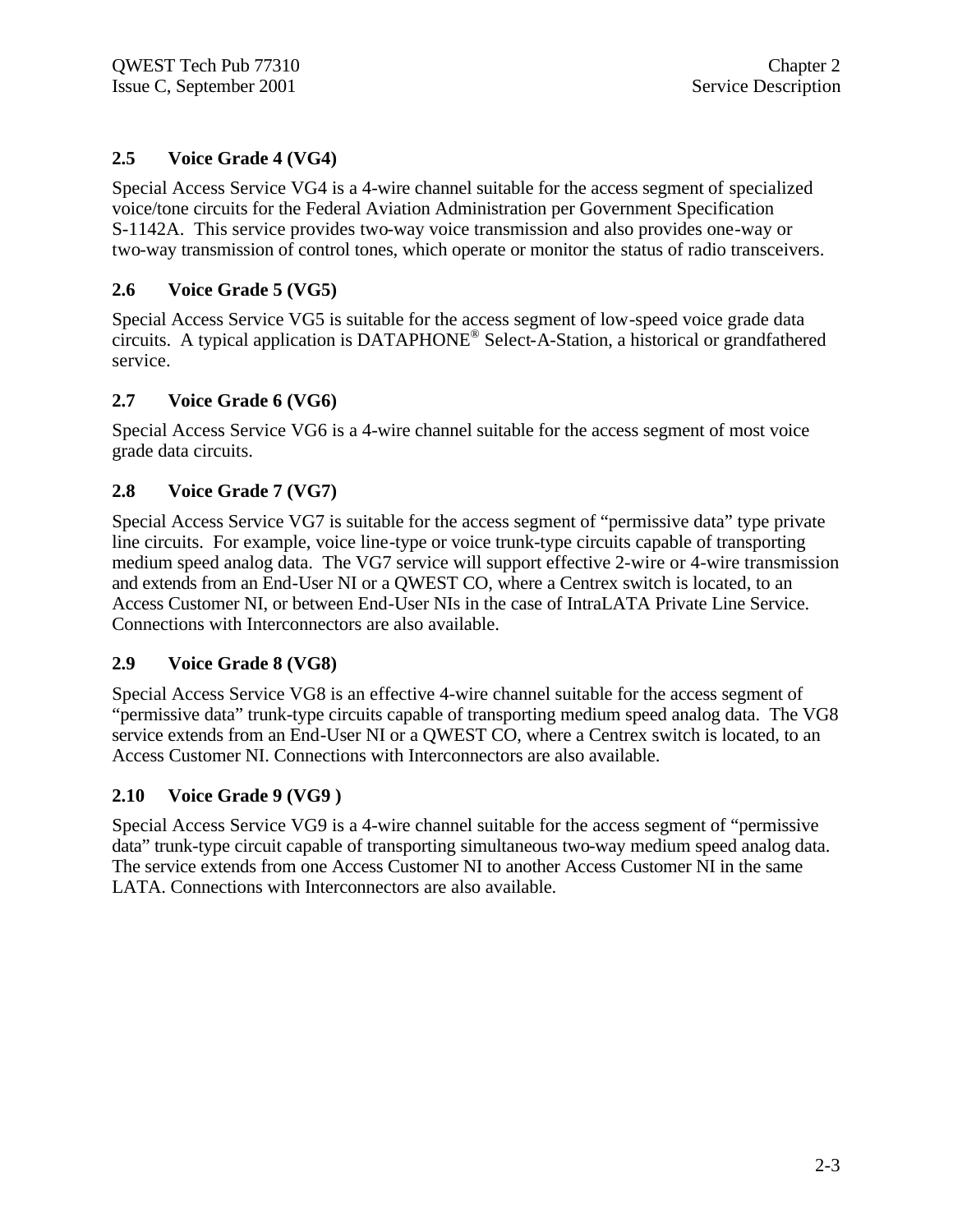#### **2.11 Voice Grade 10 (VG10)**

Special Access Service VG10 is suitable for the access segment of voice grade data circuits. The VG10 service extends from an End-User NI to an Access Customer NI, or between End-User NIs in the case of IntraLATA Private Line Service. Connections with Interconnectors are also available.

#### **2.12 Voice Grade 12 (VG12)**

Special Access Service VG12 is suitable for the access segment of specialized voice grade private line audio tone protective relaying circuits.

#### **2.13 Voice Grade Custom (VGC)**

Special Access VGC may be used for two-point service including end-links and mid-links of Special Access Voice Grade multipoint circuits. The VGC service is a Voice Grade Special Access Service that may be "customized" by specifying any of the technical specifications for VG1 through VG12.

Customized technical specification packages will be provided by QWEST where technically feasible. If QWEST determines that the requested specifications are not compatible or feasible, the customer will be advised and given the opportunity to change the order.

#### **2.14 Optional Features**

A number of optional features may be ordered with VG1 through VG10 and VG12.

#### **2.14.1 Central Office Bridging**

Certain Special Access Services may be provided as multipoint private line circuits. A typical multipoint Special Access Service would extend from an Access Customer NI location to a bridging HUB (mid-link), from a bridging HUB to another bridging HUB (mid-link), or from a bridging HUB to an End-User NI (end-link). A typical multipoint circuit is illustrated in Figure 2-1. Careful consideration should be given to using more than 20 links in a multipoint circuit. Further information about bridging and multipoint services may be found in Section 2.20.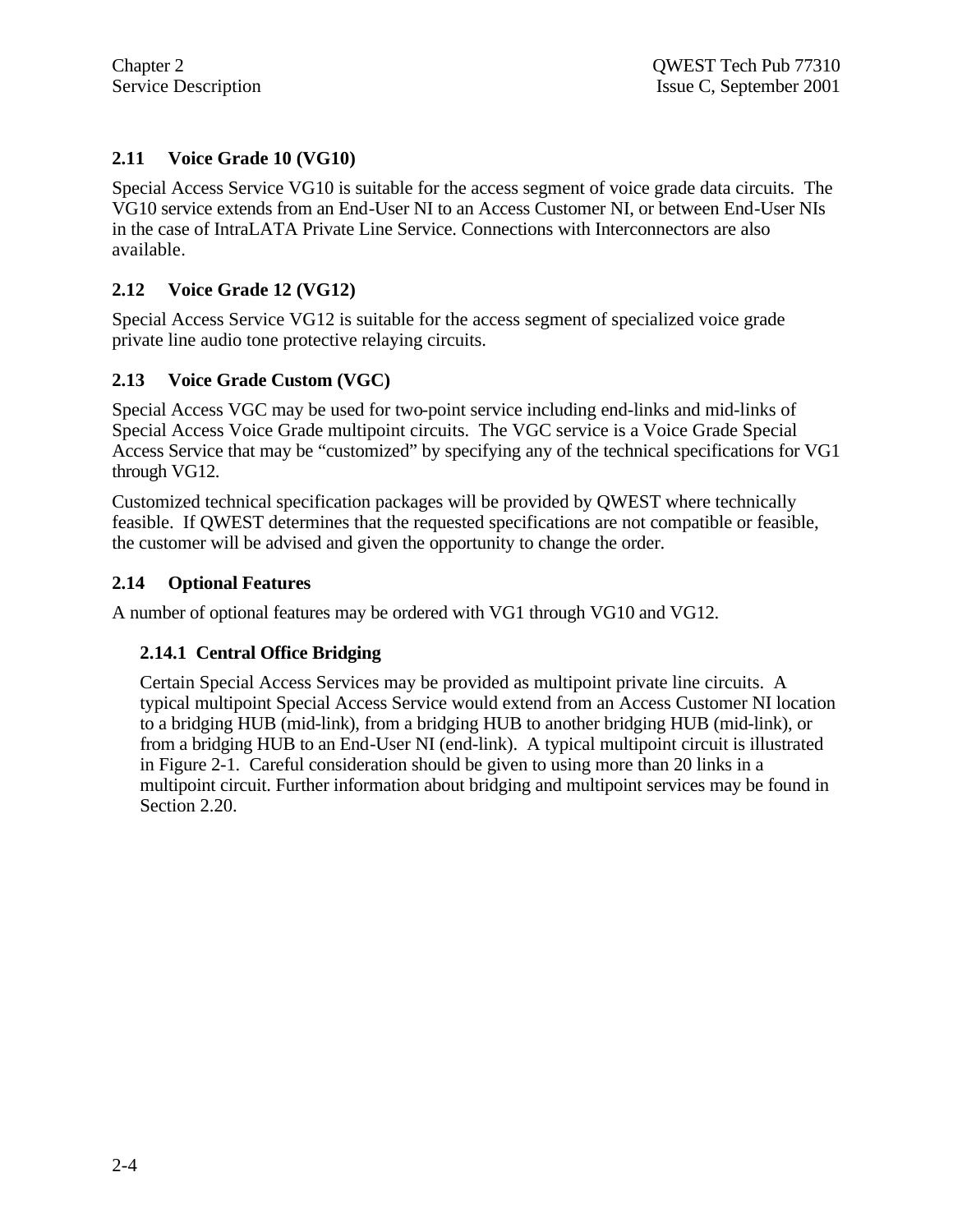



#### **2.14.2 Conditioning**

Several Conditioning options are available:

#### **C Conditioning**

C Conditioning is available as a separate option for Special Access Service VG5, 6, 7, 8, 9, 10, and Custom. C Conditioning changes the frequency response limits and upgrades the envelope delay distortion limits.

#### **Improved Attenuation Distortion**

The improved attenuation distortion option is available as a separate option for Special Access Services VG5, 6, 7, 8, 9, 10, and Custom. As implied, the improved attenuation distortion option upgrades the frequency/loss response limits of the channel.

#### **Improved Envelope Delay Distortion**

Improved envelope delay distortion is available as a separate option for Special Access Services VG5, 6, 7, 8, 9, 10, and Custom. As implied, improved envelope delay distortion upgrades the frequency/envelope delay response limits of the channel.

#### **Data Capability**

Data capability is available for Special Access Services VG6, 7, and 10. This option upgrades the signal-to-C-notched noise ratio and intermodulation distortion limits.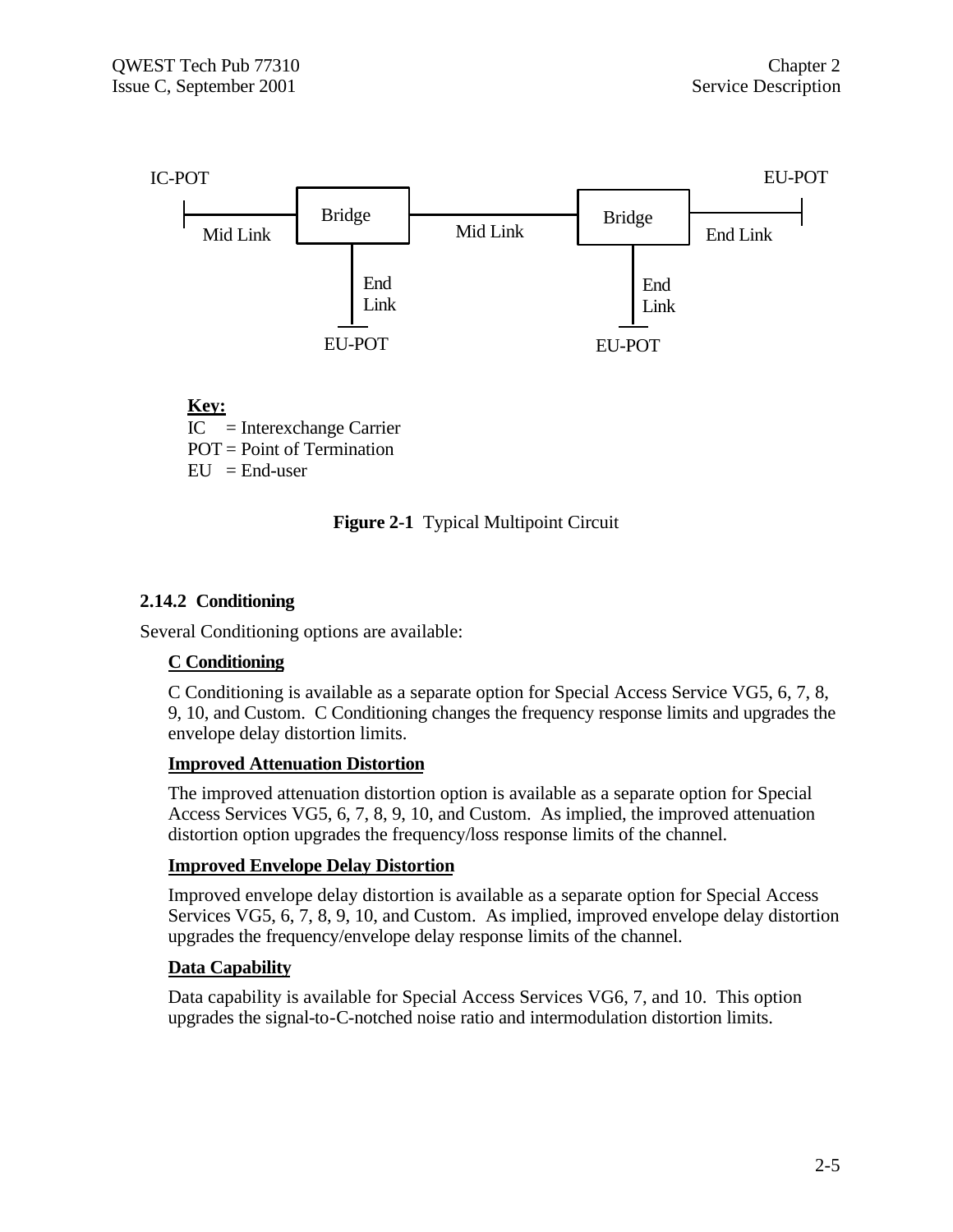#### **2.14.3 Effective Four-Wire Transmission With Two-Wire Interface**

When a customer requests that an effective 4-wire channel be terminated with a 2-wire interface at the customer designated premises, then this optional feature applies. Placement of QWEST equipment (hybrid) will be required at the customer's designated premises with the 2-wire NI.

#### **2.14.4 Improved Echo Control ELEPL-2 at Four-Wire Interface**

Equal Level Echo Path Loss-2 (ELEPL-2) is available on an effective 2-wire transmission path with one end being a 4-wire NI. It provides for more stringent control of echo return loss and singing return loss. In order for this option to apply, the channel interfaces must be 4-wire at one NI and 2-wire at the other NI. The equal Level Echo Path Loss parameters are delineated in Technical Reference TR-NWT-000335.

#### **2.14.5 Improved Return Loss At Two-Wire Interface**

Improved Return Loss is available on effective 2-wire transmission, at the 2-wire NI. It provides more stringent echo control specifications. In order for this option to apply, the transmission path must be 4-wire at one NI and 2-wire at the other NI. The Improved Return Loss parameters are delineated in Technical Reference TR-NWT-000335.

#### **2.14.6 Improved Termination**

This option provides a matching 600 ohm impedance toward the customer at a 4-wire NI, an extended range of customer specified levels  $(-16 \text{ to } + 7 \text{ TLP }$  {Transmission Level Point}), and allows for simplex reversal (when applicable). This option requires that QWEST equipment be placed at the customer designated premises. The Improved Termination parameters are delineated in Technical Reference TR-NWT-000335. Improved Termination is not available to Interconnectors.

#### **2.15 IntraLATA Private Line Service**

IntraLATA Private Line Service (IPLS) described in this document meet the criteria described in this section. (PUB 77311 should be consulted for other IntraLATA services.)

The service must be an end-to-end channel (i.e., between two End-Users) located in the same LATA and falling under the jurisdiction of the Federal Communications Commission (FCC).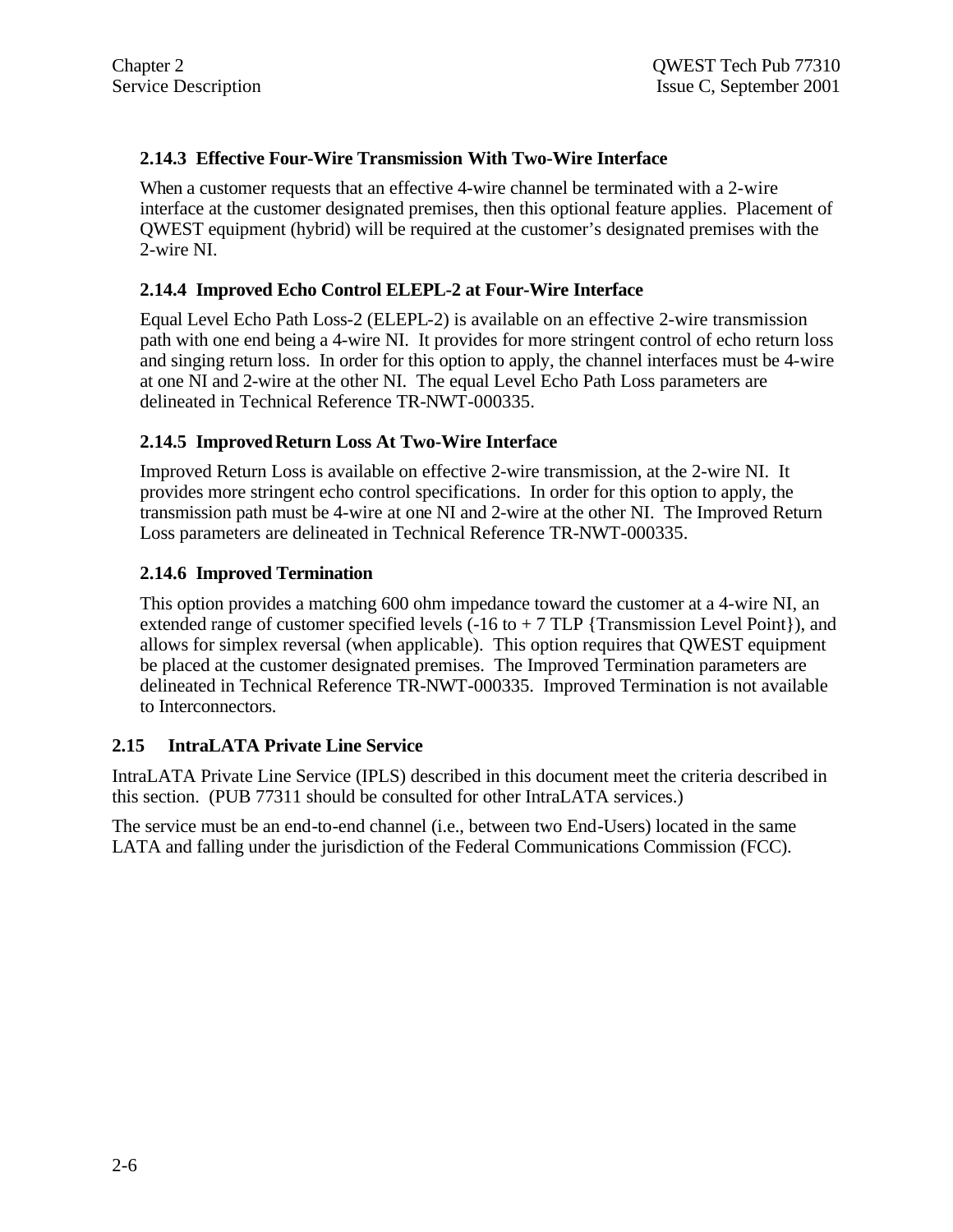The service falls under FCC jurisdiction if it meets one or more of the following criteria:

- Interstate service where a LATA boundary crosses a state boundary (e.g., between Fargo, North Dakota and Moorhead, Minnesota).
- IntraLATA service that may carry interstate traffic either occasionally or predominately by being connected to interstate circuits.

The features, options and transmission performance specifications for IPLS are briefly described in this document and in Section 6 of TR-NWT-000335. However, this does not restrict IPLS to the figures or examples shown, provided adherence to FCC Part 68 Registration Rules and Regulations is maintained and the TLPs and other technical specifications are observed.

The transmission performance parameters limits for IPLS are not as stringent as those specified for Voice Grade Special Access Service because IPLS is an end-to-end communication channel (from the viewpoint of an End-User) and an access service is but a portion of an end-to-end channel.

Table 2-2 summarizes the IPLS services.

| <b>Service</b>  | <b>Description</b>   | <b>Typical Applications</b>      |  |
|-----------------|----------------------|----------------------------------|--|
| VG2             | Two-point Line       | Voice Private Line               |  |
| VG <sub>3</sub> | Two-point Trunk      | Voice Trunk                      |  |
| VG 7            | Two-point Line/Trunk | Voice/Permissive Data Line/Trunk |  |
| VG10            | Two-point Circuit    | Data Circuit                     |  |

#### **Table 2-2** Summary of IntraLATA Private Line Services

#### **2.16 Channel Configurations**

Services may be provided over 2-wire, effective 2-wire, 4-wire or effective 4-wire channels. The physical makeup of the channel may consist of either metallic cable, carrier facilities or a combination of both. Section 2.16 describes these terms.

The use of "configuration" in this section should not be confused with the more formal usage described in Chapter 5 and the remainder of this document.

Much of the following information is from TR-NWT-000335.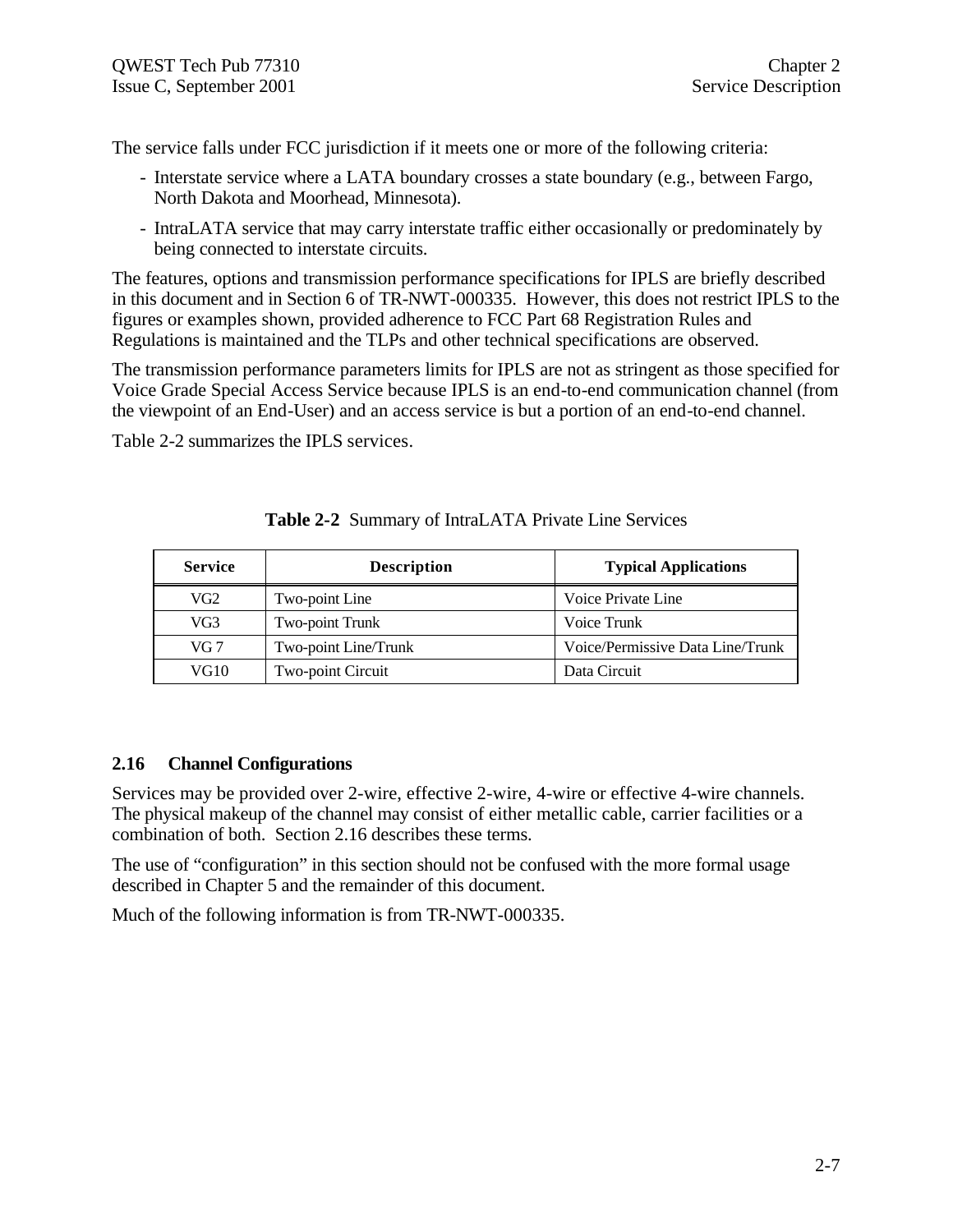#### **2.16.1 Two-Wire & Effective Two-Wire Channels**

A 2-wire channel is a 2-wire facility, terminated in a 2-wire interface at both the End-User NI and the Access Customer NI. An effective 2-wire channel is terminated in a 2-wire interface at the End-User NI and may have either a 2-wire or a 4-wire NI at the Access Customer NI. Effective 2-wire channels may be entirely 2-wire or may contain a 4-wire facility section such as a carrier with a 2-wire metallic extension. An effective 2-wire channel will contain at least one 2-wire segment and its expected transmission performance will be that of a 2-wire channel. The two directions of transmission are not physically separated and echo (signal energy reflected from points of impedance mismatch) must be a consideration in system operation. With 2-wire and effective 2-wire channel configurations, it is not possible to ensure simultaneous independent transmission in both directions without special applications such as frequency-division multiplexing, split-band filtering or echo canceling modems.

Figure 2-2 provides examples of 2-wire and effective 2-wire configurations.



**Figure 2-2** Typical 2-Wire & Effective 2-Wire Channel Configurations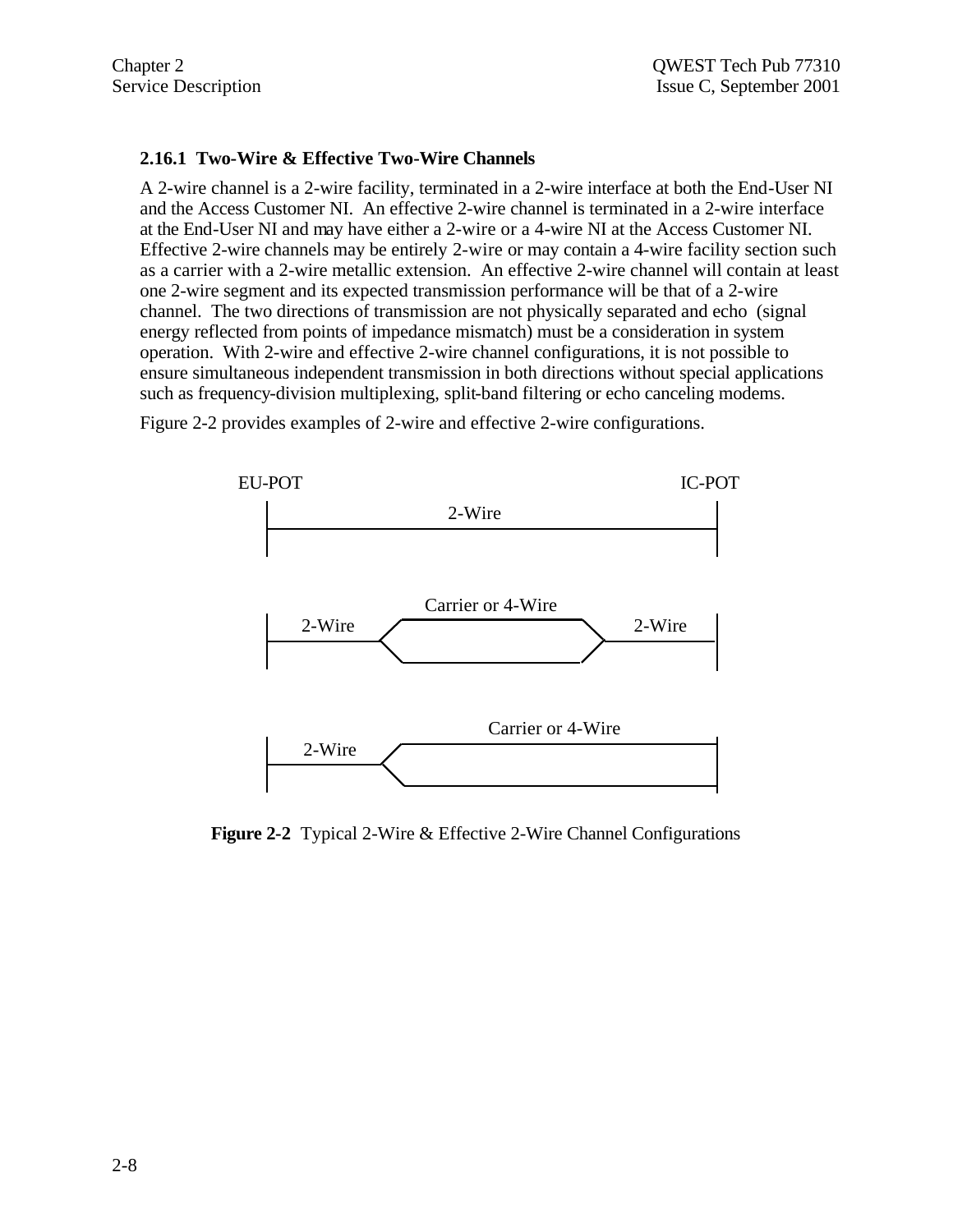#### **2.16.2 Effective Four-Wire Channels**

An effective 4-wire channel is terminated in a 2-wire interface at the End-User NI and a 4-wire interface at the Access Customer or Interconnector NI. An effective 4-wire channel consists of 4-wire facilities with no intermediate 2-wire segments. The expected transmission performance of the effective 4-wire channel is better than that of the 2-wire or effective 2-wire channel. Because there is a point of conversion from 4-wire to 2-wire transmission (at the End-User NI), echo must be considered and simultaneous independent transmission of information in both directs cannot be ensured without special applications as noted in Section 2.16.1. The method of implementing effective 4-wire is at the discretion of QWEST. Figure 2-3 illustrates a typical effective 4-wire channel configuration.



**Figure 2-3** Typical Effective 4-Wire Channel Configuration

Figure 2-3 illustrates an Effective 4-wire channel that may occur with an IPLS channel. This channel has 2-wire interfaces at both End-User NIs.



**Figure 2-4** IntraLATA Effective 4-Wire Channel Configuration

#### **2.16.3 Four-Wire Channels**

A 4-wire channel is terminated in 4-wire interfaces at both NIs and consists of entirely 4-wire facilities. The 4-wire channel overcomes the limitations of simultaneous independent 2-way transmission inherent in effective 2-wire and effective 4-wire channels. Figure 2-5 illustrates a typical 4-wire channel configuration.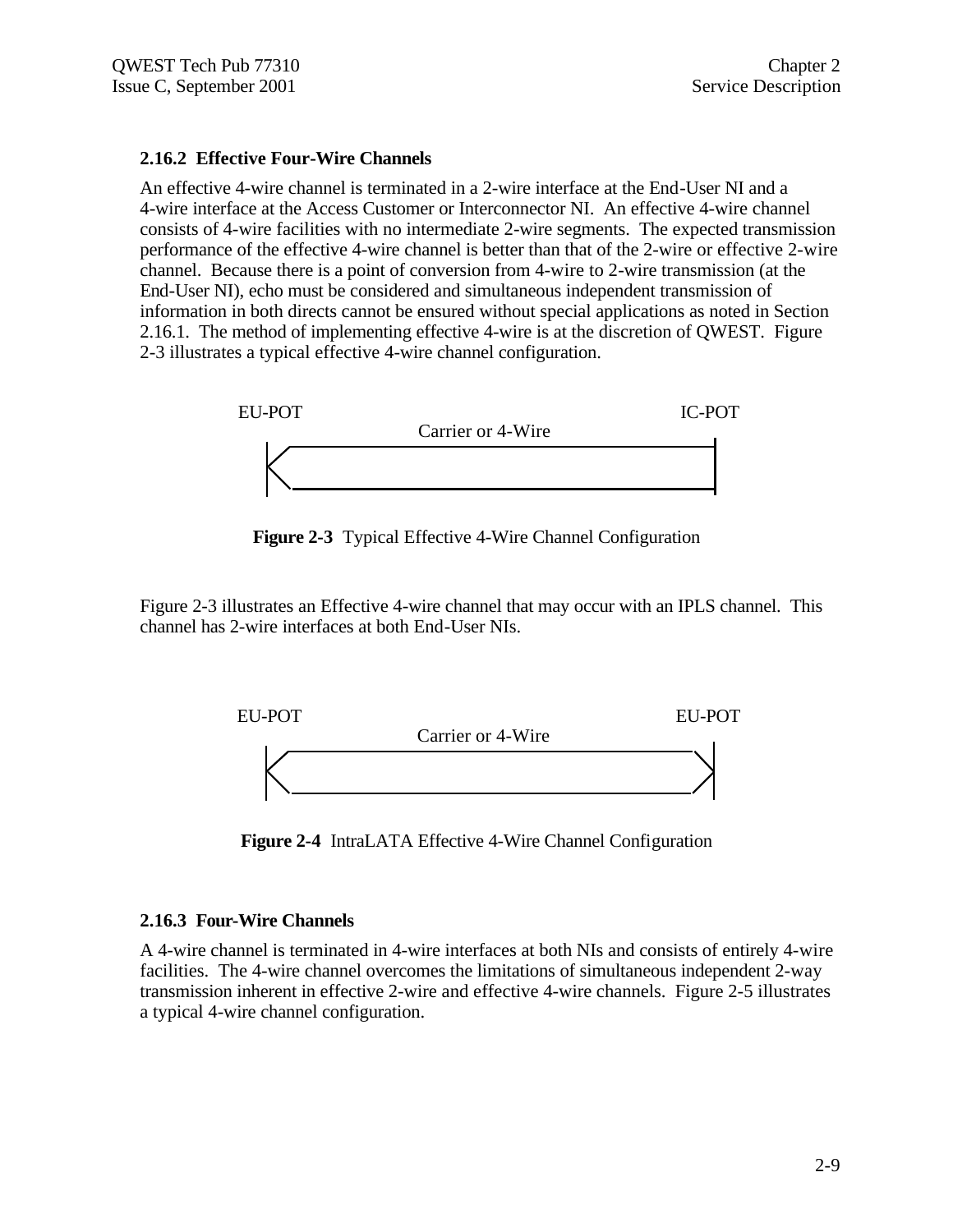

**Figure 2-5** Typical 4-Wire Channel Configuration

#### **2.17 Signal Level Considerations**

Signal level power on a channel must be constrained to a range that approximates the average telephone voice power that transverses the telecommunications network. This is necessary to avoid overloading carrier systems or overdriving metallic loops, which results in signal distortion, noise and crosstalk.

Section 2.7 in TR-NWT-000335 should be consulted for further information. One term, the Transmission Level Point (TLP), does appear in this document. The TLP can be encoded into the Network Channel Interface (NCI) code in positions eleven and twelve. See Chapter 4 for further information.

#### **2.18 Echo Return Loss and Stability**

The conversion from a 4-wire to a 2-wire transmission path is usually accomplished using a hybrid circuit with a balance network. At the junction of the conversion (4-wire to 2-wire), any impedance mismatch results in reflected energy. A complete mismatch (as with a short or open circuit at the 2-wire port of the hybrid) will cause the return loss or impedance balance at the junction to be zero. When the impedances match exactly, the return loss is extremely high.

Signal reflections at impedance mismatch points on a voiceband channel are manifested as echoes. Power circulating in the 4-wire transmission path of the channel is manifested as an oscillation or "singing". Proper balance at 2-wire to 4-wire junctions, resulting in high return loss at the junction, is used to control echo and singing. Consequently, return loss can be used as a measure of the impedance match of the balance network to the 2-wire line or termination and as an indication of circuit stability.

Additional information on this subject may be found in Section 2.8 of TR-NWT-000335. The terms "Echo path loss" (EPL) and "Equal level echo path loss" (ELEPL) are defined.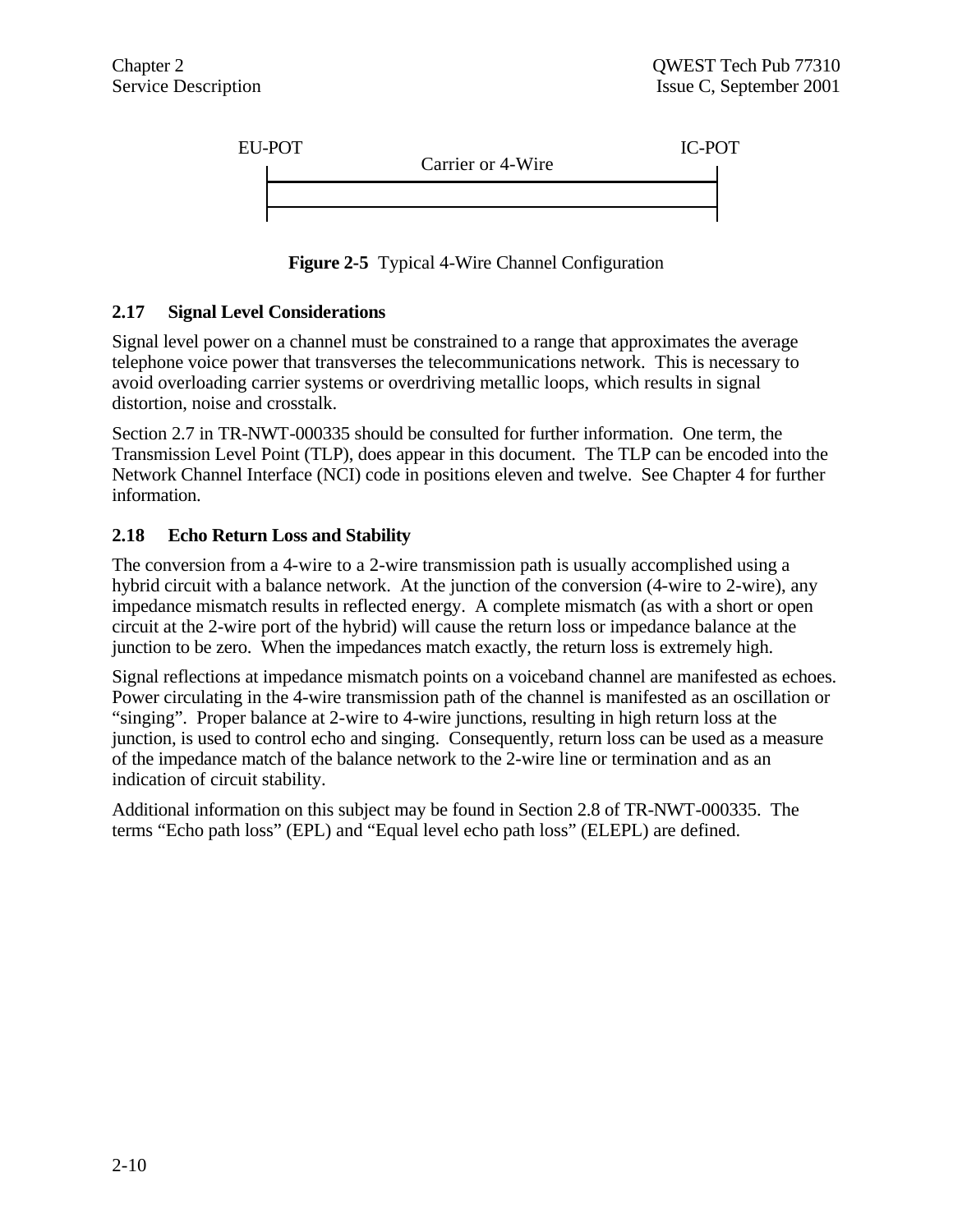#### **2.19 Signaling Arrangements**

Signaling is used to pass supervisory signals between the customer's equipment and the service provider's equipment. The signals are used to provide supervision (e.g., off-hook and on-hook), address information (e.g., the called number) and several other functions. This section contains an overview of the types of signaling arrangements commonly referenced in this publication. Included are: loop-start, ground-start, E&M, and reverse-battery. The first two are used for line-side switch terminations while the latter two are used for trunk-side terminations. Two other types, single-frequency (SF) and duplex (DX), are used to extend the range of these signaling arrangements.

This discussion of signaling is very brief. Those requiring further information on the subject should consult TR-NWT-000335 (Section 4). Other references on the general subject of signaling include GR-334-CORE, *Switched Access Service: Transmission Parameter Limits and Interface Combinations* (Section 4) and SR-TSV-002275, *BOC Notes on the LEC Network-1994* (Section 6).

The material is described as it would apply to the Private Line Voice Grade Access Channel described in this publication. However, the information could apply to other types of services.

#### **2.19.1 Loop-Start Signaling**

Loop-start signaling arrangements are applicable to VG1, VG2, VG3, VG7 and VGC (VG2, VG3 and VG7 for IPLS). There are two "ends" of the signaling arrangement. The open-end (code LO) applies to the switch end of the service while the closed-end (code LS) applies to the terminal or station end of the service. These "ends" may be applied at either an End-User, Interconnector or Access Customer NI.

#### **Closed-end (LS)**

In the idle or on-hook state, the terminal (closed-end) appears as a very high impedance to the switch (open-end). The terminal/station goes off-hook to initiate a request for service. This lowers the tip-to-ring dc resistance, drawing a dc current from the open-end of the circuit. This process is called seizure.

The idle terminal is alerted to an incoming call by a 20 Hz ringing signal. This signal has a nominal 2-second-on/4-second-off cycle.

#### **Open-end (LO)**

The open-end of the circuit detects the seizure by detecting the dc current caused by the closedend going off-hook.

The open-end must also have the ability to generate the nominal 20 Hz ringing signal necessary to alert the closed-end of an incoming call.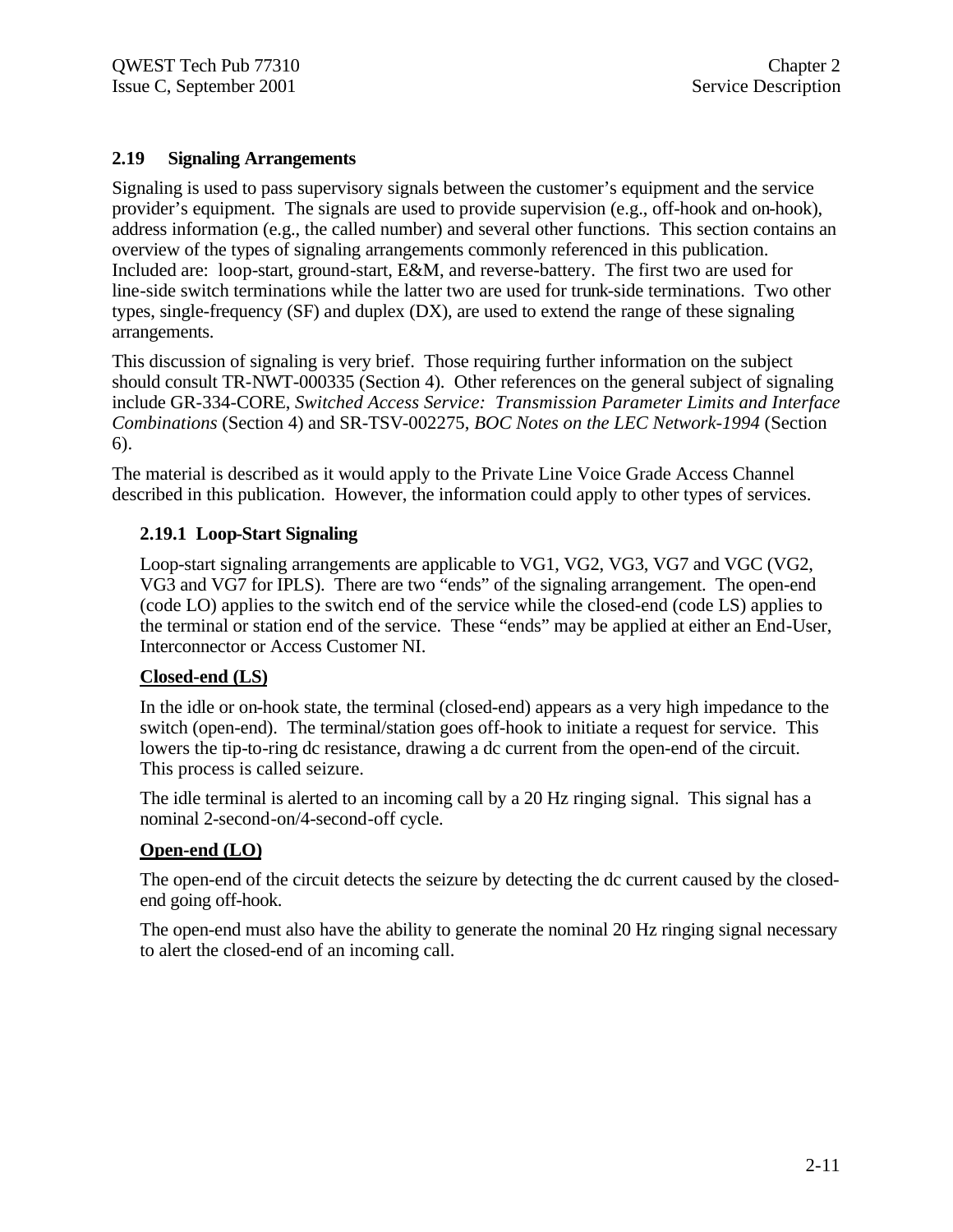#### **2.19.2 Ground-Start Signaling**

Ground-start signaling arrangements are applicable to VG1, VG2, VG3, VG7 and VGC (VG2, VG3 and VG7 for IPLS). As with the loop-start arrangement, there are two ends: the openend (code GO) and the closed-end (code GS). These "ends" may be applied at either an End-User, Interconnector or Access Customer NI.

#### **Closed-end (GS)**

The terminal (closed-end) initiates a request for service by grounding the ring conductor. The resultant current is detected by the switch (open-end) which responds by grounding the tip conductor and placing a battery in the loop. The closed-end ground detector detects the ground on the tip conductor and closes the switch-hook contacts and removes the ground from the ring conductor, placing the closed-end equipment in the operating mode. The equipment will remain in this mode until either end opens the circuit.

#### **Open-end (GO)**

The open-end connects a ringing circuit to the line to initiate a call to the closed-end. This applies aground to the tip conductor, negative battery to the ring conductor, and 20 Hz ringing to the ring conductor. Ringing is used to alert the closed-end. The closed-end answers the call by closing the switch-hook contacts. The open-end responds by removing the ringing signal and connecting the talking path.

#### **2.19.3 E&M Lead Signaling**

E&M signaling interfaces are applicable for VG3, VG7, VG8, and VG9 at either carrier or End-User network interfaces (VG3 and VG7 for IPLS). E&M signaling is not available to Interconnectors. An E&M lead signaling interface consists of two or four signaling conductors in addition to the transmission path conductors. The M-lead (battery) originate interface codes are identified by an "M" protocol option and the E-lead (ground) originate interface codes are identified by an "E" protocol option.

There are three types of E&M signaling. Table 2-3 lists the signaling states for each type.

|             | Trunk to Signaling Circuit |         |                | <b>Signaling to Trunk Circuit</b> |         |          |
|-------------|----------------------------|---------|----------------|-----------------------------------|---------|----------|
| <b>Type</b> | Lead                       | On-Hook | Off-Hook       | Lead                              | On-Hook | Off-Hook |
|             | M                          | Ground  | <b>Battery</b> | E                                 | Open    | Ground   |
| П           | М                          | Open    | <b>Battery</b> | Е                                 | Open    | Ground   |
| Ш           | М                          | Ground  | <b>Battery</b> |                                   | Open    | Ground   |

**Table 2-3** E&M Lead Signal States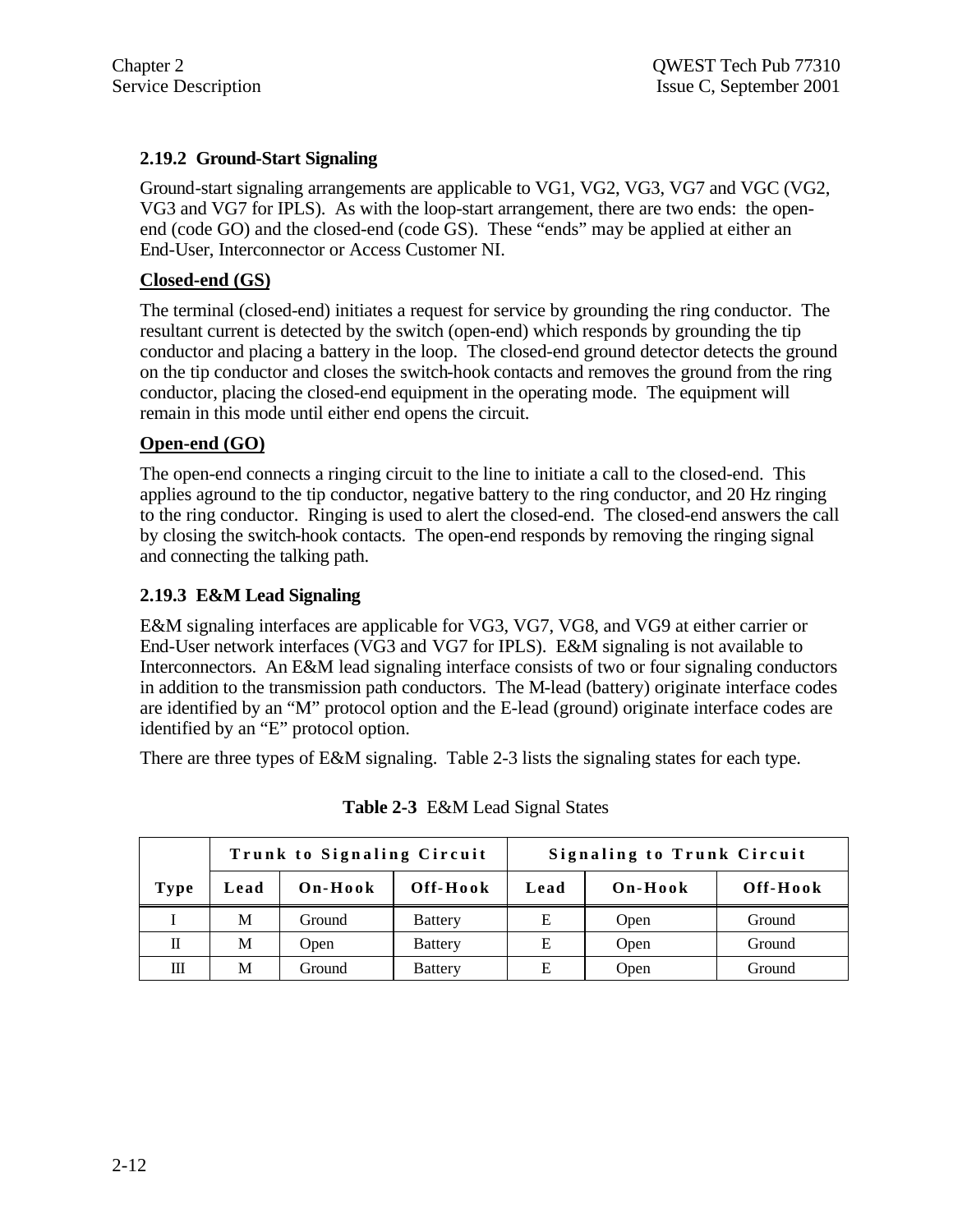The signaling leads in E&M interfaces are separate from the transmission leads. The total number of conductors at the NI is the addition of two groups of leads, Transmission and Signaling.

## **Type I E&M Interface (EA-E, EA-M)**

The Type I interface was the original E&M interface. This type uses the 2-wire E and M leads for signaling.

#### **Type II E&M Interface (EB-E, EB-M)**

The Type II interface is a 4-wire signaling path (E, M, SB and SG leads) fully looped but nonsymmetrical arrangement.

#### **Type III E&M Interface (EC)**

The Type III interface is a compromise, partially looped, 4-wire signaling path (E, M, SB and SG leads) arrangement. This type is similar to the Type I interface except that the SB and SG leads provide battery and ground for signaling on the M lead. This type is available only at a carrier interface and should be used only if the carrier does not have the capability for Type I or II E&M terminations.

#### **2.19.4 Loop Reverse-Battery Signaling (RV-O, RV-T)**

Reverse-battery signaling arrangements are applicable to VG3 and VG7 (IPLS VG3 and VG7). Direct-inward-dial (DID) trunks are a typical application that uses reverse-battery signaling. In this arrangement, the battery and ground are reversed on the tip and ring conductors at the terminating end of the circuit to indicate answer supervision (off-hook).

The interface RV-O is used at the interface when the customer originates the signaling sequence. In this case, battery is supplied by QWEST. The interface at the distant end is designated RV-T and battery is supplied by the customer.

#### **2.19.5 Duplex Signaling (DX)**

Duplex signaling arrangements are applicable to VG3, VG7, VG8, VG9 and VGC (IPLS VG3 and VG7). DX signaling is used to extend signaling circuit E&M leads beyond their normal limitation. A single DX signaling section is limited to a maximum loop resistance of 5000 ohms. DX interfaces are transitional or historical and are not recommended.

#### **2.19.6 Single-Frequency Signaling (SF)**

Single frequency signaling systems are applicable to VG2, VG3, VG7, VG8, VG9 and VGC. The systems use a 2600 Hz single-frequency tone for signaling transmitted over the voice path.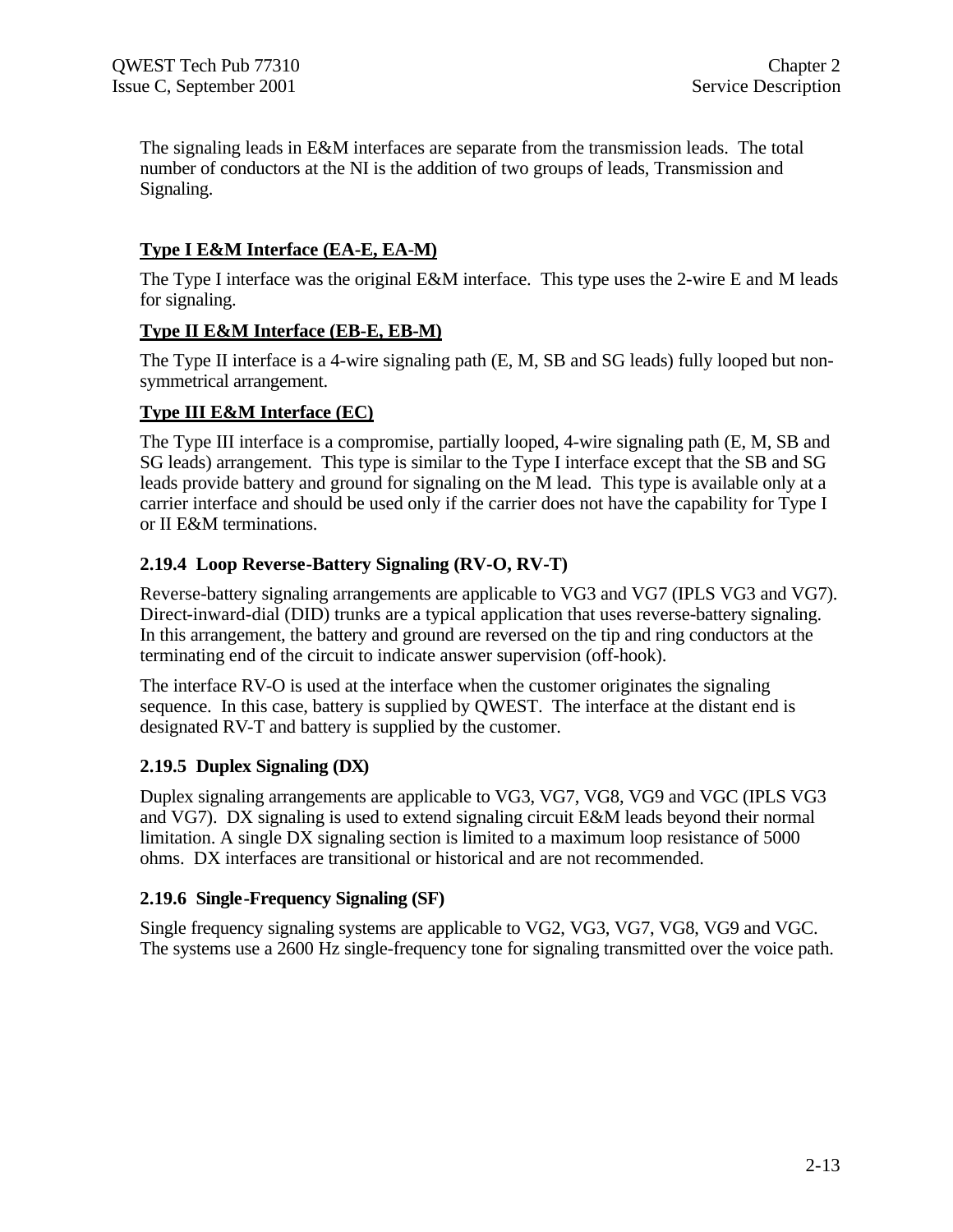#### **2.19.7 Digital Multiplexed (DS) Signaling**

Multiplexed high-bit-rate digital interfaces (DS) are available at carrier interfaces for all voice grade services in the Service Wire Centers. Standard signaling is bit-per-channel or "robbed-bit" signaling with D3 or D4 format. The NCI protocol options 15L, GO, GS, LO, LS, EA and NO are described in Table 4-3. These codes are represented by "Digital" (see Section 4.4.5) in the NC/NCI combination tables.

#### **2.19.8 Ringdown Signaling**

Ringdown signaling involves the manual or automatic application of 20 Hz ringing signal to alert the distant end. Supervisory (i.e., disconnect) and address (i.e., called number) are not transmitted with this arrangements.

#### **2.20 Central Office Bridging**

Multipoint circuits with Central Office Bridging are used to connect three or more locations together as discussed in Section 2.14.1. Central office bridging is available with VG2, VG5, VG6, VG10, VG12 and VGC. This section includes some basic information about multipoint services. Further information may be found in TR-NWT-000335 and other documents.

#### **2.20.1 VG2**

Multipoint Special Access VG2 is suitable for links of multipoint private line circuits. The transmission interface is 2-wire or 4-wire at the End-User NI and is 4-wire at the Access Customer NI. This service will support 4-wire transmission with 4-wire at all interfaces. When 4-wire transmission is used with 2-wire interfaces at the End-User NI, cautious design, installation, and maintenance is required to minimize reflected power from each leg that "combines" at the bridge and may cause "singing" or "near singing" conditions. Effective 2-wire applications are intended for one-way transmission (EXCEPT for End-User to End-User multipoint circuits, or for IC to End-User multipoint circuits with and EU Network Channel Interface of 02LS2, i.e., a Bridge Lifter).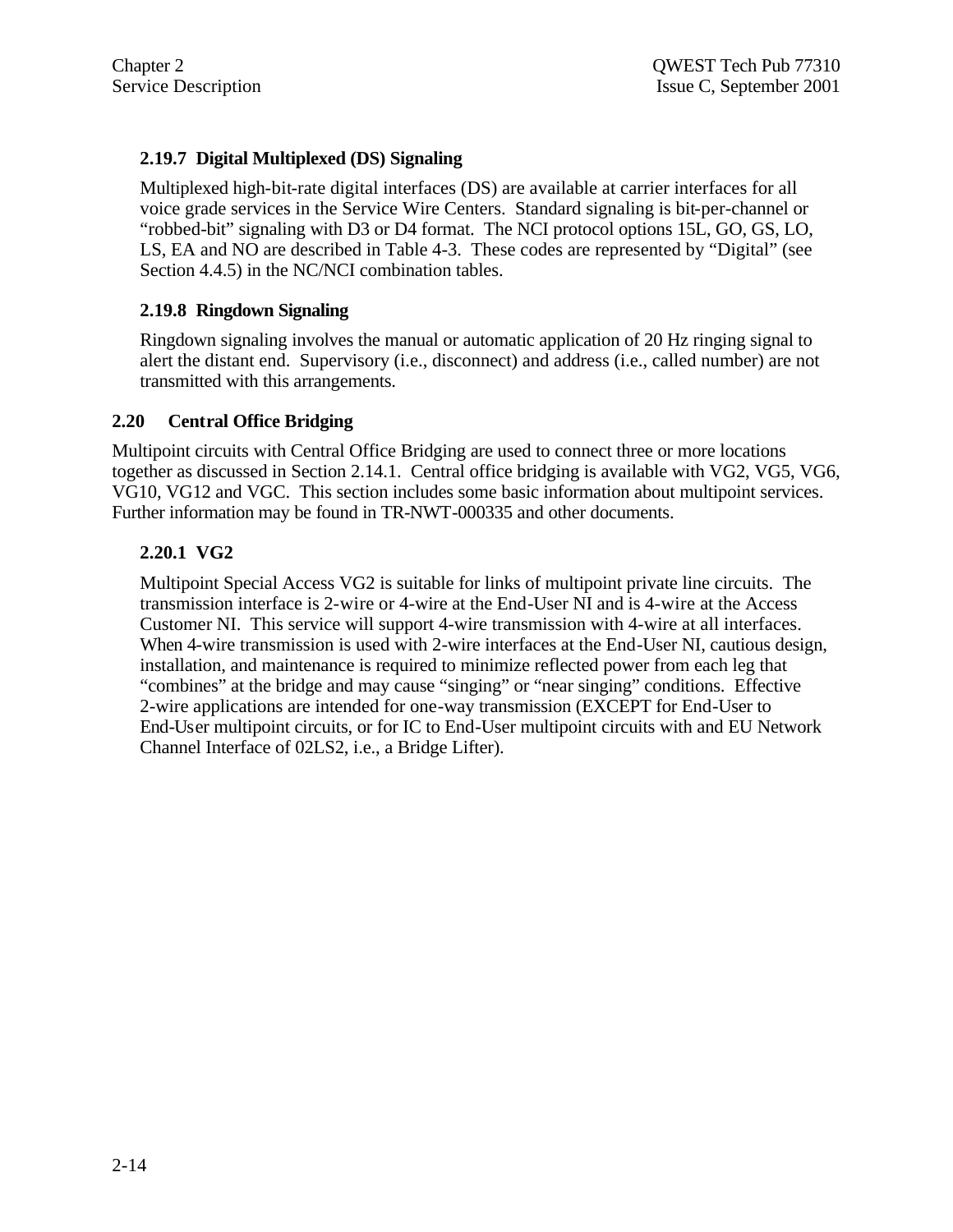## **2.20.2 VG5**

Multipoint Special Access VG5 is suitable for links of low-speed multipoint data circuits. The transmission interface is 2-wire or 4-wire at the End-User NI and is 4-wire at the Access Customer NI. This service will support 4-wire transmission with 4-wire at all interfaces. When 4-wire transmission is used with 2-wire interfaces at the End-User NI, cautious design, installation, and maintenance are required to minimize reflected power from each leg that combines at the bridge and may cause "singing" or "near singing" conditions. Effective 2-wire applications are intended for one-way transmission (EXCEPT for DATAPHONE<sup>®</sup> Select-A-Station and Telemetry/Alarm Bridging Services Passive and Telemetry/Alarm Bridging Services Split-Band Active Bridging Services which are two-way transmission and may be provisioned on effective 2-wire.

## **2.20.3 VG6**

Multipoint Special Access Service VG6 is suitable for links of most voice grade multipoint data circuits.

## **2.20.4 VG10**

Multipoint Special Access Service VG10 is suitable for links of voice grade multipoint private line data circuits.

## **2.20.5 VG12**

Multipoint Special Access Service VG12 is also suitable for links of specialized Voice Grade Private Line Audio Tone Protective Relaying Circuits.

## **2.20.6 Multipoint (Bridging) Configurations**

There are three different circuit or channel configurations commonly used with multipoint bridging services:

- **Conference Arrangement:** Two-way communication between all stations.
- **Split Operation:** Two-way communication between control/master station and any remote station but no communication between remote stations. Uses polling operations.
- **Broadcast:** Two variations exist. The first provides one-way communication from control/master station to all remote stations. No communication back to master station or between remote stations. The other provides one-way communication from each remote station to the control/master station. No communication back from the master station to remote stations or between remote stations.

Configurations for bridge lifters are described elsewhere.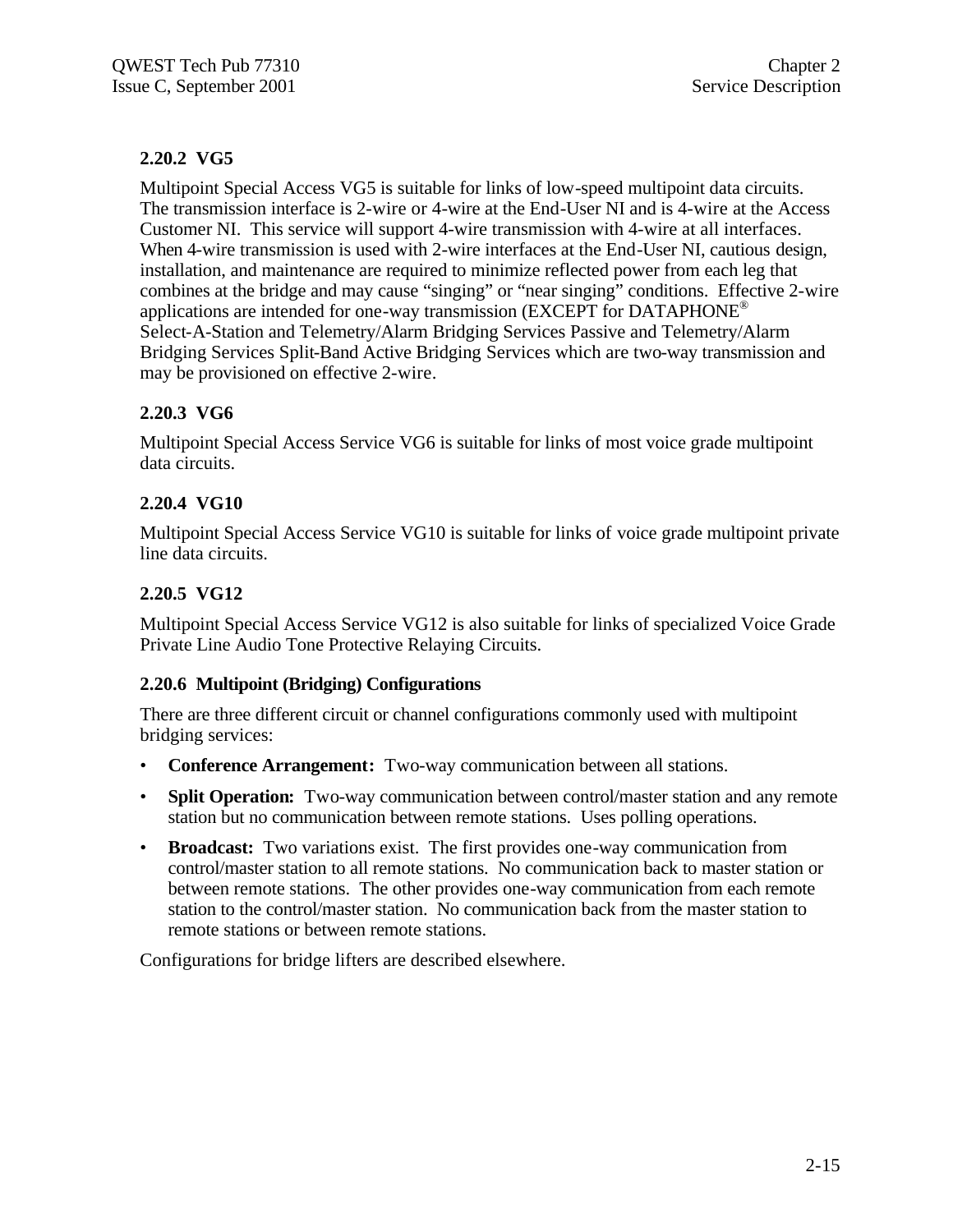## **2.20.7 Design Considerations**

The facility between a bridge and an end-User is called an end-link as illustrated in Figure 2-1. The facility between two bridges or between a bridge and another carrier is called a mid-link. Each link is considered to be a separate two-point channel, which taken together with the other links makes up the multipoint circuit.

There is a limit on how many links can be used on a multipoint network. Unfortunately, the wide variety of factors makes it difficult to establish precise rules. The number of links affects both transmission quality and availability.

Adding links increases the potential for outage and increases the time required to restore service following an outage. It is recommended that careful consideration be given to establishing networks of more than twenty (20) links.

There are a few issues involving the choice between 2-wire and 4-wire channels and interfaces. Data systems that simultaneously use the same portion of the bandwidth in both directions of transmission or those that do not permit sufficient turnaround time for the decay of echoes should use 4-wire channels and interfaces. This is especially true for End-User to End-User applications. Four-wire channels are normally required for networks of more than six (6) links to prevent "singing" and high-level echoes.

Four wire channels offer significant advantages on multipoint polling systems in which remote stations are not required to communicate directly with each other. The advantages include the capability for a greater number of links, faster turnaround time, full-duplex operation, and simpler safeguards for preventing false remote station start up.

TR-NWT-000335 contains information about the technical parameters that could be expected under several conditions.

## **2.20.8 Types of Bridging**

There are several types of bridging used with multipoint services. They include:

## **Resistive Bridging**

Resistive bridges are the most commonly used type of bridge for analog multipoint services. The name comes from the use of a resister to provide isolation. Gain is normally required. Either a 4-wire bridge or two 2-wire bridges are used to provide a 4-wire bridge application.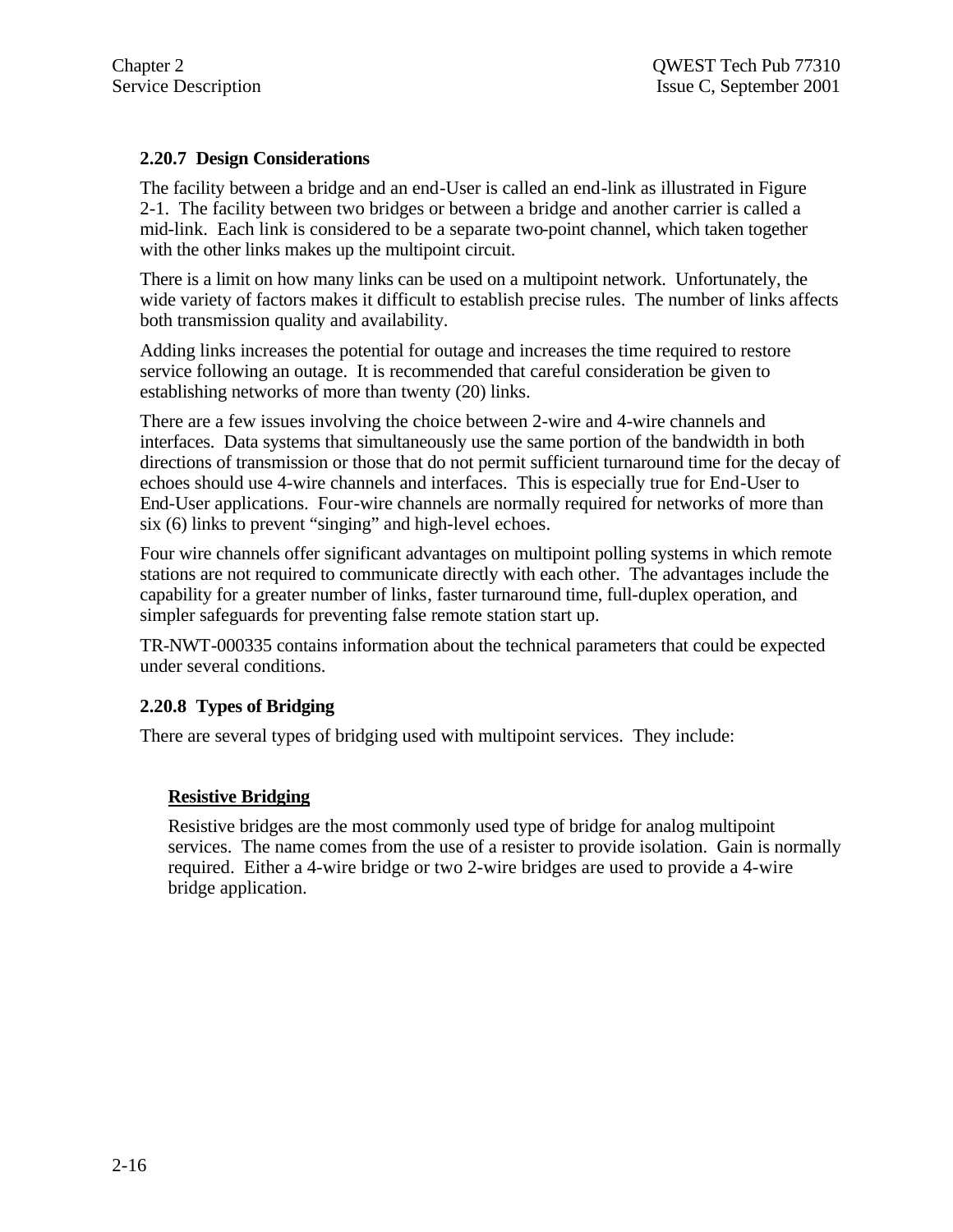## **Split Frequency Bridging**

Split frequency (also known as Split-band) bridging is a bridging system for telemetry and alarm services which divides the voiceband into two separate portions, one portion for each direction of transmission. Split frequency bridging employs a 4-wire circuit between the master station and the bridge and employs 2-wire facilities between the bridge and the remote premises. Split Frequency bridges use filters to allow tones at different frequencies to be used for transmit and receive directions over effective 2-wire channels. Figure 4-5 illustrates an application.

## **Bridge Lifters**

A Bridge Lifter is a special 3-port bridge used with Loop-Start signaling when lengthy off-premise extensions are required. The bridge detects when either station goes off-hook (i.e., is answered) and electrically isolates the path to the on-hook station for the duration of the call.

Section 4.5 contains some illustrations and further information about multipoint applications.

## **2.20.9 2-Wire/4-Wire Bridges**

The commonly used bridges are available in both 2-wire and 4-wire types. One-way services use 2-wire bridges. Full duplex service is provided on either 4-wire bridges or on two 2-wire bridges. The latter arrangement, commonly called a split bridge arrangement, uses one bridge for each direction of transmission. Together, the two 2-wire bridges are treated as a single 4-wire bridge for NC/NCI coding purposes.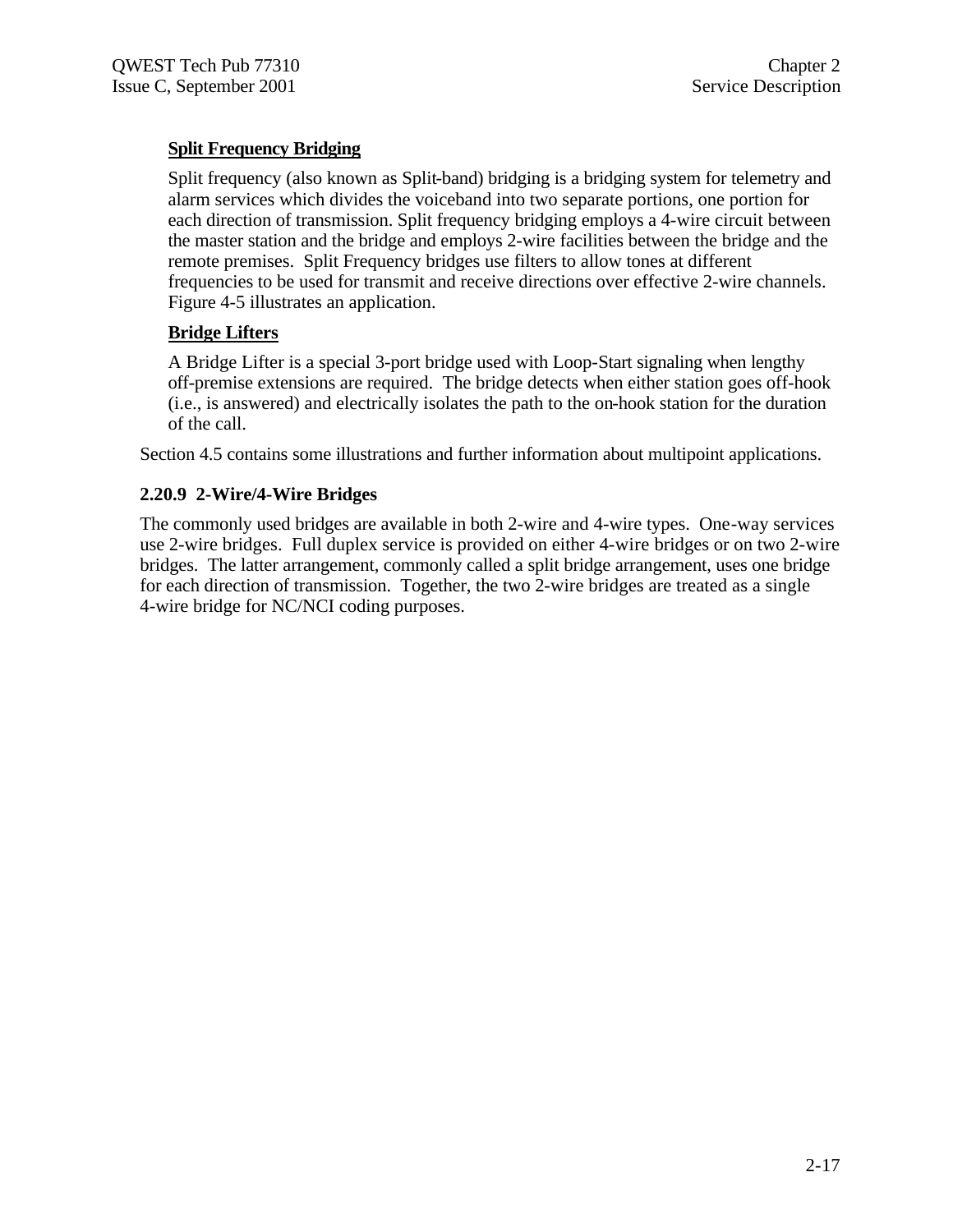## **CONTENTS**

## **Chapter and Section**

 $\overline{3}$ .

## Page

|     | $3-1$            |  |  |
|-----|------------------|--|--|
| 3.1 | $3-1$            |  |  |
| 3.2 | $3-1$            |  |  |
| 3.3 |                  |  |  |
|     | $3 - 2$          |  |  |
|     | $3 - 3$          |  |  |
|     |                  |  |  |
|     | $3 - 5$<br>3.3.4 |  |  |
|     | 3.3.5<br>$3-6$   |  |  |
|     | 3.3.6<br>$3-9$   |  |  |
|     | $3 - 13$         |  |  |
|     | $3 - 18$         |  |  |
|     | $3 - 19$         |  |  |
|     | $3 - 20$         |  |  |
|     | $3 - 24$         |  |  |
|     | $3 - 24$         |  |  |
|     |                  |  |  |

## **Tables**

| $3 - 8$<br>$3-9$ | $3 - 18$<br>$3-19$   |
|------------------|----------------------|
|                  | $3 - 20$<br>$3 - 24$ |
| 3-11             | $3 - 24$             |
| <b>Figures</b>   | Page                 |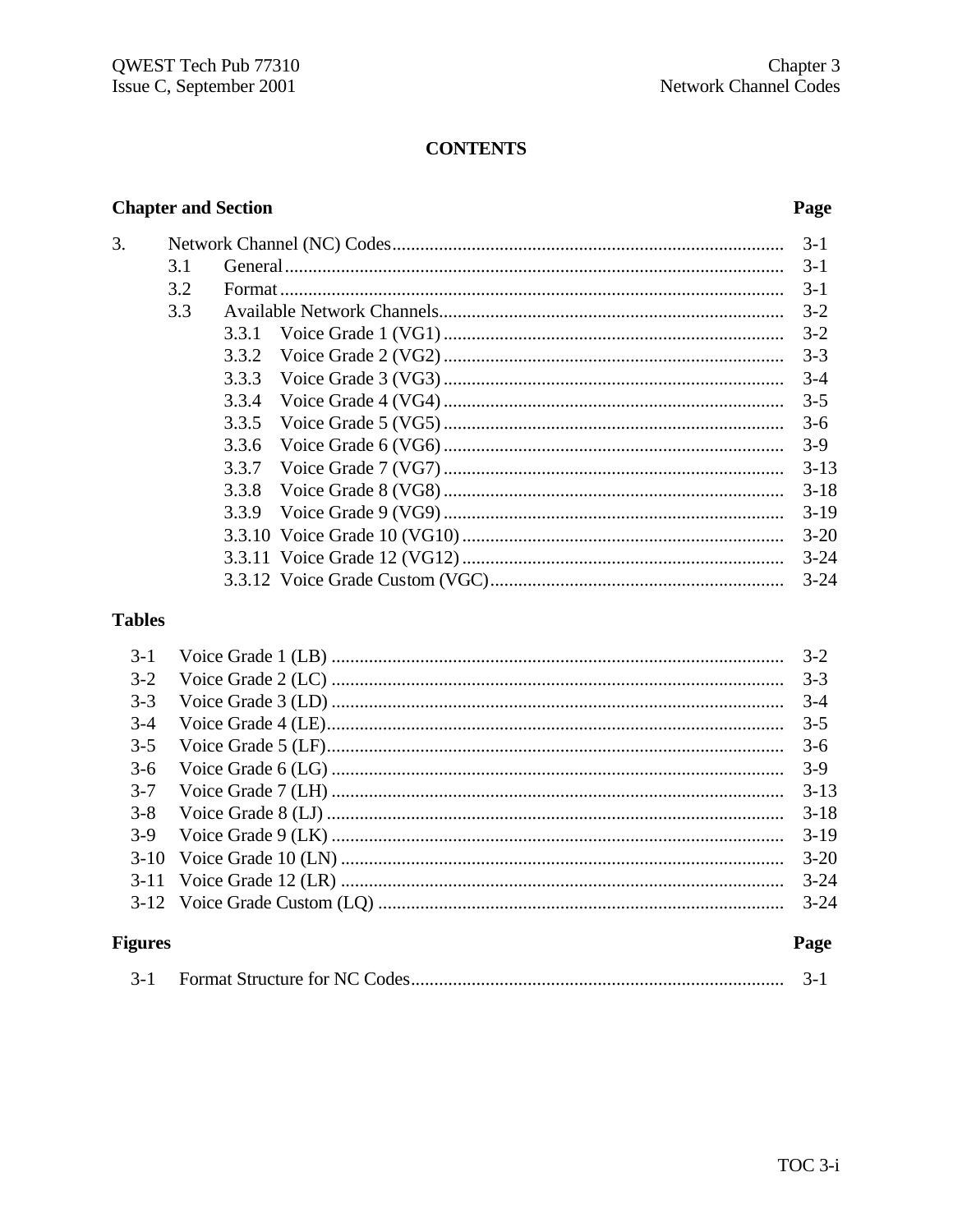#### **3. Network Channel (NC) Codes**

#### **3.1 General**

Network Channel (NC) codes are a part of the Bellcore COMMON LANGUAGE<sup>®</sup> code set. The NC code is used to identify a channel used with the service. This section identifies the available channels and their NC codes.

#### **3.2 Format**

An NC code is a four-character code with two data elements:

Channel Code Optional Feature Code

The format is illustrated in Figure 3-1.

| Data Element              | Channel Code |            | <b>Optional Feature Code</b> |
|---------------------------|--------------|------------|------------------------------|
| <b>Character Position</b> |              |            |                              |
| <b>Character Key</b>      |              | $X$ or $-$ | $X$ or $-$                   |

**Network Channel Code**

 $X =$ Alphanumeric

 $=$  Hyphen

| Figure 3-1 Format Structure for NC Codes |  |  |  |  |  |
|------------------------------------------|--|--|--|--|--|
|------------------------------------------|--|--|--|--|--|

The **Channel Code** (character positions 1 and 2) is a two character alpha or alphanumeric code that describes the channel service in an abbreviated form. The channel code will frequently, but not always, be specified as the service code of the special service circuits or the transmission grade of the message trunk circuit. The NC channel code field is always filled.

The **Optional Feature Code** (character positions 3 and 4) is a two character alpha or alphanumeric or hyphen code that represents the option codes available for each channel code. Varying combinations of this code will allow the customer to enhance the technical performance of the requested channel, or to further identify the type of service. It is also used to specify options such as conditioning, effective 4-wire, multiplexing, etc. The NC optional code field is always filled.

Further information about NC Codes may be found in ANSI T1.223-1997, *Information Interchange — Structure and Representation of Network Channel (NC) and Network Channel Interface (NCI) Codes for the North American Telecommunications System.*.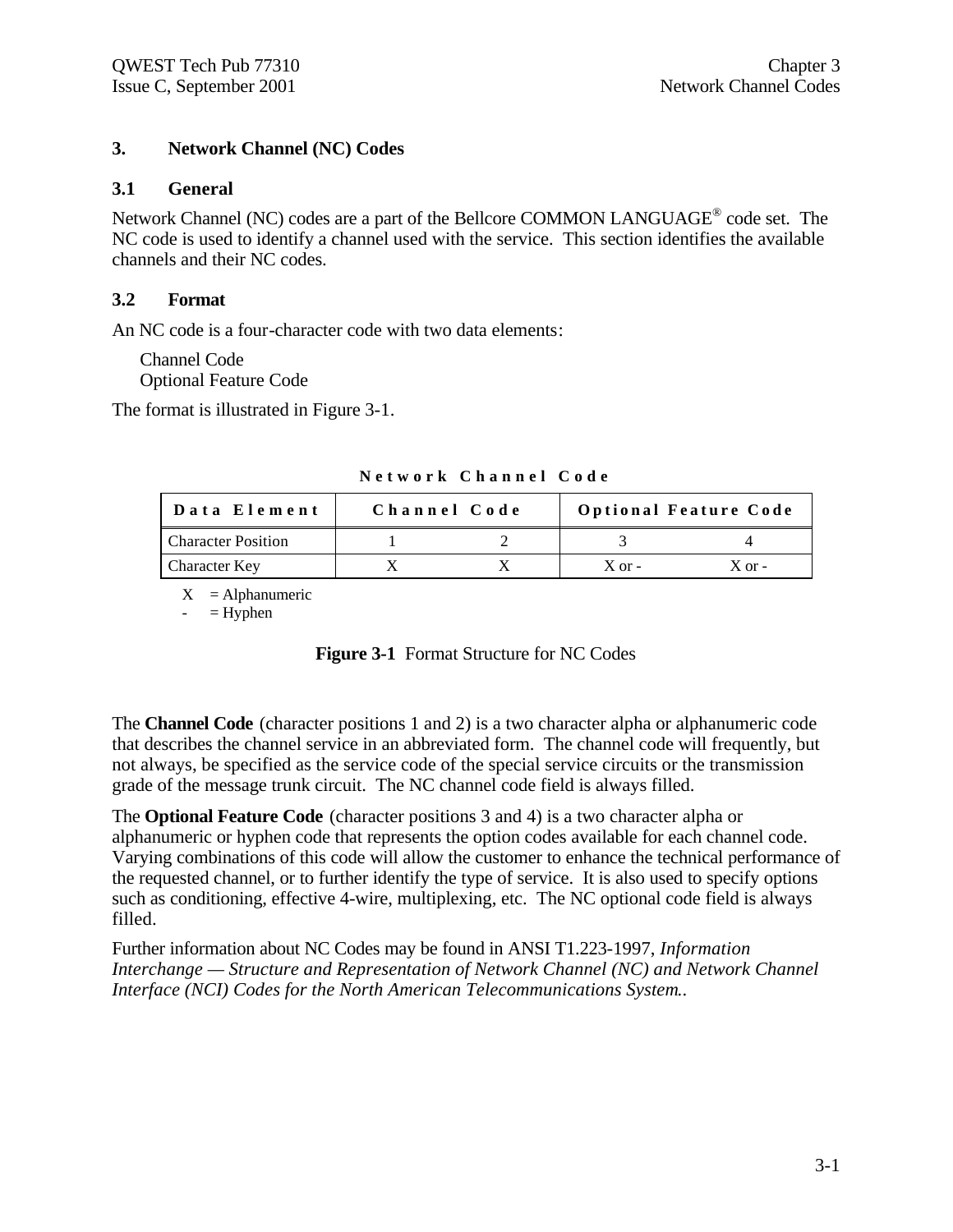#### **3.3 Available Network Channels**

There are a number of Voice Grade channels available. They are identified by their NC codes. The tables in Section 3.3 define the NC codes and include a reference to the tables in later chapters, which list valid combinations of NC and Network Channel Interface (NCI) codes.

Some NC code options, identified by the fourth character option "Z", are "Nonstandard" (e.g., LB-Z). There are no standard NC/NCI combination tables available. This is designated by "na" in the tables in Section 3.3.

#### **3.3.1 Voice Grade 1 (VG1)**

| <b>Network</b><br><b>Channel Code</b> | Description                                                                                                         | <b>NC/NCI</b><br><b>Table</b> |
|---------------------------------------|---------------------------------------------------------------------------------------------------------------------|-------------------------------|
| $LB -$                                | No options                                                                                                          | $6 - 1$                       |
| $LB - A$                              | Effective 4-wire                                                                                                    | $6 - 2$                       |
| $LB-D$                                | Effective 4-wire & Improved Termination at 4-wire Access Customer<br>Point of Termination                           | $6 - 3$                       |
| $L_{\rm B-L}$                         | Improved Termination at 4-wire End-User Point of Termination                                                        | $6-4$                         |
| $L_{\rm B-P}$                         | Improved Termination at 4-wire End-User Point of Termination $\&$ at<br>4-wire Access Customer Point of Termination | $6 - 5$                       |
| $L_{\rm B-R}$                         | Improved Termination at 4-wire Access Customer Point of Termination                                                 | $6 - 6$                       |
| $LBB-$                                | $ELEPI - 2$                                                                                                         | $6 - 7$                       |
| LBBR                                  | ELEPL-2 & Improved Termination at Access Customer Point of<br>Termination                                           | $6-8$                         |

#### **Table 3-1** Voice Grade 1 (LB)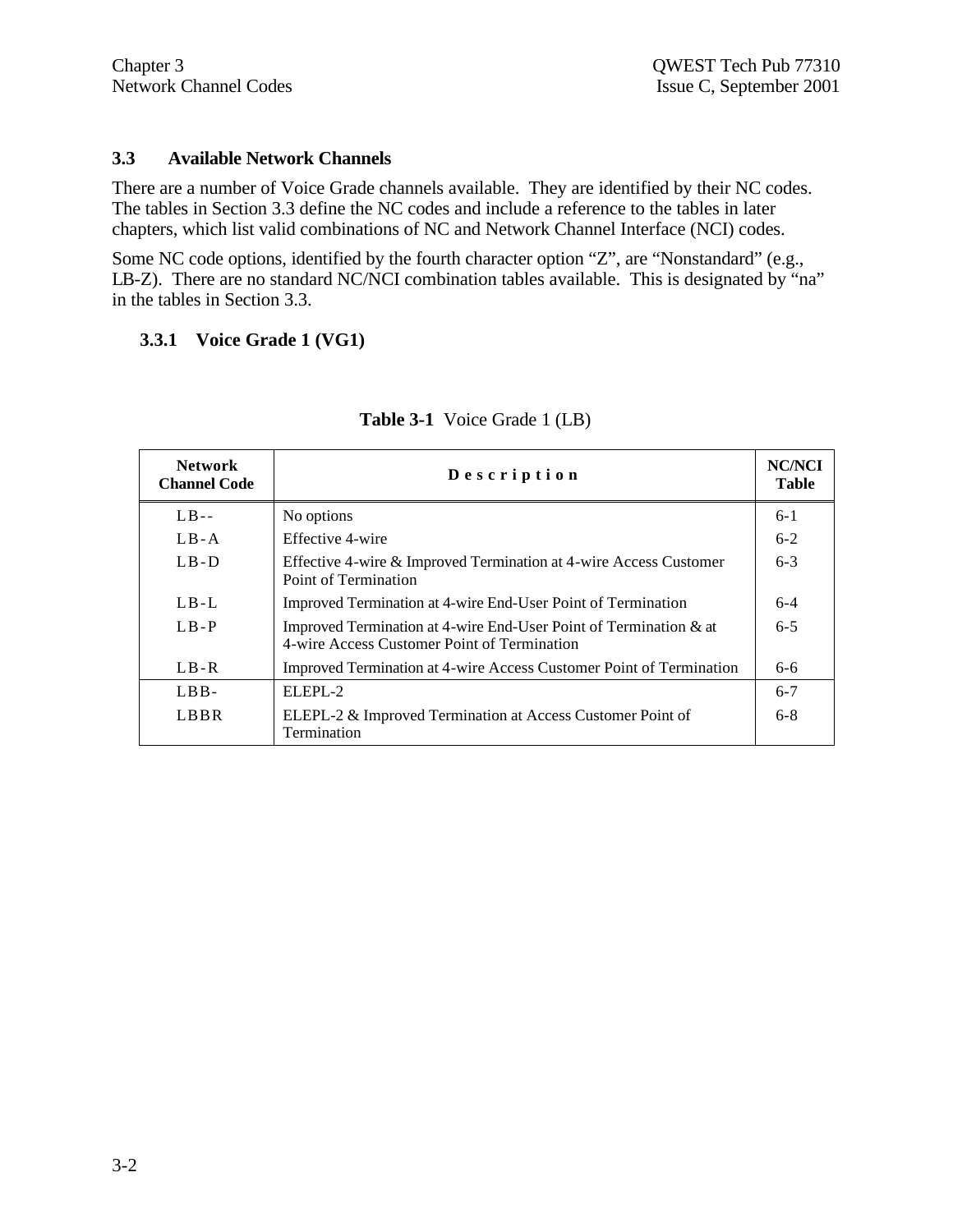## **3.3.2 Voice Grade 2 (VG2)**

| <b>Network</b><br><b>Channel Code</b> | Description                                                                                                                  | <b>NC/NCI</b><br><b>Table</b> |
|---------------------------------------|------------------------------------------------------------------------------------------------------------------------------|-------------------------------|
| $LC--$                                | No options                                                                                                                   | $7 - 1$                       |
| $LC-A$                                | Effective 4-wire                                                                                                             | $7 - 2$                       |
| $LC-B$                                | <b>Central Office Bridging</b>                                                                                               | $7 - 3$                       |
| $LC-C$                                | Improved Return Loss for Effective 2-wire                                                                                    | $7 - 4$                       |
| $LC-D$                                | Effective 4-wire & Improved Termination at 4-wire Access Customer<br>Point of Termination                                    | $7 - 5$                       |
| $LC-E$                                | Central Office Bridging & Improved Termination at 4-wire Access<br><b>Customer Point of Termination</b>                      | $7 - 6$                       |
| $LC-F$                                | Effective 4-wire & Central Office Bridging                                                                                   | $7 - 7$                       |
| $LC-H$                                | Central Office Bridging & Improved Termination at 4-wire End-User<br>Point of Termination                                    | $7 - 8$                       |
| $LC-L$                                | Improved Termination at 4-wire End-User Point of Termination                                                                 | $7-9$                         |
| $LC-P$                                | Improved Termination at 4-wire End-User Point of Termination & at<br>4-wire Access Customer Point of Termination             | $7 - 10$                      |
| $LC-Q$                                | Improved Return Loss for Effective 2-wire & Improved Termination at<br>4-wire Access Customer Point of Termination           | $7 - 11$                      |
| $LC-R$                                | Improved Termination at 4-wire Access Customer Point of Termination                                                          | $7 - 12$                      |
| $LCB-$                                | $ELEPI - 2$                                                                                                                  | $7 - 4$                       |
| <b>LCBC</b>                           | ELEPL-2 & Improved Return Loss for Effective 2-wire                                                                          | $7 - 4$                       |
| <b>LCBQ</b>                           | ELEPL-2 & Improved Return Loss for Effective 2-wire & Improved<br>Termination at 4-wire Access Customer Point of Termination | $7 - 11$                      |
| <b>LCBR</b>                           | ELEPL-2 & Improved Termination at 4-wire Access Customer Point of<br>Termination                                             | $7 - 11$                      |
| $LC1-$                                | <b>IntraLATA Private Line Service</b>                                                                                        | $7 - 13$                      |
| LC1A                                  | IntraLATA Private Line Service and Effective 4-wire                                                                          | $7 - 14$                      |

## **Table 3-2** Voice Grade 2 (LC)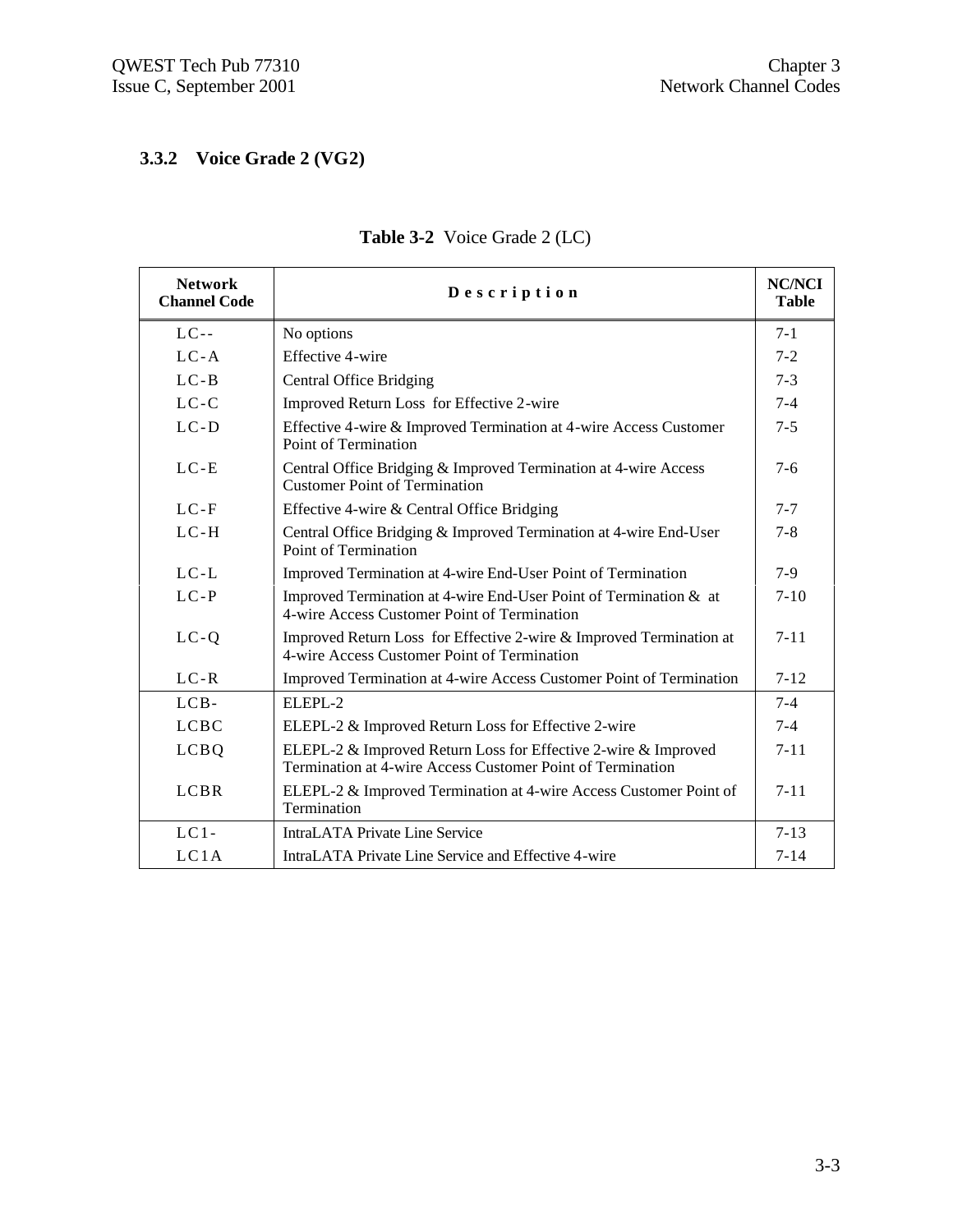## **3.3.3 Voice Grade 3 (VG3)**

| <b>Network</b><br><b>Channel Code</b> | Description                                                                                                                  | <b>NC/NCI</b><br><b>Table</b> |
|---------------------------------------|------------------------------------------------------------------------------------------------------------------------------|-------------------------------|
| $LD -$                                | No options                                                                                                                   | $8 - 1$                       |
| $L_{\rm D-A}$                         | Effective 4-wire                                                                                                             | $8 - 2$                       |
| $L_{\rm D-C}$                         | Improved Return Loss for Effective 2-wire                                                                                    | $8-3$                         |
| $L.D-D$                               | Effective 4-wire & Improved Termination at 4-wire Access Customer<br>Point of Termination                                    | $8 - 4$                       |
| $L_{\rm D-L}$                         | Improved Termination at 4-wire End-User Point of Termination                                                                 | $8 - 5$                       |
| $L_{\rm D-M}$                         | Software Connection <sup>*</sup>                                                                                             | $8-6$                         |
| $LD - P$                              | Improved Termination at 4-wire End-User Point of Termination & at 4-<br>wire Access Customer Point of Termination            | $8 - 7$                       |
| $LD-Q$                                | Improved Return Loss for Effective 2-wire & Improved Termination at<br>4-wire Access Customer Point of Termination           | $8 - 8$                       |
| $L_{\rm D-R}$                         | Improved Termination at 4-wire Access Customer Point of Termination                                                          | $8-9$                         |
| LDB-                                  | $ELEPI - 2$                                                                                                                  | $8 - 2$                       |
| <b>LDBC</b>                           | ELEPL-2 & Improved Return Loss for Effective 2-wire                                                                          | $8-3$                         |
| LDBQ                                  | ELEPL-2 & Improved Return Loss for Effective 2-wire & Improved<br>Termination at 4-wire Access Customer Point of Termination | $8 - 8$                       |
| LDBR                                  | ELEPL-2 & Improved Termination at 4-wire Access Customer Point of<br>Termination                                             | $8 - 4$                       |
| $LD1-$                                | IntraLATA Private Line Service                                                                                               | $8 - 12$                      |
| LD1A                                  | IntraLATA Private Line Service and Effective 4-wire                                                                          | $8 - 13$                      |

## **Table 3-3** Voice Grade 3 (LD)

\* Software connection to connect Centrex to Common Control Switching Arrangement within the same switch.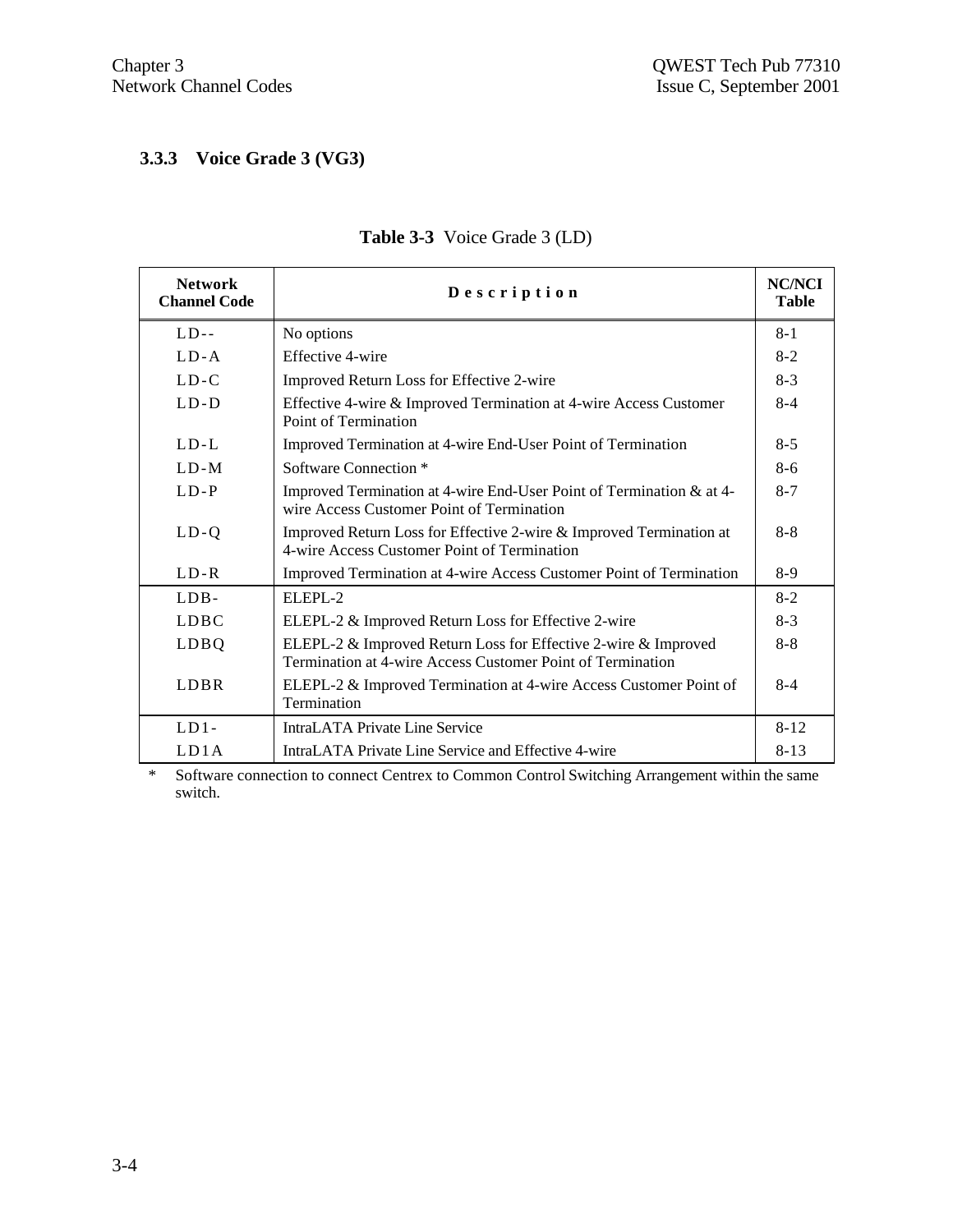## **3.3.4 Voice Grade 4 (VG4)**

| <b>Network</b><br><b>Channel Code</b> | Description                                                                                                       | NC/NCI<br><b>Table</b> |
|---------------------------------------|-------------------------------------------------------------------------------------------------------------------|------------------------|
| $LE-$                                 | No options                                                                                                        | $9-1$                  |
| LE-L                                  | Improved Termination at 4-wire End-User Point of Termination                                                      | $9 - 2$                |
| $LE-P$                                | Improved Termination at 4-wire End-User Point of Termination & at 4-<br>wire Access Customer Point of Termination | $9 - 3$                |
| LE-R                                  | Improved Termination at 4-wire Access Customer Point of Termination                                               | $9-4$                  |
| $LE1 -$                               | <b>IntraLATA Private Line Service</b>                                                                             | $9 - 5$                |

## **Table 3-4** Voice Grade 4 (LE)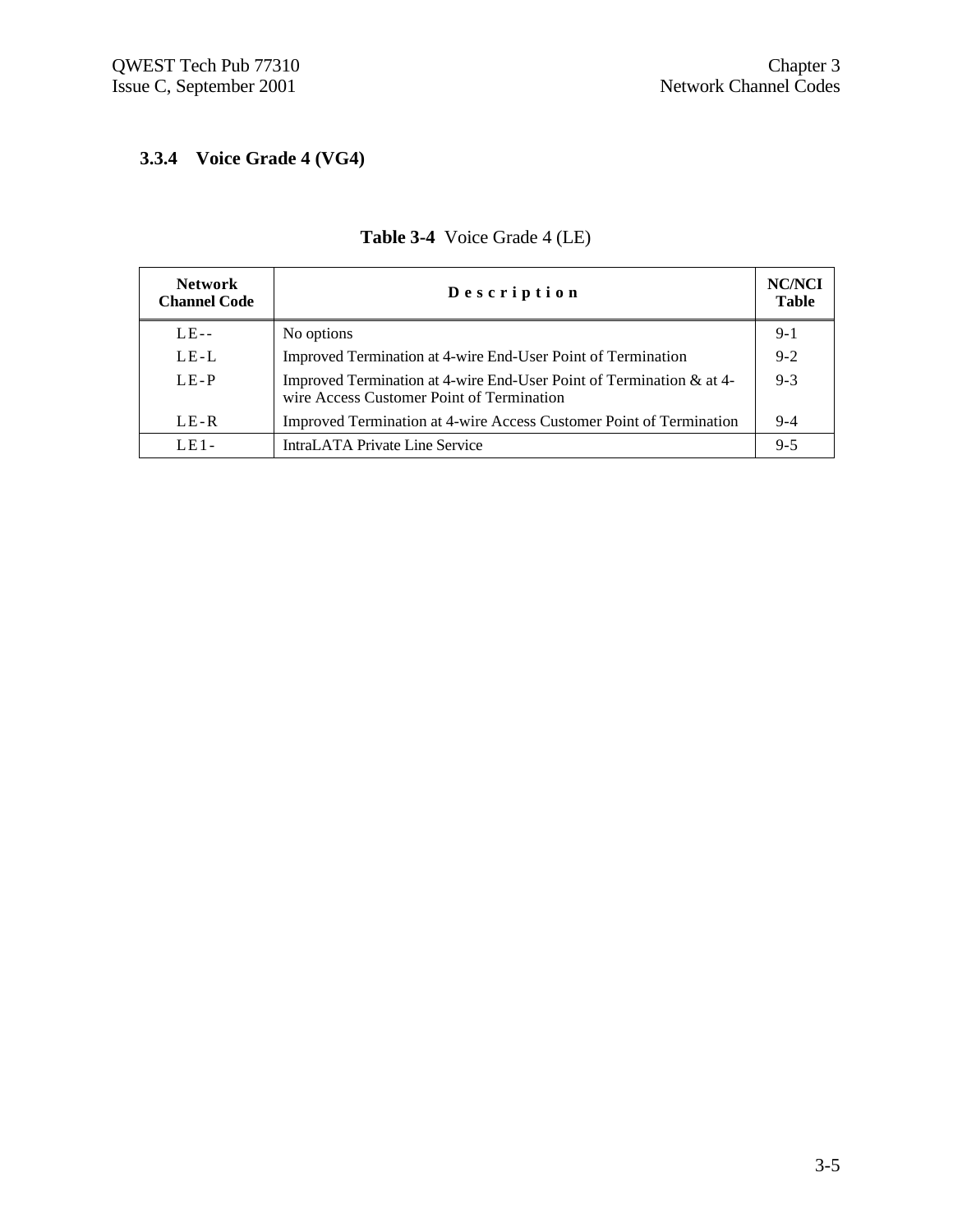## **3.3.5 Voice Grade 5 (VG5)**

| <b>Network</b><br><b>Channel Code</b> | Description                                                                                                                       | <b>NC/NCI</b><br>Table |
|---------------------------------------|-----------------------------------------------------------------------------------------------------------------------------------|------------------------|
| $LF-$                                 | No options                                                                                                                        | $10-1$                 |
| $LF-A$                                | <b>Effective 4-Wire</b>                                                                                                           | $10-2$                 |
| $LF-B$                                | <b>Central Office Bridging</b>                                                                                                    | $10-3$                 |
| $LF-D$                                | Effective 4-Wire & Improved Termination at 4-wire Access Customer<br>Point of Termination                                         | $10-4$                 |
| $LF-E$                                | Central Office Bridging & Improved Termination at 4-wire Access<br><b>Customer Point of Termination</b>                           | $10-5$                 |
| $LF-F$                                | Effective 4-Wire & Central Office Bridging                                                                                        | $10-6$                 |
| $LF-H$                                | Central Office Bridging & Improved Termination at 4-wire End-User<br>Point of Termination                                         | $10-7$                 |
| $LF-L$                                | Improved Termination at 4-wire End-User Point of Termination                                                                      | $10-8$                 |
| $LF-P$                                | Improved Termination at 4-wire End-User Point of Termination & at 4-<br>wire Access Customer Point of Termination                 | $10-9$                 |
| $LF-R$                                | Improved Termination at 4-wire Access Customer Point of Termination                                                               | $10 - 10$              |
| LFB-                                  | ELEPL-2                                                                                                                           | $10 - 11$              |
| <b>LFBR</b>                           | ELEPL-2 & Improved Termination at 4-wire Access Customer Point of<br>Termination                                                  | $10-13$                |
| LFC-                                  | C Conditioning                                                                                                                    | $10 - 14$              |
| <b>LFCA</b>                           | C Conditioning & Effective 4-wire                                                                                                 | $10-2$                 |
| <b>LFCB</b>                           | C Conditioning & Central Office Bridging                                                                                          | $10 - 15$              |
| <b>LFCD</b>                           | C Conditioning & Effective 4-Wire & Improved Termination at 4-wire<br><b>Access Customer Point of Termination</b>                 | $10-4$                 |
| <b>LFCE</b>                           | C Conditioning & Central Office Bridging & Improved Termination at<br>4-wire Access Customer Point of Termination                 | $10-5$                 |
| <b>LFCF</b>                           | C Conditioning & Effective 4-Wire & Central Office Bridging                                                                       | $10-6$                 |
| <b>LFCH</b>                           | C Conditioning & Central Office Bridging & Improved Termination at<br>4-wire End-User Point of Termination                        | $10-7$                 |
| <b>LFCL</b>                           | C Conditioning & Improved Termination at 4-wire End-User Point of<br>Termination                                                  | $10-8$                 |
| <b>LFCP</b>                           | C Conditioning & Improved Termination at 4-wire End-User Point of<br>Termination & at 4-wire Access Customer Point of Termination | $10-9$                 |
| <b>LFCR</b>                           | C Conditioning & Improved Termination at 4-wire Access Customer<br>Point of Termination                                           | $10 - 16$              |

# **Table 3-5** Voice Grade 5 (LF)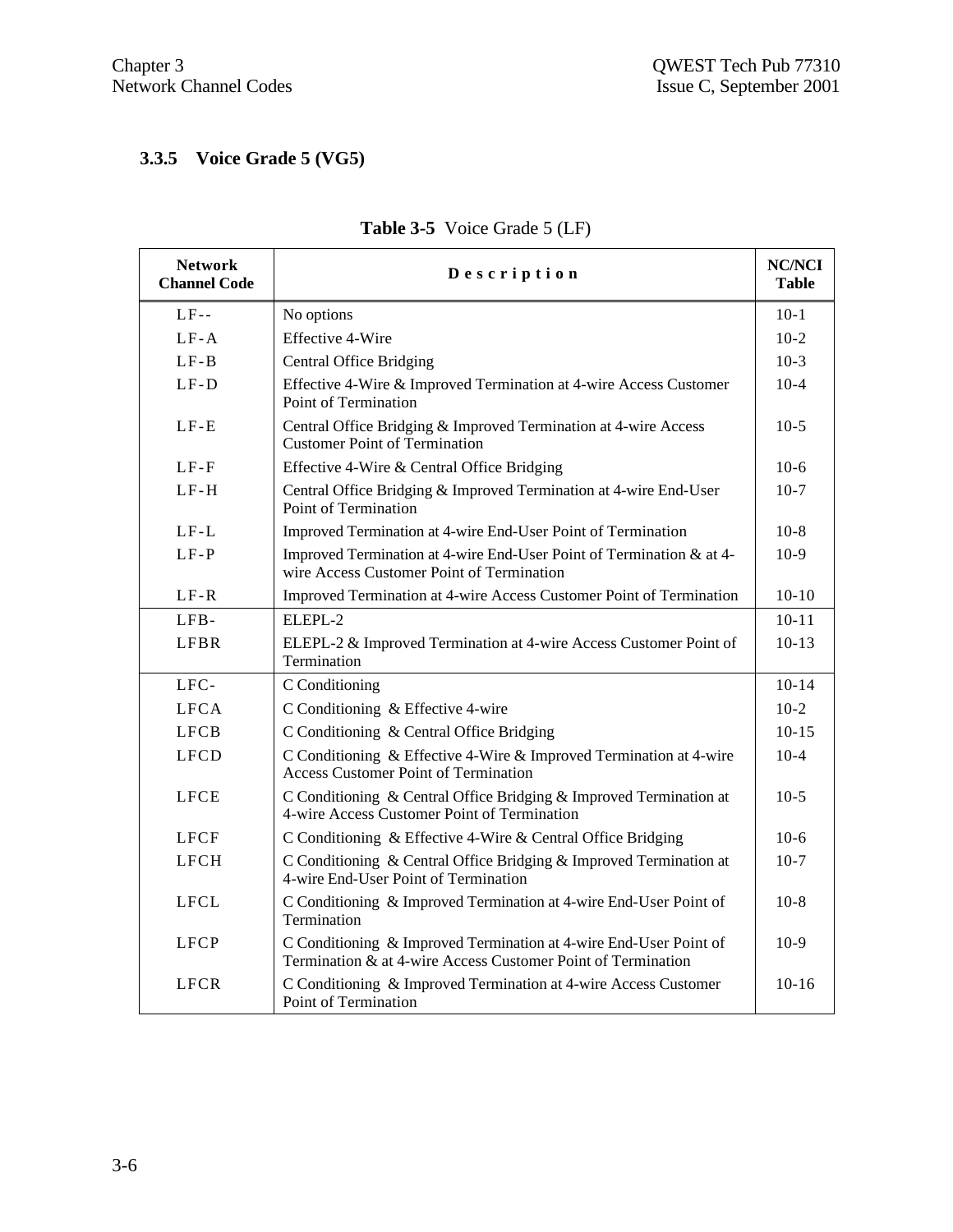| <b>Network</b><br><b>Channel Code</b> | Description                                                                                                                                              | <b>NC/NCI</b><br><b>Table</b> |
|---------------------------------------|----------------------------------------------------------------------------------------------------------------------------------------------------------|-------------------------------|
| LFF-                                  | <b>Improved Envelope Delay Distortion</b>                                                                                                                | $10 - 14$                     |
| LFFA                                  | Improved Envelope Delay Distortion & Effective 4-wire                                                                                                    | $10-2$                        |
| <b>LFFD</b>                           | Improved Envelope Delay Distortion & Effective 4-Wire & Improved<br>Termination at 4-wire Access Customer Point of Termination                           | $10-4$                        |
| <b>LFFF</b>                           | Improved Envelope Delay Distortion & Effective 4-Wire & Central<br>Office Bridging                                                                       | $10-6$                        |
| <b>LFFL</b>                           | Improved Envelope Delay Distortion & Improved Termination at 4-wire<br><b>End-User Point of Termination</b>                                              | $10-8$                        |
| <b>LFFP</b>                           | Improved Envelope Delay Distortion & Improved Termination at 4-wire<br>End-User Point of Termination & at 4-wire Access Customer Point of<br>Termination | $10-9$                        |
| <b>LFFR</b>                           | Improved Envelope Delay Distortion & Improved Termination at 4-wire<br><b>Access Customer Point of Termination</b>                                       | $10-16$                       |
| LFG-                                  | <b>Improved Attenuation Distortion</b>                                                                                                                   | $10 - 14$                     |
| <b>LFGA</b>                           | Improved Attenuation Distortion & Effective 4-wire                                                                                                       | $10-2$                        |
| <b>LFGD</b>                           | Improved Attenuation Distortion & Effective 4-Wire & Improved<br>Termination at 4-wire Access Customer Point of Termination                              | $10-4$                        |
| <b>LFGE</b>                           | Improved Attenuation Distortion & Central Office Bridging & Improved<br>Termination at 4-wire Access Customer Point of Termination                       | $10-5$                        |
| <b>LFGF</b>                           | Improved Attenuation Distortion & Effective 4-Wire & Central Office<br><b>Bridging</b>                                                                   | $10-6$                        |
| <b>LFGH</b>                           | Improved Attenuation Distortion & Central Office Bridging & Improved<br>Termination at 4-wire End-User Point of Termination                              | $10-7$                        |
| <b>LFGL</b>                           | Improved Attenuation Distortion & Improved Termination at 4-wire<br><b>End-User Point of Termination</b>                                                 | $10-8$                        |
| <b>LFGP</b>                           | Improved Attenuation Distortion & Improved Termination at 4-wire<br>End-User Point of Termination & at 4-wire Access Customer Point of<br>Termination    | $10-9$                        |
| <b>LFGR</b>                           | Improved Attenuation Distortion & Improved Termination at 4-wire<br>Access Customer Point of Termination                                                 | $10 - 16$                     |

**Table 3-5** Voice Grade 5 (LF) (Continued)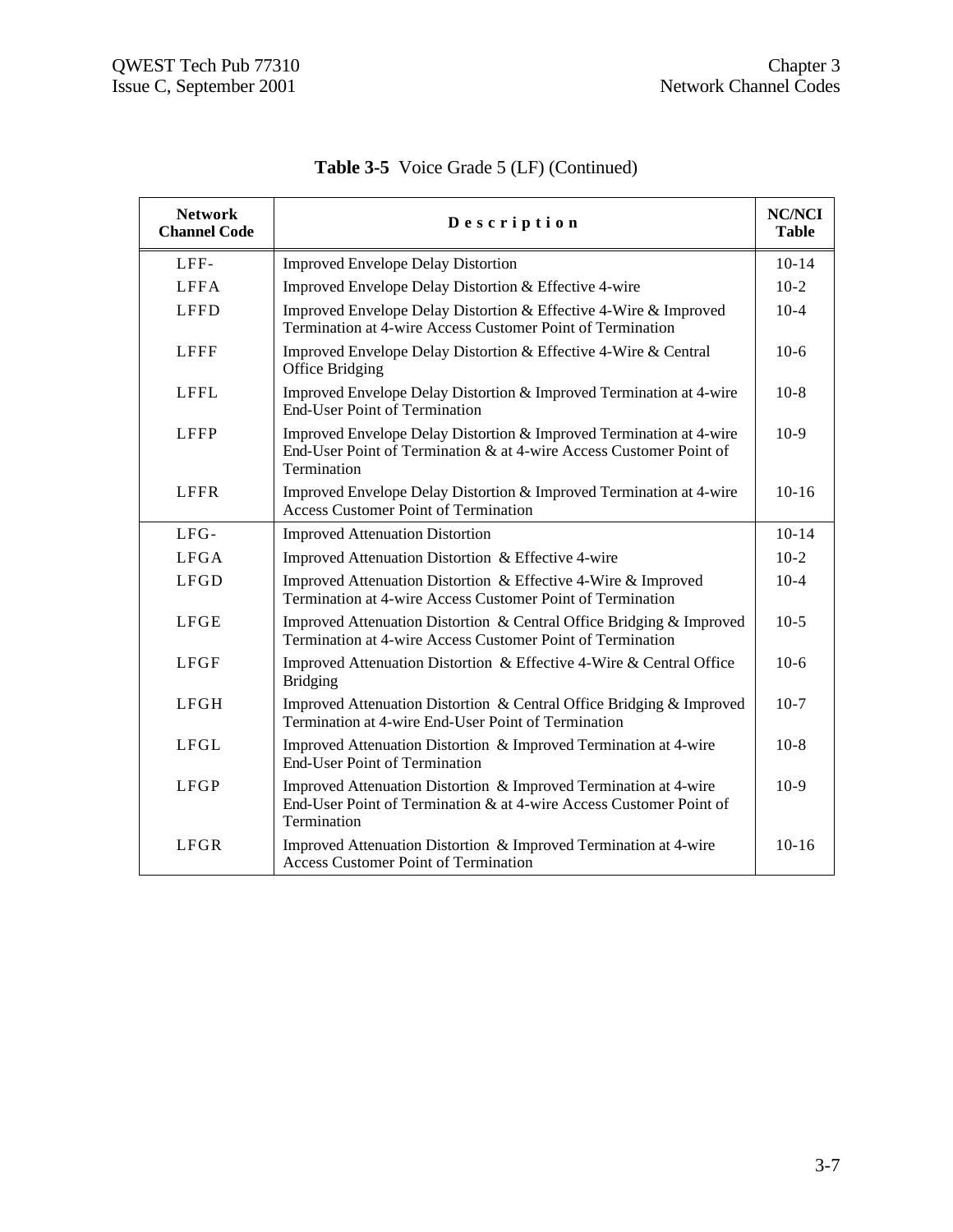| <b>Network</b><br><b>Channel Code</b> | Description                                                                                                                                                                                | <b>NC/NCI</b><br><b>Table</b> |
|---------------------------------------|--------------------------------------------------------------------------------------------------------------------------------------------------------------------------------------------|-------------------------------|
| LFJ-                                  | Improved Envelope Delay Distortion & Improved Attenuation Distortion                                                                                                                       | $10 - 14$                     |
| LFJA                                  | Improved Envelope Delay Distortion & Improved Attenuation Distortion<br>& Effective 4-wire                                                                                                 | $10-2$                        |
| <b>LFJD</b>                           | Improved Envelope Delay Distortion & Improved Attenuation Distortion<br>& Effective 4-Wire & Improved Termination at 4-wire Access Customer<br>Point of Termination                        | $10-4$                        |
| LFJH                                  | Improved Envelope Delay Distortion & Improved Attenuation Distortion<br>& Central Office Bridging & Improved Termination at 4-wire End-User<br>Point of Termination                        | $10-7$                        |
| <b>LFJL</b>                           | Improved Envelope Delay Distortion & Improved Attenuation Distortion<br>& Improved Termination at 4-wire End-User Point of Termination                                                     | $10-8$                        |
| LFJP                                  | Improved Envelope Delay Distortion & Improved Attenuation Distortion<br>& Improved Termination at 4-wire End-User Point of Termination & at<br>4-wire Access Customer Point of Termination | $10-9$                        |
| <b>LFJR</b>                           | Improved Envelope Delay Distortion & Improved Attenuation Distortion<br>& Improved Termination at 4-wire Access Customer Point of<br>Termination                                           | $10 - 16$                     |
| <b>LFRE</b>                           | Improved Envelope Delay Distortion & Bridging & Improved<br>Termination at 4-wire Access Customer Point of Termination                                                                     | $10-5$                        |
| LFRH                                  | Improved Envelope Delay Distortion & Bridging & Improved<br>Termination at 4-wire End-User Point of Termination                                                                            | $10-7$                        |
| <b>LFTB</b>                           | Improved Envelope Delay Distortion & Central Office Bridging                                                                                                                               | $10 - 15$                     |
| <b>LFUB</b>                           | Improved Attenuation Distortion & Central Office Bridging                                                                                                                                  | $10 - 15$                     |
| <b>LFVB</b>                           | Improved Attenuation Distortion & Improved Envelope Delay Distortion<br>& Central Office Bridging                                                                                          | $10 - 15$                     |
| <b>LFWE</b>                           | Improved Envelope Delay Distortion & Improved Attenuation Distortion<br>& Central Office Bridging & Improved Termination at 4-wire Access<br><b>Customer Point of Termination</b>          | $10-5$                        |
| <b>LFWF</b>                           | Improved Envelope Delay Distortion & Improved Attenuation Distortion<br>& Central Office Bridging & Effective 4-wire                                                                       | $10-6$                        |

**Table 3-5** Voice Grade 5 (LF) (Continued)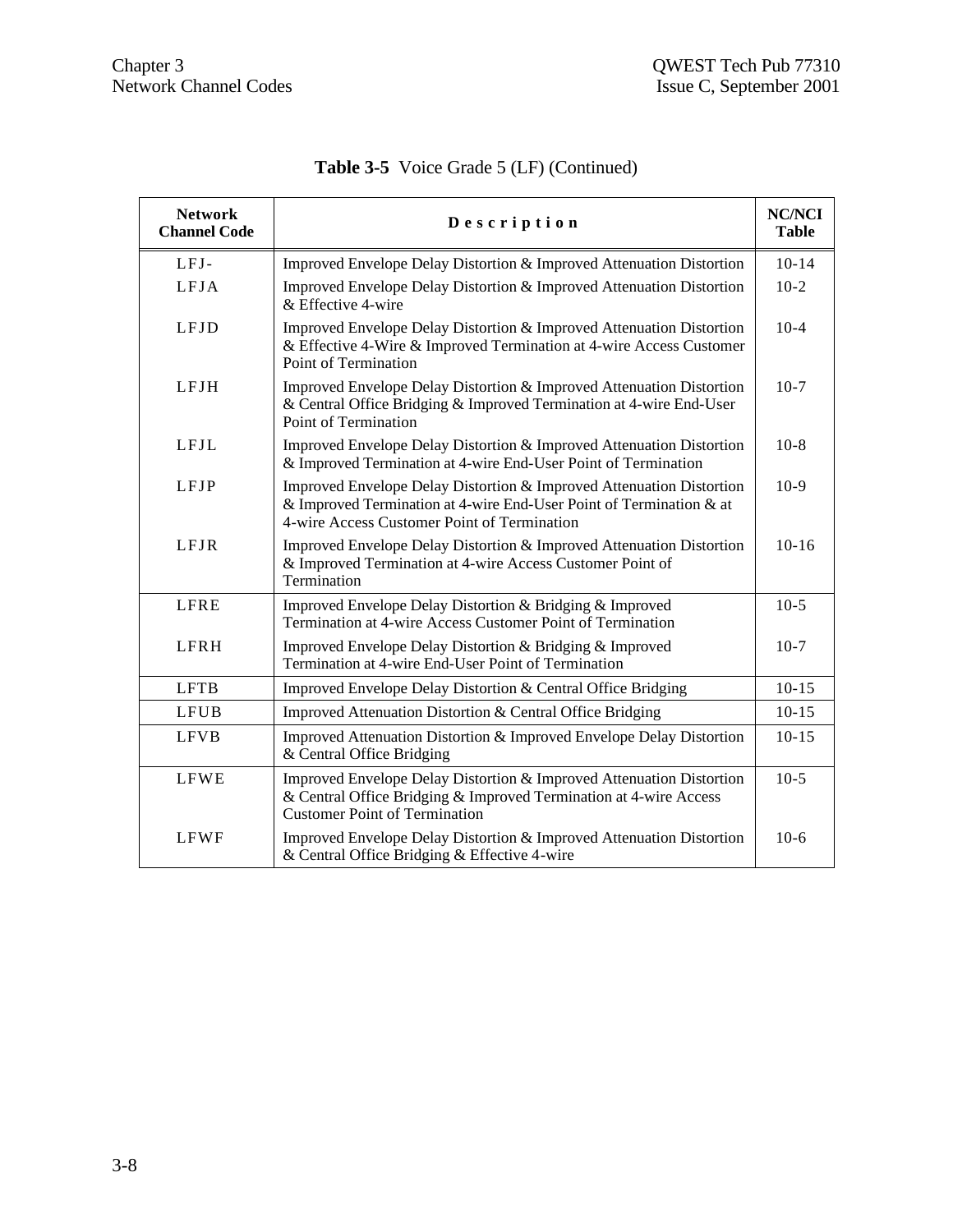## **3.3.6 Voice Grade 6 (VG6)**

| <b>Network</b><br><b>Channel Code</b> | Description                                                                                                                        | <b>NC/NCI</b><br><b>Table</b> |
|---------------------------------------|------------------------------------------------------------------------------------------------------------------------------------|-------------------------------|
| $LG -$                                | No options                                                                                                                         | $11 - 1$                      |
| $LG - B$                              | <b>Central Office Bridging</b>                                                                                                     | $11-2$                        |
| $LG - E$                              | Central Office Bridging & Improved Termination at 4-wire Access<br><b>Customer Point of Termination</b>                            | $11-3$                        |
| $LG-H$                                | Central Office Bridging & Improved Termination at 4-wire End-User<br>Point of Termination                                          | $11 - 4$                      |
| $LG-L$                                | Improved Termination at 4-wire End-User Point of Termination                                                                       | $11 - 5$                      |
| $LG-P$                                | Improved Termination at 4-wire End-User Point of Termination & at 4-<br>wire Access Customer Point of Termination                  | $11 - 6$                      |
| $LG-R$                                | Improved Termination at 4-wire Access Customer Point of Termination                                                                | $11 - 7$                      |
| $LGC-$                                | C Conditioning                                                                                                                     | $11 - 8$                      |
| <b>LGCB</b>                           | C Conditioning & Central Office Bridging                                                                                           | $11 - 2$                      |
| LGCE                                  | C Conditioning & Central Office Bridging & Improved Termination at<br>4-wire Access Customer Point of Termination                  | $11 - 3$                      |
| <b>LGCH</b>                           | C Conditioning & Central Office Bridging & Improved Termination at<br>4-wire End-User Point of Termination                         | $11 - 4$                      |
| LGCL                                  | C Conditioning & Improved Termination at 4-wire End-User Point of<br>Termination                                                   | $11-5$                        |
| <b>LGCP</b>                           | C Conditioning & Improved Termination at 4-wire End-User Point of<br>Termination & at 4-wire Access Customer Point of Termination  | $11 - 6$                      |
| <b>LGCR</b>                           | C Conditioning & Improved Termination at 4-wire Access Customer<br><b>Point of Termination</b>                                     | $11 - 7$                      |
| LGD-                                  | Data Capability                                                                                                                    | $11 - 8$                      |
| LGDB                                  | Data Capability & Central Office Bridging                                                                                          | $11 - 2$                      |
| LGDE                                  | Data Capability & Central Office Bridging & Improved Termination at<br>4-wire Access Customer Point of Termination                 | $11-3$                        |
| <b>LGDH</b>                           | Data Capability & Central Office Bridging & Improved Termination at<br>4-wire End-User Point of Termination                        | $11 - 4$                      |
| LGDL                                  | Data Capability & Improved Termination at 4-wire End-User Point of<br>Termination                                                  | $11 - 5$                      |
| LGDP                                  | Data Capability & Improved Termination at 4-wire End-User Point of<br>Termination & at 4-wire Access Customer Point of Termination | $11-6$                        |
| LGDR                                  | Data Capability & Improved Termination at 4-wire Access Customer<br>Point of Termination                                           | $11 - 7$                      |

## **Table 3-6** Voice Grade 6 (LG)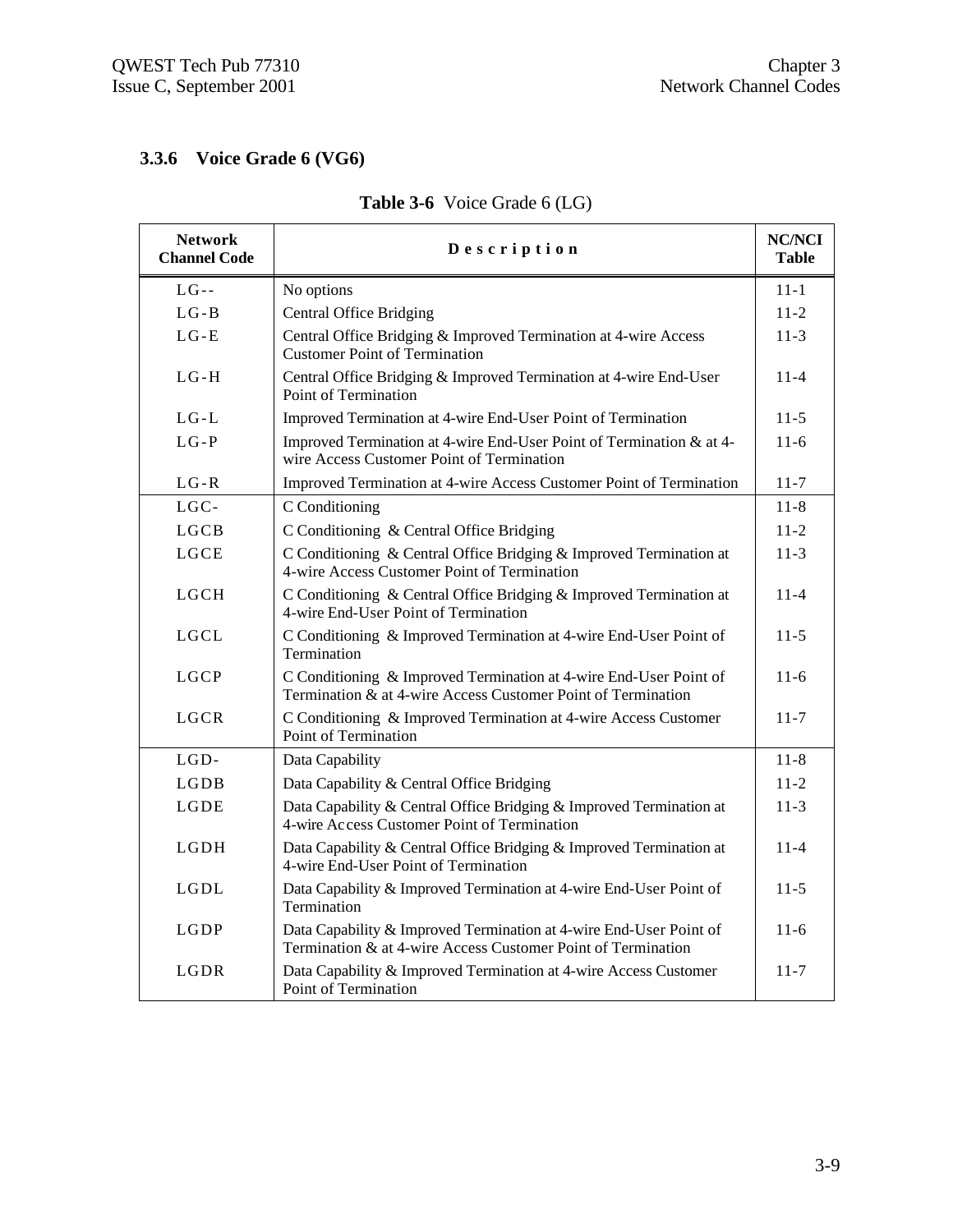| <b>Network</b><br><b>Channel Code</b> | Description                                                                                                                                              | <b>NC/NCI</b><br><b>Table</b> |
|---------------------------------------|----------------------------------------------------------------------------------------------------------------------------------------------------------|-------------------------------|
| LGE-                                  | C Conditioning & Data Capability                                                                                                                         | $11 - 8$                      |
| LGEB                                  | C Conditioning & Data Capability & Central Office Bridging                                                                                               | $11 - 2$                      |
| LGEE                                  | C Conditioning & Data Capability & Central Office Bridging & Improved<br>Termination at 4-wire Access Customer Point of Termination                      | $11-3$                        |
| LGEH                                  | C Conditioning & Data Capability & Central Office Bridging & Improved<br>Termination at 4-wire End-User Point of Termination                             | $11 - 4$                      |
| LGEL                                  | C Conditioning & Data Capability & Improved Termination at 4-wire<br><b>End-User Point of Termination</b>                                                | $11-5$                        |
| LGEP                                  | C Conditioning & Data Capability & Improved Termination at 4-wire<br>End-User Point of Termination & at 4-wire Access Customer Point of<br>Termination   | $11-6$                        |
| LGER                                  | C Conditioning & Data Capability & Improved Termination at 4-wire<br><b>Access Customer Point of Termination</b>                                         | $11 - 7$                      |
| LGF-                                  | <b>Improved Envelope Delay Distortion</b>                                                                                                                | $11 - 8$                      |
| LGFB                                  | Improved Envelope Delay Distortion & Central Office Bridging                                                                                             | $11-2$                        |
| LGFE                                  | Improved Envelope Delay Distortion & Central Office Bridging &<br>Improved Termination at 4-wire Access Customer Point of Termination                    | $11-3$                        |
| LGFH                                  | Improved Envelope Delay Distortion & Central Office Bridging &<br>Improved Termination at 4-wire End-User Point of Termination                           | $11 - 4$                      |
| LGFL                                  | Improved Envelope Delay Distortion & Improved Termination at 4-wire<br><b>End-User Point of Termination</b>                                              | $11-5$                        |
| LGFP                                  | Improved Envelope Delay Distortion & Improved Termination at 4-wire<br>End-User Point of Termination & at 4-wire Access Customer Point of<br>Termination | $11-6$                        |
| LGFR                                  | Improved Envelope Delay Distortion & Improved Termination at 4-wire<br><b>Access Customer Point of Termination</b>                                       | $11 - 7$                      |
| $LGG-$                                | <b>Improved Attenuation Distortion</b>                                                                                                                   | $11 - 8$                      |
| LGGB                                  | Improved Attenuation Distortion & Central Office Bridging                                                                                                | $11 - 2$                      |
| LGGE                                  | Improved Attenuation Distortion & Central Office Bridging & Improved<br>Termination at 4-wire Access Customer Point of Termination                       | $11-3$                        |
| LGGH                                  | Improved Attenuation Distortion & Central Office Bridging & Improved<br>Termination at 4-wire End-User Point of Termination                              | $11 - 4$                      |
| LGGL                                  | Improved Attenuation Distortion & Improved Termination at 4-wire<br><b>End-User Point of Termination</b>                                                 | $11-5$                        |
| <b>LGGP</b>                           | Improved Attenuation Distortion & Improved Termination at 4-wire End-<br>User Point of Termination & at 4-wire Access Customer Point of<br>Termination   | $11-6$                        |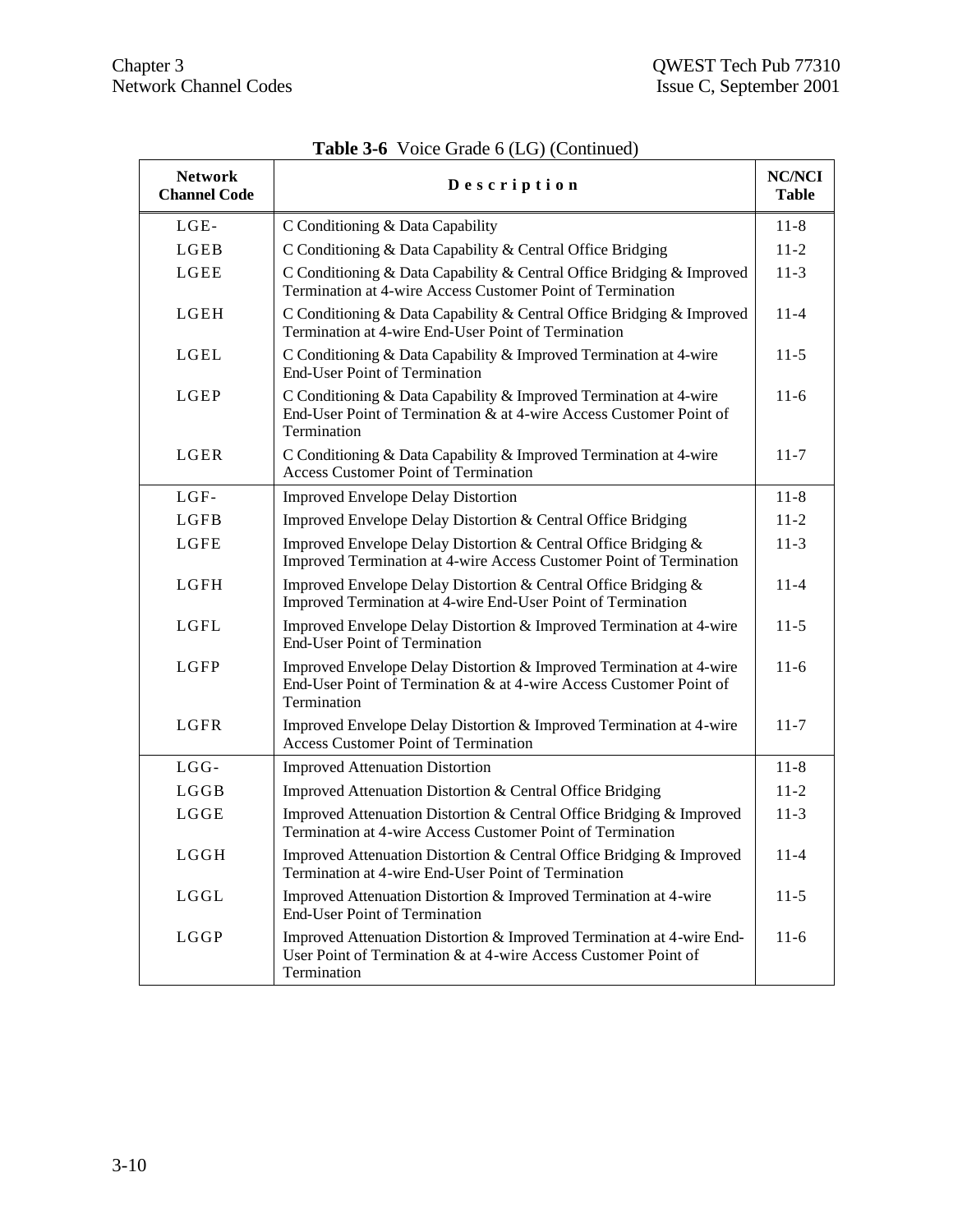| <b>Network</b><br><b>Channel Code</b> | Description                                                                                                                                                                                | <b>NC/NCI</b><br>Table |
|---------------------------------------|--------------------------------------------------------------------------------------------------------------------------------------------------------------------------------------------|------------------------|
| LGGR                                  | Improved Attenuation Distortion & Improved Termination at 4-wire<br><b>Access Customer Point of Termination</b>                                                                            | $11 - 7$               |
| LGJ-                                  | Improved Attenuation Distortion & Improved Envelope Delay Distortion                                                                                                                       | $11 - 8$               |
| LGJB                                  | Improved Attenuation Distortion & Improved Envelope Delay Distortion<br>& Central Office Bridging                                                                                          | $11-2$                 |
| LGJE                                  | Improved Attenuation Distortion & Improved Envelope Delay Distortion<br>& Central Office Bridging & Improved Termination at 4-wire Access<br><b>Customer Point of Termination</b>          | $11-3$                 |
| LGJH                                  | Improved Attenuation Distortion & Improved Envelope Delay Distortion<br>& Central Office Bridging & Improved Termination at 4-wire End-User<br>Point of Termination                        | $11 - 4$               |
| LGJL                                  | Improved Attenuation Distortion & Improved Envelope Delay Distortion<br>& Improved Termination at 4-wire End-User Point of Termination                                                     | $11-5$                 |
| LGJP                                  | Improved Attenuation Distortion & Improved Envelope Delay Distortion<br>& Improved Termination at 4-wire End-User Point of Termination & at<br>4-wire Access Customer Point of Termination | $11-6$                 |
| LGJR                                  | Improved Attenuation Distortion & Improved Envelope Delay Distortion<br>& Improved Termination at 4-wire Access Customer Point of<br>Termination                                           | $11 - 7$               |
| LGM-                                  | Improved Attenuation Distortion & Data Capability                                                                                                                                          | $11 - 8$               |
| LGMB                                  | Improved Attenuation Distortion & Data Capability & Central Office<br><b>Bridging</b>                                                                                                      | $11 - 2$               |
| LGME                                  | Improved Attenuation Distortion & Data Capability & Central Office<br>Bridging & Improved Termination at 4-wire Access Customer Point of<br>Termination                                    | $11-3$                 |
| <b>LGMH</b>                           | Improved Attenuation Distortion & Data Capability & Central Office<br>Bridging & Improved Termination at 4-wire End-User Point of<br>Termination                                           | $11 - 4$               |
| LGML                                  | Improved Attenuation Distortion & Data Capability & Improved<br>Termination at 4-wire End-User Point of Termination                                                                        | $11-5$                 |
| <b>LGMP</b>                           | Improved Attenuation Distortion & Data Capability & Improved<br>Termination at 4-wire End-User Point of Termination & at 4-wire<br>Access Customer Point of Termination                    | $11-6$                 |
| LGMR                                  | Improved Attenuation Distortion & Data Capability & Improved<br>Termination at 4-wire Access Customer Point of Termination                                                                 | $11 - 7$               |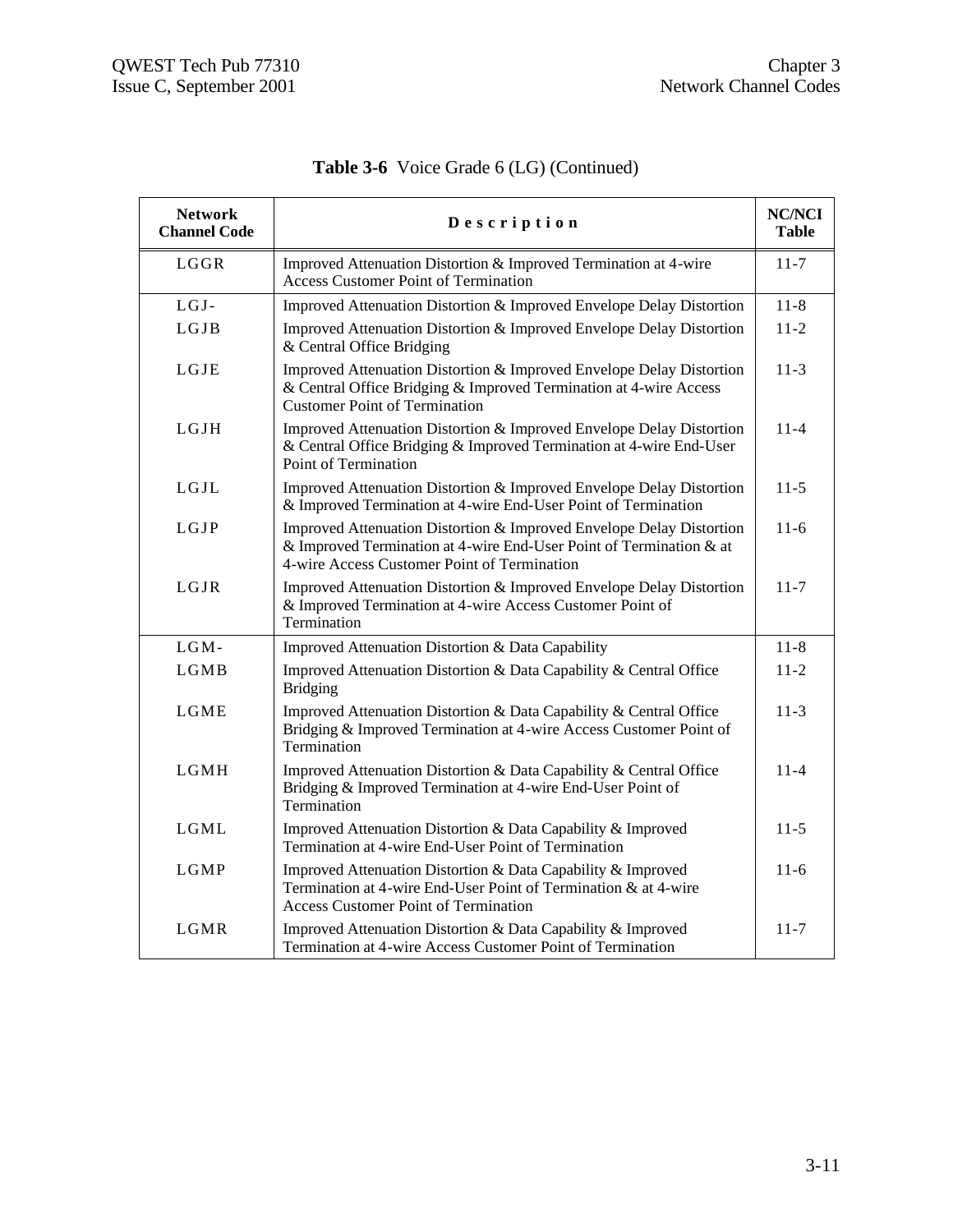| <b>Network</b><br><b>Channel Code</b> | Description                                                                                                                                                                                                  | <b>NC/NCI</b><br><b>Table</b> |
|---------------------------------------|--------------------------------------------------------------------------------------------------------------------------------------------------------------------------------------------------------------|-------------------------------|
| $LGN-$                                | Improved Attenuation Distortion & Data Capability & Improved<br><b>Envelope Delay Distortion</b>                                                                                                             | $11 - 8$                      |
| LGNB                                  | Improved Attenuation Distortion & Data Capability & Improved<br>Envelope Delay Distortion & Central Office Bridging                                                                                          | $11 - 2$                      |
| LGNE                                  | Improved Attenuation Distortion & Data Capability & Improved<br>Envelope Delay Distortion & Central Office Bridging & Improved<br>Termination at 4-wire Access Customer Point of Termination                 | $11-3$                        |
| LGNH                                  | Improved Attenuation Distortion & Data Capability & Improved<br>Envelope Delay Distortion & Central Office Bridging & Improved<br>Termination at 4-wire End-User Point of Termination                        | $11 - 4$                      |
| LGNL                                  | Improved Attenuation Distortion & Data Capability & Improved<br>Envelope Delay Distortion & Improved Termination at 4-wire End-User<br>Point of Termination                                                  | $11-5$                        |
| LGNP                                  | Improved Attenuation Distortion & Data Capability & Improved<br>Envelope Delay Distortion & Improved Termination at 4-wire End-User<br>Point of Termination & at 4-wire Access Customer Point of Termination | $11-6$                        |
| LGNR                                  | Improved Attenuation Distortion & Data Capability & Improved<br>Envelope Delay Distortion & Improved Termination at 4-wire Access<br><b>Customer Point of Termination</b>                                    | $11 - 7$                      |
| LGQ-                                  | Improved Envelope Delay Distortion & Data Capability                                                                                                                                                         | $11 - 8$                      |
| LGQB                                  | Improved Envelope Delay Distortion & Data Capability & Central Office<br><b>Bridging</b>                                                                                                                     | $11-2$                        |
| LGQE                                  | Improved Envelope Delay Distortion & Data Capability & Central Office<br>Bridging & Improved Termination at 4-wire Access Customer Point of<br>Termination                                                   | $11-3$                        |
| LGQH                                  | Improved Envelope Delay Distortion & Data Capability & Central Office<br>Bridging & Improved Termination at 4-wire End-User Point of<br>Termination                                                          | $11 - 4$                      |
| LGQL                                  | Improved Envelope Delay Distortion & Data Capability & Improved<br>Termination at 4-wire End-User Point of Termination                                                                                       | $11-5$                        |
| LGQP                                  | Improved Envelope Delay Distortion & Data Capability & Improved<br>Termination at 4-wire End-User Point of Termination & at 4-wire<br><b>Access Customer Point of Termination</b>                            | $11-6$                        |
| LGQR                                  | Improved Envelope Delay Distortion & Data Capability & Improved<br>Termination at 4-wire Access Customer Point of Termination                                                                                | $11 - 7$                      |

**Table 3-6** Voice Grade 6 (LG) (Continued)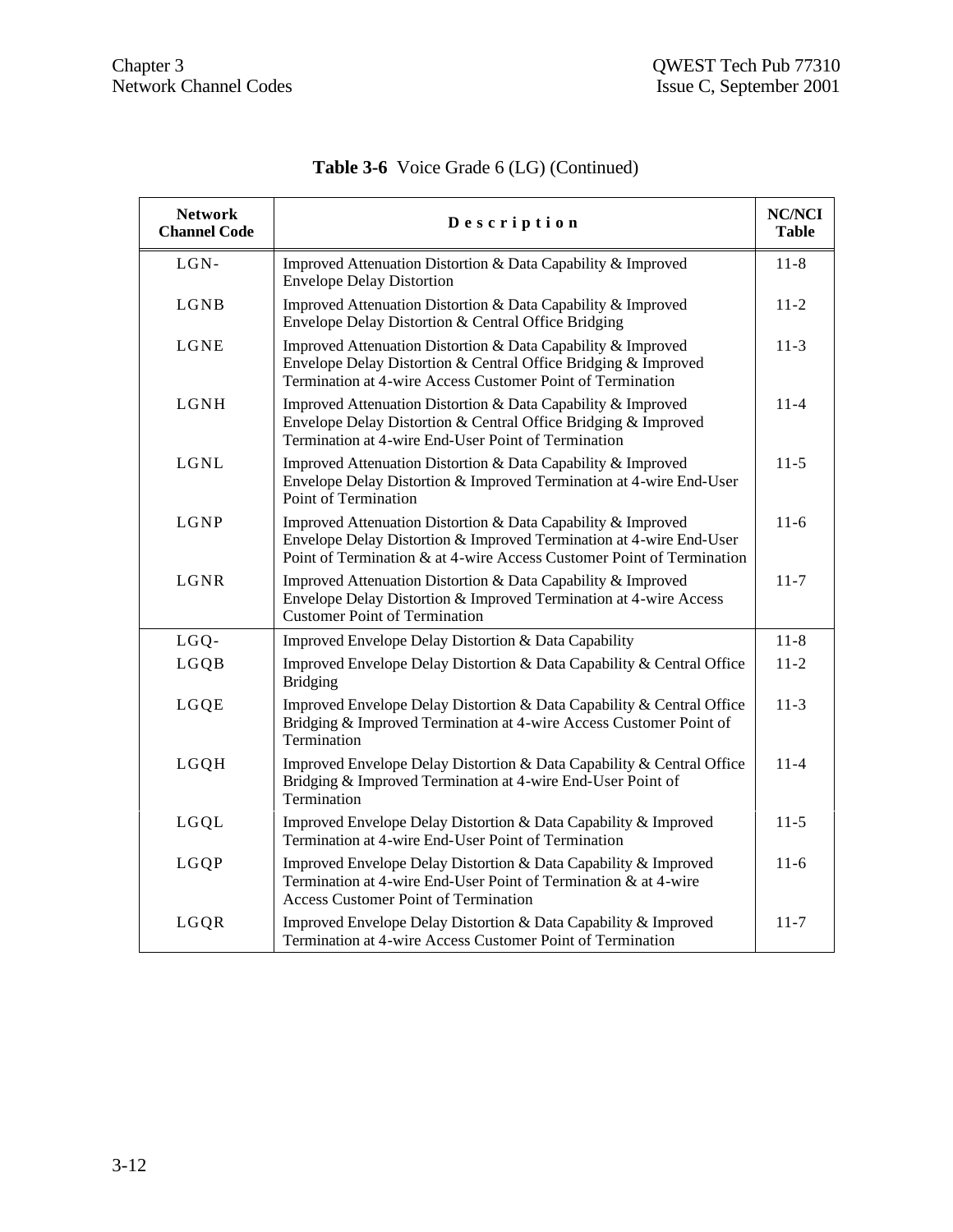# **3.3.7 Voice Grade 7 (VG7)**

| <b>Network</b><br><b>Channel Code</b> | Description                                                                                                                       | <b>NC/NCI</b><br><b>Table</b> |
|---------------------------------------|-----------------------------------------------------------------------------------------------------------------------------------|-------------------------------|
| $LH--$                                | No options                                                                                                                        | $12 - 1$                      |
| $LH-A$                                | Effective 4-wire                                                                                                                  | $12 - 2$                      |
| $LH-C$                                | Improved Return Loss for Effective 2-wire                                                                                         | $12-3$                        |
| $LH-D$                                | Effective 4-wire & Improved Termination at 4-wire Access Customer<br>Point of Termination                                         | $12 - 4$                      |
| $LH-L$                                | Improved Termination at 4-wire End-User Point of Termination                                                                      | $12 - 5$                      |
| $LH-M$                                | Software Connect *                                                                                                                | $12-6$                        |
| $LH-P$                                | Improved Termination at 4-wire End-User Point of Termination & at<br>4-wire Access Customer Point of Termination                  | $12 - 7$                      |
| $LH-Q$                                | Improved Return Loss for Effective 2-wire & Improved Termination at<br>4-wire Access Customer Point of Termination                | $12 - 8$                      |
| $LH-R$                                | Improved Termination at 4-wire Access Customer Point of Termination                                                               | $12-9$                        |
| LHB-                                  | ELEPL-2                                                                                                                           | $12 - 2$                      |
| <b>LHBC</b>                           | ELEPL-2 & Improved Return Loss for Effective 2-wire                                                                               | $12 - 3$                      |
| LHBQ                                  | ELEPL-2 & Improved Return Loss for Effective 2-wire & Improved<br>Termination at 4-wire Access Customer Point of Termination      | $12 - 8$                      |
| <b>LHBR</b>                           | ELEPL-2 & Improved Termination at 4-wire Access Customer Point of<br><b>Termination</b>                                           | $12 - 4$                      |
| LHC-                                  | C Conditioning                                                                                                                    | $12 - 10$                     |
| <b>LHCA</b>                           | C Conditioning & Effective 4-wire                                                                                                 | $12 - 2$                      |
| <b>LHCD</b>                           | C Conditioning & Effective 4-wire & Improved Termination at 4-wire<br><b>Access Customer Point of Termination</b>                 | $12 - 4$                      |
| <b>LHCL</b>                           | C Conditioning & Improved Termination at 4-wire End-User Point of<br>Termination                                                  | $12 - 5$                      |
| <b>LHCP</b>                           | C Conditioning & Improved Termination at 4-wire End-User Point of<br>Termination & at 4-wire Access Customer Point of Termination | $12 - 7$                      |
| <b>LHCR</b>                           | C Conditioning & Improved Termination at 4-wire Access Customer<br>Point of Termination                                           | $12 - 11$                     |

## **Table 3-7** Voice Grade 7 (LH)

\* Software connection to connect Centrex to Common Control Switching Arrangement within the same switch.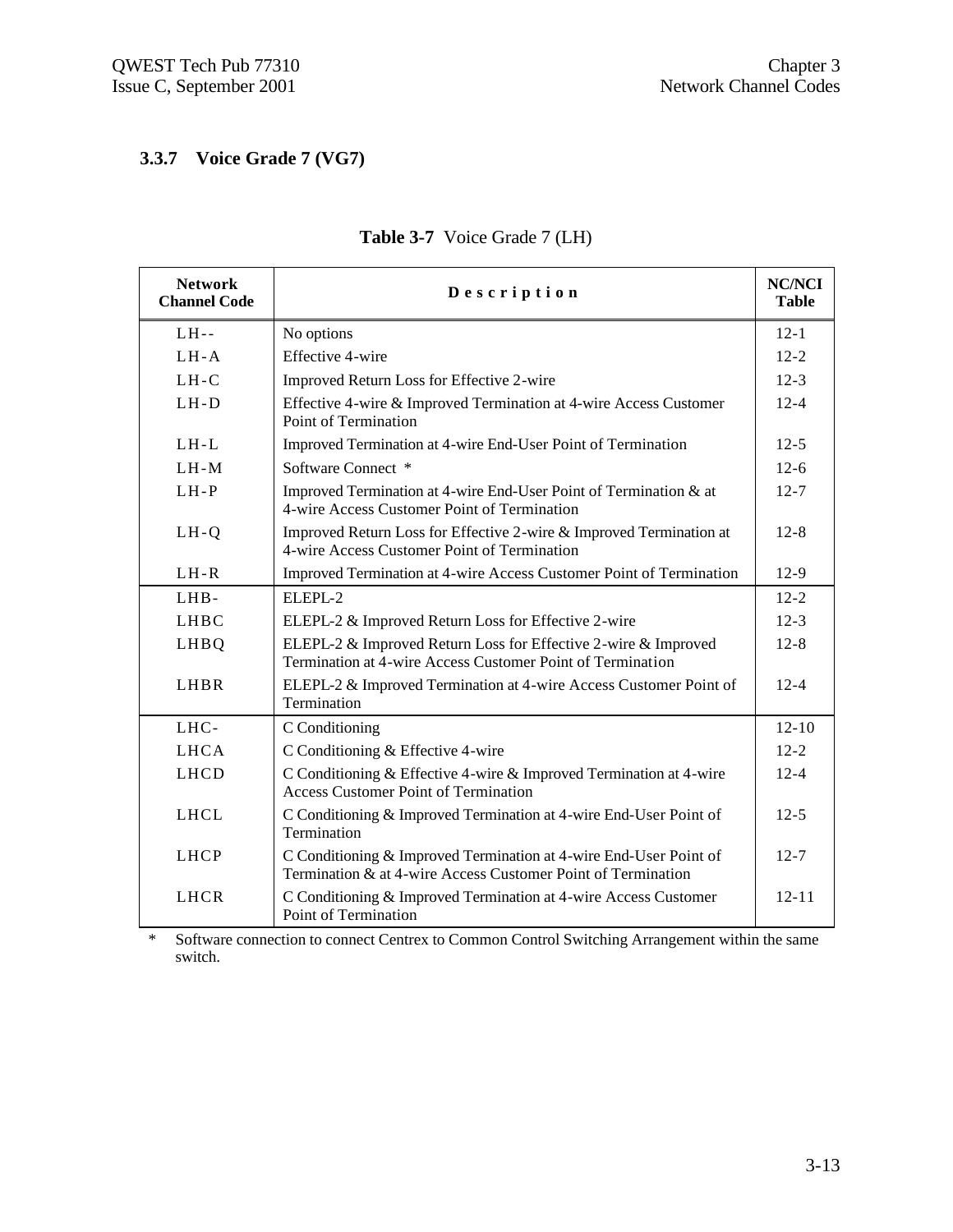| <b>Network</b><br><b>Channel Code</b> | Description                                                                                                                                              | <b>NC/NCI</b><br><b>Table</b> |
|---------------------------------------|----------------------------------------------------------------------------------------------------------------------------------------------------------|-------------------------------|
| LHD-                                  | Data Capability                                                                                                                                          | $12 - 10$                     |
| <b>LHDA</b>                           | Data Capability & Effective 4-wire                                                                                                                       | $12 - 2$                      |
| LHDD                                  | Data Capability & Effective 4-wire & Improved Termination at 4-wire<br><b>Access Customer Point of Termination</b>                                       | $12 - 4$                      |
| LHDL                                  | Data Capability & Improved Termination at 4-wire End-User Point of<br>Termination                                                                        | $12-5$                        |
| LHDP                                  | Data Capability & Improved Termination at 4-wire End-User Point of<br>Termination & at 4-wire Access Customer Point of Termination                       | $12 - 7$                      |
| LHDR                                  | Data Capability & Improved Termination at 4-wire Access Customer<br>Point of Termination                                                                 | $12 - 11$                     |
| LHE-                                  | C Conditioning & Data Capability                                                                                                                         | $12 - 10$                     |
| LHEA                                  | C Conditioning & Data Capability & Effective 4-wire                                                                                                      | $12 - 2$                      |
| <b>LHED</b>                           | C Conditioning & Data Capability & Effective 4-wire & Improved<br>Termination at 4-wire Access Customer Point of Termination                             | $12 - 4$                      |
| <b>LHEL</b>                           | C Conditioning & Data Capability & Improved Termination at 4-wire<br><b>End-User Point of Termination</b>                                                | $12-5$                        |
| <b>LHEP</b>                           | C Conditioning & Data Capability & Improved Termination at 4-wire<br>End-User Point of Termination & at 4-wire Access Customer Point of<br>Termination   | $12 - 7$                      |
| <b>LHER</b>                           | C Conditioning & Data Capability & Improved Termination at 4-wire<br><b>Access Customer Point of Termination</b>                                         | $12 - 11$                     |
| LHF-                                  | <b>Improved Envelope Delay Distortion</b>                                                                                                                | $12 - 10$                     |
| <b>LHFA</b>                           | Improved Envelope Delay Distortion & Effective 4-wire                                                                                                    | $12 - 2$                      |
| <b>LHFD</b>                           | Improved Envelope Delay Distortion & Effective 4-wire & Improved<br>Termination at 4-wire Access Customer Point of Termination                           | $12 - 4$                      |
| <b>LHFL</b>                           | Improved Envelope Delay Distortion & Improved Termination at 4-wire<br><b>End-User Point of Termination</b>                                              | $12-5$                        |
| <b>LHFP</b>                           | Improved Envelope Delay Distortion & Improved Termination at 4-wire<br>End-User Point of Termination & at 4-wire Access Customer Point of<br>Termination | $12 - 7$                      |
| <b>LHFR</b>                           | Improved Envelope Delay Distortion & Improved Termination at 4-wire<br><b>Access Customer Point of Termination</b>                                       | $12 - 11$                     |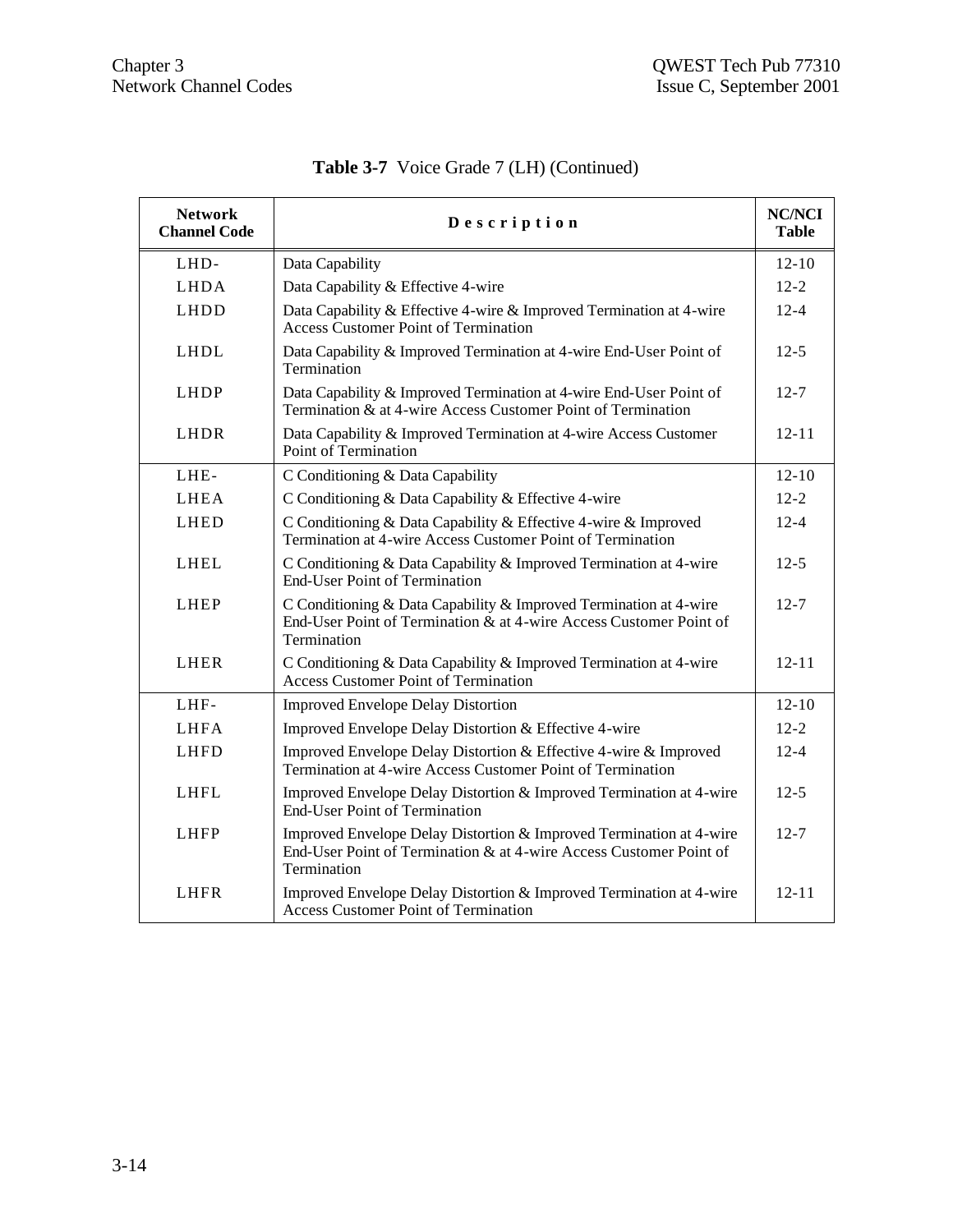| <b>Network</b><br><b>Channel Code</b> | Description                                                                                                                                                                                | <b>NC/NCI</b><br><b>Table</b> |
|---------------------------------------|--------------------------------------------------------------------------------------------------------------------------------------------------------------------------------------------|-------------------------------|
| LHG-                                  | <b>Improved Attenuation Distortion</b>                                                                                                                                                     | $12 - 10$                     |
| LHGA                                  | Improved Attenuation Distortion & Effective 4-wire                                                                                                                                         | $12 - 2$                      |
| LHGD                                  | Improved Attenuation Distortion & Effective 4-wire & Improved<br>Termination at 4-wire Access Customer Point of Termination                                                                | $12 - 4$                      |
| LHGL                                  | Improved Attenuation Distortion & Improved Termination at 4-wire<br><b>End-User Point of Termination</b>                                                                                   | $12 - 5$                      |
| <b>LHGP</b>                           | Improved Attenuation Distortion & Improved Termination at 4-wire<br>End-User Point of Termination & at 4-wire Access Customer Point of<br>Termination                                      | $12 - 7$                      |
| LHGR                                  | Improved Attenuation Distortion & Improved Termination at 4-wire<br><b>Access Customer Point of Termination</b>                                                                            | $12 - 11$                     |
| LHJ-                                  | Improved Attenuation Distortion & Improved Envelope Delay Distortion                                                                                                                       | $12 - 10$                     |
| LHJA                                  | Improved Attenuation Distortion & Improved Envelope Delay Distortion<br>& Effective 4-wire                                                                                                 | $12 - 2$                      |
| <b>LHJD</b>                           | Improved Attenuation Distortion & Improved Envelope Delay Distortion<br>& Effective 4-wire & Improved Termination at 4-wire Access Customer<br>Point of Termination                        | $12 - 4$                      |
| LHJL                                  | Improved Attenuation Distortion & Improved Envelope Delay Distortion<br>& Improved Termination at 4-wire End-User Point of Termination                                                     | $12 - 5$                      |
| LHJP                                  | Improved Attenuation Distortion & Improved Envelope Delay Distortion<br>& Improved Termination at 4-wire End-User Point of Termination & at<br>4-wire Access Customer Point of Termination | $12 - 7$                      |
| LHJR                                  | Improved Attenuation Distortion & Improved Envelope Delay Distortion<br>& Improved Termination at 4-wire Access Customer Point of<br>Termination                                           | $12 - 11$                     |
| LHM-                                  | Improved Attenuation Distortion & Data Capability                                                                                                                                          | $12 - 10$                     |
| <b>LHMA</b>                           | Improved Attenuation Distortion & Data Capability & Effective 4-wire                                                                                                                       | $12 - 2$                      |
| LHMD                                  | Improved Attenuation Distortion & Data Capability & Effective 4-wire &<br>Improved Termination at 4-wire Access Customer Point of Termination                                              | $12 - 4$                      |
| <b>LHML</b>                           | Improved Attenuation Distortion & Data Capability & Improved<br>Termination at 4-wire End-User Point of Termination                                                                        | $12 - 5$                      |
| LHMP                                  | Improved Attenuation Distortion & Data Capability & Improved<br>Termination at 4-wire End-User Point of Termination & at 4-wire<br><b>Access Customer Point of Termination</b>             | $12 - 7$                      |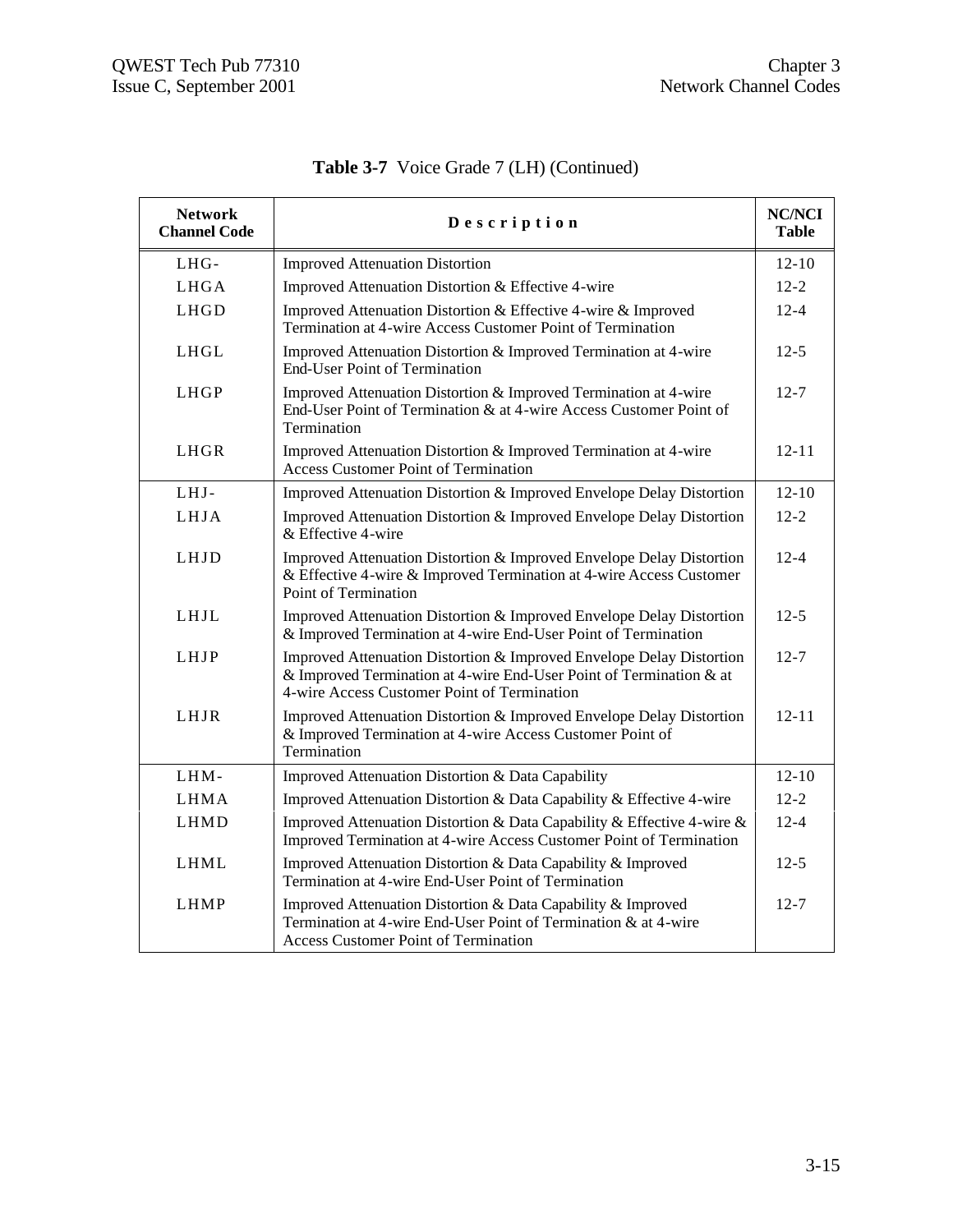| <b>Network</b><br><b>Channel Code</b> | Description                                                                                                                                                                                                  | <b>NC/NCI</b><br><b>Table</b> |
|---------------------------------------|--------------------------------------------------------------------------------------------------------------------------------------------------------------------------------------------------------------|-------------------------------|
| LHMR                                  | Improved Attenuation Distortion & Data Capability & Improved<br>Termination at 4-wire Access Customer Point of Termination                                                                                   | $12 - 11$                     |
| LHN-                                  | Improved Attenuation Distortion & Data Capability & Improved<br><b>Envelope Delay Distortion</b>                                                                                                             | $12 - 10$                     |
| <b>LHNA</b>                           | Improved Attenuation Distortion & Data Capability & Improved<br>Envelope Delay Distortion & Effective 4-wire                                                                                                 | $12 - 2$                      |
| LHND                                  | Improved Attenuation Distortion & Data Capability & Improved<br>Envelope Delay Distortion & Effective 4-wire & Improved Termination<br>at 4-wire Access Customer Point of Termination                        | $12 - 4$                      |
| <b>LHNL</b>                           | Improved Attenuation Distortion & Data Capability & Improved<br>Envelope Delay Distortion & Improved Termination at 4-wire End-User<br>Point of Termination                                                  | $12 - 5$                      |
| <b>LHNP</b>                           | Improved Attenuation Distortion & Data Capability & Improved<br>Envelope Delay Distortion & Improved Termination at 4-wire End-User<br>Point of Termination & at 4-wire Access Customer Point of Termination | $12 - 7$                      |
| <b>LHNR</b>                           | Improved Attenuation Distortion & Data Capability & Improved<br>Envelope Delay Distortion & Improved Termination at 4-wire Access<br><b>Customer Point of Termination</b>                                    | $12 - 11$                     |
| LHQ-                                  | Improved Envelope Delay Distortion & Data Capability                                                                                                                                                         | $12 - 10$                     |
| LHQA                                  | Improved Envelope Delay Distortion & Data Capability & Effective<br>4-wire                                                                                                                                   | $12 - 2$                      |
| LHQD                                  | Improved Envelope Delay Distortion & Data Capability & Effective<br>4-wire & Improved Termination at 4-wire Access Customer Point of<br>Termination                                                          | $12 - 4$                      |
| LHQL                                  | Improved Envelope Delay Distortion & Data Capability & Improved<br>Termination at 4-wire End-User Point of Termination                                                                                       | $12 - 5$                      |
| LHQP                                  | Improved Envelope Delay Distortion & Data Capability & Improved<br>Termination at 4-wire End-User Point of Termination & at 4-wire<br><b>Access Customer Point of Termination</b>                            | $12 - 7$                      |
| LHQR                                  | Improved Envelope Delay Distortion & Data Capability & Improved<br>Termination at 4-wire Access Customer Point of Termination                                                                                | $12 - 11$                     |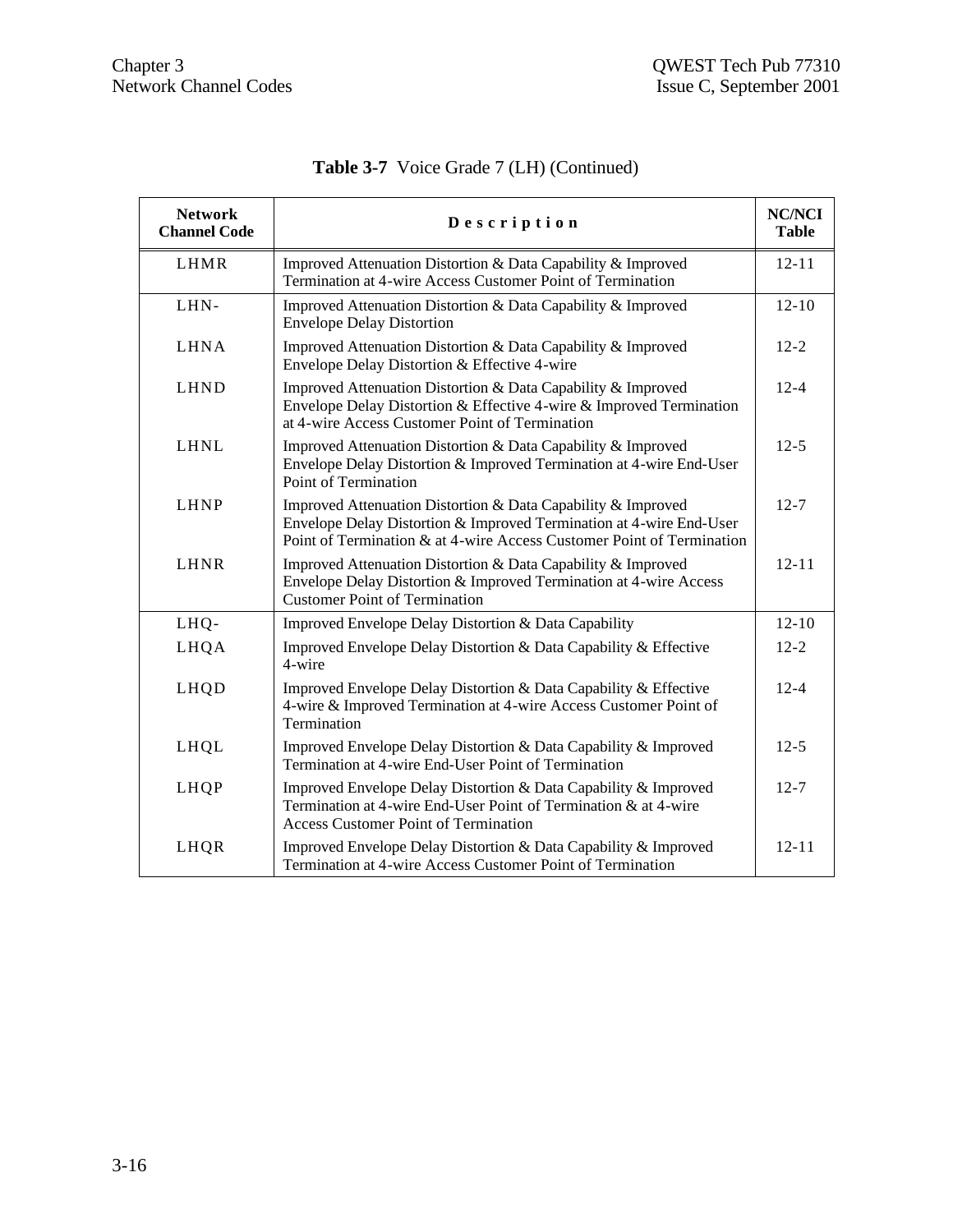| <b>Network</b><br><b>Channel Code</b> | Description                                                                             | <b>NC/NCI</b><br><b>Table</b> |
|---------------------------------------|-----------------------------------------------------------------------------------------|-------------------------------|
| $LH1-$                                | IntraLATA Private Line Service                                                          | $12 - 14$                     |
| LH1A                                  | IntraLATA Private Line Service & Effective 4-wire                                       | $12 - 16$                     |
| $LH2-$                                | IntraLATA Private Line Service & C Conditioning                                         | $12 - 15$                     |
| LH2A                                  | IntraLATA Private Line Service & C Conditioning & Effective 4-wire                      | $12 - 16$                     |
| $LH3-$                                | IntraLATA Private Line Service & Data Capability                                        | $12 - 15$                     |
| LH <sub>3</sub> A                     | IntraLATA Private Line Service & Data Capability & Effective 4-wire                     | $12 - 16$                     |
| $LHA$ -                               | IntraLATA Private Line Service & C Conditioning & Data Capability                       | $12 - 15$                     |
| LH4A                                  | IntraLATA Private Line Service & C Conditioning & Data Capability &<br>Effective 4-wire | $12 - 16$                     |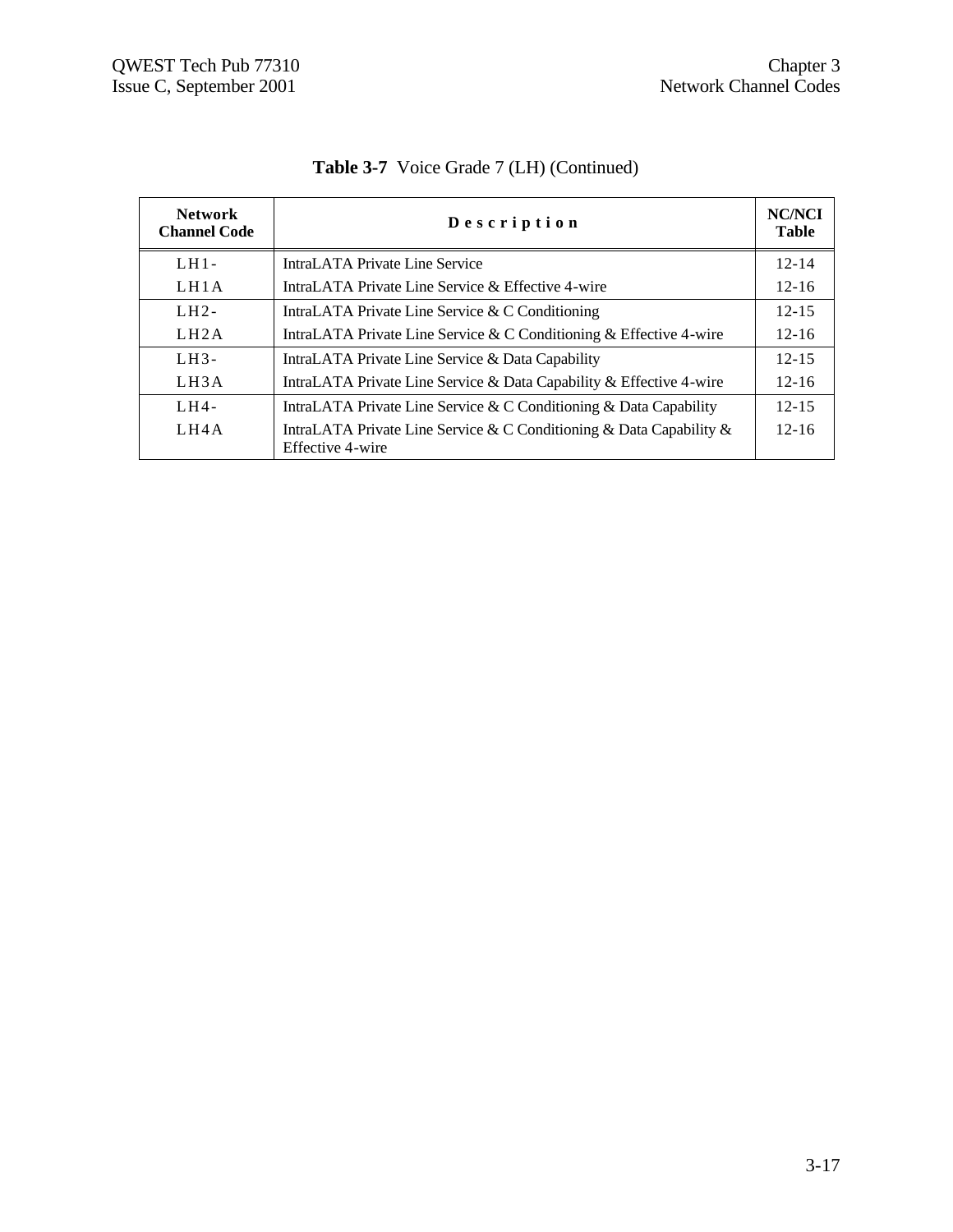## **3.3.8 Voice Grade 8 (VG8)**

| <b>Network</b><br><b>Channel Code</b> | Description                                                                                                                                      | <b>NC/NCI</b><br><b>Table</b> |
|---------------------------------------|--------------------------------------------------------------------------------------------------------------------------------------------------|-------------------------------|
| $LJ -$                                | No options                                                                                                                                       | $13 - 1$                      |
| LJ-R                                  | Improved Termination at 4-wire Access Customer Point of Termination                                                                              | $13 - 2$                      |
| LJC-                                  | C Conditioning                                                                                                                                   | $13-3$                        |
| <b>LJCR</b>                           | C Conditioning & Improved Termination at 4-wire Access Customer<br>Point of Termination                                                          | $13 - 2$                      |
| LJF-                                  | <b>Improved Envelope Delay Distortion</b>                                                                                                        | $13 - 3$                      |
| <b>LJFR</b>                           | Improved Envelope Delay Distortion & Improved Termination at 4-wire<br>Access Customer Point of Termination                                      | $13 - 2$                      |
| $LJG-$                                | <b>Improved Attenuation Distortion</b>                                                                                                           | $13 - 3$                      |
| LJGR                                  | Improved Attenuation Distortion & Improved Termination at 4-wire<br>Access Customer Point of Termination                                         | $13 - 2$                      |
| $LJI-$                                | Improved Attenuation Distortion & Improved Envelope Delay Distortion                                                                             | $13 - 3$                      |
| LJJR.                                 | Improved Attenuation Distortion & Improved Envelope Delay Distortion<br>& Improved Termination at 4-wire Access Customer Point of<br>Termination | $13 - 2$                      |

## **Table 3-8** Voice Grade 8 (LJ)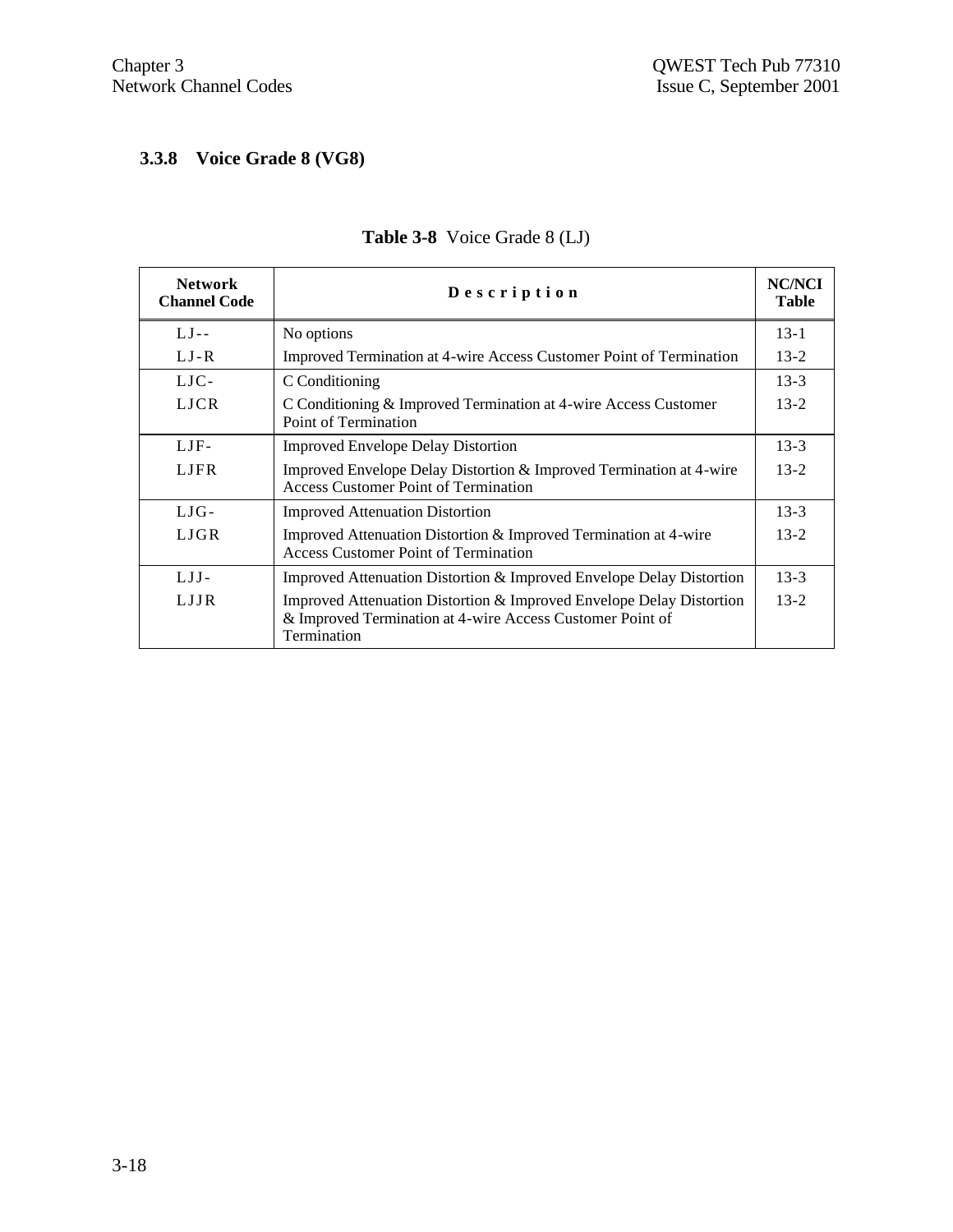| <b>Network</b><br><b>Channel Code</b> | Description                                                                                                                                                                        | <b>NC/NCI</b><br><b>Table</b> |
|---------------------------------------|------------------------------------------------------------------------------------------------------------------------------------------------------------------------------------|-------------------------------|
| $LK - -$                              | No options                                                                                                                                                                         | $14 - 1$                      |
| $LK-L$                                | Improved Termination at 4-wire Point of Termination (Z End)                                                                                                                        | $14 - 2$                      |
| $LK-P$                                | Improved Termination at 4-wire Point of Termination (Z End) & at 4-<br>wire Point of Termination<br>(A End)                                                                        | $14-3$                        |
| $LK-R$                                | Improved Termination at 4-wire Point of Termination (A End)                                                                                                                        | $14 - 4$                      |
| LKC-                                  | C Conditioning                                                                                                                                                                     | $14 - 5$                      |
| <b>LKCL</b>                           | C Conditioning & Improved Termination at 4-wire Point of Termination<br>$(Z \text{ End})$                                                                                          | $14 - 2$                      |
| <b>LKCP</b>                           | C Conditioning & Improved Termination at 4-wire Point of Termination<br>(Z End) & at 4-wire Point of Termination (A End)                                                           | $14-3$                        |
| LKCR                                  | C Conditioning & Improved Termination at 4-wire Point of Termination<br>(A End)                                                                                                    | $14 - 4$                      |
| LKF-                                  | <b>Improved Envelope Delay Distortion</b>                                                                                                                                          | $14-5$                        |
| <b>LKFL</b>                           | Improved Envelope Delay Distortion & Improved Termination at 4-wire<br>Point of Termination (Z End)                                                                                | $14 - 2$                      |
| <b>LKFP</b>                           | Improved Envelope Delay Distortion & Improved Termination at 4-wire<br>Point of Termination (Z End) & at 4-wire Point of Termination (A End)                                       | $14-3$                        |
| <b>LKFR</b>                           | Improved Envelope Delay Distortion & Improved Termination at 4-wire<br>Point of Termination (A End)                                                                                | $14 - 4$                      |
| LKG-                                  | <b>Improved Attenuation Distortion</b>                                                                                                                                             | $14-5$                        |
| <b>LKGL</b>                           | Improved Attenuation Distortion & Improved Termination at 4-wire<br>Point of Termination (Z End)                                                                                   | $14 - 2$                      |
| <b>LKGP</b>                           | Improved Attenuation Distortion & Improved Termination at 4-wire<br>Point of Termination (Z End) & at 4-wire Point of Termination (A End)                                          | $14-3$                        |
| <b>LKGR</b>                           | Improved Attenuation Distortion & Improved Termination at 4-wire<br>Point of Termination (A End)                                                                                   | $14 - 4$                      |
| LKJ-                                  | Improved Attenuation Distortion & Improved Envelope Delay Distortion                                                                                                               | $14 - 5$                      |
| <b>LKJL</b>                           | Improved Attenuation Distortion & Improved Envelope Delay Distortion<br>& Improved Termination at 4-wire Point of Termination (Z End)                                              | $14 - 2$                      |
| <b>LKJP</b>                           | Improved Attenuation Distortion & Improved Envelope Delay Distortion<br>& Improved Termination at 4-wire Point of Termination (Z End) & at 4-<br>wire Point of Termination (A End) | $14-3$                        |
| LKJR                                  | Improved Attenuation Distortion & Improved Envelope Delay Distortion<br>& Improved Termination at 4-wire Point of Termination (A End)                                              | $14 - 4$                      |

## **Table 3-9** Voice Grade 9 (LK)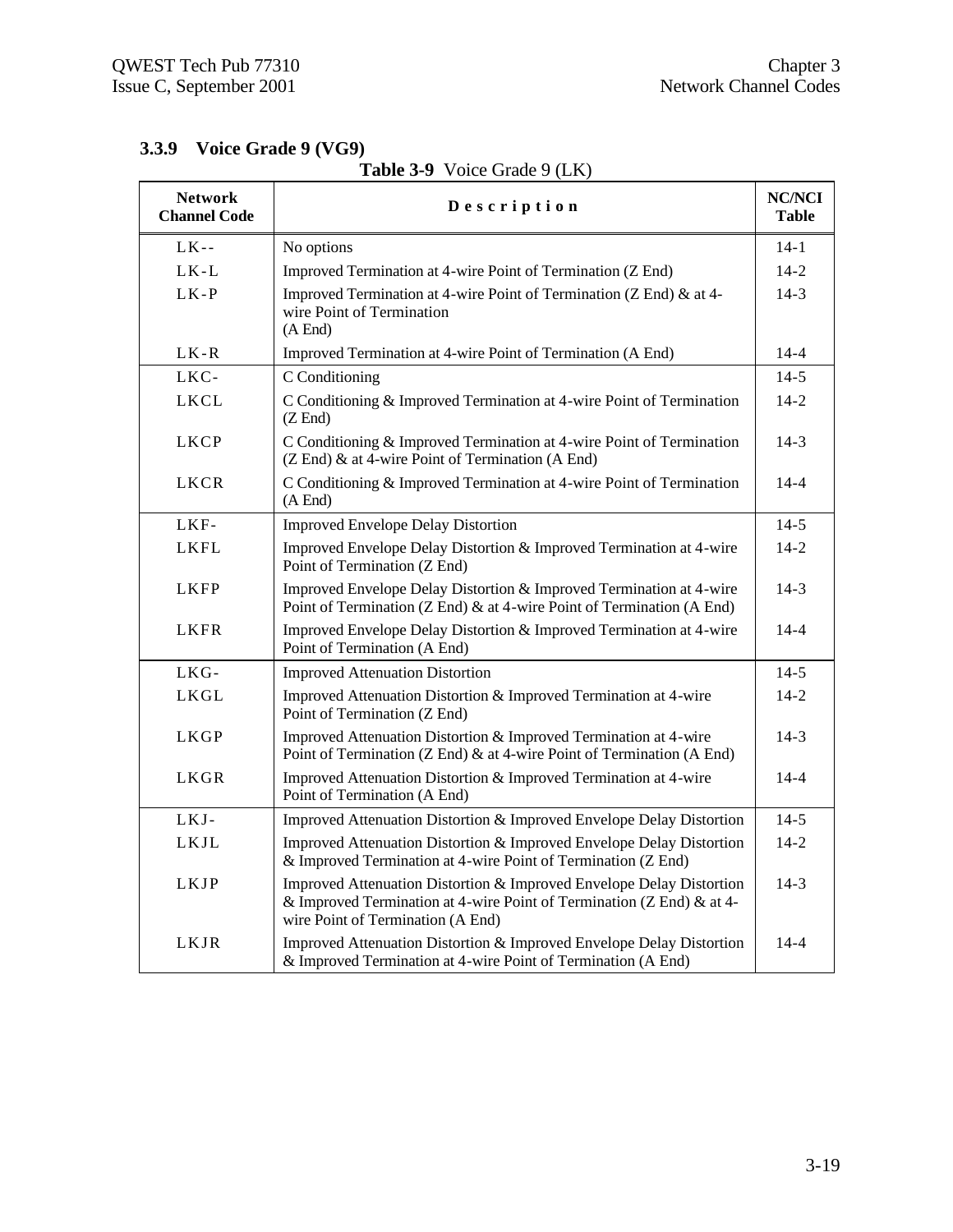## **3.3.10 Voice Grade 10 (VG10)**

| <b>Network</b><br><b>Channel Code</b> | Description                                                                                                                        |          |  |  |  |
|---------------------------------------|------------------------------------------------------------------------------------------------------------------------------------|----------|--|--|--|
| $LN-$                                 | No options                                                                                                                         | $15 - 1$ |  |  |  |
| $LN - B$                              | <b>Central Office Bridging</b>                                                                                                     |          |  |  |  |
| $LN-E$                                | Central Office Bridging & Improved Termination at 4-wire Access<br><b>Customer Point of Termination</b>                            | $15-3$   |  |  |  |
| $LN-H$                                | Central Office Bridging & Improved Termination at 4-wire End-User<br>Point of Termination                                          | $15 - 4$ |  |  |  |
| $LN-L$                                | Improved Termination at 4-wire End-User Point of Termination                                                                       | $15 - 5$ |  |  |  |
| $LN-P$                                | Improved Termination at 4-wire End-User Point of Termination & at<br>4-wire Access Customer Point of Termination                   | $15 - 6$ |  |  |  |
| $LN-R$                                | Improved Termination at 4-wire Access Customer Point of Termination                                                                | $15 - 7$ |  |  |  |
| LNC-                                  | C Conditioning                                                                                                                     | $15 - 1$ |  |  |  |
| <b>LNCB</b>                           | C Conditioning & Central Office Bridging                                                                                           | $15 - 2$ |  |  |  |
| <b>LNCE</b>                           | C Conditioning & Central Office Bridging & Improved Termination at<br>4-wire Access Customer Point of Termination                  | $15-3$   |  |  |  |
| <b>LNCH</b>                           | C Conditioning & Central Office Bridging & Improved Termination at<br>4-wire End-User Point of Termination                         |          |  |  |  |
| <b>LNCL</b>                           | C Conditioning & Improved Termination at 4-wire End-User Point of<br>Termination                                                   |          |  |  |  |
| <b>LNCP</b>                           | C Conditioning & Improved Termination at 4-wire End-User Point of<br>Termination & at 4-wire Access Customer Point of Termination  | $15 - 6$ |  |  |  |
| <b>LNCR</b>                           | C Conditioning & Improved Termination at 4-wire Access Customer<br>Point of Termination                                            | $15 - 7$ |  |  |  |
| LND-                                  | Data Capability                                                                                                                    | $15 - 1$ |  |  |  |
| <b>LNDB</b>                           | Data Capability & Central Office Bridging                                                                                          | $15 - 2$ |  |  |  |
| <b>LNDE</b>                           | Data Capability & Central Office Bridging & Improved Termination at<br>4-wire Access Customer Point of Termination                 | $15-3$   |  |  |  |
| <b>LNDH</b>                           | Data Capability & Central Office Bridging & Improved Termination at<br>4-wire End-User Point of Termination                        | $15 - 4$ |  |  |  |
| <b>LNDL</b>                           | Data Capability & Improved Termination at 4-wire End-User Point of<br>Termination                                                  |          |  |  |  |
| <b>LNDP</b>                           | Data Capability & Improved Termination at 4-wire End-User Point of<br>Termination & at 4-wire Access Customer Point of Termination |          |  |  |  |
| <b>LNDR</b>                           | Data Capability & Improved Termination at 4-wire Access Customer<br>Point of Termination                                           |          |  |  |  |

## **Table 3-10** Voice Grade 10 (LN)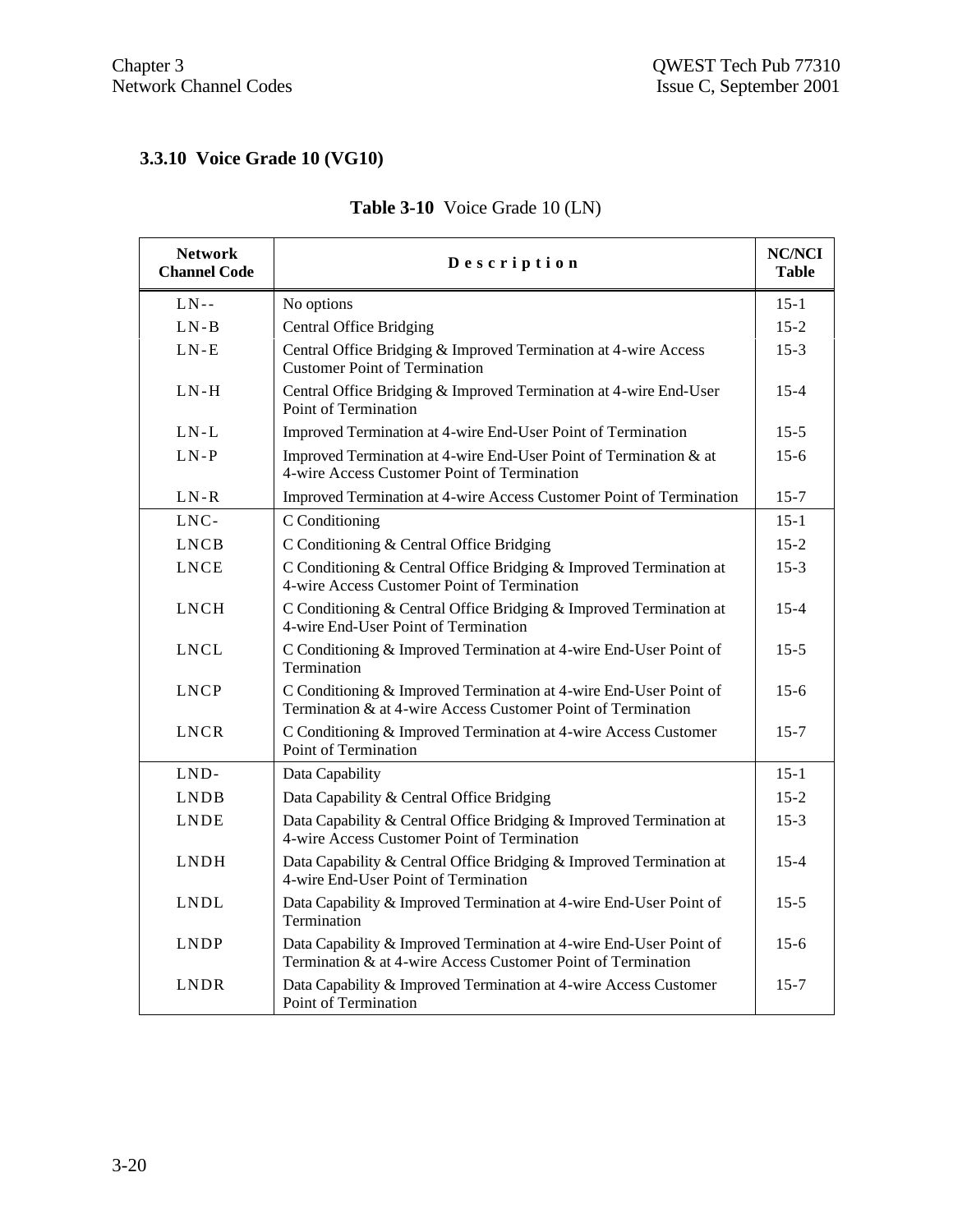| <b>Network</b><br><b>Channel Code</b> | <b>NC/NCI</b><br>Description                                                                                                                             |          |  |  |  |  |
|---------------------------------------|----------------------------------------------------------------------------------------------------------------------------------------------------------|----------|--|--|--|--|
| LNE-                                  | C Conditioning & Data Capability                                                                                                                         | $15 - 1$ |  |  |  |  |
| <b>LNEB</b>                           | C Conditioning & Data Capability & Central Office Bridging                                                                                               |          |  |  |  |  |
| <b>LNEE</b>                           | C Conditioning & Data Capability & Central Office Bridging & Improved<br>Termination at 4-wire Access Customer Point of Termination                      | $15-3$   |  |  |  |  |
| LNEH                                  | C Conditioning & Data Capability & Central Office Bridging & Improved<br>Termination at 4-wire End-User Point of Termination                             | $15 - 4$ |  |  |  |  |
| <b>LNEL</b>                           | C Conditioning & Data Capability & Improved Termination at 4-wire<br><b>End-User Point of Termination</b>                                                | $15-5$   |  |  |  |  |
| <b>LNEP</b>                           | C Conditioning & Data Capability & Improved Termination at 4-wire<br>End-User Point of Termination & at 4-wire Access Customer Point of<br>Termination   | $15-6$   |  |  |  |  |
| <b>LNER</b>                           | C Conditioning & Data Capability & Improved Termination at 4-wire<br><b>Access Customer Point of Termination</b>                                         | $15 - 7$ |  |  |  |  |
| LNF-                                  | <b>Improved Envelope Delay Distortion</b>                                                                                                                | $15 - 1$ |  |  |  |  |
| <b>LNFB</b>                           | Improved Envelope Delay Distortion & Central Office Bridging                                                                                             | $15 - 2$ |  |  |  |  |
| <b>LNFE</b>                           | Improved Envelope Delay Distortion & Central Office Bridging &<br>Improved Termination at 4-wire Access Customer Point of Termination                    | $15 - 3$ |  |  |  |  |
| <b>LNFH</b>                           | Improved Envelope Delay Distortion & Central Office Bridging &<br>Improved Termination at 4-wire End-User Point of Termination                           |          |  |  |  |  |
| <b>LNFL</b>                           | Improved Envelope Delay Distortion & Improved Termination at 4-wire<br><b>End-User Point of Termination</b>                                              | $15-5$   |  |  |  |  |
| <b>LNFP</b>                           | Improved Envelope Delay Distortion & Improved Termination at 4-wire<br>End-User Point of Termination & at 4-wire Access Customer Point of<br>Termination | $15-6$   |  |  |  |  |
| <b>LNFR</b>                           | Improved Envelope Delay Distortion & Improved Termination at 4-wire<br><b>Access Customer Point of Termination</b>                                       | $15 - 7$ |  |  |  |  |
| LNG-                                  | <b>Improved Attenuation Distortion</b>                                                                                                                   | $15 - 1$ |  |  |  |  |
| LNGB                                  | Improved Attenuation Distortion & Central Office Bridging                                                                                                | $15 - 2$ |  |  |  |  |
| LNGE                                  | Improved Attenuation Distortion & Central Office Bridging & Improved<br>Termination at 4-wire Access Customer Point of Termination                       | $15-3$   |  |  |  |  |
| LNGH                                  | Improved Attenuation Distortion & Central Office Bridging & Improved<br>Termination at 4-wire End-User Point of Termination                              | $15 - 4$ |  |  |  |  |
| LNGL                                  | Improved Attenuation Distortion & Improved Termination at 4-wire<br>End-User Point of Termination                                                        | $15 - 5$ |  |  |  |  |
| <b>LNGP</b>                           | Improved Attenuation Distortion & Improved Termination at 4-wire<br>End-User Point of Termination & at 4-wire Access Customer Point of<br>Termination    | $15-6$   |  |  |  |  |

**Table 3-10** Voice Grade 10 (LN) (Continued)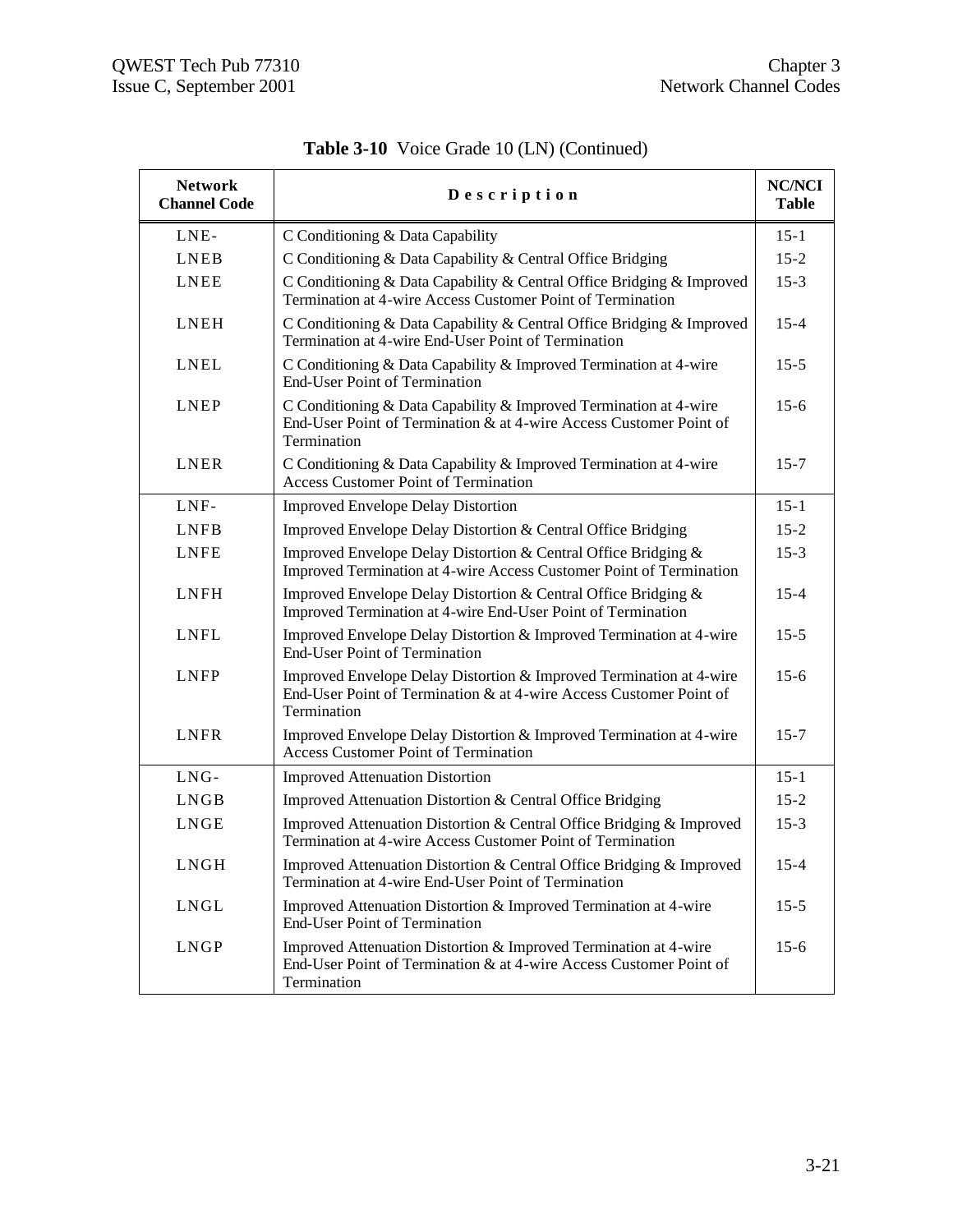| <b>Network</b><br><b>Channel Code</b> | Description                                                                                                                                                                                |          |  |  |  |
|---------------------------------------|--------------------------------------------------------------------------------------------------------------------------------------------------------------------------------------------|----------|--|--|--|
| LNGR                                  | Improved Attenuation Distortion & Improved Termination at 4-wire<br><b>Access Customer Point of Termination</b>                                                                            | $15 - 7$ |  |  |  |
| LNJ-                                  | Improved Attenuation Distortion & Improved Envelope Delay Distortion                                                                                                                       | $15 - 1$ |  |  |  |
| <b>LNJB</b>                           | Improved Attenuation Distortion & Improved Envelope Delay Distortion<br>& Central Office Bridging                                                                                          |          |  |  |  |
| LNJE                                  | Improved Attenuation Distortion & Improved Envelope Delay Distortion<br>& Central Office Bridging & Improved Termination at 4-wire Access<br><b>Customer Point of Termination</b>          |          |  |  |  |
| <b>LNJH</b>                           | Improved Attenuation Distortion & Improved Envelope Delay Distortion<br>& Central Office Bridging & Improved Termination at 4-wire End-User<br>Point of Termination                        |          |  |  |  |
| <b>LNJL</b>                           | Improved Attenuation Distortion & Improved Envelope Delay Distortion<br>& Improved Termination at 4-wire End-User Point of Termination                                                     | $15 - 5$ |  |  |  |
| <b>LNJP</b>                           | Improved Attenuation Distortion & Improved Envelope Delay Distortion<br>& Improved Termination at 4-wire End-User Point of Termination & at<br>4-wire Access Customer Point of Termination |          |  |  |  |
| LNJR                                  | Improved Attenuation Distortion & Improved Envelope Delay Distortion<br>& Improved Termination at 4-wire Access Customer Point of<br>Termination                                           | $15 - 7$ |  |  |  |
| LNM-                                  | Improved Attenuation Distortion & Data Capability                                                                                                                                          | $15 - 1$ |  |  |  |
| <b>LNMB</b>                           | Improved Attenuation Distortion & Data Capability & Central Office<br><b>Bridging</b>                                                                                                      | $15 - 2$ |  |  |  |
| <b>LNME</b>                           | Improved Attenuation Distortion & Data Capability & Central Office<br>Bridging & Improved Termination at 4-wire Access Customer Point of<br>Termination                                    | $15-3$   |  |  |  |
| <b>LNMH</b>                           | Improved Attenuation Distortion & Data Capability & Central Office<br>Bridging & Improved Termination at 4-wire End-User Point of<br>Termination                                           | $15 - 4$ |  |  |  |
| <b>LNML</b>                           | Improved Attenuation Distortion & Data Capability & Improved<br>Termination at 4-wire End-User Point of Termination                                                                        | $15 - 5$ |  |  |  |
| <b>LNMP</b>                           | Improved Attenuation Distortion & Data Capability & Improved<br>Termination at 4-wire End-User Point of Termination & at 4-wire<br><b>Access Customer Point of Termination</b>             | $15 - 6$ |  |  |  |
| <b>LNMR</b>                           | Improved Attenuation Distortion & Data Capability & Improved<br>Termination at 4-wire Access Customer Point of Termination                                                                 | $15 - 7$ |  |  |  |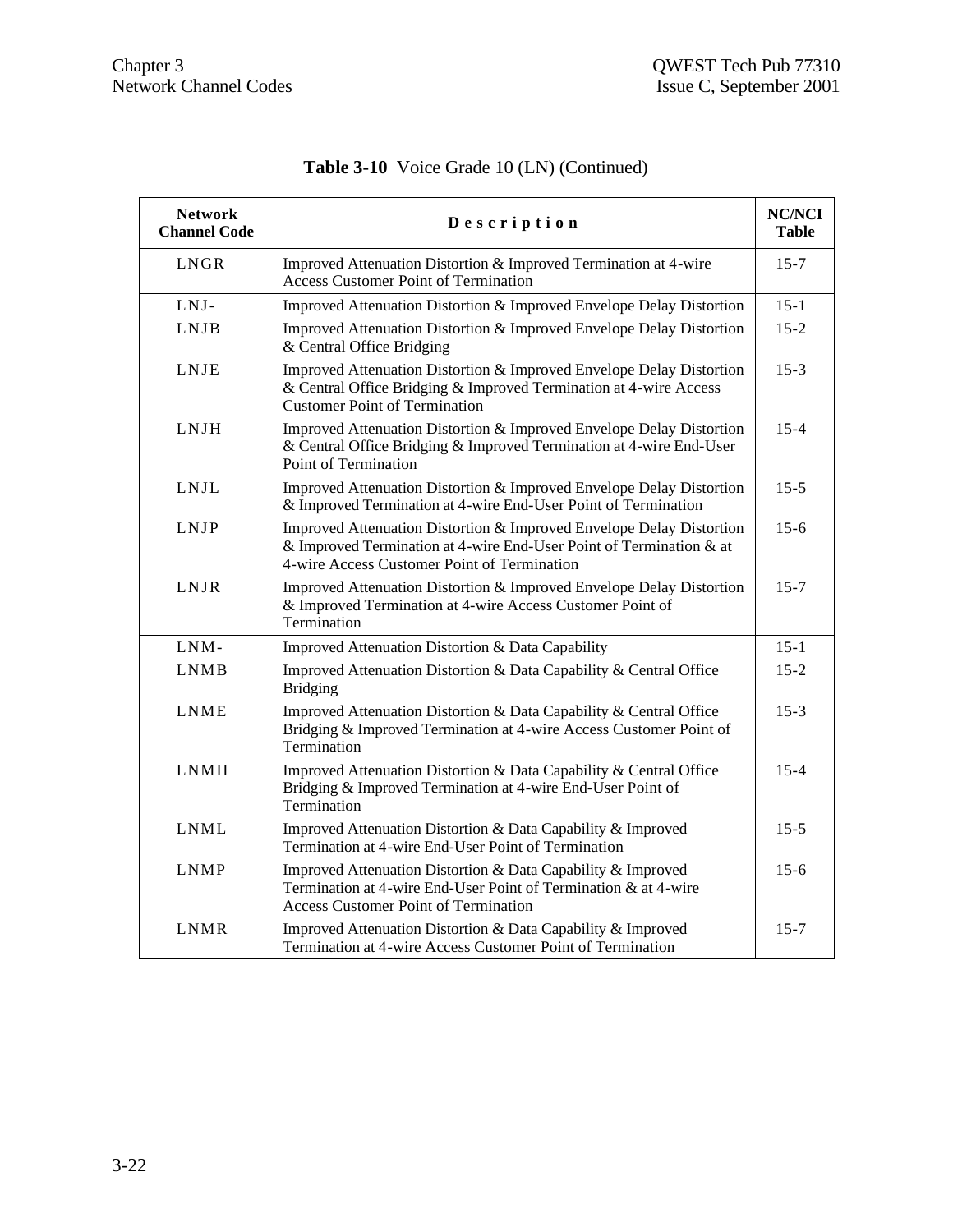| <b>Network</b><br><b>Channel Code</b> | <b>NC/NCI</b><br>Description                                                                                                                                                                                 |          |  |  |  |  |
|---------------------------------------|--------------------------------------------------------------------------------------------------------------------------------------------------------------------------------------------------------------|----------|--|--|--|--|
| LNN-                                  | Improved Attenuation Distortion & Improved Envelope Delay Distortion<br>& Data Capability                                                                                                                    | $15 - 1$ |  |  |  |  |
| <b>LNNB</b>                           | Improved Attenuation Distortion & Improved Envelope Delay Distortion<br>& Data Capability & Central Office Bridging                                                                                          |          |  |  |  |  |
| <b>LNNE</b>                           | Improved Attenuation Distortion & Improved Envelope Delay Distortion<br>& Data Capability & Central Office Bridging & Improved Termination at<br>4-wire Access Customer Point of Termination                 |          |  |  |  |  |
| <b>LNNH</b>                           | Improved Attenuation Distortion & Improved Envelope Delay Distortion<br>& Data Capability & Central Office Bridging & Improved Termination at<br>4-wire End-User Point of Termination                        | $15 - 4$ |  |  |  |  |
| <b>LNNL</b>                           | Improved Attenuation Distortion & Improved Envelope Delay Distortion<br>& Data Capability & Improved Termination at 4-wire End-User Point of<br>Termination                                                  | $15 - 5$ |  |  |  |  |
| <b>LNNP</b>                           | Improved Attenuation Distortion & Improved Envelope Delay Distortion<br>& Data Capability & Improved Termination at 4-wire End-User Point of<br>Termination & at 4-wire Access Customer Point of Termination |          |  |  |  |  |
| LNNR                                  | Improved Attenuation Distortion & Improved Envelope Delay Distortion<br>& Data Capability & Improved Termination at 4-wire Access Customer<br>Point of Termination                                           | $15 - 7$ |  |  |  |  |
| LNQ-                                  | Improved Envelope Delay Distortion & Data Capability                                                                                                                                                         | $15 - 1$ |  |  |  |  |
| LNQB                                  | Improved Envelope Delay Distortion & Data Capability & Central Office<br><b>Bridging</b>                                                                                                                     | $15 - 2$ |  |  |  |  |
| LNQE                                  | Improved Envelope Delay Distortion & Data Capability & Central Office<br>Bridging & Improved Termination at 4-wire Access Customer Point of<br>Termination                                                   | $15-3$   |  |  |  |  |
| LNQH                                  | Improved Envelope Delay Distortion & Data Capability & Central Office<br>Bridging & Improved Termination at 4-wire End-User Point of<br>Termination                                                          | $15 - 4$ |  |  |  |  |
| LNQL                                  | Improved Envelope Delay Distortion & Data Capability & Improved<br>Termination at 4-wire End-User Point of Termination                                                                                       | $15 - 5$ |  |  |  |  |
| LNQP                                  | Improved Envelope Delay Distortion & Data Capability & Improved<br>Termination at 4-wire End-User Point of Termination & at 4-wire<br><b>Access Customer Point of Termination</b>                            | $15-6$   |  |  |  |  |
| LNQR                                  | Improved Envelope Delay Distortion & Data Capability & Improved<br>Termination at 4-wire Access Customer Point of Termination                                                                                | $15 - 7$ |  |  |  |  |
| $LN1 -$                               | <b>IntraLATA Private Line Service</b>                                                                                                                                                                        | $15 - 8$ |  |  |  |  |
| $LN2-$                                | IntraLATA Private Line Service & C Conditioning                                                                                                                                                              | $15-9$   |  |  |  |  |
| $LN3-$                                | IntraLATA Private Line Service & Data Capability                                                                                                                                                             | $15-9$   |  |  |  |  |
| $LN4-$                                | IntraLATA Private Line Service & C Conditioning & Data Capability                                                                                                                                            | $15-9$   |  |  |  |  |

**Table 3-10** Voice Grade 10 (LN) (Continued)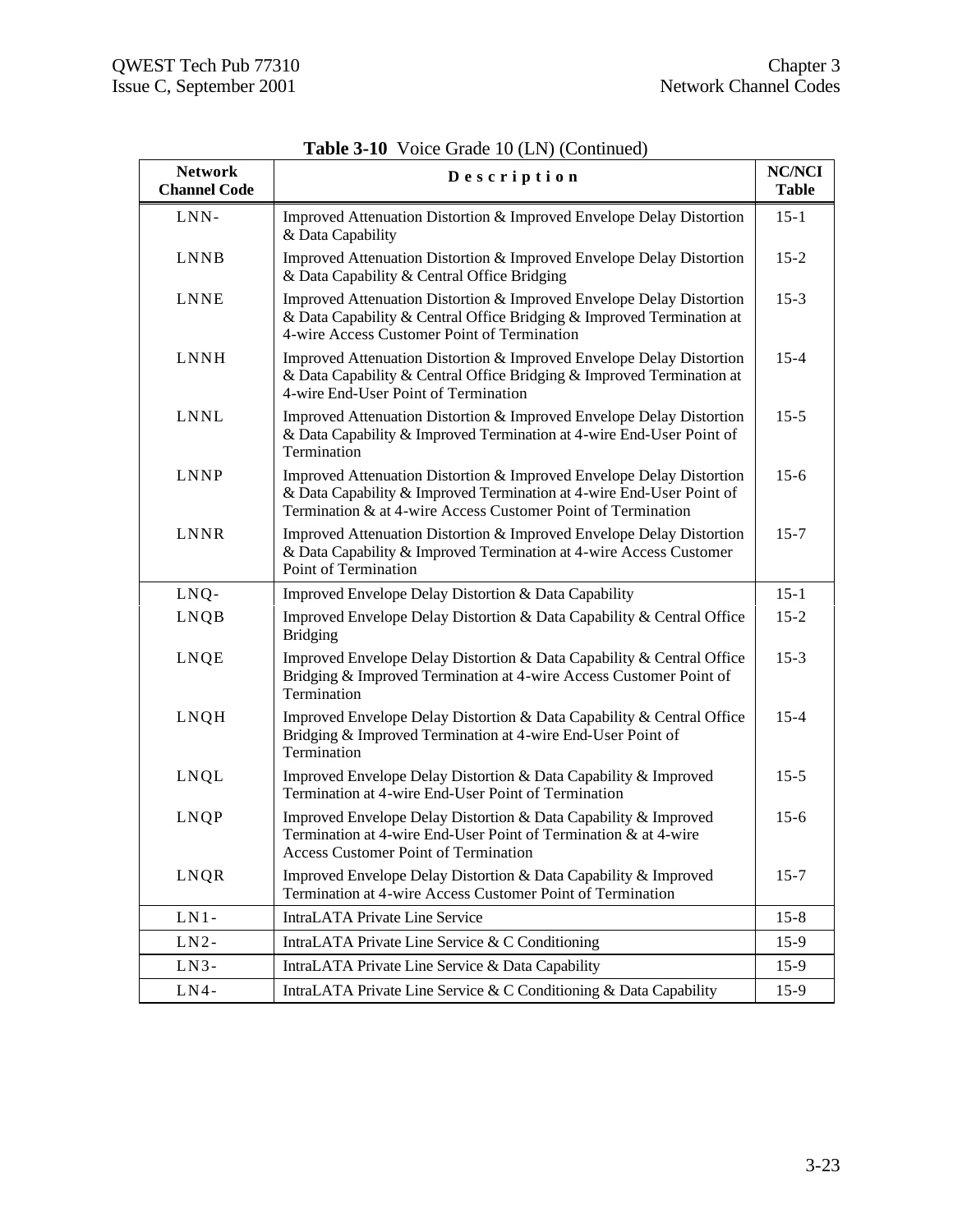## **3.3.11 Voice Grade 12 (VG12)**

| <b>Network</b><br><b>Channel Code</b> | Description                                                                                             |        |  |  |  |
|---------------------------------------|---------------------------------------------------------------------------------------------------------|--------|--|--|--|
| $LR -$                                | No options                                                                                              | $16-1$ |  |  |  |
| $LR - B$                              | <b>Central Office Bridging</b>                                                                          | $16-2$ |  |  |  |
| $LR - E$                              | Central Office Bridging & Improved Termination at 4-wire Access<br><b>Customer Point of Termination</b> | $16-3$ |  |  |  |
| $LR - R$                              | Improved Termination at 4-wire Access Customer Point of Termination                                     | $16-4$ |  |  |  |
| $LR1-$                                | IntraLATA Private Line Service                                                                          |        |  |  |  |

## **Table 3-11** Voice Grade 12 (LR)

#### **3.3.12 Voice Grade Custom (VGC)**

No formal NC/NCI Combinations tables are provided since the service is "Custom". The Custom service must be technically feasible. Standard NCI codes should be used whenever possible. However, there are no standard combinations.

| <b>Table 3-12</b> Voice Grade Custom (LQ) |
|-------------------------------------------|
|-------------------------------------------|

| <b>Network</b><br><b>Channel Code</b> | Description | NC/NCI<br>Table |
|---------------------------------------|-------------|-----------------|
| $LO-Z$                                | Nonstandard | na              |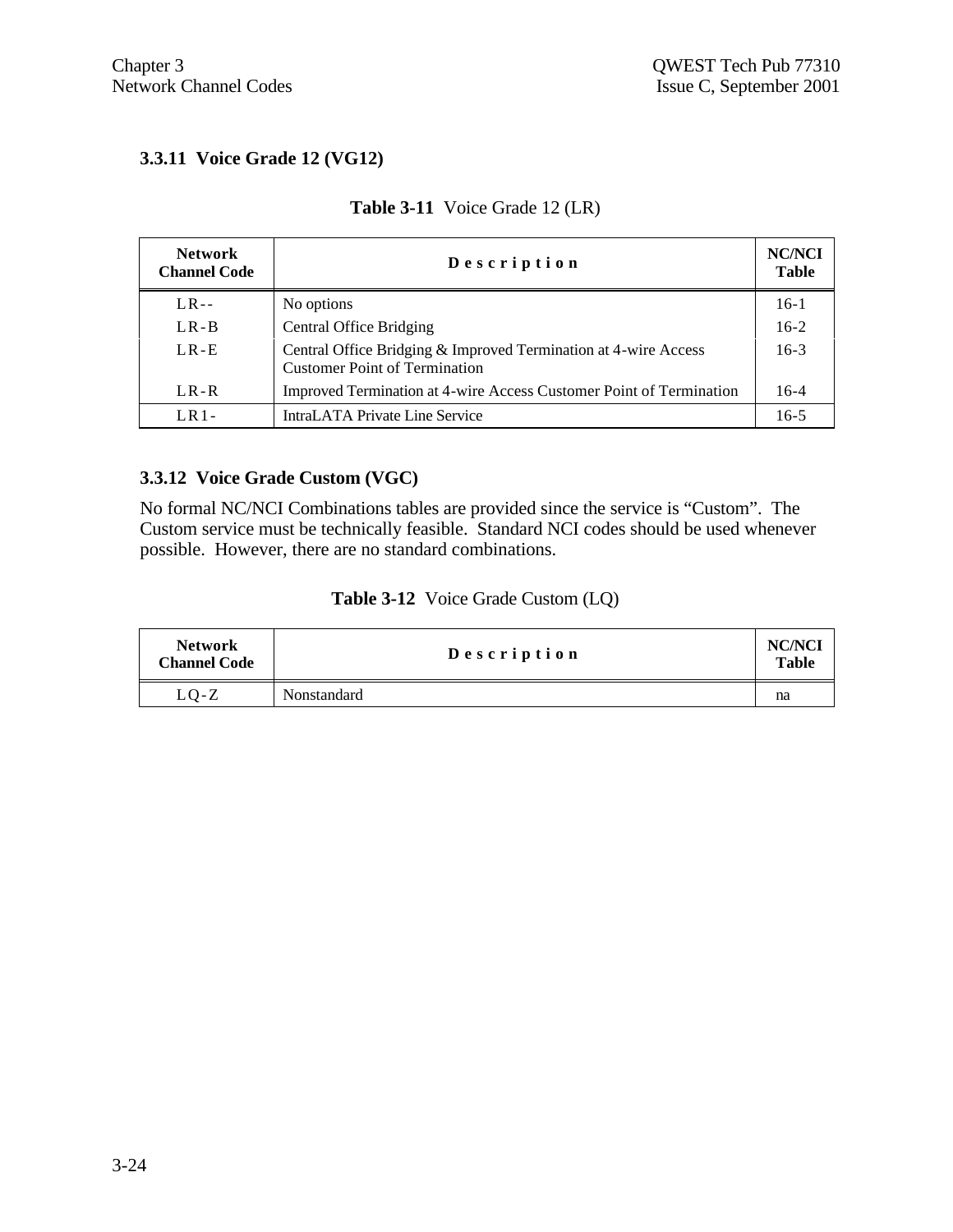## **CONTENTS**

## **Chapter and Section Page**

| 4. |     |                                                            | $4-1$    |
|----|-----|------------------------------------------------------------|----------|
|    | 4.1 |                                                            | $4-1$    |
|    | 4.2 |                                                            | $4-1$    |
|    | 4.3 |                                                            | $4 - 4$  |
|    |     | 4.3.1 CO Multiplexer to Multiplexer Connecting Arrangement | $4 - 4$  |
|    |     |                                                            | $4 - 4$  |
|    |     | 4.3.3 Public Packet Switching Network Connection           | $4-6$    |
|    |     | 4.3.4                                                      |          |
|    |     |                                                            | $4-6$    |
|    |     |                                                            |          |
|    | 4.4 |                                                            | $4 - 7$  |
|    | 4.5 |                                                            | $4 - 12$ |
|    |     |                                                            | $4 - 12$ |
|    |     |                                                            | $4 - 12$ |
|    | 4.6 |                                                            | $4 - 15$ |

## **Figures**

## **Tables**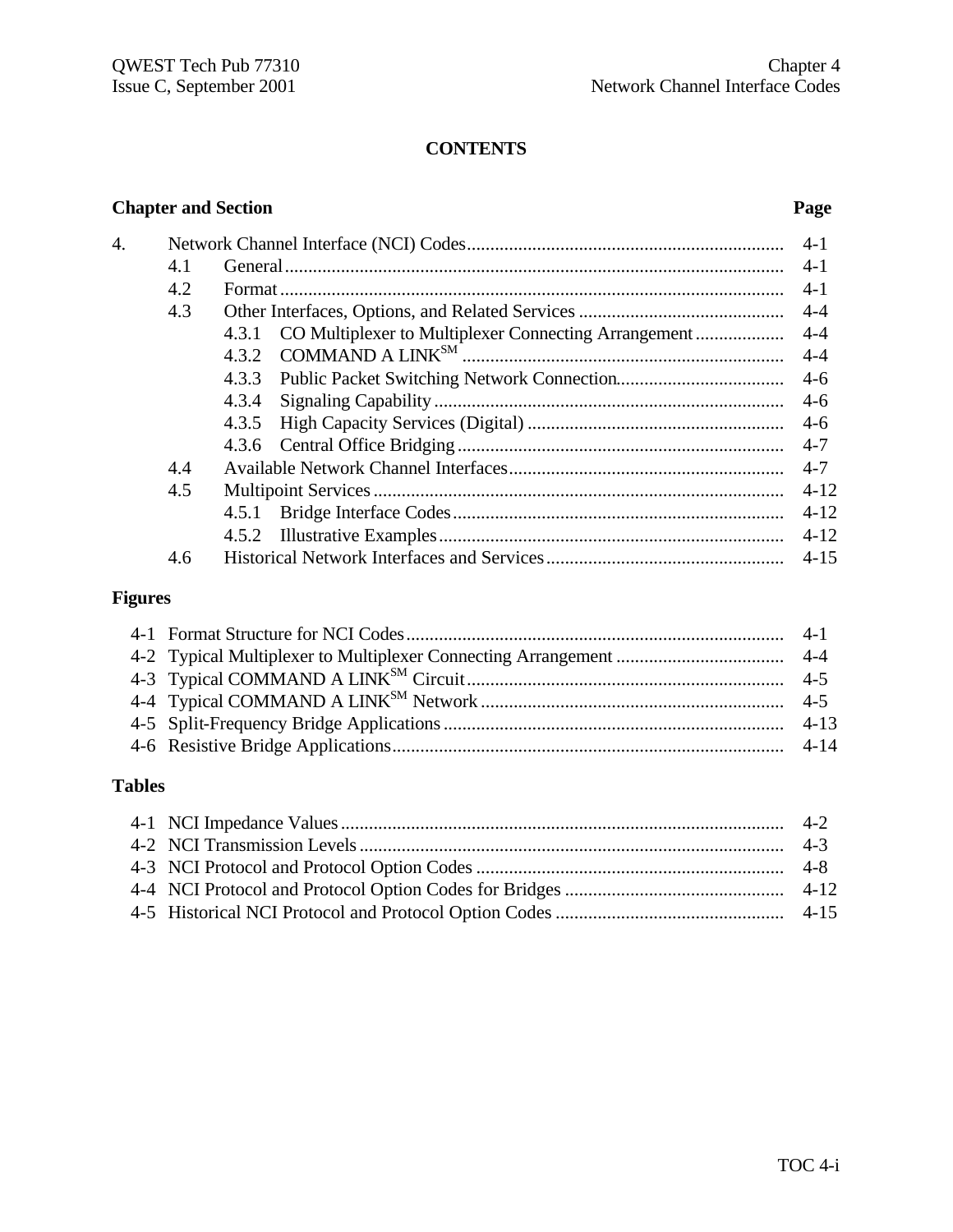## **4. Network Channel Interface (NCI) Codes**

#### **4.1 General**

Network Channel Interface (NCI) codes are a part of the COMMON LANGUAGE<sup>®</sup> code set. The NCI code is used to identify a network interface of a service in our mechanized systems. This chapter defines the NCI codes used with voice grade services.

## **4.2 Format**

An NCI code is a maximum twelve-character code that consists of five (5) data elements:

Total Conductors Protocol Impedance Protocol Options Transmission Level Point(s) (TLP)

The first three fields are required, the last two are optional when used with most Protocol codes. Some Protocol code data elements require additional specifications, which are found in the Protocol Option code data element. The latter is necessary for technical reasons. The format is illustrated in Figure 4-1.

|   | <b>Total</b>      | Protocol |                |                  | D |   | <b>Protocol Options</b> |   | D         |          | <b>TLP Level</b> |
|---|-------------------|----------|----------------|------------------|---|---|-------------------------|---|-----------|----------|------------------|
|   | <b>Conductors</b> |          |                | m                | e |   |                         | e | ௱<br>r    | R        |                  |
|   |                   |          |                | p<br>e           |   |   |                         |   |           | a        | e<br>c.          |
|   |                   |          |                | d                | m |   |                         |   | m         | n        | e                |
|   |                   |          |                | $\mathbf a$<br>n | e |   |                         |   |           | s<br>m   |                  |
|   |                   |          |                | c                | e |   |                         |   | e         |          | e                |
|   |                   |          |                | e                | r |   |                         |   | r         |          |                  |
|   | $\overline{c}$    | 3        | $\overline{4}$ | 5                | 6 | 7 | 8                       | 9 | 10        | 11       | 12               |
| N | N                 | A        | A              | X                |   | X | X                       | X | $\bullet$ | $X$ or - | $X$ or -         |

**Network Channel Interface Code**

 $A = Alpha$ 

 $N =$  Numeric

 $X =$ Alphanumeric

• = Delimiter (normally a period)

 $-$  = Hyphen

|  | <b>Figure 4-1</b> Format Structure for NCI Codes |  |
|--|--------------------------------------------------|--|
|--|--------------------------------------------------|--|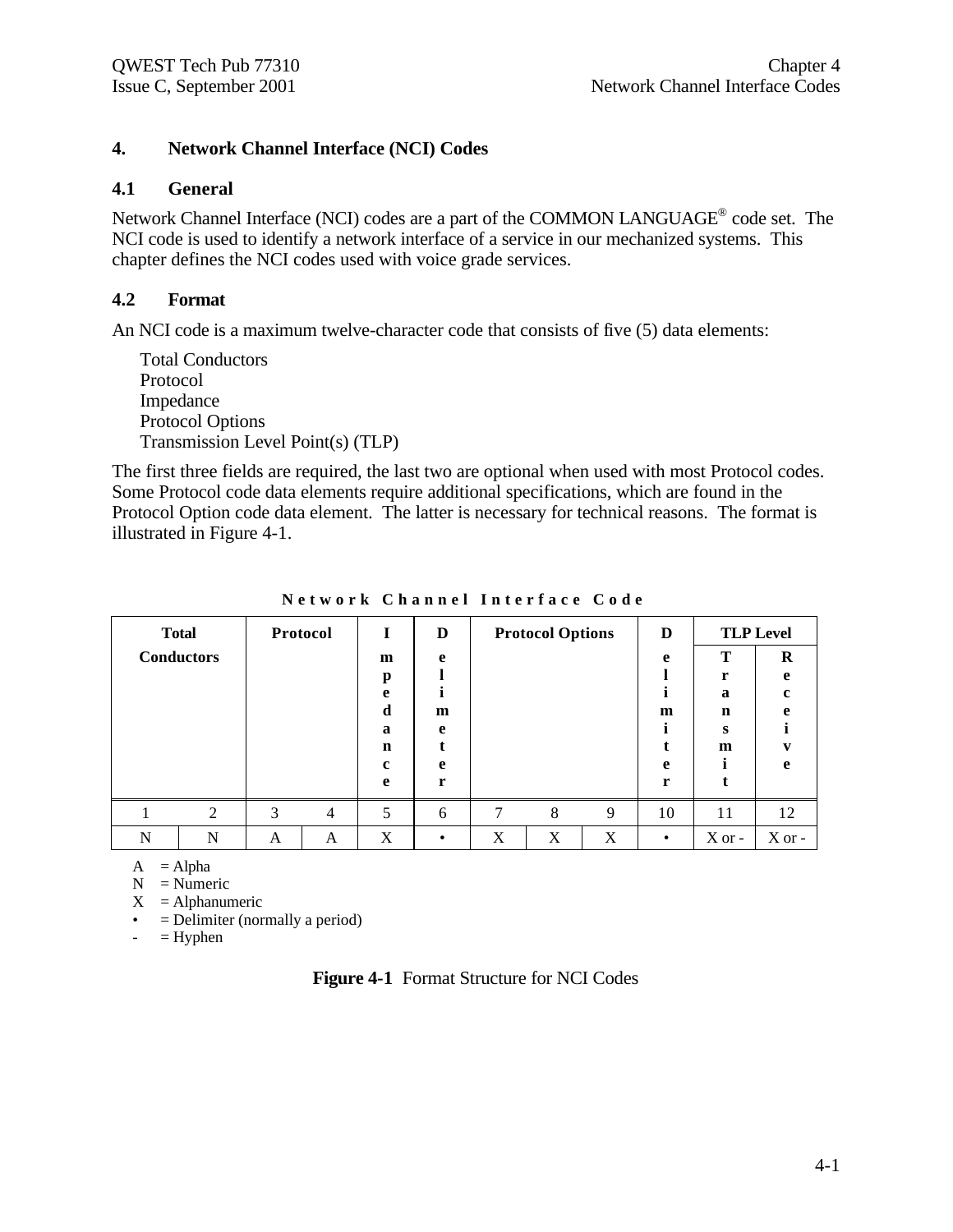**Total Conductors** (character positions 1 and 2) is a two-character numeric code that represents the total number of physical conductors (e.g., wires or fibers) required at the interface.

**Protocol** (character position 3 and 4) is a two-character alpha code that defines requirements for the interface regarding signaling/transmission. These codes are listed in Tables 4-3 and 4-4.

**Impedance** (character position 5) is a one-character alpha or numeric code representing the nominal reference impedance, presented toward the network, that will terminate the channel for the purpose of evaluating transmission performance. Values are listed in Table 4-1

| Impedance in Ohms<br>(Character Position 5) |                |            |      |  |  |
|---------------------------------------------|----------------|------------|------|--|--|
| Data Value                                  | Code           | Data Value | Code |  |  |
| 110                                         | 0              | 124        |      |  |  |
| 150                                         |                | Variable   | 8    |  |  |
| 600                                         | $\overline{c}$ | 100        | 9    |  |  |
| 900                                         | $3 *$          | Fiber      | F    |  |  |
| 1200                                        | 4              | Radio      | Z    |  |  |
| 135                                         | 5              | 50         | C    |  |  |
| 75                                          | 6              |            |      |  |  |

**Table 4-1** NCI Impedance Values

\* With the exception of interface code 04DD3, the impedance character 3, when used with a 4-wire voice-frequency path at the POT, denotes a historical customer (IC) provided transmission termination rather than a 900 ohm impedance. Such terminations were provided by customers in accordance with FCC Docket No. 20099 settlement Agreement and by Automatic Transmission Test and Control Circuit used in the previous provisioning process.

**Protocol Options** (character positions 7, 8, and 9) is a one to three character alpha, numeric, or alphanumeric code that describes additional features (e.g., bit rate or bandwidth) on the Protocol to be used. It is an optional field that is always left justified when less than three characters are specified. These codes are listed in Tables 4-3 and 4-4.

**Transmission Level Point(s)** (character positions 8 through 12) is assigned one or two character alpha code corresponding to a value for Transmission Level Point(s) (TLPs) from either the Exchange Carrier/service provider or customer end. Values are listed in Table 4-2.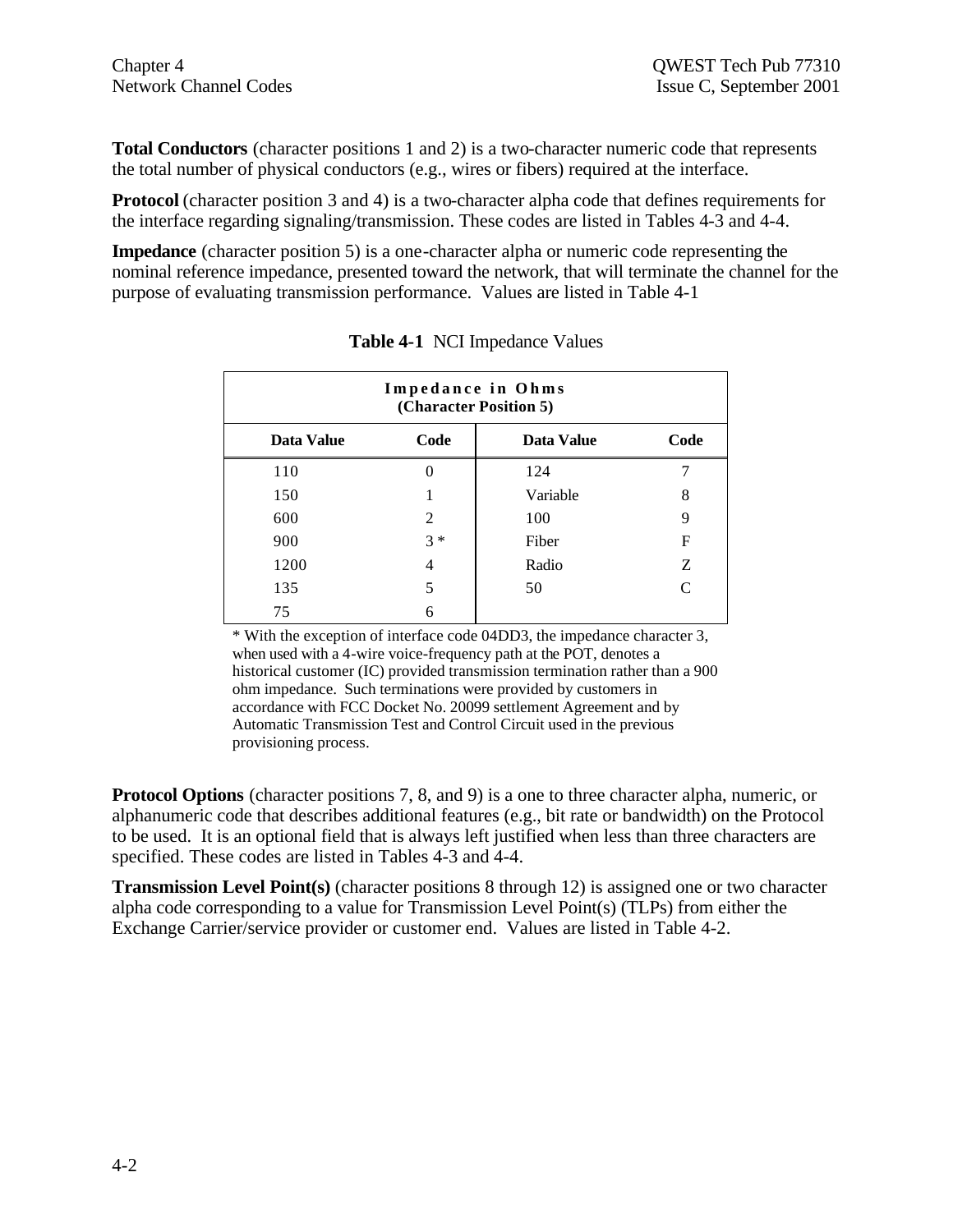Further information about NCI Codes may be found in ANSI T1.223-1997, *Information Interchange — Structure and Representation of Network Channel (NC) and Network Channel Interface (NCI) Codes for the North American Telecommunications System.*. TR-NWT-000335 also contains additional information.

| Transmission Level Point Code<br>(Character Positions 11 and 12) |                               |  |  |
|------------------------------------------------------------------|-------------------------------|--|--|
| Data Value                                                       | $\mathbf C$ o de              |  |  |
| $-16.0$                                                          | $\mathbf{A}$                  |  |  |
| $-15.0$                                                          | $\, {\bf B}$                  |  |  |
| $-14.0$                                                          | ${\bf C}$                     |  |  |
| $-13.0$                                                          | D                             |  |  |
| $-12.0$                                                          | E                             |  |  |
| $-11.0$                                                          | ${\bf F}$                     |  |  |
| $-10.0$                                                          | $\mathbf G$                   |  |  |
| $-9.0$                                                           | H                             |  |  |
| Fractional TLP                                                   | $\bf I$                       |  |  |
| $-8.0$                                                           | $\bf J$                       |  |  |
| $-7.0$                                                           | $\bf K$                       |  |  |
| $-6.0$                                                           | $\mathbf L$                   |  |  |
| $-5.0$                                                           | $\mathbf M$                   |  |  |
| $-4.0$                                                           | ${\bf N}$                     |  |  |
| No transmission this Direction (One-way Service)                 | $\mathbf O$                   |  |  |
| $-3.0$                                                           | ${\bf P}$                     |  |  |
| $-2.0$                                                           | Q                             |  |  |
| $-1.0$                                                           | ${\bf R}$                     |  |  |
| $0.0\,$                                                          | ${\bf S}$                     |  |  |
| $+1.0\,$                                                         | $\mathbf T$                   |  |  |
| $+2.0$                                                           | $\mathbf U$                   |  |  |
| $+3.0$                                                           | $\mathbf V$                   |  |  |
| $+4.0$                                                           | W                             |  |  |
| $+5.0$                                                           | X                             |  |  |
| $+6.0$                                                           | $\mathbf Y$                   |  |  |
| $+7.0$                                                           | $\ensuremath{\textnormal{Z}}$ |  |  |
| QWEST Specified                                                  | $\frac{1}{2}$                 |  |  |
| Recommended (Default Value)                                      | (Blank)                       |  |  |

|  |  | <b>Table 4-2 NCI Transmission Levels</b> |  |
|--|--|------------------------------------------|--|
|--|--|------------------------------------------|--|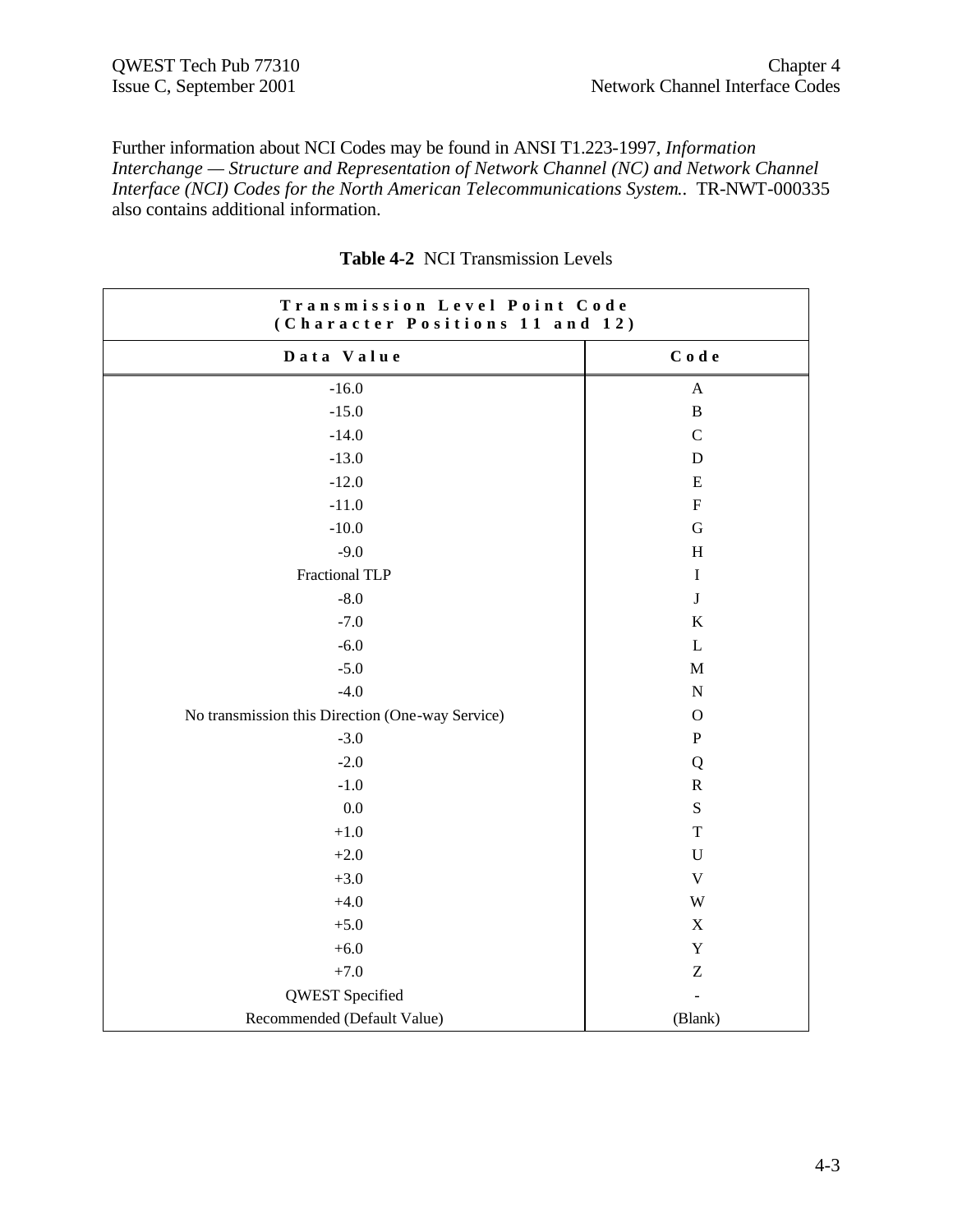## **4.3 Other Interfaces, Options, and Related Services**

There are several special interfaces or options that may be encountered with voice grade services. This section briefly discusses several related interfaces or options. Diagrams, showing both Network Channel (NC) and NCI codes are included.

## **4.3.1 CO Multiplexer to Multiplexer Connecting Arrangement**

An arrangement to allow a customer to interconnect an individual channel of one multiplexer to an individual channel of another multiplexer. This is done, in this application, at the voice grade level.

Figure 4-2 illustrates a typical arrangement using a VG6 circuit. Two DS1 High Capacity channels with CO Multiplexing (HC-G) are ordered. Table 5-1 describes these as a Configuration 10. Then a two-point VG6 (LG--) service is ordered to connect a channel in each CO multiplexer together forming a Multiplexer to Multiplexer Connecting Arrangement. The LG-- service is described as a Configuration 9 in Table 5-1.



**Figure 4-2** Typical Multiplexer to Multiplexer Connecting Arrangement

## **4.3.2 COMMAND A LINKSM**

This feature allows the customer to control the reconfiguration of a network consisting of voice grade circuits on a near real-time basis. The reconfiguration is done by using an Intelligent Network Element such as a Digital Cross-connect System (DCS).

The circuits purchased to work with COMMAND A  $LINK^{SM}$  go from a customer location to the COMMAND A LINKSM device located in a QWEST central office. This service is available only at selected locations. See Technical Publication 77371, *COMMAND A LINKSM Technical Description And Interface Combinations,* for further information.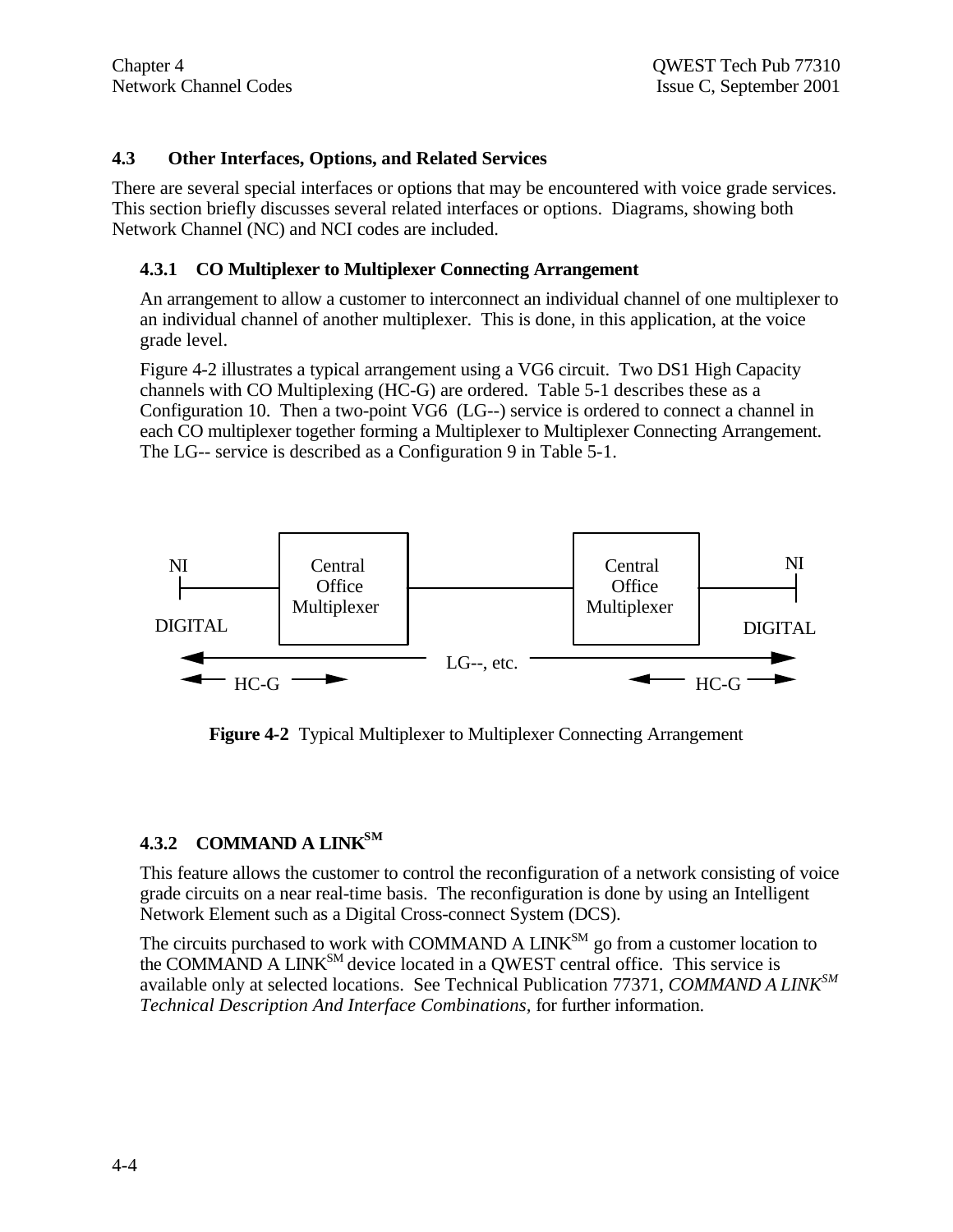The basic building block of the COMMAND A LINK<sup>SM</sup> service is a circuit from a customer location to the central office located Digital Cross-Connect System (DCS). A typical circuit is illustrated in Figure 4-3. These building blocks are then connected together to form a network.



Figure 4-3 Typical COMMAND A LINK<sup>SM</sup> Circuit

Information about the NC and NCI codes may be found in PUB 77371 or in this document. The 04NO2 at the customer location denotes a standard VG6 interface with no signaling. The 04CS9.10R at the DCS denotes that the CO interface is on a 1/0 DCS and is customer reconfigurable. The VG6 channel is described by the LG-- NC code.

Figure 4-4 illustrates a typical customer VG6 network using COMMAND A LINK<sup>SM</sup> to control the network. The network consists of two VG6 services and two DS1 services connected to the DCS. The connections are controlled by the customer via the COMMAND A LINK $^{SM}$ controller. Four customer locations are indicated. The customer may then connect the VG6 services to each other or to an appropriate DS0 channel on the DS1 services.



**Figure 4-4** Typical COMMAND A LINK<sup>SM</sup> Network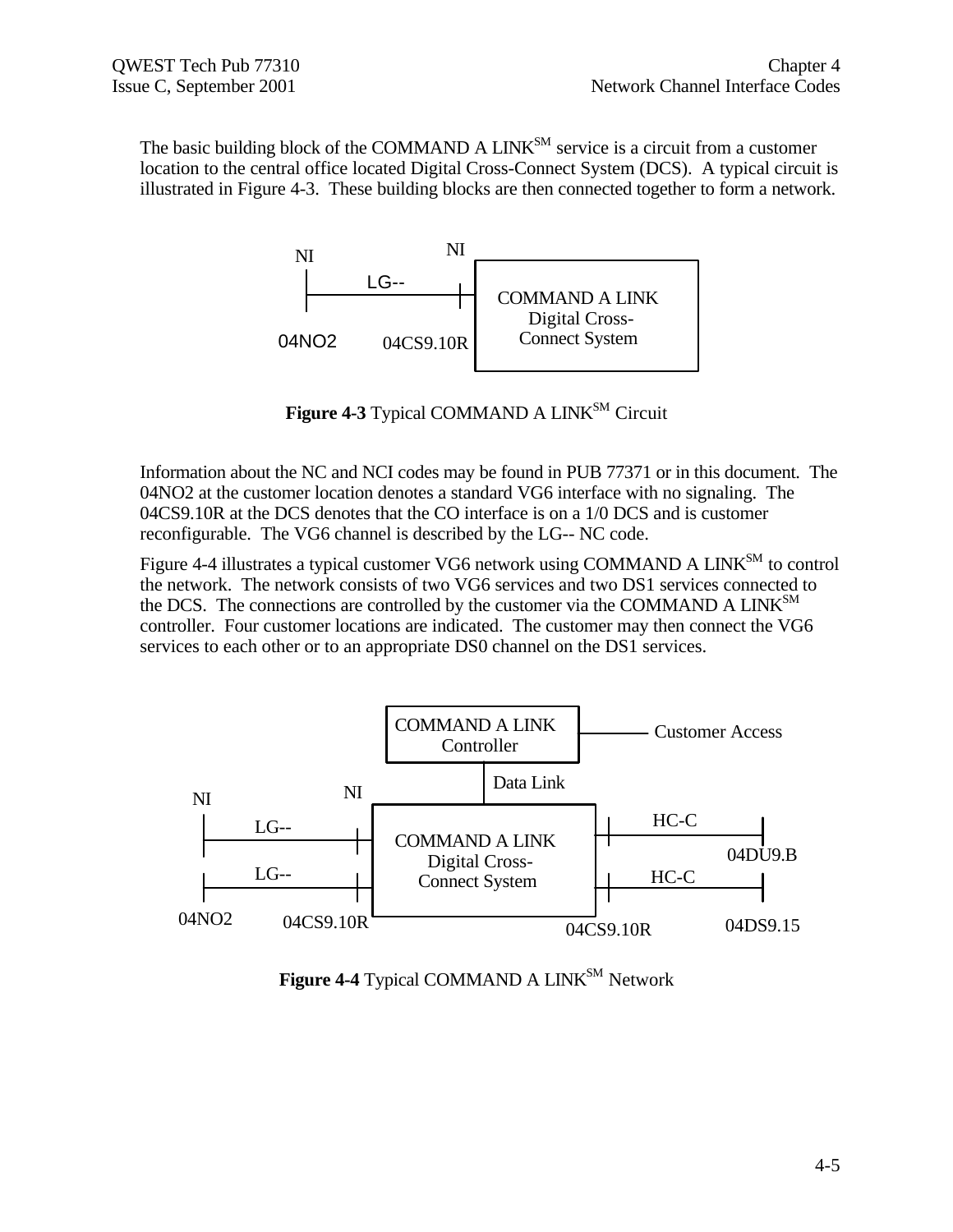The two LG-- circuits on the left are connected via DS0 ports to the DCS. The two DS1 channels on the right are connected, via DS1 ports, to an End-User (04DU9.B) and an Interexchange Carrier (04DS9.15). These DS1 channels may carry other services. See PUB 77371 for further information.

## **4.3.3 Public Packet Switching Network Connection**

Public Packet Switching Network (PPSN) is a service, which utilizes packet switching technology, and digital transmission facilities to provide common user switched data transport. A typical NCI code is 04DM2.4P.

This option applies to VG6 and VG10 only.

Information about QWEST DIGIPAC® service may be found in PUB 77359, *QWEST DIGIPAC® Service Interface Specifications for Public Packet Switching Network Module 5.*

## **4.3.4 Signaling Capability**

Signaling Capability provides for the process by which one-customer premises alerts another customer premises on the same service with which it wishes to communicate. This feature provides for the transmission of signaling information.

The following signaling types are available:

Loop-start Ground-start E&M Single Frequency Manual/Code-select Ringdown Automatic Ringdown Reverse-battery

Examples of NCI codes include:

| 02LS <sub>2</sub> | 02GS2   |
|-------------------|---------|
| 06EA2.M           | 04SF2   |
| 02AC2             | 02AC2.R |
| 02LR2             | 02RV2T  |
| 02CT3             |         |

There are no high capacity digital interfaces available at End-Users premises using SF signaling. QWEST does not generate SF signaling toward the End-User. Some additional information about signaling may be found in Section 2.19.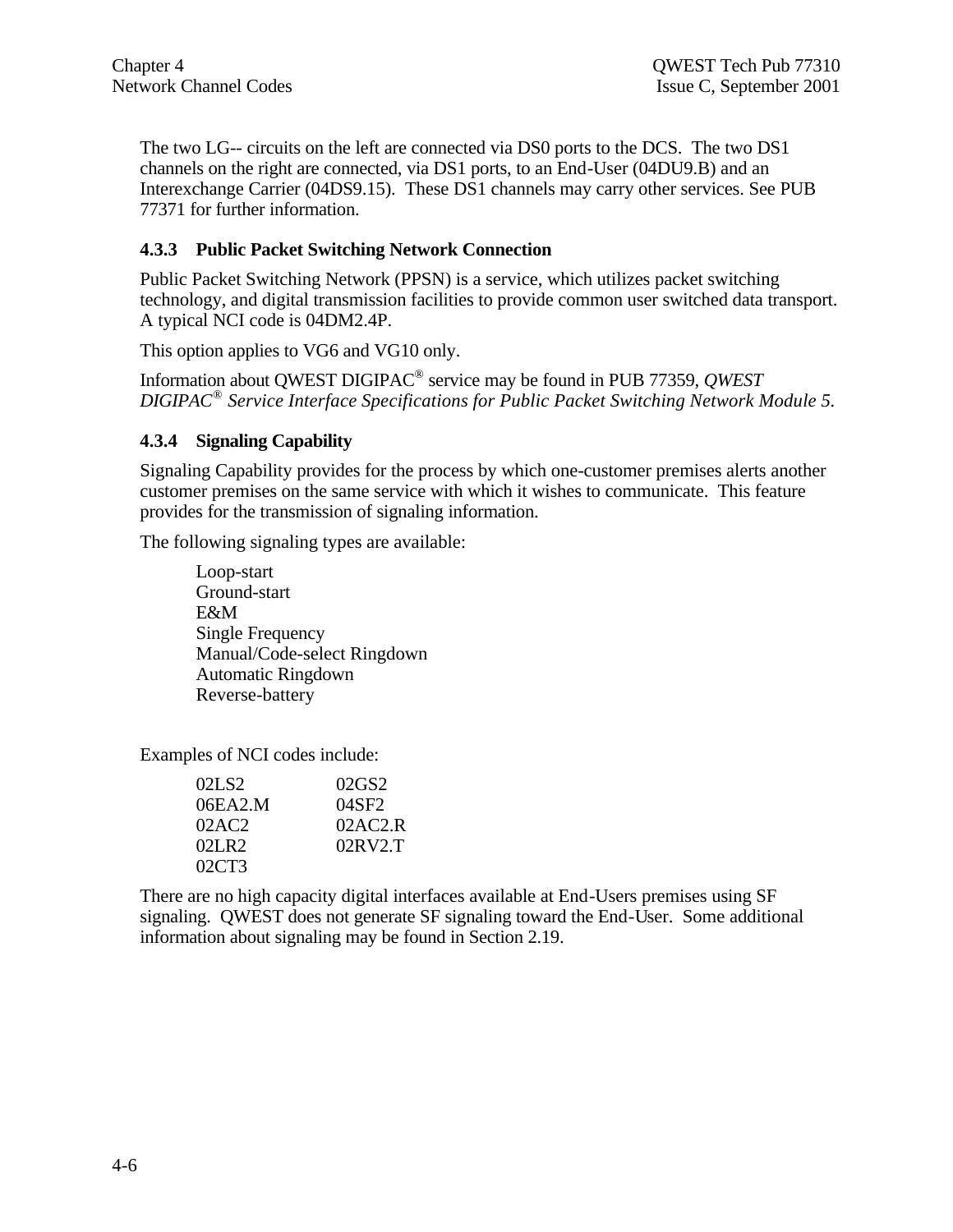## **4.3.5 High Capacity Services (Digital)**

Several high capacity services may be encountered when ordering voice grade services. Section 4.3.1 briefly mentioned the QWEST DS1 Service. Another service is the QWEST DS3 Service. These services, using CO multiplexing, are frequently used to transport voice grade (and other) services to the customer interface.

The DS1 service uses NCI codes such as 04DS9.15, 04DU9.BN or 04DJ9.1S. Valid values for positions 3 and 4 are DS and DJ at carrier interfaces and DU at End-User interfaces. The NC codes take the form HCxx where the x's take various values.

Common NC and NCI codes for the DS3 service are HF-- and 04DS6.44 or 04DS6.44I respectively. The valid value for positions 3 and 4 of the NCI code is DS.

Most network interfaces used by these high capacity services are collectively identified by the term "Digital" in the NC/NCI combination tables later in this document. Certain specific DS1 NCI codes that apply only to analog services are included in this document. These codes are similar to the 04DS9.15 NCI code interface. Further discussion of these interfaces is beyond the scope of this document.

Further information on the DS1 service may be found in PUB 77200, *QWEST DS1 Service and QWEST DS1 Rate Synchronization Service*, and in PUB 77375, *1.544 Mbit/s Channel Interfaces*.

The DS3 service is described in PUB 77324, *QWEST DS3 Service*.

SONET interfaces, such as 04SOF.D, are described in PUB 77346, *Synchronous Service Transport.*

Other high level interfaces may also apply.

#### **4.3.6 Central Office Bridging**

Bridges are used to connect three or more points together to form a multipoint circuit as discussed in Section 4.5.

#### **4.4 Available Network Channel Interfaces**

Table 4-3 lists the NCI Protocol and Protocol Option codes for Voice Grade Special Access Services used by QWEST. Titles and ordering instructions for the referenced publications may be found in Chapter 18.

The "CT" NCI code used with Centrex was created to fill a generic Centrex need to simplify the order process. See TA-NWT-000335 for further information.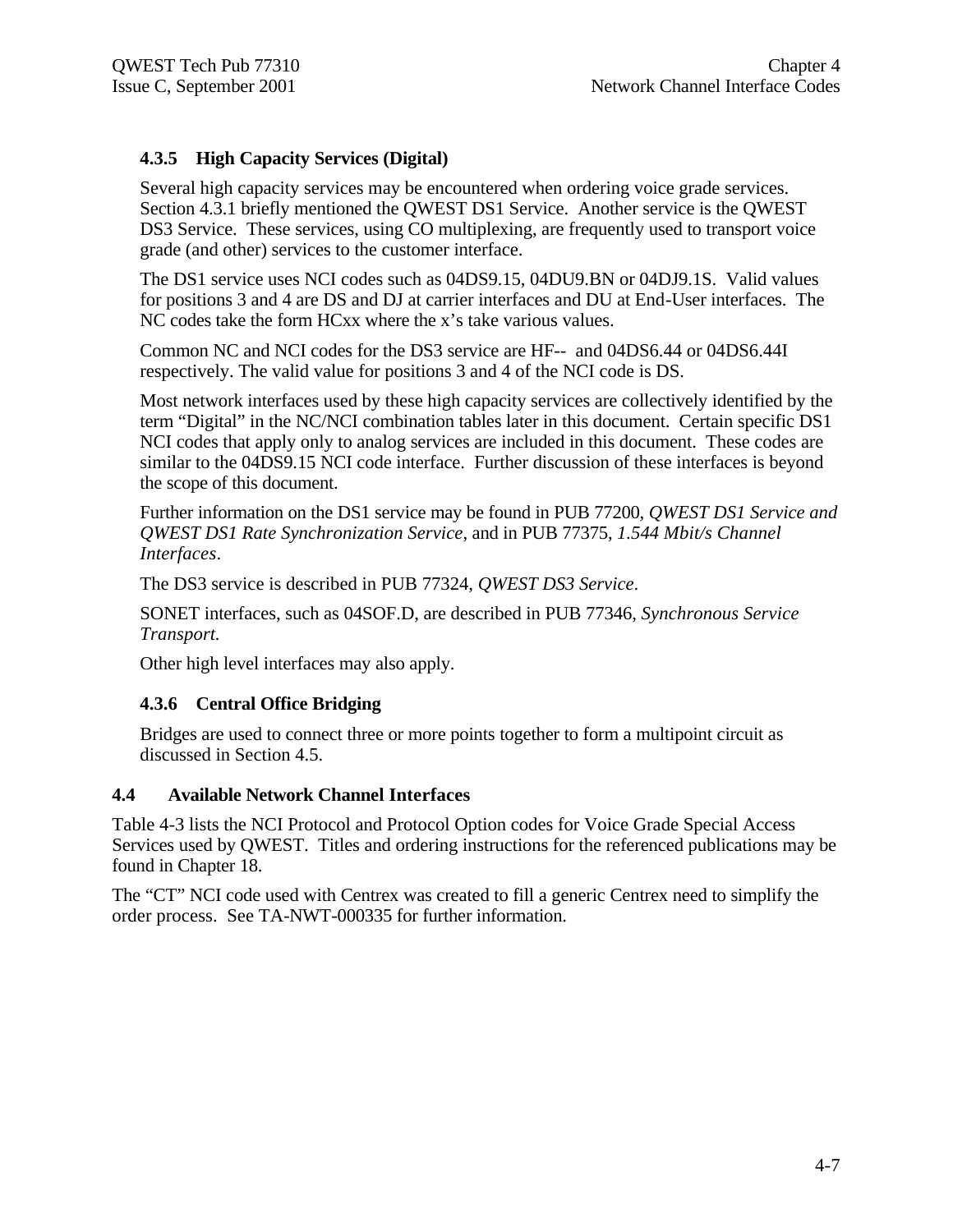|           | Protocol                                                                                                                                                                                                                                                      |                                                                                                                                            |                  |
|-----------|---------------------------------------------------------------------------------------------------------------------------------------------------------------------------------------------------------------------------------------------------------------|--------------------------------------------------------------------------------------------------------------------------------------------|------------------|
| Code      | Option                                                                                                                                                                                                                                                        | Definition                                                                                                                                 | References       |
| $3\quad4$ | 789                                                                                                                                                                                                                                                           |                                                                                                                                            |                  |
| AC        |                                                                                                                                                                                                                                                               | Connects End-User premises station to an Access Service for<br>the transmission of voice and 20-Hz ringdown (pushdown)<br>signaling.       | TR-NPL-000335    |
| AH        |                                                                                                                                                                                                                                                               | Analog High Capacity interface,                                                                                                            | TR-NWT-000339    |
|           | (The NCI codes 04AH5.B, 04AH6.C and 04AH6.D represent<br>the WA1, WA2 and WA2A level of Wideband Special Access<br>NCI codes respectively. These analog interfaces are included in<br>the term "Digital" in the computability tables in this<br>publication.) |                                                                                                                                            |                  |
|           | B                                                                                                                                                                                                                                                             | 60 kHz to 108 kHz (12 channels)                                                                                                            |                  |
|           | $\overline{C}$                                                                                                                                                                                                                                                | 312 kHz to 552 kHz (60 Channels)                                                                                                           |                  |
| D         |                                                                                                                                                                                                                                                               | 564 kHz to 3084 kHz (600 Channels)                                                                                                         |                  |
| <b>CT</b> | Central Office Centrex Tie Trunk Termination                                                                                                                                                                                                                  |                                                                                                                                            | TR-NWT-000335    |
| DA        |                                                                                                                                                                                                                                                               | Connects End-User premises to an Access Service suitable for<br>the transmission of data and/or control supervisory signals                | TR-NWT-000335    |
|           | D                                                                                                                                                                                                                                                             | Customer Selectable Addressing and Testing, customer powered                                                                               | 77310, Sec. 17.4 |
|           | L<br>Line Powered Data Station Terminating Equipment                                                                                                                                                                                                          |                                                                                                                                            | 77310, Sec. 17.4 |
| DB        |                                                                                                                                                                                                                                                               | Connects Access Customer to an Access Service suitable for<br>TR-NWT-000335<br>the transmission of data and/or control supervisory signals |                  |
| <b>DM</b> |                                                                                                                                                                                                                                                               | Data stream in VF frequency band at Central Office location.<br>(Interface at Central Office data modem.)                                  | 77310, Chap. 17  |
|           | 2P                                                                                                                                                                                                                                                            | 1.2 kbit/s 212A type modem operation & packet switched                                                                                     |                  |
|           | $\overline{3}$                                                                                                                                                                                                                                                | 1.2 kbit/s 202T type modem operation                                                                                                       |                  |
|           | 3P                                                                                                                                                                                                                                                            | 1.2 kbit/s 202T type modem operation & packet switched                                                                                     |                  |
|           | 4P                                                                                                                                                                                                                                                            | 2.4 kbit/s 201B type modem & packet switched                                                                                               |                  |
|           | 5P                                                                                                                                                                                                                                                            | 4.8 kbit/s 208A type modem operation & packet switched                                                                                     |                  |
|           | 6P                                                                                                                                                                                                                                                            | 9.6 kbit/s CCITT V.29 type modem & packet switched                                                                                         |                  |
|           | 7P                                                                                                                                                                                                                                                            | 4.8 kbit/s CCITT V.27 type modem & packet switched                                                                                         |                  |

# **Table 4-3** NCI Protocol and Protocol Option Codes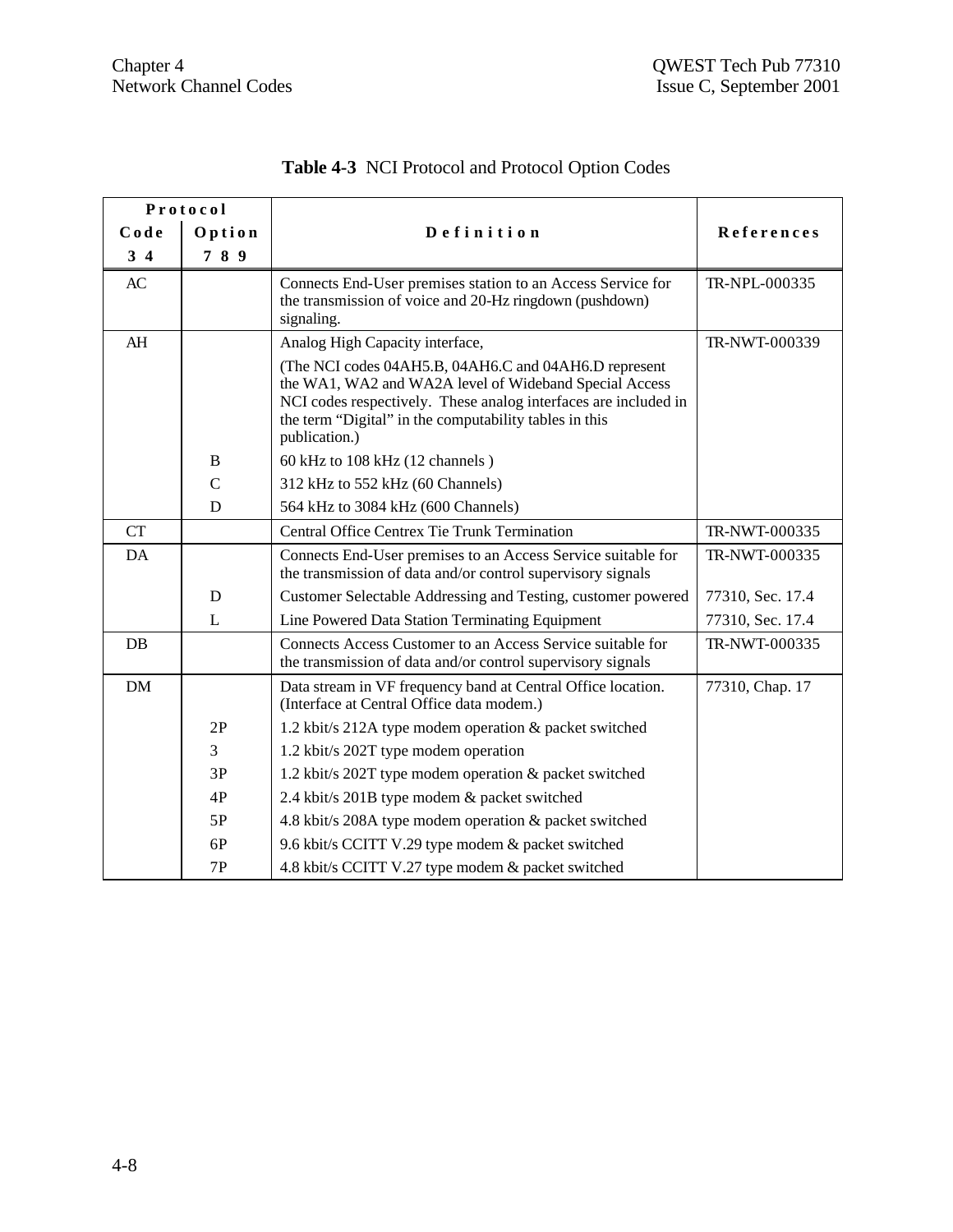| Protocol  |             |                                                                                                                                                                                                        |               |
|-----------|-------------|--------------------------------------------------------------------------------------------------------------------------------------------------------------------------------------------------------|---------------|
| Code      | Option      | Definition                                                                                                                                                                                             | References    |
| $3\quad4$ | 789         |                                                                                                                                                                                                        |               |
| DJ        |             | Carrier to carrier DS1 interface specification that is the result<br>of joint engineering.                                                                                                             | PUB 77375     |
| DS        |             | Digital Hierarchy Interface at DS1 rate (or higher)                                                                                                                                                    |               |
| DU        |             | Digital Access Interface at DS1 rate (1.544 Mbit/s) for use at<br><b>End-User Network Interface</b>                                                                                                    |               |
|           |             | {Several protocol options may be ordered as listed in PUB<br>77375. Only selected NCI code options uniquely used with<br>analog Voice Grade services are listed here.}                                 |               |
|           | $15L*$      | 1.544 Mbit/s (DS1) using AMI line code and Superframe<br>format, with single frequency signaling on analog end (subject<br>to availability) provided by QWEST (Does not apply to DU<br>protocol code.) |               |
|           | 44          | 44.736 Mbit/s (DS3), M2/3 Format                                                                                                                                                                       |               |
| 44L *     |             | 44.736 Mbit/s (DS3), Single Frequency signaling on analog end<br>of circuit (subject to availability).                                                                                                 |               |
| $EA*$     |             | $E \& M$ Signaling                                                                                                                                                                                     |               |
|           | $GO*$       | Ground-start loop signaling - open-end                                                                                                                                                                 |               |
|           | $GS*$       | Ground-start loop signaling - closed-end                                                                                                                                                               |               |
|           | $LO*$       | Loop-start loop signaling - open-end                                                                                                                                                                   |               |
|           | $LS *$      | Loop-start loop signaling - closed-end                                                                                                                                                                 |               |
|           | $NO*$       | Transmission only - no signaling                                                                                                                                                                       |               |
| EA        |             | Type I, E & M signaling                                                                                                                                                                                | TR-NWT-000335 |
|           | ${\bf E}$   | Ground on E-lead by customer to originator                                                                                                                                                             |               |
|           | $\mathbf M$ | Battery on M-lead by customer to originator                                                                                                                                                            |               |
| $\rm EB$  |             | Type II, $E \& M$ signaling                                                                                                                                                                            | TR-NWT-000335 |
|           | ${\bf E}$   | Ground on E-lead by customer to originator                                                                                                                                                             |               |
|           | M           | Battery on M-lead by customer to originator                                                                                                                                                            |               |
| EC        |             | Type III, E & M signaling at IC-POT, IC originates on M lead<br>(The "M" option code in position 7 is optional.)                                                                                       | TR-NWT-000335 |

|  | Table 4-3 NCI Protocol and Protocol Option Codes (Continued) |  |  |  |  |
|--|--------------------------------------------------------------|--|--|--|--|
|--|--------------------------------------------------------------|--|--|--|--|

\* These options are available only in QWEST Serving Wire Centers.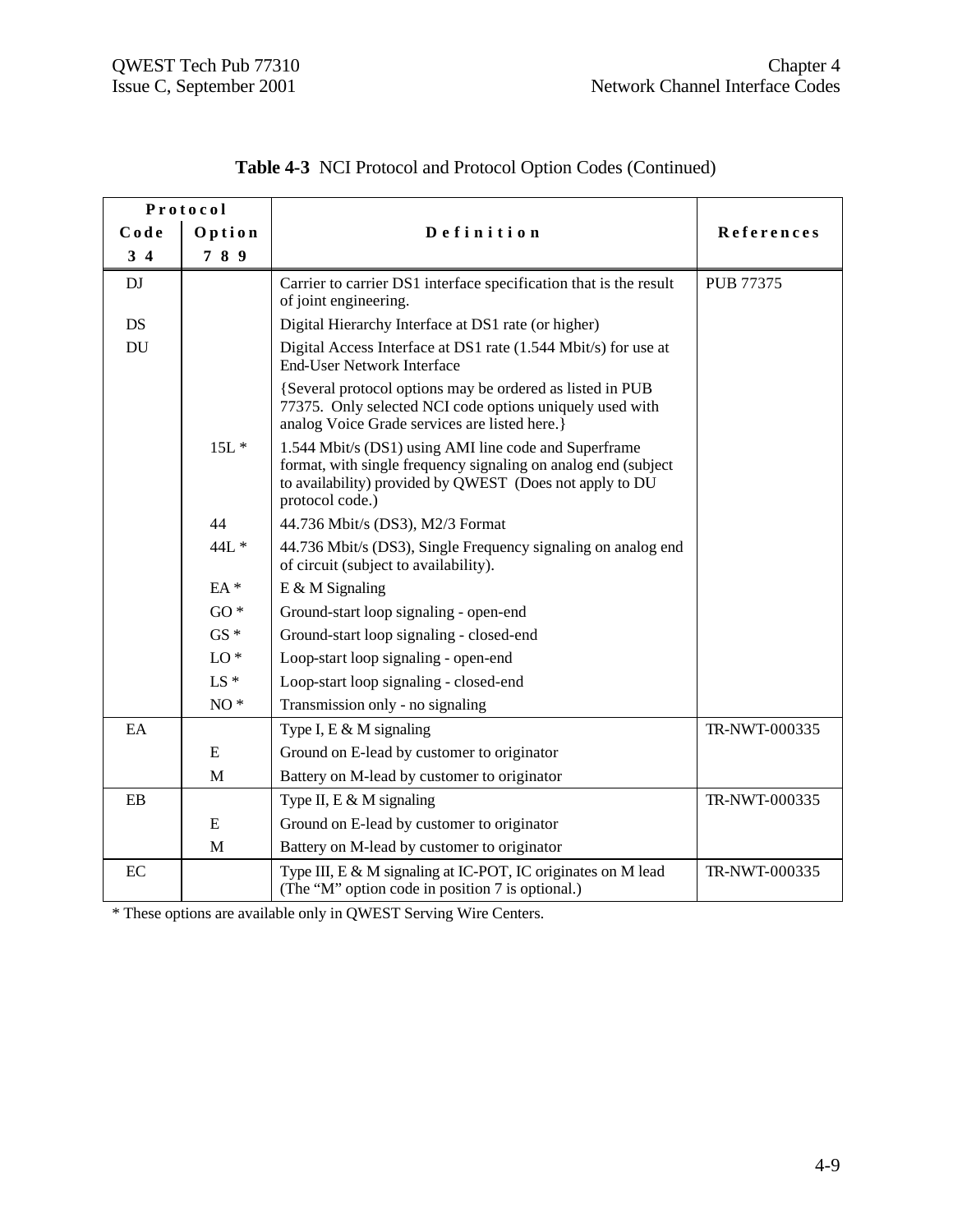| Protocol       |                                                                                                                  |                                                                                                                                              |                 |
|----------------|------------------------------------------------------------------------------------------------------------------|----------------------------------------------------------------------------------------------------------------------------------------------|-----------------|
| Code           | Option                                                                                                           | Definition                                                                                                                                   | References      |
| $3\quad 4$     | 789                                                                                                              |                                                                                                                                              |                 |
| GO             |                                                                                                                  | Ground-start signaling - open-end (switch) function presented<br>by customer at interface to QWEST Access Service.                           | TR-NWT-000335   |
| <b>GS</b>      |                                                                                                                  | Ground-start signaling - closed-end (station) function presented<br>by customer at interface to QWEST Access Service.                        | TR-NWT-000335   |
|                | $\mathbf C$                                                                                                      | Centrex foreign exchange trunk termination                                                                                                   |                 |
| LA             |                                                                                                                  | EU-POT loop-start loop signaling - Class A registered port,<br>open-end                                                                      | TR-NWT-000335   |
| LB             |                                                                                                                  | EU-POT loop-start loop signaling - Class B registered port,<br>open-end                                                                      | TR-NWT-000335   |
| $_{\text{LC}}$ |                                                                                                                  | EU-POT loop-start loop signaling - Class C registered port,<br>TR-NWT-000335<br>open-end                                                     |                 |
| LO             | Loop-start signaling - open-end (switch) function presented by<br>customer at interface to QWEST Access Service. |                                                                                                                                              | TR-NWT-000335   |
| LR             |                                                                                                                  | Private line automatic ringdown (PLAR) with PLAR equipment<br>provided by QWEST.                                                             | TR-NWT-000335   |
|                | $\mathbf{A}$                                                                                                     | D4 type PLAR channel unit signaling format                                                                                                   |                 |
|                | $\overline{B}$                                                                                                   | D3 type PLAR channel unit signaling format                                                                                                   |                 |
| LS             |                                                                                                                  | Loop-start signaling - closed-end (station) function presented<br>TR-NWT-000335<br>by the customer at the interface to QWEST Access Service. |                 |
| NO             |                                                                                                                  | Connects customer to an Access Service suitable for voice<br>transmission with no signaling provided by QWEST                                | TR-NWT-000335   |
|                | 17                                                                                                               | Loopback 1713 Hz (VG6 & VG7 only)                                                                                                            | 77310, Chap. 17 |
|                | 17P                                                                                                              | Loopback 1713 Hz & Line Powering (VG6 & VG7 only)                                                                                            | 77310, Chap. 17 |
|                | 19                                                                                                               | Loopback 1913 Hz (VG6 & VG7 only)                                                                                                            | 77310, Chap. 17 |
|                | 19P                                                                                                              | Loopback 1913 Hz & Line Powering (VG6 & VG7 only)                                                                                            | 77310, Chap. 17 |
|                | 24                                                                                                               | Loopback 2413 Hz (VG6 & VG7 only)                                                                                                            | 77310, Chap. 17 |
|                | 24P                                                                                                              | Loopback 2413 Hz & Line Powering (VG6 & VG7 only)                                                                                            | 77310, Chap. 17 |
|                | 27                                                                                                               | Loopback 2713 Hz (VG6 & VG7 only)                                                                                                            | 77310, Chap. 17 |
|                | 27P                                                                                                              | Loopback 2713 Hz & Line Powering (VG6 & VG7 only)                                                                                            | 77310, Chap. 17 |

# **Table 4-3** NCI Protocol and Protocol Option Codes (Continued)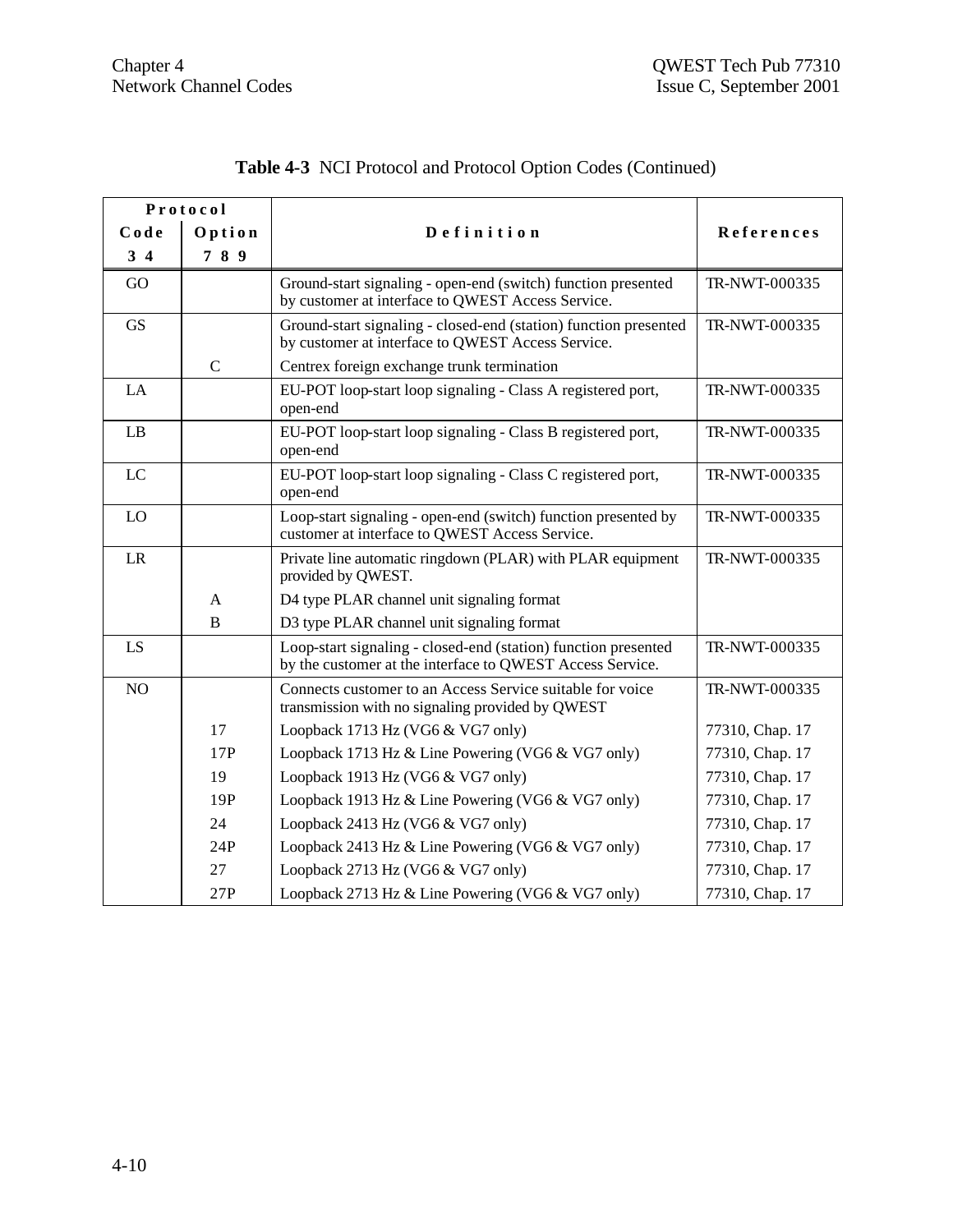| Protocol        |          |                                                                                                                                                  |                                   |
|-----------------|----------|--------------------------------------------------------------------------------------------------------------------------------------------------|-----------------------------------|
| Code            | Option   | Definition                                                                                                                                       | References                        |
| $3\overline{4}$ | 789      |                                                                                                                                                  |                                   |
| <b>PR</b>       |          | Connects EU premises protective relaying suitable for the<br>transmission of control signals (voice frequency tones) for<br>protective relaying. | TR-NWT-000335<br><b>PUB 77321</b> |
| RV              |          | Loop-reverse-battery supervision                                                                                                                 | TR-NWT-000335                     |
|                 | $\Omega$ | Loop closure provided by customer to QWEST; Battery<br>provided by QWEST to customer                                                             |                                   |
|                 | T        | Loop closure provided by QWEST to customer; Normal and<br>Reverse-battery provided by customer to QWEST                                          |                                   |
| <b>SF</b>       |          | Single frequency (2600 Hz) tone signaling                                                                                                        | TR-NWT-000335                     |
|                 | EA       | SF to E & M signaling                                                                                                                            |                                   |
|                 | GO       | SF to loop signaling, ground-start, open-end                                                                                                     |                                   |
|                 | GS.      | SF to loop signaling, ground-start, closed-end                                                                                                   |                                   |
|                 | LO.      | SF to loop signaling, loop-start, open-end                                                                                                       |                                   |
|                 | LS       | SF to loop signaling, loop-start, closed-end                                                                                                     |                                   |

# **Table 4-3** NCI Protocol and Protocol Option Codes (Continued)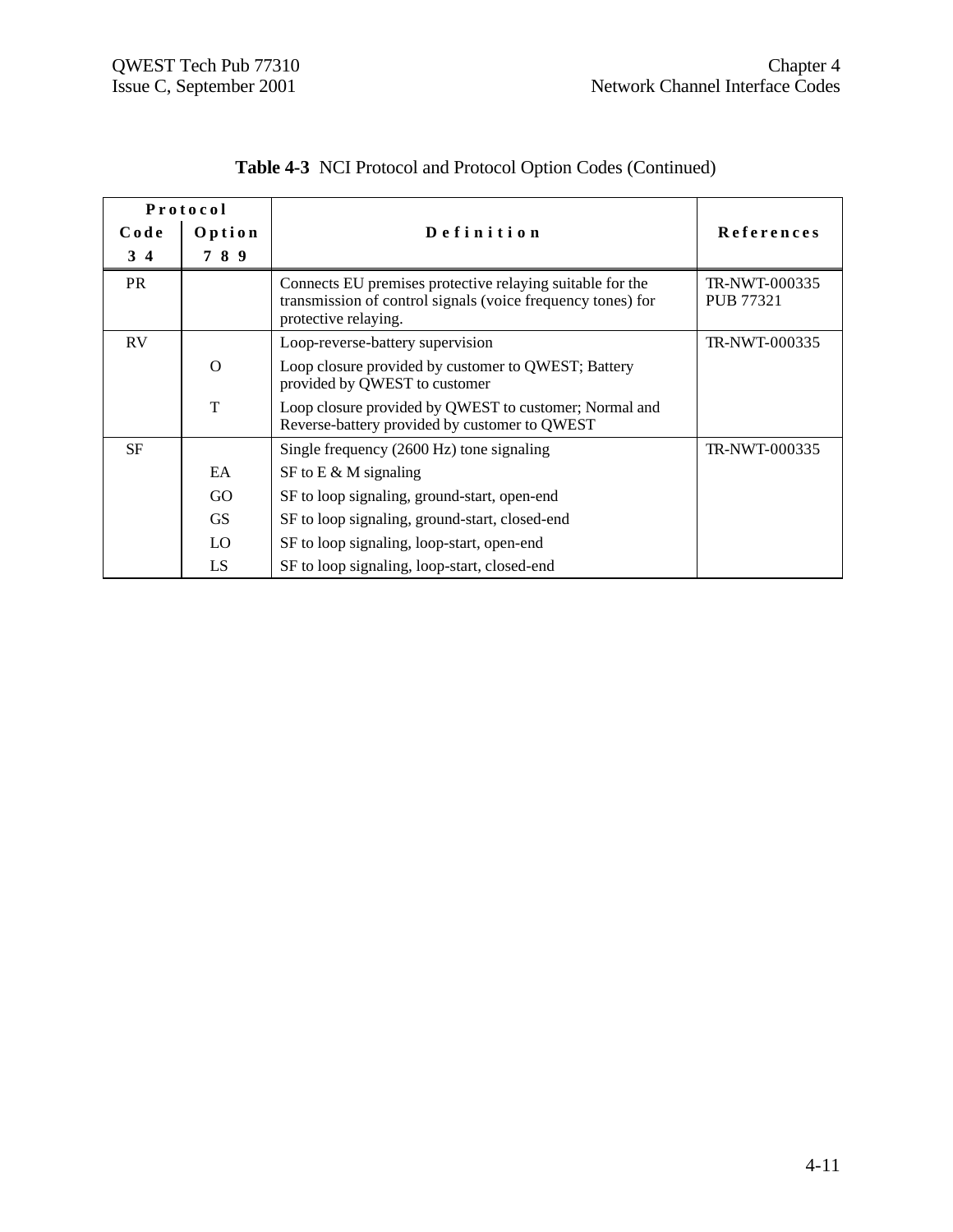#### **4.5 Multipoint Services**

#### **4.5.1 Bridge Interface Codes**

Table 4-4 lists Central Office NCI codes for Central Office bridges. The Protocol Option positions seven through nine are not included in the NC/NCI combination tables later in this publication.

| Protocol   |            |                                                                                                                                           |                   |
|------------|------------|-------------------------------------------------------------------------------------------------------------------------------------------|-------------------|
| Code       | Option     | Definition                                                                                                                                | <b>References</b> |
| $3\quad 4$ | 789        |                                                                                                                                           |                   |
| <b>BF</b>  |            | Central Office Bridge - Split Frequency                                                                                                   | TR-NWT-000335     |
|            | $A^*$      | 400 Hz Lo-Pass                                                                                                                            |                   |
|            | $B^*$      | 1300 Hz Lo-Pass                                                                                                                           |                   |
|            | $C^*$      | 1370 Hz Lo-Pass                                                                                                                           |                   |
|            | $D^*$      | 1650 Hz Hi-Pass                                                                                                                           |                   |
|            | $E^*$      | 1925 Hz Hi-Pass                                                                                                                           |                   |
|            | $F^*$      | Customer to specify Lo-Pass                                                                                                               |                   |
|            | $G*$       | 1300 Hz Hi-Pass                                                                                                                           |                   |
|            | $H^*$      | 1810 Hz Hi-Pass                                                                                                                           |                   |
|            | $I^*$      | 1460 Hz Lo-Pass                                                                                                                           |                   |
|            | $K^*$      | Customer to specify Hi-Pass                                                                                                               |                   |
| BL         |            | Central Office Bridging - Bridgelifter                                                                                                    | TR-NWT-000335     |
| BR         |            | CO Bridging - Resistive Type                                                                                                              | TR-NWT-000335     |
|            | CF         | Resistive Type Conference Operation                                                                                                       | TR-NWT-000335     |
|            | <b>SP</b>  | Resistive Type: Split Path Operation. An independent path is<br>provided for each direction of transmission.                              | TR-NWT-000335     |
|            | <b>SPL</b> | Resistive Type: Split Path Operation. An independent path is<br>provided for each direction of transmission, zero buss level<br>required. | TR-NWT-000335     |

#### **Table 4-4** NCI Protocol and Protocol Option Codes for Bridges

\* Filters can be used in both positions 7 and 8 if required. Position 7 refers to the receive filter from the master station and position 8 refers to the transmit filter.

### **4.5.2 Illustrative Examples**

Figure 4-5 illustrates two applications of the Split Frequency type of bridge.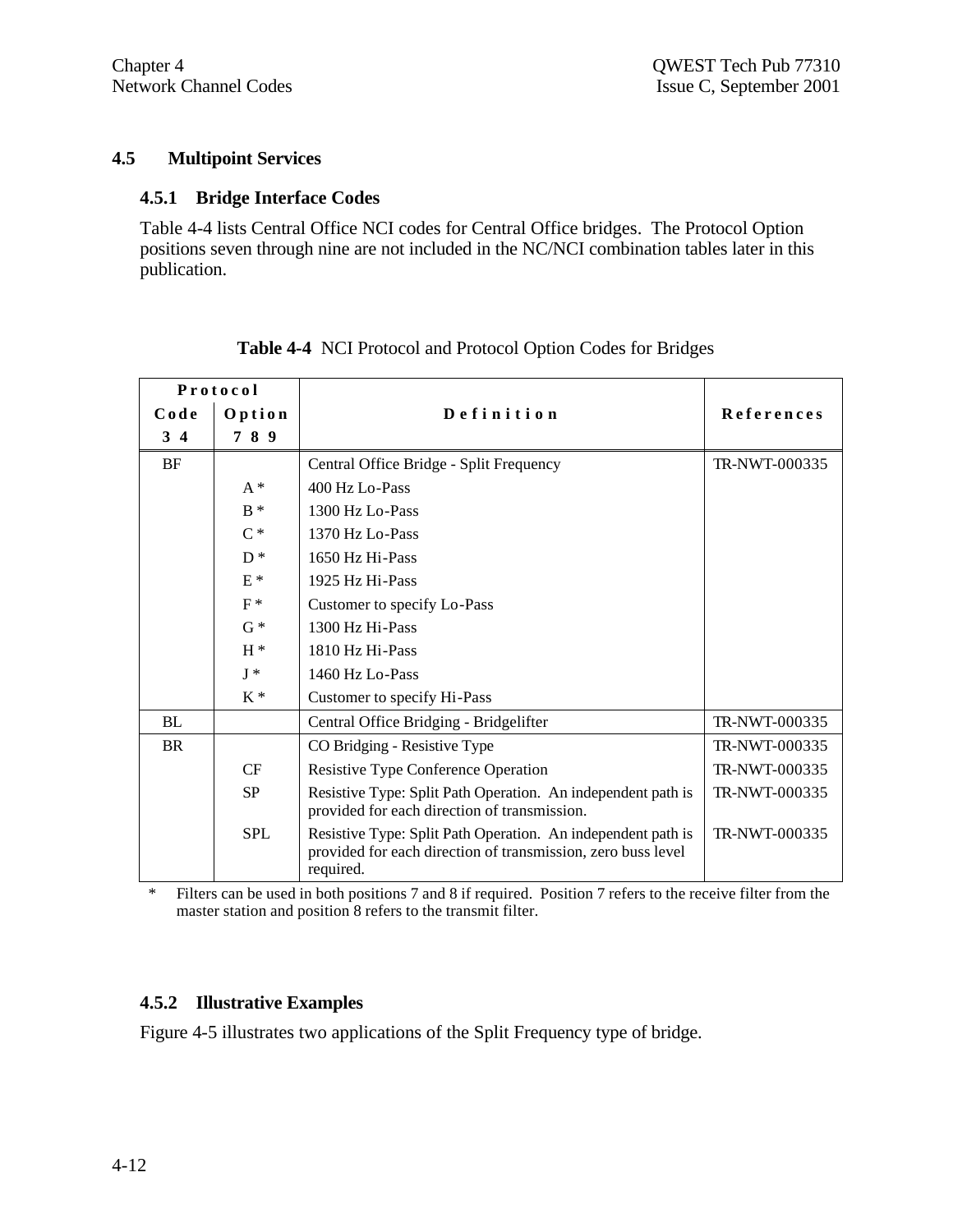

**Figure 4-5** Split-Frequency Bridge Applications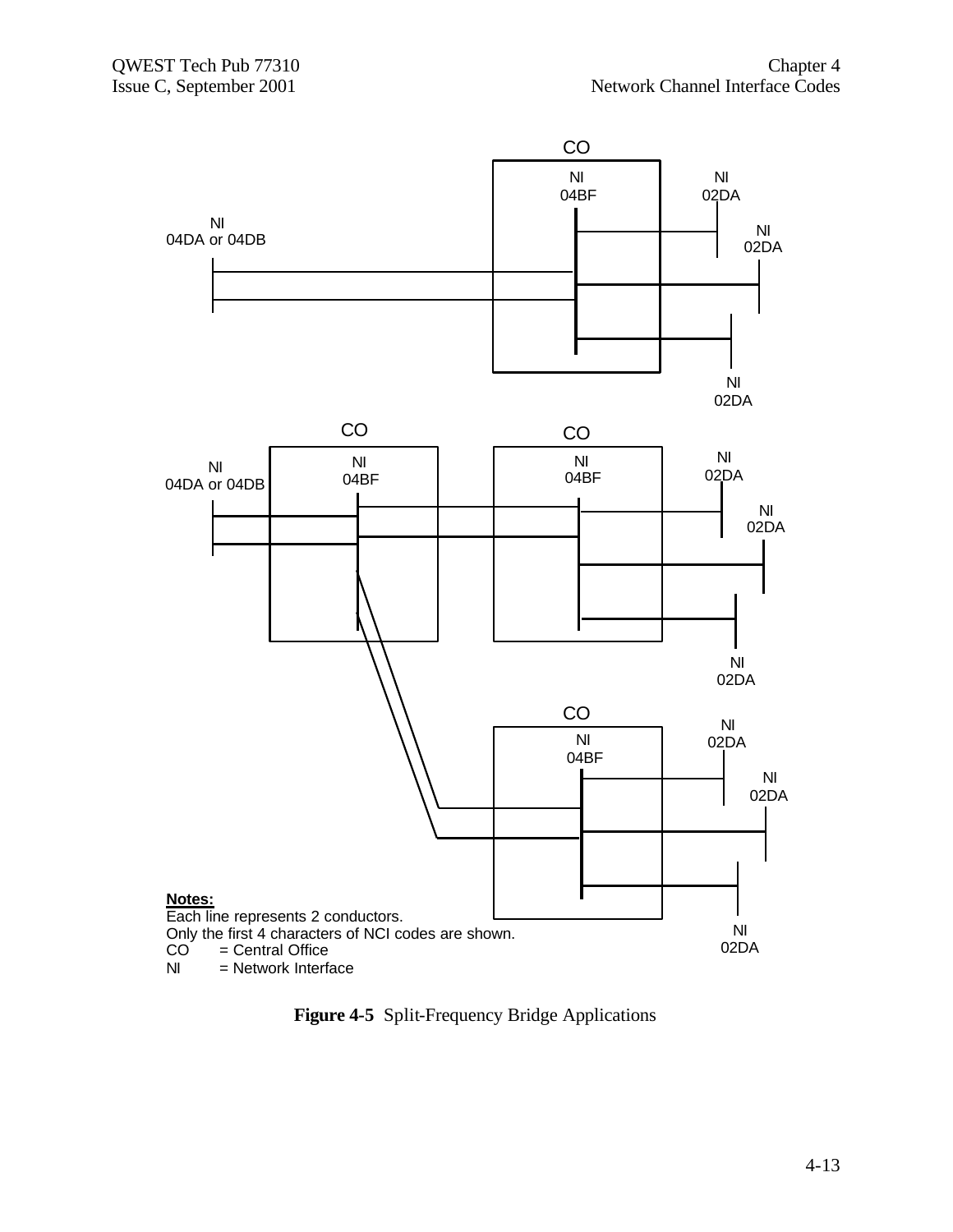Figure 4-6 illustrates three applications of the Resistive type of bridge.



**Figure 4-6** Resistive Bridge Applications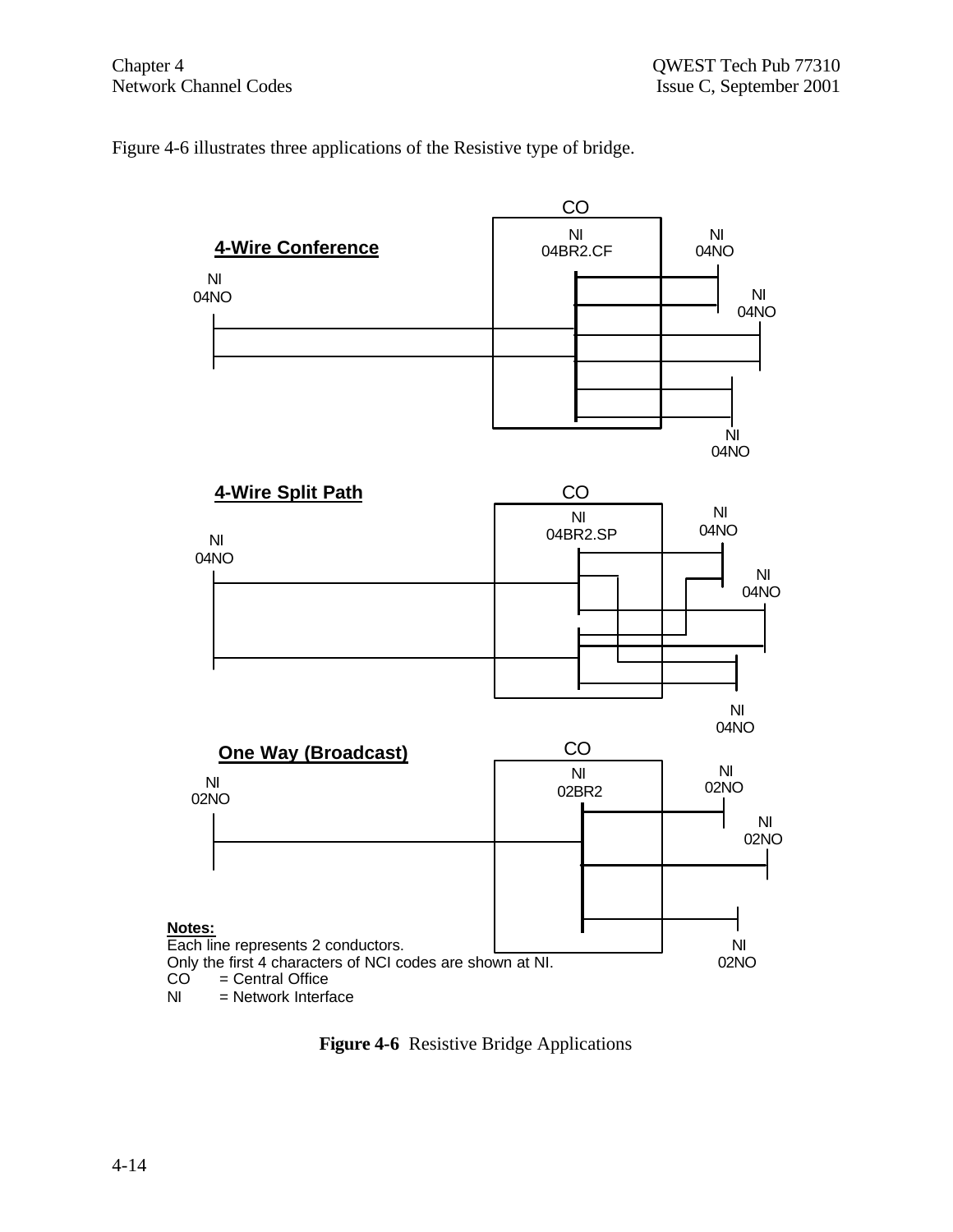#### **4.6 Historical Network Interfaces and Services**

There are a few older interfaces and services that may still be in use but are no longer offered for new services. These interfaces are "grandfathered" in the tariffs. Table 4-7 contains a description of some of the NCI codes that may still be in use. Dataphone® Select-A-Station Service and Telemetry and Alarm Bridging Service are examples of services that have been Grandfathered. Further information about these interfaces and their NC/NCI code combinations is beyond the scope of this publication. See the appropriate tariff for further information.

A number of NC and NCI codes and their combinations were declared Historical in PUB 77365 and are not repeated here.

| Protocol |        |                                                                                                                                                            |                   |
|----------|--------|------------------------------------------------------------------------------------------------------------------------------------------------------------|-------------------|
| Code     | Option | Definition                                                                                                                                                 | <b>References</b> |
| 3 4      | 789    |                                                                                                                                                            |                   |
| DD       |        | Connects an IC to an Access Service suitable for the<br>transmission of data or tones used with the Dataphone®<br>Select-A-Station service.                | TR-NWT-000335     |
| DE       |        | Connects a customer to an Access Service suitable for the<br>transmission of data or tones used with the Dataphone®<br>Select-A-Station service.           | TR-NWT-000335     |
| DX.      |        | Connects a customer to an Access Service suitable for the<br>transmission of voice using DX signaling                                                      | TR-NWT-000335     |
|          | X      | Simplex reversal (4-wire)                                                                                                                                  |                   |
| DY       |        | Duplex signaling (DX). Connects End-Users Grandfathered<br>switching system described in Part 68 of the FCC Rules and<br>Regulations to an Access Circuit. | TR-NWT-000335     |

**Table 4-5** Historical NCI Protocol and Protocol Option Codes

Other specific NCI codes have been defined as "Transitional" in TR-NWT-000335 and are not included in this publication. The code 02RV3.T, for example, has been "replaced" by 02RV2.T for new applications.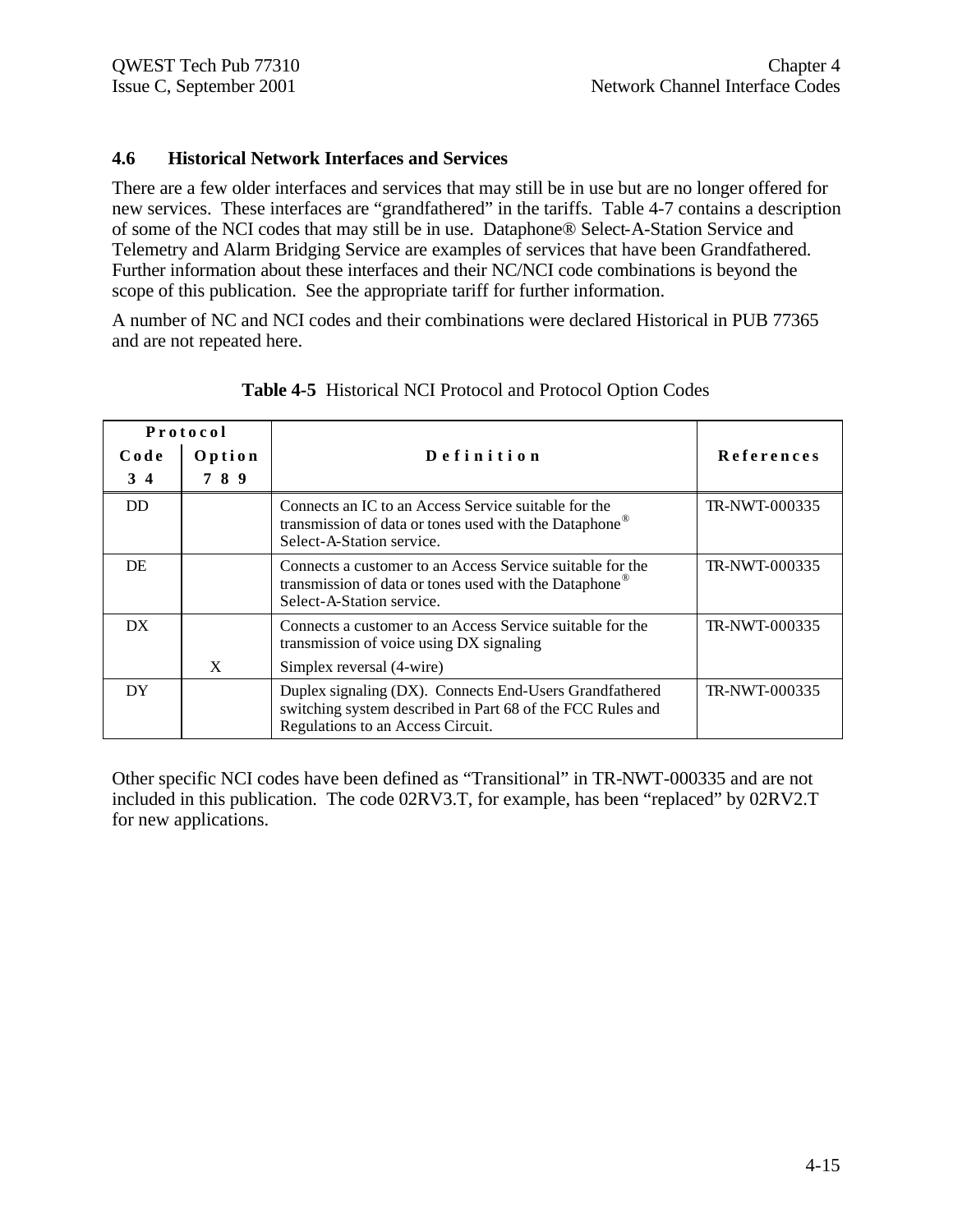# **CONTENTS**

| 5. |     |       |          |
|----|-----|-------|----------|
|    | 5.1 |       |          |
|    | 5.2 |       |          |
|    | 5.3 |       | $5-1$    |
|    | 5.4 |       |          |
|    |     | 5.4.1 |          |
|    |     | 5.4.2 |          |
|    |     | 5.4.3 |          |
|    |     |       |          |
|    |     |       |          |
|    |     |       |          |
|    | 5.5 |       | $5 - 7$  |
|    | 5.6 |       | $5-9$    |
|    | 5.7 |       | $5 - 11$ |
|    | 5.8 |       | $5 - 11$ |
|    |     |       |          |

# **Figures**

|  | $5-10$ |
|--|--------|
|  |        |

# **Tables**

#### **Chapter and Section Page**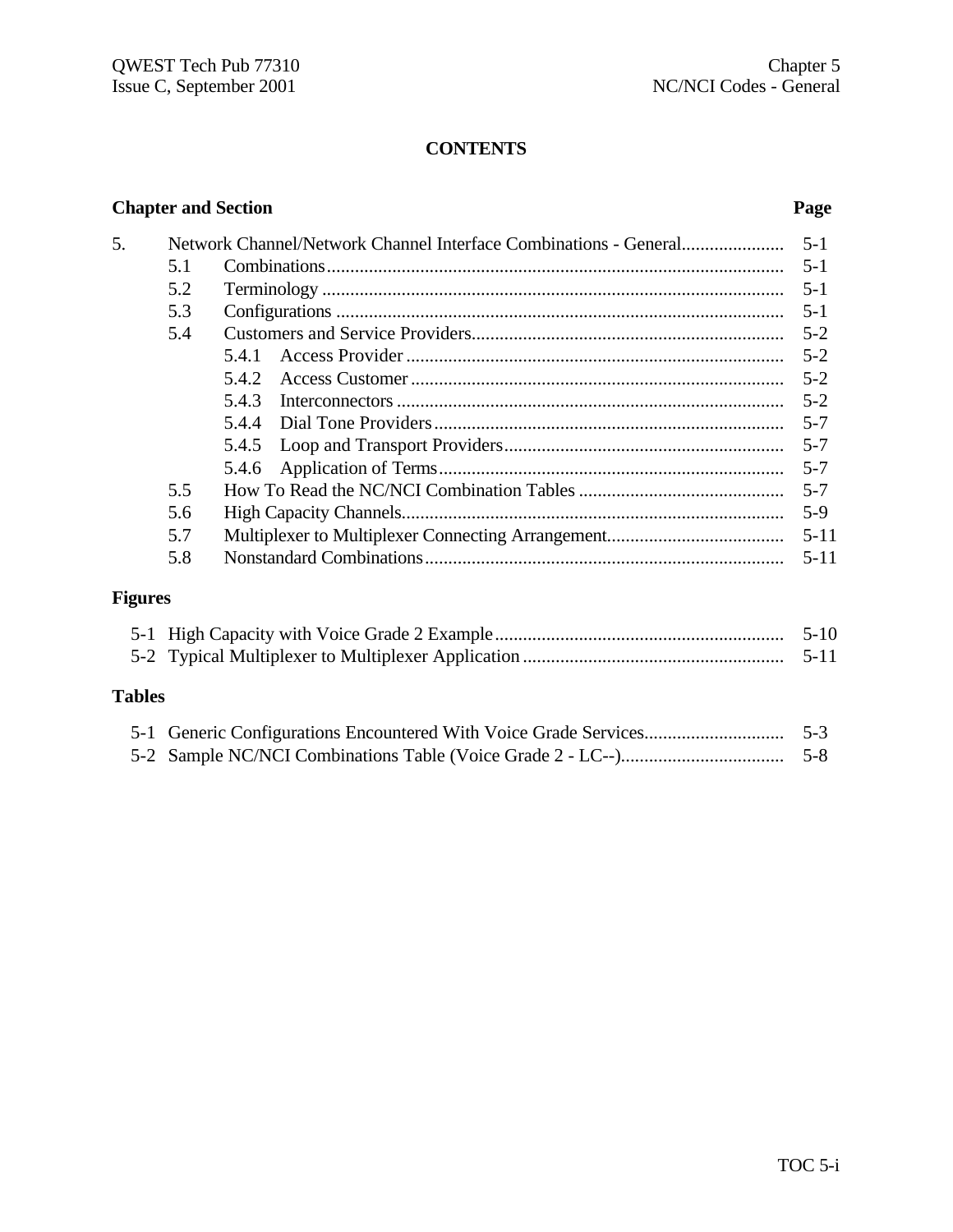#### **5. Network Channel/Network Channel Interface Combinations - General**

#### **5.1 Combinations**

This chapter describes the concept of Network Channel (NC) and Network Channel Interface (NCI) combinations. The concept of "Configurations" is also introduced.

Chapters 3 and 4 described the NC and NCI codes available with the private line voice grade service. Chapters 6 through 18 list the combinations of NC and NCI codes for each voice grade service.

The NC code describes the channel. The NCI codes describe the Network Interfaces. The combination of these codes are used to describe the service. All two-point circuits and legs of multipoint circuits are described by one NC code and two NCI codes, with two exceptions:

- 1) A service which goes from a Network Interface to a multiplexer uses only one NCI (at the NI) with the NC code, and
- 2) Some tariffs and ordering procedures do not allow the use of Central Office NCIs, as noted in the following paragraph.

The tables in Chapters 6 through 17 list NCI code pairs that apply for each NC code.

The "BR" NCI code is normally not used by QWEST for these services. Only a single NCI code at the customer interface is used with the NC code. However, the "BR" code correctly defines the available interfaces for bridging. The seventh through ninth position Protocol Options for bridges (Table 4-4) is not listed in the NC/NCI combination tables. Only positions one through five are listed (e.g., 04BR2).

#### **5.2 Terminology**

The term "Digital" is used in the tables to represent a DS1 or higher-level digital interface. Representative NCI codes include 04DS9.15, 04DS9.15L, 04DJ9.1S, 04DU9.BN, 04DS6.44, and various SONET and fiber interfaces, etc. The term "DS1/3 Digital" specifically denotes a DS1 or DS3 interface of the "DS" protocol code only.

In the case of Access Customer Network Interfaces, "Digital" may also include the analog interfaces of 04AH5.B, 04AH6.C or 04AH6.D where permitted by tariff.

A DS1 interface at an End-User location uses the "DU" protocol code. The "DS" protocol code is used at other DS1 interfaces including an Access Customer or a collocated Interconnector. The "DJ" code may be used only at a carrier interface. Digital interfaces above the DS1 level do not share these distinctions.

#### **5.3 Configurations**

Some generic channel service configurations have been developed as an aid in understanding the NC and NCI combination tables in the remainder of this document.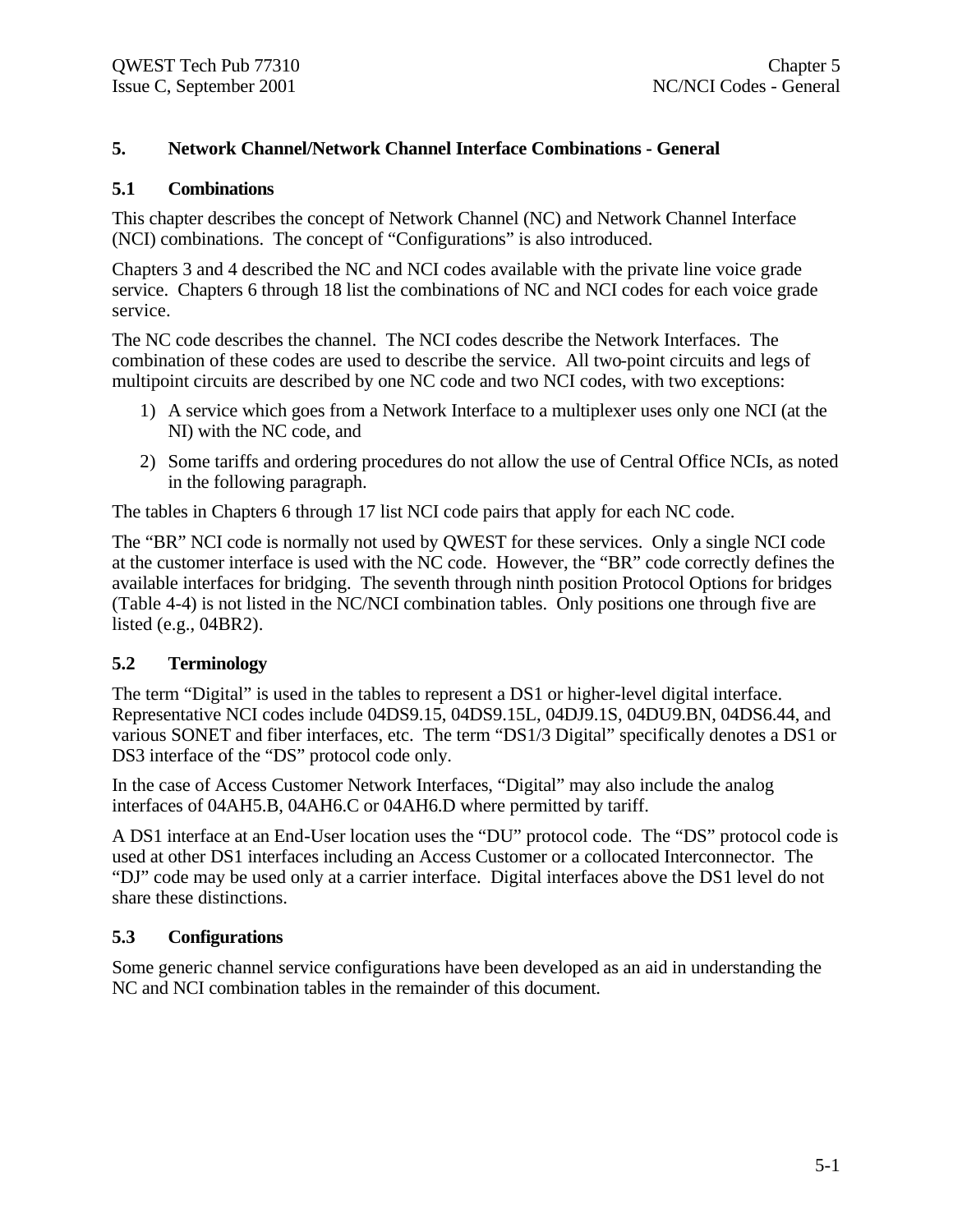Table 5-1 contains diagrams of the channel services provided by U S WEST. The channel service configurations are numbered and appear in the combinations tables. Solid lines indicate the channel service being described by the NC/NCI code combinations. Dashed lines indicate parts of separately ordered services which, combined with the solid line portion, provide the specified channel service. For voice grade services, each line represents one pair or two wires. Thus two lines represent a four wire interface and/or channel.

E & M signaling requires special treatment with Configurations. The Configurations address only the transmission path and not the signaling path. Thus 04EA2.E, 04EA2.M, 06EB2.E and 06EB2.M are considered to be 2-wire (Tip and Ring) interfaces for Configuration purposes. The extra two or four wires are used for signaling purposes. Similarly, 06EA2.E, 06EA2.M, 08EB2.E, 08EB2.M and 08EC2 are considered to be 4-wire interfaces (Tip, Ring, T1 and R1) for Configuration purposes.

### **5.4 Customers and Service Providers**

Terminology describing customers and service providers has changed with the introduction of new service providers and customers. "Customers" are assumed to be U S WEST's customers in this publication. The meaning of "End-User" has not changed.

## **5.4.1 Access Provider**

An Access Provider includes any of the communications companies licensed by the appropriate utility commission to provide local telecommunication service within a LATA. QWEST is an Access Provider

### **5.4.2 Access Customer**

An Access Customer is any of the companies that provide telecommunications service between LATAs and order from the Access Tariffs. Interexchange Carriers (ICs) are Access Customers.

### **5.4.3 Interconnectors**

Customers who have transmission equipment in a QWEST wire center through some type of collocation agreement for interconnection to QWEST's Private Line Transport or Switched Services, will be termed "Interconnectors." Additional information about collocation and Interconnectors may be found in PUB 77386, *Interconnection and Collocation For Transport and Switched Unbundled Network Elements and Finished Services.* Chapter 9 in PUB 77386 discusses analog services.

The most common type of Interconnector is a Certified Local Exchange Carrier (CLEC). In general, CLECs which are collocated in a QWEST wire center, may order the same Network Interfaces delivered to a CLEC-Point of Termination (CLEC-POT) that an IC may order to an IC-POT.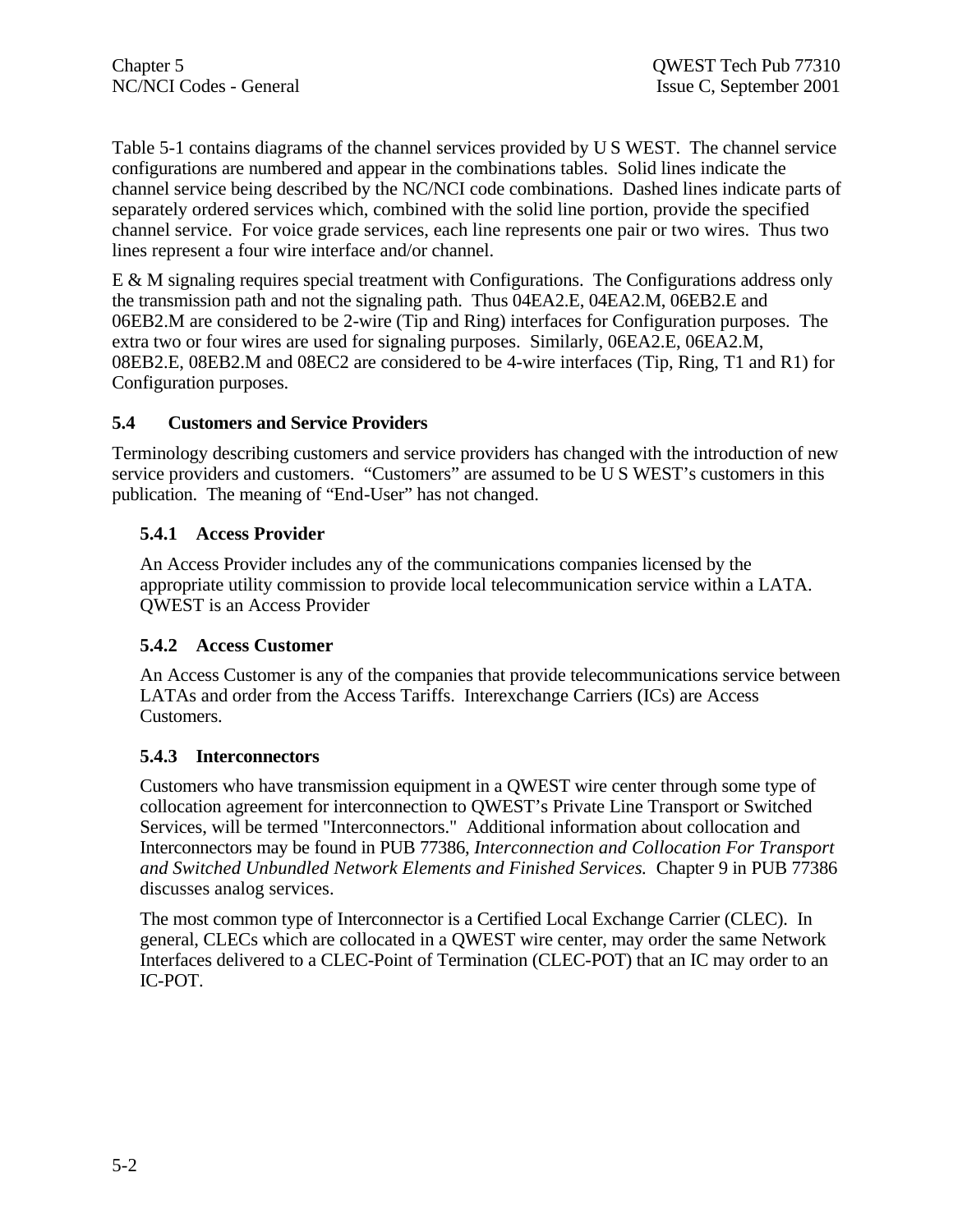| #                     | Configuration                                                           | Description                                                                                                                                                                                                                                                                                                                       |
|-----------------------|-------------------------------------------------------------------------|-----------------------------------------------------------------------------------------------------------------------------------------------------------------------------------------------------------------------------------------------------------------------------------------------------------------------------------|
| 1<br>1.1              | <b>NCI</b><br><b>NCI</b><br><b>NC</b>                                   | A two-point Special Access/Private Line Service where the<br>channel and interfaces have the same "value", e.g. the channel<br>indicates Voice Grade, and both interfaces indicate Voice Band.                                                                                                                                    |
|                       | or<br><b>NCI</b><br><b>NCI</b><br><b>NC</b><br><b>NCI</b><br><b>NCI</b> | 1.1<br>2-wire or Effective 2-wire $(2/2)$<br>4-wire<br>1.2<br>Effective 4-wire<br>1.3<br>Effective 2-wire $(4/2)*$<br>1.4<br>Effective 4-wire - IPLS ** only<br>1.5                                                                                                                                                               |
| 1.2                   | NC<br><b>NCI</b><br><b>NCI</b>                                          | Diagrams may be reversed left to right in some applications. See<br>Section 2.17 for explanation of channel types.                                                                                                                                                                                                                |
| 1.3                   | <b>NC</b>                                                               | * The location of the hybrid in Configuration 1.4 will be<br>determined by QWEST to meet transmission requirements.<br>** IPLS = IntraLATA Private Line Service                                                                                                                                                                   |
| 1.4                   | <b>NCI</b><br><b>NCI</b><br><b>NC</b>                                   |                                                                                                                                                                                                                                                                                                                                   |
| 1.5                   | <b>NCI</b><br><b>NCI</b><br><b>NC</b>                                   |                                                                                                                                                                                                                                                                                                                                   |
| $\overline{2}$<br>2.1 | <b>NCI</b><br><b>NCI</b><br><b>NC</b>                                   | A two-point Special Access/ Private Line Service where one<br>interface has a higher "value" (bit rate or bandwidth) than the<br>channel and second interface. This Configuration requires<br>additional information showing its relationship to the higher<br>service, i.e., Configuration 10, through the use of the Connecting |
| 2.2                   | <b>NCI</b><br><b>NCI</b><br>Mux<br>NC<br>or                             | Facility Assignment, or CFA. Example: the channel indicates<br>Voice Grade, the first interface indicates DS1 and the second<br>interface indicates Voice Band.                                                                                                                                                                   |
|                       | <b>NCI</b><br><b>NCI</b><br>Mux<br>$NC$                                 | 4-wire<br>2.1<br>2.2<br>2-wire or Effective 2-wire $(4/2)$ *<br>2.3<br>Effective 4-wire                                                                                                                                                                                                                                           |
| 2.3                   | <b>NCI</b><br><b>NCI</b><br>лих<br>NC                                   | * The location of the hybrid in Configuration 2.2 (Effective<br>2-wire) will be determined by QWEST to meet transmission<br>requirements.                                                                                                                                                                                         |

# **Table 5-1** Generic Configurations Encountered With Voice Grade Services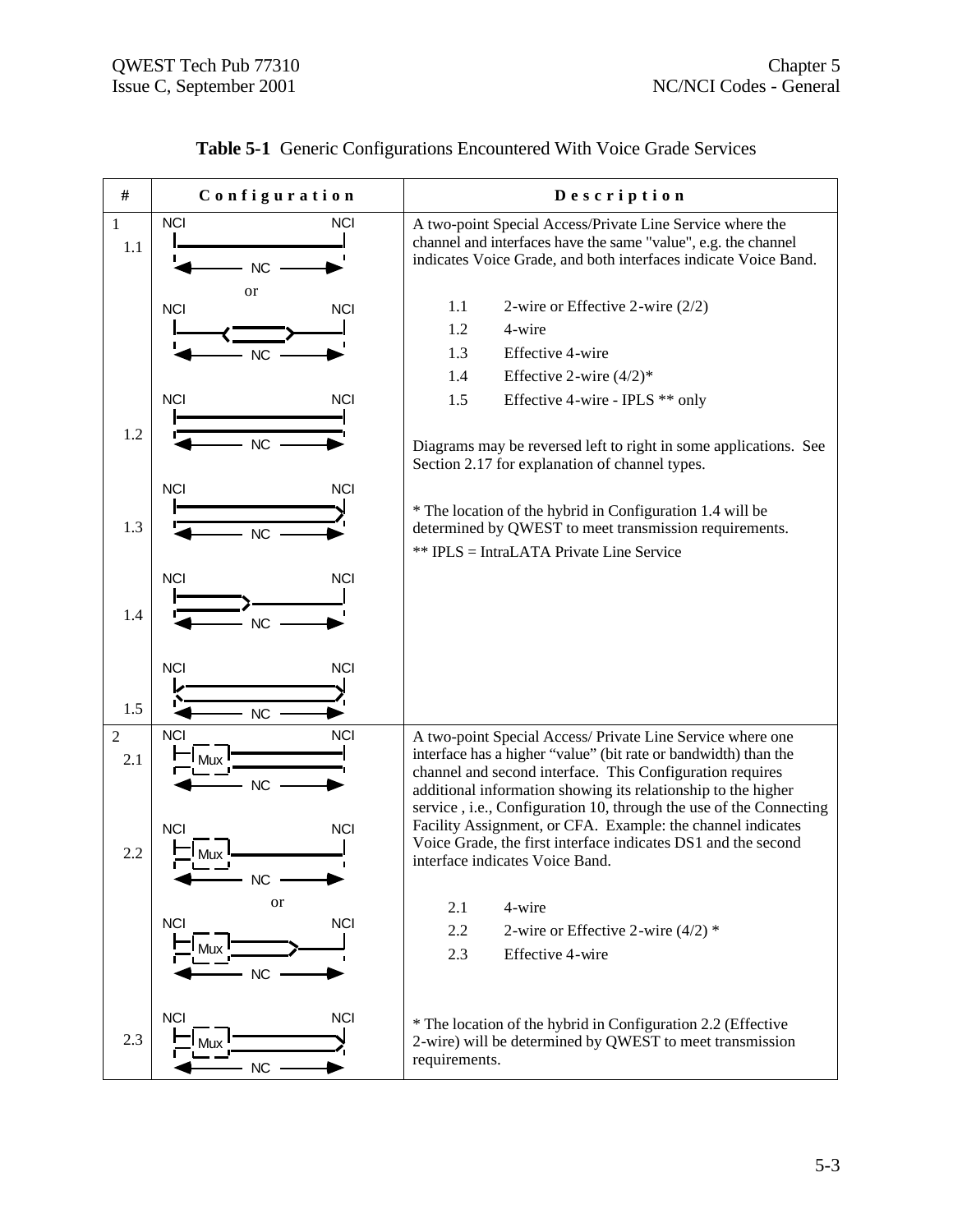| #                      | Configuration                                   | Description                                                                                                                                                                                                                                                                                                                                                      |
|------------------------|-------------------------------------------------|------------------------------------------------------------------------------------------------------------------------------------------------------------------------------------------------------------------------------------------------------------------------------------------------------------------------------------------------------------------|
| 2a                     | <b>NCI</b><br><b>NCI</b><br><b>NC</b>           | A two-point Special Access/Private Line Service where both<br>interfaces have a higher "value" (bit rate) than the channel. This<br>Configuration requires additional information showing both<br>relationships to the higher services, i.e. the Configuration 10s,<br>through the use of the Connecting Facility Assignment, (CFA)<br>and Secondary CFA (SCFA). |
| 2 <sub>b</sub><br>2b.1 | <b>NCI</b><br><b>NCI</b><br>Vlux<br><b>NC</b>   | Same as Configuration 2, except that the first NCI has a lower bit<br>rate than the second NCI. In addition, the SCFA should be used<br>to indicate the relationship between this Configuration and<br>Configuration 10.                                                                                                                                         |
| 2b.2                   | <b>NCI</b><br><b>NCI</b><br><b>NC</b>           | 4-wire<br>2b.1<br>2b.2<br>Effective 4-wire<br>2b.3<br>2-wire or Effective 2-wire *                                                                                                                                                                                                                                                                               |
| 2b.3                   | <b>NCI</b><br><b>NCI</b><br><b>NC</b><br>or     | * The location of the hybrid in Configuration 2b.3 (Effective<br>2-wire) will be determined by QWEST to meet transmission<br>requirements.                                                                                                                                                                                                                       |
|                        | <b>NCI</b><br><b>NCI</b><br>Mu<br><b>NC</b>     |                                                                                                                                                                                                                                                                                                                                                                  |
| 1.1 <sub>m</sub>       | <b>NCI</b><br><b>NCI</b><br>Modem<br><b>NC</b>  | Similar to the respective configurations $(1.1, 1.2, 2.1, \text{ and } 2b.1)$<br>except that one end terminates on a Central Office modem (NCI<br>code 02DM2 or 04DM2). Configurations 1.1m and 1.2m may be<br>reversed. Configuration 1.1m may also take the alternate<br>Configuration 1.1 form with two hybrids (Effective 2-wire).                           |
| 1.2m                   | <b>NCI</b><br><b>NCI</b><br>Modem<br>NC         |                                                                                                                                                                                                                                                                                                                                                                  |
| 2.1 <sub>m</sub>       | <b>NCI</b><br><b>NCI</b><br>Modem<br>$-$ NC $-$ |                                                                                                                                                                                                                                                                                                                                                                  |
| 2b.1m                  | <b>NCI</b><br><b>NCI</b><br>Modem<br>$NC -$     |                                                                                                                                                                                                                                                                                                                                                                  |

# **Table 5-1** Generic Configurations Encountered With Voice Grade Services (Cont.)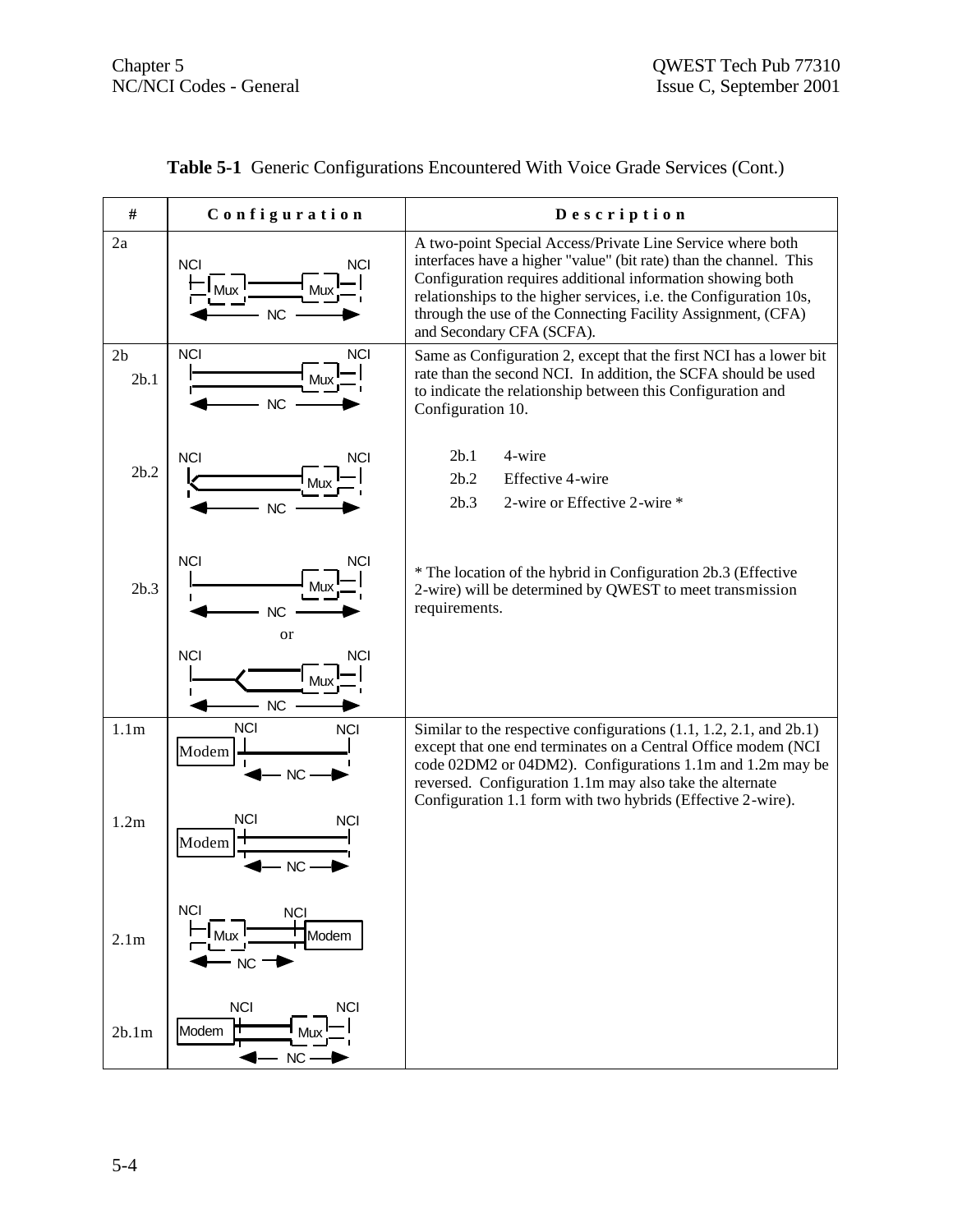| #                     | Configuration                                   | Description                                                                                                                                                                                                                                                                                                                                                                                          |
|-----------------------|-------------------------------------------------|------------------------------------------------------------------------------------------------------------------------------------------------------------------------------------------------------------------------------------------------------------------------------------------------------------------------------------------------------------------------------------------------------|
| $\overline{7}$<br>7.1 | <b>NCI</b><br><b>Bridge</b><br>NC               | The portion of a multipoint Special Access/Private Line Service<br>which connects the Access Customer to the QWEST Central<br>Office (CO) bridge. The channel (indicating CO bridging) and<br>interface have the same "value", e.g. the channel indicates Voice<br>Grade with CO bridging, and the interface indicates Voice Band.                                                                   |
| 7.2                   | <b>NCI</b><br><b>Bridge</b><br><b>NC</b>        | 7.1<br>4-wire<br>7.2<br>2-wire<br>7.3<br>Effective 2-wire $(4/2)$ *                                                                                                                                                                                                                                                                                                                                  |
| 7.3                   | <b>NCI</b><br><b>Bridge</b><br>NC               | * The location of the hybrid in Configurations 7.3 will be<br>determined by QWEST to meet transmission requirements.                                                                                                                                                                                                                                                                                 |
| 7c<br>7c.1            | <b>NCI</b><br><b>Bridge</b><br>Mux<br>NC        | The same as Configuration 7 except that the NCI has a higher<br>"value" (bit rate) than the channel. This Configuration requires<br>additional information showing its relationship to the higher<br>service, i.e., Configuration 10, through the use of the CFA.<br>Example: the channel indicates Voice Grade, the first interface<br>indicates DS1 and the second interface indicates Voice Band. |
| 7c.2                  | <b>NCI</b><br>Mux<br><b>Bridge</b><br>NC        | 7c.1<br>4-wire<br>7c.2<br>2-wire                                                                                                                                                                                                                                                                                                                                                                     |
| 8<br>8.1              | <b>NCI</b><br><b>Bridge</b><br>NC<br><b>NCI</b> | The portion of a multipoint Special Access/Private Line Service<br>which connects the End-User to the QWEST bridge. The channel<br>(indicating CO bridging) and interface have the same "value", e.g.<br>the channel indicates Voice Grade with CO bridging, and the<br>interface indicates Voice Band.                                                                                              |
| 8.2                   | <b>Bridge</b><br>NC<br>or<br><b>NCI</b>         | 8.1<br>4-wire<br>8.2<br>2-wire or Effective 2-wire *<br>8.3<br>Effective 4-wire<br>The order in the tables may be reversed for EU-EU applications                                                                                                                                                                                                                                                    |
|                       | <b>Bridge</b><br>NC<br><b>NCI</b>               | * The location of the hybrid in Configurations 8.2 will be<br>determined by QWEST to meet transmission requirements.                                                                                                                                                                                                                                                                                 |
| 8.3                   | <b>Bridge</b><br>$NC -$                         |                                                                                                                                                                                                                                                                                                                                                                                                      |

# **Table 5-1** Generic Configurations Encountered With Voice Grade Services (Cont.)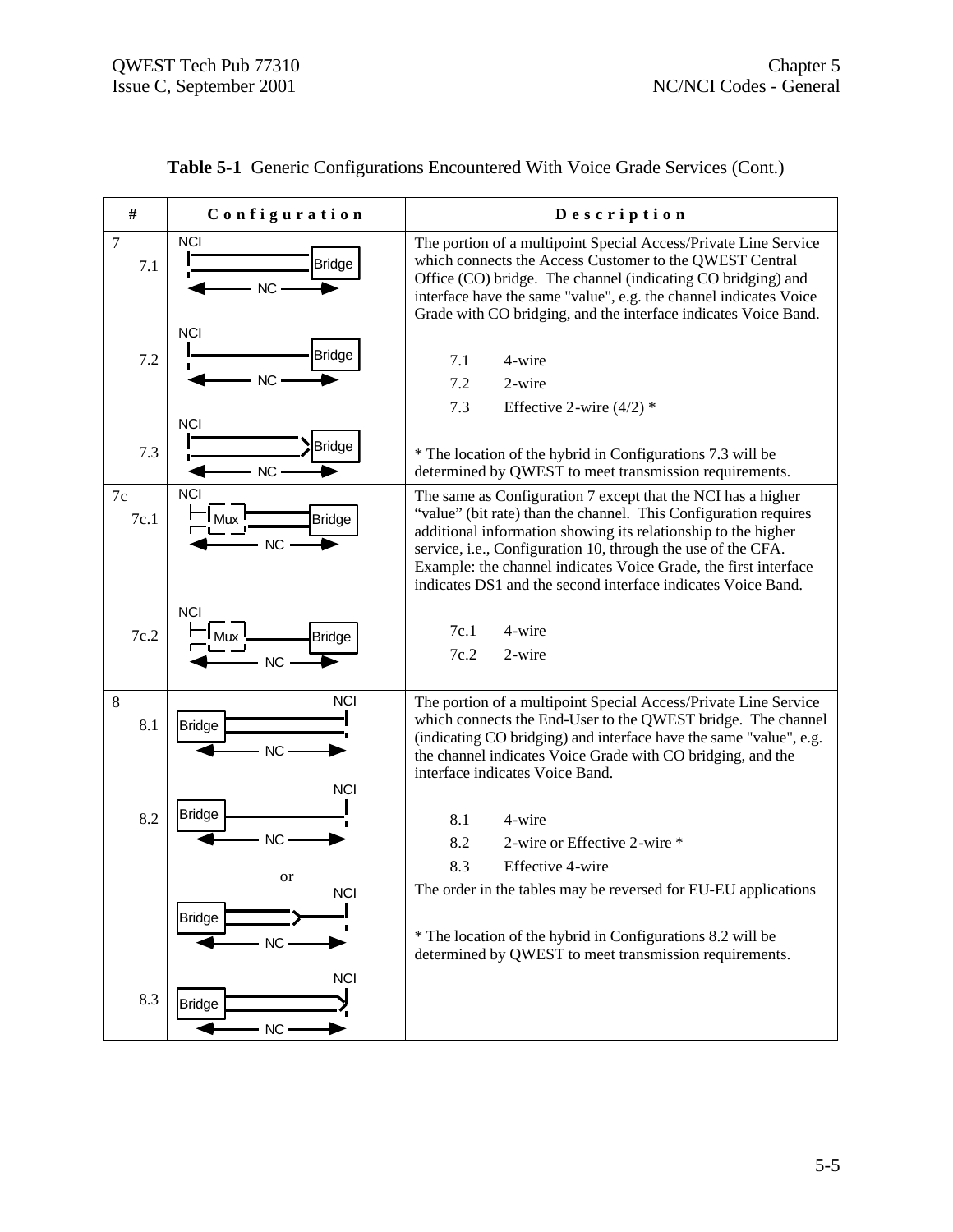| #                  | Configuration                                                                | Description                                                                                                                                                                                                                                                                                                                                                                                                                                                        |
|--------------------|------------------------------------------------------------------------------|--------------------------------------------------------------------------------------------------------------------------------------------------------------------------------------------------------------------------------------------------------------------------------------------------------------------------------------------------------------------------------------------------------------------------------------------------------------------|
| 8c<br>8c.1<br>8c.2 | <b>NCI</b><br>Bridge<br>Mw<br><b>NC</b><br><b>NCI</b><br>Bridge<br><b>NC</b> | The same as Configuration 8 except that the NCI has a higher<br>"value" (bit rate) than the channel. This Configuration requires<br>additional information showing its relationship to the higher<br>service, i.e., Configuration 10, through the use of the CFA.<br>Example: the channel indicates Voice Grade, the first interface<br>indicates DS1 and the second interface indicates Voice Band.<br>8c.1<br>4-wire<br>2-wire<br>8c.2                           |
| 9<br>9.1           | <b>Bridge</b><br><b>Bridge</b><br><b>NC</b>                                  | The portion of a multipoint Special Access/Private Line Service<br>which connects two QWEST bridges in two different COs. The<br>channel indicates bridging. Additionally, the customer specifies<br>both CO bridging locations. Example: the channel indicates<br>Voice Grade with CO bridging, and the customer specifies two<br>CO bridging locations (e.g., using CLLI <sup>TM</sup> codes).                                                                   |
| 9.2                | <b>Bridge</b><br><b>Bridge</b><br><b>NC</b>                                  | 9.1<br>4-wire<br>2-wire<br>9.2                                                                                                                                                                                                                                                                                                                                                                                                                                     |
| 10                 | <b>NCI</b><br><b>Mux</b><br>NC                                               | A two-point Special Access/Private Line Service with one<br>interface and one channel. This Configuration requires a<br>customer specified CO multiplexing location using CLLI <sup>TM</sup> . The<br>channel (indicating CO multiplexing) and interface have the same<br>"value." Example: both the channel and the interface indicate DS1<br>Service. The customer will assign lower bit rate services into the<br>Configuration 10 (e.g., see Configuration 2). |
| 10a                | <b>NCI</b><br>Mux<br><b>NC</b>                                               | Configuration 10a is assigned to another Configuration 10. The<br>NCI is a higher "value" than the NC code. CFA shows<br>relationship between this Configuration 10a and the first<br>Configuration 10 of the higher service (i.e., the dashed service on<br>the left).                                                                                                                                                                                            |

| Table 5-1 Generic Configurations Encountered With Voice Grade Services (Cont.) |  |
|--------------------------------------------------------------------------------|--|
|--------------------------------------------------------------------------------|--|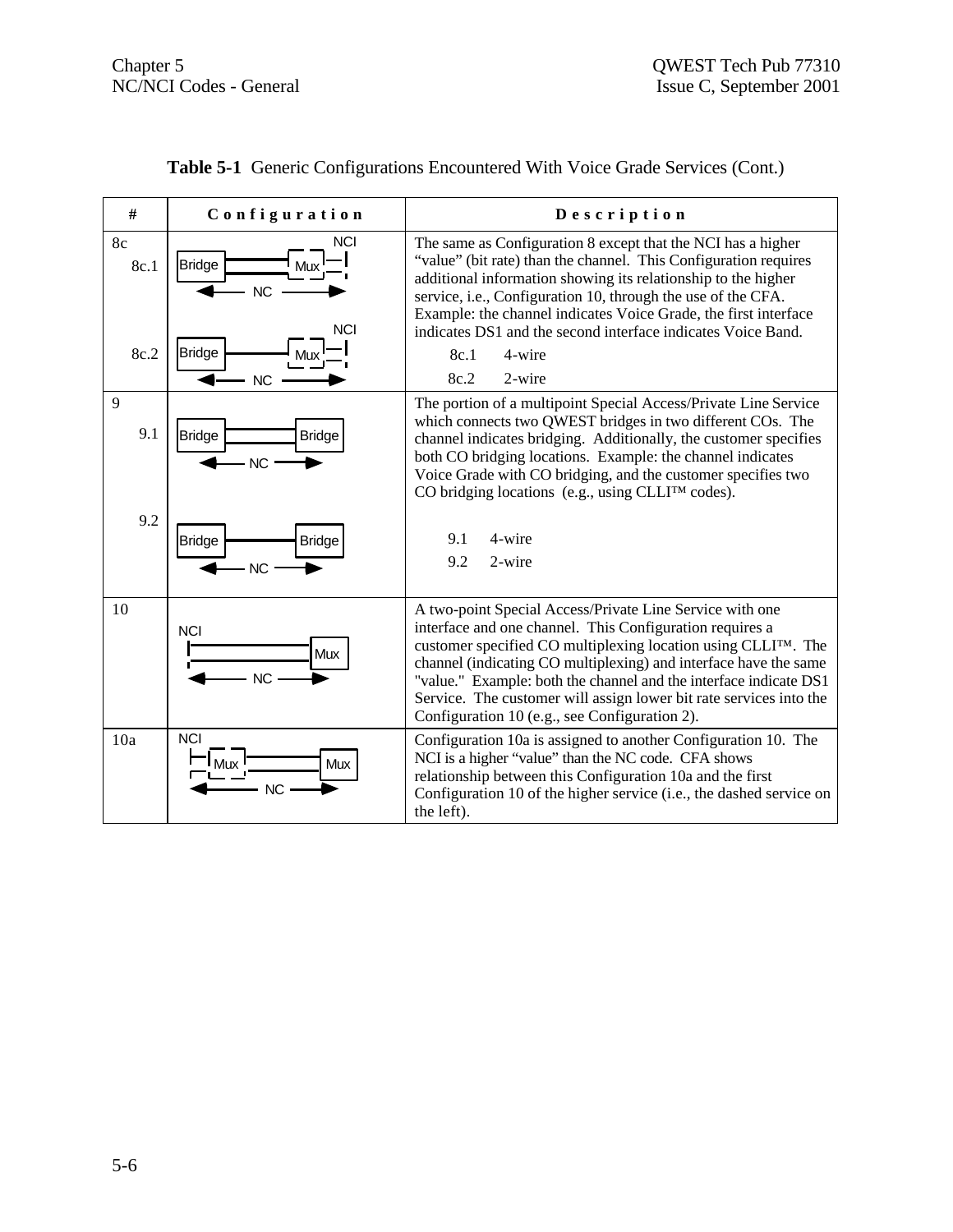## **5.4.4 Dial Tone Providers**

There are a number of similar terms that identify dial tone providers including, but not limited to:

Alternate Exchange Carrier (AEC) Competitive Local Exchange Carrier (CLEC) Alternate Local Exchange Carrier (ALEC) Independent Local Exchange Carrier (ILEC)

These providers may be Interconnectors. A Local Exchange Carrier such as QWEST is also a Dial Tone Provider.

### **5.4.5 Loop and Transport Providers**

Similarly, there are a number of similar terms that identify providers of loops or transport including, but not limited to:

Local Exchange Carrier (LEC, e.g., QWEST) Alternate Exchange Carrier (AEC) Competitive Local Exchange Carrier (CLEC) Alternative Access Provider (AAP) Competitive Access Provider (CAP)

### **5.4.6 Application of Terms**

This publication makes use of "Access Customer", "End-User" and "Interconnector" in the NC/NCI combination tables. The other terms are provided for the reader as background information. PUB 77386 provides additional information.

### **5.5 How To Read the NC/NCI Combination Tables**

Chapters 6 through 17 contain NC/NCI Combination Tables based on common attributes in the NC code. Many Tables are further subdivided into major signaling groups (identified in the Remarks column) which are separated by **bold** horizontal lines. Table 5-2 is a one-page excerpt of the first group (with "No Signaling") from Table 7-1 listing the NCI code combinations for VG2 using the NC code of LC--. The table lists the Configuration and the NCI code combinations that would apply at an Access Customer NI, in a QWEST Central office NI, at an Interconnector (collocated in a QWEST Central office) NI, or at an End-User NI. The bold horizontal line is at the end of the second page of the table.

The Remarks column in Table 5-2 contains italicized line numbers (*1* through *20*) to aid the description.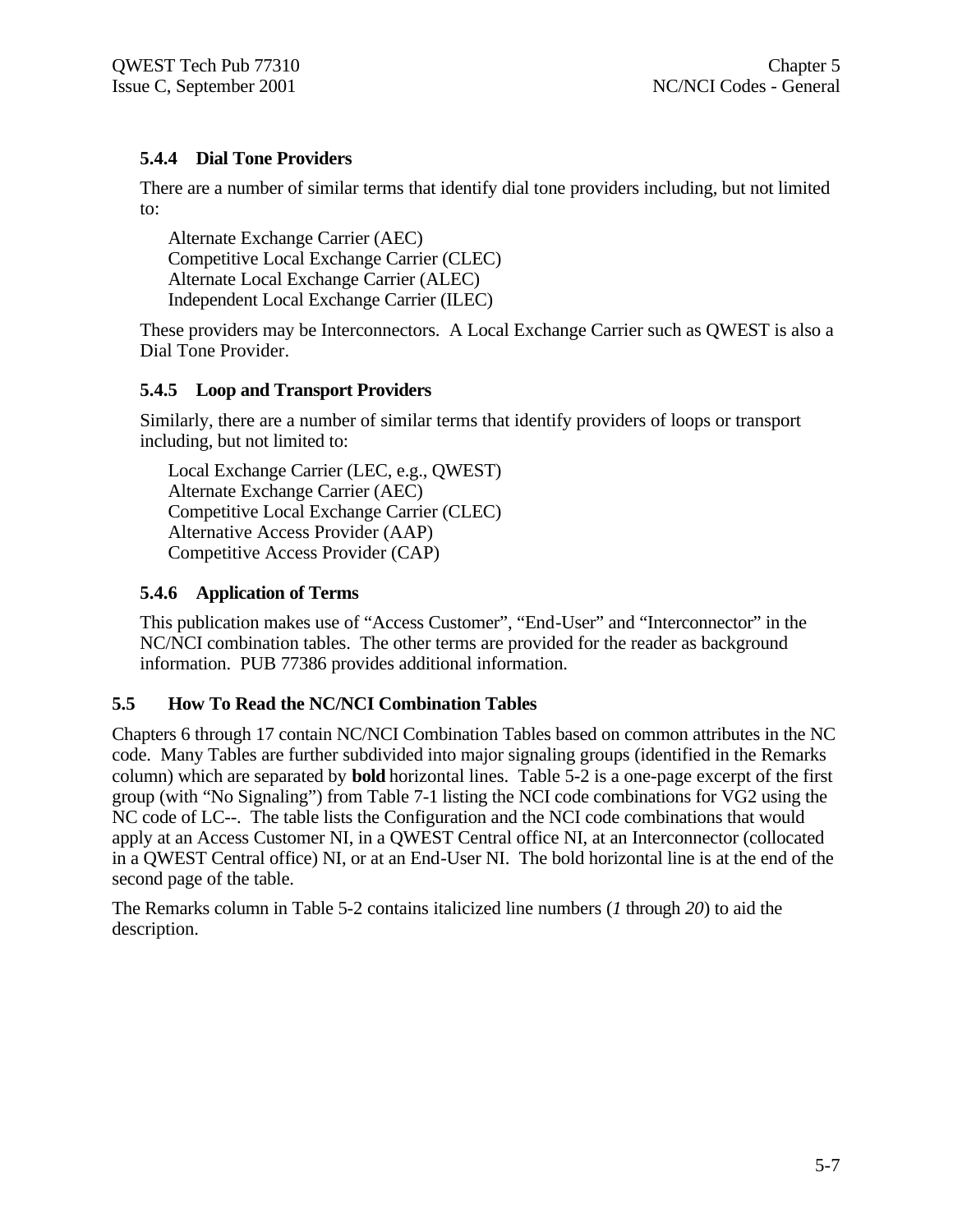|                                |                                              | NC/NCI Combinations              |             |                |                                 |  |
|--------------------------------|----------------------------------------------|----------------------------------|-------------|----------------|---------------------------------|--|
| $NC = LC -$                    | No Options                                   |                                  |             |                |                                 |  |
|                                | Configuration<br><b>QWEST Central Office</b> |                                  |             |                |                                 |  |
| <b>Remarks</b>                 | $(Table 5-1)$                                | <b>Access Customer</b>           | <b>CONI</b> | Interconnector | <b>End-User</b>                 |  |
| N <sub>0</sub><br>$\mathcal I$ | 1.1                                          | 02NO2 †                          |             |                | 02NO <sub>2</sub>               |  |
| Signaling 2                    | 1.4                                          | 04NO2                            |             |                |                                 |  |
| 3                              | 2.2                                          | Digital                          |             |                |                                 |  |
| $\overline{4}$                 | 1.2                                          | 04NO2                            |             |                | 04NO2                           |  |
| 5                              | 2.1                                          | Digital                          |             |                |                                 |  |
| 6                              | 2b.3                                         | 02NO2 †                          |             |                | Digital                         |  |
| 7                              | 2b.1                                         | 04NO2                            |             |                |                                 |  |
| 8                              | 2a                                           | Digital<br>04DS9.NO*<br>04DS6.NO |             |                | Digital<br>04DU9.NO<br>04DS6.NO |  |
| 9                              | 1.1                                          |                                  |             | 02NO2 †        | 02NO <sub>2</sub>               |  |
| 10                             | 2b.3                                         |                                  |             |                | Digital                         |  |
| 11                             | 1.2                                          |                                  |             | 04NO2          | 04NO2                           |  |
| 12                             | 2b.1                                         |                                  |             |                | Digital                         |  |
| 13                             | 2.2                                          |                                  |             | DS1/3 Digital  | 02NO <sub>2</sub>               |  |
| 14                             | 2.1                                          |                                  |             |                | 04NO2                           |  |
| 15                             | 1.1                                          | 02NO2 †                          |             | 02NO2 †        |                                 |  |
| 16                             | 2.2                                          | Digital                          |             |                |                                 |  |
| 17                             | 1.2                                          | 04NO2                            |             | 04NO2          |                                 |  |
| 18                             | 2.1                                          | Digital                          |             |                |                                 |  |
| 19                             | 2b.3                                         | 02NO2 †                          |             | DS1/3 Digital  |                                 |  |
| 20                             | 2b.1                                         | 04NO2                            |             |                |                                 |  |

## **Table 5-2** Sample NC/NCI Combinations Table (Voice Grade 2 - LC--)

† For one-way transmission.<br> **N** may be substituted for I

DJ may be substituted for DS at an Access Customer Network Interface.

Compatible pairs of NCI codes for this NC code are read horizontally between sets of medium width lines. The first set (lines 1, 2, and 3) lists the four NCI codes (at an Access Customer's NI) 02NO2, 04NO2 and Digital as being compatible with 02NO2 (at an End-User's NI).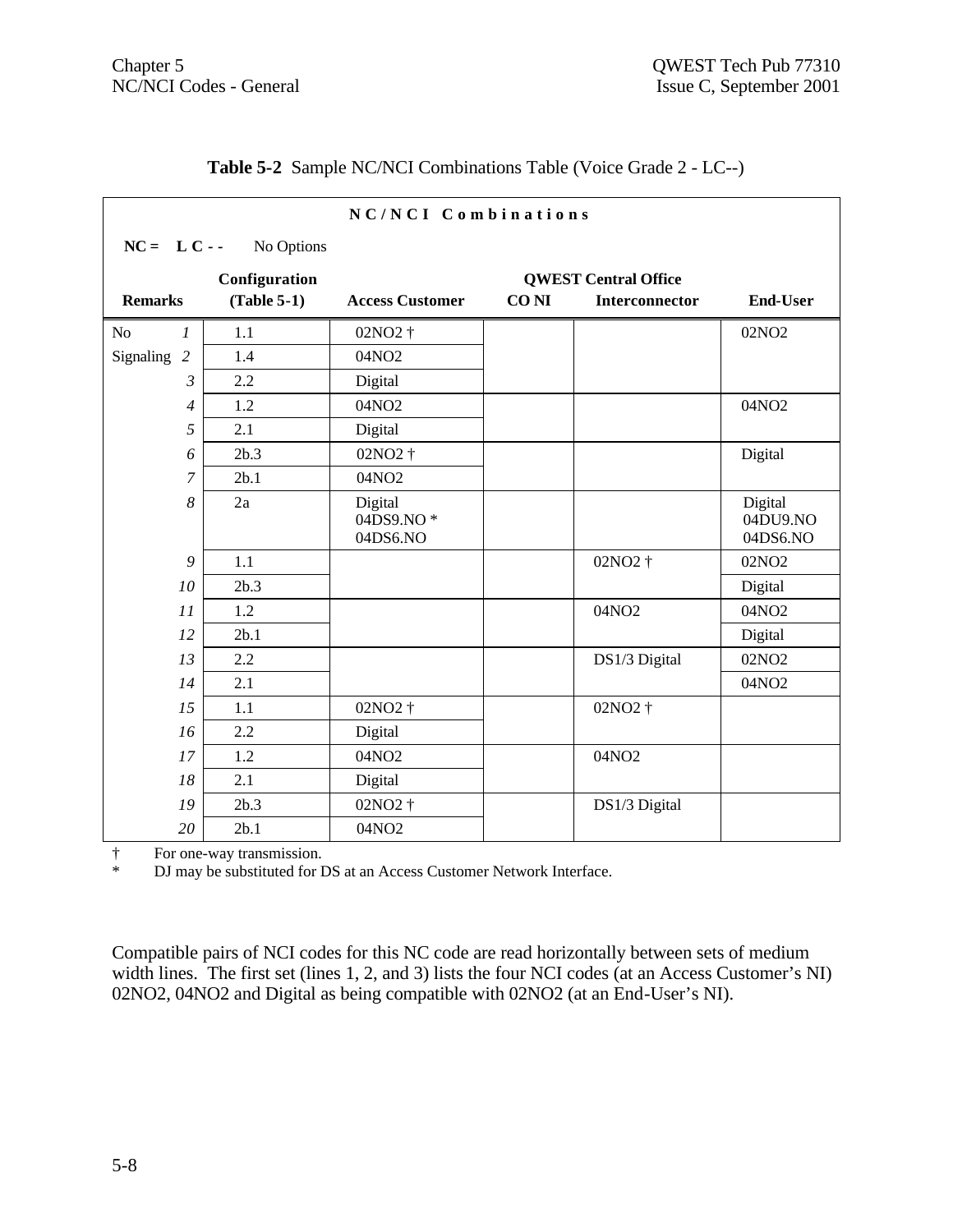The Configurations (see Table 5-1 for descriptions) are separated by horizontal light lines. Thus, for example, the first line NCI combination of 02NO2 - 02NO2 would be a Configuration 1.1. Similarly, a Digital - 02NO2 combination (line 3) would be a Configuration 2.2.

The set defined by lines 4 and 5 are read in a similar manner.

Line 8 lists some compatible NCI codes for LC-- channels with both ends at a higher "value" as denoted by Configuration 2a. The higher capacity channels with CO multiplexing were ordered previously as Configuration(s) 10 and, if more than a DS1 is involved, as Configurations 10a. Section 5.5 explains this in greater detail.

Lines 6 and 7 are similar but have the higher interface only at the End-User's interface.

Lines 9 through 12 show 2-wire and 4-wire connections between an Interconnector and an End-User (e.g. 02NO2 - 02NO2). Again, if the End-User NI is at a higher "value", Configuration 10s were ordered (e.g., a DS1 with CO multiplexing: HC-G).

Lines 13 and 14 are also between an Interconnector and an End-User. However, the Interconnector is a DS1 or DS3 interface and the Interconnector has purchased a DS1 multiplexer as Configuration 10. In the case of a DS3, a DS3 multiplexer (Configuration 10) has also been ordered making the DS1 multiplexer a Configuration 10a. This situation is similar to the example in Section 5.5.

Lines 15 through 20 describe the channels between an Access Customer and an Interconnector.

#### **5.6 High Capacity Channels**

The NCI code pairs such as "Digital - 02NO2" (line 3 of Table 5-2) differ in that the "values" of the channels do not correspond with the value of both interfaces. This implies that multiplexing is involved. This means that a DS1 with CO multiplexing has been ordered as illustrated in Configuration 10 (Table 5-1). Once the DS1 was in place, the voice grade channel (LC-- in this example) is ordered. This channel is 2-wire from the End-User NI (Configuration 2.2), through the multiplexer (Mux), and on to the 4-wire interface at the Access Customer's NI. The dashed portions represent the previously ordered carrier facility and mux of Configuration 10.

The interface "Digital" could be at a higher level than DS1. In this case, another (or several) Configuration(s) 10 would be concatenated with the first Configuration 10. This is illustrated by Configuration 10a.

An example, illustrated in Figure 5-1 of a high capacity DS3 NI might help understand the concept. The higher capacity DS3 channel with CO multiplexing is ordered as, for example, a HF-1 (Configuration 10). Then the lower capacity DS1 channel with CO multiplexing is ordered as, for example, HC-G (Configuration 10a). CFA information is included to assign the HC-G channel to a channel on the original HF-1 multiplexer (Configuration 10).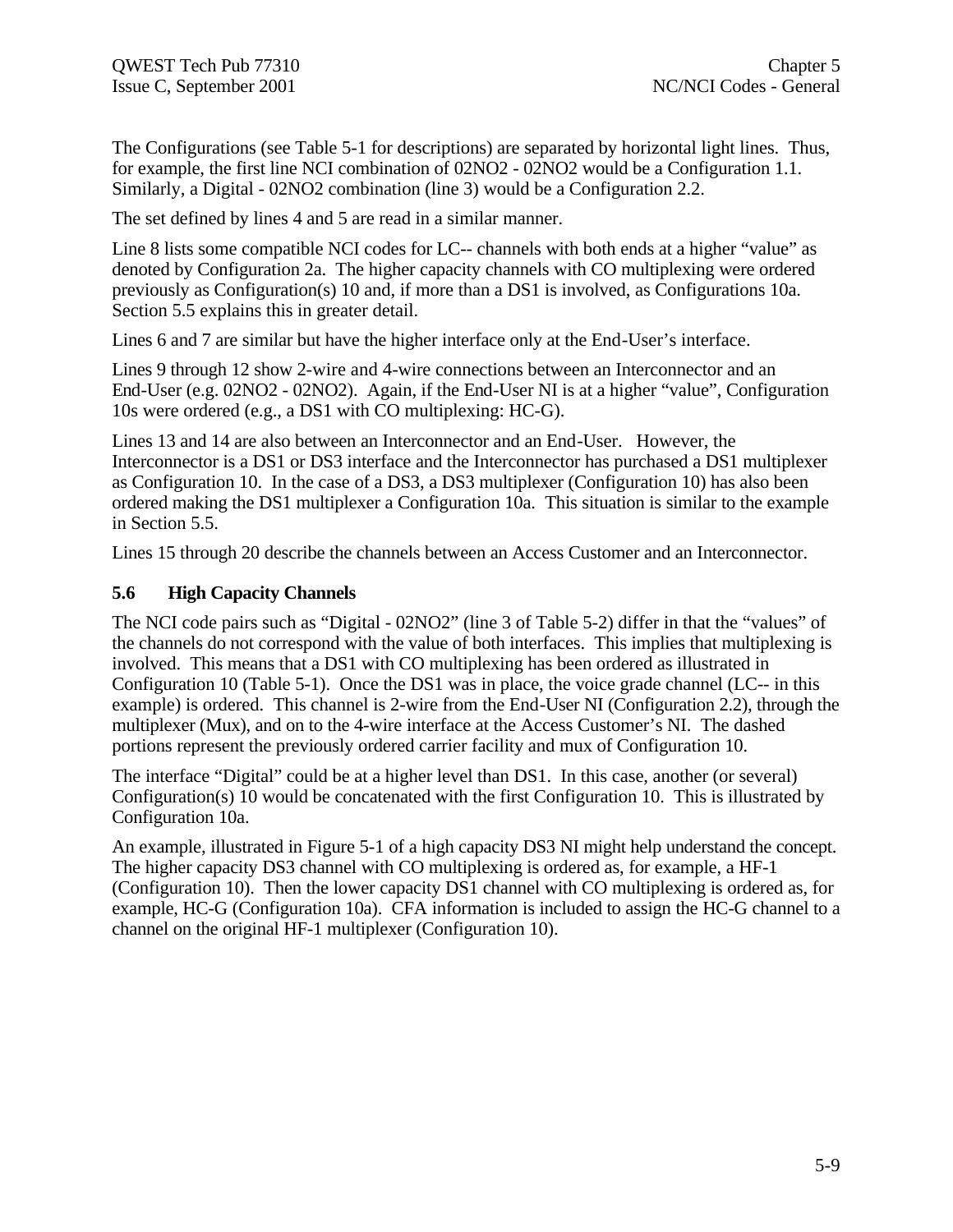

**Figure 5-1** High Capacity with Voice Grade 2 Example

Once the High Capacity Services (HF-1 and HC-G), represented by Configurations 10 and 10a, are in place, the voice grade channels (LC--), represented on line 3 of Table 5-2, are ordered. The NCI code pairs "Digital" - 02NO2, are represented by Configuration 2.2 (Table 5-1). Configuration 2.2 has a 2-wire interface on the right. The two levels of CO multiplexing and channels on the left side of Configuration 2.2 (only one level is shown in Configuration 2.2) were ordered as Configurations 10 and 10a and are indicated by dashed lines. The LC-- channel is represented by solid lines. Typical NC and NCI codes are used for the high capacity channels.

Some special problems may occur if voice grade channels are ordered when both NIs are at a higher value (i.e., Configuration 2a).

The NCI pair 04DS9.NO - 04DS9.NO presents no problem since the signaling requirements can be determined from the NO option code in the DS1 level NCI codes.

A NCI code pair *Digital - 04DS9.NO* or *Digital - 04DS6.NO*, where "Digital" represents a high level interface, should not present a problem since one can infer the NO signaling requirements on the left side from the NO stated in the right NCI.

However, the Digital - Digital code pair can present a problem. All intelligence concerning the signaling requirements for the LC-- voice grade channel can been lost if voice grade channels are not properly ordered. Any high capacity system is ordered using the proper protocol option codes (e.g., 04DS9.15 or 04SOF.D). When voice grade services are ordered, the signaling protocol option codes should be substituted. Thus, using the example in the two previous paragraphs, the voice grade would use 04SOF.NO in place of the 04SOF.D. This allows the important signaling (or non-signaling in the "NO" case) to be retained for provisioning and testing purposes.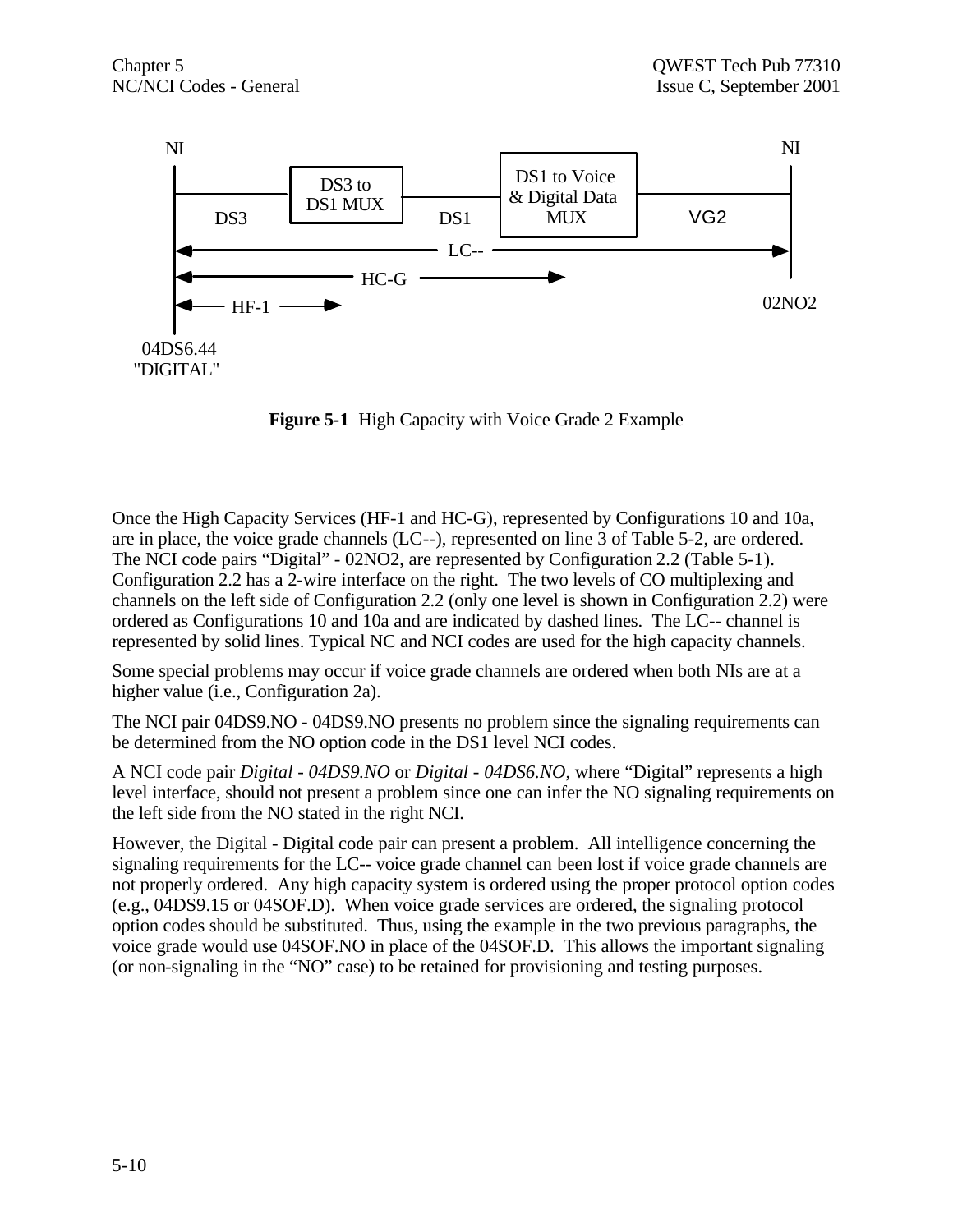#### **5.7 Multiplexer to Multiplexer Connecting Arrangement**

One option available in some jurisdictions is a Central Office Multiplexer to Multiplexer Connecting Arrangement. This option connect the channels of two separately ordered DS1-to-Voice multiplexers. The option is available with and without tandem signaling.

Figure 5-2 illustrates a typical application. Any appropriate NC code can apply to the Voice Grade channel. Typical NC codes are shown for a DS1 with the separately ordered Central Office Multiplexing services. The NCI codes are represented by the term "Digital" as used in the NC/NCI combination tables later in this publication. These tables do not specifically include the Digital to Digital combinations that would be used for this arrangement if, for example, between two Access Customer multiplexers.



**Figure 5-2** Typical Multiplexer to Multiplexer Application

#### **5.8 Nonstandard Combinations**

A "Nonstandard" option, designated by a "Z" in the fourth position of the NC code (e.g., LB-Z), is available with the voice grade services. Similarly, the NC code LQ-Z denotes a Nonstandard service. In an attempt to reduce coding redundancy, only the LQ-Z will remain in effect. Nonstandard services formerly ordered by using a "Z" in the fourth position of the NC code should now use LQ-Z.

Normally, the compatible NCI codes are the same as or similar to the NCI codes for similar "standard" options. For example, a former LB-Z (now LQ-Z) may be similar to a LB--. However, since there is something that is not standard, NC/NCI combination tables are not included. Use the other tables as a guide in selecting compatible NCI codes.

When "Nonstandard" is used, the customer must specify on the Access Service Request (or the equivalent) what is expected of the channel. See the appropriate tariff or catalog for further information.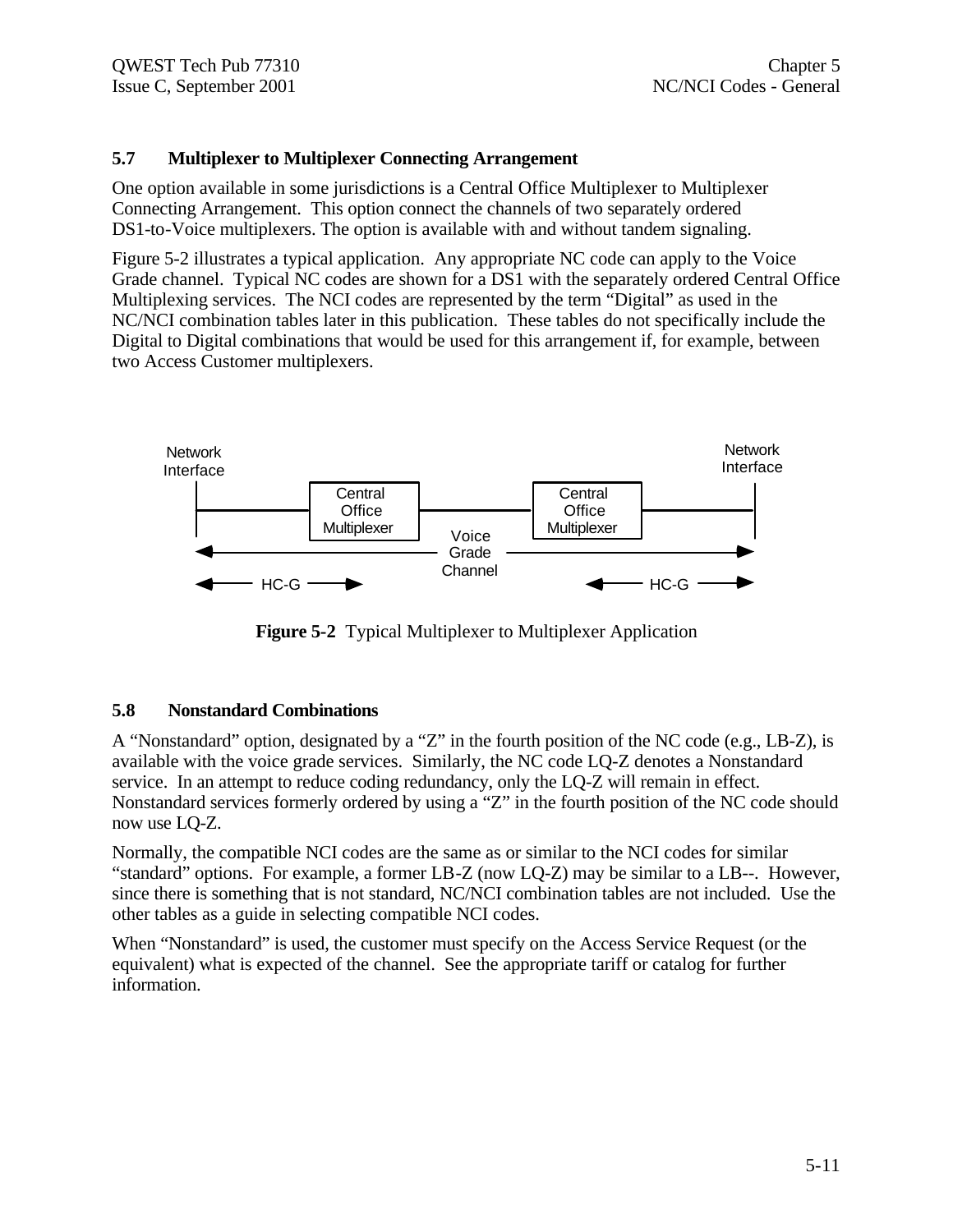# **CONTENTS**

# **Chapter and Section**

## Page

| 6. |     |  |
|----|-----|--|
|    | 61  |  |
|    | 6.2 |  |
|    | 63  |  |
|    | 6.4 |  |
|    | 6.5 |  |
|    | 6.6 |  |
|    | 67  |  |
|    | 6.8 |  |

# **Tables**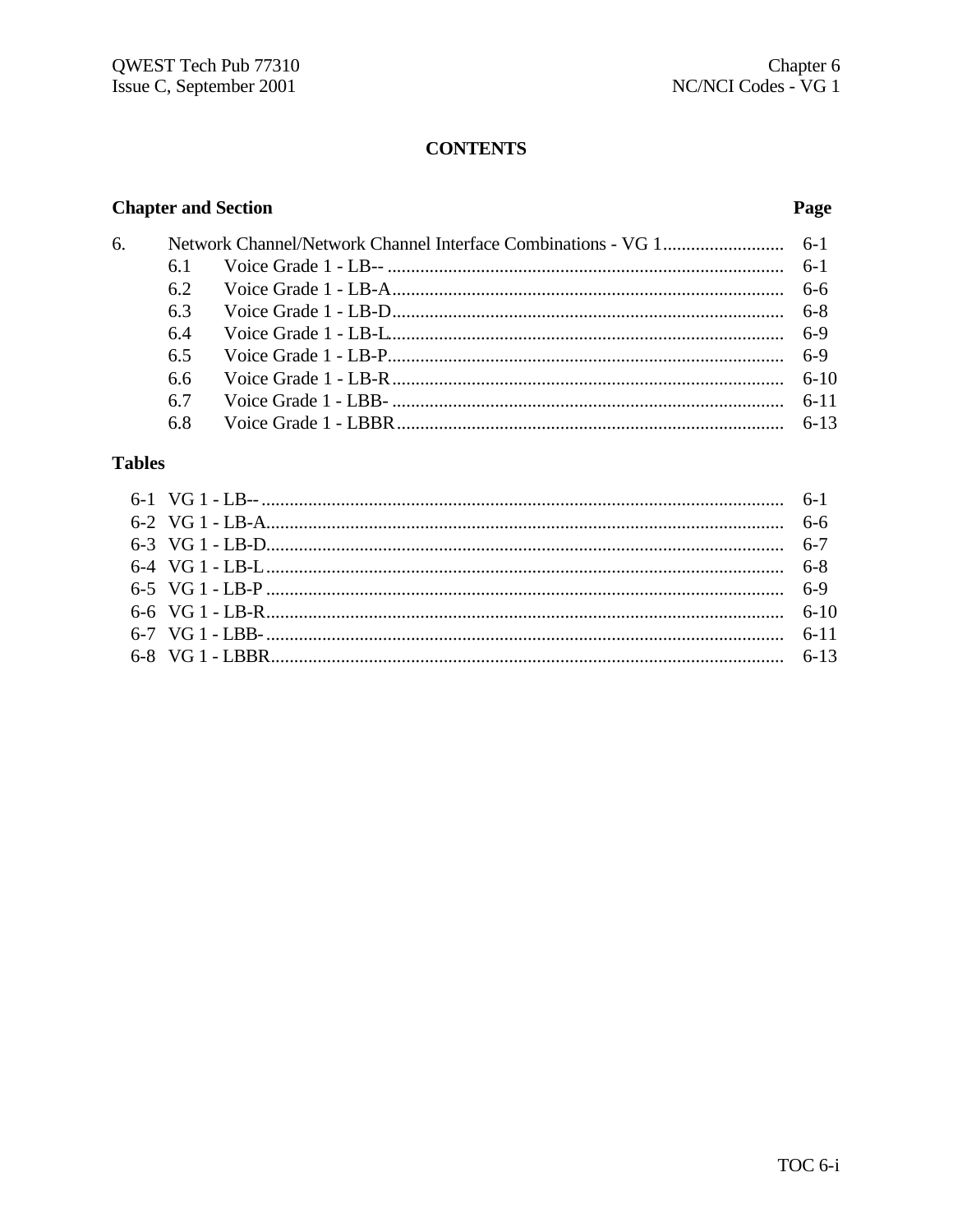## **6. Network Channel/Network Channel Interface Combinations - VG 1**

See Section 5.2 for explanation of the terms "Digital" and "DS1/3 Digital".

#### **6.1 Voice Grade 1 - LB--**

|                |               | NC/NCI Combinations              |             |                             |                                 |
|----------------|---------------|----------------------------------|-------------|-----------------------------|---------------------------------|
| $NC = LB$      | No options    |                                  |             |                             |                                 |
|                | Configuration |                                  |             | <b>QWEST Central Office</b> |                                 |
| <b>Remarks</b> | $(Table 5-1)$ | <b>Access Customer</b>           | <b>CONI</b> | Interconnector              | <b>End-User</b>                 |
| N <sub>o</sub> | 1.1           | 02NO <sub>2</sub>                |             |                             | 02NO <sub>2</sub>               |
| Signaling      | 1.4           | 04NO2                            |             |                             |                                 |
|                | 2.2           | Digital                          |             |                             |                                 |
|                | 1.2           | 04NO2                            |             |                             | 04NO2                           |
|                | 2.1           | Digital                          |             |                             |                                 |
|                | 2b.3          | 02NO <sub>2</sub>                |             |                             | Digital                         |
|                | 2b.1          | 04NO2                            |             |                             |                                 |
|                | 2a            | Digital<br>04DS9.NO*<br>04DS6.NO |             |                             | Digital<br>04DU9.NO<br>04DS6.NO |
|                | 1.1           |                                  |             | 02NO <sub>2</sub>           | 02NO <sub>2</sub>               |
|                | 2b.3          |                                  |             |                             | Digital                         |
|                | 1.4           |                                  |             | 04NO2                       | 02NO <sub>2</sub>               |
|                | 1.2           |                                  |             |                             | 04NO2                           |
|                | 2b.1          |                                  |             |                             | Digital                         |
|                | 2.2           |                                  |             | DS1/3 Digital               | 02NO <sub>2</sub>               |
|                | 2.1           |                                  |             |                             | 04NO2                           |
|                | 1.1           | 02NO <sub>2</sub>                |             | 02NO <sub>2</sub>           |                                 |
|                | 1.4           | 04NO2                            |             |                             |                                 |
|                | 2.2           | Digital                          |             |                             |                                 |
|                | 1.2           | 04NO2                            |             | 04NO2                       |                                 |
|                | 2.1           | Digital                          |             |                             |                                 |
|                | 2b.3          | 02NO <sub>2</sub>                |             | DS1/3 Digital               |                                 |
|                | 2b.1          | 04NO2                            |             |                             |                                 |

### **Table 6-1** VG 1 - LB--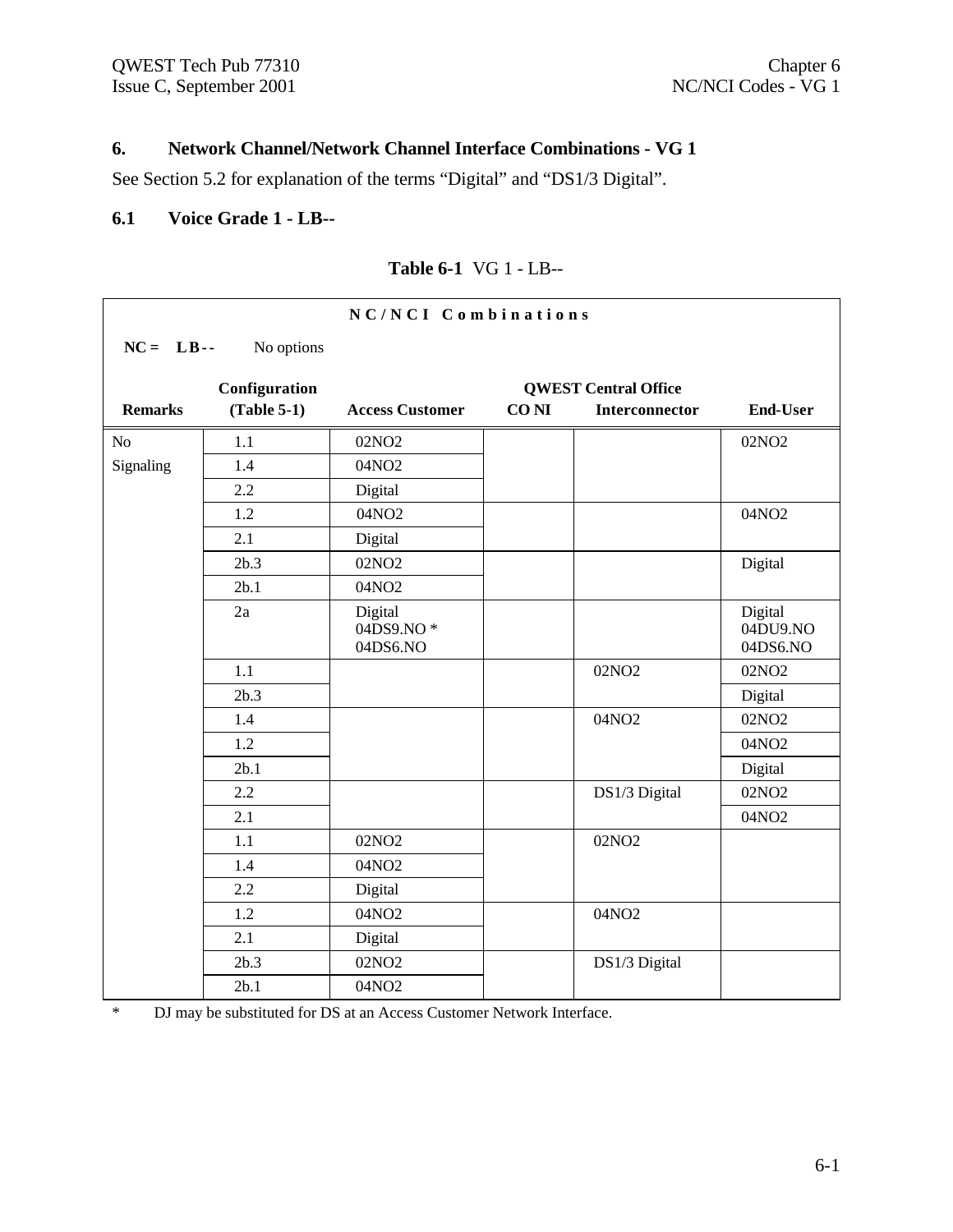| NC/NCI Combinations |               |                                  |             |                             |                                 |
|---------------------|---------------|----------------------------------|-------------|-----------------------------|---------------------------------|
| $NC = LB$ .         | No options    |                                  |             |                             |                                 |
|                     | Configuration |                                  |             | <b>QWEST Central Office</b> |                                 |
| <b>Remarks</b>      | $(Table 5-1)$ | <b>Access Customer</b>           | <b>CONI</b> | <b>Interconnector</b>       | <b>End-User</b>                 |
| Loop-start          | 1.1           | 02LS2                            |             |                             | 02LO <sub>2</sub>               |
| Signaling           | 1.4           | 04LS2                            |             |                             |                                 |
| (End-User           | 2.2           | Digital                          |             |                             |                                 |
| has open            | 2b.3          | 02LS2                            |             |                             | Digital                         |
| end)                | 2b.1          | 04LS2                            |             |                             |                                 |
|                     | 2a            | Digital<br>04DS9.LS*<br>04DS6.LS |             |                             | Digital<br>04DU9.LO<br>04DS6.LO |
|                     | 1.1           |                                  |             | 02LS2                       | 02LO <sub>2</sub>               |
|                     | 2b.3          |                                  |             |                             | Digital                         |
|                     | 1.4           |                                  |             | 04LS2                       | 02LO <sub>2</sub>               |
|                     | 2b.1          |                                  |             |                             | Digital                         |
|                     | 2.2           |                                  |             | DS1/3 Digital               | 02LO <sub>2</sub>               |
|                     | 1.1           | 02LS2                            |             | 02LO <sub>2</sub>           |                                 |
|                     | 1.4           | 04LS2                            |             |                             |                                 |
|                     | 2.2           | Digital                          |             |                             |                                 |
|                     | 1.2           | 04LS2                            |             | 04LO <sub>2</sub>           |                                 |
|                     | 2.1           | Digital                          |             |                             |                                 |
|                     | 2b.3          | 02LS2                            |             | DS1/3 Digital               |                                 |
|                     | 2b.1          | 04LS2                            |             |                             |                                 |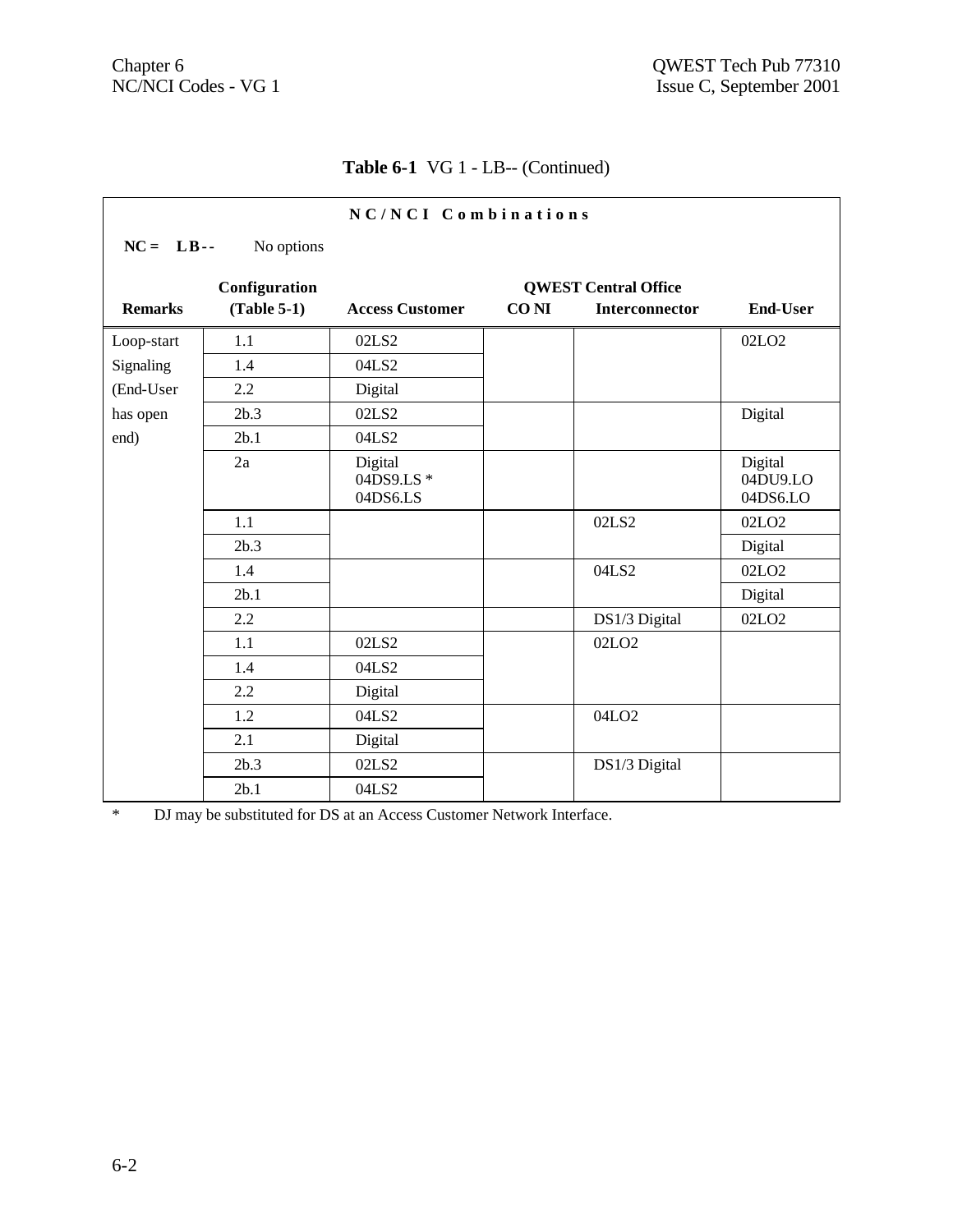| NC/NCI Combinations |               |                                  |             |                             |                                 |
|---------------------|---------------|----------------------------------|-------------|-----------------------------|---------------------------------|
| $NC = LB$ .         | No options    |                                  |             |                             |                                 |
|                     | Configuration |                                  |             | <b>QWEST Central Office</b> |                                 |
| <b>Remarks</b>      | $(Table 5-1)$ | <b>Access Customer</b>           | <b>CONI</b> | <b>Interconnector</b>       | <b>End-User</b>                 |
| Loop-start          | 1.1           | 02LO <sub>2</sub>                |             |                             | 02LS2                           |
| Signaling           | 1.4           | 04LO <sub>2</sub>                |             |                             |                                 |
| (End-User           | 2.2           | Digital                          |             |                             |                                 |
| has                 | 2b.3          | 02LO <sub>2</sub>                |             |                             | Digital                         |
| closed-             | 2b.1          | 04LO <sub>2</sub>                |             |                             |                                 |
| end)                | 2a            | Digital<br>04DS9.LO*<br>04DS6.LO |             |                             | Digital<br>04DU9.LS<br>04DS6.LS |
|                     | 1.1           |                                  |             | 02LO <sub>2</sub>           | 02LS2                           |
|                     | 2b.3          |                                  |             |                             | Digital                         |
|                     | 1.4           |                                  |             | 04LO <sub>2</sub>           | 02LS2                           |
|                     | 2b.1          |                                  |             |                             | Digital                         |
|                     | 2.2           |                                  |             | DS1/3 Digital               | 02LS2                           |
|                     | 1.1           | 02LO <sub>2</sub>                |             | 02LS2                       |                                 |
|                     | 1.4           | 04LO <sub>2</sub>                |             |                             |                                 |
|                     | 2.2           | Digital                          |             |                             |                                 |
|                     | 1.2           | 04LO <sub>2</sub>                |             | 04LS2                       |                                 |
|                     | 2.1           | Digital                          |             |                             |                                 |
|                     | 2b.3          | 02LO <sub>2</sub>                |             | DS1/3 Digital               |                                 |
|                     | 2b.1          | 04LO <sub>2</sub>                |             |                             |                                 |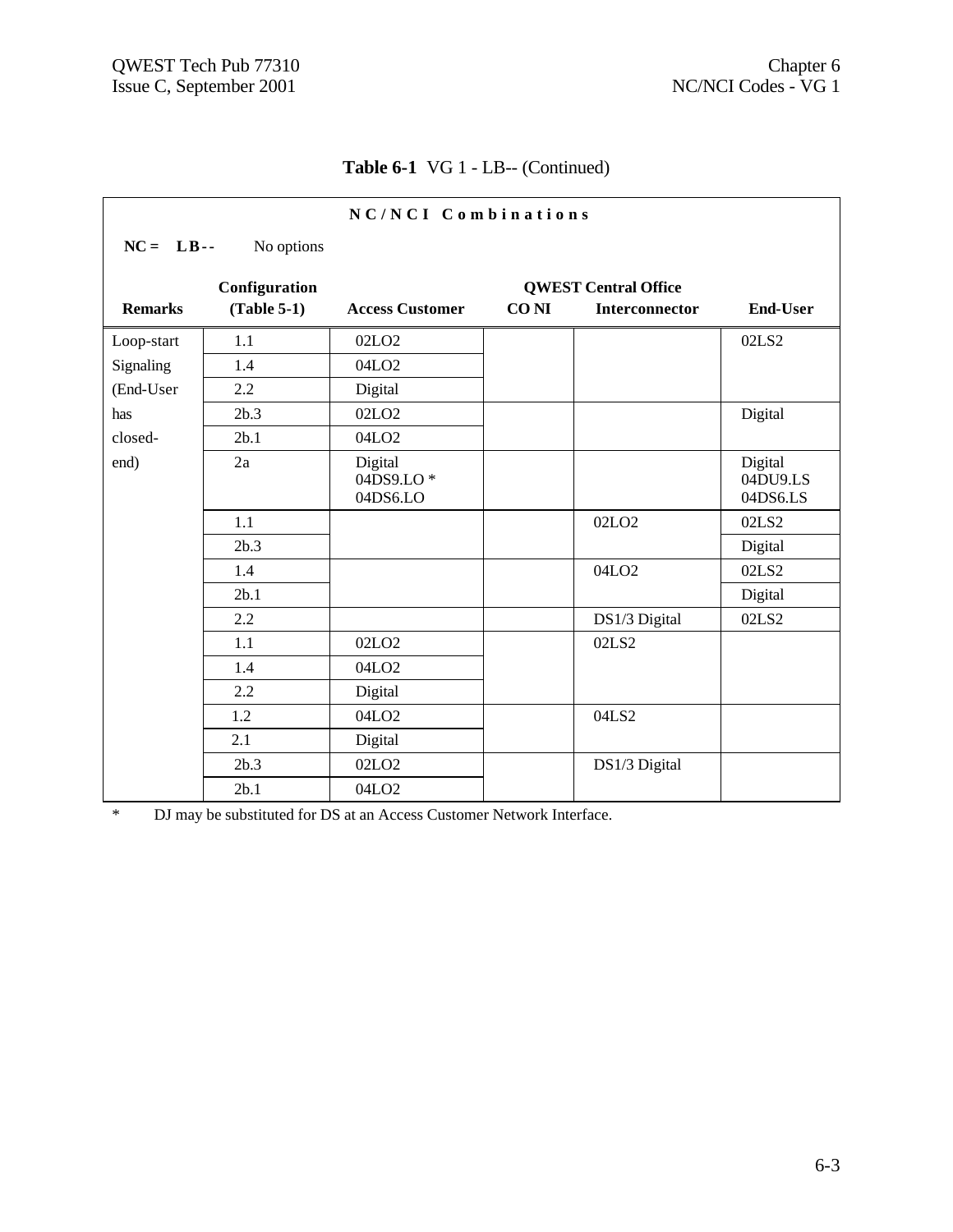| NC/NCI Combinations |                                |                                  |                                                                                        |               |                                 |  |
|---------------------|--------------------------------|----------------------------------|----------------------------------------------------------------------------------------|---------------|---------------------------------|--|
| $NC = LB$ .         | No options                     |                                  |                                                                                        |               |                                 |  |
| <b>Remarks</b>      | Configuration<br>$(Table 5-1)$ | <b>Access Customer</b>           | <b>QWEST Central Office</b><br><b>CONI</b><br><b>Interconnector</b><br><b>End-User</b> |               |                                 |  |
|                     |                                |                                  |                                                                                        |               |                                 |  |
| Ground-             | 1.1                            | 02GS2                            |                                                                                        |               | 02GO2                           |  |
| <b>Start</b>        | 1.4                            | 04GS2                            |                                                                                        |               |                                 |  |
| (End-User           | 2.2                            | Digital                          |                                                                                        |               |                                 |  |
| has open-           | 2b.3                           | 02GS2                            |                                                                                        |               | Digital                         |  |
| end)                | 2b.1                           | 04GS2                            |                                                                                        |               |                                 |  |
|                     | 2a                             | Digital<br>04DS9.GS*<br>04DS6.GS |                                                                                        |               | Digital<br>04DU9.GO<br>04DS6.GO |  |
|                     | 1.1                            |                                  |                                                                                        | 02GS2         | 02GO2                           |  |
|                     | 2b.3                           |                                  |                                                                                        |               | Digital                         |  |
|                     | 1.4                            |                                  |                                                                                        | 04GS2         | 02GO2                           |  |
|                     | 2b.1                           |                                  |                                                                                        |               | Digital                         |  |
|                     | 2.2                            |                                  |                                                                                        | DS1/3 Digital | 02GO2                           |  |
|                     | 1.1                            | 02GS2                            |                                                                                        | 02GO2         |                                 |  |
|                     | 1.4                            | 04GS2                            |                                                                                        |               |                                 |  |
|                     | 2.2                            | Digital                          |                                                                                        |               |                                 |  |
|                     | 1.2                            | 04GS2                            |                                                                                        | 04GO2         |                                 |  |
|                     | 2.1                            | Digital                          |                                                                                        |               |                                 |  |
|                     | 2b.3                           | 02GS2                            |                                                                                        | DS1/3 Digital |                                 |  |
|                     | 2b.1                           | 04GS2                            |                                                                                        |               |                                 |  |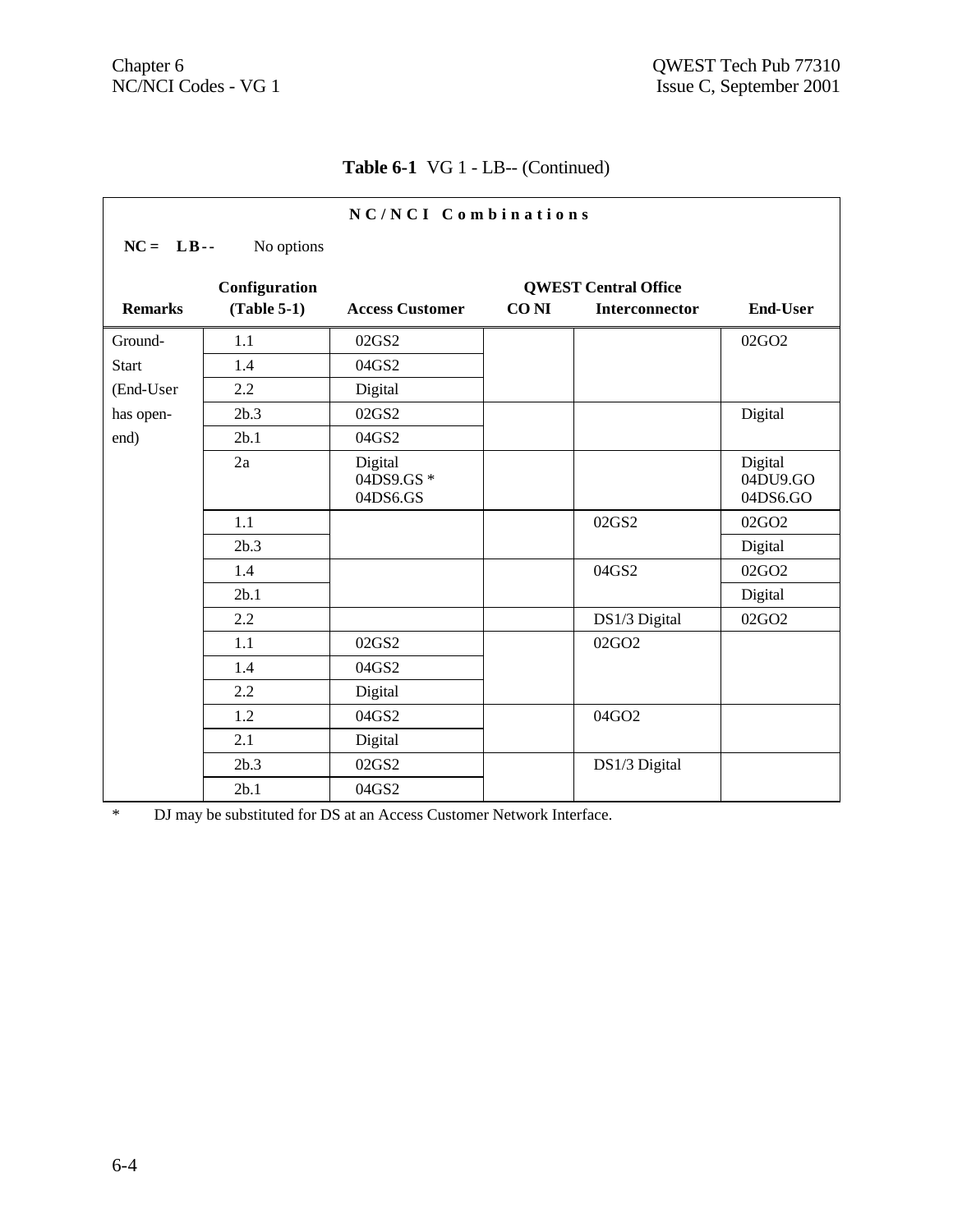| NC/NCI Combinations |               |                                  |             |                                                      |                                 |
|---------------------|---------------|----------------------------------|-------------|------------------------------------------------------|---------------------------------|
| $NC = LB$           | No options    |                                  |             |                                                      |                                 |
| <b>Remarks</b>      | Configuration | <b>Access Customer</b>           | <b>CONI</b> | <b>QWEST Central Office</b><br><b>Interconnector</b> | <b>End-User</b>                 |
|                     | $(Table 5-1)$ |                                  |             |                                                      |                                 |
| Ground-             | 1.1           | 02GO <sub>2</sub>                |             |                                                      | 02GS2                           |
| <b>Start</b>        | 1.4           | 04GO2                            |             |                                                      |                                 |
| (End-User           | 2.2           | Digital                          |             |                                                      |                                 |
| has                 | 2b.3          | 02GO2                            |             |                                                      | Digital                         |
| closed-             | 2b.1          | 04GO2                            |             |                                                      |                                 |
| end)                | 2a            | Digital<br>04DS9.GO*<br>04DS6.GO |             |                                                      | Digital<br>04DU9.GS<br>04DS6.GS |
|                     | 1.1           |                                  |             | 02GO2                                                | 02GS2                           |
|                     | 2b.3          |                                  |             |                                                      | Digital                         |
|                     | 1.4           |                                  |             | 04GO2                                                | 02GS2                           |
|                     | 2b.1          |                                  |             |                                                      | Digital                         |
|                     | 2.2           |                                  |             | DS1/3 Digital                                        | 02GS2                           |
|                     | 1.1           | 02GO2                            |             | 02GS2                                                |                                 |
|                     | 1.4           | 04GO2                            |             |                                                      |                                 |
|                     | 2.2           | Digital                          |             |                                                      |                                 |
|                     | 1.2           | 04GO2                            |             | 04GS2                                                |                                 |
|                     | 2.1           | Digital                          |             |                                                      |                                 |
|                     | 2b.3          | 02GO2                            |             | DS1/3 Digital                                        |                                 |
|                     | 2b.1          | 04GO2                            |             |                                                      |                                 |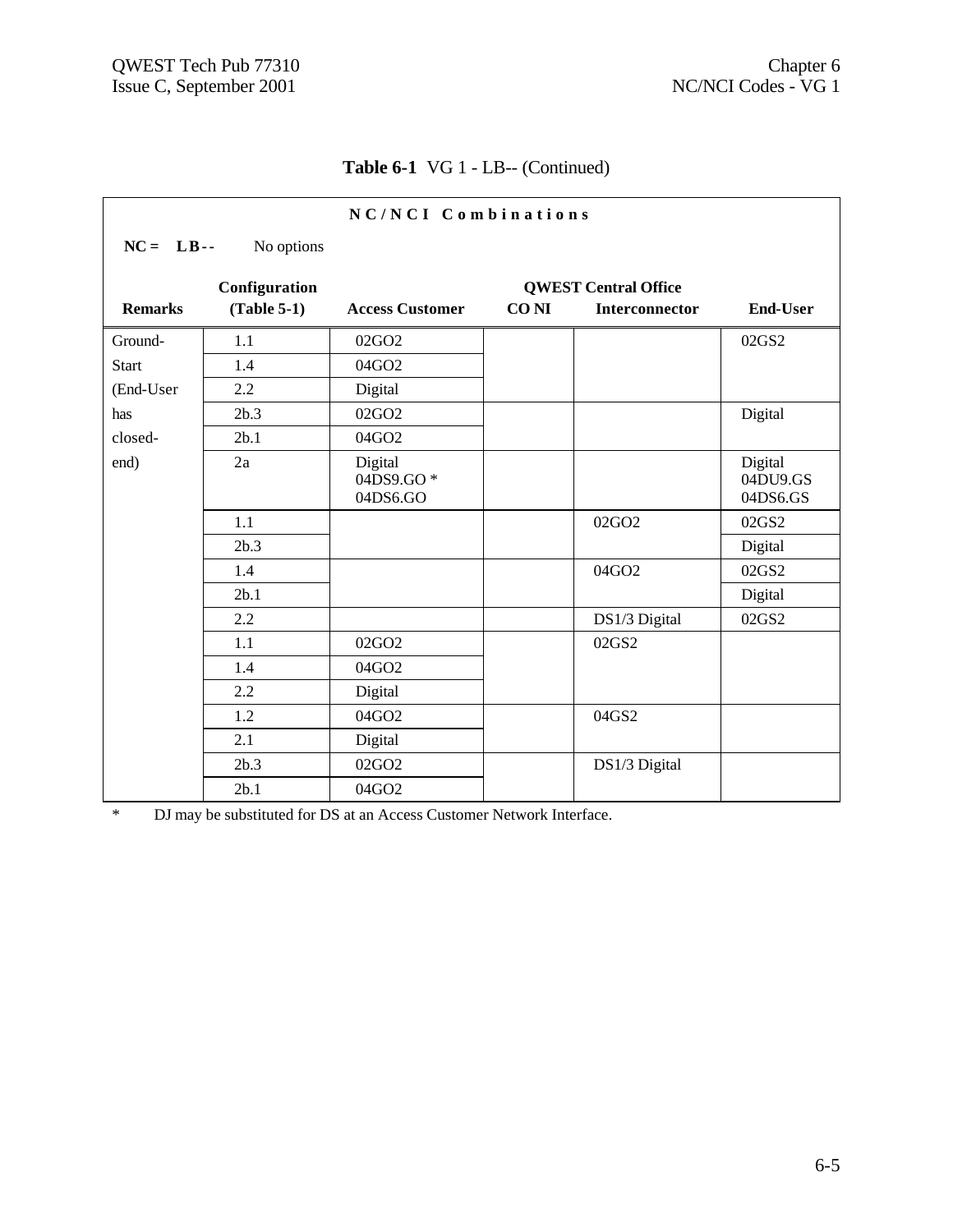# **6.2 Voice Grade 1 - LB-A**

## **Table 6-2** VG 1 - LB-A

|                | NC/NCI Combinations |                        |             |                             |                   |  |
|----------------|---------------------|------------------------|-------------|-----------------------------|-------------------|--|
| $NC = LB - A$  | Effective 4-Wire    |                        |             |                             |                   |  |
|                | Configuration       |                        |             | <b>QWEST Central Office</b> |                   |  |
| <b>Remarks</b> | $(Table 5-1)$       | <b>Access Customer</b> | <b>CONI</b> | Interconnector              | <b>End-User</b>   |  |
| N <sub>o</sub> | 1.3                 | 04NO2                  |             |                             | 02NO <sub>2</sub> |  |
| Signaling      | 2.3                 | Digital                |             |                             |                   |  |
|                | 1.3                 |                        |             | 04NO2                       | 02NO <sub>2</sub> |  |
|                | 2.3                 |                        |             | DS1/3 Digital               |                   |  |
|                | 1.3                 | 04NO2                  |             | 02NO <sub>2</sub>           |                   |  |
|                | 2.3                 | Digital                |             |                             |                   |  |
| Loop-start     | 1.3                 | 04LS2                  |             |                             | 02LO <sub>2</sub> |  |
| Signaling      | 2.3                 | Digital                |             |                             |                   |  |
| (End-User      | 1.3                 |                        |             | 04LS2                       | 02LO <sub>2</sub> |  |
| has open-      | 2.3                 |                        |             | DS1/3 Digital               |                   |  |
| end)           | 1.3                 | 04LS2                  |             | 02LO <sub>2</sub>           |                   |  |
|                | 2.3                 | Digital                |             |                             |                   |  |
| Loop-start     | 1.3                 | 04LO <sub>2</sub>      |             |                             | 02LS2             |  |
| Signaling      | 2.3                 | Digital                |             |                             |                   |  |
| (End-User      | 1.3                 |                        |             | 04LO <sub>2</sub>           | 02LS2             |  |
| has            | 2.3                 |                        |             | DS1/3 Digital               |                   |  |
| closed-        | 1.3                 | 04LO <sub>2</sub>      |             | 02LS2                       |                   |  |
| end)           | 2.3                 | Digital                |             |                             |                   |  |
| Ground-        | 1.3                 | 04GS2                  |             |                             | 02GO2             |  |
| start          | 2.3                 | Digital                |             |                             |                   |  |
| (End-User      | 1.3                 |                        |             | 04GS2                       | 02GO2             |  |
| has open-      | 2.3                 |                        |             | DS1/3 Digital               |                   |  |
| end)           | 1.3                 | 04GS2                  |             | 02GO2                       |                   |  |
|                | 2.3                 | Digital                |             |                             |                   |  |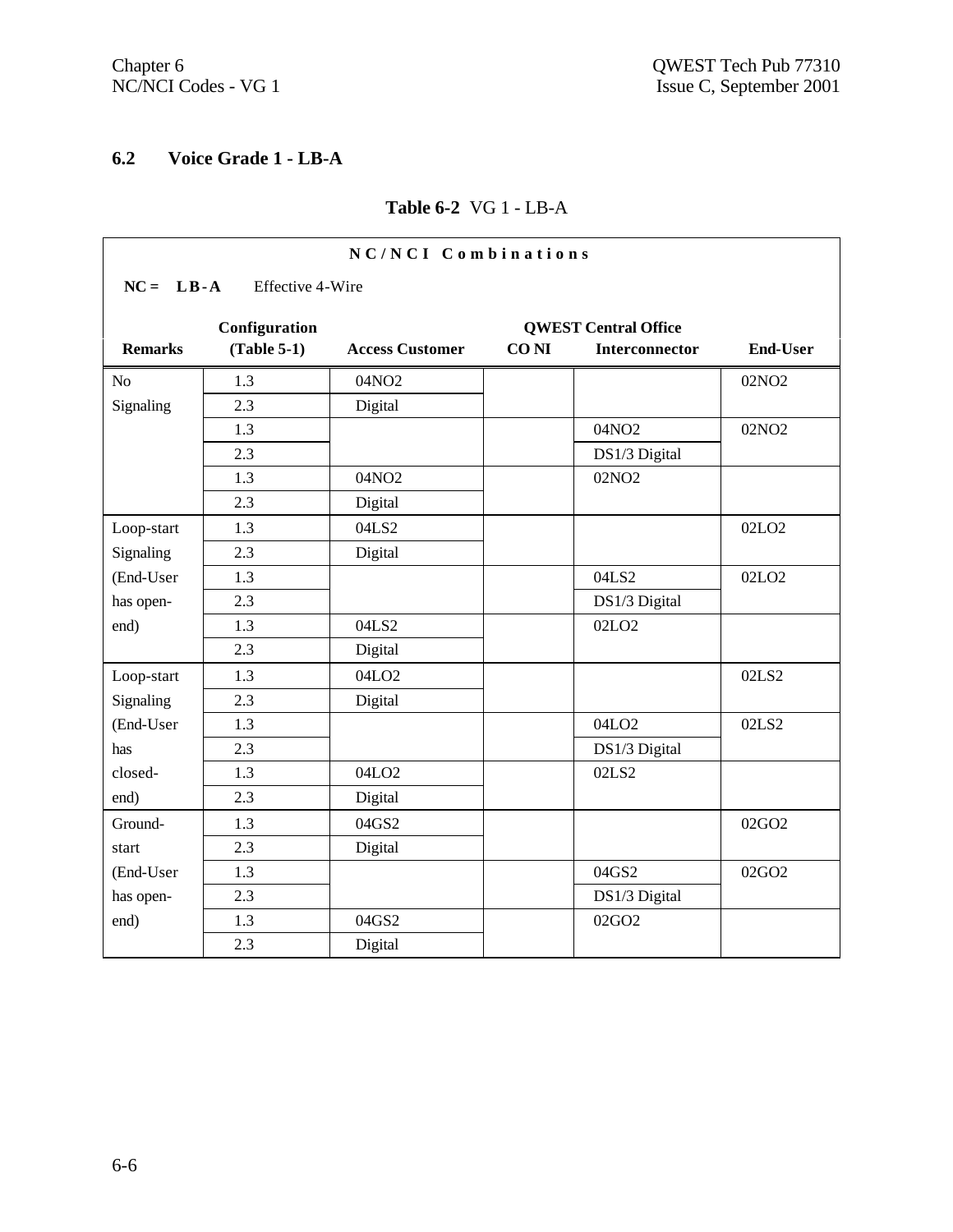| NC/NCI Combinations                          |               |                        |       |                       |                   |  |  |
|----------------------------------------------|---------------|------------------------|-------|-----------------------|-------------------|--|--|
| $NC = LB - A$<br>Effective 4-Wire            |               |                        |       |                       |                   |  |  |
| Configuration<br><b>OWEST Central Office</b> |               |                        |       |                       |                   |  |  |
| <b>Remarks</b>                               | $(Table 5-1)$ | <b>Access Customer</b> | CO NI | <b>Interconnector</b> | <b>End-User</b>   |  |  |
| Ground-                                      | 1.3           | 04GO <sub>2</sub>      |       |                       | 02GS <sub>2</sub> |  |  |
| start                                        | 2.3           | Digital                |       |                       |                   |  |  |
| (End-User                                    | 1.3           |                        |       | 04GO2                 | 02GS2             |  |  |
| has                                          | 2.3           |                        |       | $DS1/3$ Digital       |                   |  |  |
| closed-                                      | 1.3           | 04GO <sub>2</sub>      |       | 02GS2                 |                   |  |  |
| end)                                         | 2.3           | Digital                |       |                       |                   |  |  |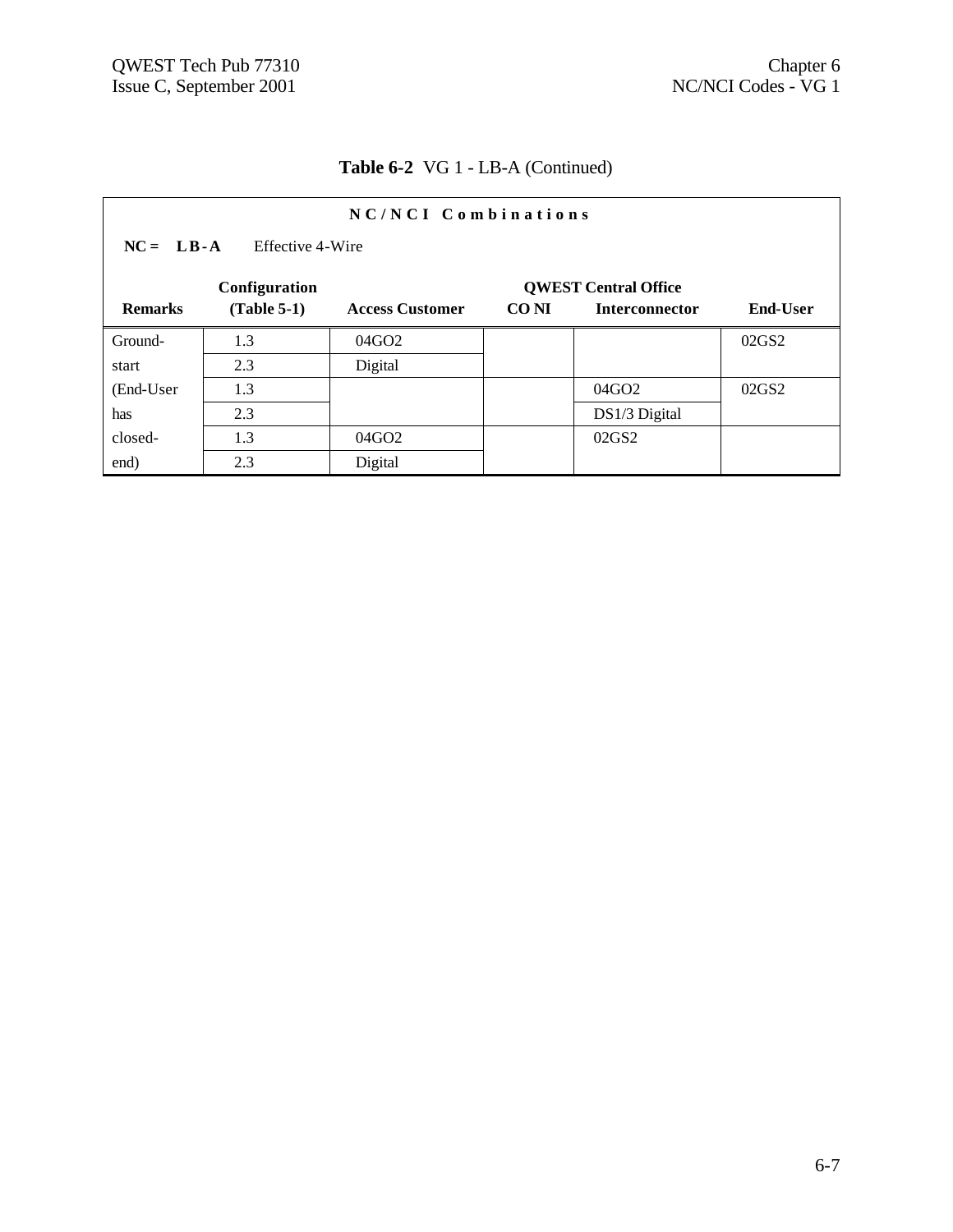# **6.3 Voice Grade 1 - LB-D**

## **Table 6-3** VG 1 - LB-D

| NC/NCI Combinations                                                                                |                                |                        |             |                                                      |                   |  |  |
|----------------------------------------------------------------------------------------------------|--------------------------------|------------------------|-------------|------------------------------------------------------|-------------------|--|--|
| $NC = LB - D$<br>Improved Termination at Access Customer Point of Termination and Effective 4-Wire |                                |                        |             |                                                      |                   |  |  |
| <b>Remarks</b>                                                                                     | Configuration<br>$(Table 5-1)$ | <b>Access Customer</b> | <b>CONI</b> | <b>QWEST Central Office</b><br><b>Interconnector</b> | End-User          |  |  |
|                                                                                                    |                                |                        |             |                                                      |                   |  |  |
| N <sub>o</sub>                                                                                     | 1.3                            | 04NO <sub>2</sub>      |             |                                                      | 02NO <sub>2</sub> |  |  |
| Signaling                                                                                          | 1.3                            | 04NO2                  |             | 02NO <sub>2</sub>                                    |                   |  |  |
| Loop-start<br>Signaling                                                                            | 1.3                            | 04LS2                  |             |                                                      | 02LO <sub>2</sub> |  |  |
| (End-User<br>has open-<br>end)                                                                     | 1.3                            | 04LS2                  |             | 02LO <sub>2</sub>                                    |                   |  |  |
| Loop-start                                                                                         | 1.3                            | 04LO <sub>2</sub>      |             |                                                      | 02LS2             |  |  |
| Signaling<br>(End-User<br>has closed-<br>end)                                                      | 1.3                            | 04LO <sub>2</sub>      |             | 02LS2                                                |                   |  |  |
| Ground-                                                                                            | 1.3                            | 04GS2                  |             |                                                      | 02GO <sub>2</sub> |  |  |
| start<br>(End-User<br>has open-<br>end)                                                            | 1.3                            | 04GS2                  |             | 02GO2                                                |                   |  |  |
| Ground-                                                                                            | 1.3                            | 04GO2                  |             |                                                      | 02GS2             |  |  |
| start<br>(End-User<br>has closed-<br>end)                                                          | 1.3                            | 04GO2                  |             | 02GS2                                                |                   |  |  |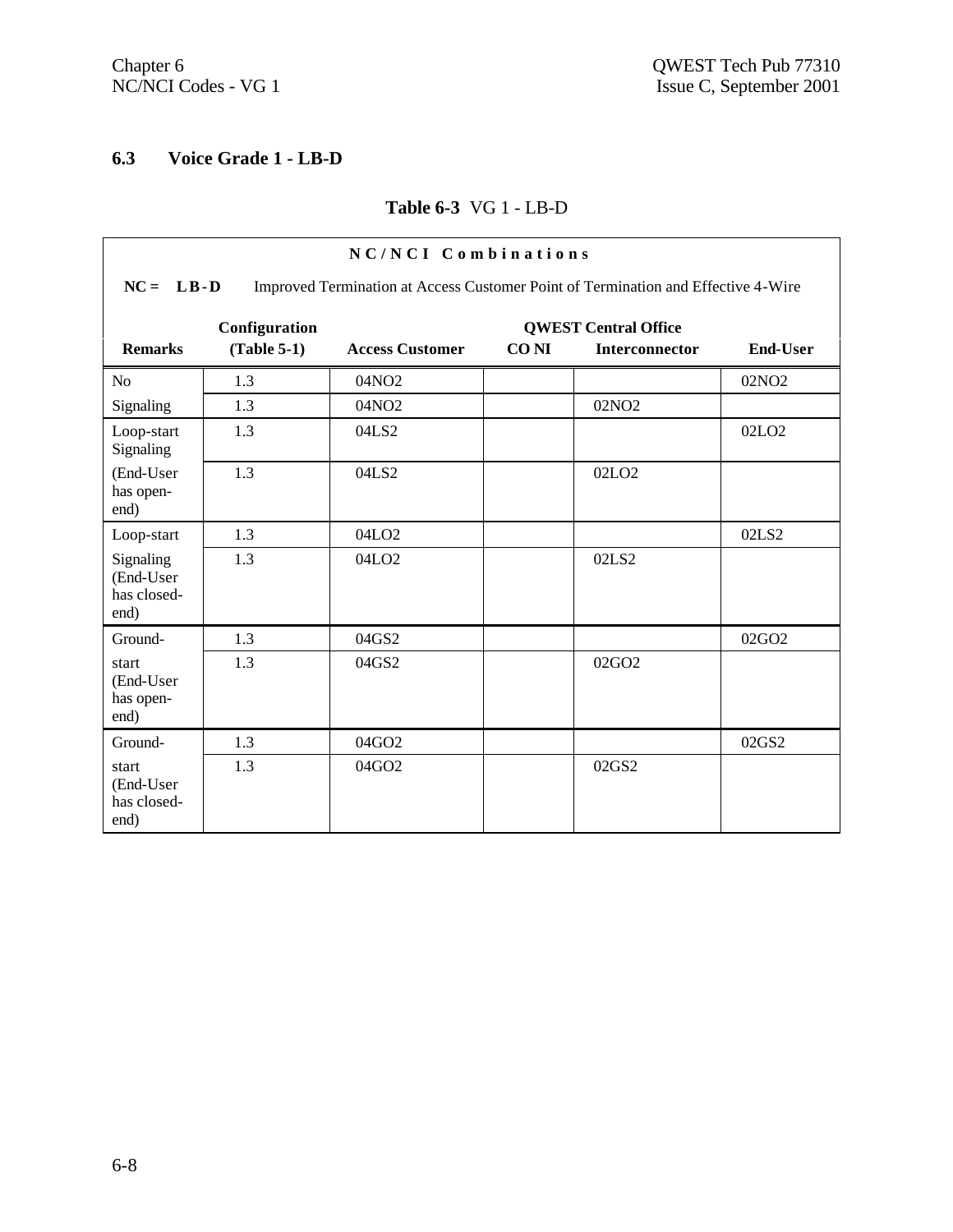# **6.4 Voice Grade 1 - LB-L**

## **Table 6-4** VG 1 - LB-L

| NC/NCI Combinations                                                  |               |                        |       |                       |                   |  |
|----------------------------------------------------------------------|---------------|------------------------|-------|-----------------------|-------------------|--|
| $NC = LB-L$<br>Improved Termination at End-User Point of Termination |               |                        |       |                       |                   |  |
| <b>QWEST Central Office</b><br>Configuration                         |               |                        |       |                       |                   |  |
| <b>Remarks</b>                                                       | $(Table 5-1)$ | <b>Access Customer</b> | CO NI | <b>Interconnector</b> | <b>End-User</b>   |  |
| N <sub>o</sub>                                                       | 1.2           | 04NO <sub>2</sub>      |       |                       | 04NO2             |  |
| Signaling                                                            | 2.1           | Digital                |       |                       |                   |  |
|                                                                      | 1.2           |                        |       | 04NO <sub>2</sub>     | 04NO <sub>2</sub> |  |
|                                                                      | 2.1           |                        |       | DS1/3 Digital         |                   |  |

## **6.5 Voice Grade 1 - LB-P**

### **Table 6-5** VG 1 - LB-P

| $NC/NCI$ Combinations                                                                                                 |               |                        |       |                             |          |  |  |
|-----------------------------------------------------------------------------------------------------------------------|---------------|------------------------|-------|-----------------------------|----------|--|--|
| $NC = LB - P$<br>Improved Termination at Access Customer Point of Termination and at End-User Point of<br>Termination |               |                        |       |                             |          |  |  |
|                                                                                                                       | Configuration |                        |       | <b>QWEST Central Office</b> |          |  |  |
| <b>Remarks</b>                                                                                                        | $(Table 5-1)$ | <b>Access Customer</b> | CO NI | <b>Interconnector</b>       | End-User |  |  |
| No Signaling                                                                                                          | 1.2           | 04NO <sub>2</sub>      |       |                             | 04NO2    |  |  |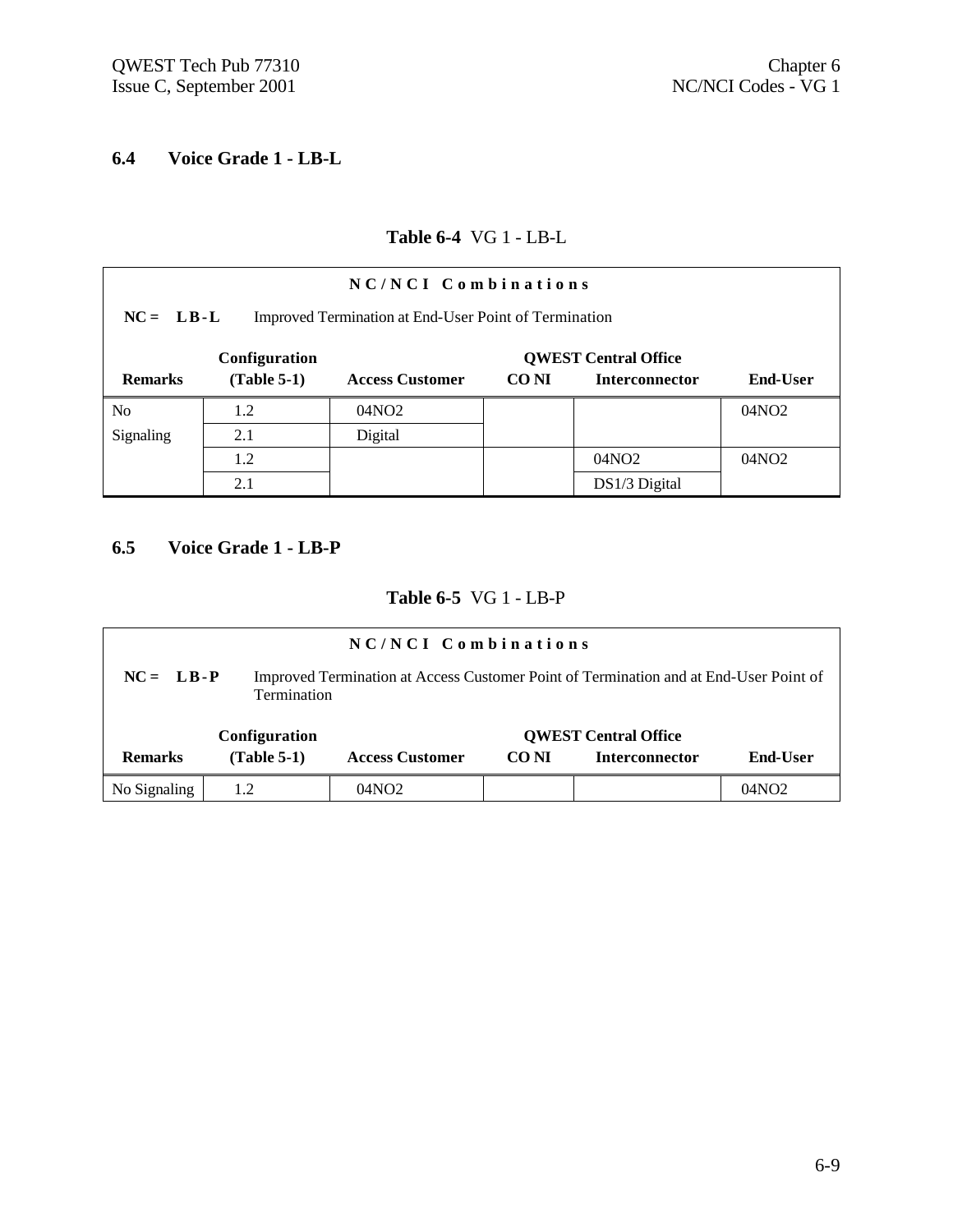'n

 $\overline{\phantom{0}}$ 

# **6.6 Voice Grade 1 - LB-R**

## **Table 6-6** VG 1 - LB-R

|                     | NC/NCI Combinations                                                           |                        |             |                                               |                   |  |  |  |
|---------------------|-------------------------------------------------------------------------------|------------------------|-------------|-----------------------------------------------|-------------------|--|--|--|
|                     | $NC = LB - R$<br>Improved Termination at Access Customer Point of Termination |                        |             |                                               |                   |  |  |  |
| <b>Remarks</b>      | Configuration<br>$(Table 5-1)$                                                | <b>Access Customer</b> | <b>CONI</b> | <b>QWEST Central Office</b><br>Interconnector | <b>End-User</b>   |  |  |  |
| N <sub>o</sub>      | 1.4                                                                           | 04NO <sub>2</sub>      |             |                                               | 02NO <sub>2</sub> |  |  |  |
| Signaling           | 1.2                                                                           |                        |             |                                               | 04NO2             |  |  |  |
|                     | 2b.1                                                                          |                        |             |                                               | Digital           |  |  |  |
|                     | 1.4                                                                           | 04NO2                  |             | 02NO <sub>2</sub>                             |                   |  |  |  |
|                     | 1.2                                                                           |                        |             | 04NO2                                         |                   |  |  |  |
|                     | 2b.1                                                                          |                        |             | DS1/3 Digital                                 |                   |  |  |  |
| Loop-start          | 1.4                                                                           | 04LS2                  |             |                                               | 02LO <sub>2</sub> |  |  |  |
| Signaling           | 2b.1                                                                          |                        |             |                                               | Digital           |  |  |  |
| (End-User           | 1.4                                                                           | 04LS2                  |             | 02LO <sub>2</sub>                             |                   |  |  |  |
| has open            | 1.2                                                                           |                        |             | 04LO <sub>2</sub>                             |                   |  |  |  |
| end)                | 2b.1                                                                          |                        |             | DS1/3 Digital                                 |                   |  |  |  |
| Loop-start          | 1.4                                                                           | 04LO <sub>2</sub>      |             |                                               | 02LS2             |  |  |  |
| Signaling           | 2b.1                                                                          |                        |             |                                               | Digital           |  |  |  |
| (End-User           | 1.4                                                                           | 04LO <sub>2</sub>      |             | 02LS2                                         |                   |  |  |  |
| has                 | 1.2                                                                           |                        |             | 04LS2                                         |                   |  |  |  |
| closed-end)         | 2b.1                                                                          |                        |             | DS1/3 Digital                                 |                   |  |  |  |
| Ground-             | 1.4                                                                           | 04GS2                  |             |                                               | 02GO2             |  |  |  |
| <b>Start</b>        | 2b.1                                                                          |                        |             |                                               | Digital           |  |  |  |
| Signaling           | 1.4                                                                           | 04GS2                  |             | 02GO2                                         |                   |  |  |  |
| (End-User           | 1.2                                                                           |                        |             | 04GO2                                         |                   |  |  |  |
| has open-<br>end)   | 2b.1                                                                          |                        |             | DS1/3 Digital                                 |                   |  |  |  |
| Ground-             | 1.4                                                                           | 04GO2                  |             |                                               | 02GS2             |  |  |  |
| <b>Start</b>        | 2b.1                                                                          |                        |             |                                               | Digital           |  |  |  |
| Signaling           | 1.4                                                                           | 04GO2                  |             | 02GS2                                         |                   |  |  |  |
| (End-User           | 1.2                                                                           |                        |             | 04GS2                                         |                   |  |  |  |
| has closed-<br>end) | 2b.1                                                                          |                        |             | DS1/3 Digital                                 |                   |  |  |  |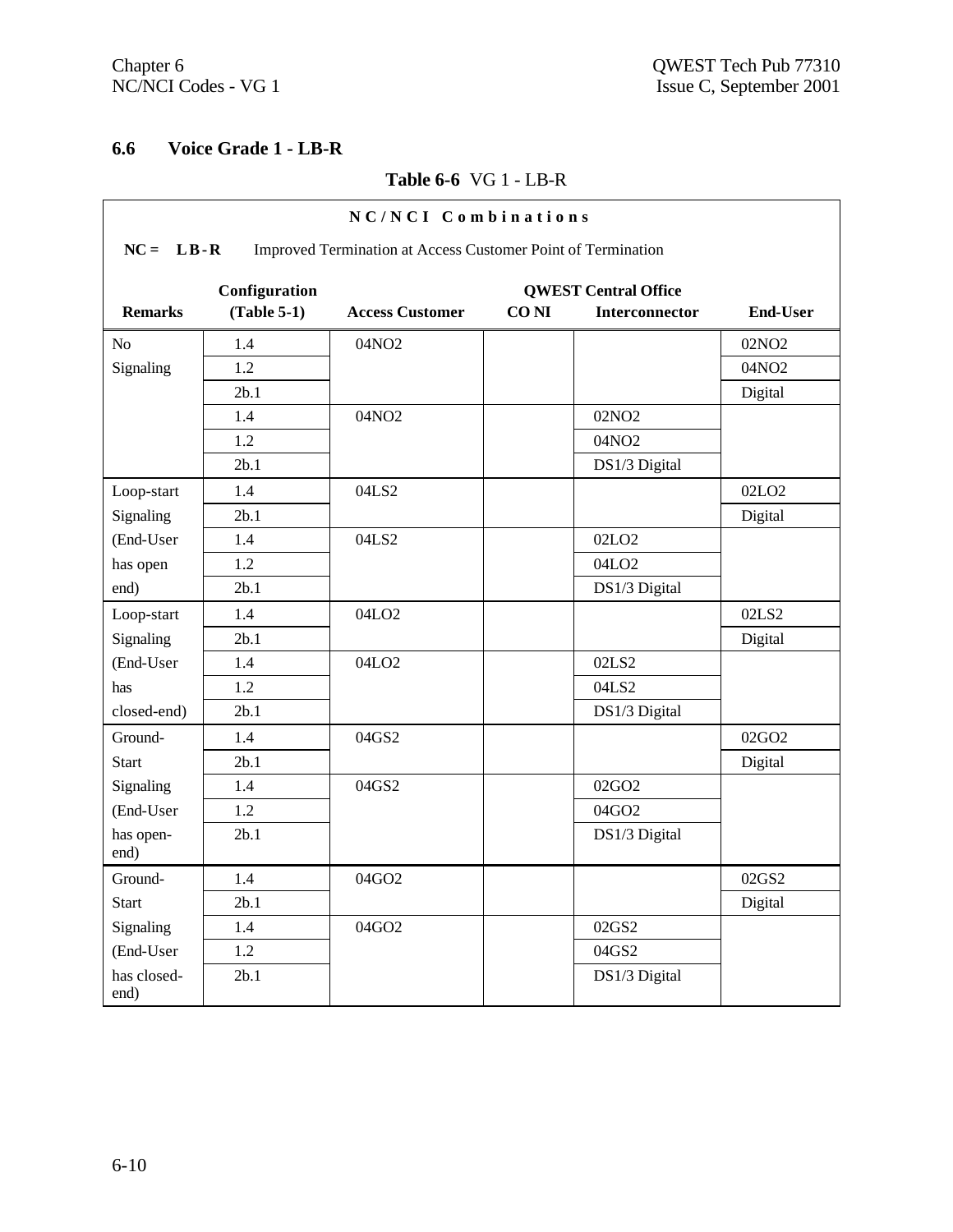## **6.7 Voice Grade 1 - LBB-**

#### **Table 6-7** VG 1 - LBB-

|                |               | NC/NCI Combinations    |             |                             |                   |
|----------------|---------------|------------------------|-------------|-----------------------------|-------------------|
| $NC = LBB$ -   | ELEPL-2       |                        |             |                             |                   |
|                | Configuration |                        |             | <b>QWEST Central Office</b> |                   |
| <b>Remarks</b> | $(Table 5-1)$ | <b>Access Customer</b> | <b>CONI</b> | <b>Interconnector</b>       | <b>End-User</b>   |
| N <sub>o</sub> | 1.4           | 04NO2                  |             |                             | 02NO <sub>2</sub> |
| Signaling      | 2.2           | Digital                |             |                             |                   |
|                | 1.4           |                        |             | 04NO2                       | 02NO <sub>2</sub> |
|                | 2.2           |                        |             | DS1/3 Digital               |                   |
|                | 1.4           | 04NO <sub>2</sub>      |             | 02NO <sub>2</sub>           |                   |
|                | 2.2           | Digital                |             |                             |                   |
| Loop-start     | 1.4           | 04LS2                  |             |                             | 02LO <sub>2</sub> |
| Signaling      | 2.2           | Digital                |             |                             |                   |
| (End-User      | 1.4           |                        |             | 04LS2                       | 02LO <sub>2</sub> |
| has open       | 2.2           |                        |             | DS1/3 Digital               |                   |
| end)           | 1.4           | 04LS2                  |             | 02LO <sub>2</sub>           |                   |
|                | 2.2           | Digital                |             |                             |                   |
| Loop-start     | 1.4           | 04LO <sub>2</sub>      |             |                             | 02LS2             |
| Signaling      | 2.2           | Digital                |             |                             |                   |
| (End-User      | 1.4           |                        |             | 04LO <sub>2</sub>           | 02LS2             |
| has            | 2.2           |                        |             | DS1/3 Digital               |                   |
| closed-        | 1.4           | 04LO <sub>2</sub>      |             | 02LS2                       |                   |
| end)           | 2.2           | Digital                |             |                             |                   |
| Ground-        | 1.4           | 04GS2                  |             |                             | 02GO2             |
| start          | 2.2           | Digital                |             |                             |                   |
| (End-User      | 1.4           |                        |             | 04GS2                       | 02GO2             |
| has open       | 2.2           |                        |             | DS1/3 Digital               |                   |
| end)           | 1.4           | 04GS2                  |             | 02GO2                       |                   |
|                | 2.2           | Digital                |             |                             |                   |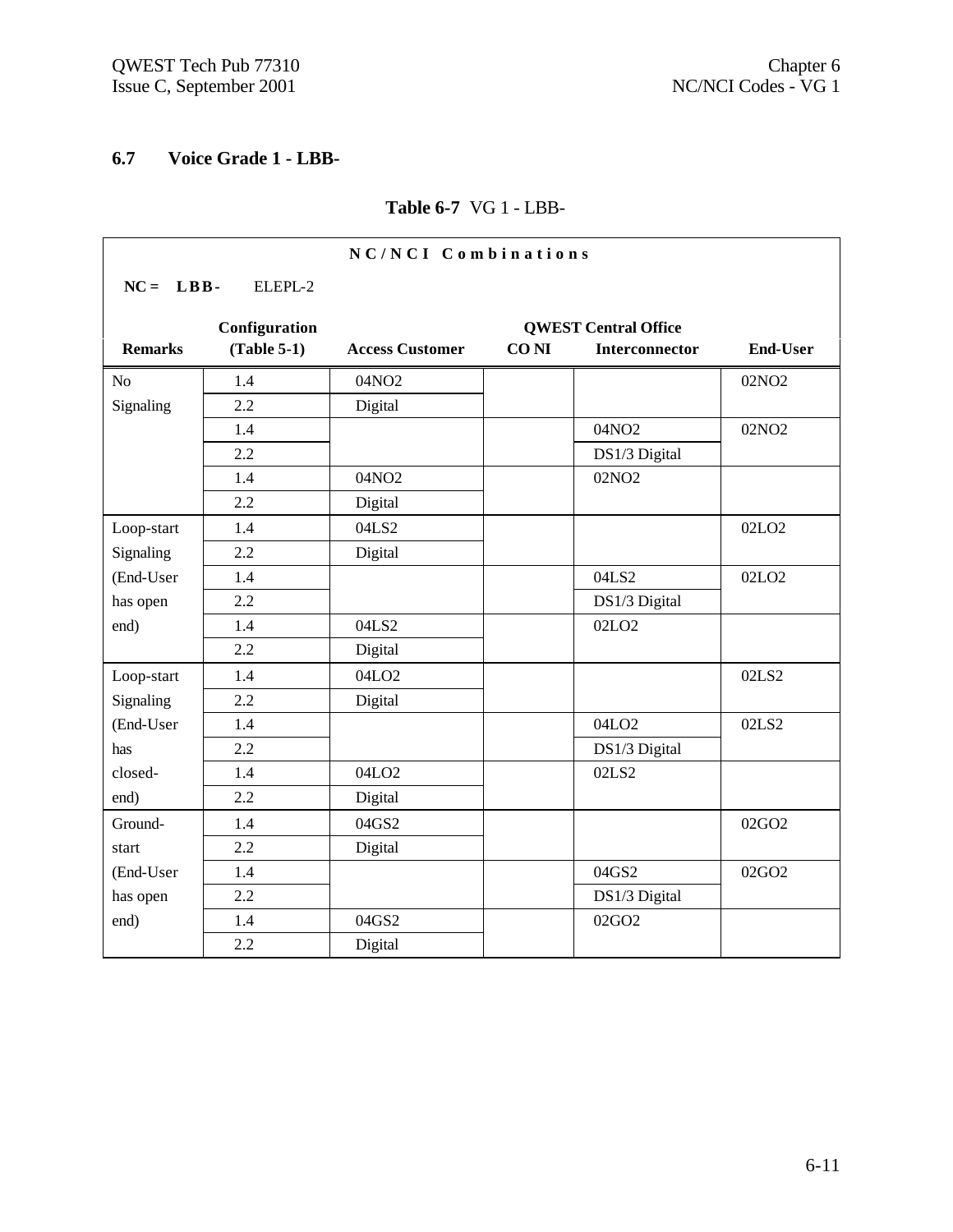|                | NC/NCI Combinations   |                        |             |                             |                 |  |
|----------------|-----------------------|------------------------|-------------|-----------------------------|-----------------|--|
|                | $NC = LBB$<br>ELEPL-2 |                        |             |                             |                 |  |
|                | Configuration         |                        |             | <b>OWEST Central Office</b> |                 |  |
| <b>Remarks</b> | $(Table 5-1)$         | <b>Access Customer</b> | <b>CONI</b> | Interconnector              | <b>End-User</b> |  |
| Ground-        | 1.4                   | 04GO <sub>2</sub>      |             |                             | 02GS2           |  |
| start          | 2.2                   | Digital                |             |                             |                 |  |
| (End-User      | 1.4                   |                        |             | 04GO2                       | 02GS2           |  |
| has            | 2.2                   |                        |             | DS1/3 Digital               |                 |  |
| closed-        | 1.4                   | 04GO <sub>2</sub>      |             | 02GS2                       |                 |  |
| end)           | 2.2                   | Digital                |             |                             |                 |  |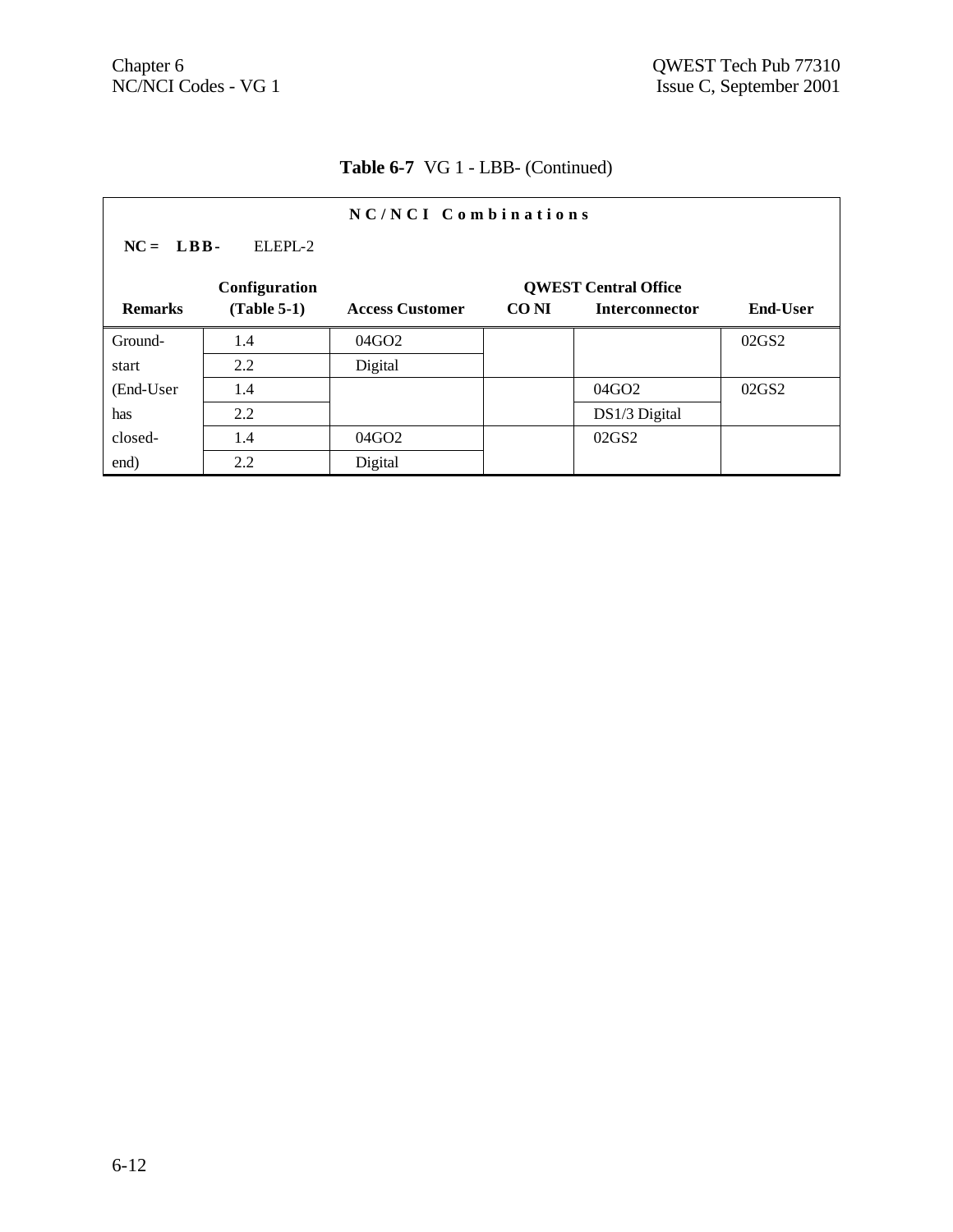# **6.8 Voice Grade 1 - LBBR**

## **Table 6-8** VG 1 - LBBR

| NC/NCI Combinations                                                                     |                                |                        |             |                                                      |                   |  |  |
|-----------------------------------------------------------------------------------------|--------------------------------|------------------------|-------------|------------------------------------------------------|-------------------|--|--|
| Improved Termination at Access Customer Point of Termination and ELEPL-2<br>$NC = LBBR$ |                                |                        |             |                                                      |                   |  |  |
| <b>Remarks</b>                                                                          | Configuration<br>$(Table 5-1)$ | <b>Access Customer</b> | <b>CONI</b> | <b>QWEST Central Office</b><br><b>Interconnector</b> | <b>End-User</b>   |  |  |
|                                                                                         |                                |                        |             |                                                      |                   |  |  |
| N <sub>o</sub>                                                                          | 1.4                            | 04NO <sub>2</sub>      |             |                                                      | 02NO <sub>2</sub> |  |  |
| Signaling                                                                               | 1.4                            | 04NO2                  |             | 02NO <sub>2</sub>                                    |                   |  |  |
| Loop-start                                                                              | 1.4                            | 04LS2                  |             |                                                      | 02LO <sub>2</sub> |  |  |
| Signaling<br>(End-User<br>has open-<br>end)                                             | 1.4                            | 04LS2                  |             | 02LO <sub>2</sub>                                    |                   |  |  |
| Loop-start                                                                              | 1.4                            | 04LO <sub>2</sub>      |             |                                                      | 02LS2             |  |  |
| Signaling<br>(End-User<br>has closed-<br>end)                                           | 1.4                            | 04LO <sub>2</sub>      |             | 02LS2                                                |                   |  |  |
| Ground-                                                                                 | 1.4                            | 04GS2                  |             |                                                      | 02GO2             |  |  |
| start<br>(End-User<br>has open-<br>end)                                                 | 1.4                            | 04GS2                  |             | 02GO2                                                |                   |  |  |
| Ground-                                                                                 | 1.4                            | 04GO2                  |             |                                                      | 02GS2             |  |  |
| start<br>(End-User<br>has closed-<br>end)                                               | 1.4                            | 04GO2                  |             | 02GS2                                                |                   |  |  |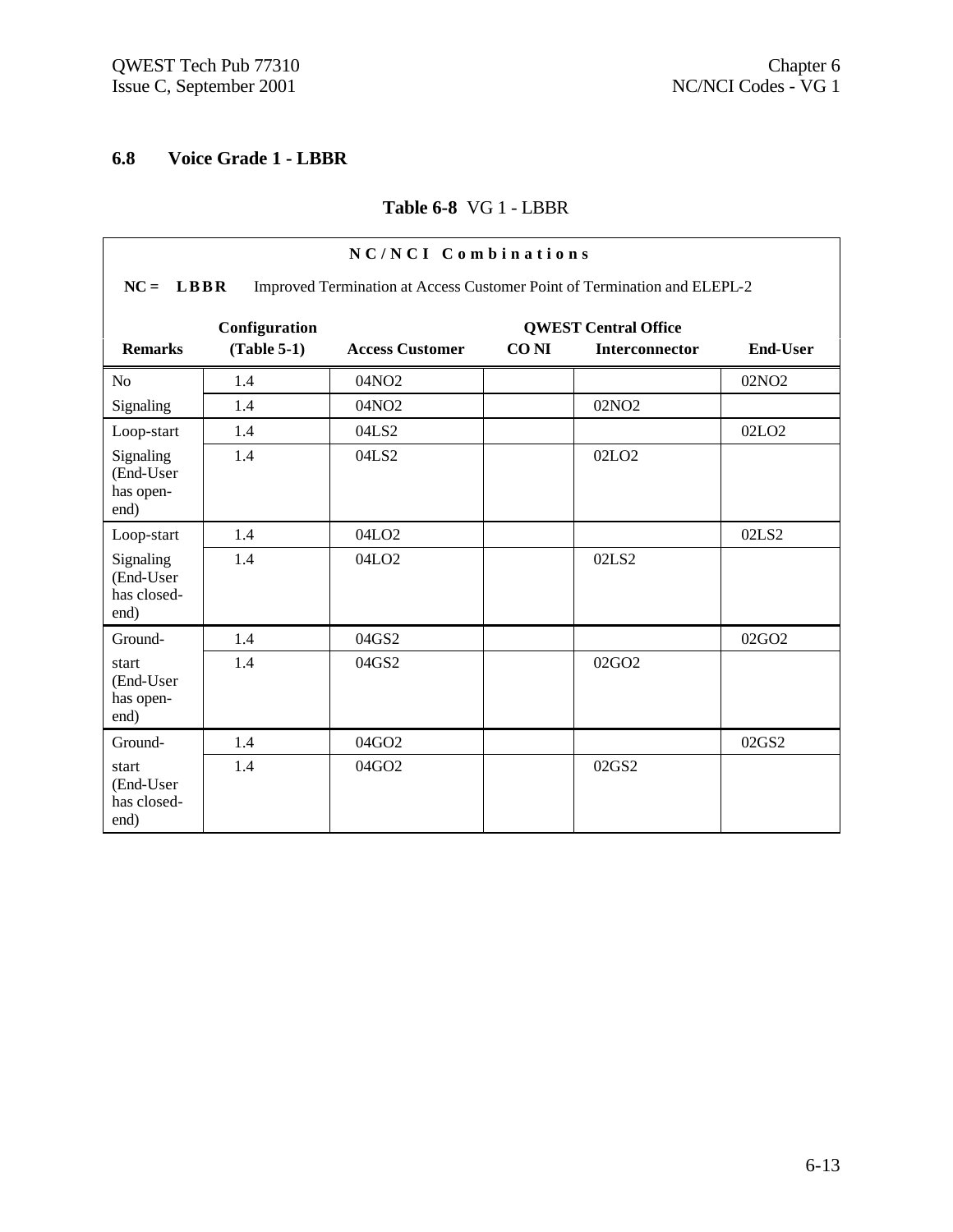# **CONTENTS**

# **Chapter and Section**

7.

## Page

| 7.1  | $7 - 1$  |
|------|----------|
| 7.2  | $7 - 7$  |
| 7.3  | 7-9      |
| 7.4  | $7 - 11$ |
| 7.5  | $7 - 14$ |
| 7.6  | $7 - 15$ |
| 7.7  | $7 - 15$ |
| 7.8  | 7-16     |
| 7.9  | $7 - 17$ |
| 7.10 | $7 - 18$ |
| 7.11 | 7-19     |
| 7.12 | 7-20     |
| 7.13 | $7 - 22$ |
| 7.14 | 7-24     |
|      |          |

# **Tables**

| $7 - 1$  | $7 - 1$  |
|----------|----------|
| $7 - 2$  | 7-7      |
| $7 - 3$  | 7-9      |
| $7 - 4$  | $7 - 11$ |
| $7 - 5$  | 7-14     |
| $7-6$    | $7 - 15$ |
| $7 - 7$  | $7 - 15$ |
| $7 - 8$  | 7-16     |
| $7-9$    | 7-17     |
| $7-10$   | 7-18     |
|          | $7-19$   |
|          | $7-20$   |
| $7 - 13$ | $7 - 22$ |
|          |          |
|          |          |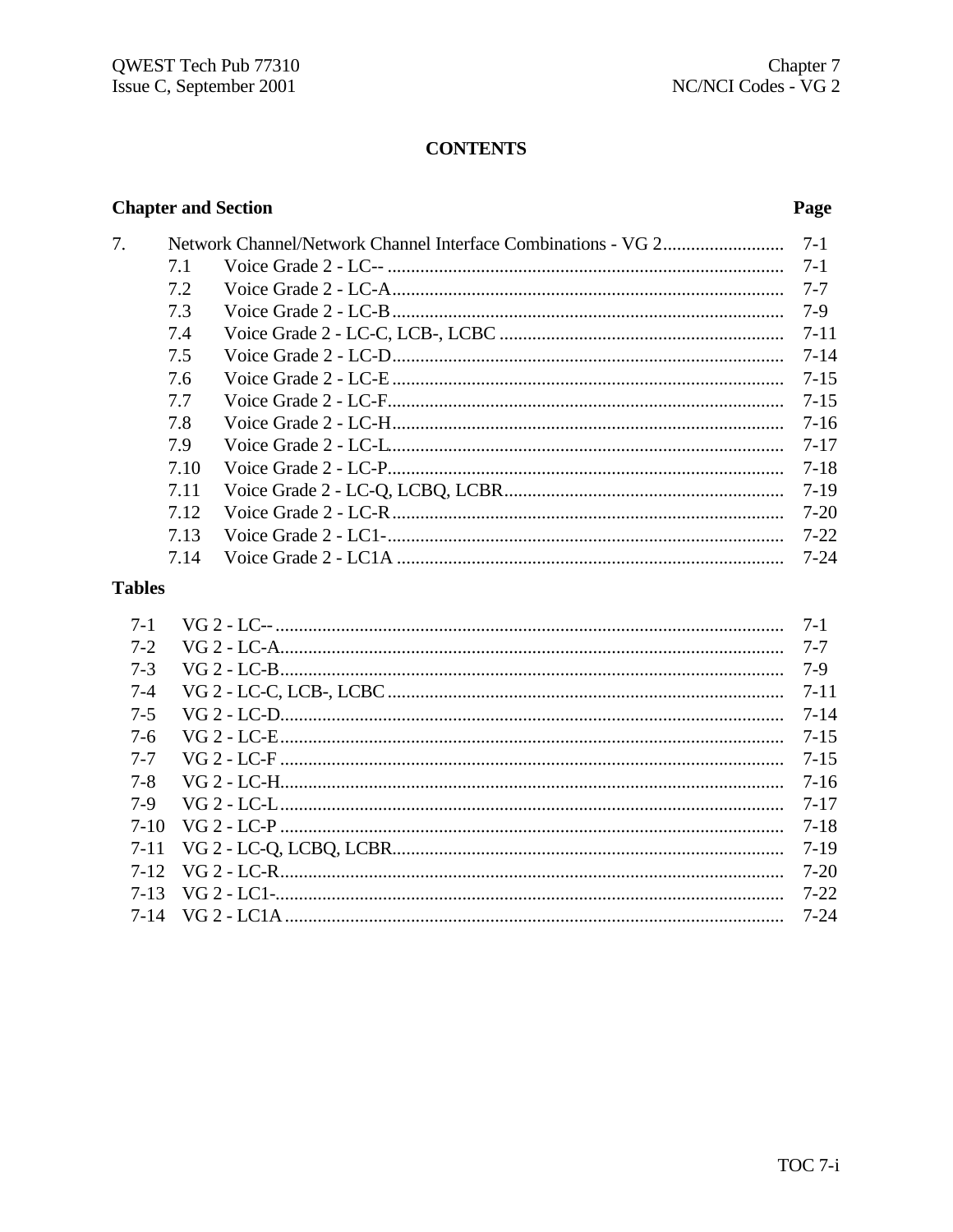# **7. Network Channel/Network Channel Interface Combinations - VG 2**

See Section 5.2 for explanation of the terms "Digital" and "DS1/3 Digital".

### **7.1 Voice Grade 2 - LC--**

|                | NC/NCI Combinations |                                  |                |                             |                                 |  |
|----------------|---------------------|----------------------------------|----------------|-----------------------------|---------------------------------|--|
| $NC = LC -$    | No Options          |                                  |                |                             |                                 |  |
|                | Configuration       |                                  |                | <b>QWEST Central Office</b> |                                 |  |
| <b>Remarks</b> | $(Table 5-1)$       | <b>Access Customer</b>           | <b>Centrex</b> | Interconnector              | <b>End-User</b>                 |  |
| No             | 1.1                 | 02NO2 †                          |                |                             | 02NO <sub>2</sub>               |  |
| Signaling      | 1.4                 | 04NO2                            |                |                             |                                 |  |
|                | 2.2                 | Digital                          |                |                             |                                 |  |
|                | 1.2                 | 04NO2                            |                |                             | 04NO2                           |  |
|                | 2.1                 | Digital                          |                |                             |                                 |  |
|                | 2b.3                | 02NO2 †                          |                |                             | Digital                         |  |
|                | 2b.1                | 04NO2                            |                |                             |                                 |  |
|                | 2a                  | Digital<br>04DS9.NO*<br>04DS6.NO |                |                             | Digital<br>04DU9.NO<br>04DS6.NO |  |
|                | 1.1                 |                                  |                | 02NO2 †                     | 02NO <sub>2</sub>               |  |
|                | 2b.3                |                                  |                |                             | Digital                         |  |
|                | 1.4                 |                                  |                | 04NO2                       | 02NO <sub>2</sub>               |  |
|                | 1.2                 |                                  |                |                             | 04NO2                           |  |
|                | 2b.1                |                                  |                |                             | Digital                         |  |
|                | 2.2                 |                                  |                | DS1/3 Digital               | 02NO <sub>2</sub>               |  |
|                | 2.1                 |                                  |                |                             | 04NO2                           |  |
|                | 1.1                 | 02NO <sub>2</sub> +              |                | 02NO <sub>2</sub>           |                                 |  |
|                | 1.4                 | 04NO2                            |                |                             |                                 |  |
|                | 2.2                 | Digital                          |                |                             |                                 |  |
|                | 1.2                 | 04NO2                            |                | 04NO2                       |                                 |  |
|                | 2.1                 | Digital                          |                |                             |                                 |  |
|                | 2b.3                | 02NO <sub>2</sub> +              |                | DS1/3 Digital               |                                 |  |
|                | 2b.1                | 04NO2                            |                |                             |                                 |  |

### **Table 7-1** VG 2 - LC--

† For one-way transmission.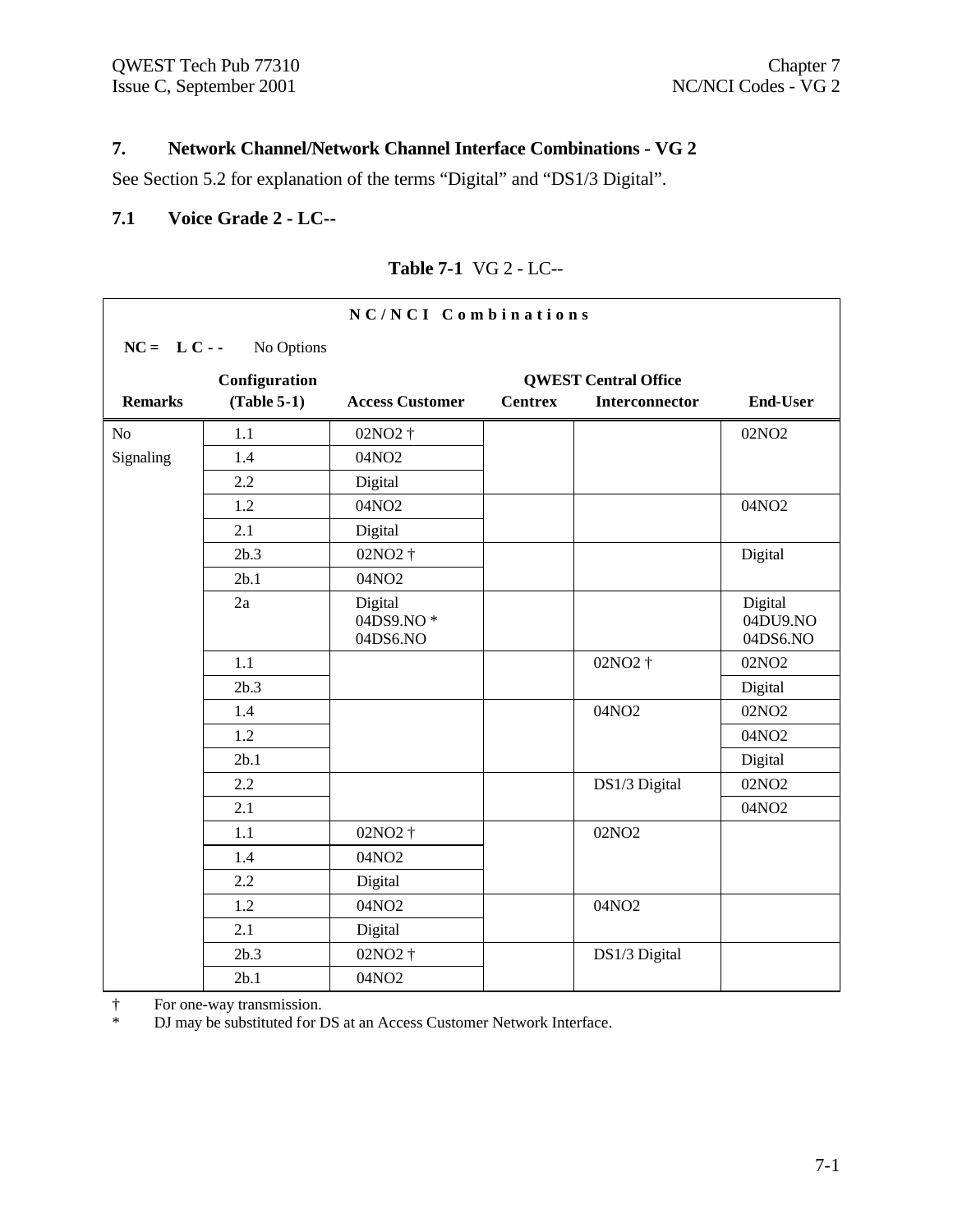# **Table 7-1** VG 2 - LC-- (Continued)

| NC/NCI Combinations                          |               |                                   |                |                       |                         |  |  |
|----------------------------------------------|---------------|-----------------------------------|----------------|-----------------------|-------------------------|--|--|
| $NC = LC -$                                  | No Options    |                                   |                |                       |                         |  |  |
| Configuration<br><b>QWEST Central Office</b> |               |                                   |                |                       |                         |  |  |
| <b>Remarks</b>                               | $(Table 5-1)$ | <b>Access Customer</b>            | <b>Centrex</b> | <b>Interconnector</b> | <b>End-User</b>         |  |  |
| Loop-start<br>Signaling                      | 1.4           | 04LS2<br>04SF2.LS                 |                |                       | 02LA2<br>02LB2          |  |  |
| (End-User                                    | 2.2           | Digital                           |                |                       | 02LC2                   |  |  |
| has open-<br>end)                            | 1.4           | 04LS2<br>04SF2.LS                 | 02LO3          |                       |                         |  |  |
|                                              | 2.2           | Digital                           |                |                       |                         |  |  |
|                                              | 2b.1          | 04LS2<br>04SF2.LS                 |                |                       | Digital<br>04DU9.LO     |  |  |
|                                              | 2a            | Digital<br>04DS9.LS *<br>04DS6.LS |                |                       | 04DS6.LO                |  |  |
|                                              | 1.4           |                                   | 02LO3          | 04LS2                 |                         |  |  |
|                                              | 2.2           |                                   |                | DS1/3 Digital         |                         |  |  |
|                                              | 1.4           |                                   |                | 04LS2                 | 02LA2<br>02LB2<br>02LC2 |  |  |
|                                              | 2b.1          |                                   |                |                       | Digital                 |  |  |
|                                              | 2.2           |                                   |                | DS1/3 Digital         | 02LA2<br>02LB2<br>02LC2 |  |  |
|                                              | 1.4           | 04LS2<br>04SF2.LS                 |                | 02LO <sub>2</sub>     |                         |  |  |
|                                              | 2.2           | Digital                           |                |                       |                         |  |  |
|                                              | 1.2           | 04LS2<br>04SF2.LS                 |                | 04LO <sub>2</sub>     |                         |  |  |
|                                              | 2.1           | Digital                           |                |                       |                         |  |  |
|                                              | 2b.1          | 04LS2<br>04SF2.LS                 |                | DS1/3 Digital         |                         |  |  |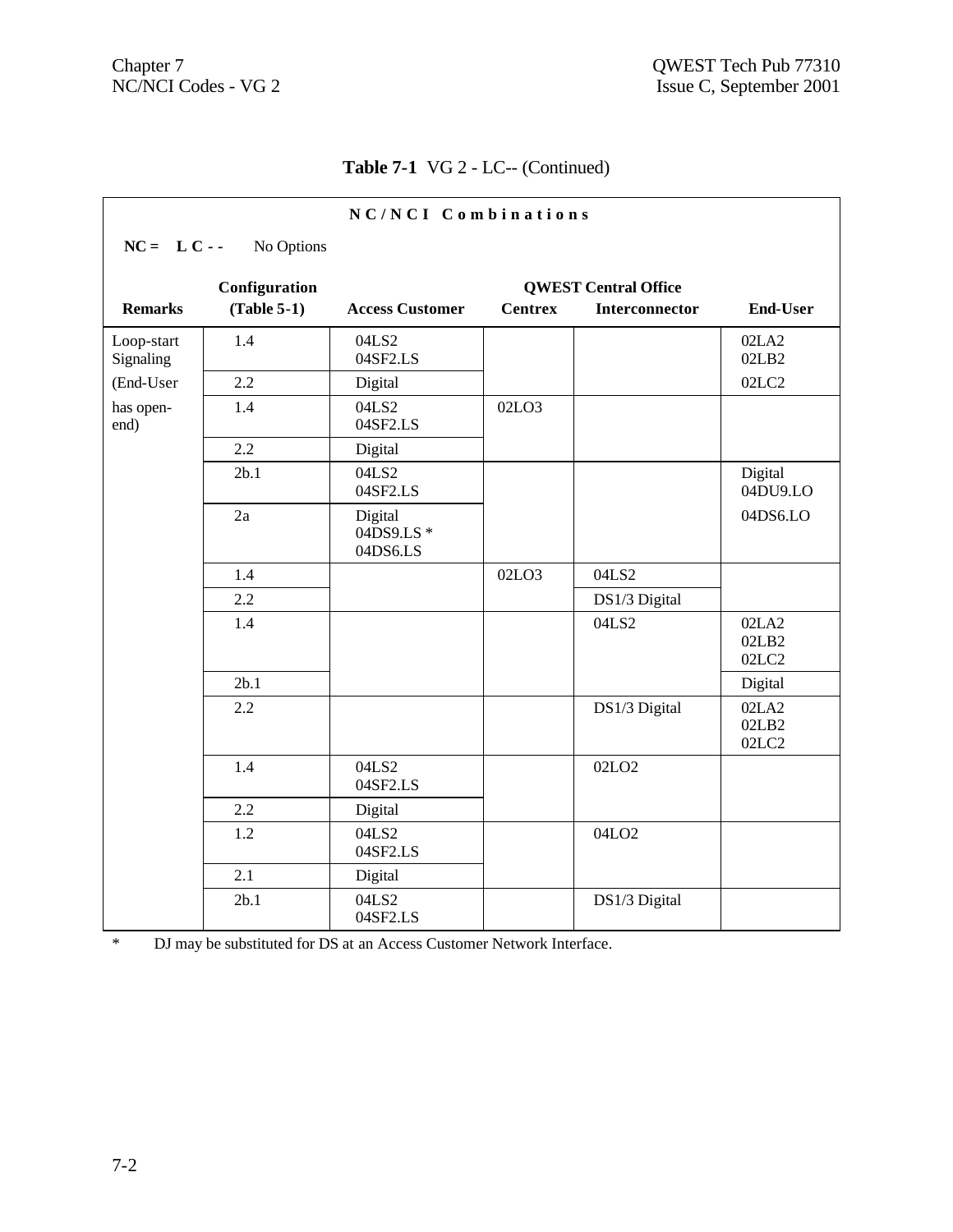|                         |                                | NC/NCI Combinations              |                |                                                      |                     |
|-------------------------|--------------------------------|----------------------------------|----------------|------------------------------------------------------|---------------------|
| $NC = L C -$            | No Options                     |                                  |                |                                                      |                     |
| <b>Remarks</b>          | Configuration<br>$(Table 5-1)$ | <b>Access Customer</b>           | <b>Centrex</b> | <b>QWEST Central Office</b><br><b>Interconnector</b> | <b>End-User</b>     |
| Loop-start<br>Signaling | 1.4                            | 04LO <sub>2</sub><br>04SF2.LO    |                |                                                      | 02LS2               |
| (End-User               | 2.2                            | Digital                          |                |                                                      |                     |
| has closed-             | 1.4                            | 04LO <sub>2</sub><br>04SF2.LO    | 02LS3          |                                                      |                     |
| end)                    | 2.2                            | Digital                          |                |                                                      |                     |
|                         | 1.2                            | 04LO <sub>2</sub><br>04SF2.LO    |                |                                                      | 04LS2               |
|                         | 2.1                            | Digital                          |                |                                                      |                     |
|                         | 2b.1                           | 04LO <sub>2</sub><br>04SF2.LO    |                |                                                      | Digital<br>04DU9.LS |
|                         | 2a                             | Digital<br>04DS9.LO*<br>04DS6.LO |                |                                                      | 04DS6.LS            |
|                         | 1.4                            |                                  | 02LS3          | 04LO <sub>2</sub>                                    |                     |
|                         | 2.2                            |                                  |                | DS1/3 Digital                                        |                     |
|                         | 1.4                            |                                  |                | 04LO <sub>2</sub>                                    | 02LS2               |
|                         | 1.2                            |                                  |                |                                                      | 04LS2               |
|                         | 2 <sub>b.1</sub>               |                                  |                |                                                      | Digital             |
|                         | 2.2                            |                                  |                | DS1/3 Digital                                        | 02LS2               |
|                         | 2.1                            |                                  |                |                                                      | 04LS2               |
|                         | 1.4                            | 04LO <sub>2</sub><br>04SF2.LO    |                | 02LS2                                                |                     |
|                         | 2.2                            | Digital                          |                |                                                      |                     |
|                         | 1.2                            | 04LO <sub>2</sub><br>04SF2.LO    |                | 04LS2                                                |                     |
|                         | 2.1                            | Digital                          |                |                                                      |                     |
|                         | 2b.1                           | 04LO <sub>2</sub><br>04SF2.LO    |                | DS1/3 Digital                                        |                     |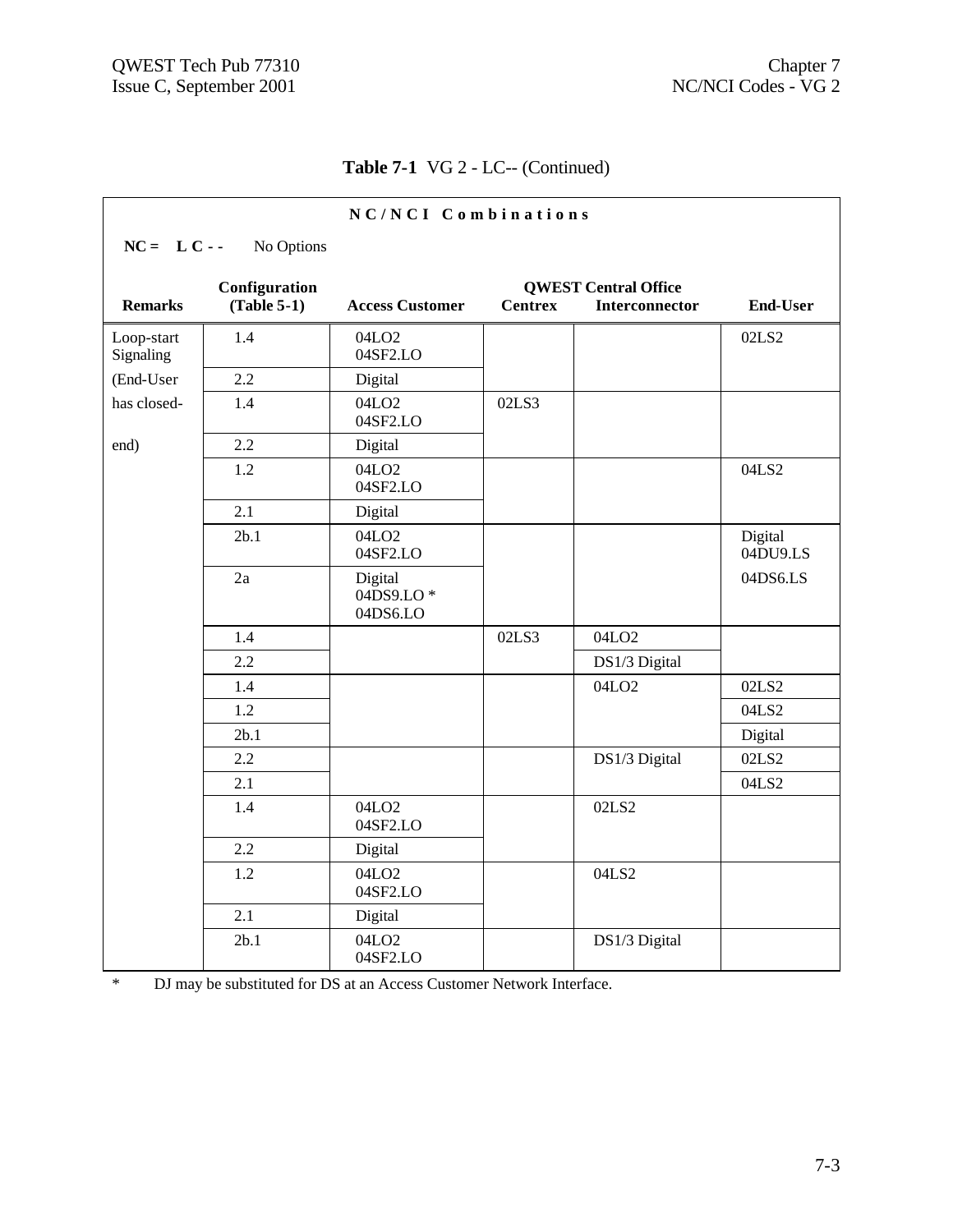|                         |               | NC/NCI Combinations    |                |                             |                 |
|-------------------------|---------------|------------------------|----------------|-----------------------------|-----------------|
| $NC = LC -$             | No Options    |                        |                |                             |                 |
|                         | Configuration |                        |                | <b>QWEST Central Office</b> |                 |
| <b>Remarks</b>          | $(Table 5-1)$ | <b>Access Customer</b> | <b>Centrex</b> | <b>Interconnector</b>       | <b>End-User</b> |
| Ground-<br><b>Start</b> | 1.4           | 04GS2<br>04SF2.GS      | 02GO3          |                             |                 |
| Signaling               | 2.2           | Digital                |                |                             |                 |
| (End-User               | 1.4           |                        | 02GO3          | 04GS2                       |                 |
| has open-               | 2.2           |                        |                | DS1/3 Digital               |                 |
| end)                    | 1.4           | 04GS2<br>04SF2.GS      |                | 02GO <sub>2</sub>           |                 |
|                         | 2.2           | Digital                |                |                             |                 |
|                         | 1.2           | 04GS2<br>04SF2.GS      |                | 04GO2                       |                 |
|                         | 2.1           | Digital                |                |                             |                 |
|                         | 2b.1          | 04GS2<br>04SF2.GS      |                | DS1/3 Digital               |                 |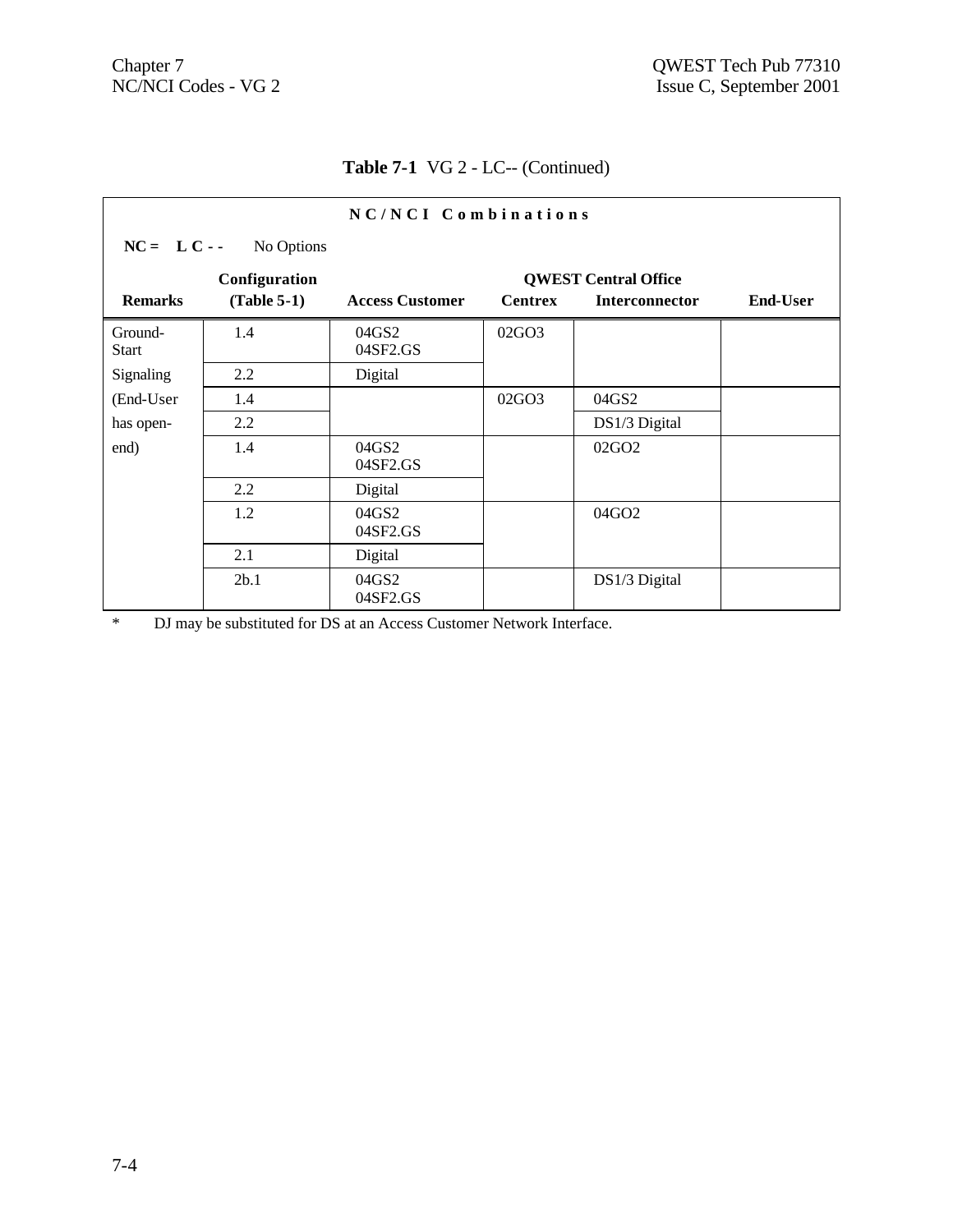| NC/NCI Combinations                          |               |                                         |                |                |                      |  |  |
|----------------------------------------------|---------------|-----------------------------------------|----------------|----------------|----------------------|--|--|
| $NC = LC -$                                  | No Options    |                                         |                |                |                      |  |  |
| Configuration<br><b>QWEST Central Office</b> |               |                                         |                |                |                      |  |  |
| <b>Remarks</b>                               | $(Table 5-1)$ | <b>Access Customer</b>                  | <b>Centrex</b> | Interconnector | <b>End-User</b>      |  |  |
| Private Line                                 | 1.4           | 04LR2<br>04SF2.LR                       |                |                | 02LR2 †††            |  |  |
| Automatic                                    | 2.2           | Digital                                 |                |                |                      |  |  |
| Ring-down<br>(PLAR)                          | 2.2           | Digital                                 |                |                | 02LR2.A<br>02LR2.B   |  |  |
|                                              | 1.2           | 04LR2<br>04SF2.LR                       |                |                | 04LR2 †††            |  |  |
|                                              | 2.1           | Digital                                 |                |                |                      |  |  |
|                                              | 2.1           | Digital                                 |                |                | 04LR2.A<br>04LR2.B   |  |  |
|                                              | 2b.1          | 04LR2<br>04LR2.A<br>04LR2.B<br>04SF2.LR |                |                | Digital              |  |  |
|                                              | 2a            | Digital                                 |                |                |                      |  |  |
|                                              | 1.4           |                                         |                | 04LR2          | 02LR2 †††            |  |  |
|                                              | 1.2           |                                         |                |                | 04LR2 †††            |  |  |
|                                              | 2b.1          |                                         |                |                | Digital              |  |  |
|                                              | 2.2           |                                         |                | DS1/3 Digital  | 02LR2 †††<br>02LR2.A |  |  |
|                                              | 2.1           |                                         |                |                | 04LR2 †††<br>04LR2.A |  |  |
|                                              | 2.2           | Digital                                 |                |                |                      |  |  |
|                                              | 1.2           | 04LR2<br>04SF2.LR                       |                | 04LR2          |                      |  |  |
|                                              | 2.1           | Digital                                 |                |                |                      |  |  |
|                                              | 2b.1          | 04LR2<br>04LR2.A<br>04SF2.LR            |                | DS1/3 Digital  |                      |  |  |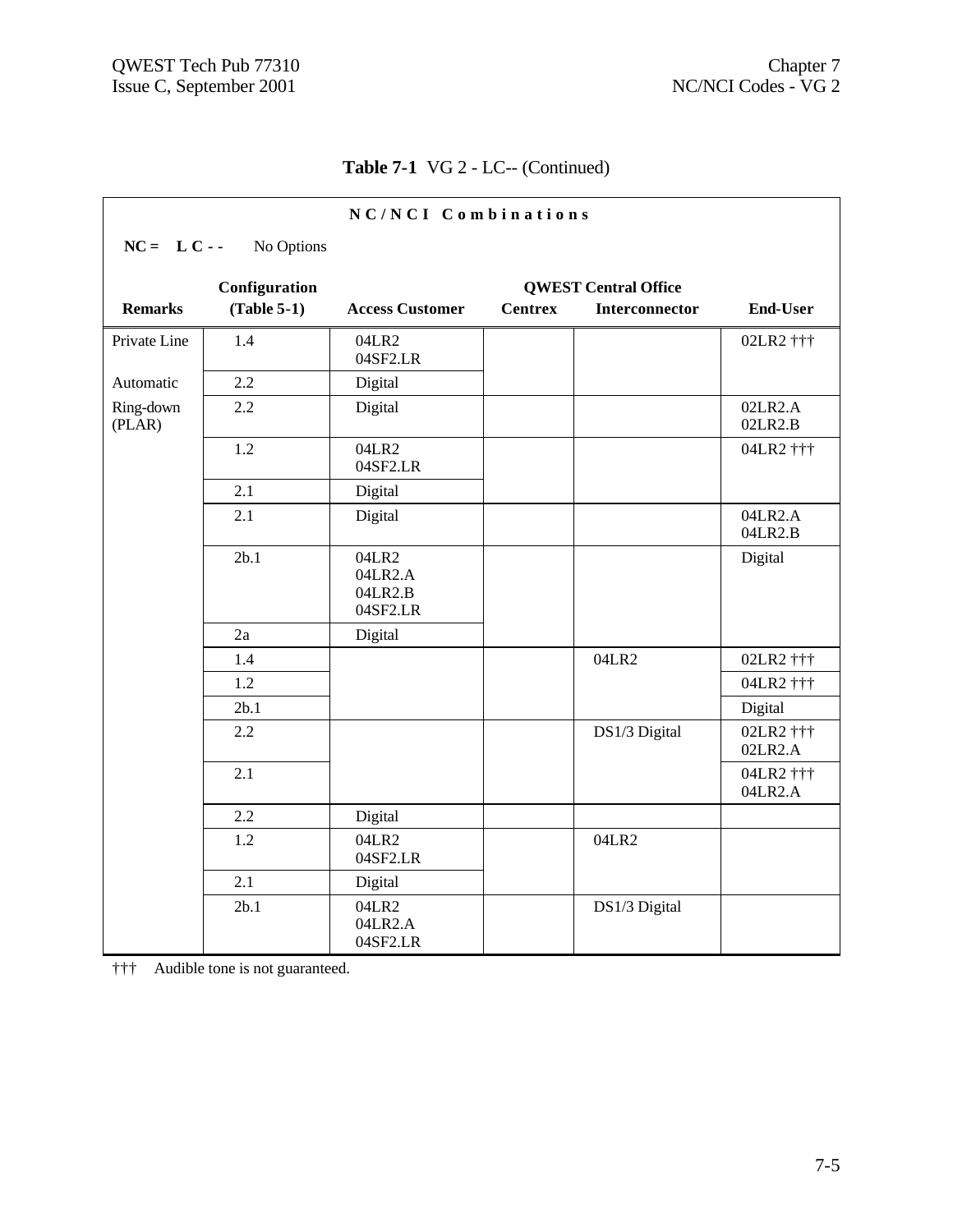| NC/NCI Combinations |                                |                                              |                |                                                      |                 |  |
|---------------------|--------------------------------|----------------------------------------------|----------------|------------------------------------------------------|-----------------|--|
| $NC = LC -$         | No Options                     |                                              |                |                                                      |                 |  |
| <b>Remarks</b>      | Configuration<br>$(Table 5-1)$ | <b>Access Customer</b>                       | <b>Centrex</b> | <b>QWEST Central Office</b><br><b>Interconnector</b> | <b>End-User</b> |  |
| Voice and           | 2.2                            | Digital                                      |                |                                                      | 02AC2           |  |
| $20$ Hz             | 2.1                            |                                              |                |                                                      | 04AC2           |  |
| Ring-down           | 2a                             |                                              |                |                                                      | Digital         |  |
|                     | 2.2                            |                                              |                | DS1/3 Digital                                        | 02AC2           |  |
|                     | 2.1                            |                                              |                |                                                      | 04AC2           |  |
| Single<br>Frequency | 2.1                            | Digital to<br>$04SF2.LO \# or$<br>04SF2.LS # |                |                                                      |                 |  |

# Access Customer-to-Access Customer connection when associated protocol is high capacity (Digital)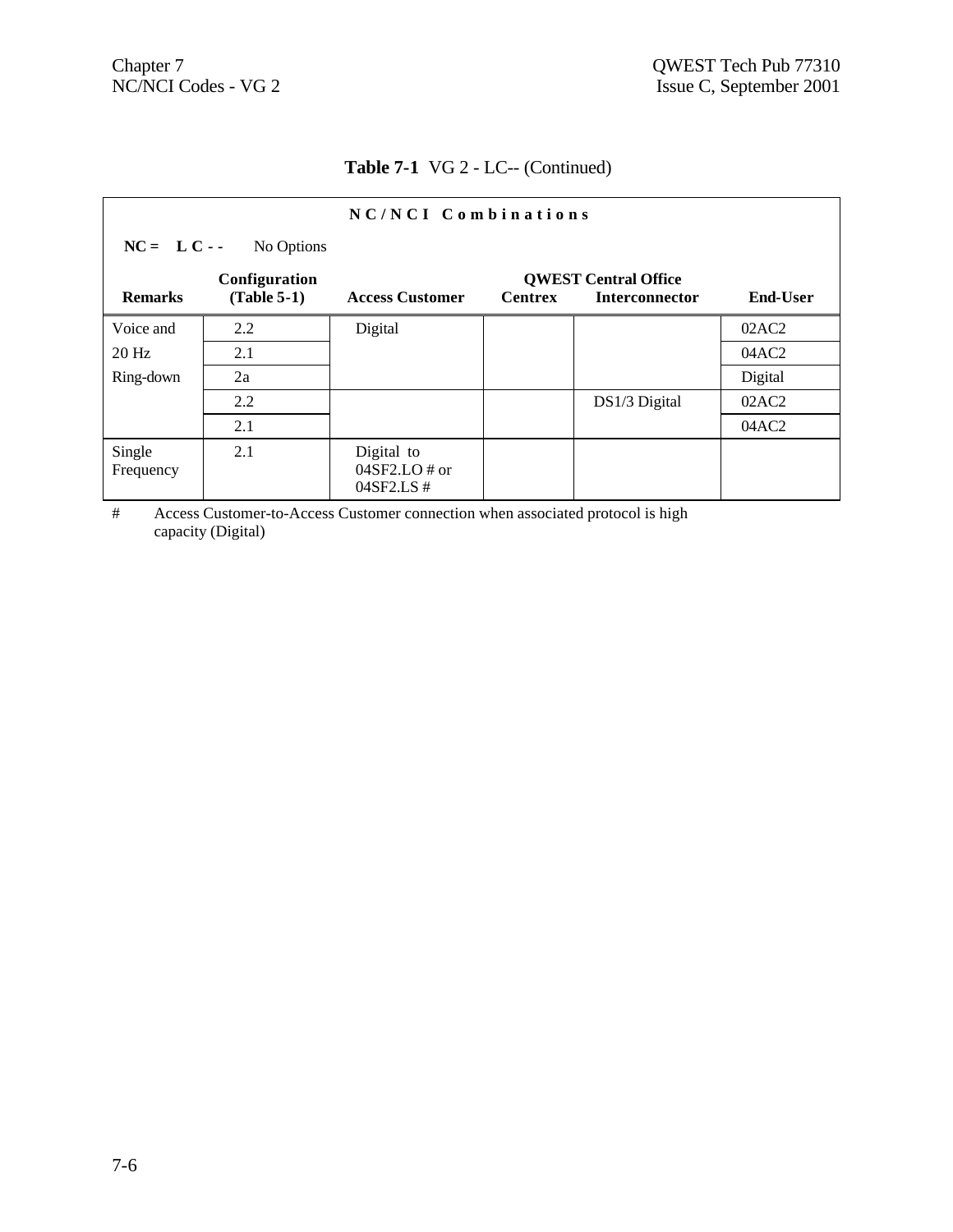# **7.2 Voice Grade 2 - LC-A**

| NC/NCI Combinations                          |                  |                               |             |                       |                   |  |  |
|----------------------------------------------|------------------|-------------------------------|-------------|-----------------------|-------------------|--|--|
| $NC = LC-A$                                  | Effective 4-Wire |                               |             |                       |                   |  |  |
| Configuration<br><b>QWEST Central Office</b> |                  |                               |             |                       |                   |  |  |
| <b>Remarks</b>                               | $(Table 5-1)$    | <b>Access Customer</b>        | <b>CONI</b> | <b>Interconnector</b> | <b>End-User</b>   |  |  |
| N <sub>o</sub>                               | 1.3              | 04NO2                         |             |                       | 02NO <sub>2</sub> |  |  |
| Signaling                                    | 2.3              | Digital                       |             |                       |                   |  |  |
|                                              | 1.3              |                               |             | 04NO2                 | 02NO <sub>2</sub> |  |  |
|                                              | 2.3              |                               |             | DS1/3 Digital         |                   |  |  |
|                                              | 1.3              | 04NO2                         |             | 02NO <sub>2</sub>     |                   |  |  |
|                                              | 2b.2             |                               |             | DS1/3 Digital         |                   |  |  |
|                                              | 2.3              | Digital                       |             | 02NO <sub>2</sub>     |                   |  |  |
| Loop-start<br>Signaling                      | 1.3              | 04LS2<br>04SF2.LS             |             |                       | 02LA2<br>02LB2    |  |  |
| (End-User                                    | 2.3              | Digital                       |             |                       | 02LC2             |  |  |
| has open-                                    | 1.3              |                               |             | 04LS2                 | 02LA2             |  |  |
| end)                                         | 2.3              |                               |             | DS1/3 Digital         | 02LB2<br>02LC2    |  |  |
|                                              | 1.3              | 04LS2                         |             | 02LO <sub>2</sub>     |                   |  |  |
|                                              | 2b.2             | 04SF2.LS                      |             | DS1/3 Digital         |                   |  |  |
|                                              | 2.3              | Digital                       |             | 02LO <sub>2</sub>     |                   |  |  |
| Loop-start<br>Signaling                      | 1.3              | 04LO <sub>2</sub><br>04SF2.LO |             |                       | 02LS2             |  |  |
| (End-User                                    | 2.3              | Digital                       |             |                       |                   |  |  |
| has                                          | 1.3              |                               |             | 04LO <sub>2</sub>     | 02LS2             |  |  |
| closed-                                      | 2.3              |                               |             | DS1/3 Digital         |                   |  |  |
| end)                                         | 1.3              | 04LO <sub>2</sub>             |             | 02LS2                 |                   |  |  |
|                                              | 2b.2             | 04SF2.LO                      |             | DS1/3 Digital         |                   |  |  |
|                                              | 2.3              | Digital                       |             | 02LS2                 |                   |  |  |

## **Table 7-2** VG 2 - LC-A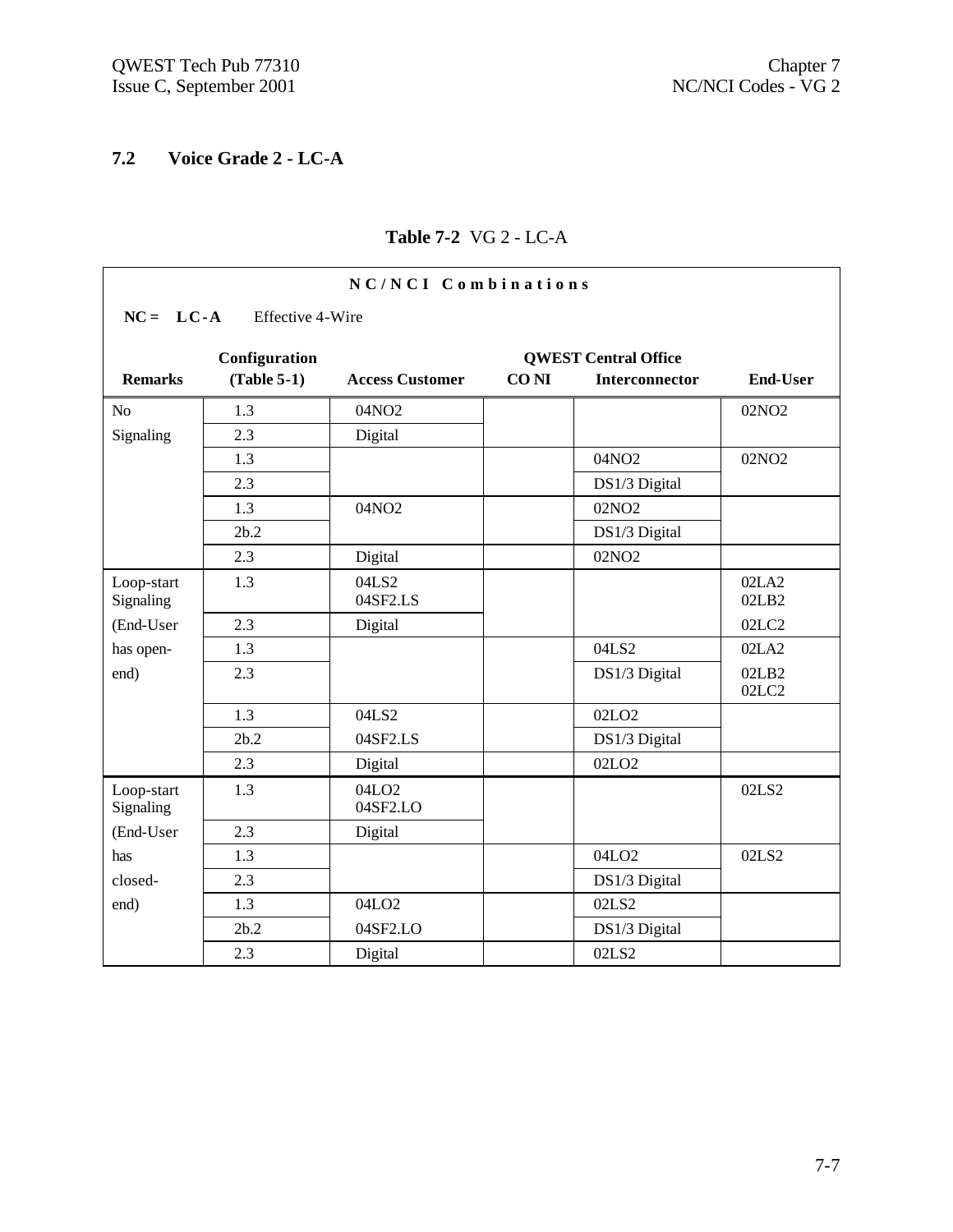| NC/NCI Combinations |                                              |                        |             |                       |                    |  |  |  |  |
|---------------------|----------------------------------------------|------------------------|-------------|-----------------------|--------------------|--|--|--|--|
|                     | $NC = LC-A$<br>Effective 4-Wire              |                        |             |                       |                    |  |  |  |  |
|                     | Configuration<br><b>QWEST Central Office</b> |                        |             |                       |                    |  |  |  |  |
| <b>Remarks</b>      | $(Table 5-1)$                                | <b>Access Customer</b> | <b>CONI</b> | <b>Interconnector</b> | <b>End-User</b>    |  |  |  |  |
| Private Line        | 1.3                                          | 04LR2<br>04SF2.LR      |             |                       | 02LR2 †††          |  |  |  |  |
| Automatic           | 2.3                                          | Digital                |             |                       |                    |  |  |  |  |
| Ring-down<br>(PLAN) | 2.3                                          | Digital                |             |                       | 02LR2.A<br>02LR2.B |  |  |  |  |
|                     | 1.3                                          |                        |             | 04LR2                 | 02LR2 †††          |  |  |  |  |
|                     | 2.3                                          |                        |             | DS1/3 Digital         | 02LR2.A            |  |  |  |  |
|                     | 1.3                                          | 04LR2                  |             | 02LR2 †††             |                    |  |  |  |  |
|                     | 2b.2                                         | 04SF2.LR               |             | DS1/3 Digital         |                    |  |  |  |  |
| Voice and           | 2.3                                          | Digital                |             |                       | 02AC2              |  |  |  |  |
| $20$ Hz             | 2.3                                          |                        |             | DS1/3 Digital         | 02AC2              |  |  |  |  |
| Ring-down           |                                              |                        |             |                       |                    |  |  |  |  |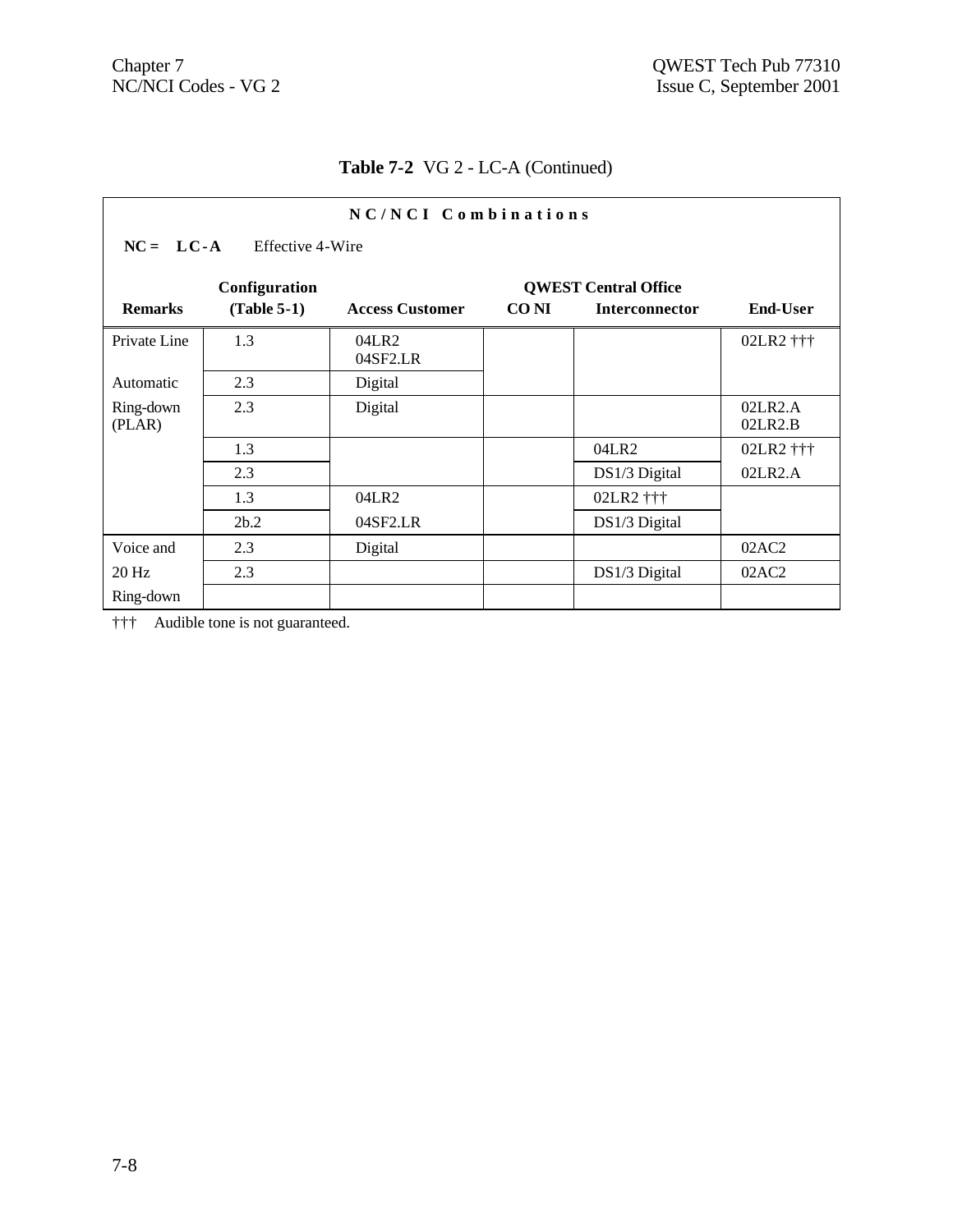## **7.3 Voice Grade 2 - LC-B**

|                               |                                | NC/NCI Combinations              |             |                             |                                     |
|-------------------------------|--------------------------------|----------------------------------|-------------|-----------------------------|-------------------------------------|
| $NC = LC - B$                 | <b>Central Office Bridging</b> |                                  |             |                             |                                     |
|                               | Configuration                  |                                  |             | <b>QWEST Central Office</b> |                                     |
| <b>Remarks</b>                | $(Table 5-1)$                  | <b>Access Customer</b>           | $CO$ NI $#$ | Interconnector              | <b>End-User</b>                     |
| N <sub>o</sub>                | 7.2                            | 02NO2 †                          | 02BR2. †    |                             |                                     |
| Signaling                     | 7c.2                           | Digital<br>04DS9.NO*<br>04DS6.NO |             |                             |                                     |
|                               | 7.1                            | 04NO2                            | 04BR2.      |                             |                                     |
|                               | 7c.1                           | Digital<br>04DS9.NO*<br>04DS6.NO |             |                             |                                     |
|                               | 8.2                            |                                  | 02BR2. †    |                             | 02NO <sub>2</sub>                   |
|                               | 8c.2                           |                                  |             |                             | Digital<br>04DU9.NO<br>04DS6.NO     |
|                               | 8.1                            |                                  | 04BR2.      |                             | 04NO2                               |
|                               | 8c.1                           |                                  |             |                             | Digital<br>04DU9.NO<br>04DS6.NO     |
|                               | 7.2, 8.2                       |                                  | 02BR2. †    | 02NO <sub>2</sub>           |                                     |
|                               | 7.1, 8.1                       |                                  | 04BR2.      | 04NO2                       |                                     |
|                               | 9.2                            |                                  | 02BR2†%     |                             |                                     |
|                               | 9.1                            |                                  | 04BR2.%     |                             |                                     |
| Loop-start                    | 7.3                            | 04LS2                            | 02BL2       |                             |                                     |
| Signaling                     | 7c.2                           | Digital                          |             |                             |                                     |
| End-User<br>has open-<br>end) | 8.2                            |                                  | 02BL2       |                             | 02LA2<br>02LB2<br>02LC2<br>02LO3 †† |
|                               | 7.2                            |                                  | 02BL2       | 02LO <sub>2</sub>           |                                     |
|                               | 8.2                            |                                  |             | 02LS2                       |                                     |

### **Table 7-3** VG 2 - LC-B

† For one-way transmission.

†† Central Office - Central Office Centrex station line only.<br>
<sup>\*</sup> DJ may be substituted for DS at an Access Customer Nety

\* DJ may be substituted for DS at an Access Customer Network Interface.<br>
## See Table 4-4 for applicable Protocol Option Codes.

See Table 4-4 for applicable Protocol Option Codes.

% Bridge-to-bridge application (Mid-link).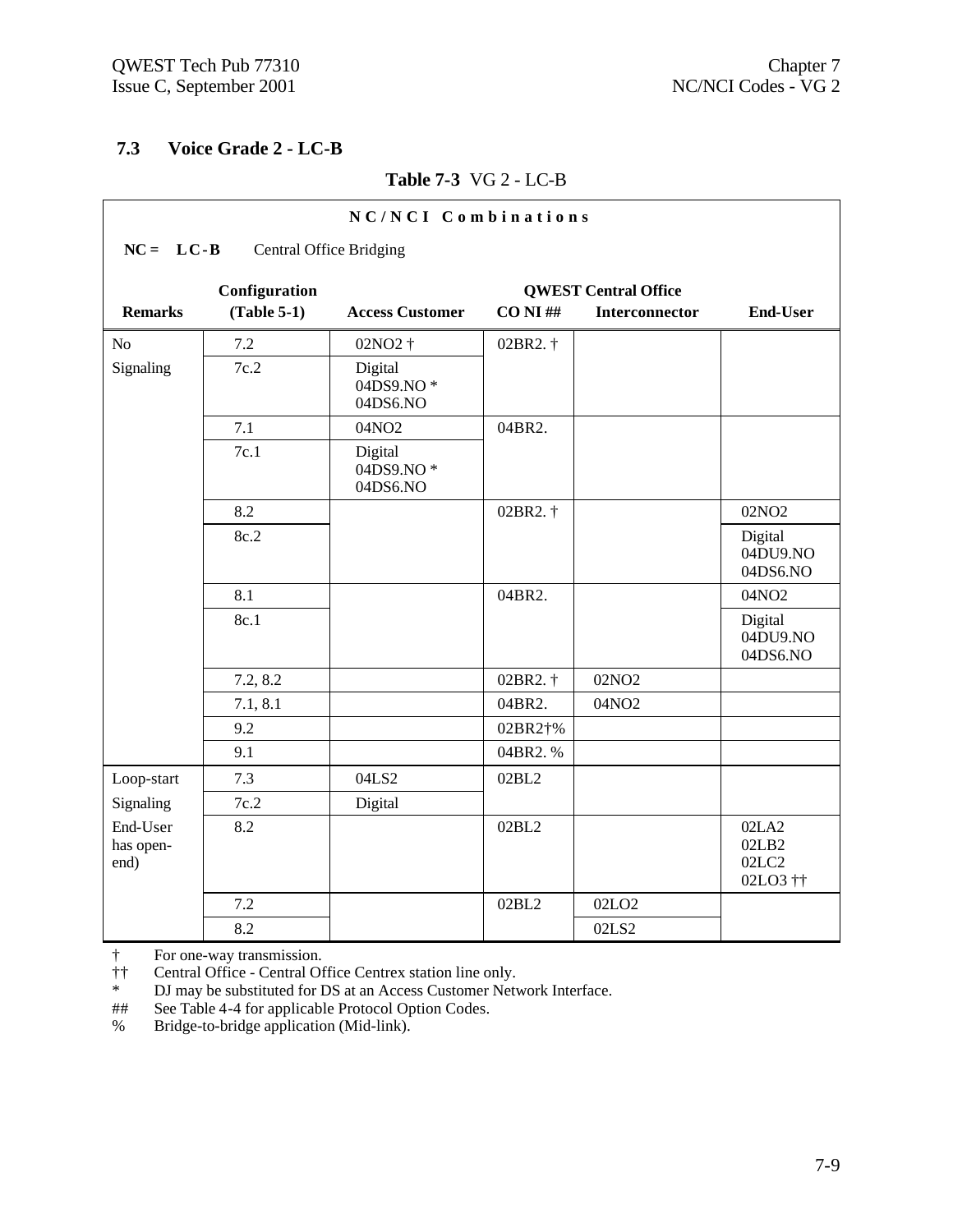| NC/NCI Combinations                             |                                |                        |             |                                               |                               |  |  |
|-------------------------------------------------|--------------------------------|------------------------|-------------|-----------------------------------------------|-------------------------------|--|--|
| $NC = LC - B$<br><b>Central Office Bridging</b> |                                |                        |             |                                               |                               |  |  |
| <b>Remarks</b>                                  | Configuration<br>$(Table 5-1)$ | <b>Access Customer</b> | $CO NI \#H$ | <b>QWEST Central Office</b><br>Interconnector | <b>End-User</b>               |  |  |
| Loop-start                                      | 7.3                            | 04LO <sub>2</sub>      | 02BL2       |                                               |                               |  |  |
| Signaling                                       | 7c.2                           | Digital                |             |                                               |                               |  |  |
| (End-User<br>has                                | 8.2                            |                        | 02BL2       |                                               | 02LS <sub>2</sub><br>02LS3 †† |  |  |
| closed-                                         | 7.2                            |                        | 02BL2       | 02LO <sub>2</sub>                             |                               |  |  |
| end)                                            | 8.2                            |                        |             | 02LS2                                         |                               |  |  |
| Voice and                                       | 7c.1                           | Digital                | 04BR2.      |                                               |                               |  |  |
| $20$ Hz                                         | $8.2*$                         |                        | 04BR2.      |                                               | 02AC2                         |  |  |
| Ring-down                                       | 8.1                            |                        |             |                                               | 04AC2                         |  |  |
|                                                 | 7.1, 8.1                       |                        | 04BR2.      | Digital 1/3                                   |                               |  |  |
|                                                 | 9.1                            |                        | 04BR2.%     |                                               |                               |  |  |

†† Central Office - Central Office Centrex station line only.

## See Table 4-4 for applicable Protocol Option Codes.

% Bridge-to-bridge application (Mid-link).

\* Effective 2-wire version.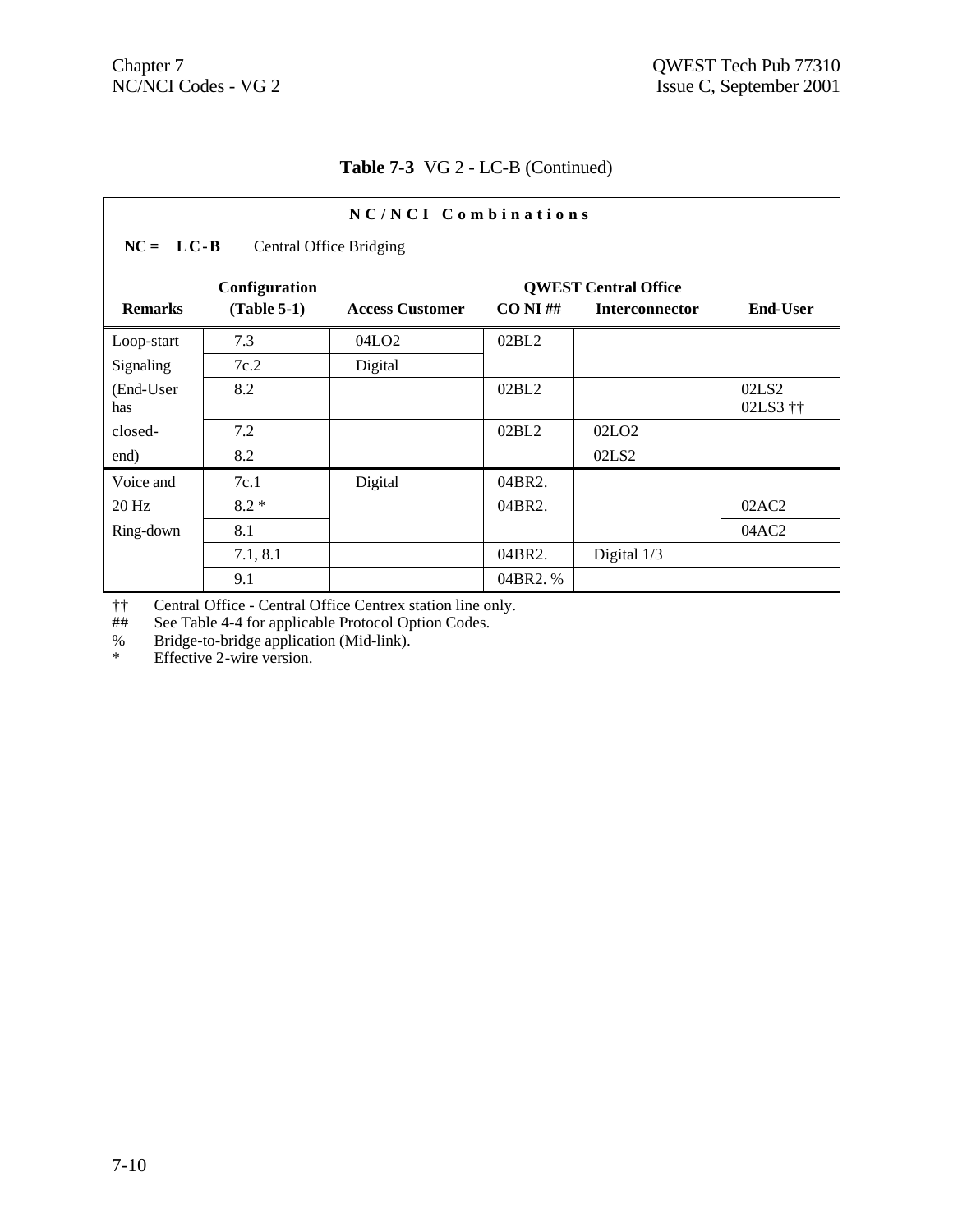# **7.4 Voice Grade 2 - LC-C, LCB-, LCBC**

#### **Table 7-4** VG 2 - LC-C, LCB-, LCBC

| NC/NCI Combinations     |               |                                                       |                |                             |                   |  |  |
|-------------------------|---------------|-------------------------------------------------------|----------------|-----------------------------|-------------------|--|--|
| $NC = LC-C$             |               | Improved Return Loss for Effective 2-Wire             |                |                             |                   |  |  |
| $NC = LCB$              | ELEPL-2       |                                                       |                |                             |                   |  |  |
| $NC = LCBC$             |               | ELEPL-2 and Improved Return Loss for Effective 2-Wire |                |                             |                   |  |  |
|                         | Configuration |                                                       |                | <b>QWEST Central Office</b> |                   |  |  |
| <b>Remarks</b>          | $(Table 5-1)$ | <b>Access Customer</b>                                | <b>Centrex</b> | Interconnector              | <b>End-User</b>   |  |  |
| N <sub>o</sub>          | 1.4           | 04NO2                                                 |                |                             | 02NO <sub>2</sub> |  |  |
| Signaling               | 2.2           | Digital                                               |                |                             |                   |  |  |
|                         | 1.4           |                                                       |                | 04NO2                       | 02NO <sub>2</sub> |  |  |
|                         | 2.2           |                                                       |                | DS1/3 Digital               |                   |  |  |
|                         | 1.4           | 04NO2                                                 |                | 02NO <sub>2</sub>           |                   |  |  |
|                         | 2.2           | Digital                                               |                |                             |                   |  |  |
|                         | 2b.3          | 04NO2                                                 |                | DS1/3 Digital               |                   |  |  |
| Loop-start<br>Signaling | 1.4           | 04LS2<br>04SF2.LS                                     |                |                             | 02LA2<br>02LB2    |  |  |
| (End-User               | 2.2           | Digital                                               |                |                             | 02LC2             |  |  |
| has open-<br>end)       | 1.4           | 04LS2<br>04SF2.LS                                     | 02LO3          |                             |                   |  |  |
|                         | 2.2           | Digital                                               |                |                             |                   |  |  |
|                         | 1.4           |                                                       | 02LO3          | 04LS2                       |                   |  |  |
|                         | 2.2           |                                                       |                | DS1/3 Digital               |                   |  |  |
|                         | 1.4           |                                                       |                | 04LS2                       | 02LA2             |  |  |
|                         | 2.2           |                                                       |                | DS1/3 Digital               | 02LB2<br>02LC2    |  |  |
|                         | 1.4           | 04LS2<br>04SF2.LS                                     |                | 02LO <sub>2</sub>           |                   |  |  |
|                         | 2.2           | Digital                                               |                |                             |                   |  |  |
|                         | 2b.3          | 04LS2<br>04SF2.LS                                     |                | DS1/3 Digital               |                   |  |  |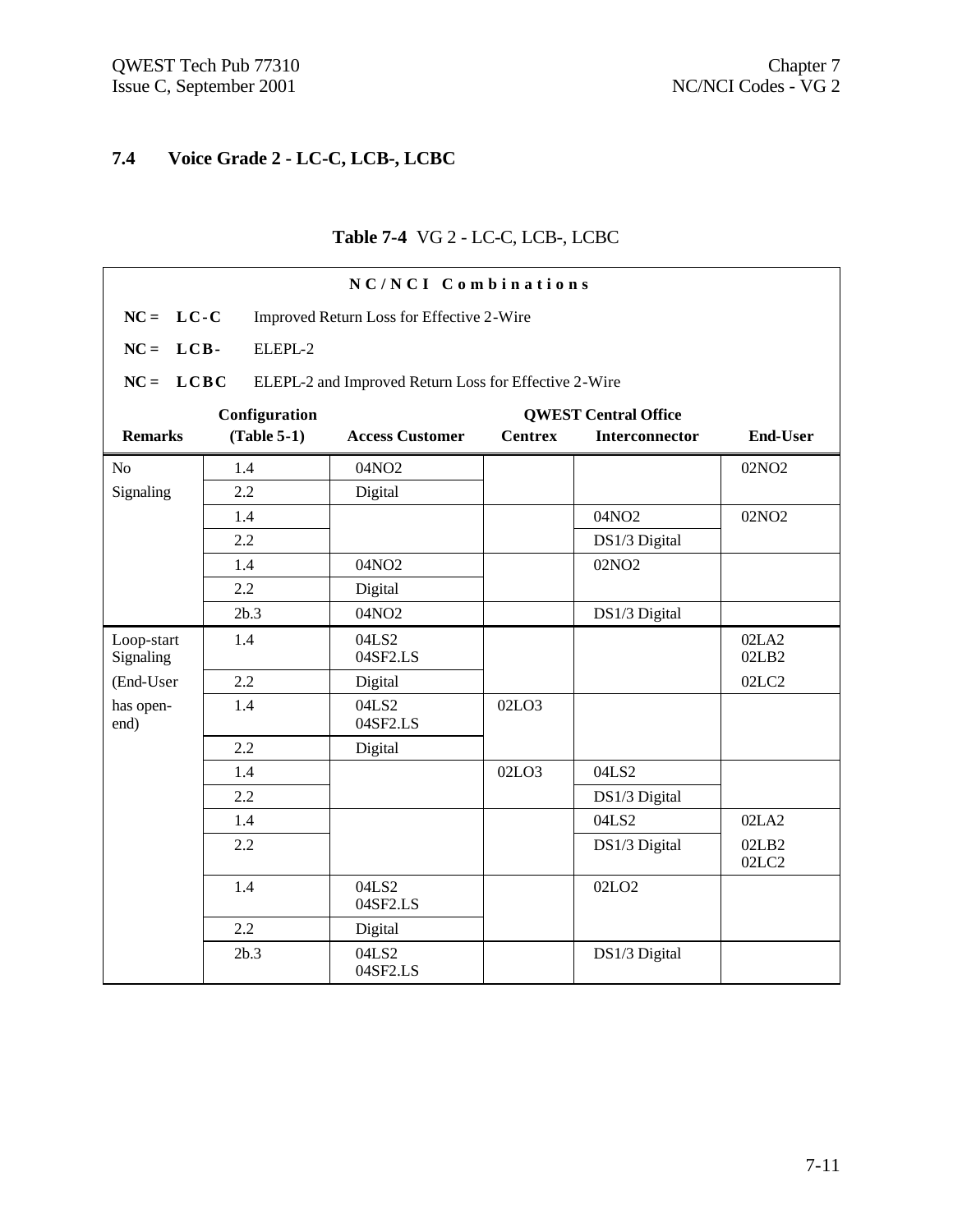# **Table 7-4** VG 2 - LC-C, LCB-, LCBC (Continued)

|                         |               | NC/NCI Combinations                                   |                |                             |                 |
|-------------------------|---------------|-------------------------------------------------------|----------------|-----------------------------|-----------------|
| $NC = LC-C$             |               | Improved Return Loss for Effective 2-Wire             |                |                             |                 |
| $NC = LCB$              | ELEPL-2       |                                                       |                |                             |                 |
| $NC = LCBC$             |               | ELEPL-2 and Improved Return Loss for Effective 2-Wire |                |                             |                 |
|                         | Configuration |                                                       |                | <b>QWEST Central Office</b> |                 |
| <b>Remarks</b>          | $(Table 5-1)$ | <b>Access Customer</b>                                | <b>Centrex</b> | Interconnector              | <b>End-User</b> |
| Loop-start<br>Signaling | 1.4           | 04LO <sub>2</sub><br>04SF2.LO                         |                |                             | 02LS2           |
| (End-User               | 2.2           | Digital                                               |                |                             |                 |
| has closed-             | 1.4           | 04LO <sub>2</sub><br>04SF2.LO                         | 02LS3          |                             |                 |
| end)                    | 2.2           | Digital                                               |                |                             |                 |
|                         | 1.4           |                                                       |                | 04LO <sub>2</sub>           | 02LS2           |
|                         | 2.2           |                                                       |                | DS1/3 Digital               |                 |
|                         | 1.4           |                                                       | 02LS3          | 04LO <sub>2</sub>           |                 |
|                         | 2.2           |                                                       |                | DS1/3 Digital               |                 |
|                         | 1.4           | 04LO <sub>2</sub><br>04SF2.LO                         |                | 02LS2                       |                 |
|                         | 2.2           | Digital                                               |                |                             |                 |
|                         | 2b.3          | 04LO <sub>2</sub><br>04SF2.LO                         |                | DS1/3 Digital               |                 |
| Ground-<br><b>Start</b> | 1.4           | 04GS2<br>04SF2.GS                                     | 02GO3          |                             |                 |
| Signaling               | 2.2           | Digital                                               |                |                             |                 |
| (End-User               | 1.4           |                                                       | 02GO3          | 04GS2                       |                 |
| has open-               | 2.2           |                                                       |                | DS1/3 Digital               |                 |
| end)                    | 1.4           | 04GS2<br>04SF2.GS                                     |                | 02GO2                       |                 |
|                         | 2.2           | Digital                                               |                |                             |                 |
|                         | 2b.3          | 04GS2<br>04SF2.GS                                     |                | DS1/3 Digital               |                 |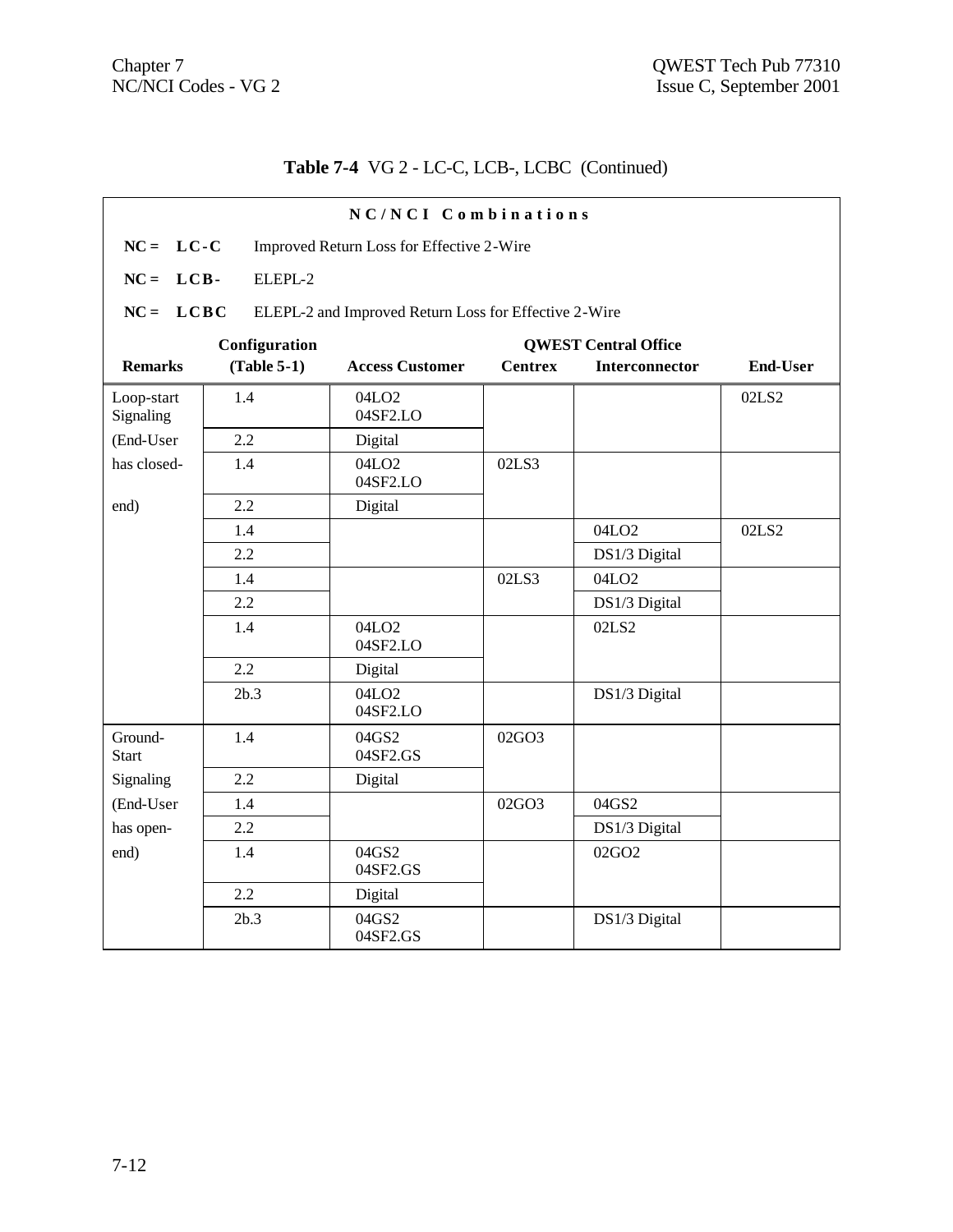# **Table 7-4** VG 2 - LC-C, LCB-, LCBC (Continued)

| NC/NCI Combinations |                                                          |                                                       |             |                             |                    |  |
|---------------------|----------------------------------------------------------|-------------------------------------------------------|-------------|-----------------------------|--------------------|--|
|                     | $NC = LC-C$<br>Improved Return Loss for Effective 2-Wire |                                                       |             |                             |                    |  |
| $NC = LCB$          | ELEPL-2                                                  |                                                       |             |                             |                    |  |
| $NC = LCBC$         |                                                          | ELEPL-2 and Improved Return Loss for Effective 2-Wire |             |                             |                    |  |
|                     | Configuration                                            |                                                       |             | <b>QWEST Central Office</b> |                    |  |
| <b>Remarks</b>      | $(Table 5-1)$                                            | <b>Access Customer</b>                                | <b>CONI</b> | Interconnector              | <b>End-User</b>    |  |
| Private Line        | 1.4                                                      | 04LR2<br>04SF2.LR                                     |             |                             | 02LR2 †††          |  |
| Automatic           | 2.2                                                      | Digital                                               |             |                             |                    |  |
| Ring-down<br>(PLAR) | 2.2                                                      | Digital                                               |             |                             | 02LR2.A<br>02LR2.B |  |
|                     | 1.4                                                      |                                                       |             | 04LR2                       | 02LR2 †††          |  |
|                     | 2.2                                                      |                                                       |             | DS1/3 Digital               | 02LR2.A            |  |
|                     | 1.4                                                      | 04LR2<br>04SF2.LR                                     |             | 02LR2 †††                   |                    |  |
|                     | 2.2                                                      | Digital                                               |             |                             |                    |  |
|                     | 2b.3                                                     | 04LR2<br>04SF2.LR                                     |             | DS1/3 Digital               |                    |  |
| Voice and           | 2.2                                                      | Digital                                               |             |                             | 02AC2              |  |
| 20 Hz<br>Ring-down  | 2.2                                                      |                                                       |             | DS1/3 Digital               | 02AC2              |  |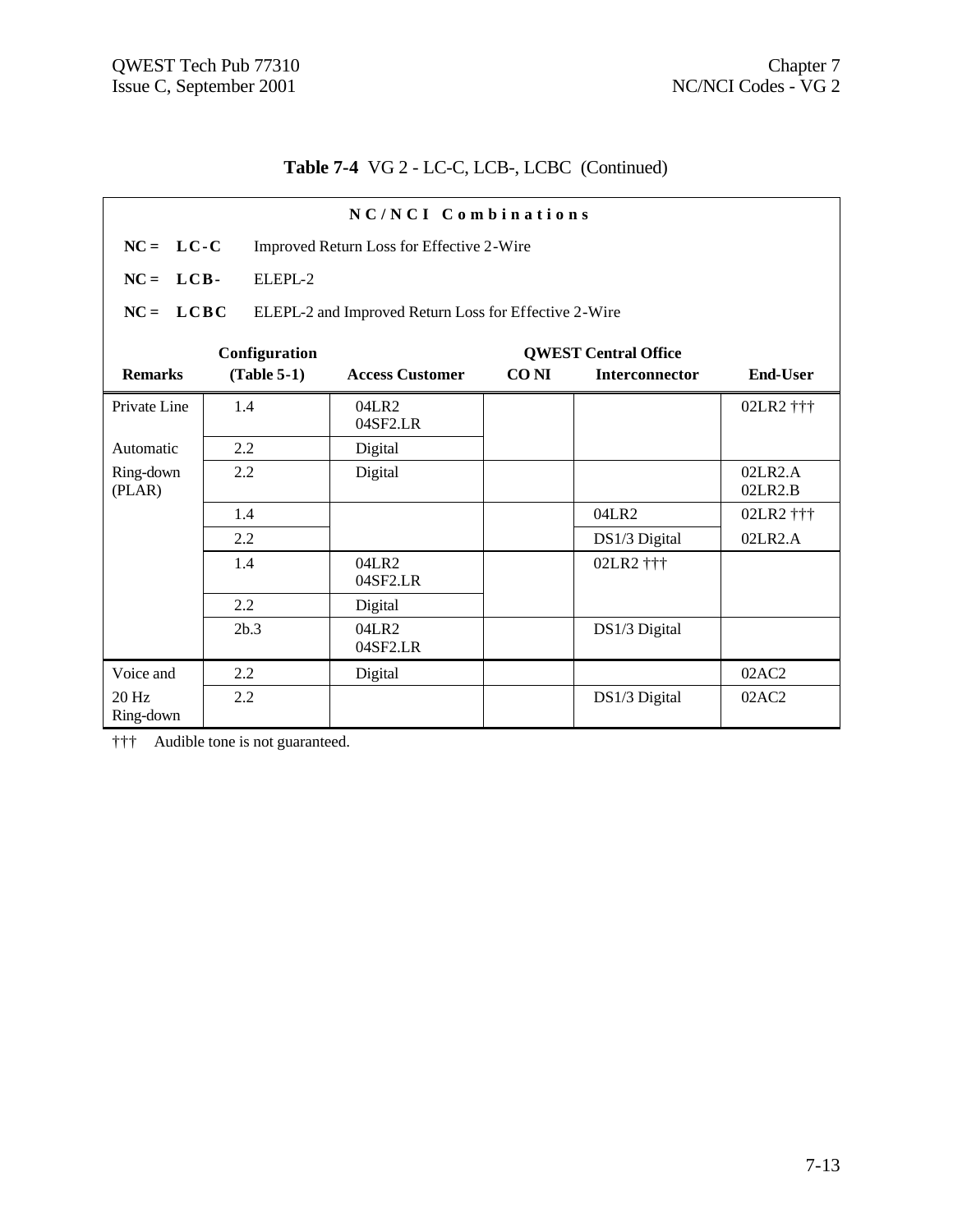## **7.5 Voice Grade 2 - LC-D**

#### **Table 7-5** VG 2 - LC-D

| NC/NCI Combinations                  |                                                                                                    |                                               |       |                             |                                                  |  |  |
|--------------------------------------|----------------------------------------------------------------------------------------------------|-----------------------------------------------|-------|-----------------------------|--------------------------------------------------|--|--|
|                                      | $NC = LC - D$<br>Improved Termination at Access Customer Point of Termination and Effective 4-Wire |                                               |       |                             |                                                  |  |  |
| <b>Remarks</b>                       | Configuration                                                                                      |                                               | CO NI | <b>QWEST Central Office</b> | End-User                                         |  |  |
|                                      | $(Table 5-1)$                                                                                      | <b>Access Customer</b>                        |       | <b>Interconnector</b>       |                                                  |  |  |
| N <sub>0</sub>                       | 1.3                                                                                                | 04NO <sub>2</sub>                             |       |                             | 02NO2                                            |  |  |
| Signaling                            | 1.3                                                                                                | 04NO <sub>2</sub>                             |       | 02NO <sub>2</sub>           |                                                  |  |  |
| Loop-start<br>Signaling<br>(End-User | 1.3                                                                                                | 04LS2<br>04SF2.LS                             |       |                             | 02LA2<br>02LB2<br>02 <sub>L</sub> C <sub>2</sub> |  |  |
| has open-<br>end)                    | 1.3                                                                                                | 04LS2<br>04SF2.LS                             |       | 02LO <sub>2</sub>           |                                                  |  |  |
| Loop-start<br>Signaling              | 1.3                                                                                                | 04LO2<br>04SF2.LO                             |       |                             | 02LS <sub>2</sub>                                |  |  |
| (End-User<br>has closed-<br>end)     | 1.3                                                                                                | 04LO <sub>2</sub><br>$04$ SF <sub>2</sub> .LO |       | 02LS2                       |                                                  |  |  |
| Private Line                         | 1.3                                                                                                | 04LR2<br>04SF2.LR                             |       |                             | 02LR2 †††                                        |  |  |
| Automatic<br>Ring-down<br>(PLAR)     | 1.3                                                                                                | 04LR2<br>04SF2.LR                             |       | 02LR2 †††                   |                                                  |  |  |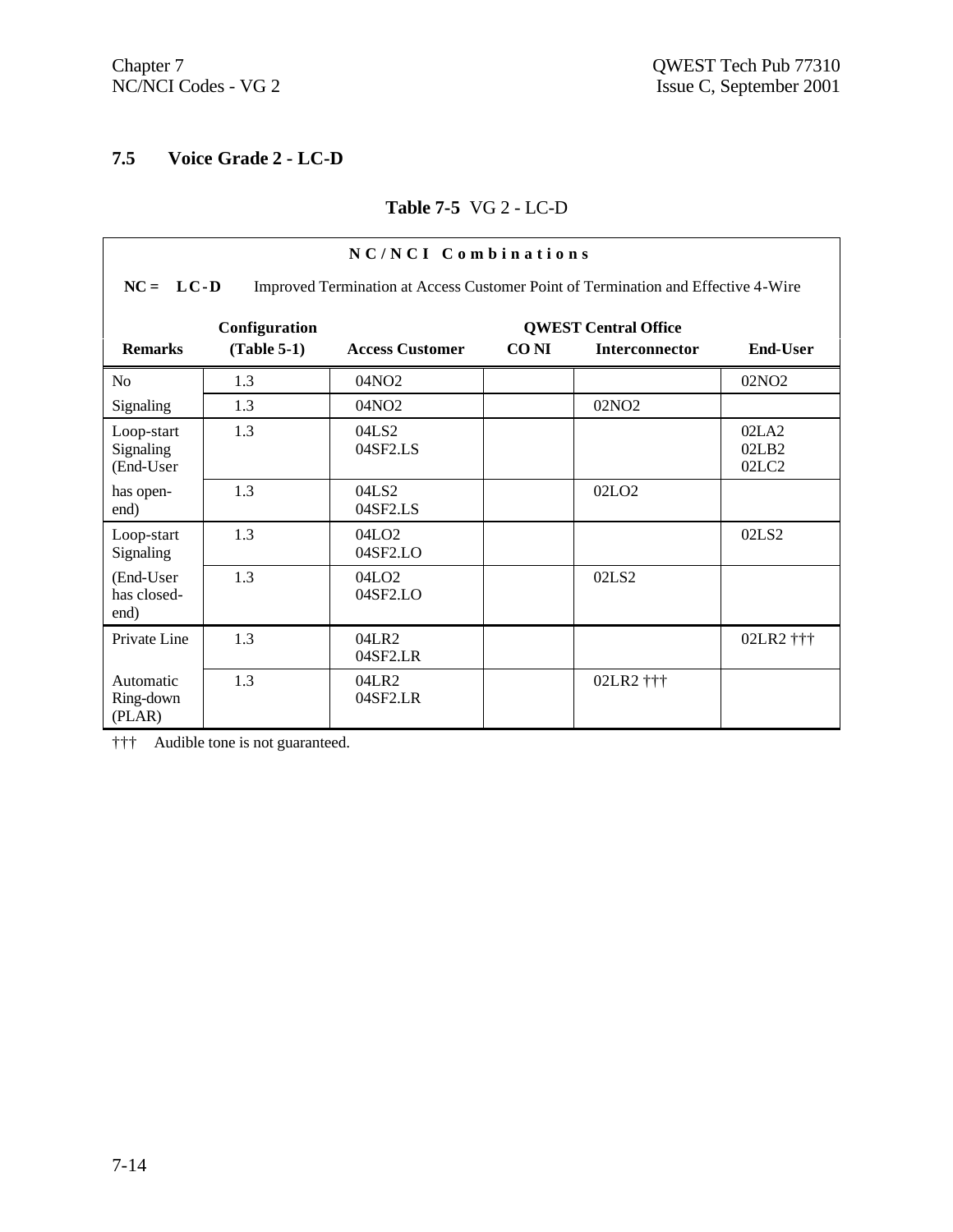#### **7.6 Voice Grade 2 - LC-E**

#### **Table 7-6** VG 2 - LC-E

| NC/NCI Combinations                                                                                                    |               |                        |             |                             |          |  |  |
|------------------------------------------------------------------------------------------------------------------------|---------------|------------------------|-------------|-----------------------------|----------|--|--|
| Central Office Bridging & Improved Termination at 4-wire Access Customer Point of<br>$NC = LC-E$<br><b>Termination</b> |               |                        |             |                             |          |  |  |
|                                                                                                                        | Configuration |                        |             | <b>QWEST Central Office</b> |          |  |  |
| <b>Remarks</b>                                                                                                         | $(Table 5-1)$ | <b>Access Customer</b> | $CO NI \#H$ | <b>Interconnector</b>       | End-User |  |  |
| No Signaling                                                                                                           | 7.1           | 04NO2                  | 04BR2.      |                             |          |  |  |

## See Table 4-4 for applicable Protocol Option Codes.

### **7.7 Voice Grade 2 - LC-F**

#### **Table 7-7** VG 2 - LC-F

| NC/NCI Combinations                                         |                                |                        |             |                                                      |                   |  |
|-------------------------------------------------------------|--------------------------------|------------------------|-------------|------------------------------------------------------|-------------------|--|
| $NC = LC-F$<br>Effective 4-wire and Central Office Bridging |                                |                        |             |                                                      |                   |  |
| <b>Remarks</b>                                              | Configuration<br>$(Table 5-1)$ | <b>Access Customer</b> | $CO NI \#H$ | <b>QWEST Central Office</b><br><b>Interconnector</b> | <b>End-User</b>   |  |
| No Signaling                                                | 8.3                            |                        | 04BR2       |                                                      | 02NO <sub>2</sub> |  |
| Voice and<br>$20$ Hz<br>Ring-down                           | 8.3                            |                        | 04BR2       |                                                      | 02AC2             |  |

## See Table 4-4 for applicable Protocol Option Codes.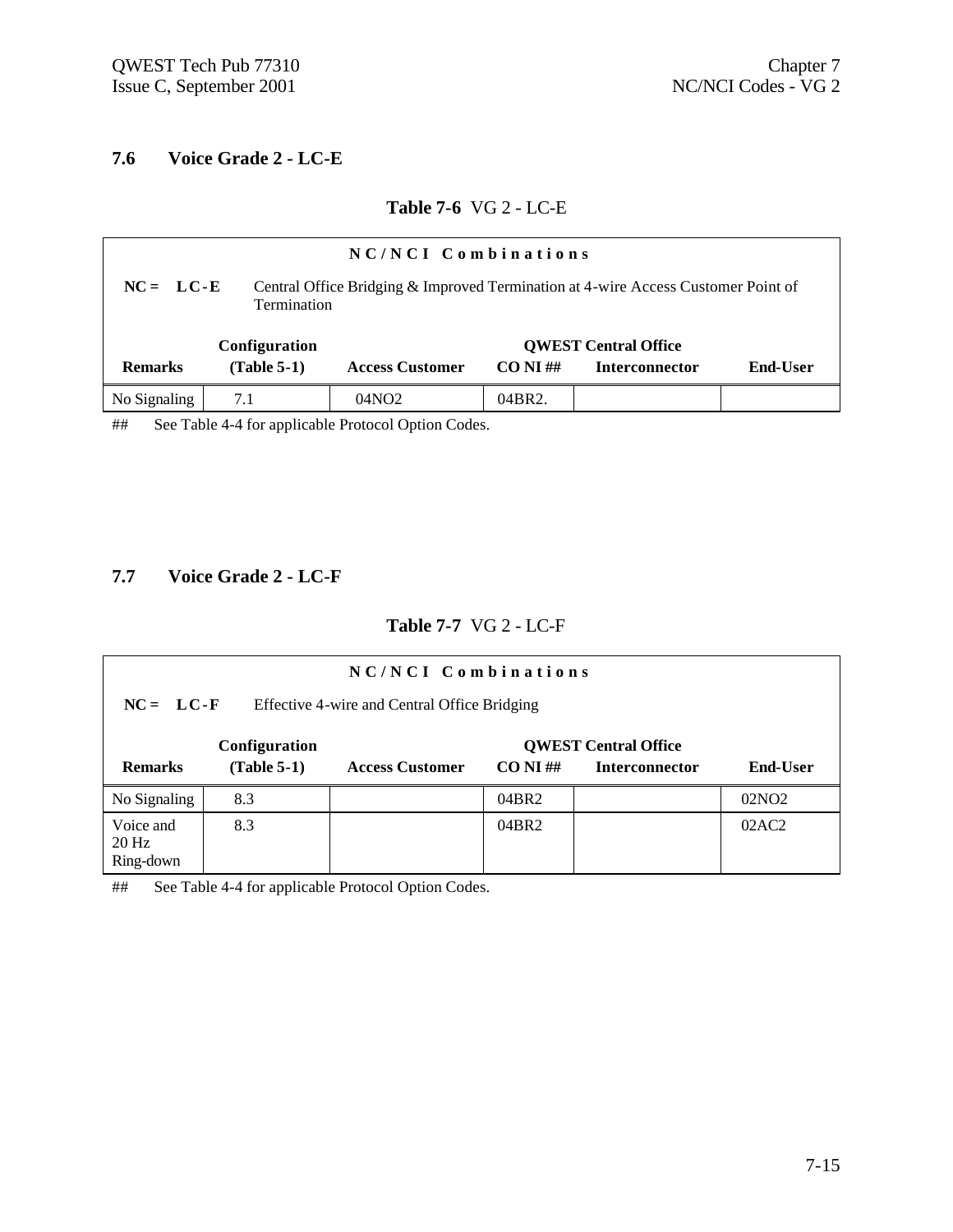## **7.8 Voice Grade 2 - LC-H**

#### **Table 7-8** VG 2 - LC-H

| NC/NCI Combinations                                                                                     |               |                        |             |                             |                   |
|---------------------------------------------------------------------------------------------------------|---------------|------------------------|-------------|-----------------------------|-------------------|
| Central Office Bridging & Improved Termination at 4-wire End-User Point of Termination<br>$NC = LC - H$ |               |                        |             |                             |                   |
|                                                                                                         | Configuration |                        |             | <b>OWEST Central Office</b> |                   |
| <b>Remarks</b>                                                                                          | $(Table 5-1)$ | <b>Access Customer</b> | $CO NI \#H$ | <b>Interconnector</b>       | <b>End-User</b>   |
| No Signaling                                                                                            | 8.1           |                        | 04BR2       |                             | 04NO <sub>2</sub> |
| Voice and<br>$20$ Hz<br>Ring-down                                                                       | 8.1           |                        | 04BR2       |                             | 04AC2             |

## See Table 4-4 for applicable Protocol Option Codes.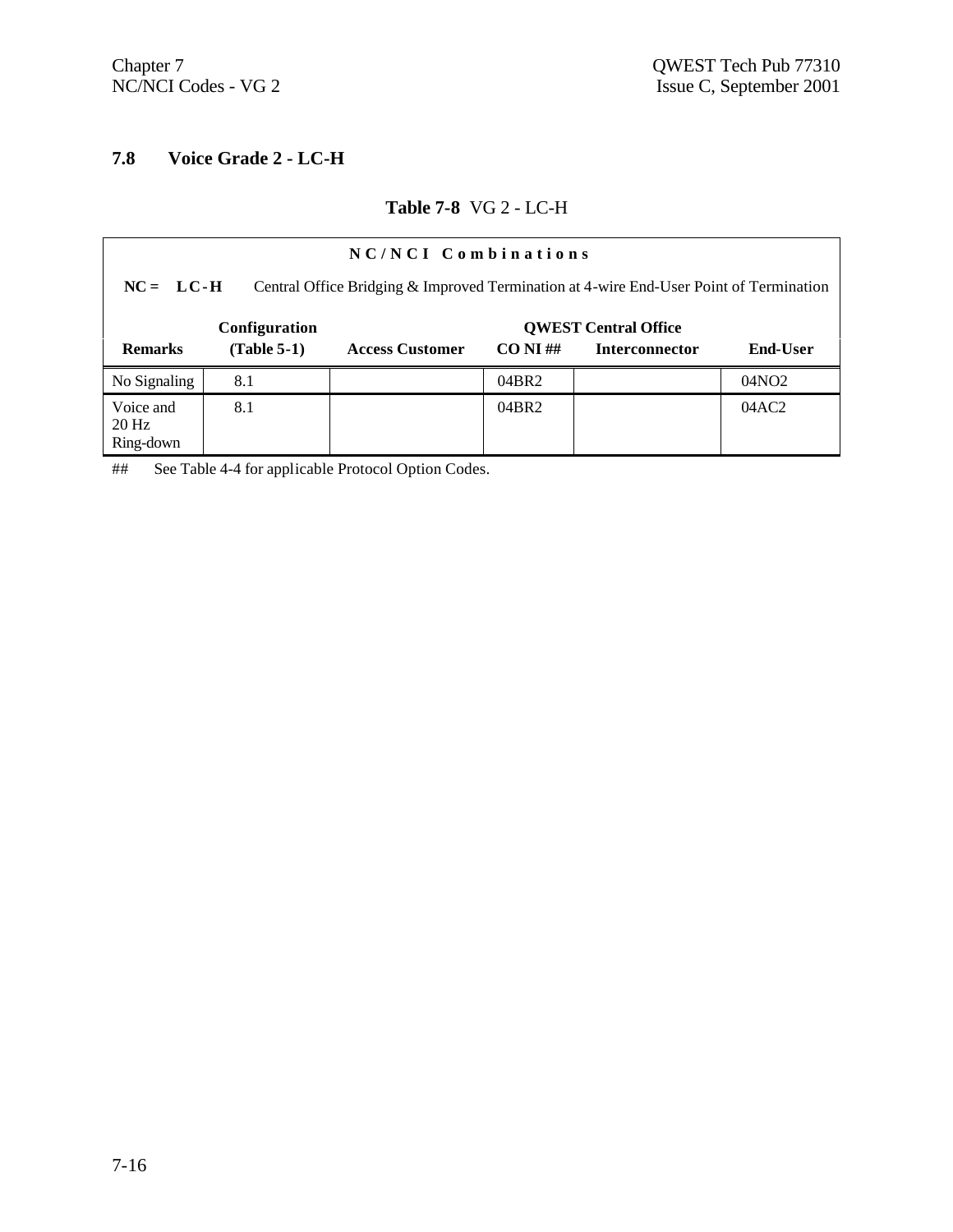## **7.9 Voice Grade 2 - LC-L**

#### **Table 7-9** VG 2 - LC-L

| NC/NCI Combinations                                                  |               |                        |             |                             |                    |  |
|----------------------------------------------------------------------|---------------|------------------------|-------------|-----------------------------|--------------------|--|
| $NC = LC-L$<br>Improved Termination at End-User Point of Termination |               |                        |             |                             |                    |  |
|                                                                      | Configuration |                        |             | <b>QWEST Central Office</b> |                    |  |
| <b>Remarks</b>                                                       | $(Table 5-1)$ | <b>Access Customer</b> | <b>CONI</b> | <b>Interconnector</b>       | <b>End-User</b>    |  |
| No                                                                   | 1.2           | 04NO <sub>2</sub>      |             |                             | 04NO <sub>2</sub>  |  |
| Signaling                                                            | 2.1           | Digital                |             |                             |                    |  |
|                                                                      | 1.2           |                        |             | 04NO2                       | 04NO <sub>2</sub>  |  |
|                                                                      | 2.1           |                        |             | DS1/3 Digital               |                    |  |
| Loop-start<br>Signaling                                              | 1.2           | 04LO2<br>04SF2.LO      |             |                             | 04LS2              |  |
| (End-User                                                            | 2.1           | Digital                |             |                             |                    |  |
| has)                                                                 | 1.2           |                        |             | 04LO <sub>2</sub>           | 04LS2              |  |
| closed-end                                                           | 2.1           |                        |             | DS1/3 Digital               |                    |  |
| Private Line                                                         | 1.2           | 04LR2<br>04SF2.LR      |             |                             | 04LR2 †††          |  |
| Automatic                                                            | 2.1           | Digital                |             |                             |                    |  |
| Ring-down<br>(PLAN)                                                  | 2.1           | Digital                |             |                             | 04LR2.A<br>04LR2.B |  |
|                                                                      | 1.2           |                        |             | 04LR2                       | 04LR2 †††          |  |
|                                                                      | 2.1           |                        |             | DS1/3 Digital               | 04LR2.A            |  |
| Voice and                                                            | 2.1           | Digital                |             |                             | 04AC2              |  |
| 20 Hz<br>Ring-down                                                   | 2.1           |                        |             | DS1/3 Digital               | 04AC2              |  |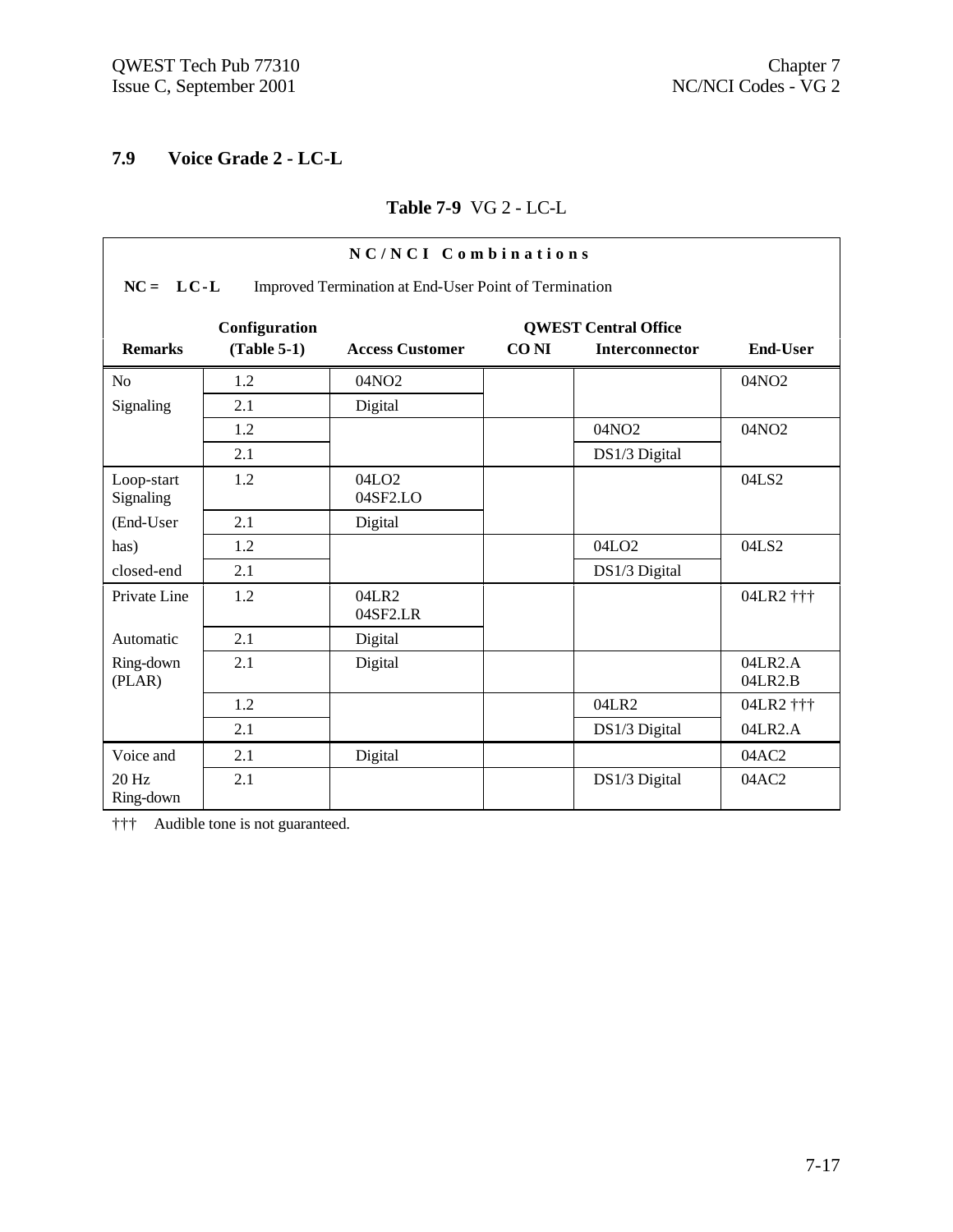### **7.10 Voice Grade 2 - LC-P**

#### **Table 7-10** VG 2 - LC-P

| NC/NCI Combinations<br>$NC = LC - P$<br>Improved Termination at 4-Wire End-User Point of Termination and at 4-Wire Access<br><b>Customer Point of Termination</b> |                                |                               |       |                                                      |                   |  |
|-------------------------------------------------------------------------------------------------------------------------------------------------------------------|--------------------------------|-------------------------------|-------|------------------------------------------------------|-------------------|--|
| <b>Remarks</b>                                                                                                                                                    | Configuration<br>$(Table 5-1)$ | <b>Access Customer</b>        | CO NI | <b>QWEST Central Office</b><br><b>Interconnector</b> | <b>End-User</b>   |  |
| No Signaling                                                                                                                                                      | 1.2                            | 04NO <sub>2</sub>             |       |                                                      | 04NO <sub>2</sub> |  |
| Loop-start<br>Signaling<br>(End-User<br>has closed-<br>end)                                                                                                       | 1.2                            | 04LO <sub>2</sub><br>04SF2.LO |       |                                                      | 04LS2             |  |
| Private Line<br>Automatic<br>Ring-down<br>(PLAN)                                                                                                                  | 1.2                            | 04LR2<br>04SF2                |       |                                                      | 04LR2 †††         |  |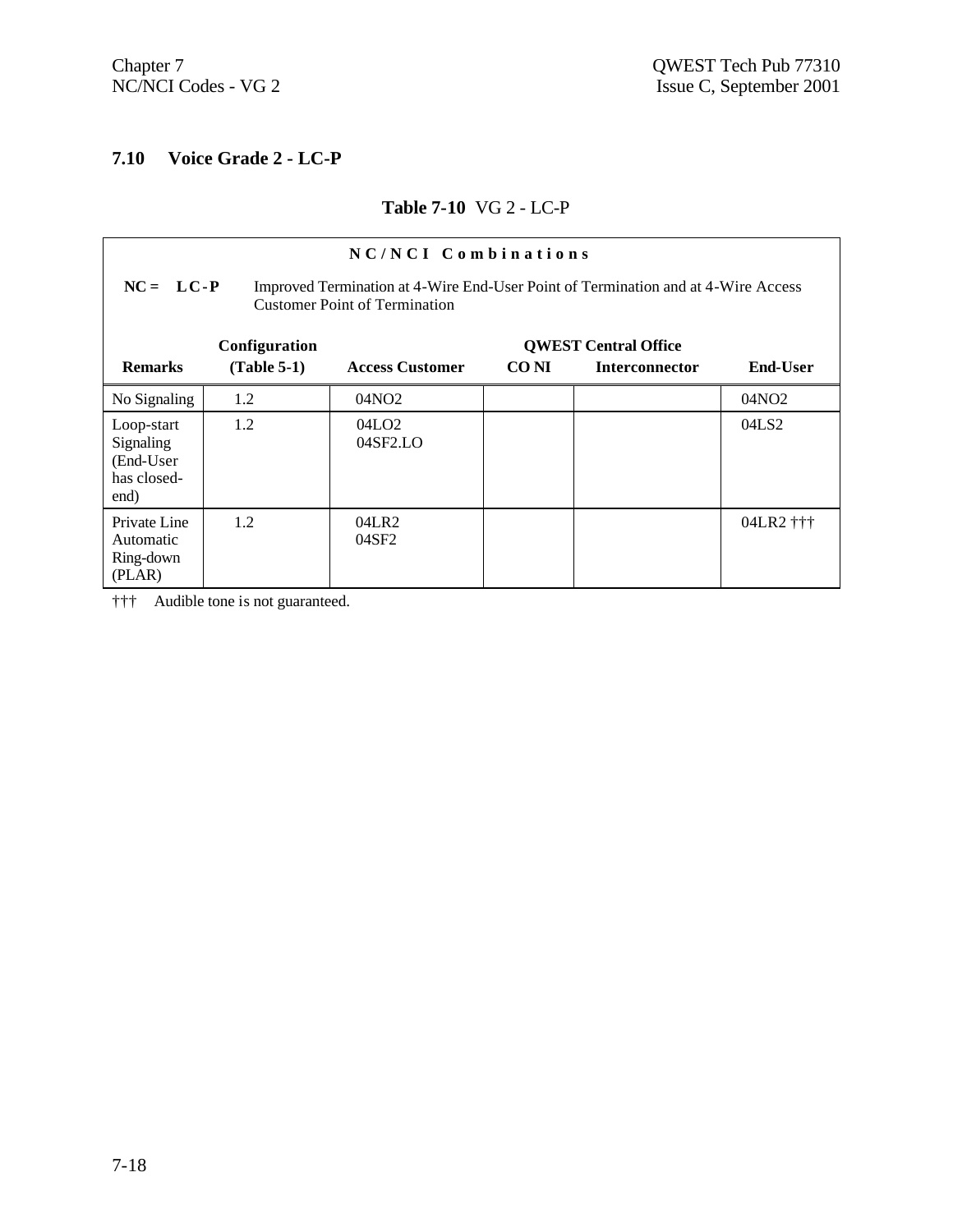### **7.11 Voice Grade 2 - LC-Q, LCBQ, LCBR**

### **Table 7-11** VG 2 - LC-Q, LCBQ, LCBR

|                                      |               | NC/NCI Combinations                                                                                                              |                |                             |                         |  |
|--------------------------------------|---------------|----------------------------------------------------------------------------------------------------------------------------------|----------------|-----------------------------|-------------------------|--|
| $NC = LC - Q$                        |               | Improved Return Loss for Effective 2-Wire and Improved Termination at 4-Wire Access<br><b>Customer Point of Termination</b>      |                |                             |                         |  |
| $NC = LCBQ$                          |               | ELEPL-2 and Improved Return Loss for Effective 2-Wire and Improved Termination at<br>4-Wire Access Customer Point of Termination |                |                             |                         |  |
| $NC = LCBR$                          |               | ELEPL-2 and Improved Termination at 4-Wire Access Customer Point of Termination                                                  |                |                             |                         |  |
|                                      | Configuration |                                                                                                                                  |                | <b>QWEST Central Office</b> |                         |  |
| <b>Remarks</b>                       | $(Table 5-1)$ | <b>Access Customer</b>                                                                                                           | <b>Centrex</b> | <b>Interconnector</b>       | <b>End-User</b>         |  |
| N <sub>o</sub>                       | 1.4           | 04NO <sub>2</sub>                                                                                                                |                |                             | 02NO <sub>2</sub>       |  |
| Signaling                            | 1.4           | 04NO <sub>2</sub>                                                                                                                |                | 02NO <sub>2</sub>           |                         |  |
| Loop-start<br>Signaling<br>(End-User | 1.4           | 04LS2<br>04SF2.LS                                                                                                                |                |                             | 02LA2<br>02LB2<br>02LC2 |  |
| has open-<br>end)                    | 1.4           | 04LS2<br>04SF2.LS                                                                                                                |                | 02LO <sub>2</sub>           |                         |  |
| Loop-start<br>Signaling              | 1.4           | 04LO <sub>2</sub><br>04SF2.LO                                                                                                    |                |                             | 02LS2                   |  |
| (End-User<br>has                     | 1.4           | 04LO2<br>04SF2.LO                                                                                                                | 02LS3          |                             |                         |  |
| closed-end)                          | 1.4           | 04LO2<br>04SF2.LO                                                                                                                |                | 02LS2                       |                         |  |
| Private Line                         | 1.4           | 04LR2<br>04SF2                                                                                                                   |                |                             | 02LR2 †††               |  |
| Automatic<br>Ring-down<br>(PLAN)     | 1.4           | 04LR2<br>04SF2                                                                                                                   |                | 02LR2 †††                   |                         |  |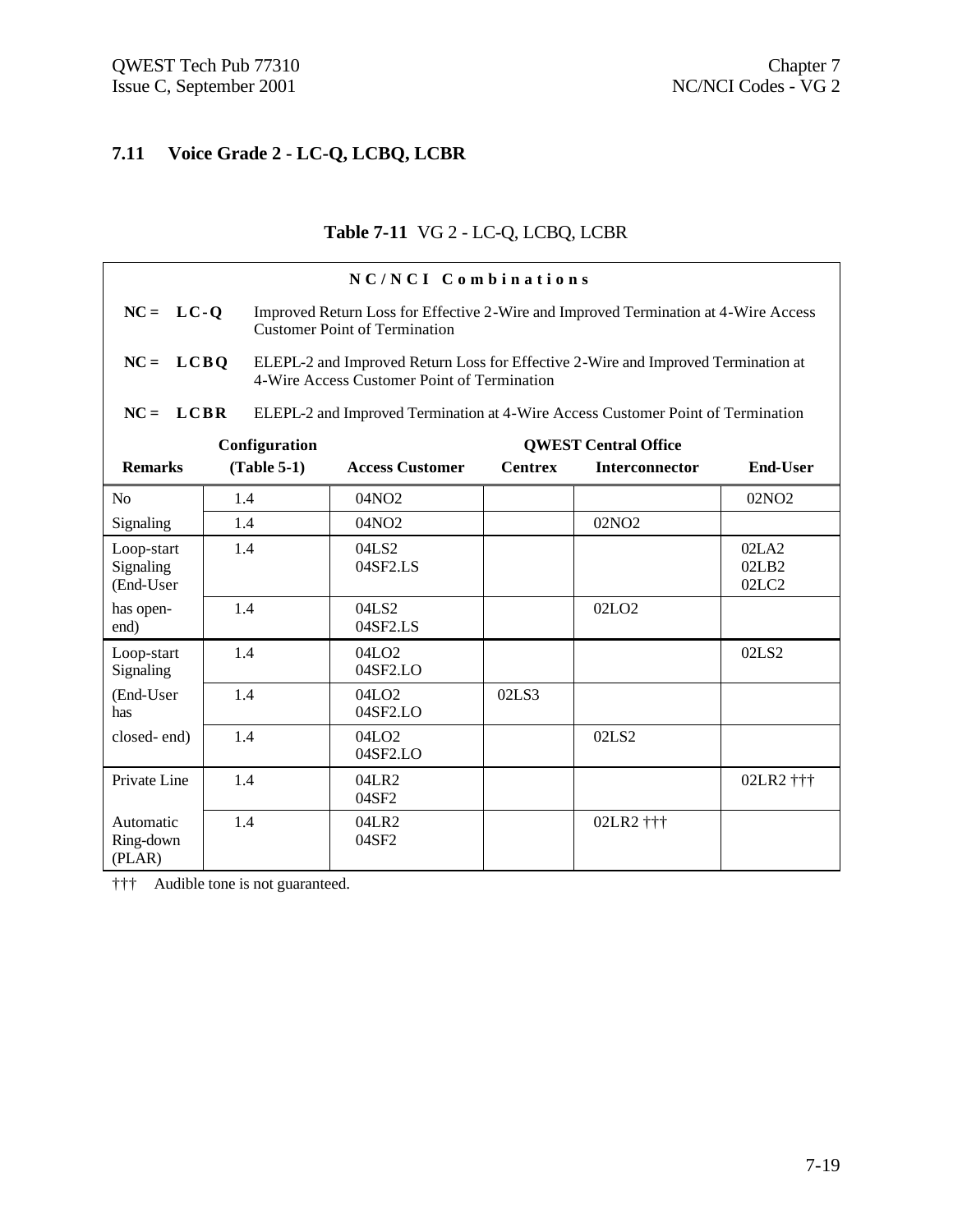### **7.12 Voice Grade 2 - LC-R**

#### **Table 7-12** VG 2 - LC-R

| NC/NCI Combinations                  |                                                                                    |                            |                |                   |                         |  |  |
|--------------------------------------|------------------------------------------------------------------------------------|----------------------------|----------------|-------------------|-------------------------|--|--|
|                                      | $NC = LC-R$<br>Improved Termination at 4-wire Access Customer Point of Termination |                            |                |                   |                         |  |  |
|                                      | Configuration<br><b>QWEST Central Office</b>                                       |                            |                |                   |                         |  |  |
| <b>Remarks</b>                       | $(Table 5-1)$                                                                      | <b>Access Customer</b>     | <b>Centrex</b> | Interconnector    | <b>End-User</b>         |  |  |
| N <sub>0</sub>                       | 1.4                                                                                | 04NO2                      |                |                   | 02NO <sub>2</sub>       |  |  |
| Signaling                            | 1.2                                                                                |                            |                |                   | 04NO2                   |  |  |
|                                      | 2b.1                                                                               |                            |                |                   | Digital                 |  |  |
|                                      | 1.4                                                                                | 04NO2                      |                | 02NO <sub>2</sub> |                         |  |  |
|                                      | 1.2                                                                                |                            |                | 04NO2             |                         |  |  |
|                                      | 2b.1                                                                               |                            |                | DS1/3 Digital     |                         |  |  |
| Loop-start<br>Signaling<br>(End-User | 1.4                                                                                | 04LS2<br>04SF2             |                |                   | 02LA2<br>02LB2<br>02LC2 |  |  |
| has open-                            | 2b.1                                                                               |                            |                |                   | Digital                 |  |  |
| end)                                 | 1.4                                                                                | 04LS2<br>04SF2             | 02LO3          |                   |                         |  |  |
|                                      | 1.4                                                                                | 04LS2                      |                | 02LO <sub>2</sub> |                         |  |  |
|                                      | 2b.1                                                                               | 04SF2                      |                | DS1/3 Digital     |                         |  |  |
| Loop-start                           | 1.4                                                                                | 04LO <sub>2</sub>          |                |                   | 02LS2                   |  |  |
| Signaling                            | 1.2                                                                                | 04SF2                      |                |                   | 04LS2                   |  |  |
| (End-User                            | 2b.1                                                                               |                            |                |                   | Digital                 |  |  |
| has closed-                          |                                                                                    | 04LO <sub>2</sub><br>04SF2 | 02LS3          |                   |                         |  |  |
| end)                                 | 1.4                                                                                | 04LO <sub>2</sub>          |                | 02LS2             |                         |  |  |
|                                      | 1.2                                                                                | 04SF2                      |                | 04LS2             |                         |  |  |
|                                      | 2b.1                                                                               |                            |                | DS1/3 Digital     |                         |  |  |
| Ground-<br><b>Start</b>              | 1.4                                                                                | 04GS2<br>04SF2             | 02GO3          |                   |                         |  |  |
| Signaling                            | 1.4                                                                                | 04GS2                      |                | 02GO2             |                         |  |  |
| (End-User<br>has open-<br>end)       | 2b.1                                                                               | 04SF2                      |                | DS1/3 Digital     |                         |  |  |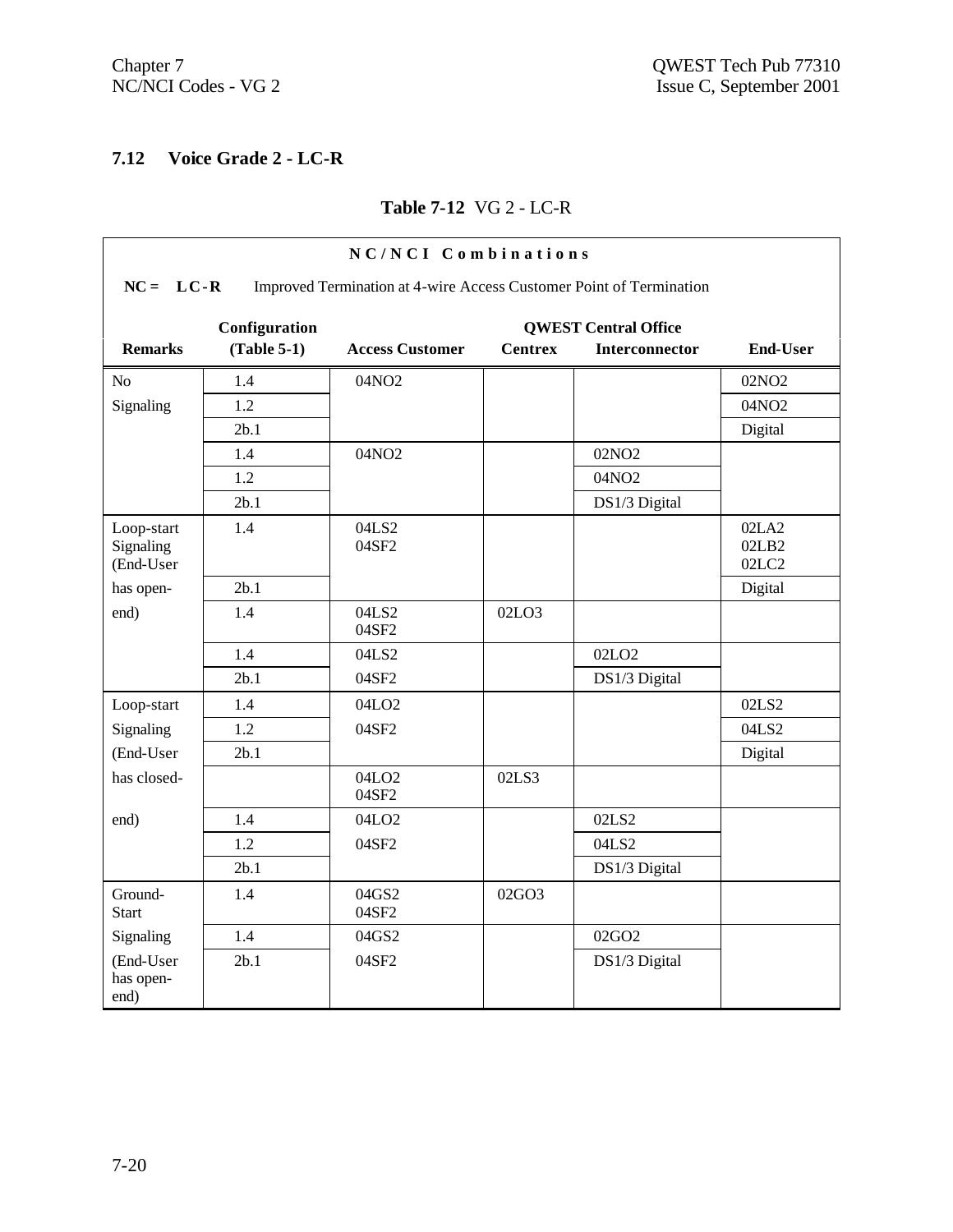| NC/NCI Combinations                                                                |               |                        |                |                       |                 |  |
|------------------------------------------------------------------------------------|---------------|------------------------|----------------|-----------------------|-----------------|--|
| $NC = LC-R$<br>Improved Termination at 4-wire Access Customer Point of Termination |               |                        |                |                       |                 |  |
| <b>OWEST Central Office</b><br>Configuration                                       |               |                        |                |                       |                 |  |
| <b>Remarks</b>                                                                     | $(Table 5-1)$ | <b>Access Customer</b> | <b>Centrex</b> | <b>Interconnector</b> | <b>End-User</b> |  |
| Private                                                                            | 1.4           | 04LR2                  |                |                       | 02LR2 †††       |  |
| Line                                                                               | 1.2           | 04SF2                  |                |                       | 04LR2 †††       |  |
| Automatic                                                                          | 2b.1          |                        |                |                       | Digital         |  |
| Ring-down                                                                          | 1.4           | 04LR2                  |                | 02LR2 †††             |                 |  |
| (PLAR)                                                                             | 1.2           | 04SF2                  |                | 04LR2 †††             |                 |  |
|                                                                                    | 2b.1          |                        |                | DS1/3 Digital         |                 |  |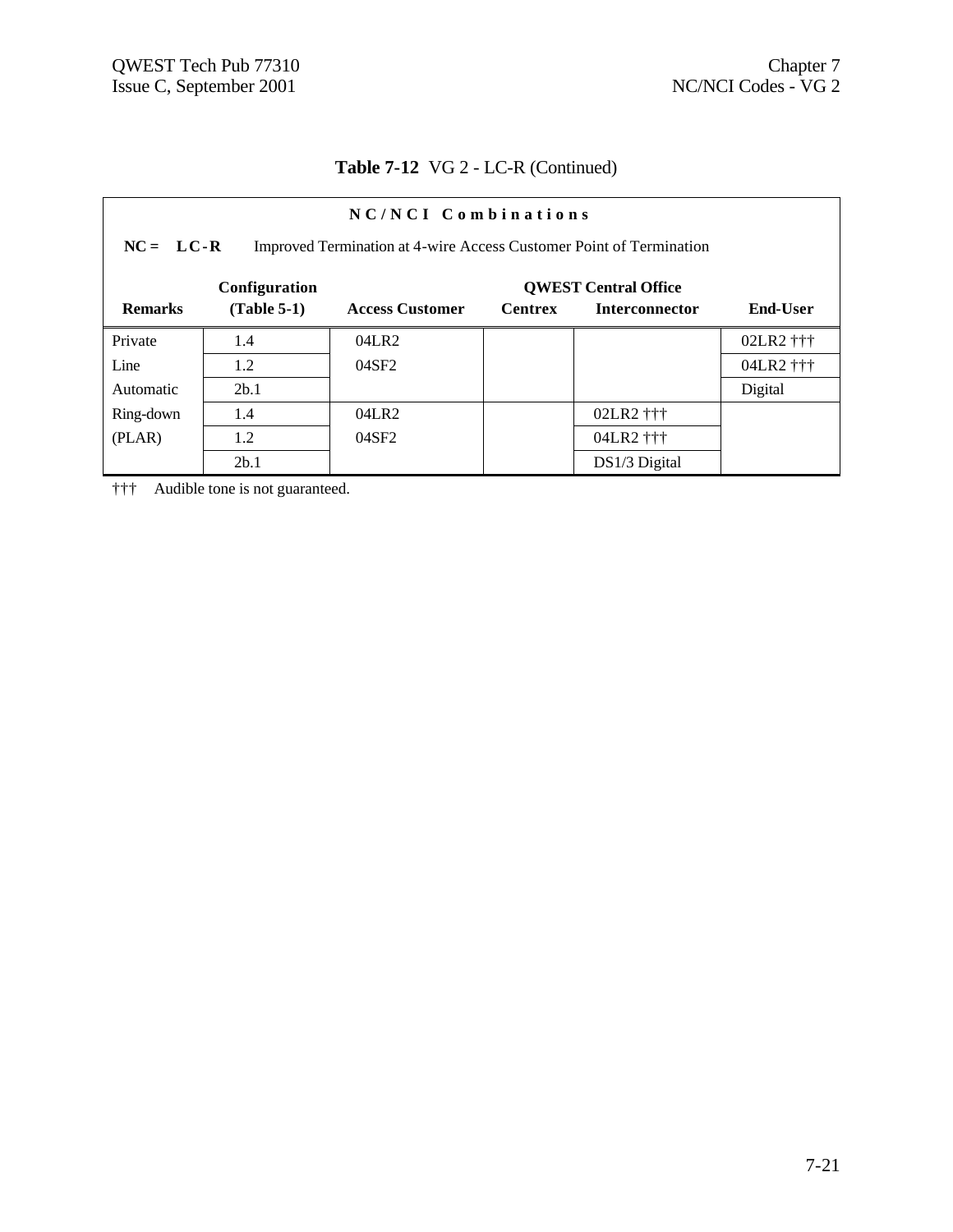# **7.13 Voice Grade 2 - LC1-**

### **Table 7-13** VG 2 - LC1-

| NC/NCI Combinations |                  |                                 |                  |                             |                                 |
|---------------------|------------------|---------------------------------|------------------|-----------------------------|---------------------------------|
| $NC = LC1$          | <b>IntraLATA</b> |                                 |                  |                             |                                 |
|                     | Configuration    |                                 |                  | <b>QWEST Central Office</b> |                                 |
| <b>Remarks</b>      | $(Table 5-1)$    | <b>End-User</b>                 | CO <sub>NI</sub> |                             | <b>End-User</b>                 |
| N <sub>o</sub>      | 1.1              | 02NO <sub>2</sub>               |                  |                             | 02NO <sub>2</sub>               |
| Signaling           | 1.4              |                                 |                  |                             | 04NO2                           |
|                     | 2b.3             |                                 |                  |                             | Digital                         |
|                     | 1.2              | 04NO2                           |                  |                             | 04NO2                           |
|                     | 2b.1             |                                 |                  |                             | Digital                         |
|                     | 2a               | Digital<br>04DU9.NO<br>04DS6.NO |                  |                             | Digital<br>04DU9.NO<br>04DS6.NO |
| Loop-start          | 1.1              | 02LA2                           |                  |                             | 02LS2                           |
| Signaling           | 1.4              | 02LB2                           |                  |                             | 04LS2                           |
|                     | 2b.3             | 02LC2                           |                  |                             | Digital                         |
|                     | 1.1              |                                 | 02LO3            |                             | 02LS2                           |
|                     | 1.4              |                                 |                  |                             | 04LS2                           |
|                     | 2b.3             |                                 |                  |                             | Digital                         |
|                     | 2b.3             | 02LS2                           |                  |                             | Digital                         |
|                     | 2b.1             | 04LS2                           |                  |                             |                                 |
|                     | 2a               | Digital<br>04DU9.LO<br>04DS6.LO |                  |                             | Digital<br>04DU9.LS<br>04DS6.LS |
| Ground-             | 1.1              |                                 | 02GO3            |                             | 02GS2                           |
| <b>Start</b>        | 2b.3             |                                 |                  |                             | Digital                         |
| Signaling           | 2b.3             | 02GS2                           |                  |                             | Digital                         |
|                     | 2a               | Digital<br>04DU9.GO<br>04DS6.GO |                  |                             | Digital<br>04DU9.GS<br>04DS6.GS |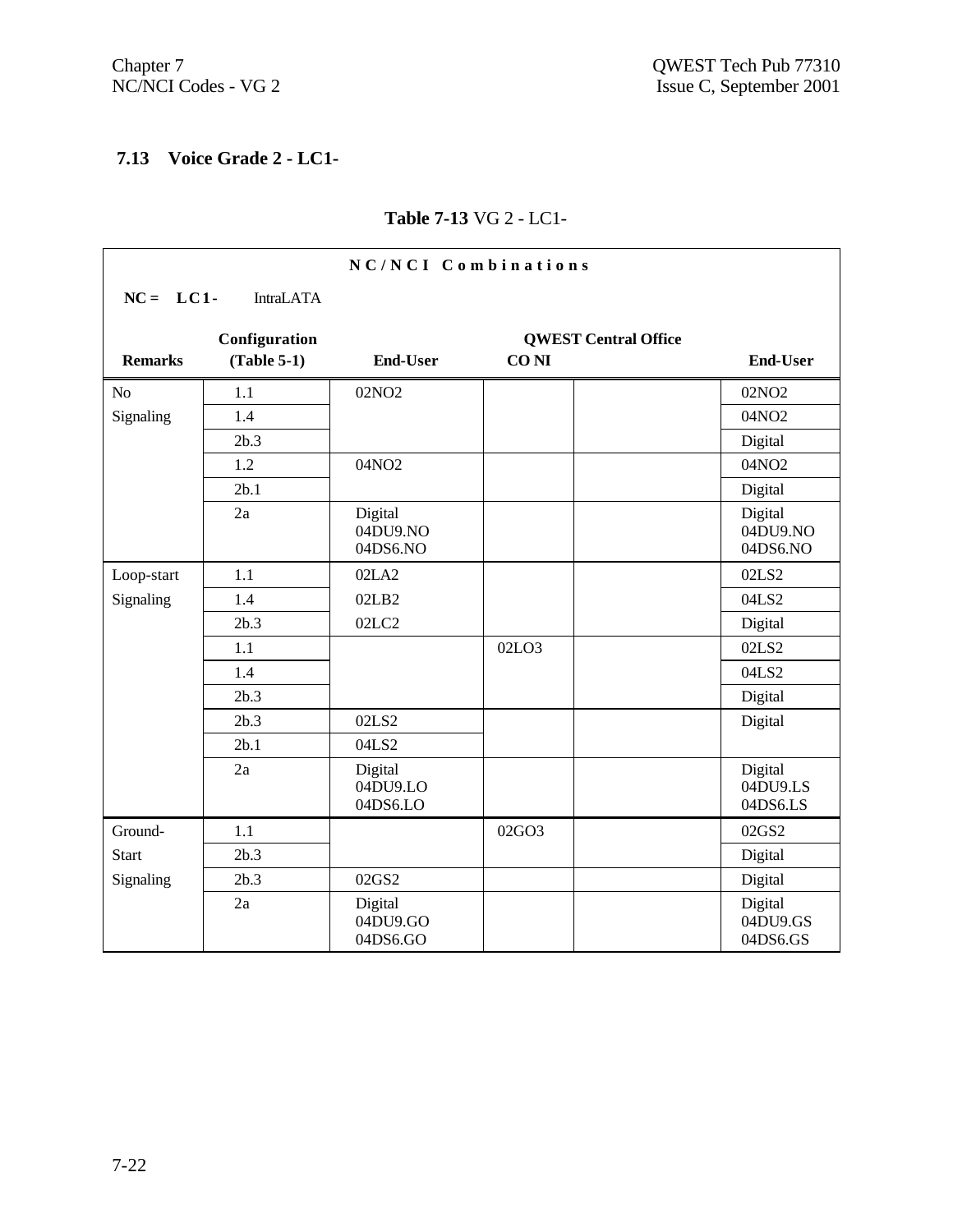| NC/NCI Combinations |               |                 |                             |                 |  |
|---------------------|---------------|-----------------|-----------------------------|-----------------|--|
| $NC = LC1$          | IntraLATA     |                 |                             |                 |  |
|                     | Configuration |                 | <b>QWEST Central Office</b> |                 |  |
| <b>Remarks</b>      | $(Table 5-1)$ | <b>End-User</b> | <b>CONI</b>                 | <b>End-User</b> |  |
| Private             | 1.1           | 02LR2 †††       |                             | 02LR2 †††       |  |
| Line                | 1.4           |                 |                             | 04LR2 †††       |  |
| Automatic           | 2b.3          |                 |                             | Digital         |  |
| Ring-down           | 1.2           | 04LR2 †††       |                             | 04LR2 †††       |  |
| (PLAN)              | 2b.3          |                 |                             | Digital         |  |
|                     | 2a            | Digital         |                             | Digital         |  |
| Voice and           | 1.1           | 02AC2           |                             | 02AC2           |  |
| $20$ Hz             | 1.4           |                 |                             | 04AC2           |  |
| Ring-down           | 2b.3          |                 |                             | Digital         |  |
|                     | 1.2           | 04AC2           |                             | 04AC2           |  |
|                     | 2b.1          |                 |                             | Digital         |  |
|                     | 2a            | Digital         |                             | Digital         |  |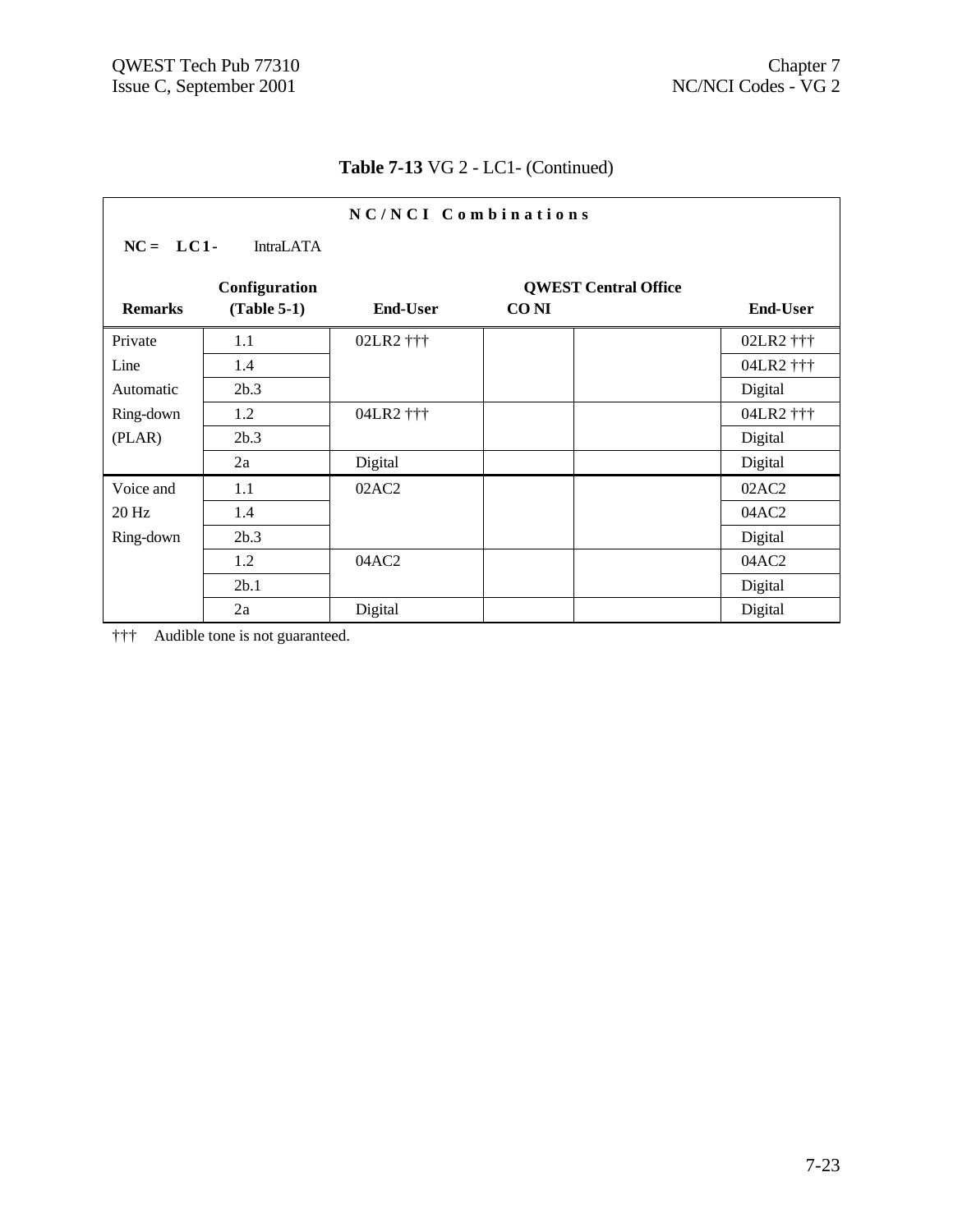## **7.14 Voice Grade 2 - LC1A**

### **Table 7-14** VG 2 - LC1A

| NC/NCI Combinations                                 |                                               |                                        |                                            |                         |  |  |
|-----------------------------------------------------|-----------------------------------------------|----------------------------------------|--------------------------------------------|-------------------------|--|--|
|                                                     | $NC = LC1A$<br>IntraLATA and Effective 4-wire |                                        |                                            |                         |  |  |
| <b>Remarks</b>                                      | Configuration<br>$(Table 5-1)$                | End-User                               | <b>QWEST Central Office</b><br><b>CONI</b> | End-User                |  |  |
| N <sub>0</sub><br>Signaling                         | 1.5<br>1.3                                    | 02NO <sub>2</sub><br>04NO <sub>2</sub> |                                            | 02NO <sub>2</sub>       |  |  |
| Loop-start<br>Signaling                             | 1.5<br>1.3                                    | 02LS <sub>2</sub><br>04LS2             |                                            | 02LA2<br>02LB2<br>02LC2 |  |  |
| Private<br>Line<br>Automatic<br>Ring-down<br>(PLAR) | 1.5<br>1.4                                    | 02LR2 †††<br>04LR2 †††                 |                                            | 02LR2 †††               |  |  |
| Voice and<br>20 Hz Ring-<br>down                    | 1.5<br>1.4                                    | 02AC2<br>04AC2                         |                                            | 02AC2                   |  |  |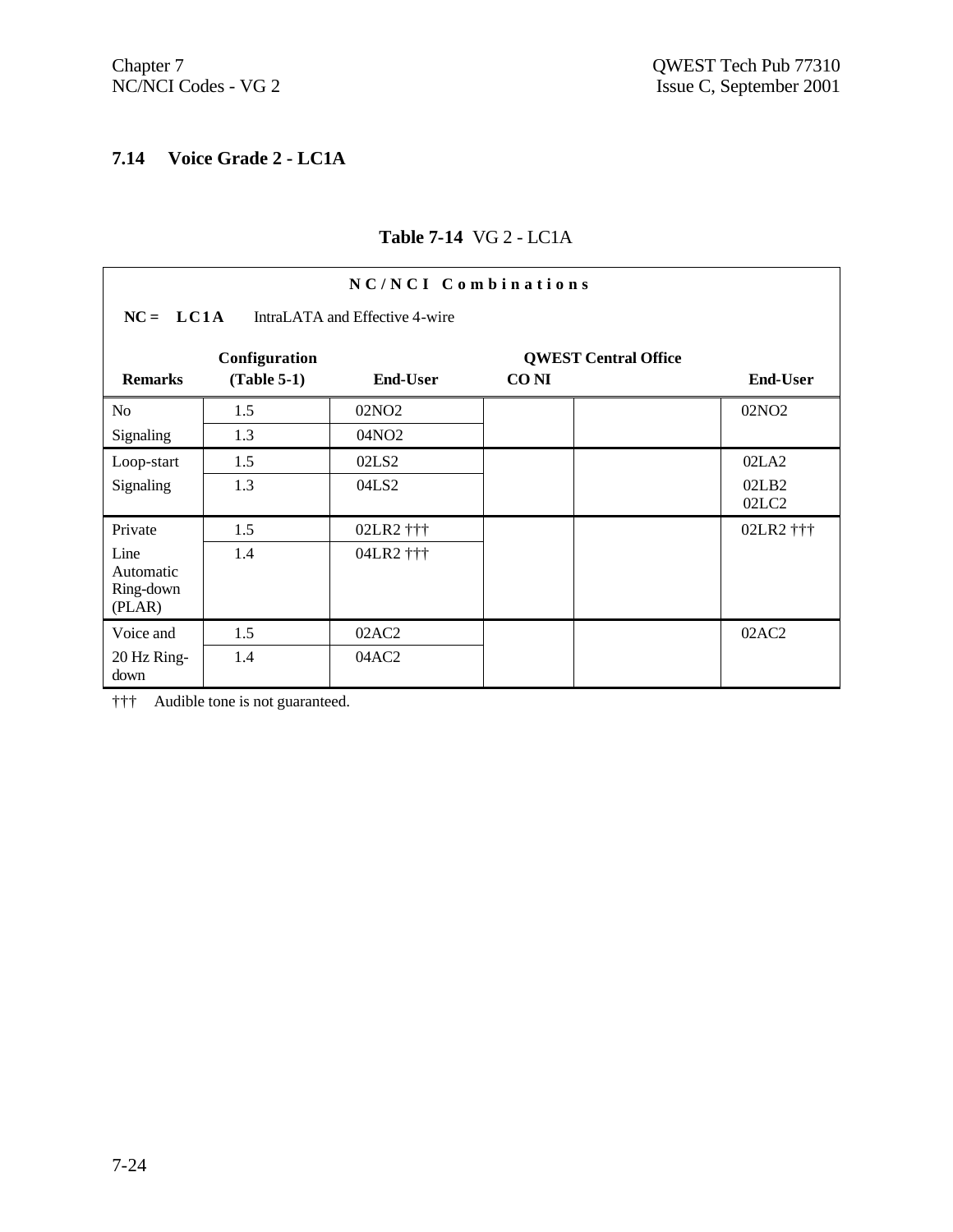### **CONTENTS**

### **Chapter and Section**

8.

#### Page

| 8.1  |          |
|------|----------|
| 8.2  | $8-5$    |
| 8.3  | 8-7      |
| 8.4  | $8-9$    |
| 8.5  | $8 - 10$ |
| 8.6  | $8 - 11$ |
| 8.7  | $8 - 12$ |
| 8.8  | $8 - 13$ |
| 8.9  | $8 - 14$ |
| 8.10 | $8 - 16$ |
| 8.11 | $8 - 18$ |
| 8.12 | $8 - 19$ |
| 8.13 | $8 - 21$ |
|      |          |

## **Tables**

| $8-1$   |          |
|---------|----------|
| $8-2$   |          |
| $8-3$   |          |
| $8-4$   |          |
| $8-5$   |          |
| $8-6$   |          |
| $8 - 7$ | $8 - 13$ |
| $8 - 8$ | -8-14    |
| $8-9$   |          |
|         |          |
|         |          |
|         | 8-20     |
|         |          |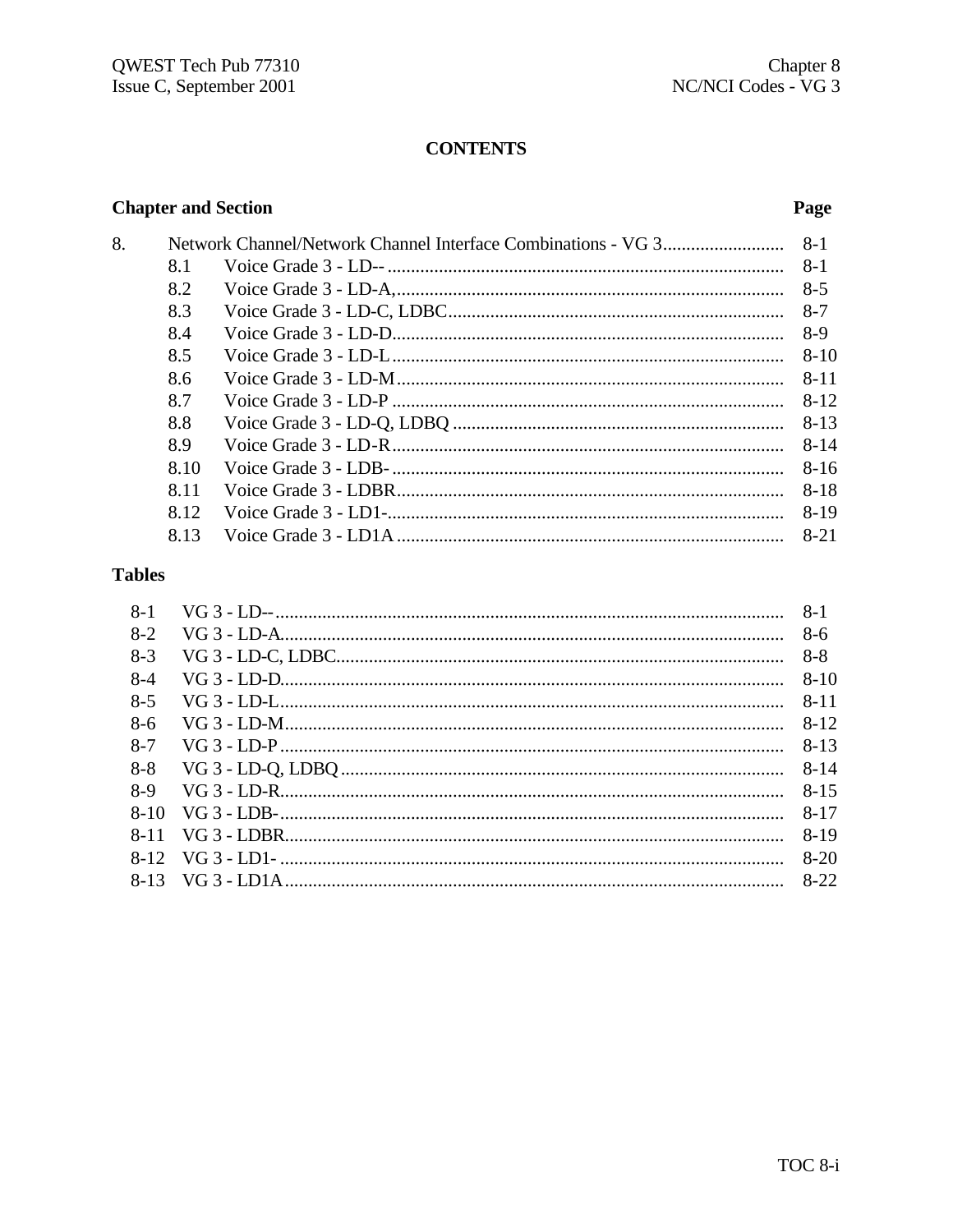#### **8. Network Channel/Network Channel Interface Combinations - VG 3**

See Section 5.2 for explanation of the terms "Digital" and "DS1/3 Digital".

#### **8.1 Voice Grade 3 - LD--**

| NC/NCI Combinations |               |                                  |                |                             |                                 |  |  |
|---------------------|---------------|----------------------------------|----------------|-----------------------------|---------------------------------|--|--|
| $NC = LD -$         | No Options    |                                  |                |                             |                                 |  |  |
|                     | Configuration |                                  |                | <b>QWEST Central Office</b> |                                 |  |  |
| <b>Remarks</b>      | $(Table 5-1)$ | <b>Access Customer</b>           | <b>Centrex</b> | Interconnector              | <b>End-User</b>                 |  |  |
| N <sub>o</sub>      | 1.4           | 04NO <sub>2</sub>                |                |                             | 02NO <sub>2</sub>               |  |  |
| Signaling           | 2.2           | Digital                          |                |                             |                                 |  |  |
|                     | 1.2           | 04NO2                            |                |                             | 04NO2                           |  |  |
|                     | 2.1           | Digital                          |                |                             |                                 |  |  |
|                     | 2b.1          | 04NO2                            |                |                             | Digital                         |  |  |
|                     | 2a            | Digital<br>04DS9.NO*<br>04DS6.NO |                |                             | Digital<br>04DU9.NO<br>04DS6.NO |  |  |
|                     | 1.4           |                                  |                | 04NO2                       | 02NO <sub>2</sub>               |  |  |
|                     | 1.2           |                                  |                |                             | 04NO <sub>2</sub>               |  |  |
|                     | 2b.1          |                                  |                |                             | Digital                         |  |  |
|                     | 2.2           |                                  |                | DS1/3 Digital               | 02NO <sub>2</sub>               |  |  |
|                     | 2.1           |                                  |                |                             | 04NO <sub>2</sub>               |  |  |
|                     | 1.4           | 04NO2                            |                | 02NO <sub>2</sub>           |                                 |  |  |
|                     | 2.2           | Digital                          |                |                             |                                 |  |  |
|                     | 1.2           | 04NO2                            |                | 04NO2                       |                                 |  |  |
|                     | 2.1           | Digital                          |                |                             |                                 |  |  |
|                     | 2b.1          | 04NO2                            |                | DS1/3 Digital               |                                 |  |  |

### **Table 8-1** VG 3 - LD--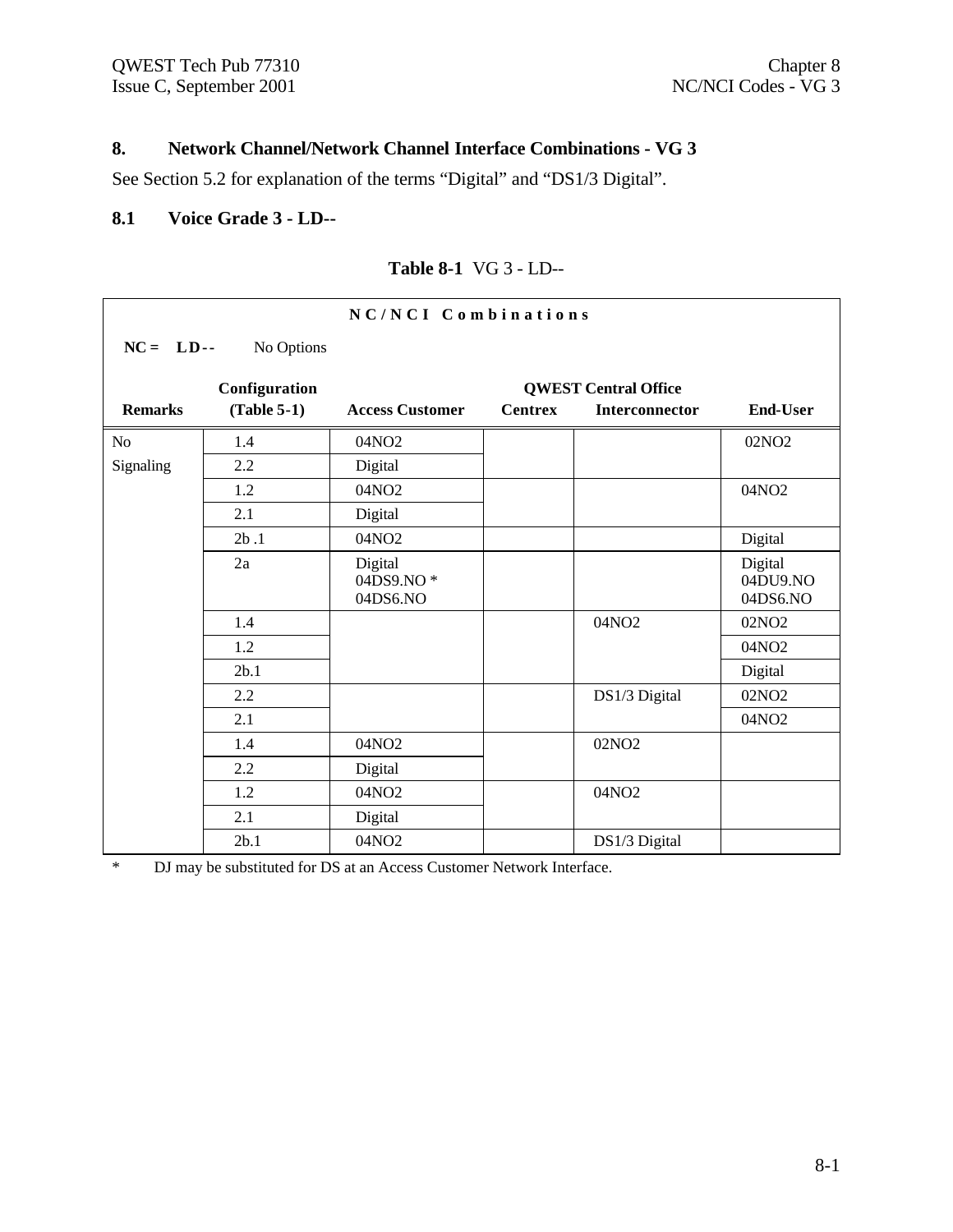|                         |                           | NC/NCI Combinations              |                |                             |                     |  |  |  |  |
|-------------------------|---------------------------|----------------------------------|----------------|-----------------------------|---------------------|--|--|--|--|
|                         | $NC = LD -$<br>No Options |                                  |                |                             |                     |  |  |  |  |
|                         | Configuration             |                                  |                | <b>QWEST Central Office</b> |                     |  |  |  |  |
| <b>Remarks</b>          | $(Table 5-1)$             | <b>Access Customer</b>           | <b>Centrex</b> | <b>Interconnector</b>       | <b>End-User</b>     |  |  |  |  |
| Loop-start<br>Signaling | 1.4                       | 04LO <sub>2</sub><br>04SF2.LO    |                |                             | 02LS2               |  |  |  |  |
| (End-User               | 2.2                       | Digital                          |                |                             |                     |  |  |  |  |
| has closed-             | 1.4                       | 04LO <sub>2</sub><br>04SF2.LO    | 02LS3          |                             |                     |  |  |  |  |
| end)                    | 2.2                       | Digital                          |                |                             |                     |  |  |  |  |
|                         | 1.2                       | 04LO <sub>2</sub><br>04SF2.LO    |                |                             | 04LS2               |  |  |  |  |
|                         | 2.1                       | Digital                          |                |                             |                     |  |  |  |  |
|                         | 2b.1                      | 04LO <sub>2</sub><br>04SF2.LO    |                |                             | Digital<br>04DU9.LS |  |  |  |  |
|                         | 2a                        | Digital<br>04DS9.LO*<br>04DS6.LO |                |                             | 04DS6.LS            |  |  |  |  |
|                         | 1.4                       |                                  |                | 04LO <sub>2</sub>           | 02LS2               |  |  |  |  |
|                         | 1.2                       |                                  |                |                             | 04LS2               |  |  |  |  |
|                         | 2b.1                      |                                  |                |                             | Digital             |  |  |  |  |
|                         | 1.4                       |                                  | 02LS3          | 04LO <sub>2</sub>           |                     |  |  |  |  |
|                         | 2.2                       |                                  |                | DS1/3 Digital               |                     |  |  |  |  |
|                         | 2.2                       |                                  |                | DS1/3 Digital               | 02LS2               |  |  |  |  |
|                         | 2.1                       |                                  |                |                             | 04LS2               |  |  |  |  |
|                         | 1.4                       | 04LO <sub>2</sub>                |                | 02LS2                       |                     |  |  |  |  |
|                         | 2.2                       | Digital                          |                |                             |                     |  |  |  |  |
|                         | 1.2                       | 04LO <sub>2</sub>                |                | 04LS2                       |                     |  |  |  |  |
|                         | 2.1                       | Digital                          |                |                             |                     |  |  |  |  |
|                         | 2b.1                      | 04LO <sub>2</sub>                |                | DS1/3 Digital               |                     |  |  |  |  |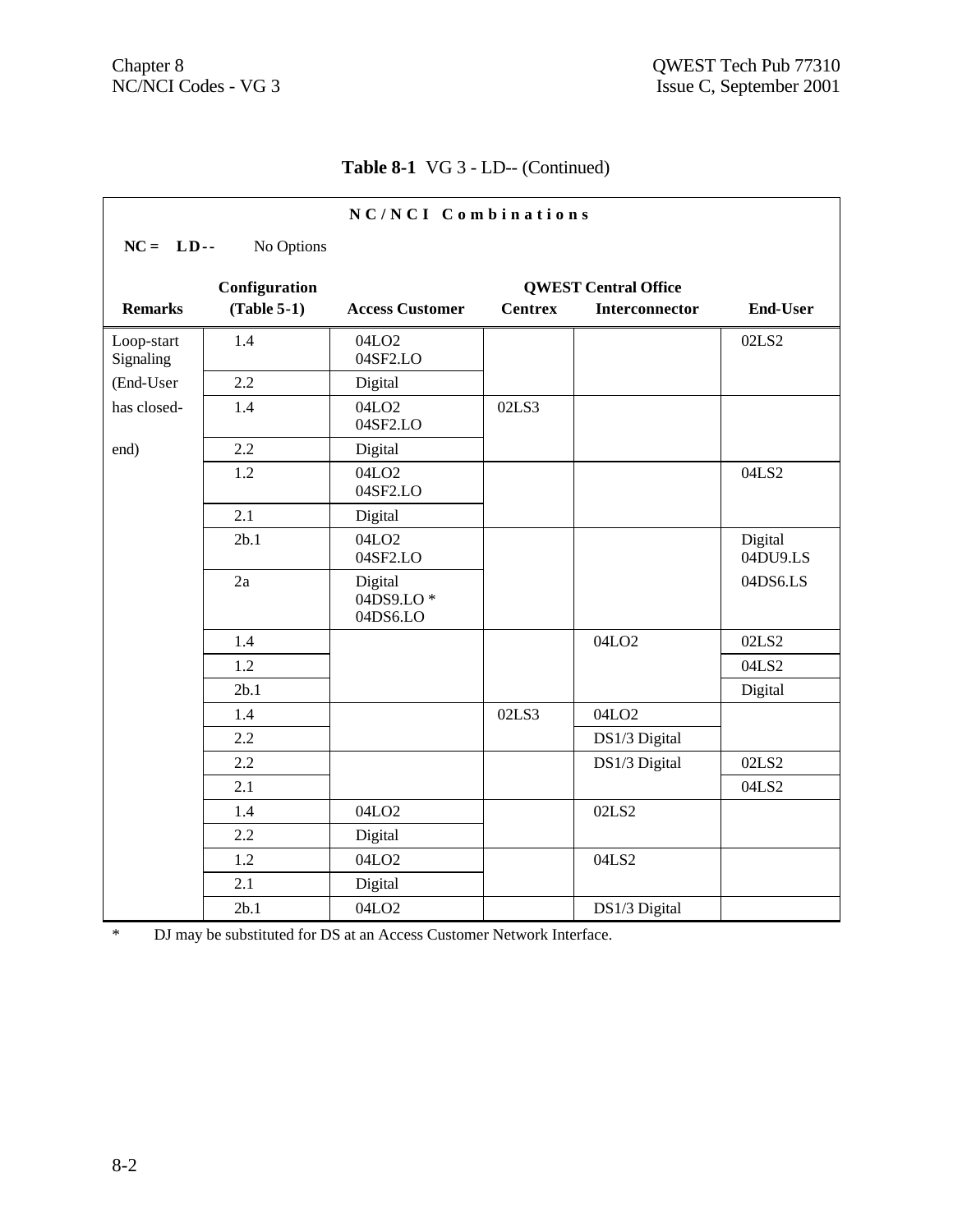|                         |               | NC/NCI Combinations              |                |                             |                     |
|-------------------------|---------------|----------------------------------|----------------|-----------------------------|---------------------|
| $NC = LD -$             | No Options    |                                  |                |                             |                     |
|                         | Configuration |                                  |                | <b>QWEST Central Office</b> |                     |
| <b>Remarks</b>          | $(Table 5-1)$ | <b>Access Customer</b>           | <b>Centrex</b> | Interconnector              | <b>End-User</b>     |
| Ground-<br><b>Start</b> | 1.4           | 04GO2<br>04SF2.GO                |                |                             | 02GS2               |
| Signaling               | 2.2           | Digital                          |                |                             |                     |
| (End-User<br>has        | 1.4           | 04GO2<br>04SF2.GO                | 02GS3.C        |                             |                     |
| closed-                 | 2.2           | Digital                          |                |                             |                     |
| end)                    | 1.2           | 04GO2<br>04SF2.GO                |                |                             | 04GS2               |
|                         | 2.1           | Digital                          |                |                             |                     |
|                         | 1.2           | 04GO2<br>04SF2.GO                | 04GS2.C        |                             |                     |
|                         | 2.1           | Digital                          |                |                             |                     |
|                         | 2b.1          | 04GO2<br>04SF2.GO                |                |                             | Digital<br>04DU9.GS |
|                         | 2a            | Digital<br>04DS9.GO*<br>04DS6.GO |                |                             | 04DS6.GS            |
|                         | 1.4           |                                  |                | 04GO2                       | 02GS2               |
|                         | 1.2           |                                  |                |                             | 04GS2               |
|                         | 2b.1          |                                  |                |                             | Digital             |
|                         | 1.4           |                                  | 02GS3.C        | 04GO2                       |                     |
|                         | 1.2           |                                  | 04GS2.C        |                             |                     |
|                         | 2.2           |                                  |                | DS1/3 Digital               | 02GS2               |
|                         | 2.1           |                                  |                |                             | 04GS2               |
|                         | 2.2           |                                  | 02GS3.C        | DS1/3 Digital               |                     |
|                         | 2.1           |                                  | 04GS2.C        |                             |                     |
|                         | 1.4           | 04GO2                            |                | 02GS2                       |                     |
|                         | 2.2           | Digital                          |                |                             |                     |
|                         | 1.2           | 04GO2                            |                | 04GS2                       |                     |
|                         | 2.1           | Digital                          |                |                             |                     |
|                         | 2b.1          | 04GO2                            |                | DS1/3 Digital               |                     |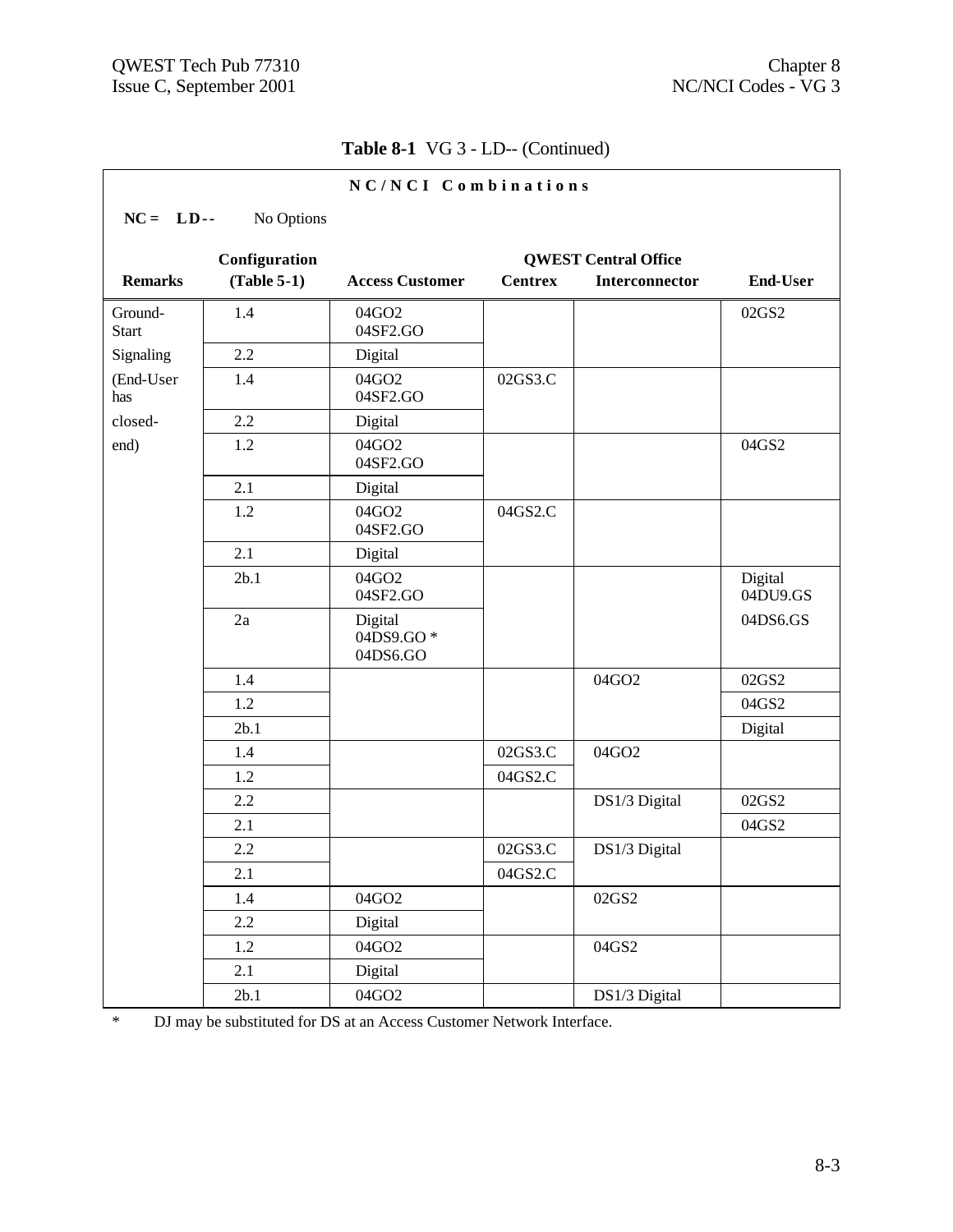|                           |               | NC/NCI Combinations                                                                           |                |                             |                                           |
|---------------------------|---------------|-----------------------------------------------------------------------------------------------|----------------|-----------------------------|-------------------------------------------|
| $NC = LD -$               | No Options    |                                                                                               |                |                             |                                           |
|                           | Configuration |                                                                                               |                | <b>QWEST Central Office</b> |                                           |
| <b>Remarks</b>            | $(Table 5-1)$ | <b>Access Customer</b>                                                                        | <b>Centrex</b> | <b>Interconnector</b>       | <b>End-User</b>                           |
| Single<br>Frequency       | 2.1           | Digital to<br>04SF2.EA # or<br>04SF2.GO # or<br>$04SF2.GS \# or$<br>04SF2.LO# or<br>04SF2.LS# |                |                             |                                           |
| Reverse<br><b>Battery</b> | 2.2           | Digital                                                                                       |                |                             | 02RV2.T                                   |
| $E \& M$<br>Signaling     | 1.4           | 04SF2.EA<br>$06EA2.E +$<br>$06EA2.M +$                                                        |                |                             | $04EA2.E +$<br>$04EA2.M +$<br>$06EB2.E +$ |
|                           | 2.2           | Digital                                                                                       |                |                             | $06EB2.M +$                               |
|                           | 1.4           | 04SF2.EA<br>$06EA2.E +$<br>$06EA2.M +$<br>$08EB2.E +$<br>$08EB2.M +$<br>$08EC2 +$             | 02CT3          |                             |                                           |
|                           | 2.2           | Digital                                                                                       |                |                             |                                           |
|                           | 1.2           | 04SF2.EA<br>$06EA2.E +$<br>$06EA2.M +$                                                        |                |                             | $06EA2.E +$<br>$06EA2.M +$<br>$08EB2.E +$ |
|                           | 2.1           | Digital                                                                                       |                |                             | $08EB2.M +$                               |
|                           | 1.2           | 04SF2.EA<br>$06EA2.E +$<br>$06EA2.M +$<br>$08EB2.E +$<br>$08EB2.M +$<br>$08EC2 +$             | 04CT2          |                             |                                           |
|                           | 2.1           | Digital                                                                                       |                |                             |                                           |
|                           | 2b.1          | 04SF2.EA<br>$06EA2.E +$<br>$06EA2.M +$                                                        |                |                             | Digital                                   |
|                           | 2a            | Digital<br>04DS9.EA*<br>04DS6.EA                                                              |                |                             | Digital<br>04DU9.EA<br>04DS6.EA           |

\* DJ may be substituted for DS at an Access Customer Network Interface.

+ The additional wires in these 4, 6 or 8-wire interfaces are for signaling and are not shown.

# Access Customer-to-Access Customer connection when associated protocol is high capacity (Digital).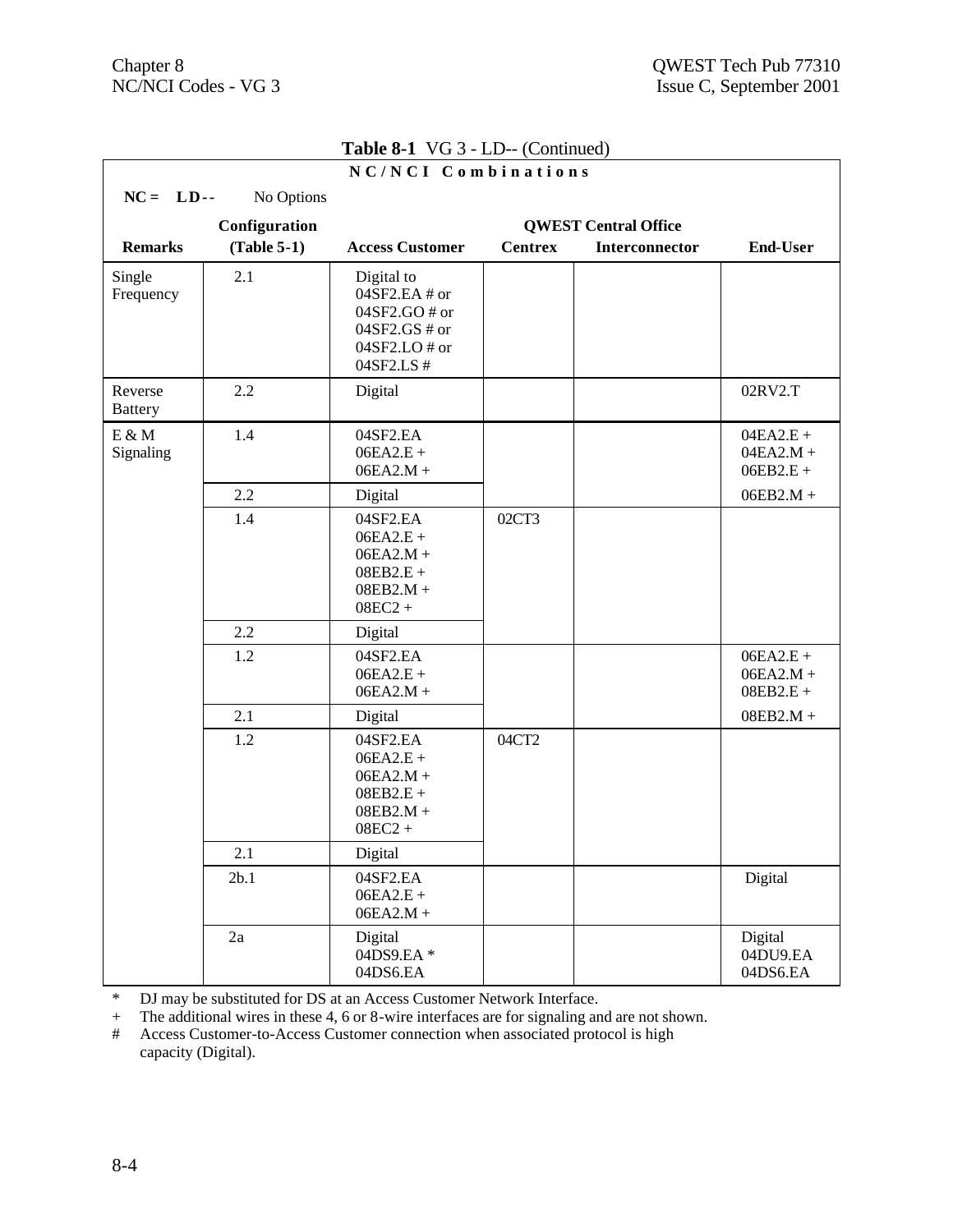# **8.2 Voice Grade 3 - LD-A,**

#### **Table 8-2** VG 3 - LD-A

| NC/NCI Combinations               |               |                               |                |                             |                   |  |  |  |
|-----------------------------------|---------------|-------------------------------|----------------|-----------------------------|-------------------|--|--|--|
| $NC = LD - A$<br>Effective 4-wire |               |                               |                |                             |                   |  |  |  |
|                                   | Configuration |                               |                | <b>QWEST Central Office</b> |                   |  |  |  |
| <b>Remarks</b>                    | $(Table 5-1)$ | <b>Access Customer</b>        | <b>Centrex</b> | Interconnector              | <b>End-User</b>   |  |  |  |
| N <sub>o</sub>                    | 1.3           | 04NO2                         |                |                             | 02NO <sub>2</sub> |  |  |  |
| Signaling                         | 2.3           | Digital                       |                |                             |                   |  |  |  |
|                                   | 1.3           |                               |                | 04NO2                       | 02NO <sub>2</sub> |  |  |  |
|                                   | 2.3           |                               |                | DS1/3 Digital               |                   |  |  |  |
|                                   | 1.3           | 04NO2                         |                | 02NO <sub>2</sub>           |                   |  |  |  |
|                                   | 2.3           | Digital                       |                |                             |                   |  |  |  |
| Loop-start<br>Signaling           | 1.3           | 04LO <sub>2</sub><br>04SF2.LO |                |                             | 02LS2             |  |  |  |
| (End-User                         | 2.3           | Digital                       |                |                             |                   |  |  |  |
| has                               | 1.3           |                               |                | 04LO <sub>2</sub>           | 02LS2             |  |  |  |
| closed-                           | 2.3           |                               |                | DS1/3 Digital               |                   |  |  |  |
| end)                              | 1.3           | 04LO <sub>2</sub><br>04SF2.LO |                | 02LS2                       |                   |  |  |  |
|                                   | 2.3           | Digital                       |                |                             |                   |  |  |  |
| Ground-<br><b>Start</b>           | 1.3           | 04GO2<br>04SF2.GO             |                |                             | 02GS2             |  |  |  |
| Signaling                         | 2.3           | Digital                       |                |                             |                   |  |  |  |
| (End-User                         | 1.3           |                               |                | 04GO2                       | 02GS2             |  |  |  |
| has                               | 2.3           |                               |                | DS1/3 Digital               |                   |  |  |  |
| closed-end)                       | 1.3           | 04GO2<br>04SF2.GO             |                | 02GS2                       |                   |  |  |  |
|                                   | 2.3           | Digital                       |                |                             |                   |  |  |  |
| Reverse                           | 1.3           | 04SF2                         |                |                             | 02RV2.T           |  |  |  |
| <b>Battery</b>                    | 2.3           | Digital                       |                |                             |                   |  |  |  |
|                                   | 2.3           |                               |                | DS1/3 Digital               | 02RV2.T           |  |  |  |
|                                   | 1.3           | 04SF2                         |                | 02RV2.T                     |                   |  |  |  |
|                                   | 2.3           | Digital                       |                |                             |                   |  |  |  |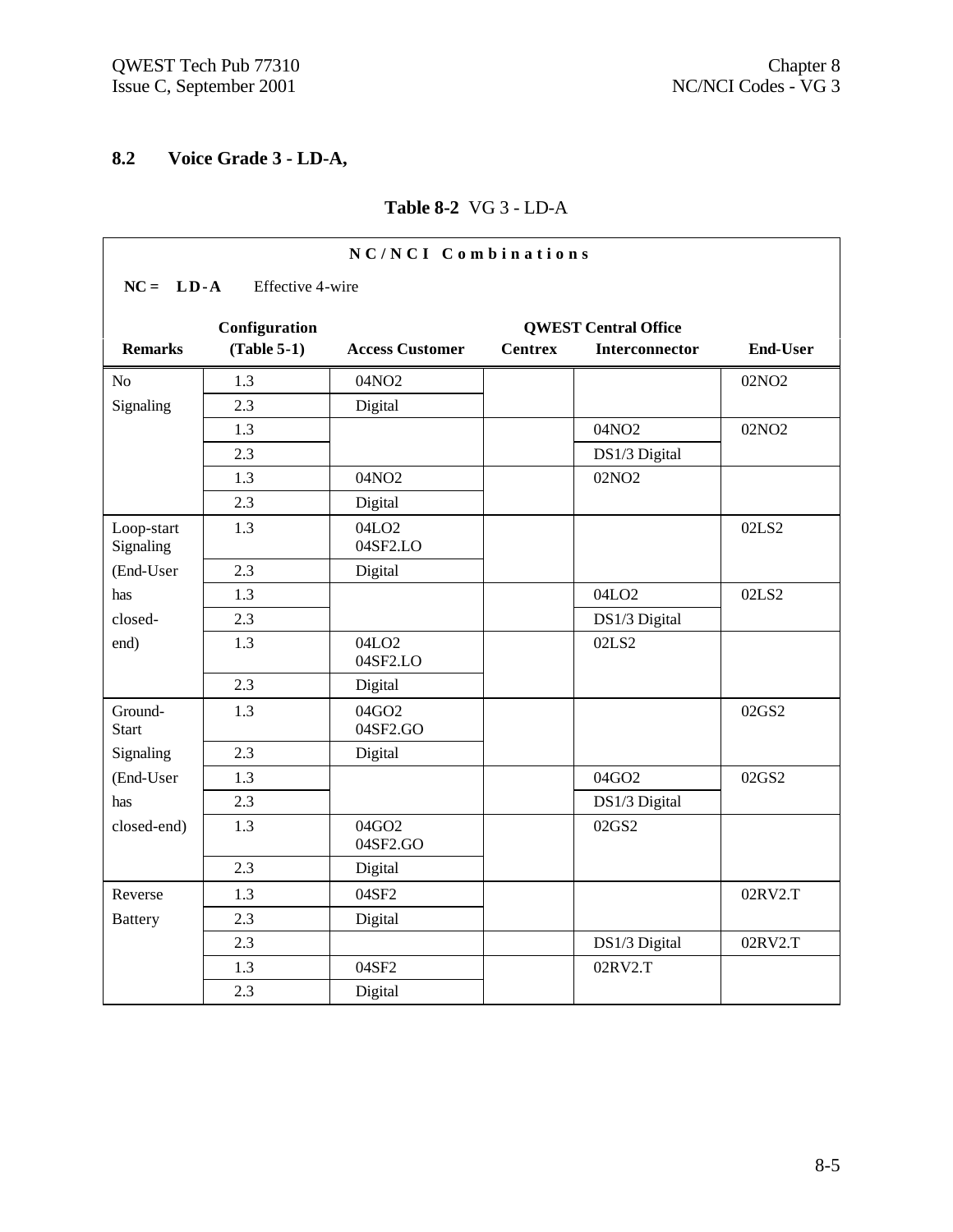### **Table 8-2** VG 3 - LD-A (Continued)

| NC/NCI Combinations |                                 |                                                     |                |                             |                                           |  |  |  |  |
|---------------------|---------------------------------|-----------------------------------------------------|----------------|-----------------------------|-------------------------------------------|--|--|--|--|
|                     | $NC = LD-A$<br>Effective 4-wire |                                                     |                |                             |                                           |  |  |  |  |
|                     | Configuration                   |                                                     |                | <b>QWEST Central Office</b> |                                           |  |  |  |  |
| <b>Remarks</b>      | $(Table 5-1)$                   | <b>Access Customer</b>                              | <b>Centrex</b> | <b>Interconnector</b>       | <b>End-User</b>                           |  |  |  |  |
| E & M<br>Signaling  | 1.3                             | 04SF2.EA<br>$06EA2.E +$<br>$06EA2.M +$              |                |                             | $04EA2.E +$<br>$04EA2.M +$<br>$06EB2.E +$ |  |  |  |  |
|                     | 2.3                             | Digital                                             |                |                             | $06EB2.M +$                               |  |  |  |  |
|                     | 1.3                             | 04SF2.EA<br>$06EA2.E +$<br>$06EA2.M +$<br>$08EC2 +$ | 02CT3          |                             |                                           |  |  |  |  |
|                     | 2.3                             | Digital                                             |                |                             |                                           |  |  |  |  |

+ The additional wires in these 4, 6 or 8-wire interfaces are for signaling and are not shown.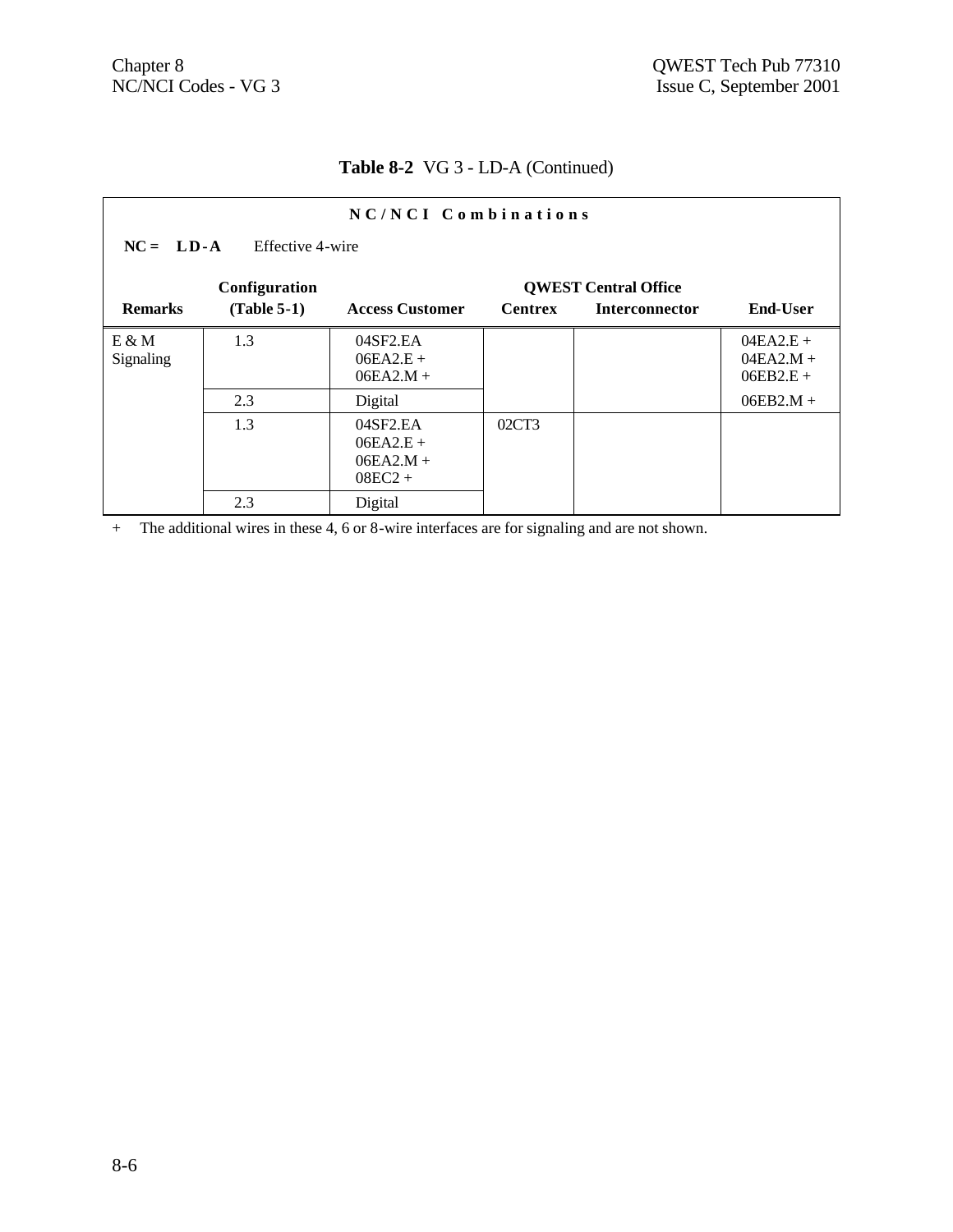r

# **8.3 Voice Grade 3 - LD-C, LDBC**

# **Table 8-3** VG 3 - LD-C, LDBC

| NC/NCI Combinations                                      |                                                                      |                               |                |                             |                   |  |  |  |  |
|----------------------------------------------------------|----------------------------------------------------------------------|-------------------------------|----------------|-----------------------------|-------------------|--|--|--|--|
| $NC = LD-C$<br>Improved Return Loss for Effective 2-wire |                                                                      |                               |                |                             |                   |  |  |  |  |
| $NC =$                                                   | <b>LDBC</b><br>ELEPL-2 and Improved Return Loss for Effective 2-wire |                               |                |                             |                   |  |  |  |  |
|                                                          | Configuration                                                        |                               |                | <b>QWEST Central Office</b> |                   |  |  |  |  |
| <b>Remarks</b>                                           | $(Table 5-1)$                                                        | <b>Access Customer</b>        | <b>Centrex</b> | <b>Interconnector</b>       | <b>End-User</b>   |  |  |  |  |
| N <sub>o</sub>                                           | 1.4                                                                  | 04NO2                         |                |                             | 02NO <sub>2</sub> |  |  |  |  |
| Signaling                                                | 2.2                                                                  | Digital                       |                |                             |                   |  |  |  |  |
|                                                          | 1.4                                                                  |                               |                | 04NO2                       | 02NO <sub>2</sub> |  |  |  |  |
|                                                          | 2.2                                                                  |                               |                | DS1/3 Digital               |                   |  |  |  |  |
|                                                          | 1.4                                                                  | 04NO2                         |                | 02NO <sub>2</sub>           |                   |  |  |  |  |
|                                                          | 2.2                                                                  | Digital                       |                |                             |                   |  |  |  |  |
| Loop-start<br>Signaling                                  | 1.4                                                                  | 04LO <sub>2</sub><br>04SF2.LO |                |                             | 02LS2             |  |  |  |  |
| (End-User                                                | 2.2                                                                  | Digital                       |                |                             |                   |  |  |  |  |
| has closed-                                              | 1.4                                                                  | 04LO <sub>2</sub><br>04SF2.LO | 02LS3          |                             |                   |  |  |  |  |
| end)                                                     | 2.2                                                                  | Digital                       |                |                             |                   |  |  |  |  |
|                                                          | 1.4                                                                  |                               |                | 04LO <sub>2</sub>           | 02LS2             |  |  |  |  |
|                                                          | 2.2                                                                  |                               |                | DS1/3 Digital               |                   |  |  |  |  |
|                                                          | 1.4                                                                  |                               | 02LS3          | 04LO <sub>2</sub>           |                   |  |  |  |  |
|                                                          | 2.2                                                                  |                               |                | DS1/3 Digital               |                   |  |  |  |  |
|                                                          | 1.4                                                                  | 04LO <sub>2</sub><br>04SF2.LO |                | 02LS2                       |                   |  |  |  |  |
|                                                          | 2.2                                                                  | Digital                       |                |                             |                   |  |  |  |  |
| Ground-<br><b>Start</b>                                  | 1.4                                                                  | 04GO2<br>04SF2.GO             |                |                             | 02GS2             |  |  |  |  |
| (End-User                                                | 2.2                                                                  | Digital                       |                |                             |                   |  |  |  |  |
| has                                                      | 1.4                                                                  |                               |                | 04GO2                       | 02GS2             |  |  |  |  |
| closed-                                                  | 2.2                                                                  |                               |                | DS1/3 Digital               |                   |  |  |  |  |
| end)                                                     | 1.4                                                                  | 04GO2<br>04SF2.GO             |                | 02GS2                       |                   |  |  |  |  |
|                                                          | 2.2                                                                  | Digital                       |                |                             |                   |  |  |  |  |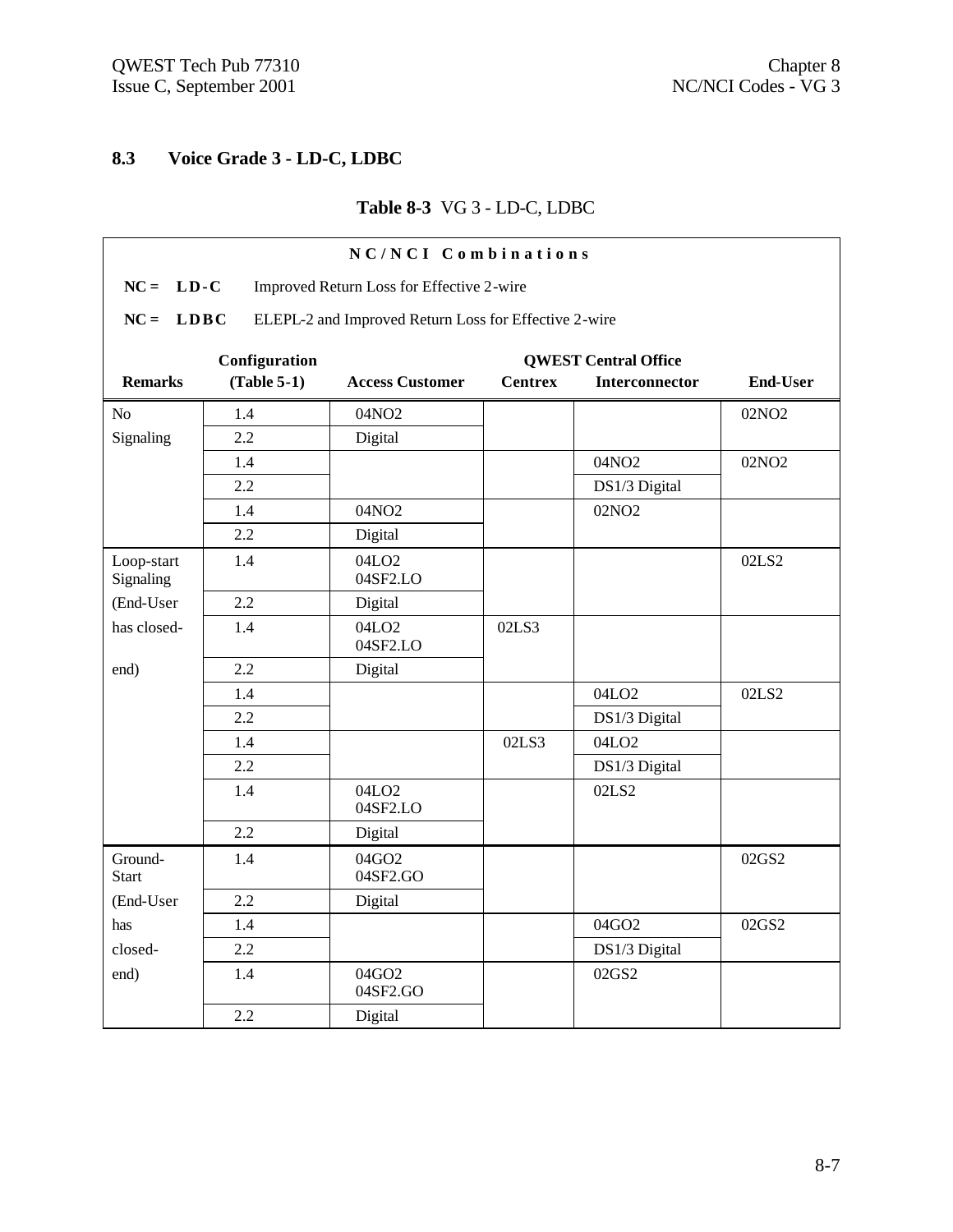# **Table 8-3** VG 3 - LD-C, LDBC (Continued)

| NC/NCI Combinations |                                                                      |                        |                |                             |                 |  |  |
|---------------------|----------------------------------------------------------------------|------------------------|----------------|-----------------------------|-----------------|--|--|
|                     | $NC = LD-C$<br>Improved Return Loss for Effective 2-wire             |                        |                |                             |                 |  |  |
|                     | $NC = LDBC$<br>ELEPL-2 and Improved Return Loss for Effective 2-wire |                        |                |                             |                 |  |  |
|                     | Configuration                                                        |                        |                | <b>OWEST Central Office</b> |                 |  |  |
| <b>Remarks</b>      | $(Table 5-1)$                                                        | <b>Access Customer</b> | <b>Centrex</b> | <b>Interconnector</b>       | <b>End-User</b> |  |  |
| Reverse             | 1.4                                                                  | 04SF2                  |                |                             | 02RV2.T         |  |  |
| <b>Battery</b>      | 2.2                                                                  | Digital                |                |                             |                 |  |  |
|                     |                                                                      |                        |                | DS1/3 Digital               | 02RV2.T         |  |  |
|                     | 1.4                                                                  | 04SF2                  |                | 02RV2.T                     |                 |  |  |
|                     | 2.2                                                                  | Digital                |                |                             |                 |  |  |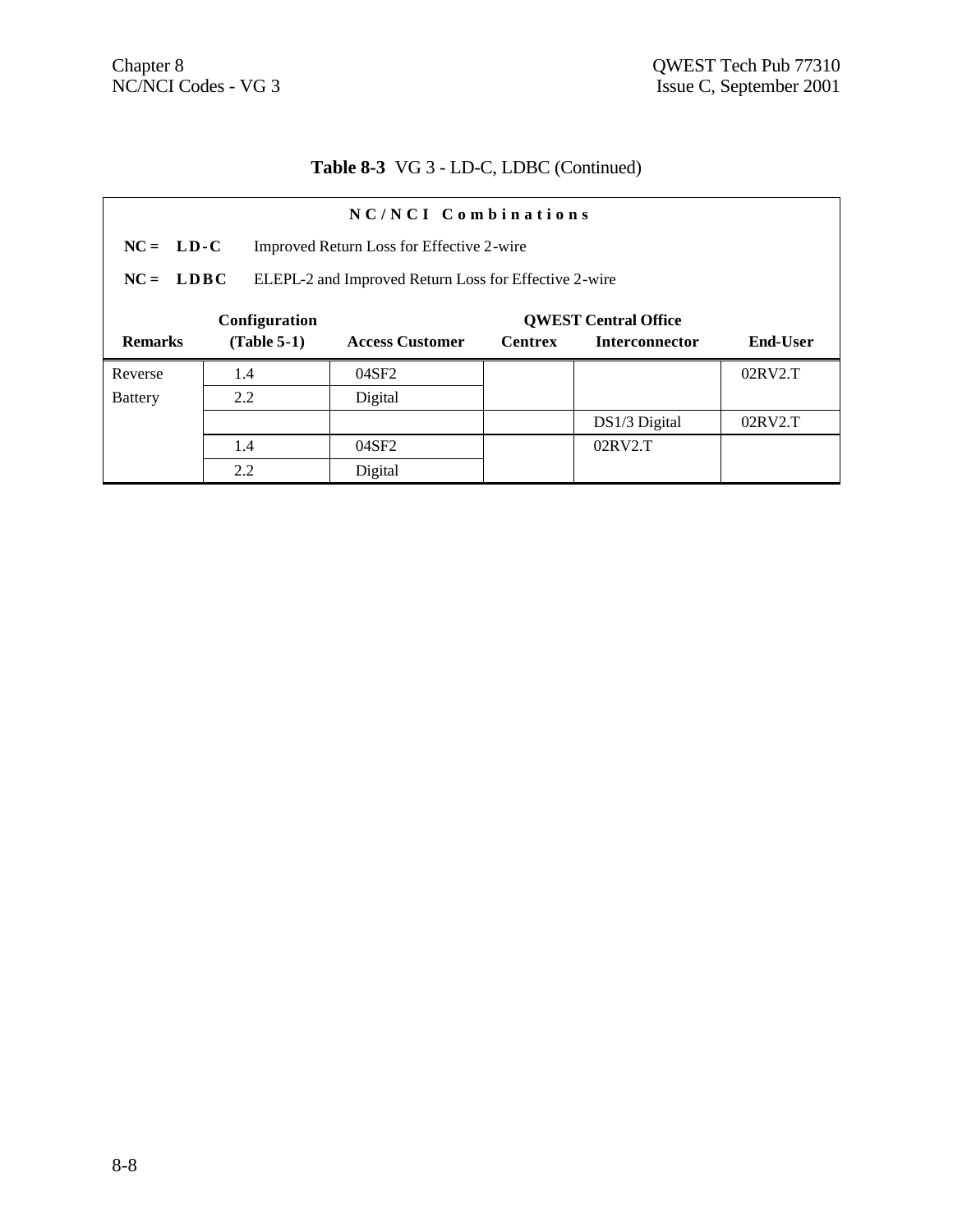### **8.4 Voice Grade 3 - LD-D**

#### **Table 8-4** VG 3 - LD-D

| NC/NCI Combinations                           |                                                                                                              |                                                                                   |                |                             |                                                          |  |  |  |  |
|-----------------------------------------------|--------------------------------------------------------------------------------------------------------------|-----------------------------------------------------------------------------------|----------------|-----------------------------|----------------------------------------------------------|--|--|--|--|
|                                               | $NC = LD - D$<br>Effective 4-wire and Improved Termination at 4-wire Access Customer Point of<br>Termination |                                                                                   |                |                             |                                                          |  |  |  |  |
|                                               | Configuration                                                                                                |                                                                                   |                | <b>QWEST Central Office</b> |                                                          |  |  |  |  |
| <b>Remarks</b>                                | $(Table 5-1)$                                                                                                | <b>Access Customer</b>                                                            | <b>Centrex</b> | Interconnector              | <b>End-User</b>                                          |  |  |  |  |
| N <sub>o</sub>                                | 1.3                                                                                                          | 04NO <sub>2</sub>                                                                 |                |                             | 02NO <sub>2</sub>                                        |  |  |  |  |
| Signaling                                     | 1.3                                                                                                          | 04NO2                                                                             |                | 02NO <sub>2</sub>           |                                                          |  |  |  |  |
| Loop-start<br>Signaling                       | 1.3                                                                                                          | 04LO <sub>2</sub><br>04SF2.LO                                                     |                |                             | 02LS2                                                    |  |  |  |  |
| (End-User<br>has closed-<br>end)              | 1.3                                                                                                          | 04LO <sub>2</sub><br>04SF2.LO                                                     |                | 02LS2                       |                                                          |  |  |  |  |
| Ground-<br><b>Start</b>                       | 1.3                                                                                                          | 04GO2<br>04SF2.GO                                                                 |                |                             | 02GS2                                                    |  |  |  |  |
| Signaling<br>(End-User<br>has closed-<br>end) | 1.3                                                                                                          | 04GO2<br>04SF2.GO                                                                 |                | 02GS2                       |                                                          |  |  |  |  |
| Reverse                                       | 1.3                                                                                                          | 04SF2                                                                             |                |                             | 02RV2.T                                                  |  |  |  |  |
| <b>Battery</b>                                | 1.3                                                                                                          | 04SF2                                                                             |                | 02RV2.T                     |                                                          |  |  |  |  |
| $E \& M$<br>Signaling                         | 1.3                                                                                                          | 04SF2.EA<br>$06EA2.E +$<br>$06EA2.M +$                                            |                |                             | $04EA2.E +$<br>$04EA2.M +$<br>$06EB2.E +$<br>$06EB2.M +$ |  |  |  |  |
|                                               | 1.3                                                                                                          | 04SF2.EA<br>$06EA2.E +$<br>$06EA2.M +$<br>$08EB2.E +$<br>$08EB2.M +$<br>$08EC2 +$ | 02CT3          |                             |                                                          |  |  |  |  |

+ The additional wires in these 4, 6 or 8-wire interfaces are for signaling and are not shown.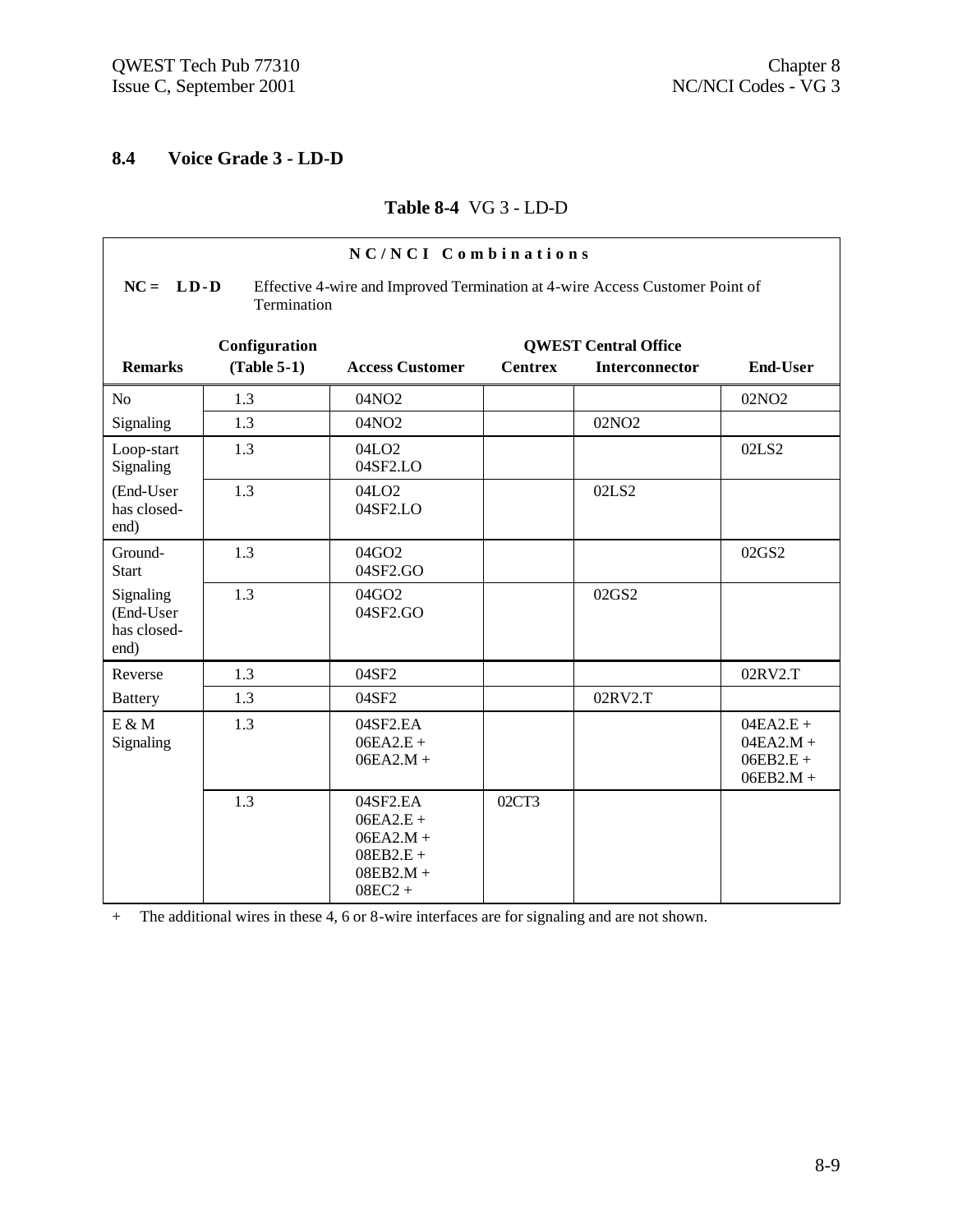### **8.5 Voice Grade 3 - LD-L**

#### **Table 8-5** VG 3 - LD-L

| NC/NCI Combinations                                                         |               |                                        |                |                             |                                           |  |  |  |
|-----------------------------------------------------------------------------|---------------|----------------------------------------|----------------|-----------------------------|-------------------------------------------|--|--|--|
| $NC = LD-L$<br>Improved Termination at 4-wire End-User Point of Termination |               |                                        |                |                             |                                           |  |  |  |
|                                                                             | Configuration |                                        |                | <b>OWEST Central Office</b> |                                           |  |  |  |
| <b>Remarks</b>                                                              | $(Table 5-1)$ | <b>Access Customer</b>                 | <b>Centrex</b> | Interconnector              | <b>End-User</b>                           |  |  |  |
| N <sub>o</sub>                                                              | 1.2           | 04NO <sub>2</sub>                      |                |                             | 04NO <sub>2</sub>                         |  |  |  |
| Signaling                                                                   | 2.1           | Digital                                |                |                             |                                           |  |  |  |
|                                                                             | 1.2           | 04NO <sub>2</sub>                      |                | 04NO2                       |                                           |  |  |  |
|                                                                             | 2.1           | Digital                                |                |                             |                                           |  |  |  |
| Loop-start<br>Signaling                                                     | 1.2           | 04LO <sub>2</sub><br>04SF2.LO          |                |                             | 04LS2                                     |  |  |  |
| (End-User                                                                   | 2.1           | Digital                                |                |                             |                                           |  |  |  |
| has closed-                                                                 | 1.2           | 04LO <sub>2</sub><br>04SF2.LO          |                | 04LS2                       |                                           |  |  |  |
| end)                                                                        | 2.1           | Digital                                |                |                             |                                           |  |  |  |
| Ground-<br><b>Start</b>                                                     | 1.2           | 04GO2<br>04SF2.GO                      |                |                             | 04GS2                                     |  |  |  |
| (End-User                                                                   | 2.1           | Digital                                |                |                             |                                           |  |  |  |
| has closed-                                                                 | 1.2           | $04$ GO <sub>2</sub><br>04SF2.GO       |                | 04GS2                       |                                           |  |  |  |
| end)                                                                        | 2.1           | Digital                                |                |                             |                                           |  |  |  |
| $E \& M$<br>Signaling                                                       | 1.2           | 04SF2.EA<br>$06EA2.E +$<br>$06EA2.M +$ |                |                             | $06EA2.E +$<br>$06EA2.M +$<br>$08EB2.E +$ |  |  |  |
|                                                                             | 2.1           | Digital                                |                |                             | $08EB2.M +$                               |  |  |  |

+ The additional wires in these 4, 6 or 8-wire interfaces are for signaling and are not shown.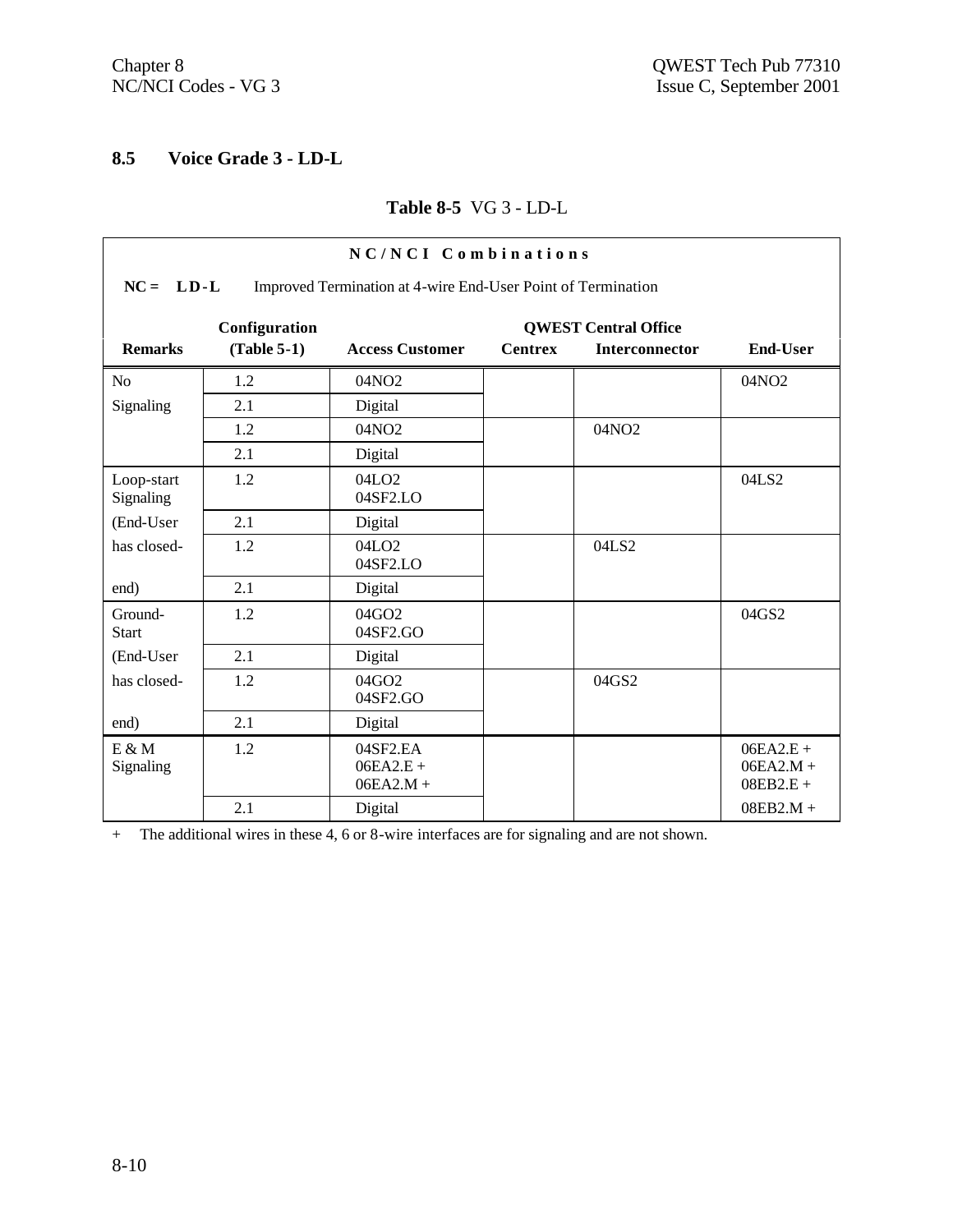### **8.6 Voice Grade 3 - LD-M**

#### **Table 8-6** VG 3 - LD-M

| NC/NCI Combinations                                                                                                     |               |                        |                             |                |                 |  |  |  |  |
|-------------------------------------------------------------------------------------------------------------------------|---------------|------------------------|-----------------------------|----------------|-----------------|--|--|--|--|
| $NC = LD-M$<br>Software Connection to connect Centrex to Common Control Switching Arrangement<br>within the same switch |               |                        |                             |                |                 |  |  |  |  |
|                                                                                                                         | Configuration |                        | <b>QWEST Central Office</b> |                |                 |  |  |  |  |
| <b>Remarks</b>                                                                                                          | $(Table 5-1)$ | <b>Access Customer</b> | <b>Centrex</b>              | Interconnector | <b>End-User</b> |  |  |  |  |
| Ground-<br><b>Start</b><br>Signaling<br>(End-User<br>has closed-<br>end)                                                | Software      | 02GO <sub>2</sub>      | 02GS3.C                     |                |                 |  |  |  |  |
| Connects<br>End-User                                                                                                    | Software      |                        | 02CT3-<br>02CT3             |                |                 |  |  |  |  |
| to<br>theoretical<br>Central<br>Office<br>Centrex Tie<br>Trunk<br>Equipment                                             | Software      |                        | 04CT2-<br>04CT2             |                |                 |  |  |  |  |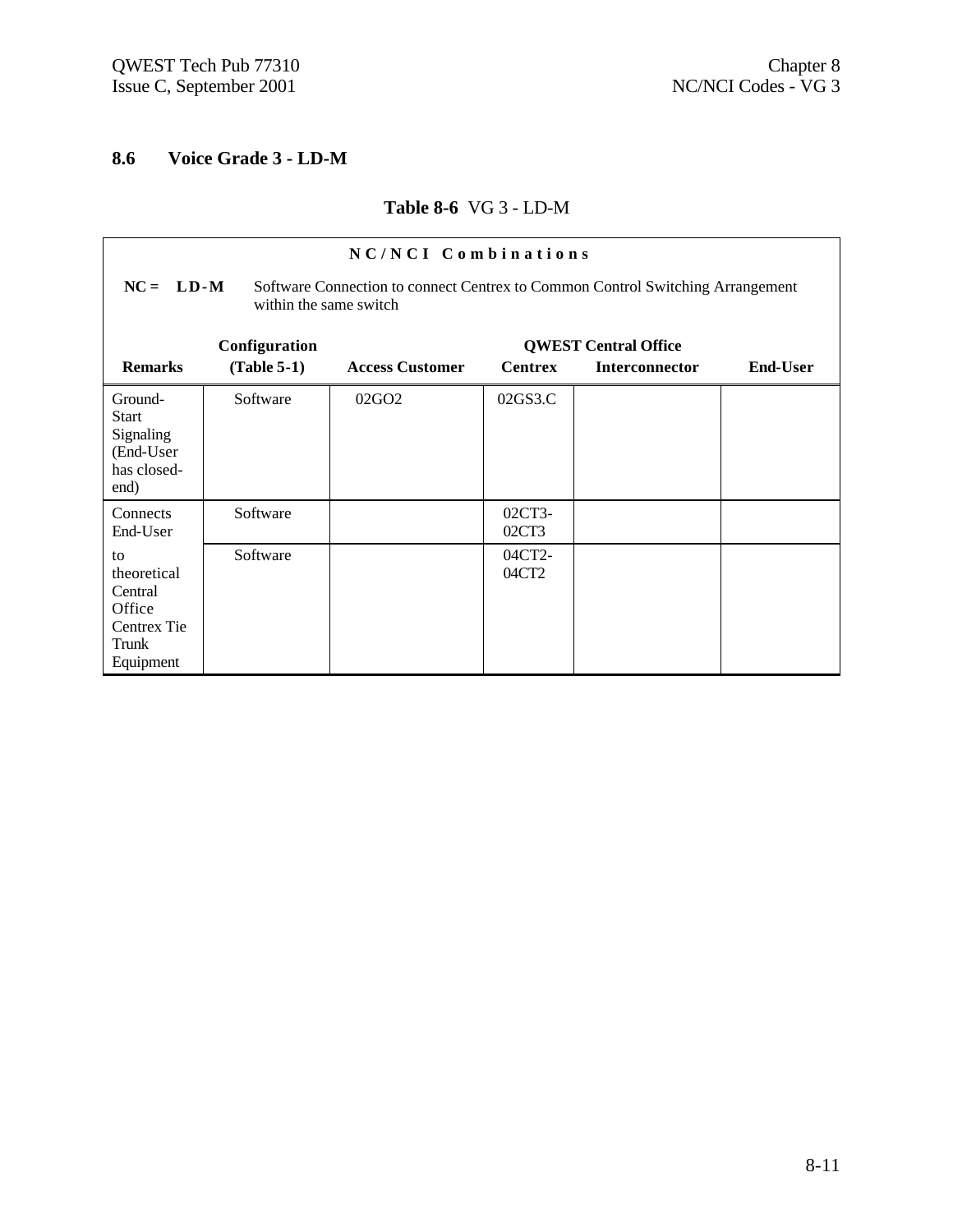### **8.7 Voice Grade 3 - LD-P**

#### **Table 8-7** VG 3 - LD-P

| NC/NCI Combinations                                                                                                                        |               |                                        |                             |                       |                                                          |  |  |  |  |
|--------------------------------------------------------------------------------------------------------------------------------------------|---------------|----------------------------------------|-----------------------------|-----------------------|----------------------------------------------------------|--|--|--|--|
| $NC = LC - P$<br>Improved Termination at 4-wire End-User Point of Termination and at 4-wire Access<br><b>Customer Point of Termination</b> |               |                                        |                             |                       |                                                          |  |  |  |  |
|                                                                                                                                            | Configuration |                                        | <b>QWEST Central Office</b> |                       |                                                          |  |  |  |  |
| <b>Remarks</b>                                                                                                                             | $(Table 5-1)$ | <b>Access Customer</b>                 | <b>Centrex</b>              | <b>Interconnector</b> | <b>End-User</b>                                          |  |  |  |  |
| No Signaling                                                                                                                               | 1.2           | 04NO <sub>2</sub>                      |                             |                       | 04NO <sub>2</sub>                                        |  |  |  |  |
| Loop-start<br>Signaling<br>(End-User<br>has closed-<br>end)                                                                                | 1.2           | 04LO <sub>2</sub><br>04SF2.LO          |                             |                       | 04LS2                                                    |  |  |  |  |
| Ground-<br><b>Start</b><br>Signaling<br>(End-User<br>has closed-<br>end)                                                                   | 1.2           | 04GO2<br>04SF2.GO                      |                             |                       | 04GS2                                                    |  |  |  |  |
| $E \& M$<br>Signaling                                                                                                                      | 1.2           | 04SF2.EA<br>$06EA2.E +$<br>$06EA2.M +$ |                             |                       | $06EA2.E +$<br>$06EA2.M +$<br>$08EB2.E +$<br>$08EB2.M +$ |  |  |  |  |

+ The additional wires in these 4, 6 or 8-wire interfaces are for signaling and are not shown.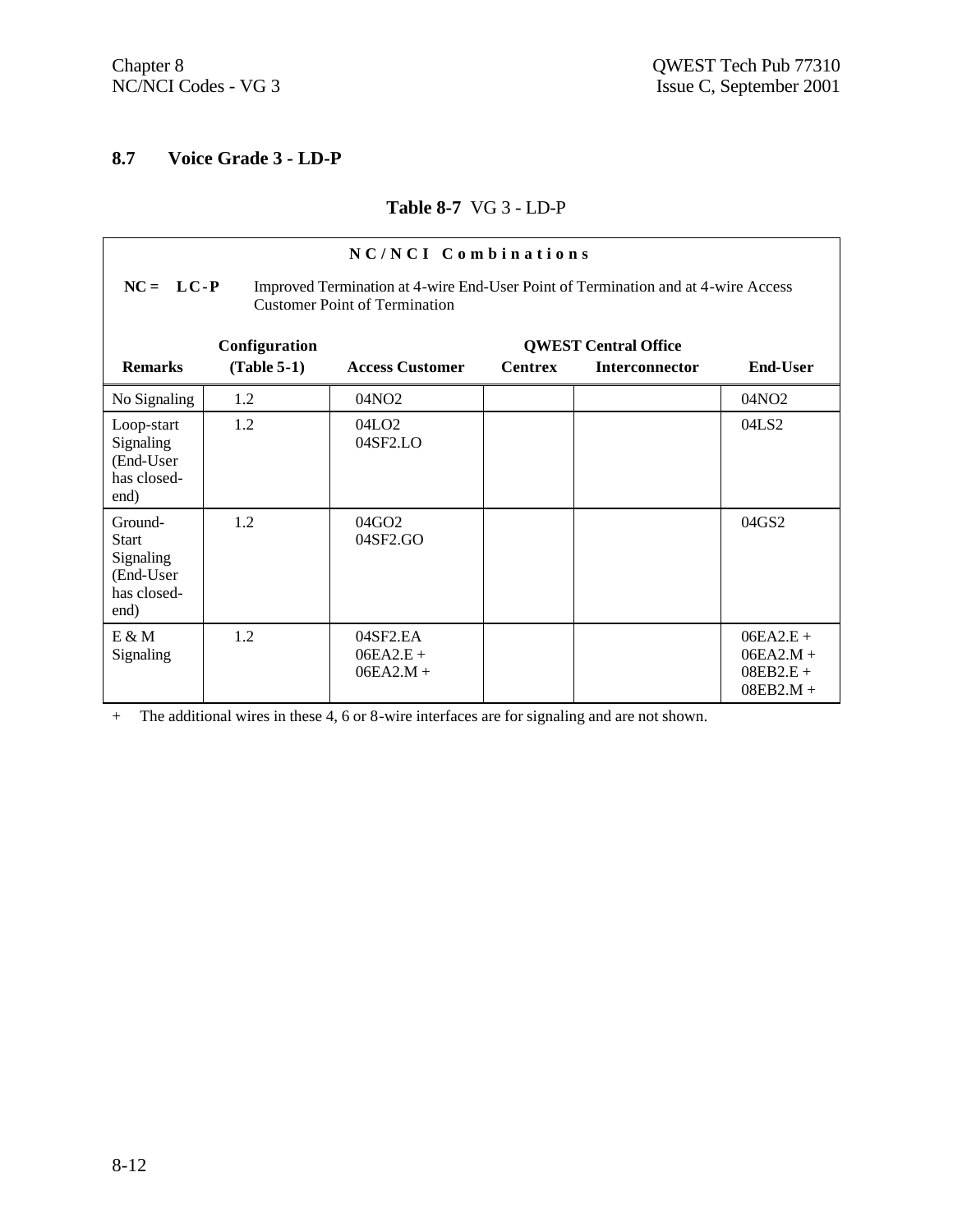## **8.8 Voice Grade 3 - LD-Q, LDBQ**

## **Table 8-8** VG 3 - LD-Q, LDBQ

| NC/NCI Combinations                  |                                                                                                                                                 |               |                                                                                                                             |                |                             |                   |
|--------------------------------------|-------------------------------------------------------------------------------------------------------------------------------------------------|---------------|-----------------------------------------------------------------------------------------------------------------------------|----------------|-----------------------------|-------------------|
| $NC = LD - Q$                        |                                                                                                                                                 |               | Improved Return Loss for Effective 2-wire and Improved Termination at 4-wire Access<br><b>Customer Point of Termination</b> |                |                             |                   |
| $NC =$                               | <b>LDBO</b><br>ELEPL-2 and Improved Return Loss for Effective 2-wire and Improved Termination at<br>4-wire Access Customer Point of Termination |               |                                                                                                                             |                |                             |                   |
|                                      |                                                                                                                                                 | Configuration |                                                                                                                             |                | <b>QWEST Central Office</b> |                   |
| <b>Remarks</b>                       |                                                                                                                                                 | $(Table 5-1)$ | <b>Access Customer</b>                                                                                                      | <b>Centrex</b> | <b>Interconnector</b>       | End-User          |
| N <sub>o</sub>                       | 1.4                                                                                                                                             |               | 04NO2                                                                                                                       |                |                             | 02NO <sub>2</sub> |
| Signaling                            | 1.4                                                                                                                                             |               | 04NO2                                                                                                                       |                | 02NO <sub>2</sub>           |                   |
| Loop-start<br>Signaling<br>(End-User | 1.4                                                                                                                                             |               | 04LO <sub>2</sub><br>$04$ SF <sub>2</sub> .LO                                                                               |                |                             | 02LS <sub>2</sub> |
| has closed-<br>end)                  | 1.4                                                                                                                                             |               | 04LO <sub>2</sub><br>04SF2.LO                                                                                               | 02LS3          |                             |                   |
|                                      | 1.4                                                                                                                                             |               | 04LO <sub>2</sub><br>04SF2.LO                                                                                               |                | 02LS2                       |                   |
| Ground-<br><b>Start</b><br>Signaling | 1.4                                                                                                                                             |               | 04GO2<br>04SF2.GO                                                                                                           |                |                             | 02GS2             |
| (End-User<br>has closed-<br>end)     | 1.4                                                                                                                                             |               | 04GO2<br>04SF2.GO                                                                                                           |                | 02GS2                       |                   |
| Reverse                              | 1.4                                                                                                                                             |               | 04SF2                                                                                                                       |                |                             | 02RV2.T           |
| <b>Battery</b>                       | 1.4                                                                                                                                             |               | 04SF2                                                                                                                       |                | 02RV2.T                     |                   |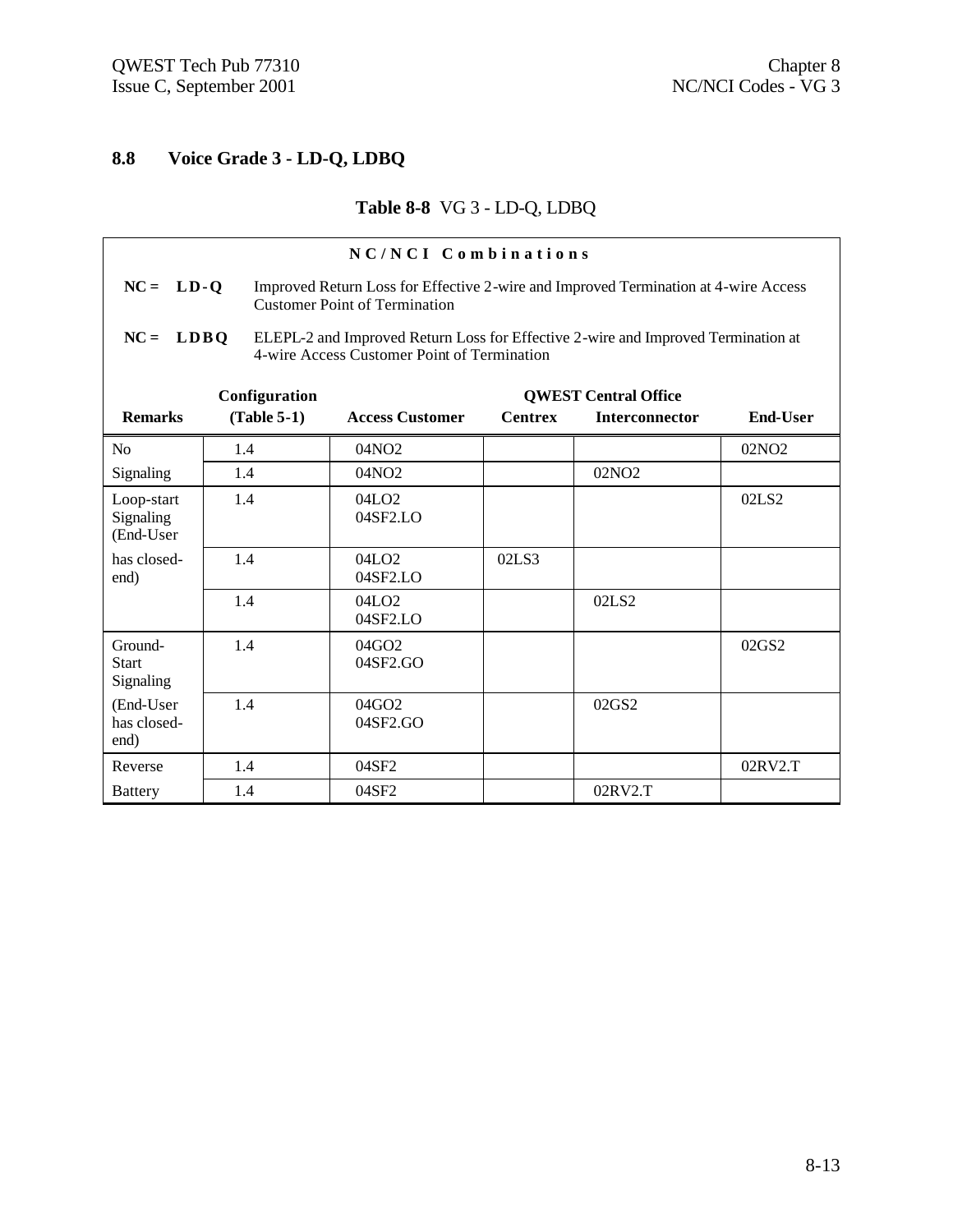## **8.9 Voice Grade 3 - LD-R**

#### **Table 8-9** VG 3 - LD-R

| NC/NCI Combinations |                                                                                    |                               |                |                             |                   |  |  |
|---------------------|------------------------------------------------------------------------------------|-------------------------------|----------------|-----------------------------|-------------------|--|--|
|                     | $NC = LD-R$<br>Improved Termination at 4-wire Access Customer Point of Termination |                               |                |                             |                   |  |  |
|                     | Configuration                                                                      |                               |                | <b>QWEST Central Office</b> |                   |  |  |
| <b>Remarks</b>      | $(Table 5-1)$                                                                      | <b>Access Customer</b>        | <b>Centrex</b> | <b>Interconnector</b>       | <b>End-User</b>   |  |  |
| N <sub>o</sub>      | 1.4                                                                                | 04NO2                         |                |                             | 02NO <sub>2</sub> |  |  |
| Signaling           | 1.2                                                                                |                               |                |                             | 04NO <sub>2</sub> |  |  |
|                     | 2b.1                                                                               |                               |                |                             | Digital           |  |  |
|                     | 1.4                                                                                | 04NO2                         |                | 02NO <sub>2</sub>           |                   |  |  |
|                     | 1.2                                                                                |                               |                | 04NO2                       |                   |  |  |
|                     | 2b.1                                                                               |                               |                | DS1/3 Digital               |                   |  |  |
| Loop-start          | 1.4                                                                                | 04LO <sub>2</sub>             |                |                             | 02LS2             |  |  |
| Signaling           | 1.2                                                                                | 04SF2.LO                      |                |                             | 04LS2             |  |  |
| (End-User           | 2b.1                                                                               |                               |                |                             | Digital           |  |  |
| has closed-         | 1.4                                                                                | 04LO <sub>2</sub><br>04SF2.LO | 02LS3          |                             |                   |  |  |
| end)                | 1.4                                                                                | 04LO <sub>2</sub>             |                | 02LS2                       |                   |  |  |
|                     | 1.2                                                                                | 04SF2.LO                      |                | 04LS2                       |                   |  |  |
|                     | 2b.1                                                                               |                               |                | DS1/3 Digital               |                   |  |  |
| Ground-             | 1.4                                                                                | 04GO2                         |                |                             | 02GS2             |  |  |
| <b>Start</b>        | 1.2                                                                                | 04SF2.GO                      |                |                             | 04GS2             |  |  |
| (End-User           | 2b.1                                                                               |                               |                |                             | Digital           |  |  |
| has closed-         | 1.4                                                                                | 04GO2<br>04SF2.GO             | 02GS3.C        |                             |                   |  |  |
| end)                | 1.4                                                                                | 04GO2                         |                | 02GS2                       |                   |  |  |
|                     | 1.2                                                                                | 04SF2.GO                      |                | 04GS2                       |                   |  |  |
|                     | 2b.1                                                                               |                               |                | DS1/3 Digital               |                   |  |  |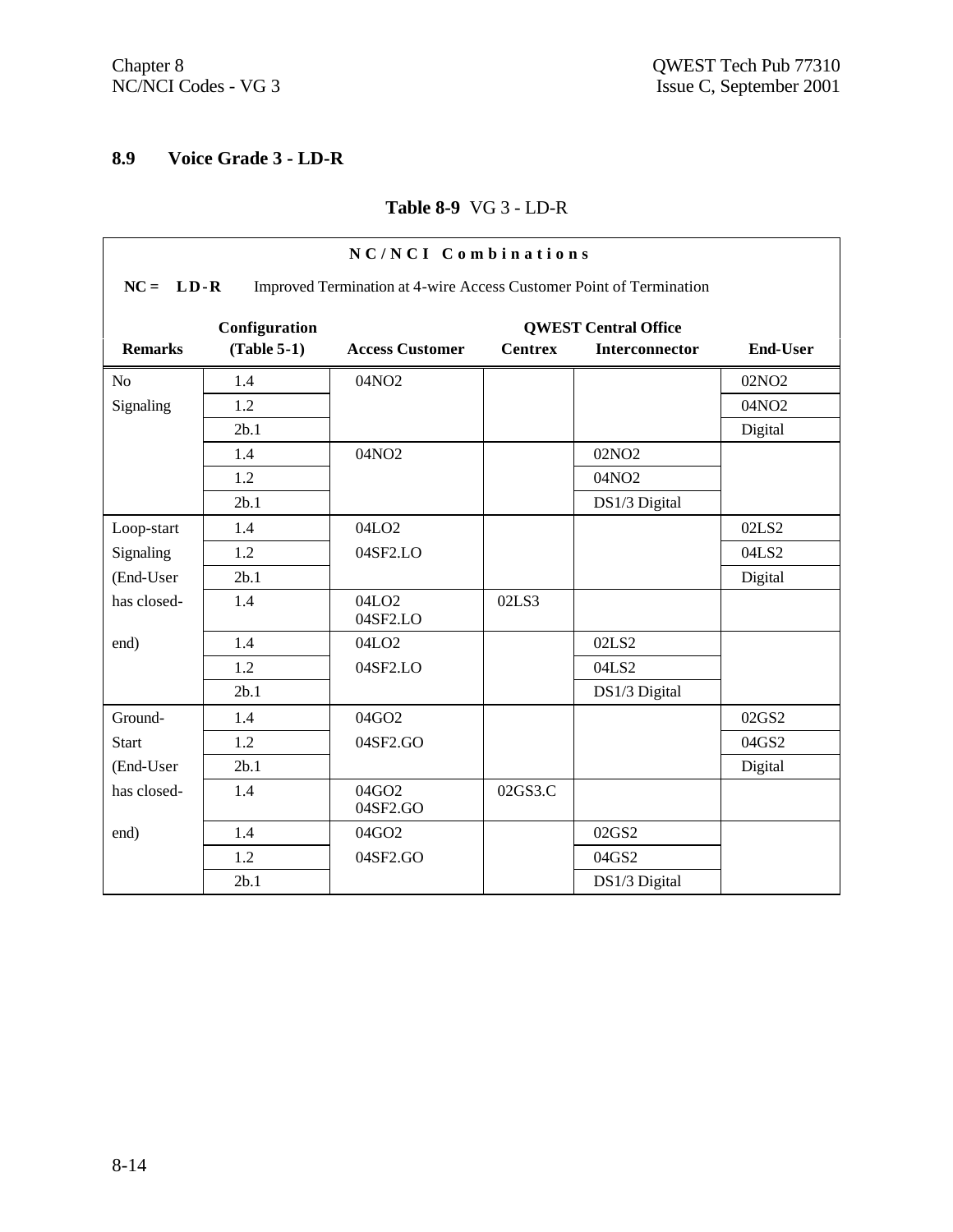## **Table 8-9** VG 3 - LD-R (Continued)

| NC/NCI Combinations       |                                                                                    |                                                                                   |                |                             |                                                          |  |  |
|---------------------------|------------------------------------------------------------------------------------|-----------------------------------------------------------------------------------|----------------|-----------------------------|----------------------------------------------------------|--|--|
|                           | $NC = LD-R$<br>Improved Termination at 4-wire Access Customer Point of Termination |                                                                                   |                |                             |                                                          |  |  |
|                           | Configuration                                                                      |                                                                                   |                | <b>QWEST Central Office</b> |                                                          |  |  |
| <b>Remarks</b>            | $(Table 5-1)$                                                                      | <b>Access Customer</b>                                                            | <b>Centrex</b> | <b>Interconnector</b>       | <b>End-User</b>                                          |  |  |
| Reverse<br><b>Battery</b> | 1.4                                                                                | 04SF2.EA<br>$06EA2.E +$<br>$06EA2.M +$                                            |                |                             | 02RV2.T                                                  |  |  |
|                           | 1.4                                                                                | 04SF2.EA                                                                          |                | 02RV2.T                     |                                                          |  |  |
| $E \& M$<br>Signaling     | 1.4                                                                                | 04SF2.EA<br>$06EA2.E +$<br>$06EA2.M +$                                            |                |                             | $04EA2.E +$<br>$04EA2.M +$<br>$06EB2.E +$<br>$06EB2.M +$ |  |  |
|                           | 1.4                                                                                | 04SF2.EA<br>$06EA2.E +$<br>$06EA2.M +$<br>$08EB2.E +$<br>$08EB2.M +$<br>$08EC2 +$ | 02CT3          |                             |                                                          |  |  |
|                           | 1.2                                                                                | 04SF2.EA<br>$06EA2.E +$<br>$06EA2.M +$                                            |                |                             | $06EA2.E +$<br>$06EA2.M +$<br>$08EB2.E +$<br>$08EB2.M +$ |  |  |
|                           | 1.2                                                                                | 04SF2.EA<br>$06EA2.E +$<br>$06EA2.M +$<br>$08EB2.E +$<br>$08EB2.M +$<br>$08EC2 +$ | 04CT2          |                             |                                                          |  |  |

+ The additional wires in these 4, 6 or 8-wire interfaces are for signaling and are not shown.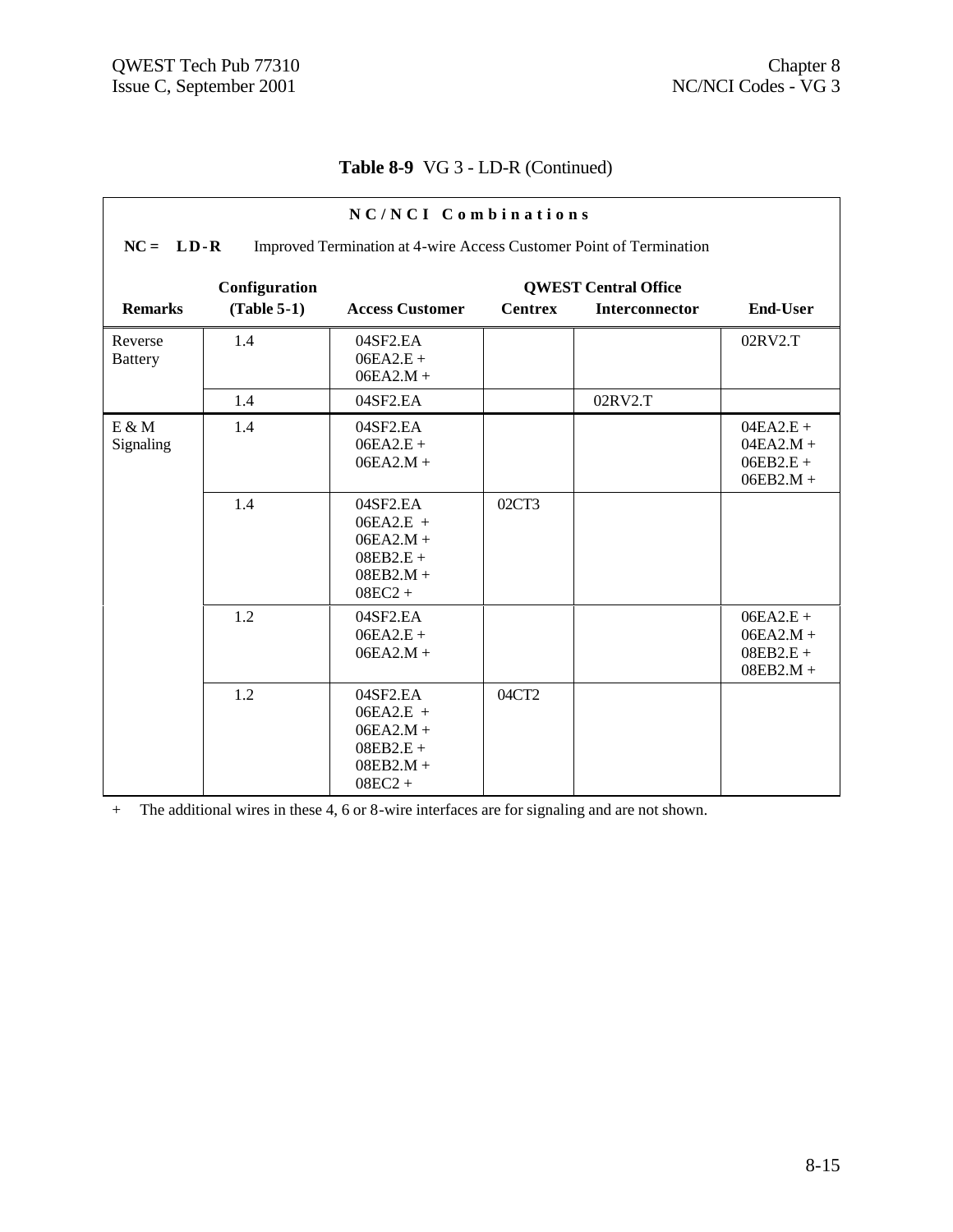## **8.10 Voice Grade 3 - LDB-**

#### **Table 8-10** VG 3 - LDB-

| NC/NCI Combinations     |               |                               |                |                             |                   |
|-------------------------|---------------|-------------------------------|----------------|-----------------------------|-------------------|
| $NC = LDB$              | ELEPL-2       |                               |                |                             |                   |
|                         | Configuration |                               |                | <b>QWEST Central Office</b> |                   |
| <b>Remarks</b>          | $(Table 5-1)$ | <b>Access Customer</b>        | <b>Centrex</b> | <b>Interconnector</b>       | <b>End-User</b>   |
| No                      | 1.4           | 04NO2                         |                |                             | 02NO <sub>2</sub> |
| Signaling               | 2.2           | Digital                       |                |                             |                   |
|                         | 1.4           |                               |                | 04NO2                       | 02NO <sub>2</sub> |
|                         | 2.2           |                               |                | DS1/3 Digital               |                   |
|                         | 1.4           | 04NO2                         |                | 02NO <sub>2</sub>           |                   |
|                         | 2.2           | Digital                       |                |                             |                   |
| Loop-start<br>Signaling | 1.4           | 04LO <sub>2</sub><br>04SF2.LO |                |                             | 02LS2             |
| (End-User               | 2.2           | Digital                       |                |                             |                   |
| has closed-             | 1.4           | 04LO <sub>2</sub><br>04SF2.LO | 02LS3          |                             |                   |
| end)                    | 2.2           | Digital                       |                |                             |                   |
|                         | 1.4           |                               |                | 04LO <sub>2</sub>           | 02LS2             |
|                         | 2.2           |                               |                | DS1/3 Digital               |                   |
|                         | 1.4           |                               | 02LS3          | 04LO <sub>2</sub>           |                   |
|                         | 2.2           |                               |                | DS1/3 Digital               |                   |
|                         | 1.4           | 04LO <sub>2</sub><br>04SF2.LO |                | 02LS2                       |                   |
|                         | 2.2           | Digital                       |                |                             |                   |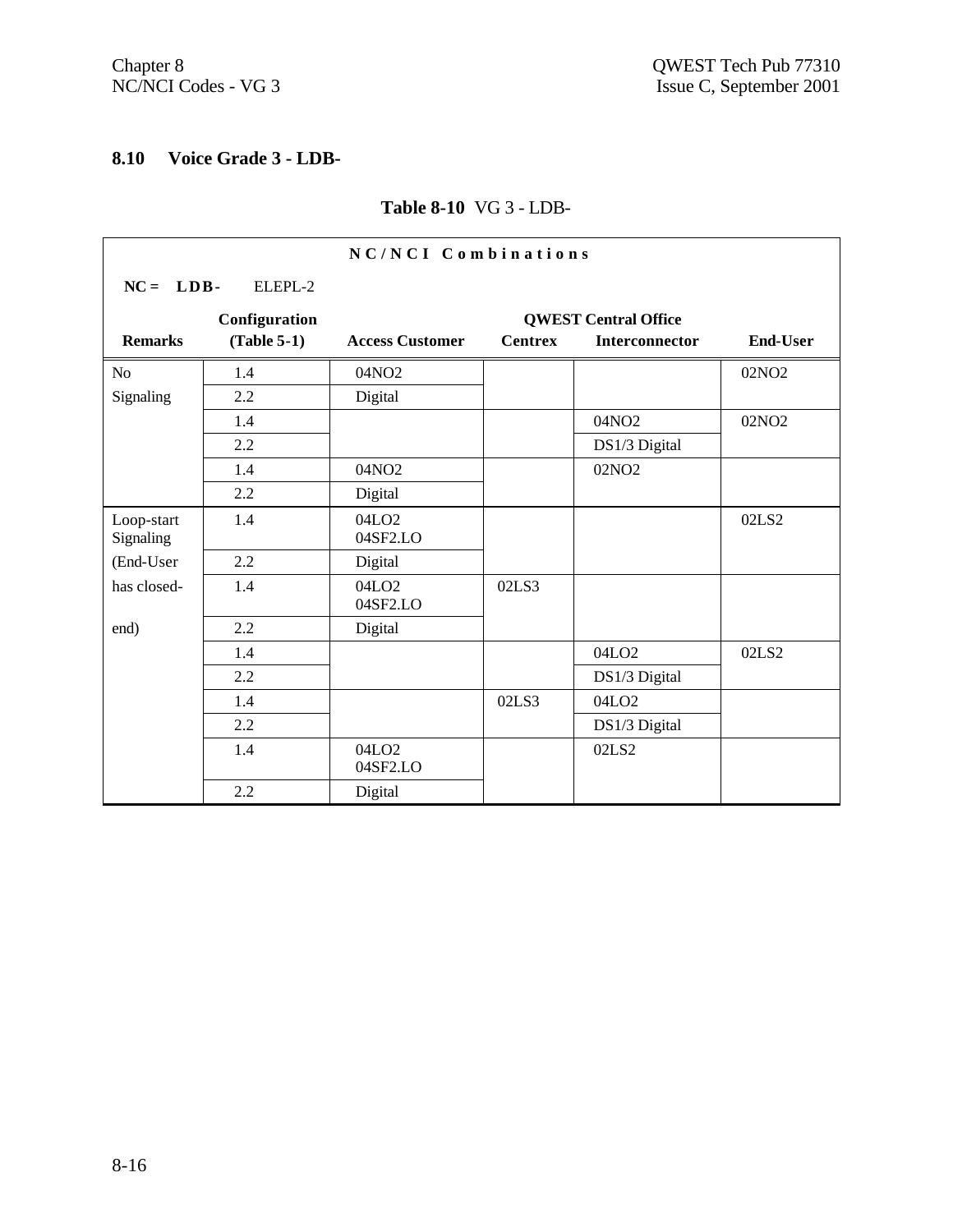## **Table 8-10** VG 3 - LDB- (Continued)

| NC/NCI Combinations     |               |                        |                |                             |                 |  |
|-------------------------|---------------|------------------------|----------------|-----------------------------|-----------------|--|
| $NC = LDB$              | ELEPL-2       |                        |                |                             |                 |  |
|                         | Configuration |                        |                | <b>QWEST Central Office</b> |                 |  |
| <b>Remarks</b>          | $(Table 5-1)$ | <b>Access Customer</b> | <b>Centrex</b> | Interconnector              | <b>End-User</b> |  |
| Ground-<br><b>Start</b> | 1.4           | 04GO2<br>04SF2.GO      |                |                             | 02GS2           |  |
| Signaling               | 2.2           | Digital                |                |                             |                 |  |
| (End-User<br>has        | 1.4           | 04GO2<br>04SF2.GO      | 02GS3.C        |                             |                 |  |
| closed-                 | 2.2           | Digital                |                |                             |                 |  |
| end)                    | 1.4           |                        |                | 04GO2                       | 02GS2           |  |
|                         | 2.2           |                        |                | DS1/3 Digital               |                 |  |
|                         | 1.4           |                        | 02GS3.C        | 04GO2                       |                 |  |
|                         | 2.2           |                        |                | DS1/3 Digital               |                 |  |
|                         | 1.4           | 04GO2<br>04SF2.GO      |                | 02GS2                       |                 |  |
|                         | 2.2           | Digital                |                |                             |                 |  |
| Reverse                 | 1.4           | 04SF2                  |                |                             | 02RV2.T         |  |
| <b>Battery</b>          | 2.2           | Digital                |                |                             |                 |  |
|                         | 2.2           |                        |                | DS1/3 Digital               | 02RV2.T         |  |
|                         | 1.4           | 04SF2                  |                | 02RV2.T                     |                 |  |
|                         | 2.2           | Digital                |                |                             |                 |  |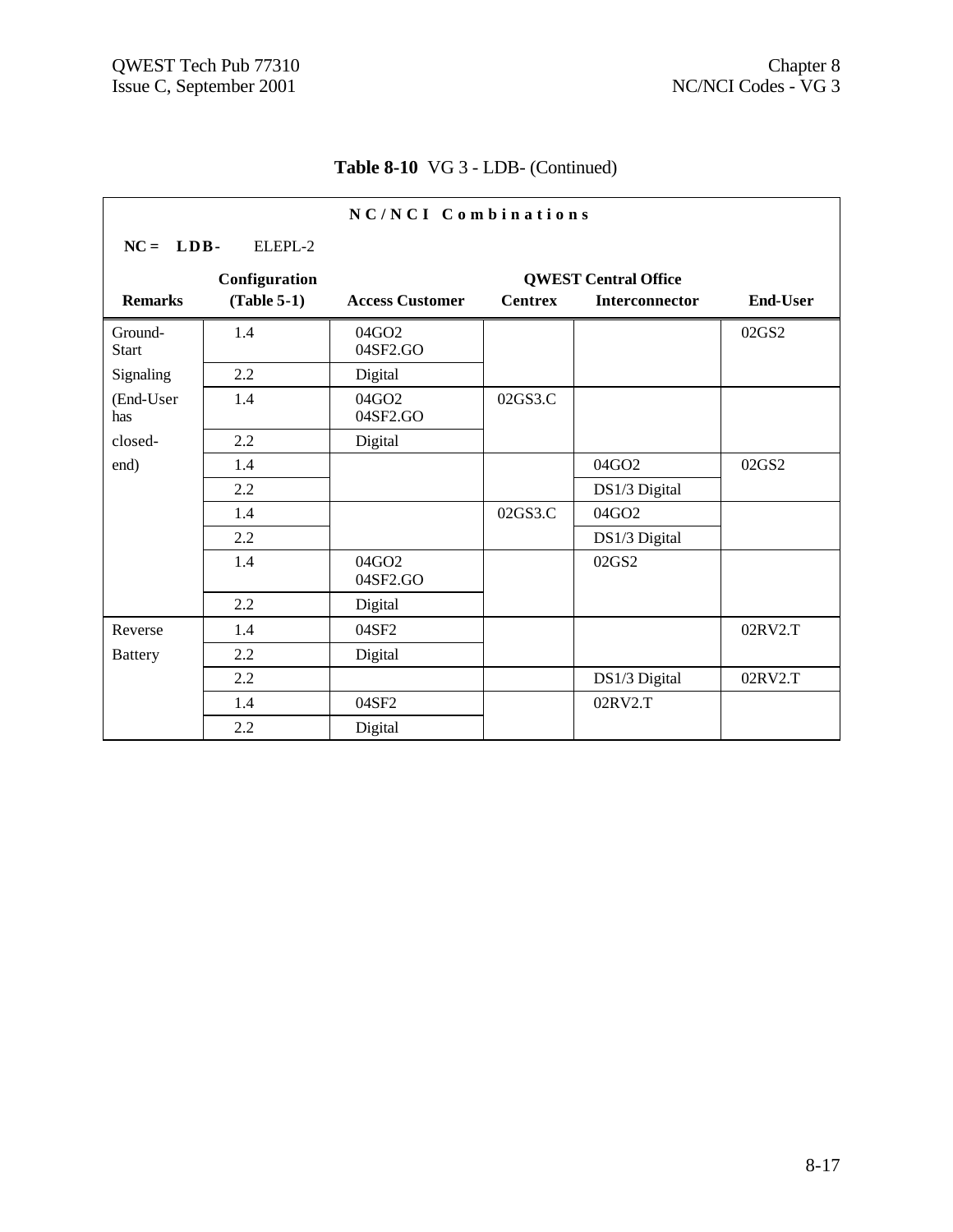## **8.11 Voice Grade 3 - LDBR**

#### **Table 8-11** VG 3 - LDBR

| NC/NCI Combinations     |                                                                                                |                                  |                |                                                      |                   |  |  |
|-------------------------|------------------------------------------------------------------------------------------------|----------------------------------|----------------|------------------------------------------------------|-------------------|--|--|
|                         | $NC = LDRR$<br>ELEPL-2 and Improved Termination at 4-wire Access Customer Point of Termination |                                  |                |                                                      |                   |  |  |
| <b>Remarks</b>          | Configuration<br>$(Table 5-1)$                                                                 | <b>Access Customer</b>           | <b>Centrex</b> | <b>QWEST Central Office</b><br><b>Interconnector</b> | <b>End-User</b>   |  |  |
| N <sub>0</sub>          | 1.4                                                                                            | 04NO <sub>2</sub>                |                |                                                      | 02NO <sub>2</sub> |  |  |
| Signaling               | 1.4                                                                                            | 04NO <sub>2</sub>                |                | 02NO <sub>2</sub>                                    |                   |  |  |
| Loop-start<br>Signaling | 1.4                                                                                            | 04LO <sub>2</sub><br>04SF2.LO    |                |                                                      | 02LS2             |  |  |
| (End-User<br>has        | 1.4                                                                                            | 04LO <sub>2</sub><br>04SF2.LO    | 02LS3          |                                                      |                   |  |  |
| closed-end)             | 1.4                                                                                            | 04LO2<br>04SF2.LO                |                | 02LS2                                                |                   |  |  |
| Ground-<br><b>Start</b> | 1.4                                                                                            | $04$ GO <sub>2</sub><br>04SF2.GO |                |                                                      | 02GS2             |  |  |
| Signaling<br>(End-User  | 1.4                                                                                            | $04$ GO <sub>2</sub><br>04SF2.GO | 02GS3.C        |                                                      |                   |  |  |
| has closed-<br>end)     | 1.4                                                                                            | $04$ GO <sub>2</sub><br>04SF2.GO |                | 02GS2                                                |                   |  |  |
| Reverse                 | 1.4                                                                                            | 04SF2                            |                |                                                      | 02RV2.T           |  |  |
| <b>Battery</b>          | 1.4                                                                                            | 04SF2                            |                | 02RV2.T                                              |                   |  |  |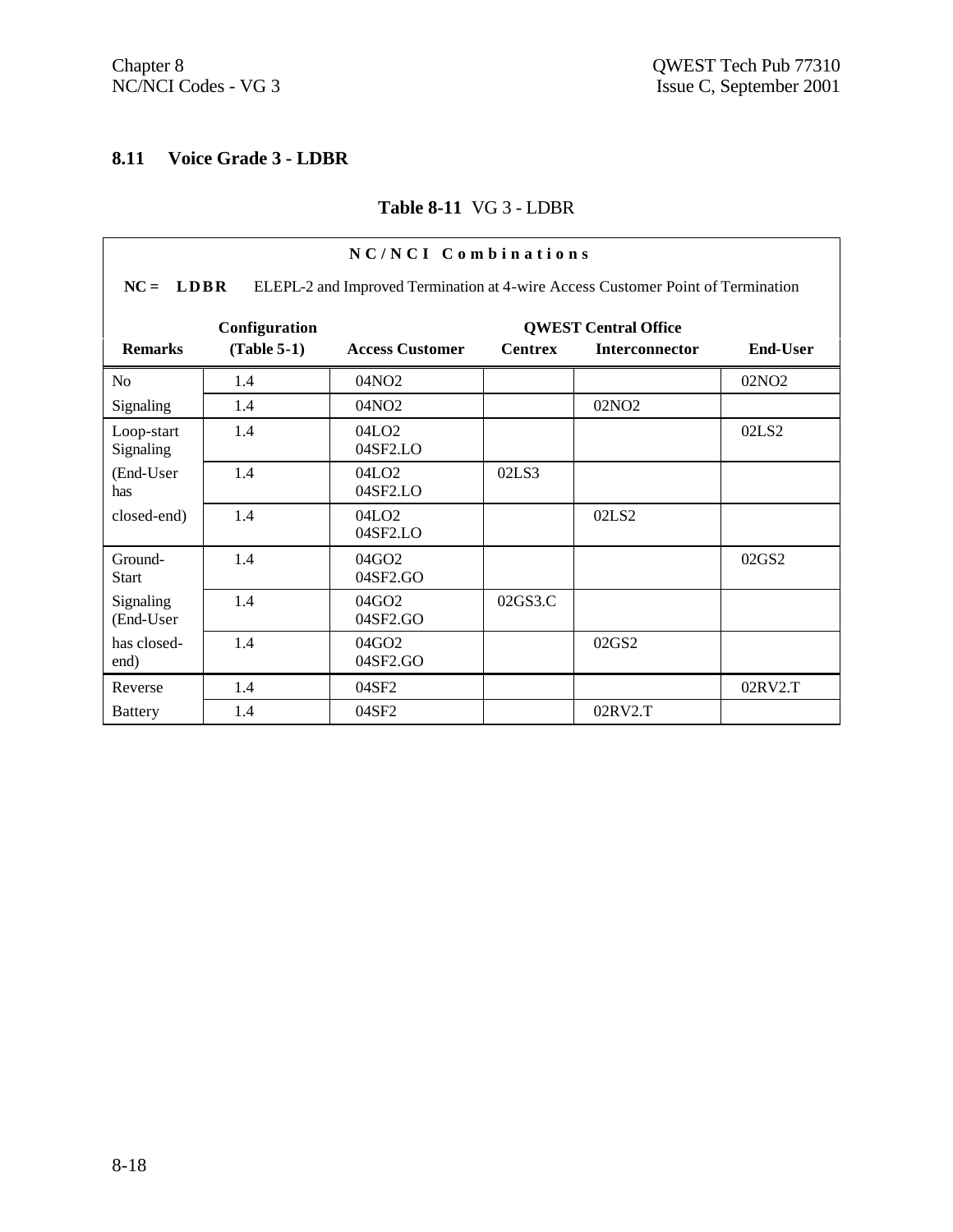## **8.12 Voice Grade 3 - LD1-**

#### **Table 8-12** VG 3 - LD1-

| NC/NCI Combinations       |                  |                   |                |                             |                 |  |
|---------------------------|------------------|-------------------|----------------|-----------------------------|-----------------|--|
| $NC = LD1$                | <b>IntraLATA</b> |                   |                |                             |                 |  |
|                           | Configuration    |                   |                | <b>QWEST Central Office</b> |                 |  |
| <b>Remarks</b>            | $(Table 5-1)$    | <b>End-User</b>   | <b>Centrex</b> | <b>Interconnector</b>       | <b>End-User</b> |  |
| Loop-start                | 1.1              | 02LO <sub>2</sub> |                |                             | 02LS2           |  |
| Signaling                 | 1.4              |                   |                |                             | 04LS2           |  |
| (End-User                 | 1.4              | 04LO <sub>2</sub> |                |                             | 02LS2           |  |
| has closed-<br>end)       | 1.2              |                   |                |                             | 04LS2           |  |
| Ground-                   | 1.1              | 02GO <sub>2</sub> |                |                             | 02GS2           |  |
| <b>Start</b>              | 1.4              |                   |                |                             | 04GS2           |  |
| Signaling                 | 1.1              | 02GO <sub>2</sub> | 02GS3.C        |                             |                 |  |
| (End-User                 | 1.4              | 04GO2             |                |                             | 02GS2           |  |
| has                       | 1.2              |                   |                |                             | 04GS2           |  |
| closed-end)               | 1.4              | 04GO2             | 02GS3.C        |                             |                 |  |
| Reverse<br><b>Battery</b> | 1.1              | 02RV2.T           |                |                             | 02RV2.O         |  |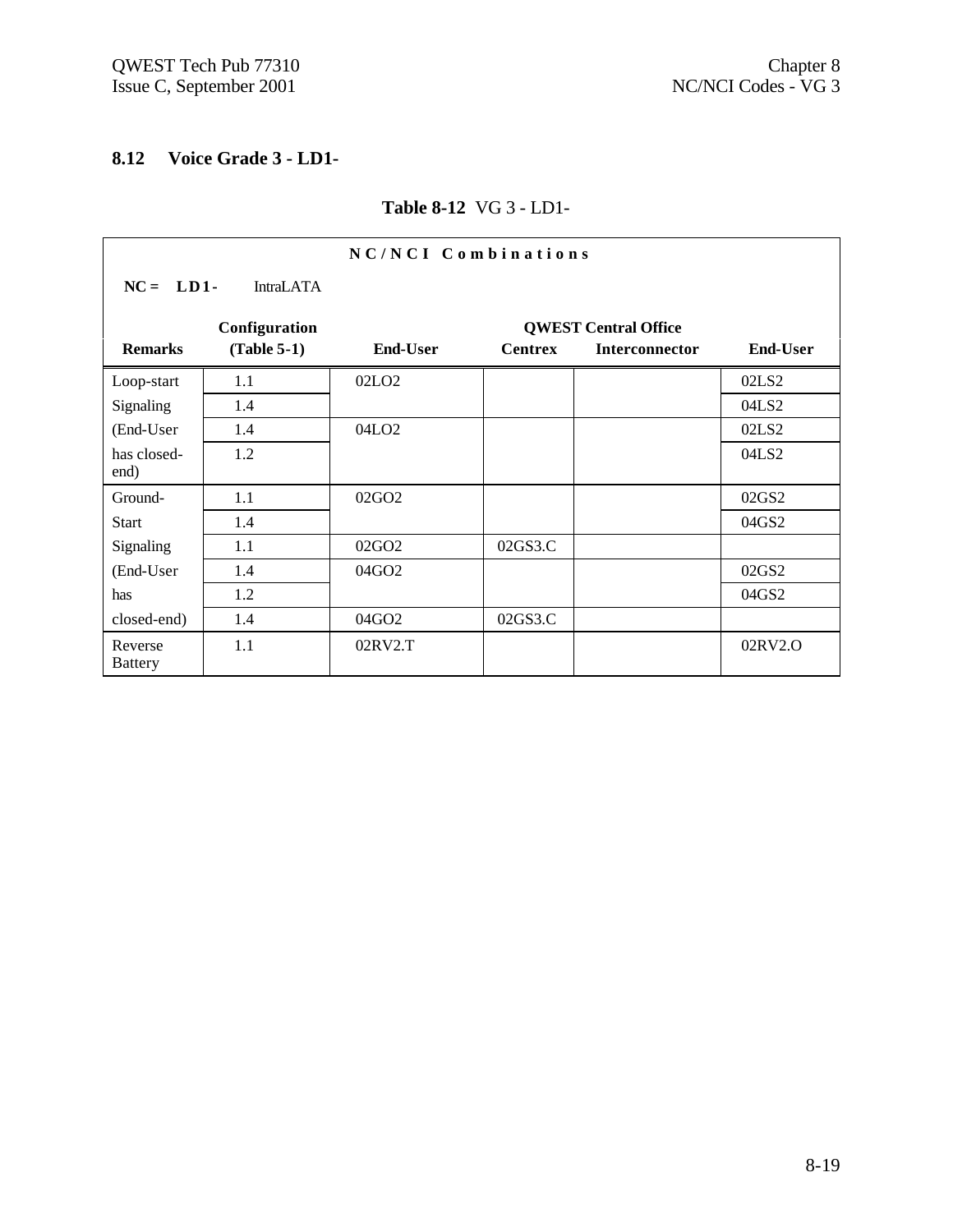r

## **Table 8-12** VG 3 - LD1- (Continued)

| NC/NCI Combinations |                  |                                                          |                 |                             |                                                          |  |
|---------------------|------------------|----------------------------------------------------------|-----------------|-----------------------------|----------------------------------------------------------|--|
| $NC = LD1$          | <b>IntraLATA</b> |                                                          |                 |                             |                                                          |  |
|                     | Configuration    |                                                          |                 | <b>QWEST Central Office</b> |                                                          |  |
| <b>Remarks</b>      | $(Table 5-1)$    | <b>End-User</b>                                          | <b>Centrex</b>  | Interconnector              | <b>End-User</b>                                          |  |
| E & M<br>Signaling  | 1.1              | $04EA2.E +$<br>$04EA2.M +$                               |                 |                             | $04EA2.E +$<br>$04EA2.M +$<br>$06EB2.E +$<br>$06EB2.M +$ |  |
|                     | 1.4              |                                                          |                 |                             | $06EA2.E +$<br>$06EA2.M +$<br>$08EB2.E +$<br>$08EB2.M +$ |  |
|                     | 1.2              | $06EA2.E +$<br>$06EA2.M +$                               |                 |                             | $06EA2.E +$<br>$06EA2.M +$<br>$08EB2.E +$<br>$08EB2.M +$ |  |
|                     | 1.1              |                                                          | 02CT3-<br>02CT3 |                             |                                                          |  |
|                     | 1.4              |                                                          | 02CT3-<br>04CT2 |                             |                                                          |  |
|                     | 1.1              | $04EA2.E +$<br>$04EA2.M +$<br>$06EB2.E +$<br>$06EB2.M +$ | 02CT3           |                             |                                                          |  |
|                     | 1.4              | $04EA2.E +$<br>$04EA2.M +$<br>$06EB2.E +$<br>$06EB2.M +$ | 04CT2           |                             |                                                          |  |
|                     | 1.2              | $06EA2.E +$<br>$06EA2.M +$<br>$08EB2.E +$<br>$08EB2.M +$ |                 |                             |                                                          |  |

+ The additional wires in these 4, 6 or 8-wire interfaces are for signaling and are not shown.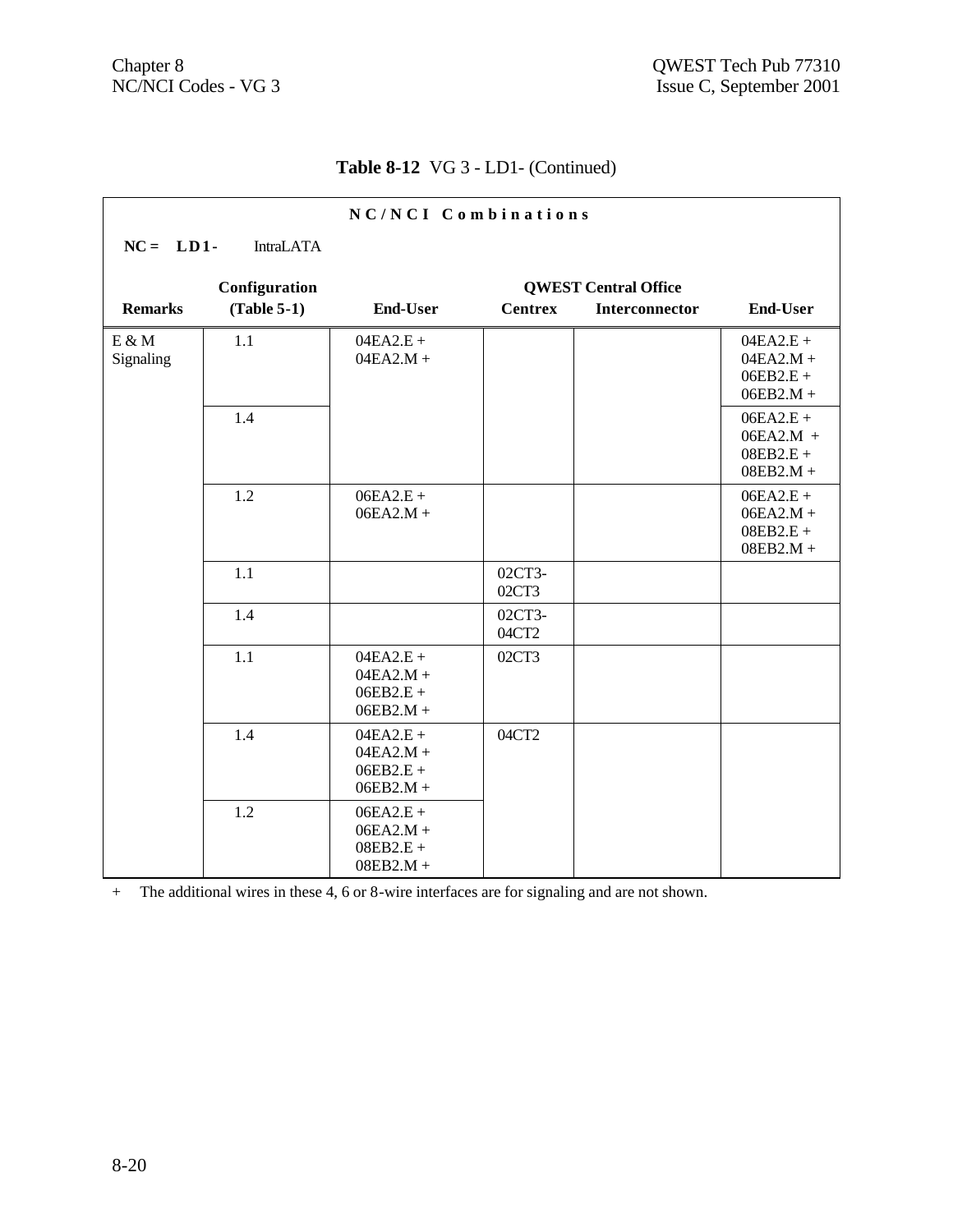## **8.13 Voice Grade 3 - LD1A**

#### **Table 8-13** VG 3 - LD1A

| NC/NCI Combinations   |                                              |                                         |                |                             |                                                          |  |  |
|-----------------------|----------------------------------------------|-----------------------------------------|----------------|-----------------------------|----------------------------------------------------------|--|--|
|                       | $NC = LDA$<br>IntraLATA and Effective 4-wire |                                         |                |                             |                                                          |  |  |
|                       | Configuration                                |                                         |                | <b>QWEST Central Office</b> |                                                          |  |  |
| <b>Remarks</b>        | $(Table 5-1)$                                | End-User                                | <b>Centrex</b> | <b>Interconnector</b>       | <b>End-User</b>                                          |  |  |
| Loop-start            | 1.5                                          | 02LO <sub>2</sub>                       |                |                             | 02LS2                                                    |  |  |
| Signaling             | 1.3                                          |                                         |                |                             | 04LS2                                                    |  |  |
|                       | 1.3                                          | 04LO <sub>2</sub>                       |                |                             | 02LS2                                                    |  |  |
| Ground-               | 1.5                                          | 02GO <sub>2</sub>                       |                |                             | 02GS2                                                    |  |  |
| <b>Start</b>          | 1.3                                          |                                         |                |                             | 04GS2                                                    |  |  |
| Signaling             | 1.3                                          | 02GO2                                   | 04GS3.C        |                             |                                                          |  |  |
|                       | 1.3                                          | 04GO2                                   |                |                             | 02GS2                                                    |  |  |
| $E \& M$<br>Signaling | 1.5                                          | $04EA2.E +$<br>$04EA2.M +$              |                |                             | $04EA2.E +$<br>$04EA2.M +$                               |  |  |
|                       | 1.3                                          | $06EA2.E +$<br>$06EA2.M +$              |                |                             | $04EA2.E +$<br>$04EA2.M +$<br>$06EB2.E +$<br>$06EB2.M +$ |  |  |
|                       | 1.5                                          | $04EA2.E +$<br>$04EA2.M +$              | 02CT3          |                             |                                                          |  |  |
|                       | 1.3                                          | $06EA2.E +$<br>$06EA2.M +$<br>$08EC2 +$ |                |                             |                                                          |  |  |

+ The additional wires in these 4, 6 or 8-wire interfaces are for signaling and are not shown.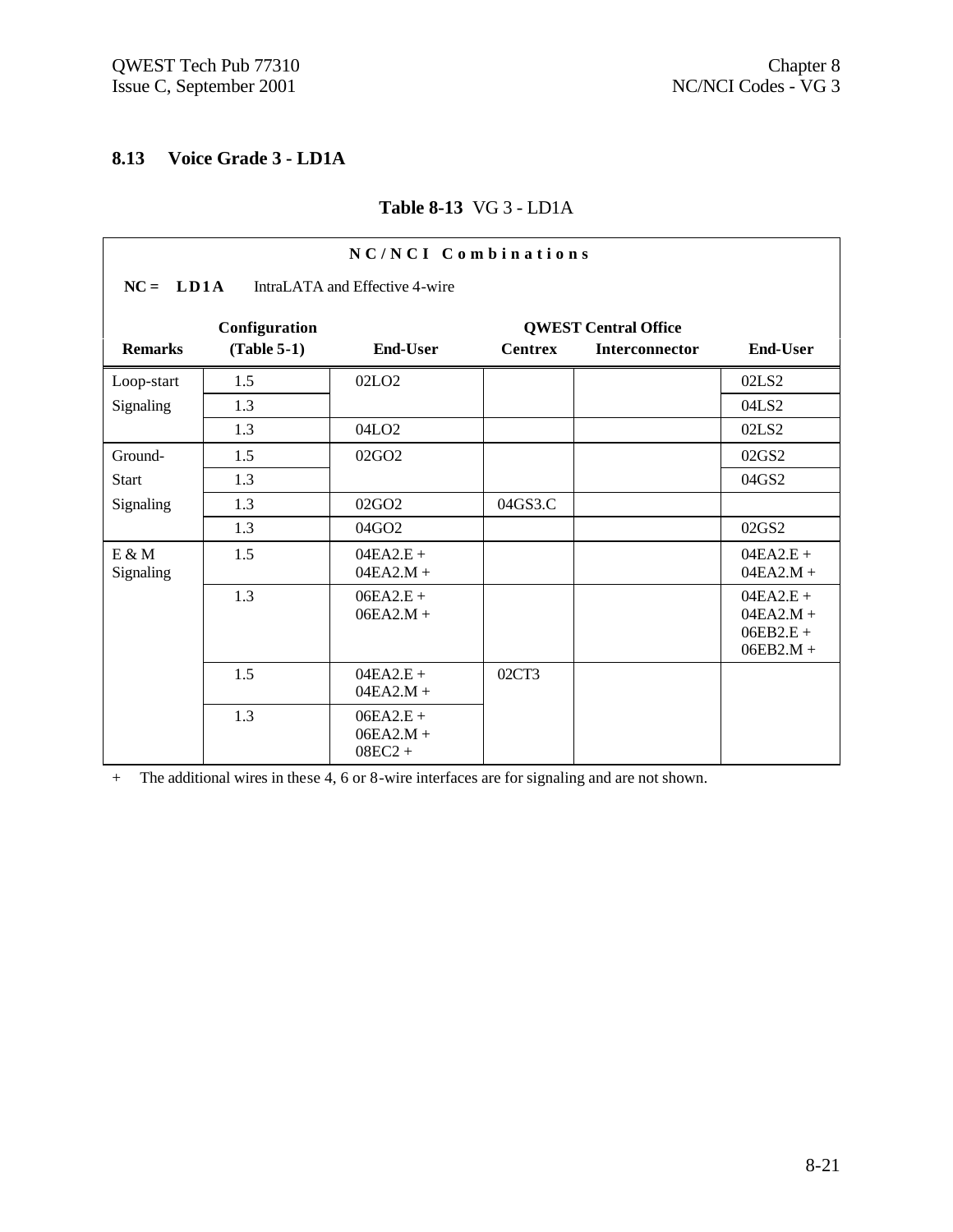## **CONTENTS**

## **Chapter and Section**

## Page

|  | 9.1 Voice Grade 4 - LE-- music music music music music music 9-1 |  |
|--|------------------------------------------------------------------|--|
|  |                                                                  |  |
|  |                                                                  |  |
|  |                                                                  |  |
|  |                                                                  |  |

## **Tables**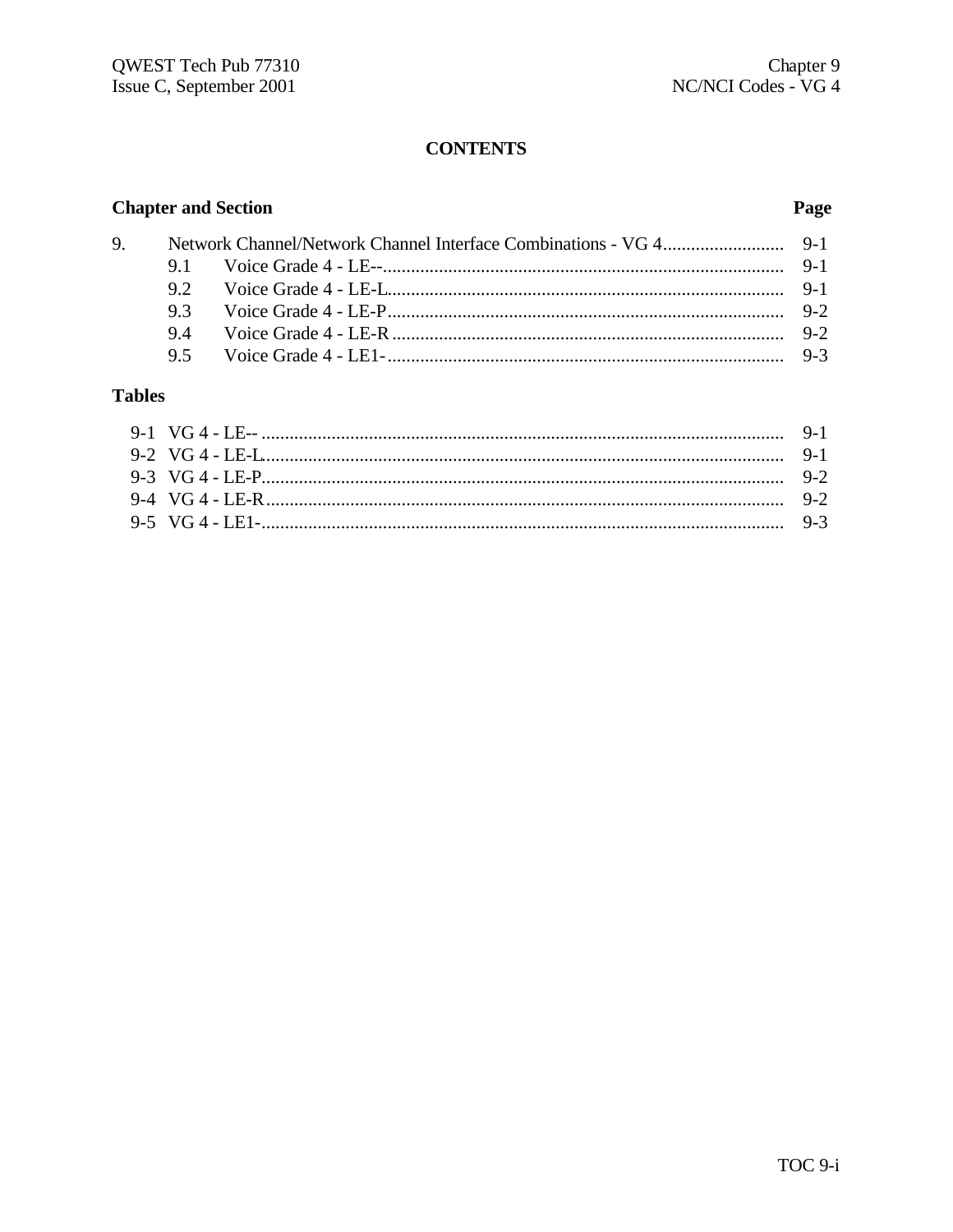## **9. Network Channel/Network Channel Interface Combinations - VG 4**

See Section 5.2 for explanation of the terms "Digital" and "DS1/3 Digital".

## **9.1 Voice Grade 4 - LE--**

**9.2 Voice Grade 4 - LE-L**

|                     |               | 1400 7-1 V U 4 - LL-             |             |                       |                                 |  |  |
|---------------------|---------------|----------------------------------|-------------|-----------------------|---------------------------------|--|--|
| NC/NCI Combinations |               |                                  |             |                       |                                 |  |  |
| $NC = LE$           | No options    |                                  |             |                       |                                 |  |  |
|                     | Configuration | <b>QWEST Central Office</b>      |             |                       |                                 |  |  |
| <b>Remarks</b>      | $(Table 5-1)$ | <b>Access Customer</b>           | <b>CONI</b> | <b>Interconnector</b> | <b>End-User</b>                 |  |  |
| No                  | 1.2           | 04NO <sub>2</sub>                |             |                       | 04NO <sub>2</sub>               |  |  |
| <b>Signaling</b>    | 2.1           | Digital                          |             |                       |                                 |  |  |
|                     | 2b.1          | 04NO <sub>2</sub>                |             |                       | Digital                         |  |  |
|                     | 2a            | Digital<br>04DS9.NO*<br>04DS6.NO |             |                       | Digital<br>04DU9.NO<br>04DS6.NO |  |  |
|                     | 1.2           |                                  |             | 04NO <sub>2</sub>     | 04NO <sub>2</sub>               |  |  |
|                     | 2.b1          |                                  |             |                       | Digital                         |  |  |

1.2 04NO2 04NO2 04NO2

2b.1 04NO2 DS1/3 Digital

2.1 Digital

\* DJ may be substituted for DS at an Access Customer Network Interface.

#### **Table 9-1** VG 4 - LE--

**Table 9-2** VG 4 - LE-L

2.1 **DS1/3 Digital** 04NO2

| $NC/NCI$ Combinations<br>$NC = LE-L$<br>Improved Termination at 4-wire End-User Point of Termination |                                |                        |                                                                                  |                   |                   |  |  |
|------------------------------------------------------------------------------------------------------|--------------------------------|------------------------|----------------------------------------------------------------------------------|-------------------|-------------------|--|--|
| <b>Remarks</b>                                                                                       | Configuration<br>$(Table 5-1)$ | <b>Access Customer</b> | <b>QWEST Central Office</b><br>CO NI<br><b>End-User</b><br><b>Interconnector</b> |                   |                   |  |  |
| N <sub>0</sub>                                                                                       | 1.2                            | 04NO <sub>2</sub>      |                                                                                  |                   | 04NO2             |  |  |
| Signaling                                                                                            | 2.1                            | Digital                |                                                                                  |                   |                   |  |  |
|                                                                                                      | 1.2                            |                        |                                                                                  | 04NO <sub>2</sub> | 04NO <sub>2</sub> |  |  |
|                                                                                                      | 2.1                            |                        |                                                                                  | DS1/3 Digital     | 04NO <sub>2</sub> |  |  |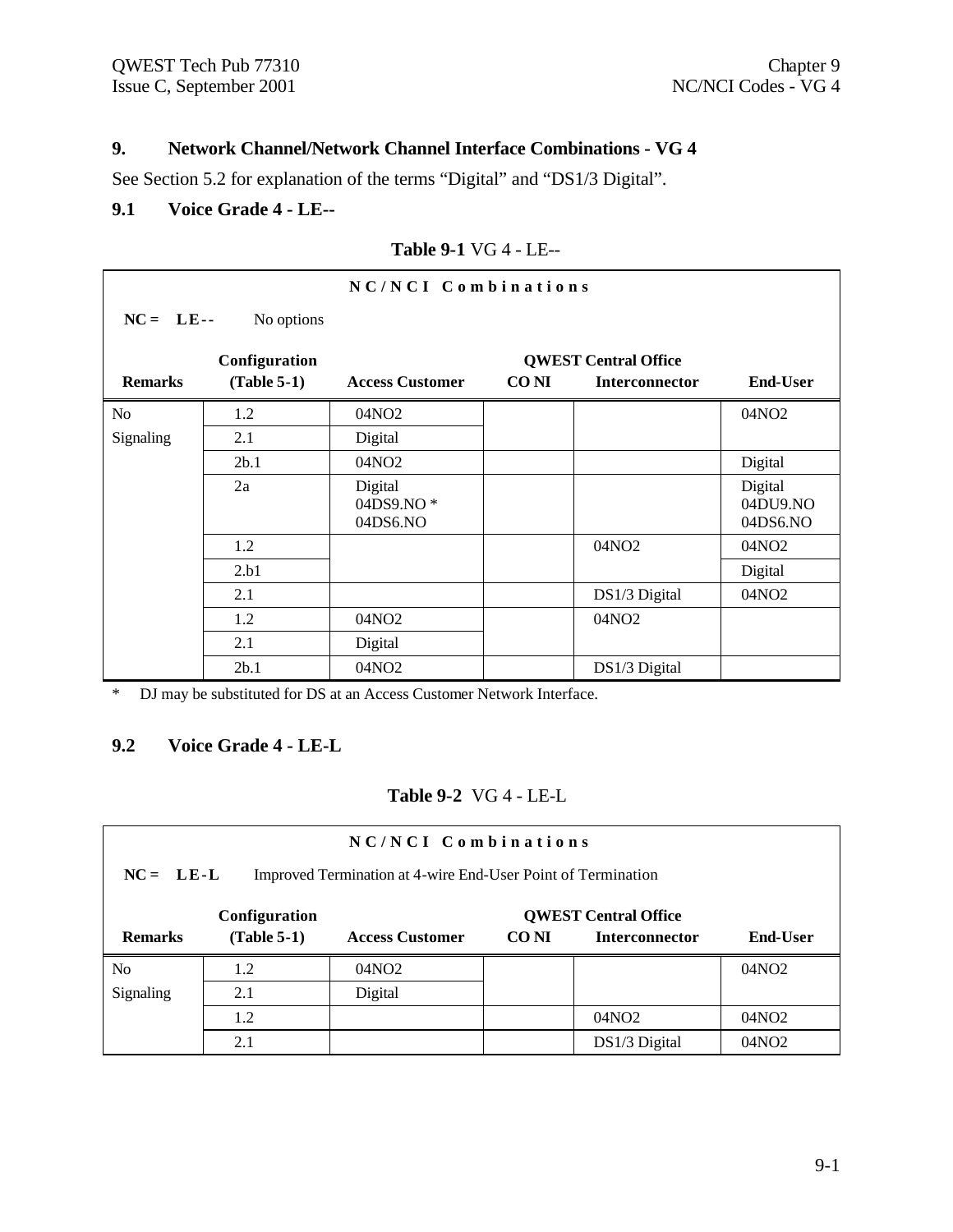## **9.3 Voice Grade 4 - LE-P**

#### **Table 9-3** VG 4 - LE-P

| $NC/NCI$ Combinations                                                                                                                    |                                |                                             |                                         |                                             |                       |  |  |
|------------------------------------------------------------------------------------------------------------------------------------------|--------------------------------|---------------------------------------------|-----------------------------------------|---------------------------------------------|-----------------------|--|--|
| $NC = LE-P$<br>Improved Termination at 4-wire End-User Point of Termination and at 4-wire Access<br><b>Customer Point of Termination</b> |                                |                                             |                                         |                                             |                       |  |  |
|                                                                                                                                          | Configuration                  | <b>Access Customer</b>                      | <b>QWEST Central Office</b><br>End-User |                                             |                       |  |  |
| <b>Remarks</b>                                                                                                                           | <b>Number</b><br>$(Table 5-1)$ | <b>Network Interface</b><br><b>NCI</b> Code | CO NI<br><b>NCI</b> Code                | <b>Interconnector NI</b><br><b>NCI</b> Code | NI<br><b>NCI</b> Code |  |  |
| No Signaling                                                                                                                             | 1.2                            | 04NO2                                       |                                         |                                             | 04NO2                 |  |  |

# **9.4 Voice Grade 4 - LE-R**

#### **Table 9-4** VG 4 - LE-R

| NC/NCI Combinations                                                                |                                |                                             |                             |                                             |                       |  |  |  |
|------------------------------------------------------------------------------------|--------------------------------|---------------------------------------------|-----------------------------|---------------------------------------------|-----------------------|--|--|--|
| $NC = LE-R$<br>Improved Termination at 4-wire Access Customer Point of Termination |                                |                                             |                             |                                             |                       |  |  |  |
|                                                                                    | Configuration                  | <b>Access Customer</b>                      | <b>QWEST Central Office</b> | End-User                                    |                       |  |  |  |
| <b>Remarks</b>                                                                     | <b>Number</b><br>$(Table 5-1)$ | <b>Network Interface</b><br><b>NCI</b> Code | CO NI<br><b>NCI Code</b>    | <b>Interconnector NI</b><br><b>NCI</b> Code | NI<br><b>NCI</b> Code |  |  |  |
| No                                                                                 | 1.2                            | 04NO <sub>2</sub>                           |                             |                                             | 04NO <sub>2</sub>     |  |  |  |
| Signaling                                                                          | 1.2                            | 04NO <sub>2</sub>                           |                             | 04NO2                                       |                       |  |  |  |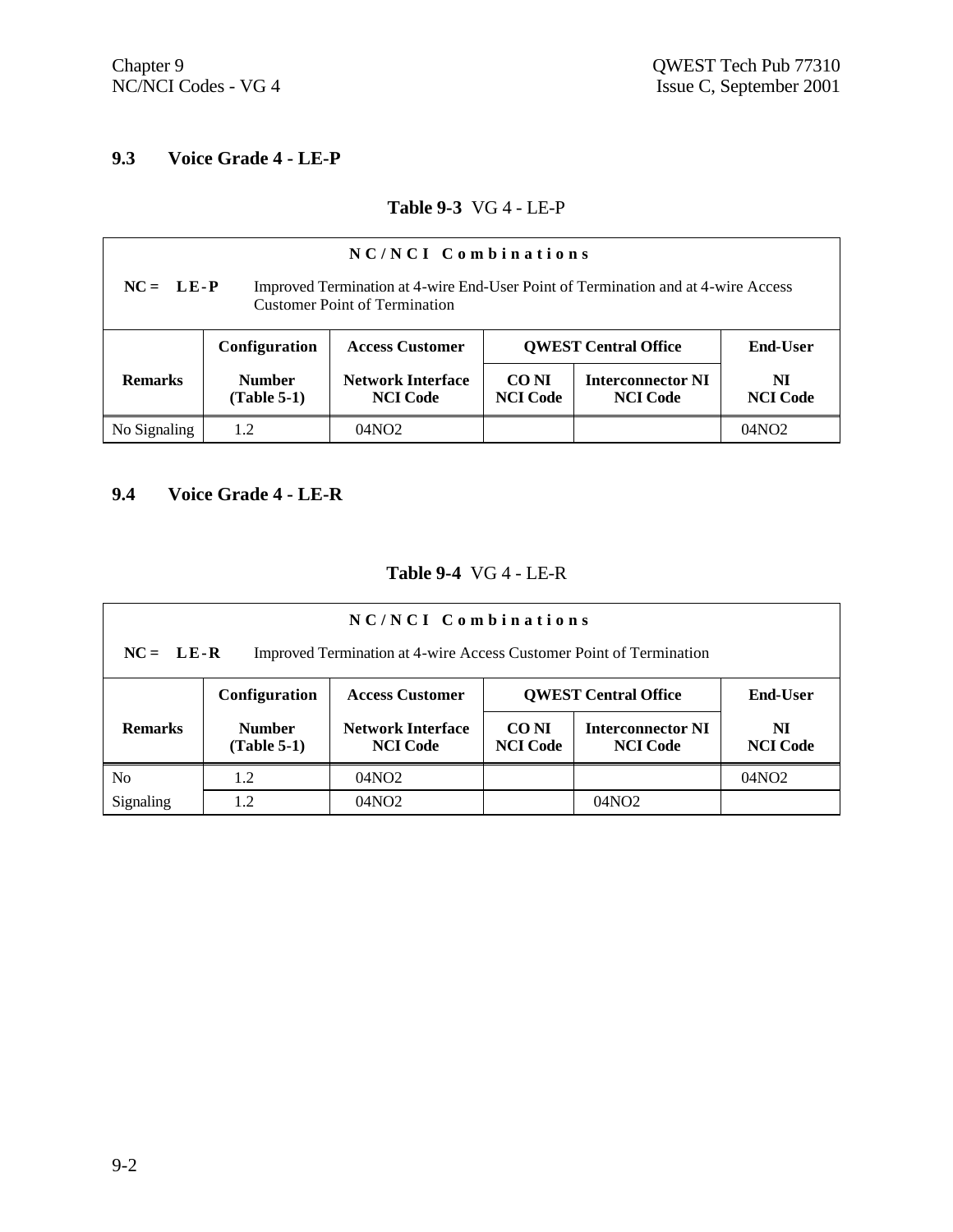## **9.5 Voice Grade 4 - LE--**

## **Table 9-5** VG 4 - LE1-

| NC/NCI Combinations            |               |                                 |       |                             |                                 |  |  |
|--------------------------------|---------------|---------------------------------|-------|-----------------------------|---------------------------------|--|--|
| $NC = LE1$<br><b>IntraLATA</b> |               |                                 |       |                             |                                 |  |  |
|                                | Configuration |                                 |       | <b>QWEST Central Office</b> |                                 |  |  |
| <b>Remarks</b>                 | $(Table 5-1)$ | <b>End-User</b>                 | CO NI | <b>Interconnector</b>       | <b>End-User</b>                 |  |  |
| N <sub>o</sub>                 | 1.2           | 04NO <sub>2</sub>               |       |                             | 04NO <sub>2</sub>               |  |  |
| Signaling                      | 2.1           | Digital                         |       |                             |                                 |  |  |
|                                | 2a            | Digital<br>04DU9.NO<br>04DS6.NO |       |                             | Digital<br>04DU9.NO<br>04DS6.NO |  |  |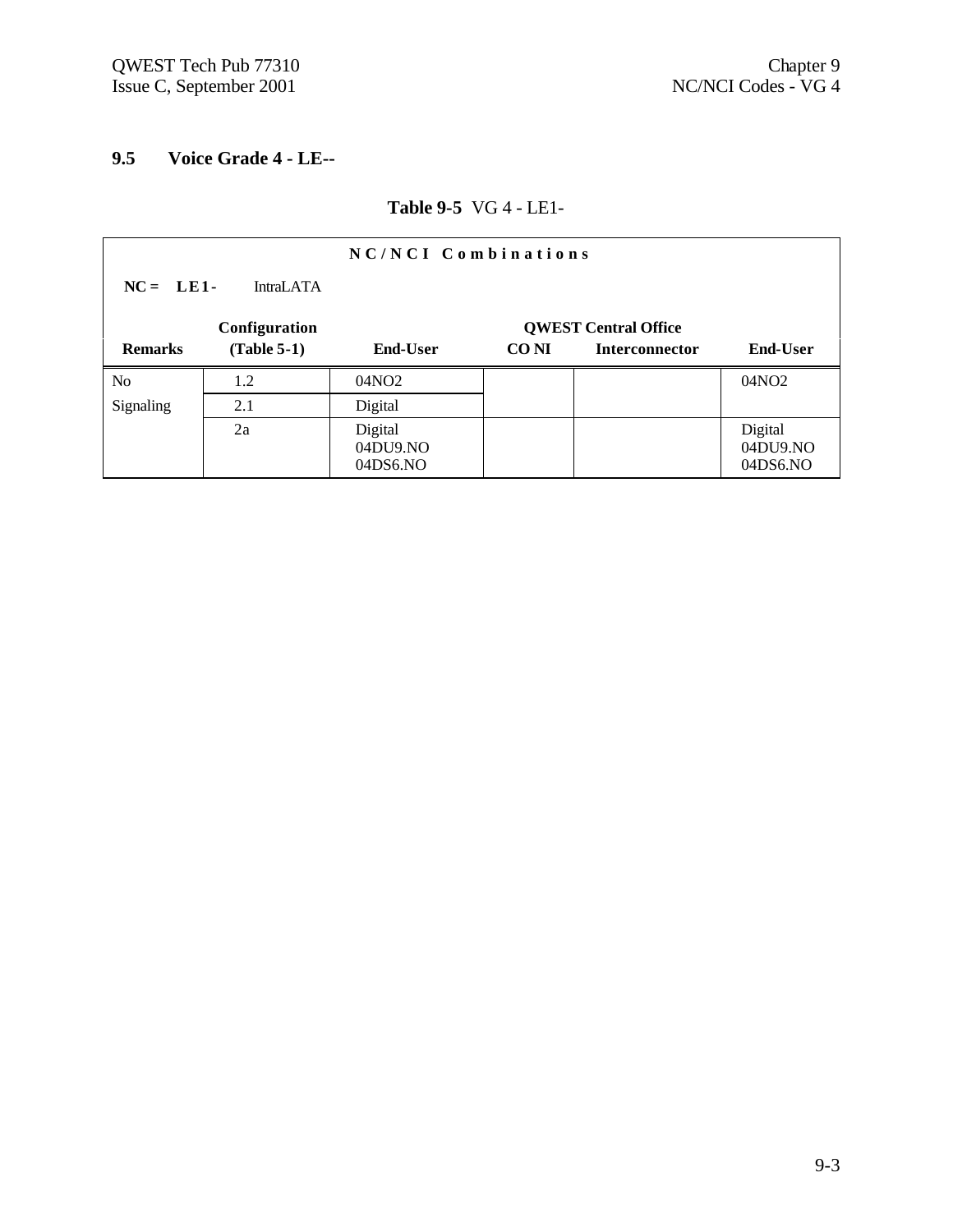## **CONTENTS**

## **Chapter and Section**

## Page

| 10. |      |  |
|-----|------|--|
|     | 10.1 |  |
|     | 10.2 |  |
|     | 10.3 |  |
|     | 10.4 |  |
|     | 10.5 |  |
|     | 10.6 |  |
|     | 10.7 |  |
|     | 10.8 |  |
|     | 10.9 |  |
|     |      |  |
|     |      |  |
|     |      |  |
|     |      |  |
|     |      |  |
|     |      |  |

## **Tables**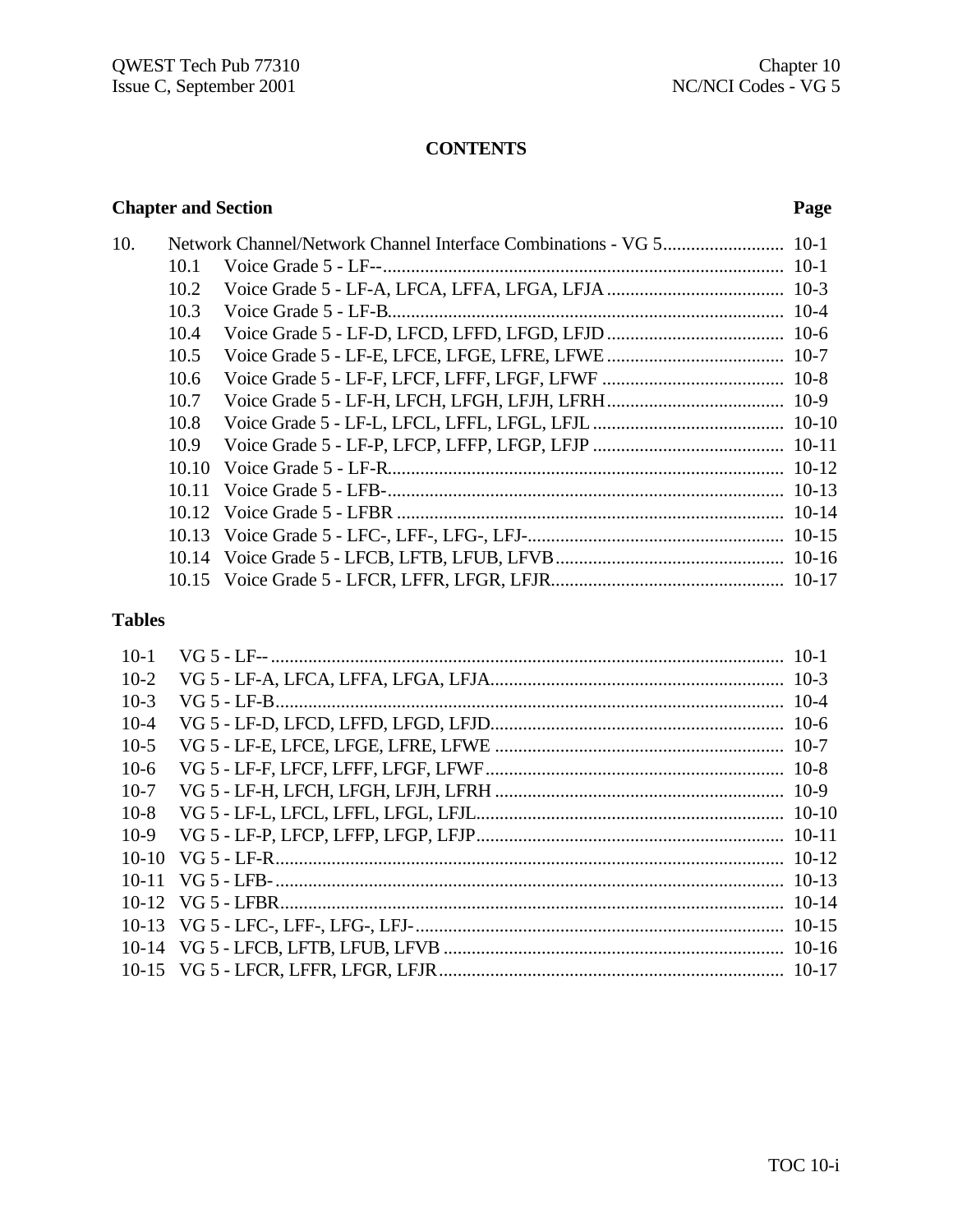## **10. Network Channel/Network Channel Interface Combinations - VG 5**

See Section 5.2 for explanation of the terms "Digital" and "DS1/3 Digital".

#### **10.1 Voice Grade 5 - LF--**

#### **Table 10-1** VG 5 - LF--

|                |               | NC/NCI Combinations              |             |                             |                                 |
|----------------|---------------|----------------------------------|-------------|-----------------------------|---------------------------------|
| $NC = LF -$    | No options    |                                  |             |                             |                                 |
|                | Configuration |                                  |             | <b>QWEST Central Office</b> |                                 |
| <b>Remarks</b> | $(Table 5-1)$ | <b>Access Customer</b>           | <b>CONI</b> | <b>Interconnector</b>       | <b>End-User</b>                 |
| N <sub>o</sub> | 1.1           | 02NO <sub>2</sub> †              |             |                             | 02NO <sub>2</sub>               |
| Signaling      | 1.4           | 04NO2                            |             |                             |                                 |
|                | 2.2           | Digital                          |             |                             |                                 |
|                | 1.2           | 04NO2                            |             |                             | 04NO2                           |
|                | 2.1           | Digital                          |             |                             |                                 |
|                | 2b.3          | 02NO <sub>2</sub> +              |             |                             | Digital                         |
|                | 2b.1          | 04NO2                            |             |                             |                                 |
|                | 2a            | Digital<br>04DS9.NO*<br>04DS6.NO |             |                             | Digital<br>04DU9.NO<br>04DS6.NO |
|                | 1.1           |                                  |             | 02NO2 †                     | 02NO <sub>2</sub>               |
|                | 1.4           |                                  |             | 04NO2 †                     |                                 |
|                | 2.2           |                                  |             | DS1/3 Digital               |                                 |
|                | 1.2           |                                  |             | 04NO2                       | 04NO2                           |
|                | 2.1           |                                  |             | DS1/3 Digital               |                                 |
|                | 2b.3          |                                  |             | 02NO2 †                     | Digital                         |
|                | 2b.1          |                                  |             | 04NO2                       |                                 |
|                | 1.1           | 02NO <sub>2</sub> +              |             | 02NO <sub>2</sub>           |                                 |
|                | 1.4           | 04NO2                            |             |                             |                                 |
|                | 2.2           | Digital †                        |             |                             |                                 |
|                | 1.2           | 04NO2                            |             | 04NO2                       |                                 |
|                | 2.1           | Digital                          |             |                             |                                 |
|                | 2b.3          | 02NO2 †                          |             | DS1/3 Digital               |                                 |
|                | 2b.1          | 04NO2                            |             |                             |                                 |

† Intended for 1-way or half-duplex transmission; for 2-way operation the channel should be ordered as Effective 4-wire to meet cross-talk requirements.

\* DJ may be substituted for DS at an Access Customer Network Interface.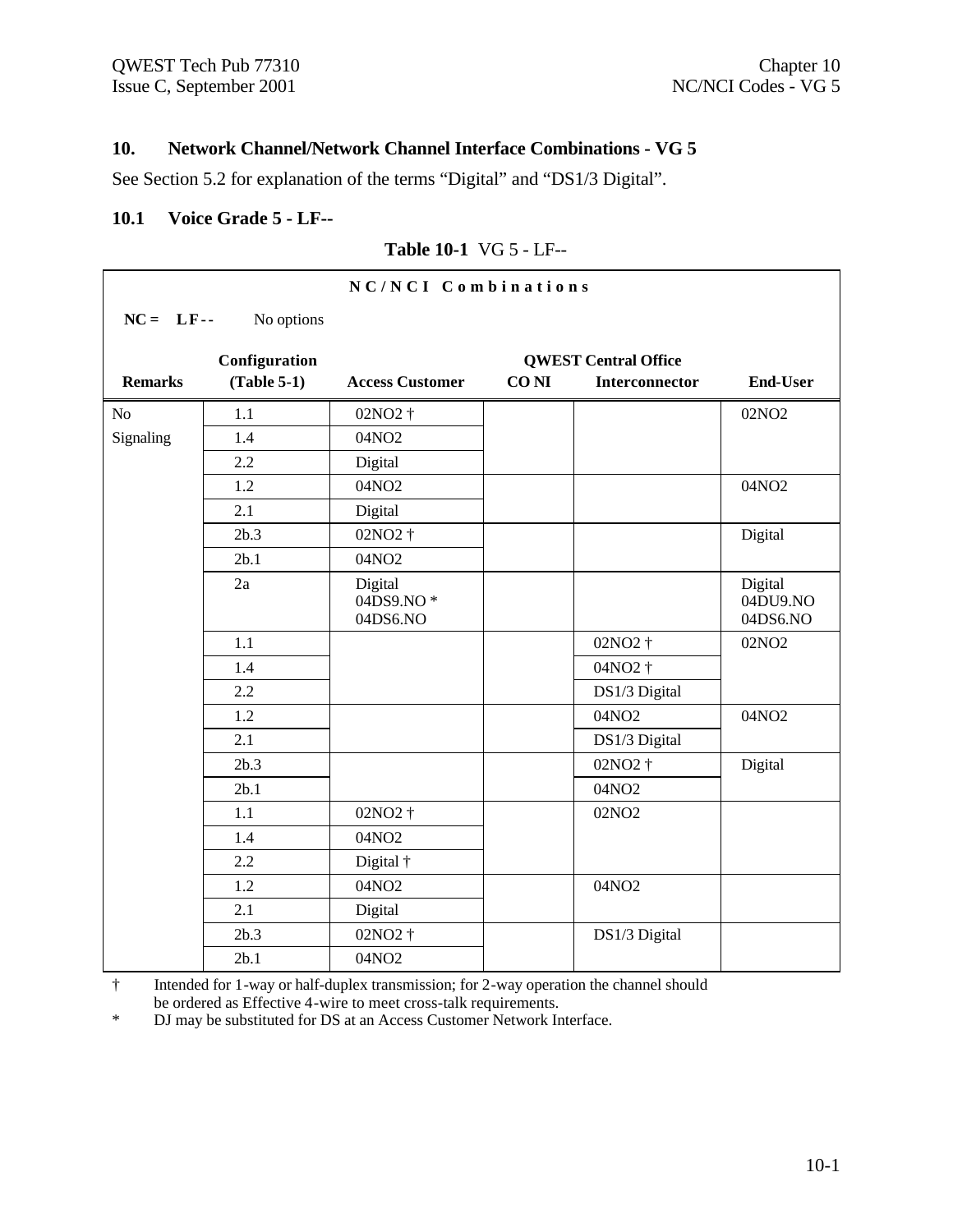$\mathbf{r}$ 

## **Table 10-1** VG 5 - LF-- (Continued)

|                |                                | NC/NCI Combinations    |                  |                                                      |                 |
|----------------|--------------------------------|------------------------|------------------|------------------------------------------------------|-----------------|
| $NC = LF -$    | No options                     |                        |                  |                                                      |                 |
| <b>Remarks</b> | Configuration<br>$(Table 5-1)$ | <b>Access Customer</b> | CO <sub>NI</sub> | <b>QWEST Central Office</b><br><b>Interconnector</b> | <b>End-User</b> |
| Suitable       | 1.1                            | 02DB2 †                |                  |                                                      | 02DA2 †         |
| for Data       | 1.4                            | 04DB2                  |                  |                                                      |                 |
|                | 2.2                            | Digital                |                  |                                                      |                 |
|                | 1.2                            | 04DB2                  |                  |                                                      | 04DA2           |
|                | 2.1                            | Digital                |                  |                                                      |                 |
|                | 1.2                            | 04DB2                  |                  |                                                      | $06DA2++$       |
|                | $2.1 + +$                      | Digital                |                  |                                                      |                 |
|                | 2b.3                           | 02DB2 †                |                  |                                                      | Digital         |
|                | 2b.1                           | 04DB2                  |                  |                                                      |                 |
|                | 2a                             | Digital                |                  |                                                      | Digital         |
|                | 1.1                            |                        |                  | 02DB2 †                                              | 02DA2 †         |
|                | 1.4                            |                        |                  | 04DB2                                                |                 |
|                | 2.2                            |                        |                  | DS1/3 Digital                                        |                 |
|                | 1.2                            |                        |                  | 04DB2                                                | 04DA2           |
|                | 2.1                            |                        |                  | DS1/3 Digital                                        |                 |
|                | $1.2 + +$                      |                        |                  | 04DB2                                                | $06DA2++$       |
|                | $2.1 + +$                      |                        |                  | DS1/3 Digital                                        |                 |
|                | 2b.3                           |                        |                  | 02DB2 †                                              | Digital         |
|                | 2b.1                           |                        |                  | 04DB2                                                |                 |
|                | 1.1                            | 02DB2+                 |                  | 02DB <sub>2</sub>                                    |                 |
|                |                                | 04DB2                  |                  |                                                      |                 |
|                | 2.2                            | Digital †              |                  |                                                      |                 |
|                | 1.2                            | 04DB2                  |                  | 04DB2                                                |                 |
|                | 2.2                            | Digital                |                  |                                                      |                 |
|                | 2b.3                           | 02DB2+                 |                  | DS1/3 Digital                                        |                 |
|                | 2b.1                           | 04DB2                  |                  |                                                      |                 |

† Intended for 1-way or half-duplex transmission; for 2-way operation the channel should be ordered as Effective 4-wire to meet cross-talk requirements.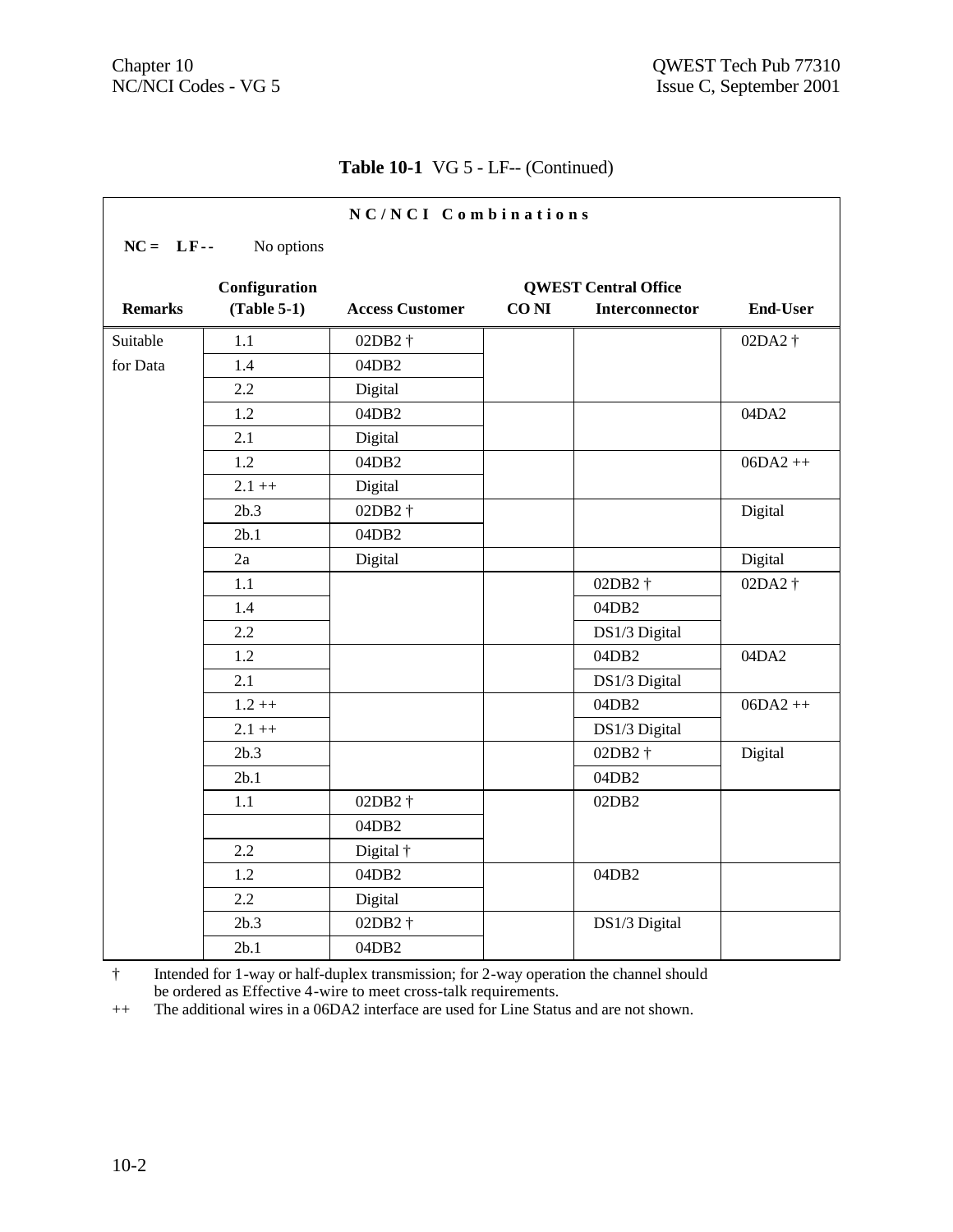#### **10.2 Voice Grade 5 - LF-A, LFCA, LFFA, LFGA, LFJA**

#### **Table 10-2** VG 5 - LF-A, LFCA, LFFA, LFGA, LFJA

| NC/NCI Combinations   |                                                                                                               |  |                                                         |             |                             |                    |  |
|-----------------------|---------------------------------------------------------------------------------------------------------------|--|---------------------------------------------------------|-------------|-----------------------------|--------------------|--|
|                       | $NC = LF - A$<br>Effective 4-wire                                                                             |  |                                                         |             |                             |                    |  |
| $NC =$<br><b>LFCA</b> |                                                                                                               |  | C Conditioning and Effective 4-wire                     |             |                             |                    |  |
| $NC =$<br>LFFA        |                                                                                                               |  | Improved Envelope Delay Distortion and Effective 4-wire |             |                             |                    |  |
| LFGA<br>$NC =$        |                                                                                                               |  | Improved Attenuation Distortion and Effective 4-wire    |             |                             |                    |  |
|                       | $NC = LFJA$<br>Improved Envelope Delay Distortion and Improved Attenuation Distortion and Effective<br>4-wire |  |                                                         |             |                             |                    |  |
|                       | Configuration                                                                                                 |  |                                                         |             | <b>QWEST Central Office</b> |                    |  |
| <b>Remarks</b>        | $(Table 5-1)$                                                                                                 |  | <b>Access Customer</b>                                  | <b>CONI</b> | <b>Interconnector</b>       | <b>End-User</b>    |  |
| N <sub>0</sub>        | 1.3                                                                                                           |  | 04NO2                                                   |             |                             | 02NO <sub>2</sub>  |  |
| Signaling             | 2.3                                                                                                           |  | Digital                                                 |             |                             |                    |  |
|                       | 1.3                                                                                                           |  |                                                         |             | 04NO2                       | 02NO <sub>2</sub>  |  |
|                       | 2.3                                                                                                           |  |                                                         |             | DS1/3 Digital               |                    |  |
|                       | 1.3                                                                                                           |  | 04NO2                                                   |             | 02NO <sub>2</sub>           |                    |  |
|                       | 2.3                                                                                                           |  | Digital                                                 |             |                             |                    |  |
| Suitable              | 1.3                                                                                                           |  | 04DB <sub>2</sub>                                       |             |                             | 02DA2 †            |  |
| for Data              | 2.3                                                                                                           |  | Digital                                                 |             |                             |                    |  |
|                       | 1.3                                                                                                           |  |                                                         |             | 04DB2                       | 02DA2 <sup>+</sup> |  |
|                       | 2.3                                                                                                           |  |                                                         |             | DS1/3 Digital               |                    |  |
|                       | 1.3                                                                                                           |  | 04DB2                                                   |             | 02DB2                       |                    |  |
|                       | 2.3                                                                                                           |  | Digital                                                 |             |                             |                    |  |

† Intended for 1-way or half-duplex transmission; for 2-way operation the channel should be ordered as Effective 4-wire to meet cross-talk requirements.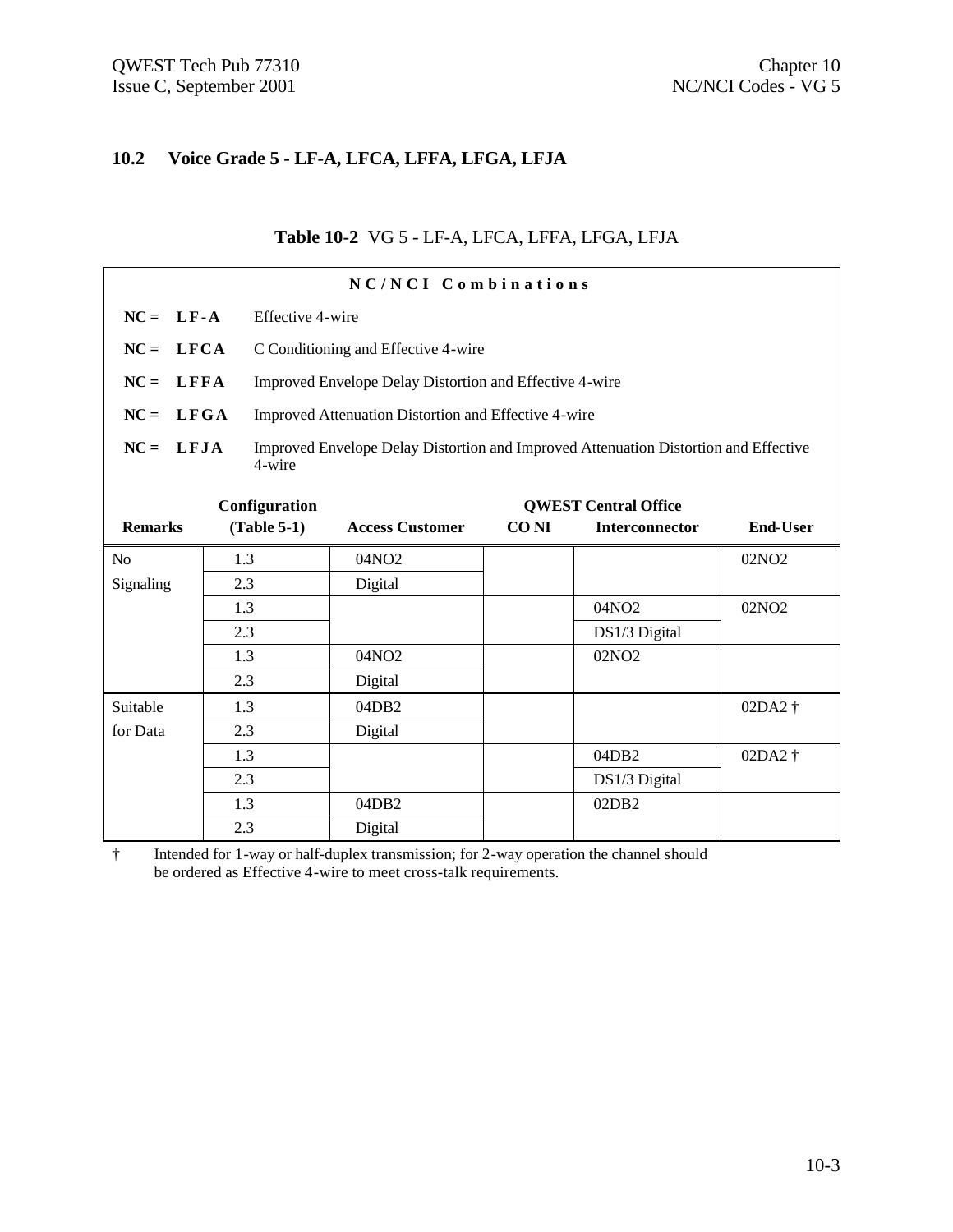## **10.3 Voice Grade 5 - LF-B**

| NC/NCI Combinations                             |               |                                  |            |                             |                                 |  |  |  |  |
|-------------------------------------------------|---------------|----------------------------------|------------|-----------------------------|---------------------------------|--|--|--|--|
| $NC = LF - B$<br><b>Central Office Bridging</b> |               |                                  |            |                             |                                 |  |  |  |  |
|                                                 | Configuration |                                  |            | <b>QWEST Central Office</b> |                                 |  |  |  |  |
| <b>Remarks</b>                                  | $(Table 5-1)$ | <b>Access Customer</b>           | $CO NI$ ## | Interconnector              | <b>End-User</b>                 |  |  |  |  |
| No                                              | 8.2           |                                  | 02BR2. †   |                             | 02NO <sub>2</sub>               |  |  |  |  |
| Signaling                                       | 8c.2          |                                  |            |                             | Digital<br>04DU9.NO<br>04DS6.NO |  |  |  |  |
|                                                 | 8.2           |                                  | 04BR2      |                             | 02NO <sub>2</sub>               |  |  |  |  |
|                                                 | 8.1           |                                  |            |                             | 04NO2                           |  |  |  |  |
|                                                 | 8c.1          |                                  |            |                             | Digital<br>04DU9.NO<br>04DS6.NO |  |  |  |  |
|                                                 | 7.2           | 02NO2 †                          | 02BR2. †   |                             |                                 |  |  |  |  |
|                                                 | 7c.2          | Digital<br>04DS9.NO*<br>04DS6.NO |            |                             |                                 |  |  |  |  |
|                                                 | 7.1           | 04NO2                            | 04BR2      |                             |                                 |  |  |  |  |
|                                                 | 7c.1          | Digital<br>04DS9.NO*<br>04DS6.NO |            |                             |                                 |  |  |  |  |
|                                                 | 7.2           |                                  | 02BR2 †    | 02NO <sub>2</sub>           |                                 |  |  |  |  |
|                                                 | 7c.2          |                                  |            | DS1/3 Digital               |                                 |  |  |  |  |
|                                                 | 7.1           |                                  | 04BR2      | 04NO2                       |                                 |  |  |  |  |
|                                                 | 7c.1          |                                  |            | DS1/3 Digital               |                                 |  |  |  |  |
|                                                 | 9.2           |                                  | 02BR2 †%   |                             |                                 |  |  |  |  |
|                                                 | 9.1           |                                  | 04BR2%     |                             |                                 |  |  |  |  |

## **Table 10-3** VG 5 - LF-B

† Intended for 1-way or half-duplex transmission; for 2-way operation the channel should be ordered as Effective 4-wire to meet cross-talk requirements.

\* DJ may be substituted for DS at an Access Customer Network Interface.

## See Table 4-4 for applicable Protocol Option Codes.

% Bridge-to-Bridge application (Mid-link).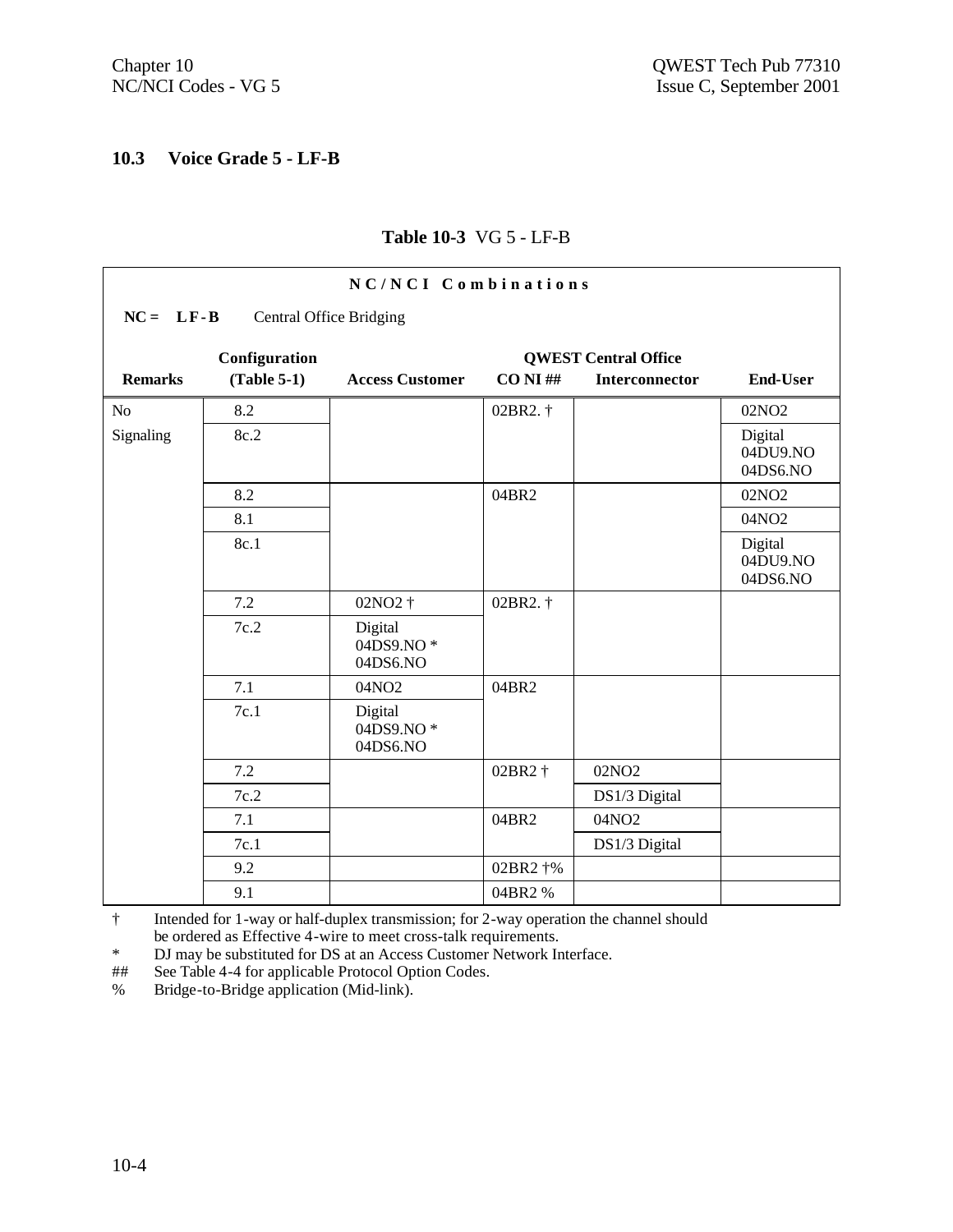Г

## **Table 10-3** VG 5 - LF-B (Continued)

| NC/NCI Combinations                             |               |                        |             |                             |                 |  |  |  |
|-------------------------------------------------|---------------|------------------------|-------------|-----------------------------|-----------------|--|--|--|
| $NC = LF - B$<br><b>Central Office Bridging</b> |               |                        |             |                             |                 |  |  |  |
|                                                 | Configuration |                        |             | <b>QWEST Central Office</b> |                 |  |  |  |
| <b>Remarks</b>                                  | $(Table 5-1)$ | <b>Access Customer</b> | $CO NI \#H$ | <b>Interconnector</b>       | <b>End-User</b> |  |  |  |
| Suitable                                        | 8.2           |                        | 02BR2. †    |                             | 02DA2 †         |  |  |  |
| for Data                                        | 8c.2          |                        |             |                             | Digital         |  |  |  |
|                                                 | 8.2           |                        | 04BR2       |                             | 02DA2 †         |  |  |  |
|                                                 | 8.1           |                        |             |                             | 04DA2           |  |  |  |
|                                                 | $8.1 + +$     |                        |             |                             | $06DA2++$       |  |  |  |
|                                                 | 8c.1          |                        |             |                             | Digital         |  |  |  |
|                                                 | 7.2           | 02DB2 †                | 02BR2. †    |                             |                 |  |  |  |
|                                                 | 7c.2          | Digital                |             |                             |                 |  |  |  |
|                                                 | 7.1           | 04DB2                  | 04BR2       |                             |                 |  |  |  |
|                                                 | 7c.1          | Digital                |             |                             |                 |  |  |  |
|                                                 | 7.2           |                        | 02BR2 †     | 02DB2                       |                 |  |  |  |
|                                                 | 7c.2          |                        |             | DS1/3 Digital               |                 |  |  |  |
|                                                 | 7.1           |                        | 04BR2       | 04DB2                       |                 |  |  |  |
|                                                 | 7c.1          |                        |             | DS1/3 Digital               |                 |  |  |  |
|                                                 | 9.2           |                        | 02BR2 †%    |                             |                 |  |  |  |
|                                                 | 9.1           |                        | 04BR2%      |                             |                 |  |  |  |

† Intended for 1-way or half-duplex transmission; for 2-way operation the channel should be ordered as Effective 4-wire to meet cross-talk requirements.

## See Table 4-4 for applicable Protocol Option Codes.

<sup>++</sup> The additional wires in a 06DA2 interface are used for Line Status and are not shown.

% Bridge-to-Bridge application (Mid-link).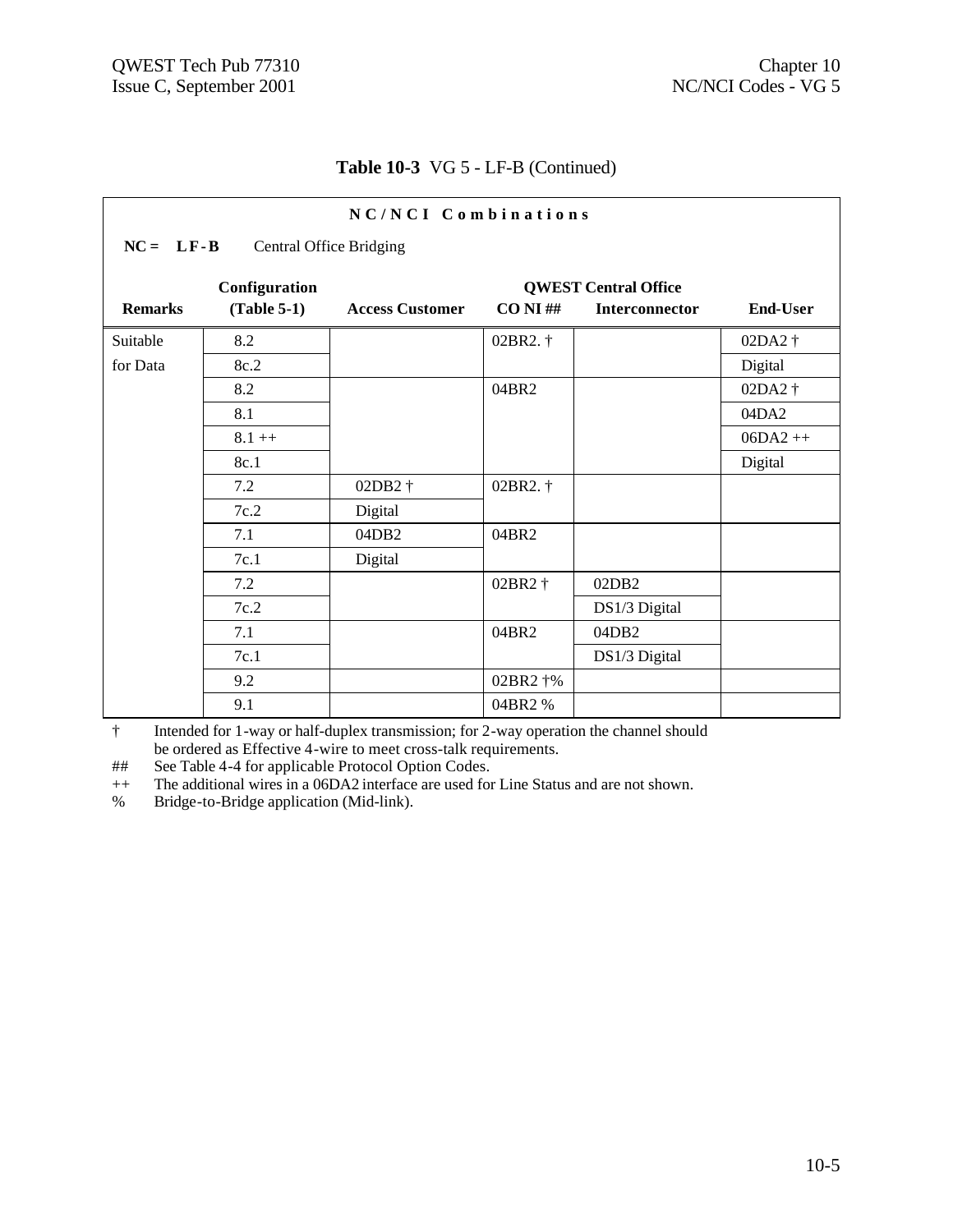## **10.4 Voice Grade 5 - LF-D, LFCD, LFFD, LFGD, LFJD**

## **Table 10-4** VG 5 - LF-D, LFCD, LFFD, LFGD, LFJD

| NC/NCI Combinations |                                                                                                                                                                                 |                                                                                                                            |                                                                                                                             |       |                             |                   |  |
|---------------------|---------------------------------------------------------------------------------------------------------------------------------------------------------------------------------|----------------------------------------------------------------------------------------------------------------------------|-----------------------------------------------------------------------------------------------------------------------------|-------|-----------------------------|-------------------|--|
| $NC = LF-D$         |                                                                                                                                                                                 |                                                                                                                            | Effective 4-wire & Improved Termination at 4-wire Access Customer Point of Termination                                      |       |                             |                   |  |
| $NC = LFCD$         |                                                                                                                                                                                 | C Conditioning & Effective 4-wire & Improved Termination at 4-wire Access Customer<br>Point of Termination                 |                                                                                                                             |       |                             |                   |  |
| $NC = LFFD$         |                                                                                                                                                                                 | Improved Envelope Delay & Effective 4-wire & Improved Termination at 4-wire Access<br><b>Customer Point of Termination</b> |                                                                                                                             |       |                             |                   |  |
| $NC = LFGD$         |                                                                                                                                                                                 |                                                                                                                            | Improved Attenuation Distortion & Effective 4-wire & Improved Termination at 4-wire<br>Access Customer Point of Termination |       |                             |                   |  |
|                     | $NC = LFJD$<br>Improved Envelope Delay Distortion & Improved Attenuation Distortion & Effective<br>4-wire & Improved Termination at 4-wire Access Customer Point of Termination |                                                                                                                            |                                                                                                                             |       |                             |                   |  |
|                     |                                                                                                                                                                                 | Configuration                                                                                                              |                                                                                                                             |       | <b>OWEST Central Office</b> |                   |  |
| <b>Remarks</b>      |                                                                                                                                                                                 | $(Table 5-1)$                                                                                                              | <b>Access Customer</b>                                                                                                      | CO NI | <b>Interconnector</b>       | <b>End-User</b>   |  |
| N <sub>0</sub>      | 1.3                                                                                                                                                                             |                                                                                                                            | 04NO <sub>2</sub>                                                                                                           |       |                             | 02NO <sub>2</sub> |  |
| Signaling           | 1.3                                                                                                                                                                             |                                                                                                                            | 04NO <sub>2</sub>                                                                                                           |       | 02NO <sub>2</sub>           |                   |  |
| Suitable            | 1.3                                                                                                                                                                             |                                                                                                                            | 04DB2                                                                                                                       |       |                             | 02DA2             |  |
| for Data            | 1.3                                                                                                                                                                             |                                                                                                                            | 04DB2                                                                                                                       |       | 02DB2                       |                   |  |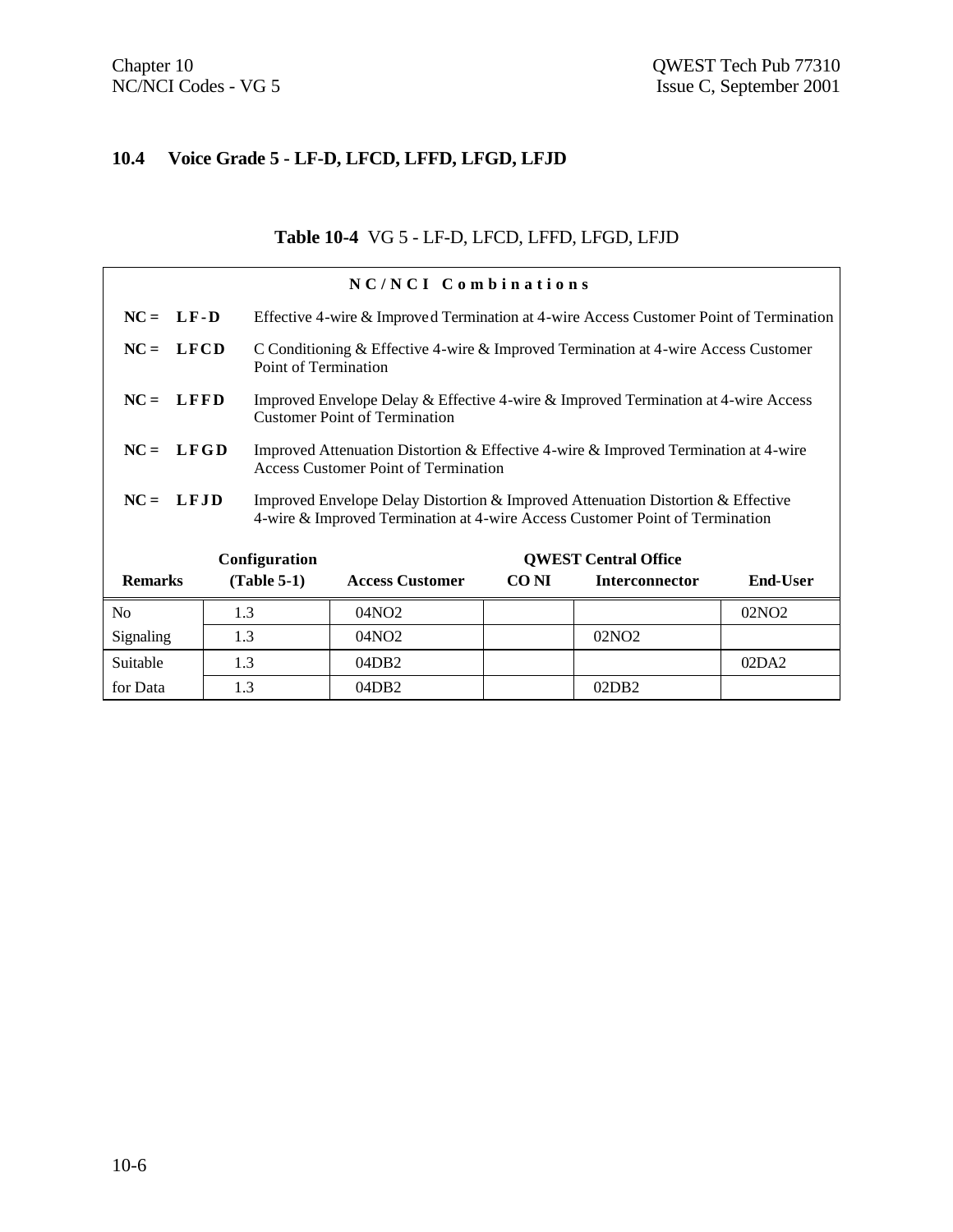## **10.5 Voice Grade 5 - LF-E, LFCE, LFGE, LFRE, LFWE**

## **Table 10-5** VG 5 - LF-E, LFCE, LFGE, LFRE, LFWE

|                      |     |               | NC/NCI Combinations                                                                                                                                                     |             |                             |          |  |
|----------------------|-----|---------------|-------------------------------------------------------------------------------------------------------------------------------------------------------------------------|-------------|-----------------------------|----------|--|
| $NC = LF-E$          |     | Termination   | Central Office Bridging & Improved Termination at 4-wire Access Customer Point of                                                                                       |             |                             |          |  |
| $NC = LFCE$          |     |               | C Conditioning & Central Office Bridging & Improved Termination at 4-wire Access<br><b>Customer Point of Termination</b>                                                |             |                             |          |  |
| $NC = LFGE$          |     |               | Improved Attenuation Distortion & Central Office Bridging & Improved Termination at<br>4-wire Access Customer Point of Termination                                      |             |                             |          |  |
| $NC = LFRE$          |     |               | Improved Envelope Delay Distortion & Central Office Bridging & Improved Termination<br>at 4-wire Access Customer Point of Termination                                   |             |                             |          |  |
| $NC = LFWE$          |     |               | Improved Envelope Delay Distortion & Improved Attenuation Distortion & Central Office<br>Bridging & Improved Termination at 4-wire Access Customer Point of Termination |             |                             |          |  |
|                      |     | Configuration |                                                                                                                                                                         |             | <b>QWEST Central Office</b> |          |  |
| <b>Remarks</b>       |     | $(Table 5-1)$ | <b>Access Customer</b>                                                                                                                                                  | $CO NI \#H$ | <b>Interconnector</b>       | End-User |  |
| No Signaling         | 7.1 |               | 04NO <sub>2</sub>                                                                                                                                                       | 04BR2       |                             |          |  |
| Suitable for<br>Data | 7.1 |               | 04DB2                                                                                                                                                                   | 04BR2       |                             |          |  |

## See Table 4-4 for applicable Protocol Option Codes.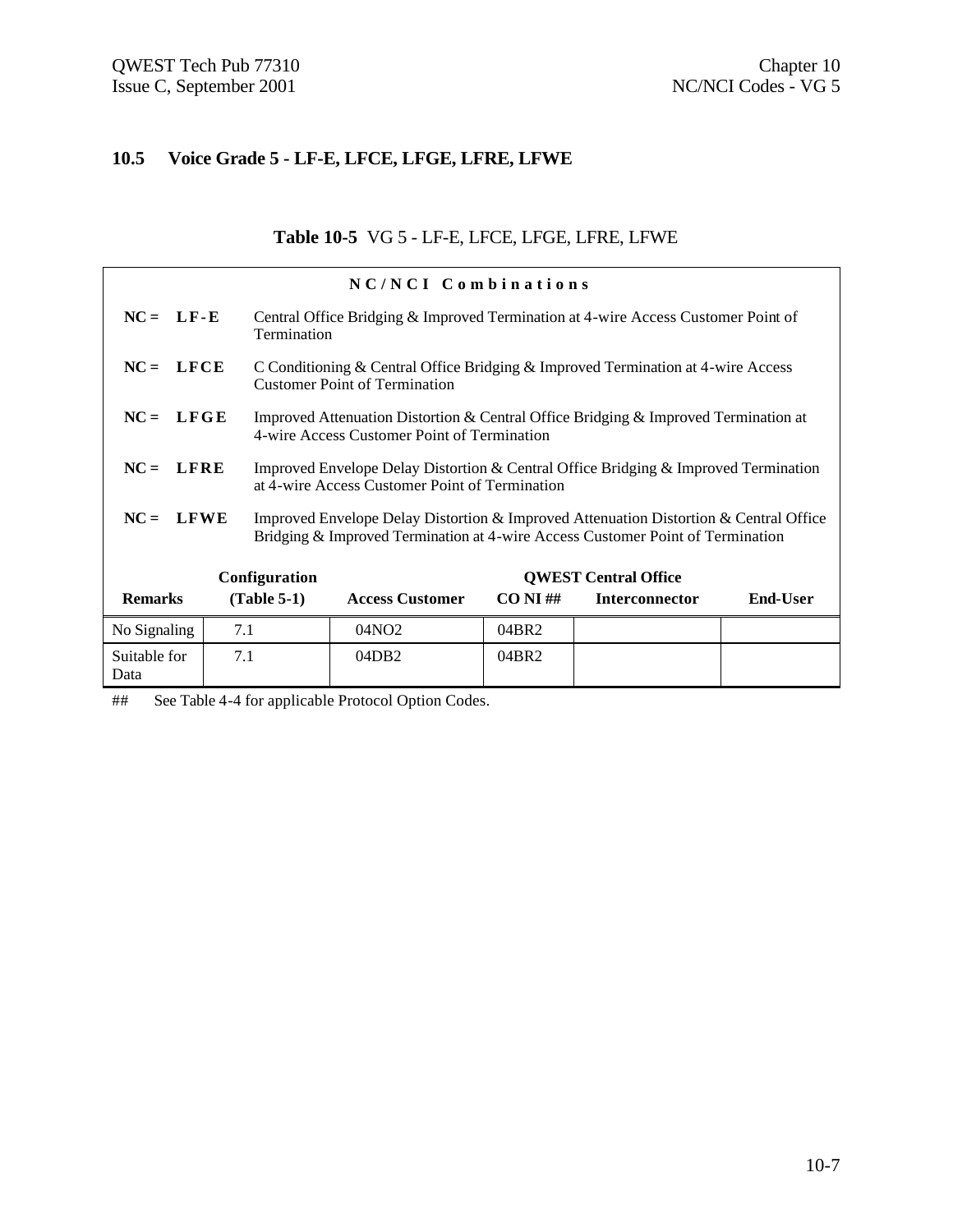#### **10.6 Voice Grade 5 - LF-F, LFCF, LFFF, LFGF, LFWF**

#### **Table 10-6** VG 5 - LF-F, LFCF, LFFF, LFGF, LFWF

|                | NC/NCI Combinations |                                                                                                                      |             |                             |                   |  |  |  |  |
|----------------|---------------------|----------------------------------------------------------------------------------------------------------------------|-------------|-----------------------------|-------------------|--|--|--|--|
| $NC = LF - F$  |                     | Effective 4-wire & Central Office Bridging                                                                           |             |                             |                   |  |  |  |  |
| $NC = LFCF$    |                     | C Conditioning & Effective 4-wire & Central Office Bridging                                                          |             |                             |                   |  |  |  |  |
| $NC = LFFF$    |                     | Improved Envelope Delay Distortion & Effective 4-wire & Central Office Bridging                                      |             |                             |                   |  |  |  |  |
| $NC = LFGF$    |                     | Improved Attenuation Distortion & Effective 4-wire & Central Office Bridging                                         |             |                             |                   |  |  |  |  |
| $NC = LFWF$    |                     | Improved Envelope Delay Distortion & Improved Attenuation Distortion & Effective<br>4-wire & Central Office Bridging |             |                             |                   |  |  |  |  |
|                | Configuration       |                                                                                                                      |             | <b>OWEST Central Office</b> |                   |  |  |  |  |
| <b>Remarks</b> | $(Table 5-1)$       | <b>Access Customer</b>                                                                                               | $CO NI \#H$ | <b>Interconnector</b>       | End-User          |  |  |  |  |
| No             | 8.3                 |                                                                                                                      | 04BR2       |                             | 02NO <sub>2</sub> |  |  |  |  |
| Signaling      | 8.3                 |                                                                                                                      | 04BR2       | 02NO <sub>2</sub>           |                   |  |  |  |  |
| Suitable       | 8.3                 |                                                                                                                      | 04BR2       |                             | $02DA2$ †         |  |  |  |  |
| for Data       | 8.3                 |                                                                                                                      | 04BR2       | $02DB2$ †                   |                   |  |  |  |  |

† Intended for 1-way or half-duplex transmission; for 2-way operation the channel should be ordered as Effective 4-wire to meet cross-talk requirements.

## See Table 4-4 for applicable Protocol Option Codes.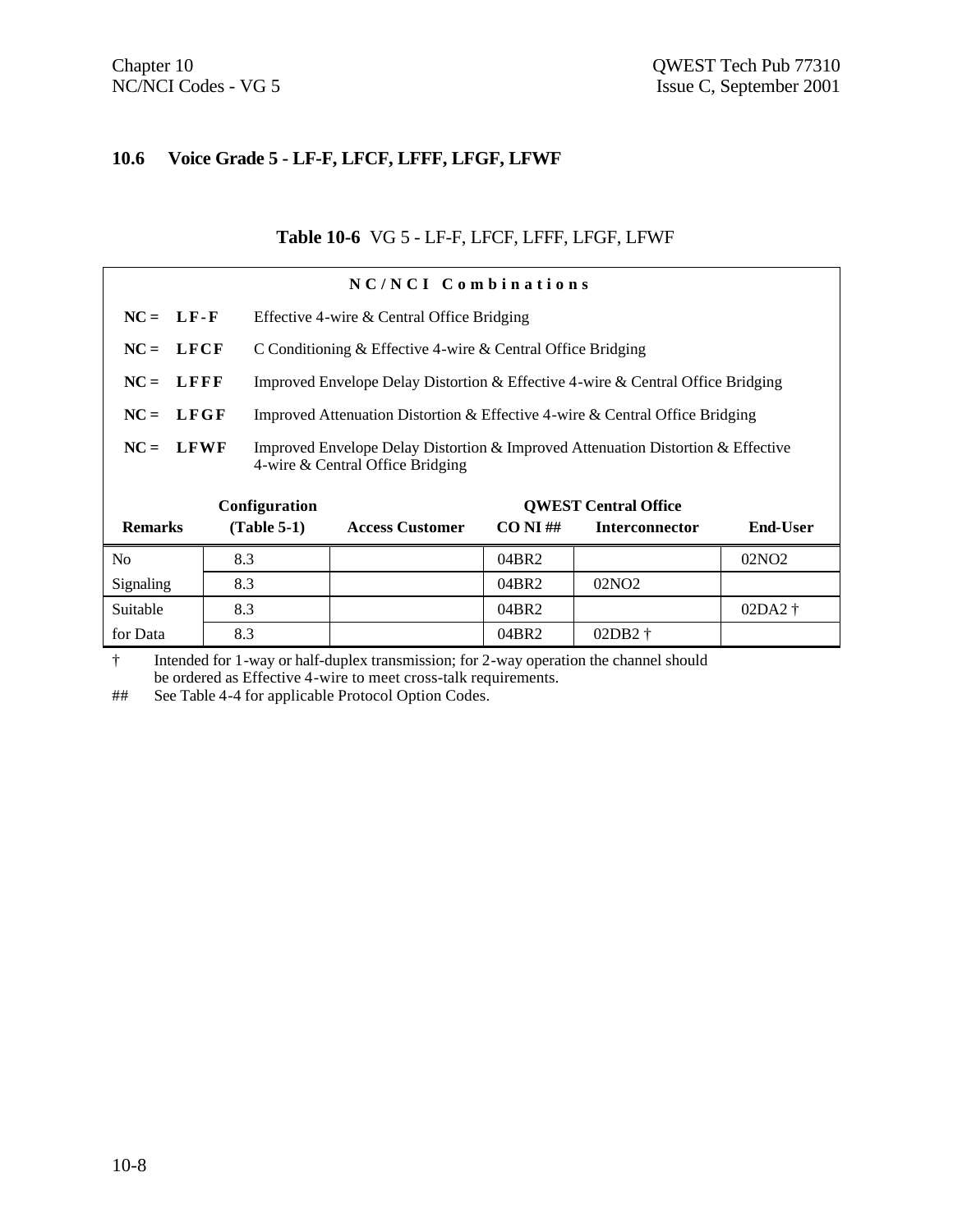## **10.7 Voice Grade 5 - LF-H, LFCH, LFGH, LFJH, LFRH**

## **Table 10-7** VG 5 - LF-H, LFCH, LFGH, LFJH, LFRH

|                | NC/NCI Combinations |                                                                                                                                                                  |             |                             |                   |  |  |  |
|----------------|---------------------|------------------------------------------------------------------------------------------------------------------------------------------------------------------|-------------|-----------------------------|-------------------|--|--|--|
| $NC = LF-H$    |                     | Central Office Bridging & Improved Termination at 4-wire End-User Point of Termination                                                                           |             |                             |                   |  |  |  |
| $NC = LFCH$    |                     | C Conditioning & Central Office Bridging & Improved Termination at 4-wire End-User<br>Point of Termination                                                       |             |                             |                   |  |  |  |
| $NC = LFGH$    |                     | Improved Attenuation Distortion & Central Office Bridging & Improved Termination at<br>4-wire End-User Point of Termination                                      |             |                             |                   |  |  |  |
| $NC = LFJH$    |                     | Improved Envelope Delay Distortion & Improved Attenuation Distortion & Central Office<br>Bridging & Improved Termination at 4-wire End-User Point of Termination |             |                             |                   |  |  |  |
| $NC = LFRH$    |                     | Improved Envelope Delay Distortion & Central Office Bridging & Improved Termination<br>at 4-wire End-User Point of Termination                                   |             |                             |                   |  |  |  |
|                | Configuration       |                                                                                                                                                                  |             | <b>OWEST Central Office</b> |                   |  |  |  |
| <b>Remarks</b> | $(Table 5-1)$       | <b>Access Customer</b>                                                                                                                                           | $CO NI \#H$ | <b>Interconnector</b>       | <b>End-User</b>   |  |  |  |
| No Signaling   | 8.1                 |                                                                                                                                                                  | 04BR2       |                             | 04NO <sub>2</sub> |  |  |  |

## See Table 4-4 for applicable Protocol Option Codes.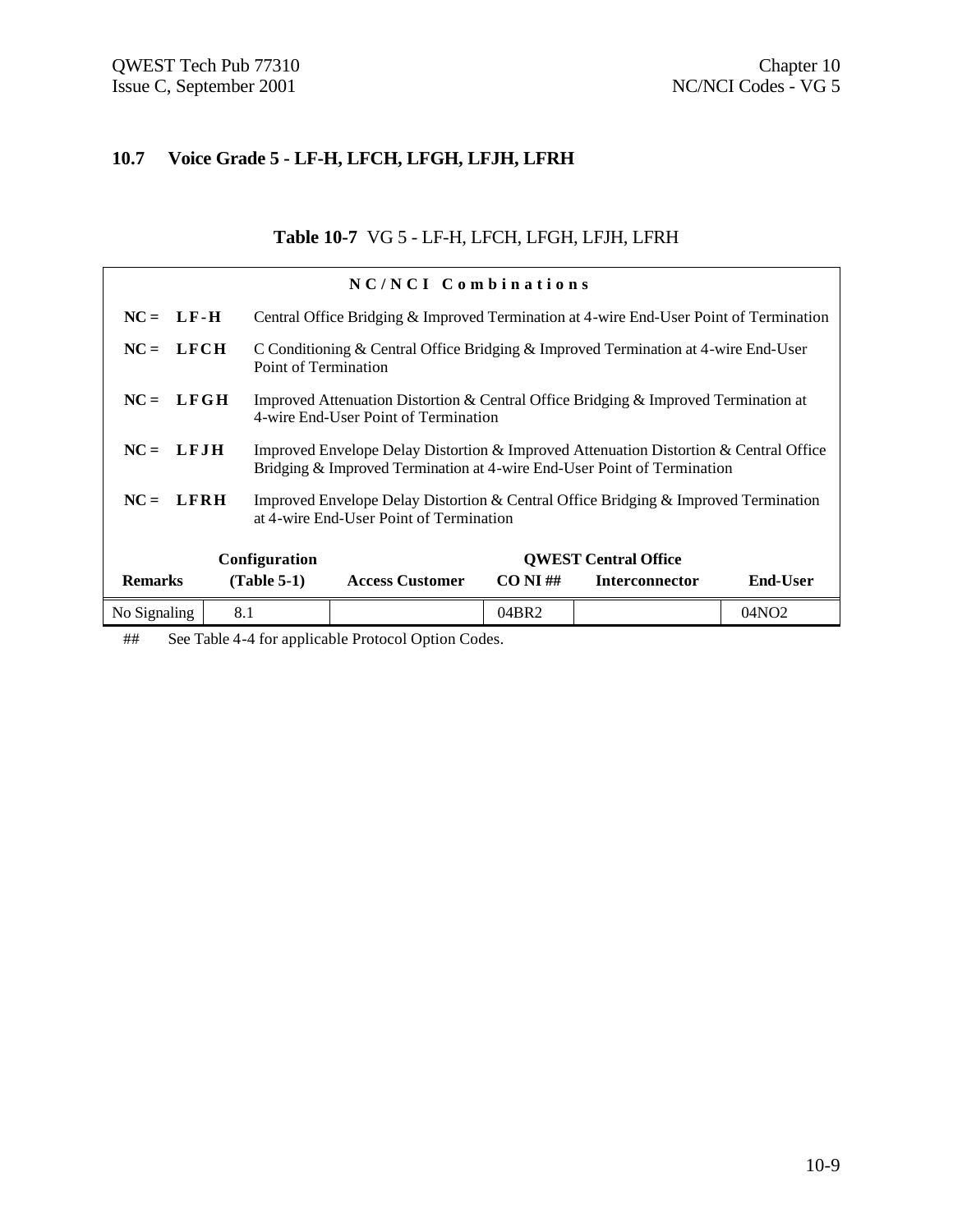## **10.8 Voice Grade 5 - LF-L, LFCL, LFFL, LFGL, LFJL**

## **Table 10-8** VG 5 - LF-L, LFCL, LFFL, LFGL, LFJL

| NC/NCI Combinations |               |                                                                                                                                        |                        |             |                                                                               |                   |  |  |
|---------------------|---------------|----------------------------------------------------------------------------------------------------------------------------------------|------------------------|-------------|-------------------------------------------------------------------------------|-------------------|--|--|
| $NC = LF-L$         |               | Improved Termination at 4-wire End-User Point of Termination                                                                           |                        |             |                                                                               |                   |  |  |
| $NC = LFCL$         |               |                                                                                                                                        |                        |             | C Conditioning & Improved Termination at 4-wire End-User Point of Termination |                   |  |  |
| $NC = LFFL$         |               | Improved Envelope Delay Distortion & Improved Termination at 4-wire End-User Point of<br>Termination                                   |                        |             |                                                                               |                   |  |  |
| $NC = LFGL$         |               | Improved Attenuation Distortion & Improved Termination at 4-wire End-User Point of<br>Termination                                      |                        |             |                                                                               |                   |  |  |
| $NC = LFJL$         |               | Improved Envelope Delay Distortion & Improved Attenuation Distortion & Improved<br>Termination at 4-wire End-User Point of Termination |                        |             |                                                                               |                   |  |  |
|                     | Configuration |                                                                                                                                        |                        |             | <b>OWEST Central Office</b>                                                   |                   |  |  |
| <b>Remarks</b>      | $(Table 5-1)$ |                                                                                                                                        | <b>Access Customer</b> | <b>CONI</b> | <b>Interconnector</b>                                                         | <b>End-User</b>   |  |  |
| N <sub>0</sub>      | 1.2           |                                                                                                                                        | 04NO <sub>2</sub>      |             |                                                                               | 04NO <sub>2</sub> |  |  |
| Signaling           | 2.1           |                                                                                                                                        | Digital                |             |                                                                               |                   |  |  |
|                     | 1.2           |                                                                                                                                        |                        |             | 04NO <sub>2</sub>                                                             | 04NO2             |  |  |
|                     | 2.1           |                                                                                                                                        |                        |             | $DS1/3$ Digital                                                               |                   |  |  |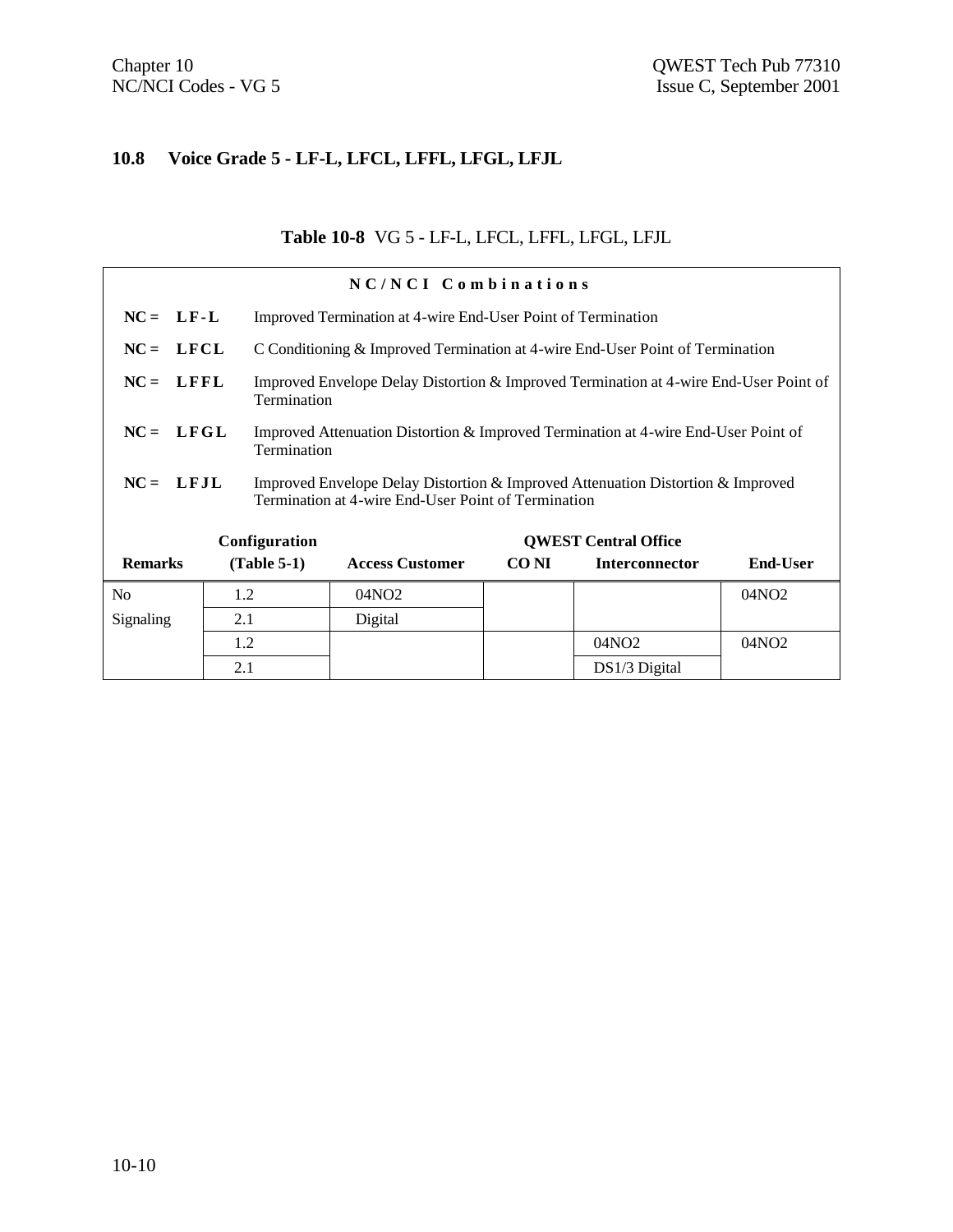## **10.9 Voice Grade 5 - LF-P, LFCP, LFFP, LFGP, LFJP**

## **Table 10-9** VG 5 - LF-P, LFCP, LFFP, LFGP, LFJP

|                                              | NC/NCI Combinations |                                                                                                                                                                          |       |                       |                 |  |  |
|----------------------------------------------|---------------------|--------------------------------------------------------------------------------------------------------------------------------------------------------------------------|-------|-----------------------|-----------------|--|--|
| $NC = LF - P$                                |                     | Improved Termination at 4-wire End-User Point of Termination & at 4-wire Access<br><b>Customer Point of Termination</b>                                                  |       |                       |                 |  |  |
| $NC = LFCP$                                  |                     | C Conditioning & Improved Termination at 4-wire End-User Point of Termination & at<br>4-wire Access Customer Point of Termination                                        |       |                       |                 |  |  |
| $NC = LFFP$                                  |                     | Improved Envelope Delay Distortion & Improved Termination at 4-wire End-User Point of<br>Termination & at 4-wire Access Customer Point of Termination                    |       |                       |                 |  |  |
| $NC = LFGP$                                  |                     | Improved Attenuation Distortion & Improved Termination at 4-wire End-User Point of<br>Termination & at 4-wire Access Customer Point of Termination                       |       |                       |                 |  |  |
| $NC = LFJP$                                  | of Termination      | Improved Envelope Delay Distortion & Improved Attenuation Distortion & Improved<br>Termination at 4-wire End-User Point of Termination & at 4-wire Access Customer Point |       |                       |                 |  |  |
| Configuration<br><b>OWEST Central Office</b> |                     |                                                                                                                                                                          |       |                       |                 |  |  |
| <b>Remarks</b>                               | $(Table 5-1)$       | <b>Access Customer</b>                                                                                                                                                   | CO NI | <b>Interconnector</b> | <b>End-User</b> |  |  |
| No Signaling                                 | 1.2                 | 04NO2                                                                                                                                                                    |       |                       | 04NO2           |  |  |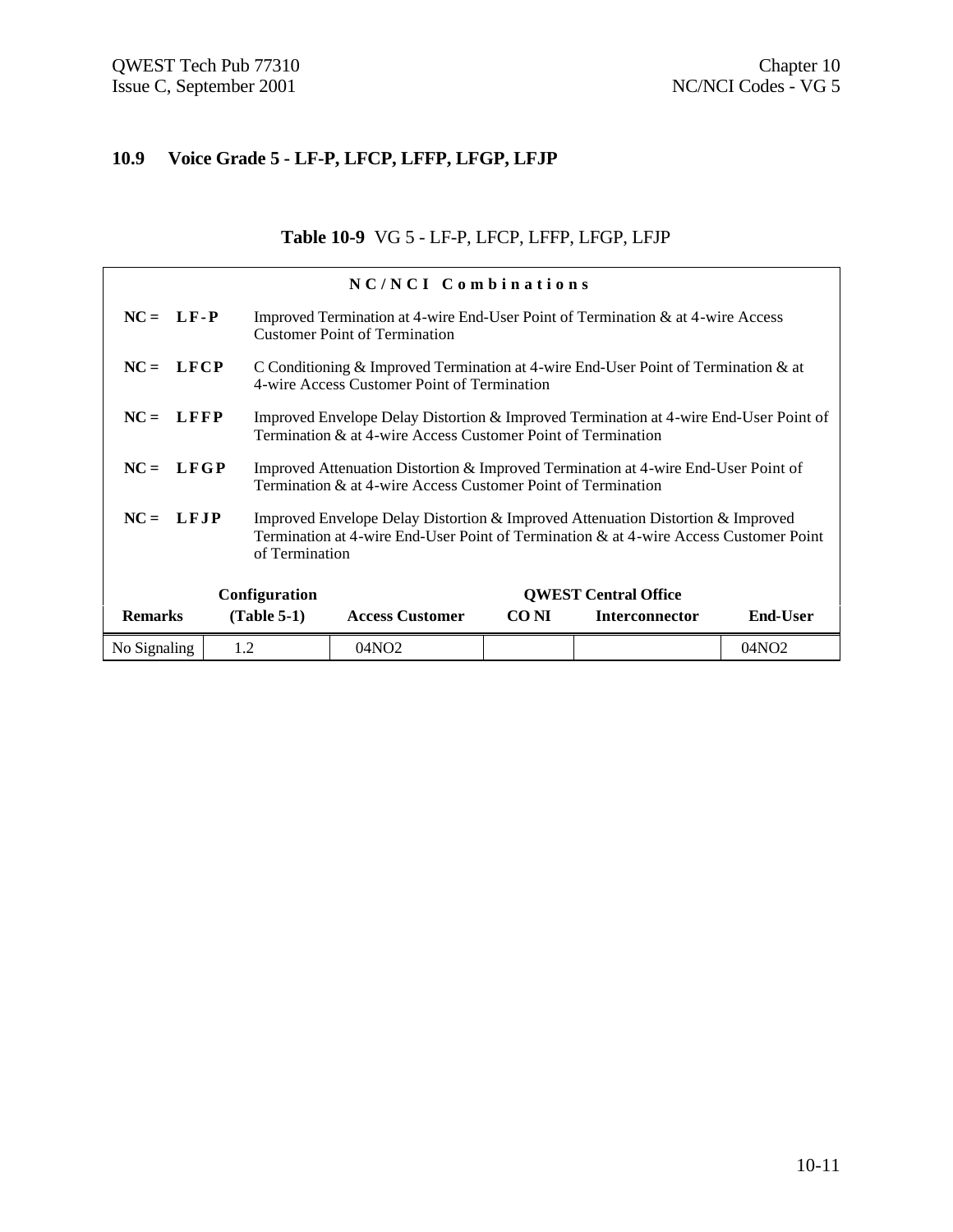#### **10.10 Voice Grade 5 - LF-R**

## **Table 10-10** VG 5 - LF-R

| NC/NCI Combinations<br>$NC = LF - R$<br>Improved Termination at 4-wire Access Customer Point of Termination |               |                        |             |                             |                   |  |  |  |
|-------------------------------------------------------------------------------------------------------------|---------------|------------------------|-------------|-----------------------------|-------------------|--|--|--|
|                                                                                                             | Configuration |                        |             | <b>QWEST Central Office</b> |                   |  |  |  |
| <b>Remarks</b>                                                                                              | $(Table 5-1)$ | <b>Access Customer</b> | <b>CONI</b> | <b>Interconnector</b>       | <b>End-User</b>   |  |  |  |
| N <sub>o</sub>                                                                                              | 1.4           | 04NO <sub>2</sub>      |             |                             | 02NO <sub>2</sub> |  |  |  |
| Signaling                                                                                                   | 1.2           |                        |             |                             | 04NO <sub>2</sub> |  |  |  |
|                                                                                                             | 2b.1          |                        |             |                             | Digital           |  |  |  |
|                                                                                                             | 1.2           | 04NO <sub>2</sub>      |             | 04NO <sub>2</sub>           |                   |  |  |  |
|                                                                                                             | 2b.1          |                        |             | DS1/3 Digital               |                   |  |  |  |
| Suitable                                                                                                    | 1.4           | 04DB2                  |             |                             | $02DA2$ †         |  |  |  |
| for Data                                                                                                    | 1.2           |                        |             |                             | 04DA2             |  |  |  |
|                                                                                                             | $1.2 ++$      |                        |             |                             | $06DA2++$         |  |  |  |
|                                                                                                             | 2b.1          |                        |             |                             | Digital           |  |  |  |
|                                                                                                             | 1.2           | 04DB2                  |             | 04DB <sub>2</sub>           |                   |  |  |  |
|                                                                                                             | 2b.1          |                        |             | DS1/3 Digital               |                   |  |  |  |

† Intended for 1-way or half-duplex transmission; for 2-way operation the channel should be ordered as Effective 4-wire to meet cross-talk requirements.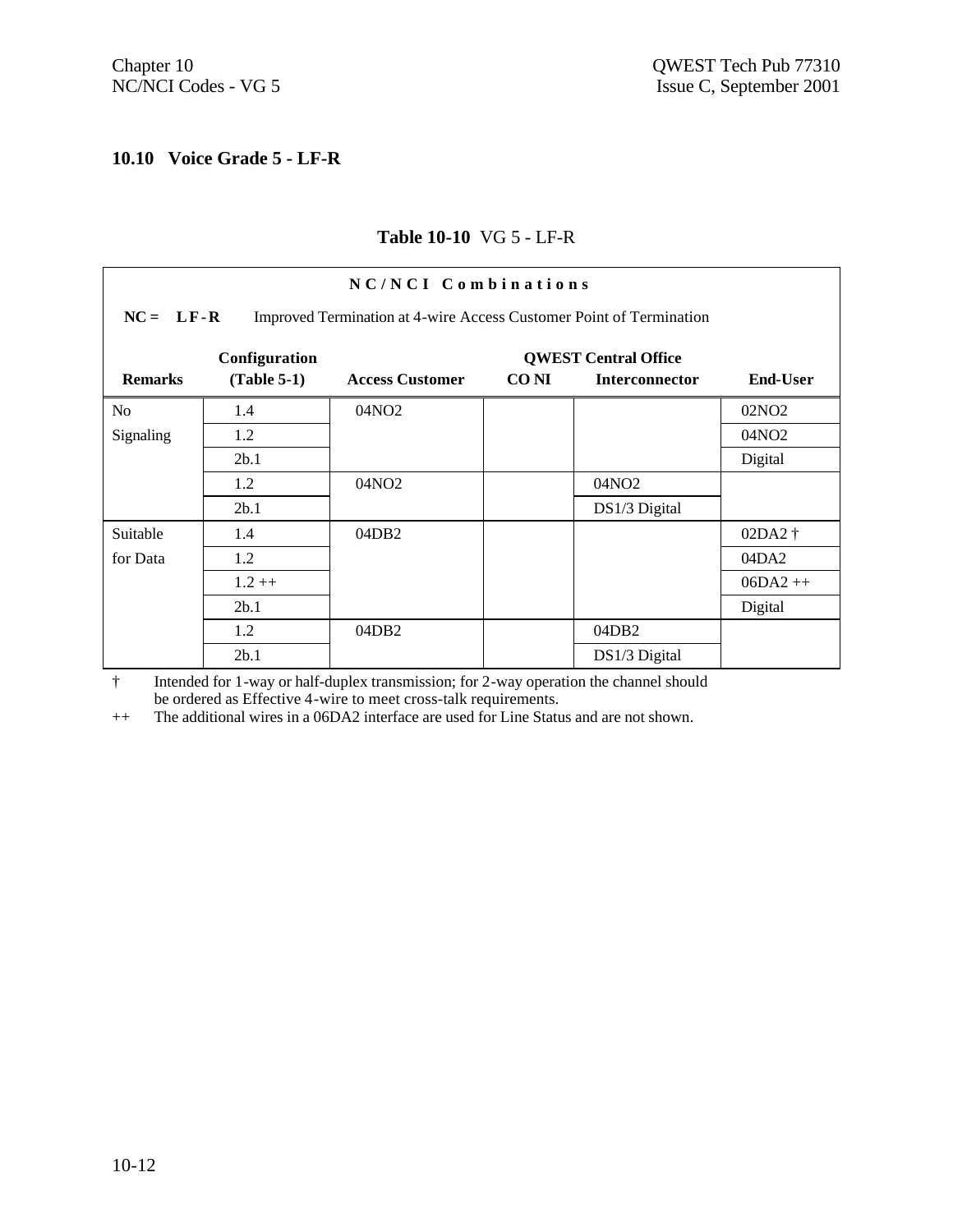$\overline{\Gamma}$ 

## **10.11 Voice Grade 5 - LFB-**

|                |               | NC/NCI Combinations    |                  |                             |                   |
|----------------|---------------|------------------------|------------------|-----------------------------|-------------------|
| $NC = LFB$     | ELEPL-2       |                        |                  |                             |                   |
|                | Configuration |                        |                  | <b>QWEST Central Office</b> |                   |
| <b>Remarks</b> | $(Table 5-1)$ | <b>Access Customer</b> | CO <sub>NI</sub> | Interconnector              | <b>End-User</b>   |
| N <sub>o</sub> | 1.4           | 04NO <sub>2</sub>      |                  |                             | 02NO <sub>2</sub> |
| Signaling      | 2.2           | Digital                |                  |                             |                   |
|                | 1.4           |                        |                  | 04NO2                       | 02NO <sub>2</sub> |
|                | 2.2           |                        |                  | DS1/3 Digital               |                   |
|                | 1.4           | 04NO <sub>2</sub>      |                  | 02NO <sub>2</sub>           |                   |
|                | 2.2           | Digital                |                  |                             |                   |
| Suitable       | 1.4           | 04DB <sub>2</sub>      |                  |                             | 02DA2 †           |
| for Data       | 2.2           | Digital                |                  |                             |                   |
|                | 1.4           |                        |                  | 04DB <sub>2</sub>           | 02DA2 †           |
|                | 2.2           |                        |                  | DS1/3 Digital               |                   |
|                | 1.4           | 04DB2                  |                  | 02DB <sub>2</sub>           |                   |
|                | 2.2           | Digital                |                  |                             |                   |

## **Table 10-11** VG 5 - LFB-

† Intended for 1-way or half-duplex transmission; for 2-way operation the channel should be ordered as Effective 4-wire to meet cross-talk requirements.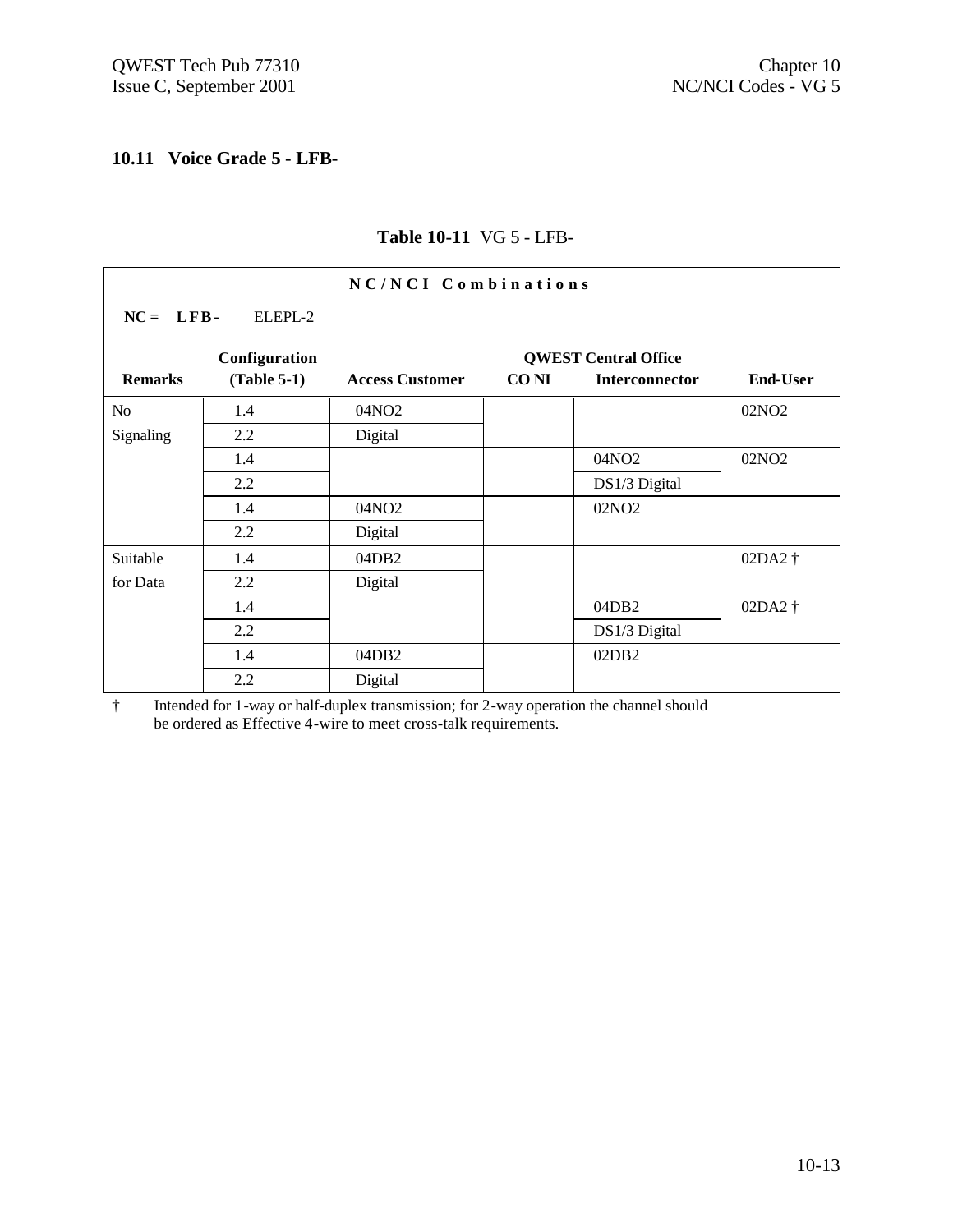## **10.12 Voice Grade 5 - LFBR**

#### **Table 10-12** VG 5 - LFBR

| NC/NCI Combinations                                                                            |               |                        |       |                             |                 |  |  |  |
|------------------------------------------------------------------------------------------------|---------------|------------------------|-------|-----------------------------|-----------------|--|--|--|
| ELEPL-2 and Improved Termination at 4-wire Access Customer Point of Termination<br>$NC = LFBR$ |               |                        |       |                             |                 |  |  |  |
|                                                                                                | Configuration |                        |       | <b>QWEST Central Office</b> |                 |  |  |  |
| <b>Remarks</b>                                                                                 | $(Table 5-1)$ | <b>Access Customer</b> | CO NI | <b>Interconnector</b>       | <b>End-User</b> |  |  |  |
| No Signaling                                                                                   | 1.4           | 04NO <sub>2</sub>      |       |                             | 02NO2           |  |  |  |
| Suitable for<br>Data                                                                           | 1.4           | 04DB2                  |       |                             | $02DA2$ †       |  |  |  |

† Intended for half-duplex transmission; for 2-way operation the channel should be ordered as Effective 4-wire to meet cross-talk requirements.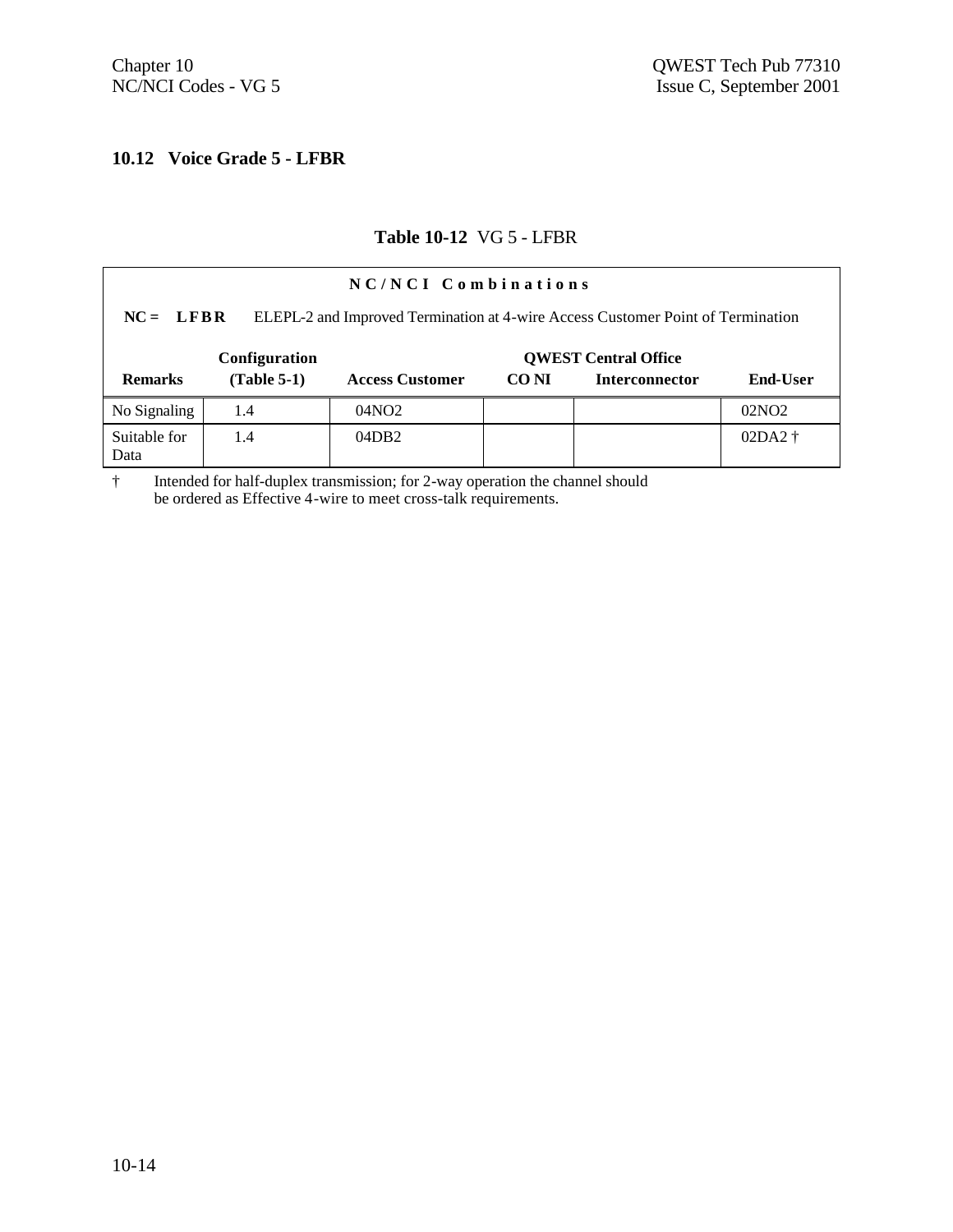## **10.13 Voice Grade 5 - LFC-, LFF-, LFG-, LFJ-**

## **Table 10-13** VG 5 - LFC-, LFF-, LFG-, LFJ-

|                | NC/NCI Combinations                       |                                                                        |                  |                             |                 |  |  |
|----------------|-------------------------------------------|------------------------------------------------------------------------|------------------|-----------------------------|-----------------|--|--|
| $NC = LFC$     | C Conditioning                            |                                                                        |                  |                             |                 |  |  |
| $NC = LFF -$   | <b>Improved Envelope Delay Distortion</b> |                                                                        |                  |                             |                 |  |  |
|                |                                           |                                                                        |                  |                             |                 |  |  |
| $NC = LFG$     |                                           | <b>Improved Attenuation Distortion</b>                                 |                  |                             |                 |  |  |
| $NC = LFJ$ -   |                                           | Improved Envelope Delay Distortion and Improved Attenuation Distortion |                  |                             |                 |  |  |
|                | Configuration                             |                                                                        |                  | <b>QWEST Central Office</b> |                 |  |  |
| <b>Remarks</b> | $(Table 5-1)$                             | <b>Access Customer</b>                                                 | CO <sub>NI</sub> | Interconnector              | <b>End-User</b> |  |  |
| N <sub>o</sub> | 1.2                                       | 04NO2                                                                  |                  |                             | 04NO2           |  |  |
| Signaling      | 2.1                                       | Digital                                                                |                  |                             |                 |  |  |
|                | 2b.1                                      | 04NO2                                                                  |                  |                             | Digital         |  |  |
|                | 1.2                                       |                                                                        |                  | 04NO2                       | 04NO2           |  |  |
|                | 2b.1                                      |                                                                        |                  |                             | Digital         |  |  |
|                | 2.1                                       |                                                                        |                  | DS1/3 Digital               | 04NO2           |  |  |
|                | 1.2                                       | 04NO2                                                                  |                  | 04NO2                       |                 |  |  |
|                | 2.1                                       | Digital                                                                |                  |                             |                 |  |  |
|                | 2b.1                                      | 04NO2                                                                  |                  | DS1/3 Digital               |                 |  |  |
| Suitable       | 1.2                                       | 04DB2                                                                  |                  |                             | 04DA2           |  |  |
| for Data       | $1.2 + +$                                 |                                                                        |                  |                             | $06DA2++$       |  |  |
|                | 2b.1                                      |                                                                        |                  |                             | Digital         |  |  |
|                | 2.1                                       | Digital                                                                |                  |                             | 04DA2           |  |  |
|                | $2.1 + +$                                 |                                                                        |                  |                             | $06DA2++$       |  |  |
|                | 1.2                                       |                                                                        |                  | 04DB2                       | 04DA2           |  |  |
|                | $1.2 + +$                                 |                                                                        |                  |                             | $06DA2++$       |  |  |
|                | 2b.1                                      |                                                                        |                  |                             | Digital         |  |  |
|                | 2.1                                       |                                                                        |                  | DS1/3 Digital               | 04DA2           |  |  |
|                | $2.1 + +$                                 |                                                                        |                  |                             | $06DA2++$       |  |  |
|                | 1.2                                       | 04DB2                                                                  |                  | 04DB2                       |                 |  |  |
|                | 2.1                                       | Digital                                                                |                  |                             |                 |  |  |
|                | 2b.1                                      | 04DB2                                                                  |                  | DS1/3 Digital               |                 |  |  |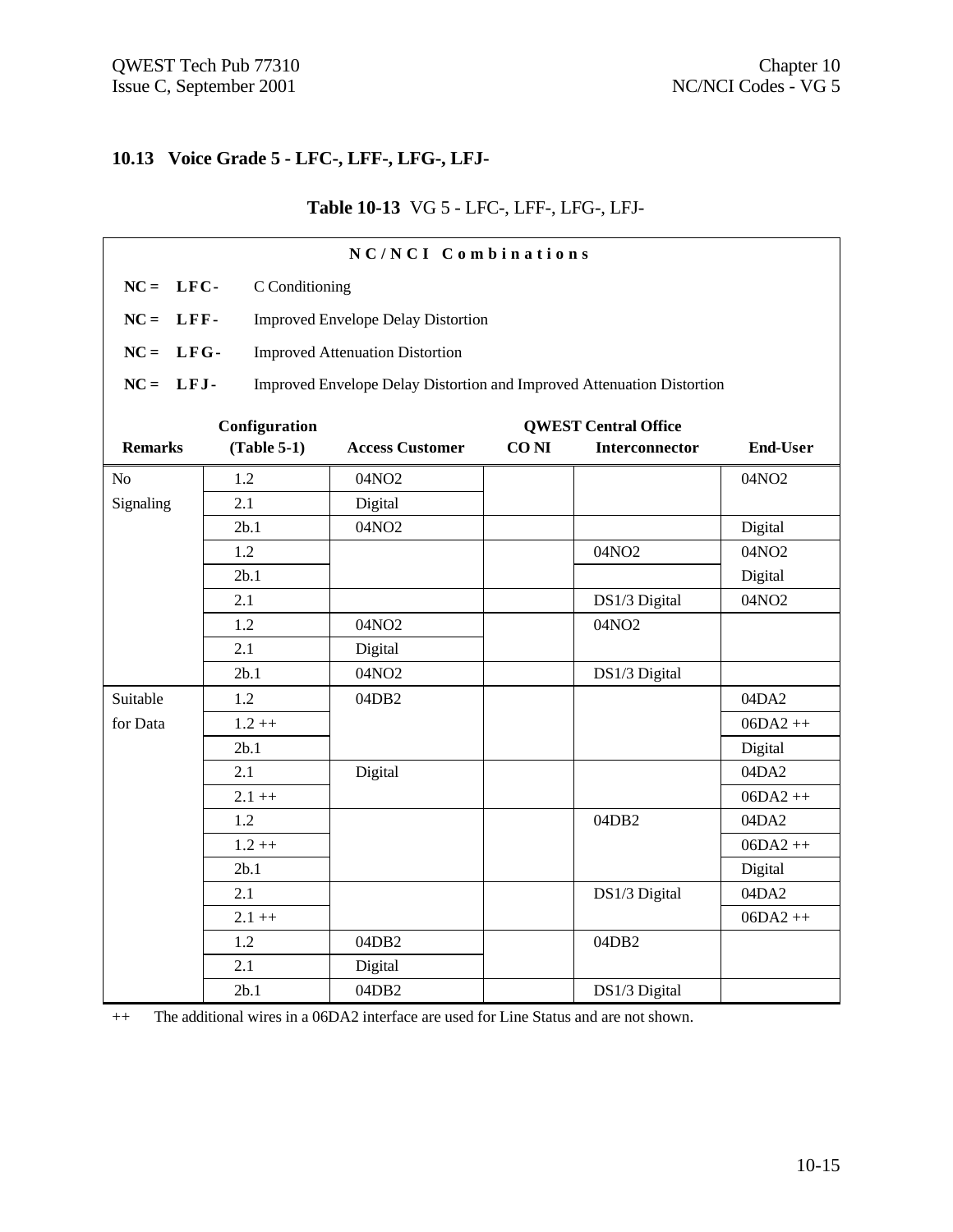#### **10.14 Voice Grade 5 - LFCB, LFTB, LFUB, LFVB**

#### **Table 10-14** VG 5 - LFCB, LFTB, LFUB, LFVB

|                       | NC/NCI Combinations |                                                                                                                                                    |            |                             |                                 |  |  |
|-----------------------|---------------------|----------------------------------------------------------------------------------------------------------------------------------------------------|------------|-----------------------------|---------------------------------|--|--|
| $NC = LFCB$           |                     | C Conditioning & Central Office Bridging                                                                                                           |            |                             |                                 |  |  |
| <b>LFTB</b><br>$NC =$ |                     | Improved Envelope Delay Distortion & Central Office Bridging                                                                                       |            |                             |                                 |  |  |
| $NC =$<br><b>LFUB</b> |                     |                                                                                                                                                    |            |                             |                                 |  |  |
| $NC =$<br><b>LFVB</b> | <b>Bridging</b>     | Improved Attenuation Distortion & Central Office Bridging<br>Improved Attenuation Distortion & Improved Envelope Delay Distortion & Central Office |            |                             |                                 |  |  |
|                       | Configuration       |                                                                                                                                                    |            | <b>QWEST Central Office</b> |                                 |  |  |
| <b>Remarks</b>        | $(Table 5-1)$       | <b>Access Customer</b>                                                                                                                             | $CO NI$ ## | <b>Interconnector</b>       | <b>End-User</b>                 |  |  |
| No                    | 8.1                 |                                                                                                                                                    | 04BR2      |                             | 04NO2                           |  |  |
| Signaling             | 8b.1                |                                                                                                                                                    |            |                             | Digital<br>04DU9.NO<br>04DS6.NO |  |  |
|                       | 7.1                 | 04NO2                                                                                                                                              | 04BR2      |                             |                                 |  |  |
|                       | $7.c1++$            | Digital                                                                                                                                            |            |                             |                                 |  |  |
|                       | 8.1                 |                                                                                                                                                    | 04BR2      | 04NO2                       |                                 |  |  |
|                       | 8c.1                |                                                                                                                                                    |            | DS1/3 Digital               |                                 |  |  |
|                       | 9.1                 |                                                                                                                                                    | 04BR2%     |                             |                                 |  |  |
| Suitable              | 8.1                 |                                                                                                                                                    | 04BR2      |                             | 04DA2                           |  |  |
| for Data              | $8.1 + +$           |                                                                                                                                                    |            |                             | $06DA2++$                       |  |  |
|                       | 8b.1                |                                                                                                                                                    |            |                             | Digital                         |  |  |
|                       | 7.1                 | 04DB2                                                                                                                                              | 04BR2      |                             |                                 |  |  |
|                       | $7.c1++$            | Digital                                                                                                                                            |            |                             |                                 |  |  |
|                       | 8.1                 |                                                                                                                                                    | 04BR2      | 04DB2                       |                                 |  |  |
|                       | 8c.1                |                                                                                                                                                    |            | DS1/3 Digital               |                                 |  |  |
|                       | 9.1                 |                                                                                                                                                    | 04BR2%     |                             |                                 |  |  |

## See Table 4-4 for applicable Protocol Option Codes.

% Bridge-to-Bridge application (Mid-link).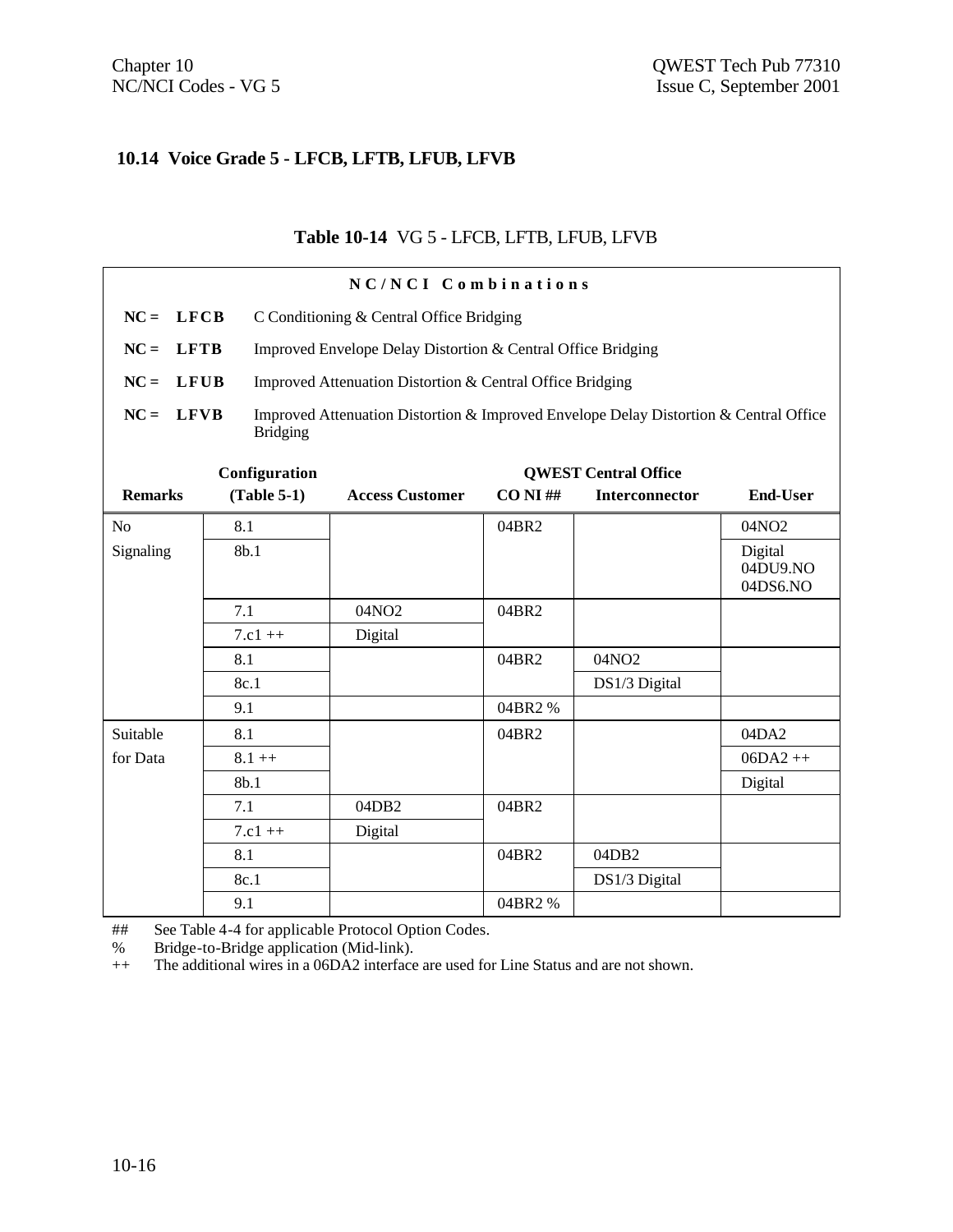## **10.15 Voice Grade 5 - LFCR, LFFR, LFGR, LFJR**

## **Table 10-15** VG 5 - LFCR, LFFR, LFGR, LFJR

|                       | NC/NCI Combinations                          |                             |                                                                                                                                               |             |                       |                                 |  |
|-----------------------|----------------------------------------------|-----------------------------|-----------------------------------------------------------------------------------------------------------------------------------------------|-------------|-----------------------|---------------------------------|--|
| $NC =$<br><b>LFCR</b> |                                              |                             | C Conditioning & Improved Termination at 4-wire Access Customer Point of Termination                                                          |             |                       |                                 |  |
| <b>LFFR</b><br>$NC =$ |                                              | Point of Termination        | Improved Envelope Delay Distortion & Improved Termination at 4-wire Access Customer                                                           |             |                       |                                 |  |
| $NC = LFGR$           |                                              | <b>Point of Termination</b> | Improved Attenuation Distortion & Improved Termination at 4-wire Access Customer                                                              |             |                       |                                 |  |
| $NC = LFIR$           |                                              |                             | Improved Envelope Delay Distortion & Improved Attenuation Distortion & Improved<br>Termination at 4-wire Access Customer Point of Termination |             |                       |                                 |  |
|                       | Configuration<br><b>OWEST Central Office</b> |                             |                                                                                                                                               |             |                       |                                 |  |
| <b>Remarks</b>        |                                              | $(Table 5-1)$               | <b>Access Customer</b>                                                                                                                        | <b>CONI</b> | <b>Interconnector</b> | <b>End-User</b>                 |  |
| N <sub>0</sub>        | 1.2                                          |                             | 04NO2                                                                                                                                         |             |                       | 04NO2                           |  |
| Signaling             |                                              | 2b.1                        |                                                                                                                                               |             |                       | Digital<br>04DU9.NO<br>04DS6.NO |  |
|                       | 1.2                                          |                             | 04NO <sub>2</sub>                                                                                                                             |             | 04NO <sub>2</sub>     |                                 |  |
|                       |                                              | 2 <sub>b.1</sub>            |                                                                                                                                               |             | DS1/3 Digital         |                                 |  |
| Suitable              | 1.2                                          |                             | 04DB2                                                                                                                                         |             |                       | 04DA2                           |  |
| for Data              |                                              | $1.2 + +$                   |                                                                                                                                               |             |                       | $06DA2++$                       |  |
|                       |                                              | 2b.1                        |                                                                                                                                               |             |                       | Digital                         |  |
|                       | 1.2                                          |                             | 04DB2                                                                                                                                         |             | 04DB2                 |                                 |  |
|                       |                                              | 2 <sub>b.1</sub>            |                                                                                                                                               |             | DS1/3 Digital         |                                 |  |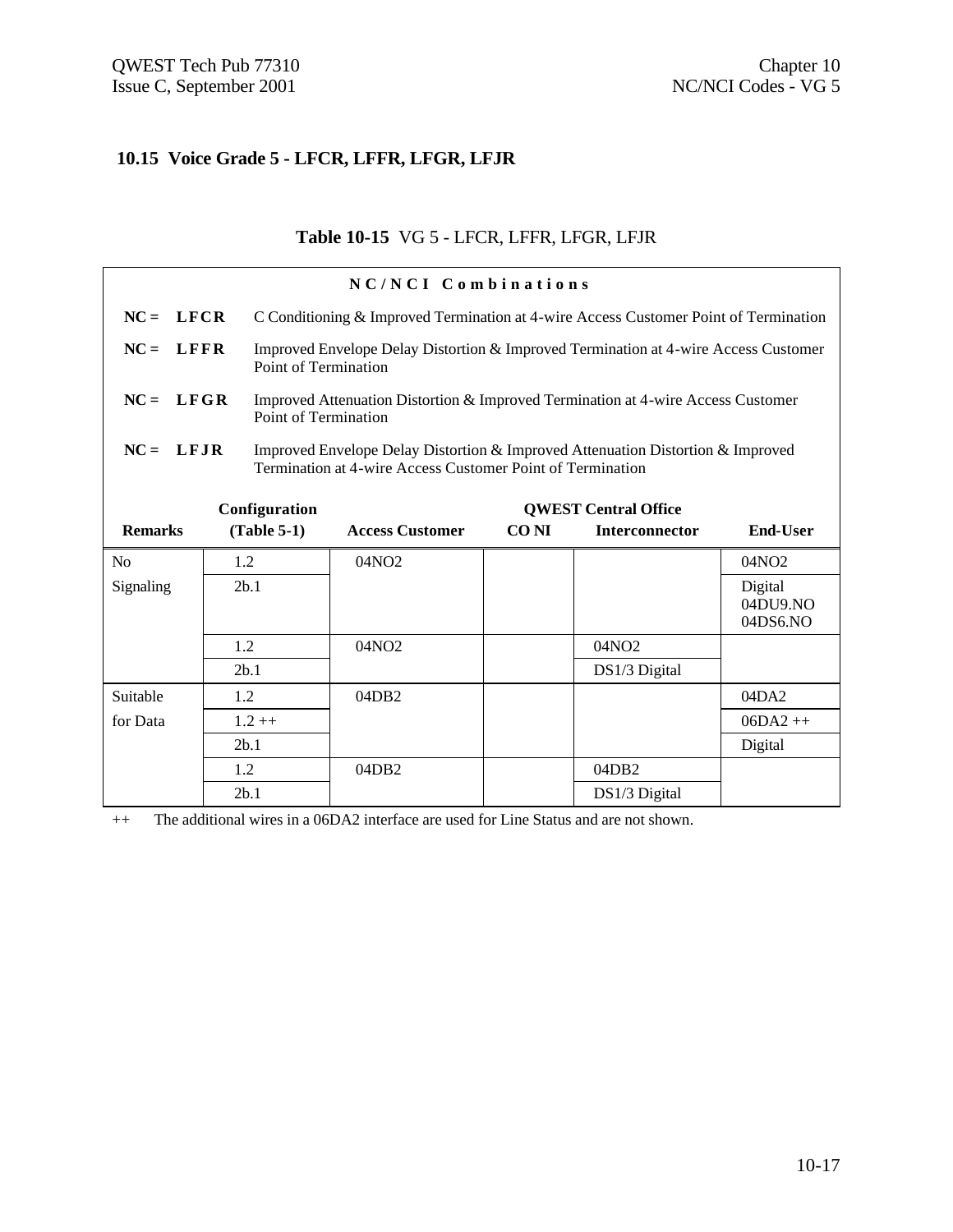## **CONTENTS**

## **Chapter and Section Page**

| 11. |      |                                                                |  |
|-----|------|----------------------------------------------------------------|--|
|     | 11.1 |                                                                |  |
|     | 11.2 | Voice Grade 6 - LG-B, LGCB, LGDB, LGEB, LGFB, LGGB, LGJB,      |  |
|     |      |                                                                |  |
|     |      | 11.3 Voice Grade 6 - LG-E, LGCE, LGDE, LGEE, LGFE, LGGE, LGJE, |  |
|     |      |                                                                |  |
|     | 11.4 | Voice Grade 6 - LG-H, LGCH, LGDH, LGEH, LGFH, LGGH, LGJH,      |  |
|     |      |                                                                |  |
|     |      | 11.5 Voice Grade 6 - LG-L, LGCL, LGDL, LGEL, LGFL, LGGL, LGJL, |  |
|     |      |                                                                |  |
|     | 11.6 | Voice Grade 6 - LG-P, LGCP, LGDP, LGEP, LGFP, LGGP, LGJP,      |  |
|     |      |                                                                |  |
|     | 11.7 | Voice Grade 6 - LG-R, LGCR, LGDR, LGER, LGFR, LGGR, LGJR,      |  |
|     |      |                                                                |  |
|     | 11.8 | Voice Grade 6 - LGC-, LGD-, LGE-, LGF-, LGG-, LGJ-,            |  |
|     |      |                                                                |  |
|     |      |                                                                |  |

## **Tables**

| 11-2 VG 6 - LG-B, LGCB, LGDB, LGEB, LGFB, LGGB, LGJB, LGMB, LGNB, |  |
|-------------------------------------------------------------------|--|
|                                                                   |  |
| 11-3 VG 6 - LG-E, LGCE, LGDE, LGEE, LGFE, LGGE, LGJE, LGME, LGNE, |  |
|                                                                   |  |
| 11-4 VG 6 - LG-H, LGCH, LGDH, LGEH, LGFH, LGGH, LGJH, LGMH, LGNH, |  |
|                                                                   |  |
| 11-5 VG 6 - LG-L, LGCL, LGDL, LGEL, LGFL, LGGL, LGJL, LGML, LGNL, |  |
|                                                                   |  |
| 11-6 VG 6 - LG-P, LGCP, LGDP, LGEP, LGFP, LGGP, LGJP, LGMP, LGNP, |  |
|                                                                   |  |
| 11-7 VG 6 - LG-R, LGCR, LGDR, LGER, LGFR, LGGR, LGJR, LGMR, LGNR, |  |
|                                                                   |  |
|                                                                   |  |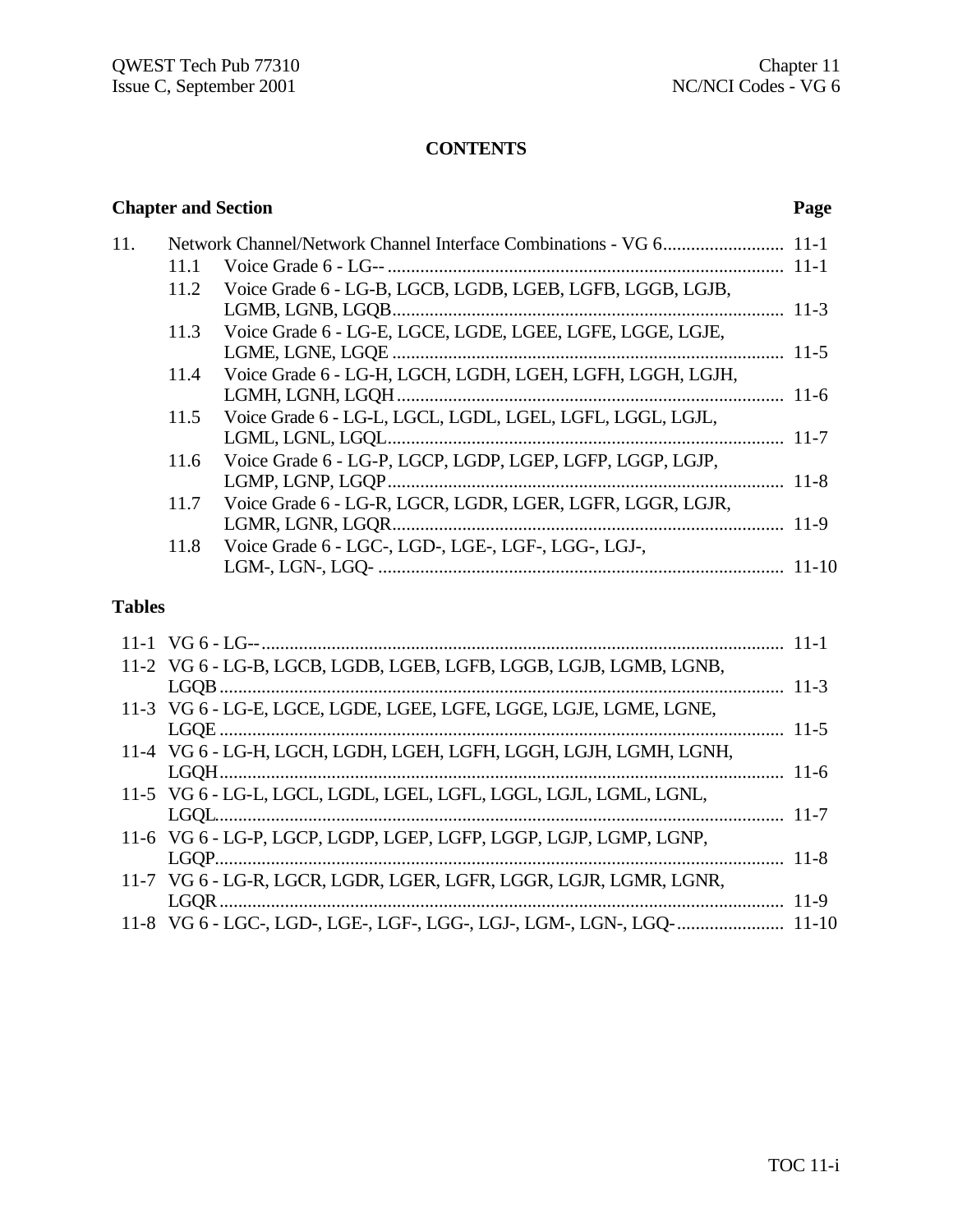## **11. Network Channel/Network Channel Interface Combinations - VG 6**

See Section 5.2 for explanation of the terms "Digital" and "DS1/3 Digital". See Table 4-3 for available options for the "DA" NCI code.

#### **11.1 Voice Grade 6 - LG--**

| NC/NCI Combinations     |               |                                  |             |                       |                                 |  |  |
|-------------------------|---------------|----------------------------------|-------------|-----------------------|---------------------------------|--|--|
| $NC = LG$<br>No Options |               |                                  |             |                       |                                 |  |  |
|                         | Configuration | <b>QWEST Central Office</b>      |             |                       |                                 |  |  |
| <b>Remarks</b>          | $(Table 5-1)$ | <b>Access Customer</b>           | <b>CONI</b> | <b>Interconnector</b> | <b>End-User</b>                 |  |  |
| No                      | 1.2           | 04NO2                            |             |                       | 04NO2                           |  |  |
| Signaling               | 2.1           | Digital                          |             |                       |                                 |  |  |
|                         | 2b.1          | 04NO2                            |             |                       | Digital                         |  |  |
|                         | 2a            | Digital<br>04DS9.NO*<br>04DS6.NO |             |                       | Digital<br>04DU9.NO<br>04DS6.NO |  |  |
|                         | 1.2           |                                  |             | 04NO2                 | 04NO2                           |  |  |
|                         | 2b.1          |                                  |             |                       | Digital                         |  |  |
|                         | 2.1           |                                  |             | DS1/3 Digital         | 04NO2                           |  |  |
|                         | 1.2           | 04NO2                            |             | 04NO2                 |                                 |  |  |
|                         | 2.1           | Digital                          |             |                       |                                 |  |  |
|                         | 2b.1          | 04NO2                            |             | DS1/3 Digital         |                                 |  |  |
| Suitable for<br>data    | 1.2           | 04DA2<br>04DB2                   |             |                       | 04DA2                           |  |  |
|                         | $1.2++$       | 06DA2                            |             |                       |                                 |  |  |
|                         | 2.1           | Digital                          |             |                       |                                 |  |  |
|                         | $1.2 + +$     | 04DA2<br>04DB2                   |             |                       | 06DA2                           |  |  |
|                         | $1.2 + +$     | 06DA2                            |             |                       |                                 |  |  |
|                         | $2.1 + +$     | Digital                          |             |                       |                                 |  |  |
|                         | 2b.1          | 04DA2<br>04DB2                   |             |                       | Digital                         |  |  |
|                         | $2b.1++$      | 06DA2                            |             |                       |                                 |  |  |
|                         | 2a            | Digital                          |             |                       |                                 |  |  |

#### **Table 11-1** VG 6 - LG--

\* DJ may be substituted for DS at an Access Customer Network Interface.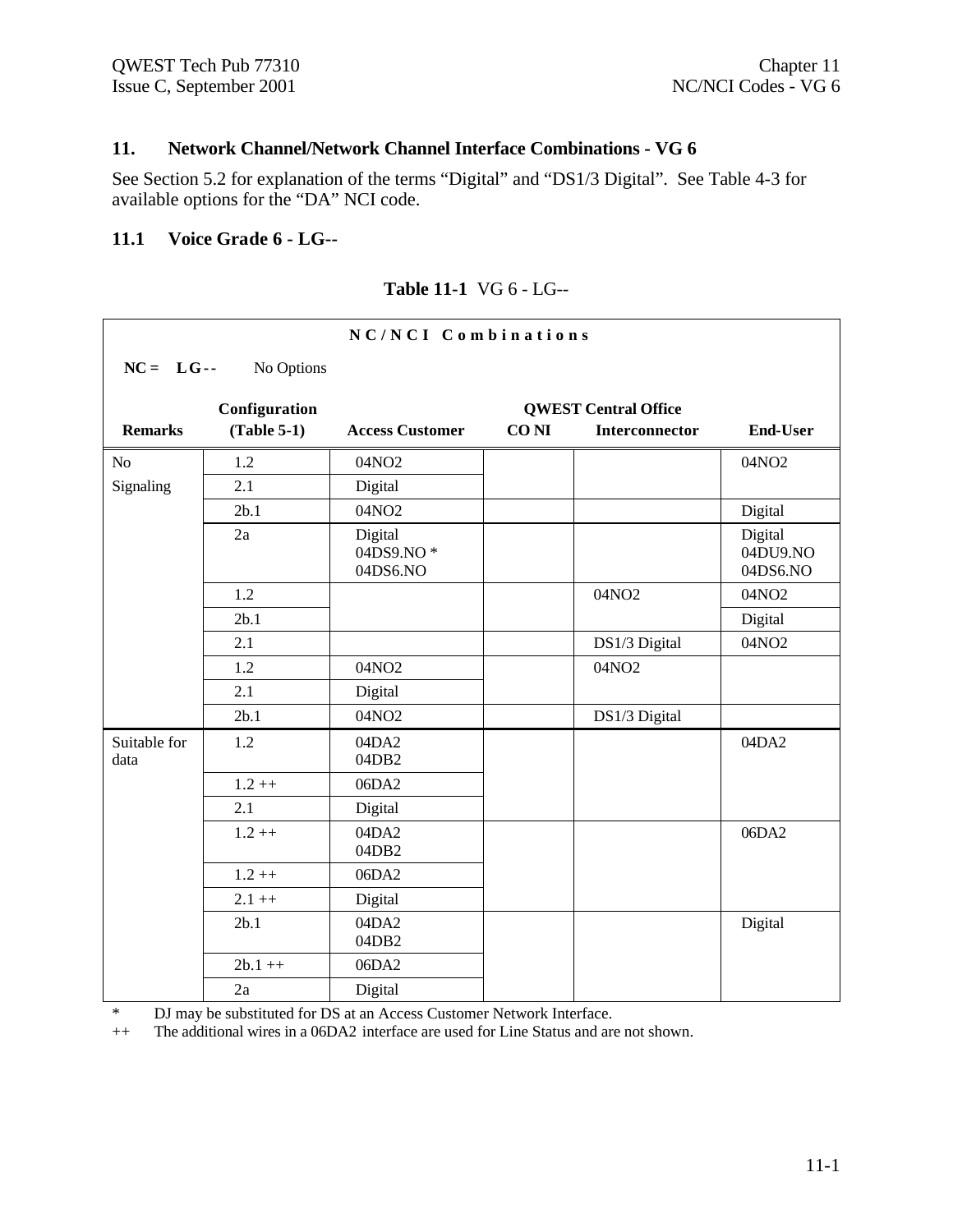r

## **Table 11-1** VG 6 - LG-- (Continued)

| NC/NCI Combinations     |                  |                         |                                  |                |                 |  |  |  |
|-------------------------|------------------|-------------------------|----------------------------------|----------------|-----------------|--|--|--|
| $NC = LG$<br>No Options |                  |                         |                                  |                |                 |  |  |  |
|                         | Configuration    |                         | <b>QWEST Central Office</b>      |                |                 |  |  |  |
| <b>Remarks</b>          | $(Table 5-1)$    | <b>Access Customer</b>  | CO NI                            | Interconnector | <b>End-User</b> |  |  |  |
| Suitable                | 1.2m             |                         | 04DM2.3P                         |                | 04DA2           |  |  |  |
| for data                | $1.2m++$         |                         | 04DM2.4P                         |                | 06DA2           |  |  |  |
| Continued               | 2b.1m            |                         | 04DM2.5P<br>04DM2.6P<br>04DM2.7P |                | Digital         |  |  |  |
|                         | 1.2m             | 04DA2<br>04DB2<br>04NO2 | 04DM2.3P<br>04DM2.4P<br>04DM2.5P |                |                 |  |  |  |
|                         | $1.2m + +$       | 06DA2                   | 04DM2.6P                         |                |                 |  |  |  |
|                         | 2.1 <sub>m</sub> | Digital                 | 04DM2.7P                         |                |                 |  |  |  |
|                         | 1.2              |                         |                                  | 04DB2          | 04DA2           |  |  |  |
|                         | $1.2++$          |                         |                                  |                | 06DA2           |  |  |  |
|                         | 2b.1             |                         |                                  |                | Digital         |  |  |  |
|                         | 2.1              |                         |                                  | DS1/3 Digital  | 04DA2           |  |  |  |
|                         | $2.1 + +$        |                         |                                  |                | 06DA2           |  |  |  |
|                         | 2b.1             | 04DB2                   |                                  | DS1/3 Digital  |                 |  |  |  |

\* DJ may be substituted for DS at an Access Customer Network Interface.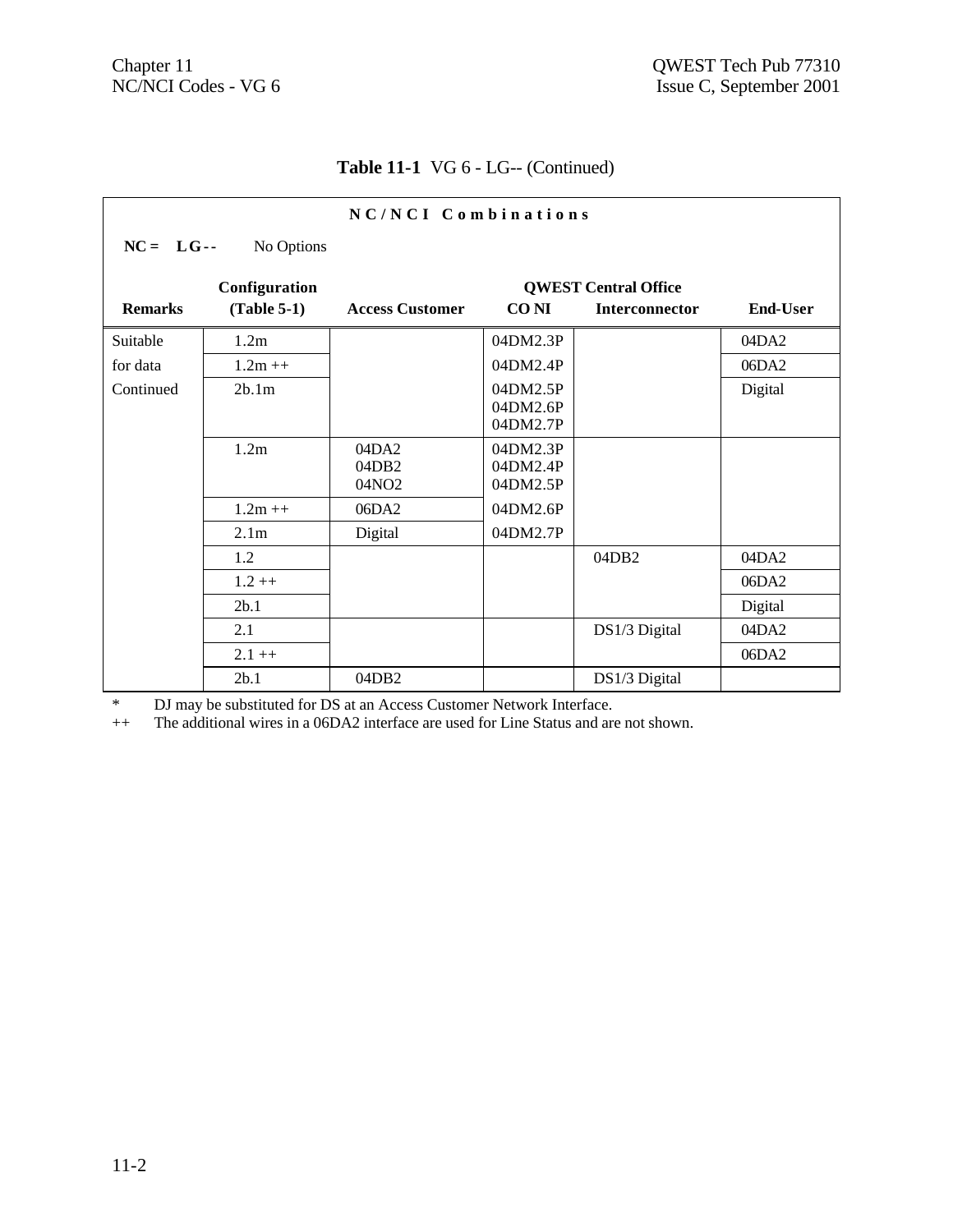## **11.2 Voice Grade 6 - LG-B, LGCB, LGDB, LGEB, LGFB, LGGB, LGJB, LGMB, LGNB, LGQB**

**Table 11-2** VG 6 - LG-B, LGCB, LGDB, LGEB, LGFB, LGGB, LGJB, LGMB, LGNB, LGQB

| NC/NCI Combinations |                                                                                                                             |                                                                                               |                                                                                                          |                                                              |            |                             |                                 |  |  |
|---------------------|-----------------------------------------------------------------------------------------------------------------------------|-----------------------------------------------------------------------------------------------|----------------------------------------------------------------------------------------------------------|--------------------------------------------------------------|------------|-----------------------------|---------------------------------|--|--|
| $NC =$              |                                                                                                                             | $LG - B$<br><b>Central Office Bridging</b>                                                    |                                                                                                          |                                                              |            |                             |                                 |  |  |
| $NC =$              | LGCB                                                                                                                        |                                                                                               |                                                                                                          | C Conditioning & Central Office Bridging                     |            |                             |                                 |  |  |
| $NC =$              | <b>LGDB</b>                                                                                                                 |                                                                                               |                                                                                                          | Data Capability & Central Office Bridging                    |            |                             |                                 |  |  |
| $NC =$              | <b>LGEB</b>                                                                                                                 |                                                                                               |                                                                                                          | C Conditioning & Data Capability & Central Office Bridging   |            |                             |                                 |  |  |
| $NC =$              | <b>LGFB</b>                                                                                                                 |                                                                                               |                                                                                                          | Improved Envelope Delay Distortion & Central Office Bridging |            |                             |                                 |  |  |
| $NC =$<br>LGGB      |                                                                                                                             | Improved Attenuation Distortion & Central Office Bridging                                     |                                                                                                          |                                                              |            |                             |                                 |  |  |
| $NC =$              | LGJB                                                                                                                        |                                                                                               | Improved Envelope Delay Distortion & Improved Attenuation Distortion & Central Office<br><b>Bridging</b> |                                                              |            |                             |                                 |  |  |
| $NC =$              |                                                                                                                             | LGMB<br>Improved Attenuation Distortion & Data Capability & Central Office Bridging           |                                                                                                          |                                                              |            |                             |                                 |  |  |
| $NC =$              | LGNB<br>Improved Attenuation Distortion & Data Capability & Improved Envelope Delay Distortion<br>& Central Office Bridging |                                                                                               |                                                                                                          |                                                              |            |                             |                                 |  |  |
| $NC =$              |                                                                                                                             | <b>LGOB</b><br>Improved Envelope Delay Distortion & Data Capability & Central Office Bridging |                                                                                                          |                                                              |            |                             |                                 |  |  |
|                     |                                                                                                                             |                                                                                               | Configuration                                                                                            |                                                              |            | <b>OWEST Central Office</b> |                                 |  |  |
| <b>Remarks</b>      |                                                                                                                             |                                                                                               | $(Table 5-1)$                                                                                            | <b>Access Customer</b>                                       | $CO NI$ ## | <b>Interconnector</b>       | <b>End-User</b>                 |  |  |
| No                  |                                                                                                                             | 8.1                                                                                           |                                                                                                          |                                                              | 04BR2.     |                             | 04NO2                           |  |  |
| Signaling           |                                                                                                                             | 8c.1                                                                                          |                                                                                                          |                                                              |            |                             | Digital<br>04DU9.NO<br>04DS6.NO |  |  |
|                     |                                                                                                                             | 7.1                                                                                           |                                                                                                          | 04NO2                                                        | 04BR2.     |                             |                                 |  |  |
|                     |                                                                                                                             |                                                                                               | 7C.1                                                                                                     | Digital<br>04DS9.NO*<br>04DS6.NO                             |            |                             |                                 |  |  |
|                     |                                                                                                                             |                                                                                               | 7.1, 8.1                                                                                                 |                                                              | 04BR2      | 04NO2                       |                                 |  |  |
|                     |                                                                                                                             | 9.1                                                                                           |                                                                                                          |                                                              | 04BR2 %    |                             |                                 |  |  |

\* DJ may be substituted for DS at an Access Customer Network Interface.

## See Table 4-4 for applicable Protocol Option Codes.

% Bridge-to-bridge application (Mid-link).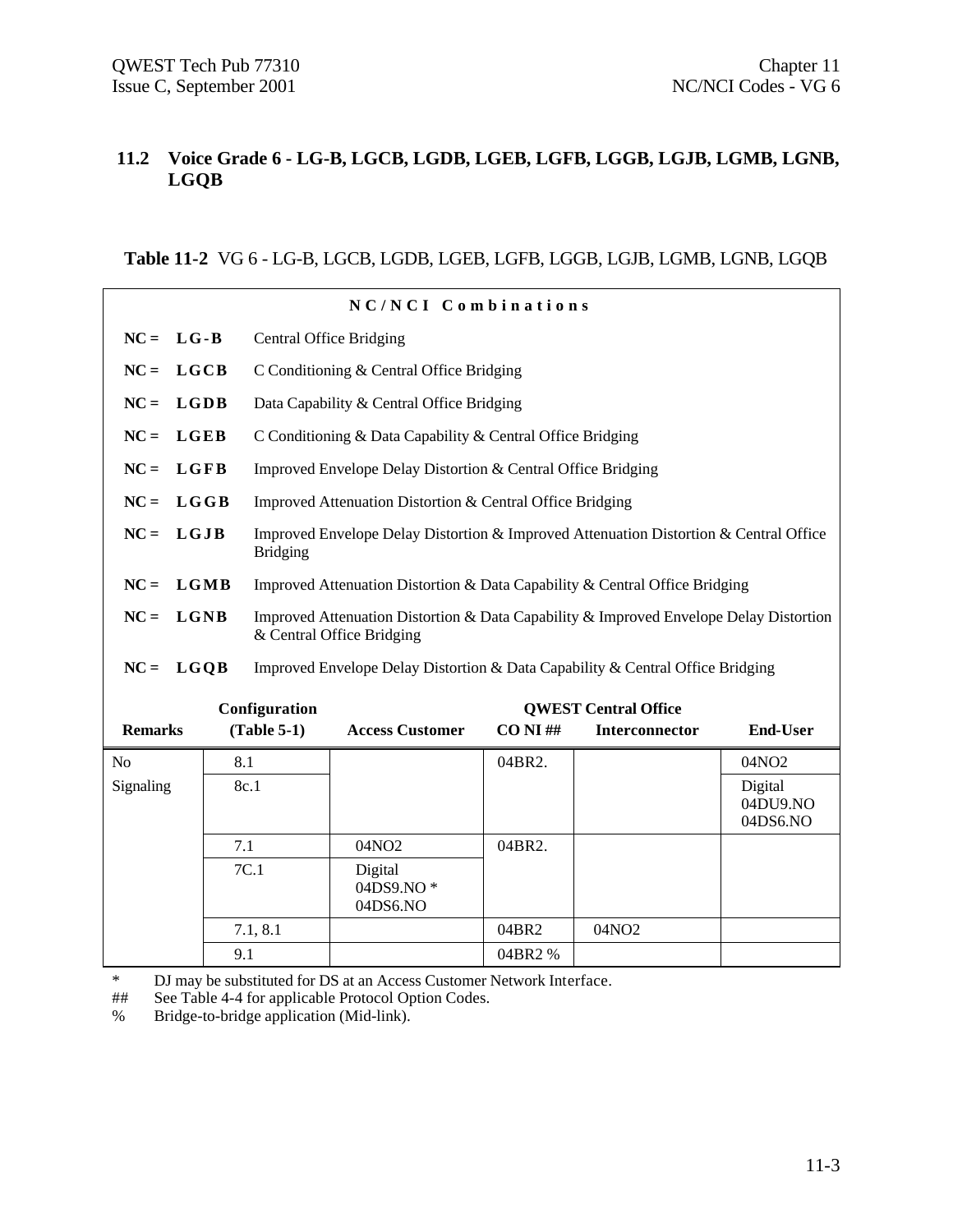#### **Table 11-2** VG 6 - LG-B, LGCB, LGDB, LGEB, LGFB, LGGB, LGJB, LGMB, LGNB, LGQB (Continued)

| NC/NCI Combinations |                                                                                                                         |                                                                                                                             |                                                                                |                                                              |             |                   |                 |  |
|---------------------|-------------------------------------------------------------------------------------------------------------------------|-----------------------------------------------------------------------------------------------------------------------------|--------------------------------------------------------------------------------|--------------------------------------------------------------|-------------|-------------------|-----------------|--|
| $NC =$              | $LG - B$                                                                                                                | <b>Central Office Bridging</b>                                                                                              |                                                                                |                                                              |             |                   |                 |  |
| $NC =$              | LGCB                                                                                                                    |                                                                                                                             |                                                                                | C Conditioning & Central Office Bridging                     |             |                   |                 |  |
| $NC =$              | <b>LGDB</b>                                                                                                             |                                                                                                                             | Data Capability & Central Office Bridging                                      |                                                              |             |                   |                 |  |
| $NC =$              | <b>LGEB</b>                                                                                                             |                                                                                                                             |                                                                                | C Conditioning & Data Capability & Central Office Bridging   |             |                   |                 |  |
| $NC =$              | LGFB                                                                                                                    |                                                                                                                             |                                                                                | Improved Envelope Delay Distortion & Central Office Bridging |             |                   |                 |  |
| $NC =$              | LGGB                                                                                                                    |                                                                                                                             |                                                                                | Improved Attenuation Distortion & Central Office Bridging    |             |                   |                 |  |
|                     |                                                                                                                         |                                                                                                                             |                                                                                |                                                              |             |                   |                 |  |
|                     | $NC = LGJB$<br>Improved Envelope Delay Distortion & Improved Attenuation Distortion & Central Office<br><b>Bridging</b> |                                                                                                                             |                                                                                |                                                              |             |                   |                 |  |
| $NC =$              |                                                                                                                         | <b>LGMB</b><br>Improved Attenuation Distortion & Data Capability & Central Office Bridging                                  |                                                                                |                                                              |             |                   |                 |  |
| $NC =$              |                                                                                                                         | LGNB<br>Improved Attenuation Distortion & Data Capability & Improved Envelope Delay Distortion<br>& Central Office Bridging |                                                                                |                                                              |             |                   |                 |  |
| $NC =$              | LGQB                                                                                                                    |                                                                                                                             | Improved Envelope Delay Distortion & Data Capability & Central Office Bridging |                                                              |             |                   |                 |  |
|                     | Configuration<br><b>QWEST Central Office</b>                                                                            |                                                                                                                             |                                                                                |                                                              |             |                   |                 |  |
| <b>Remarks</b>      |                                                                                                                         |                                                                                                                             | $(Table 5-1)$                                                                  | <b>Access Customer</b>                                       | $CO$ NI $#$ | Interconnector    | <b>End-User</b> |  |
| Suitable            |                                                                                                                         | 8.1                                                                                                                         |                                                                                |                                                              | 04BR2       |                   | 04DA2           |  |
| for data            |                                                                                                                         |                                                                                                                             | $8.1 + +$                                                                      |                                                              |             |                   | 06DA2           |  |
|                     |                                                                                                                         |                                                                                                                             | 8c.1                                                                           |                                                              |             |                   | Digital         |  |
|                     |                                                                                                                         | 7.1                                                                                                                         |                                                                                | 04DA2<br>04DB2                                               | 04BR2       |                   |                 |  |
|                     |                                                                                                                         | $7.1++$                                                                                                                     |                                                                                | 06DA2                                                        |             |                   |                 |  |
|                     |                                                                                                                         |                                                                                                                             | 7c.1                                                                           | Digital                                                      |             |                   |                 |  |
|                     |                                                                                                                         | 8.1                                                                                                                         |                                                                                |                                                              | 04BR2       | 04DB <sub>2</sub> |                 |  |
|                     |                                                                                                                         | 9.1                                                                                                                         |                                                                                |                                                              | 04BR2 %     |                   |                 |  |

## See Table 4-4 for applicable Protocol Option Codes.

% Bridge-to-bridge application (Mid-link).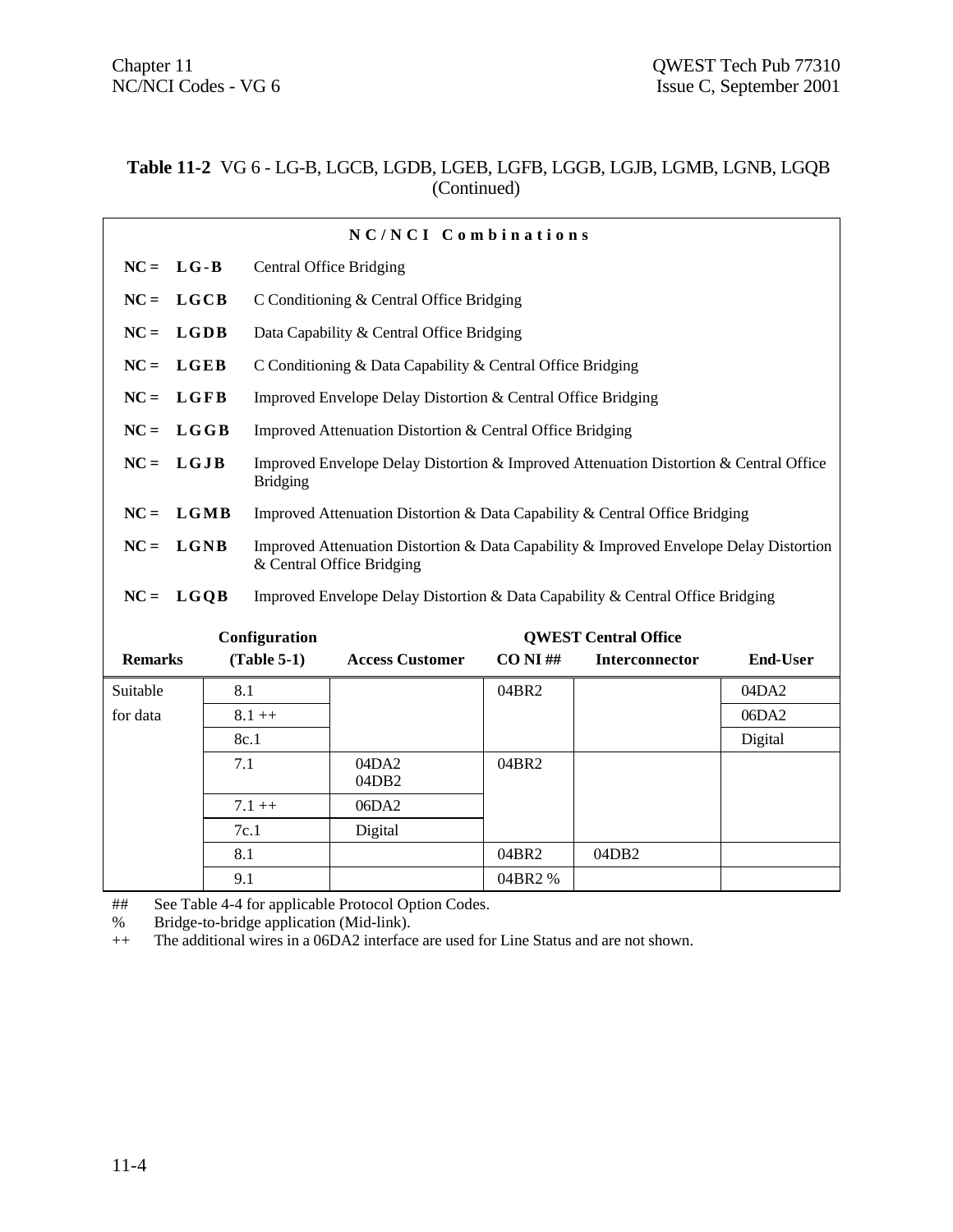#### **11.3 Voice Grade 6 - LG-E, LGCE, LGDE, LGEE, LGFE, LGGE, LGJE, LGME, LGNE, LGQE**

**Table 11-3** VG 6 - LG-E, LGCE, LGDE, LGEE, LGFE, LGGE, LGJE, LGME, LGNE, LGQE

|                      | NC/NCI Combinations |               |                                                                                                                                                                               |             |                             |                 |  |  |
|----------------------|---------------------|---------------|-------------------------------------------------------------------------------------------------------------------------------------------------------------------------------|-------------|-----------------------------|-----------------|--|--|
| $NC = LG - E$        |                     | Termination   | Central Office Bridging & Improved Termination at 4-wire Access Customer Point of                                                                                             |             |                             |                 |  |  |
| $NC = LGCE$          |                     |               | C Conditioning & Central Office Bridging & Improved Termination at 4-wire Access<br><b>Customer Point of Termination</b>                                                      |             |                             |                 |  |  |
| $NC = LGDE$          |                     |               | Data Capability & Central Office Bridging & Improved Termination at 4-wire Access<br><b>Customer Point of Termination</b>                                                     |             |                             |                 |  |  |
| $NC = LGEE$          |                     |               | C Conditioning & Data Capability & Central Office Bridging & Improved Termination at<br>4-wire Access Customer Point of Termination                                           |             |                             |                 |  |  |
| $NC = LGFE$          |                     |               | Improved Envelope Delay Distortion & Central Office Bridging & Improved Termination<br>at 4-wire Access Customer Point of Termination                                         |             |                             |                 |  |  |
| $NC = LGGE$          |                     |               | Improved Attenuation Distortion & Central Office Bridging & Improved Termination at<br>4-wire Access Customer Point of Termination                                            |             |                             |                 |  |  |
| $NC = LGJE$          |                     |               | Improved Attenuation Distortion & Improved Envelope Delay Distortion & Central Office<br>Bridging & Improved Termination at 4-wire Access Customer Point of Termination       |             |                             |                 |  |  |
| $NC = LGME$          |                     |               | Improved Attenuation Distortion & Data Capability & Central Office Bridging & Improved<br>Termination at 4-wire Access Customer Point of Termination                          |             |                             |                 |  |  |
| $NC = LGNE$          |                     | Termination   | Improved Attenuation Distortion & Data Capability & Improved Envelope Delay Distortion<br>& Central Office Bridging & Improved Termination at 4-wire Access Customer Point of |             |                             |                 |  |  |
| $NC = LGQE$          |                     |               | Improved Envelope Delay Distortion & Data Capability & Central Office Bridging &<br>Improved Termination at 4-wire Access Customer Point of Termination                       |             |                             |                 |  |  |
|                      |                     | Configuration |                                                                                                                                                                               |             | <b>QWEST Central Office</b> |                 |  |  |
| <b>Remarks</b>       |                     | $(Table 5-1)$ | <b>Access Customer</b>                                                                                                                                                        | $CO NI \#H$ | Interconnector              | <b>End-User</b> |  |  |
| No Signaling         | 7.1                 |               | 04NO2                                                                                                                                                                         | 04BR2       |                             |                 |  |  |
| Suitable for<br>data | 7.1                 |               | 04DB2                                                                                                                                                                         | 04BR2       |                             |                 |  |  |

## See Table 4-4 for applicable Protocol Option Codes.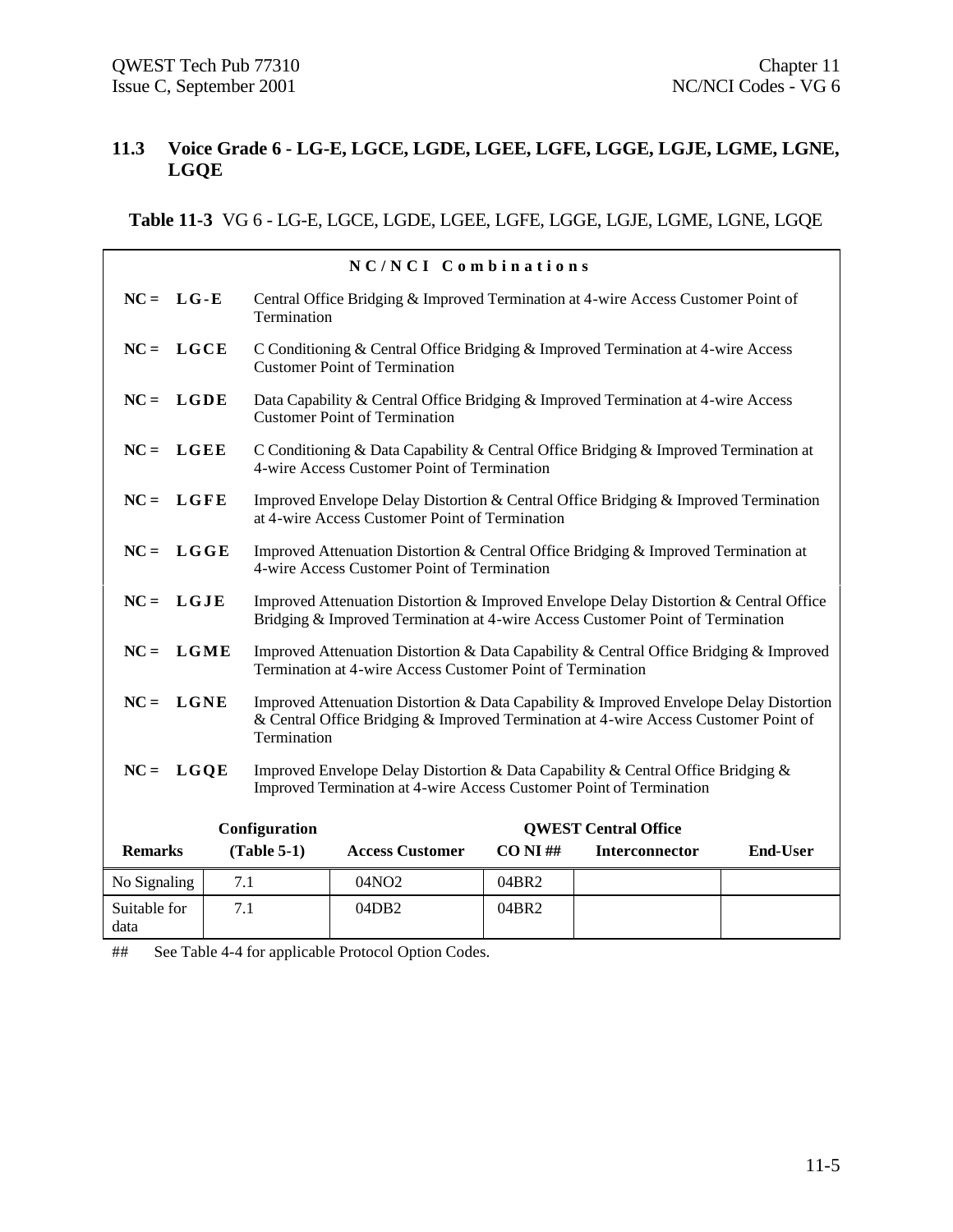#### **11.4 Voice Grade 6 - LG-H, LGCH, LGDH, LGEH, LGFH, LGGH, LGJH, LGMH, LGNH, LGQH**

# **Table 11-4** VG 6 - LG-H, LGCH, LGDH, LGEH, LGFH, LGGH, LGJH, LGMH, LGNH, LGQH

|                         |     |                                                                                                                              | NC/NCI Combinations                                                                                                                                                    |             |                             |                   |  |
|-------------------------|-----|------------------------------------------------------------------------------------------------------------------------------|------------------------------------------------------------------------------------------------------------------------------------------------------------------------|-------------|-----------------------------|-------------------|--|
| $NC = LG - H$           |     |                                                                                                                              | Central Office Bridging & Improved Termination at 4-wire End-User Point of Termination                                                                                 |             |                             |                   |  |
| $_{\rm LGCH}$<br>$NC =$ |     | C Conditioning & Central Office Bridging & Improved Termination at 4-wire End-User<br>Point of Termination                   |                                                                                                                                                                        |             |                             |                   |  |
| $NC = LGDH$             |     | Point of Termination                                                                                                         | Data Capability & Central Office Bridging & Improved Termination at 4-wire End-User                                                                                    |             |                             |                   |  |
| $NC = LGEH$             |     | C Conditioning & Data Capability & Central Office Bridging & Improved Termination at<br>4-wire End-User Point of Termination |                                                                                                                                                                        |             |                             |                   |  |
| $NC = LGFH$             |     |                                                                                                                              | Improved Envelope Delay Distortion & Central Office Bridging & Improved Termination<br>at 4-wire End-User Point of Termination                                         |             |                             |                   |  |
| $NC = LGGH$             |     |                                                                                                                              | Improved Attenuation Distortion & Central Office Bridging & Improved Termination at<br>4-wire End-User Point of Termination                                            |             |                             |                   |  |
| $NC = LGJH$             |     |                                                                                                                              | Improved Attenuation Distortion & Improved Envelope Delay Distortion & Central Office<br>Bridging & Improved Termination at 4-wire End-User Point of Termination       |             |                             |                   |  |
| $NC = LGMH$             |     |                                                                                                                              | Improved Attenuation Distortion & Data Capability & Central Office Bridging & Improved<br>Termination at 4-wire End-User Point of Termination                          |             |                             |                   |  |
| $NC = LGNH$             |     | Termination                                                                                                                  | Improved Attenuation Distortion & Data Capability & Improved Envelope Delay Distortion<br>& Central Office Bridging & Improved Termination at 4-wire End-User Point of |             |                             |                   |  |
| $NC = LGOH$             |     |                                                                                                                              | Improved Envelope Delay Distortion & Data Capability & Central Office Bridging &<br>Improved Termination at 4-wire End-User Point of Termination                       |             |                             |                   |  |
|                         |     | Configuration                                                                                                                |                                                                                                                                                                        |             | <b>QWEST Central Office</b> |                   |  |
| <b>Remarks</b>          |     | $(Table 5-1)$                                                                                                                | <b>Access Customer</b>                                                                                                                                                 | $CO NI \#H$ | Interconnector              | <b>End-User</b>   |  |
| No Signaling            | 8.1 |                                                                                                                              |                                                                                                                                                                        | 04BR2       |                             | 04NO <sub>2</sub> |  |

## See Table 4-4 for applicable Protocol Option Codes.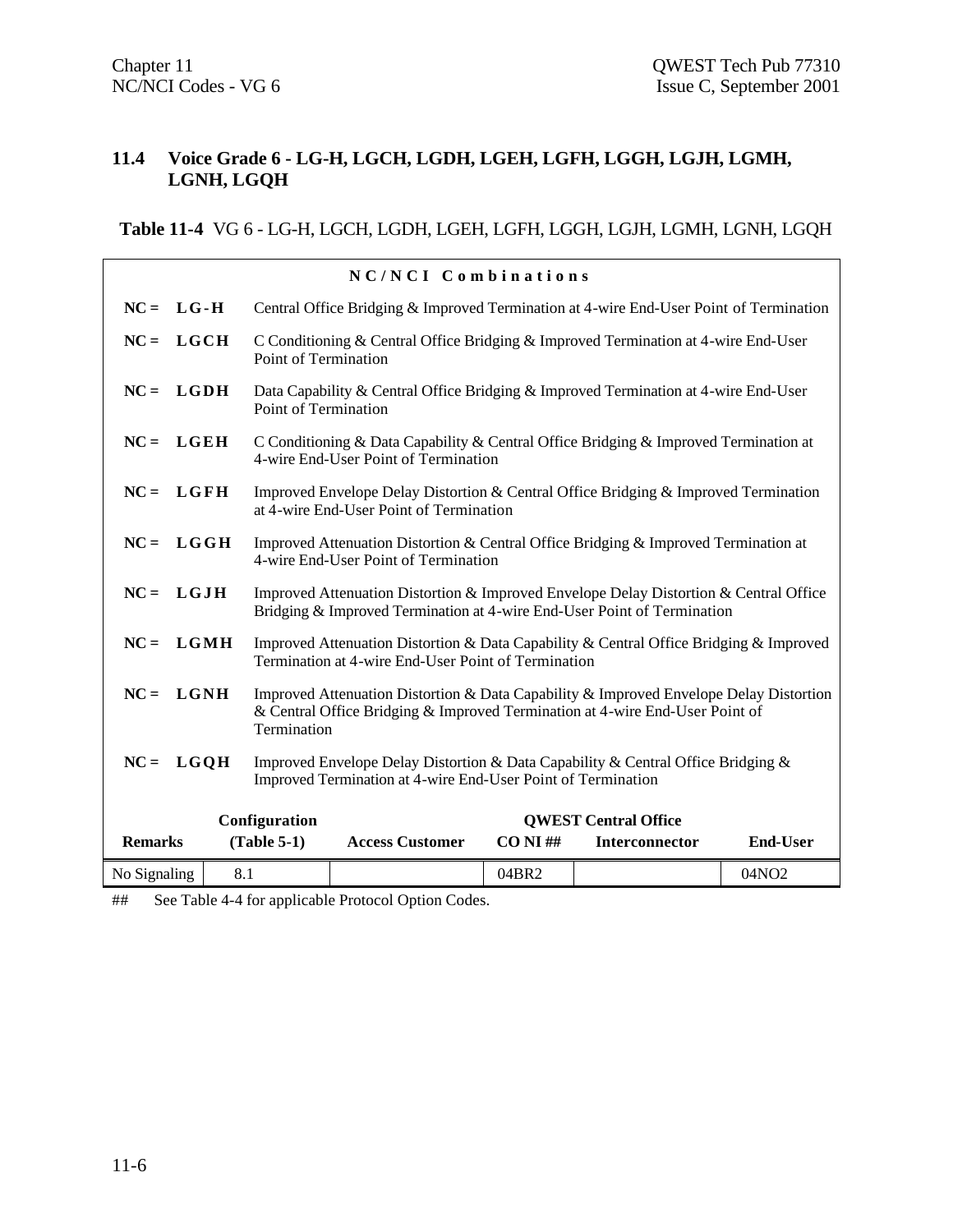#### **11.5 Voice Grade 6 - LG-L, LGCL, LGDL, LGEL, LGFL, LGGL, LGJL, LGML, LGNL, LGQL**

**Table 11-5** VG 6 - LG-L, LGCL, LGDL, LGEL, LGFL, LGGL, LGJL, LGML, LGNL, LGQL

|                |               |                                                                                                                                        | NC/NCI Combinations                                                                                                                                      |             |                             |                   |  |
|----------------|---------------|----------------------------------------------------------------------------------------------------------------------------------------|----------------------------------------------------------------------------------------------------------------------------------------------------------|-------------|-----------------------------|-------------------|--|
| $NC = LG - L$  |               |                                                                                                                                        | Improved Termination at 4-wire End-User Point of Termination                                                                                             |             |                             |                   |  |
| $NC = LGCL$    |               |                                                                                                                                        | C Conditioning & Improved Termination at 4-wire End-User Point of Termination                                                                            |             |                             |                   |  |
| $NC =$         | $_{\rm LGDL}$ |                                                                                                                                        | Data Capability & Improved Termination at 4-wire End-User Point of Termination                                                                           |             |                             |                   |  |
| $NC = LGEL$    |               | C Conditioning & Data Capability & Improved Termination at 4-wire End-User Point of<br>Termination                                     |                                                                                                                                                          |             |                             |                   |  |
| $NC = LGFL$    |               | Improved Envelope Delay Distortion & Improved Termination at 4-wire End-User Point of<br>Termination                                   |                                                                                                                                                          |             |                             |                   |  |
| $NC = LGGL$    |               | Improved Attenuation Distortion & Improved Termination at 4-wire End-User Point of<br>Termination                                      |                                                                                                                                                          |             |                             |                   |  |
| $NC = LGJL$    |               | Improved Attenuation Distortion & Improved Envelope Delay Distortion & Improved<br>Termination at 4-wire End-User Point of Termination |                                                                                                                                                          |             |                             |                   |  |
| $NC =$         | LGML          |                                                                                                                                        | Improved Attenuation Distortion & Data Capability & Improved Termination at 4-wire<br><b>End-User Point of Termination</b>                               |             |                             |                   |  |
| $NC = LGNL$    |               |                                                                                                                                        | Improved Attenuation Distortion & Data Capability & Improved Envelope Delay Distortion<br>& Improved Termination at 4-wire End-User Point of Termination |             |                             |                   |  |
| $NC = LGQL$    |               |                                                                                                                                        | Improved Envelope Delay Distortion & Data Capability & Improved Termination at 4-wire<br><b>End-User Point of Termination</b>                            |             |                             |                   |  |
|                |               | Configuration                                                                                                                          |                                                                                                                                                          |             | <b>OWEST Central Office</b> |                   |  |
| <b>Remarks</b> |               | $(Table 5-1)$                                                                                                                          | <b>Access Customer</b>                                                                                                                                   | <b>CONI</b> | <b>Interconnector</b>       | <b>End-User</b>   |  |
| N <sub>0</sub> | 1.2           |                                                                                                                                        | 04NO2                                                                                                                                                    |             |                             | 04NO <sub>2</sub> |  |
| Signaling      | 2.1           |                                                                                                                                        | Digital                                                                                                                                                  |             |                             |                   |  |
|                | 1.2           |                                                                                                                                        |                                                                                                                                                          |             | 04NO2                       | 04NO2             |  |
|                | 2.1           |                                                                                                                                        |                                                                                                                                                          |             | DS1/3 Digital               |                   |  |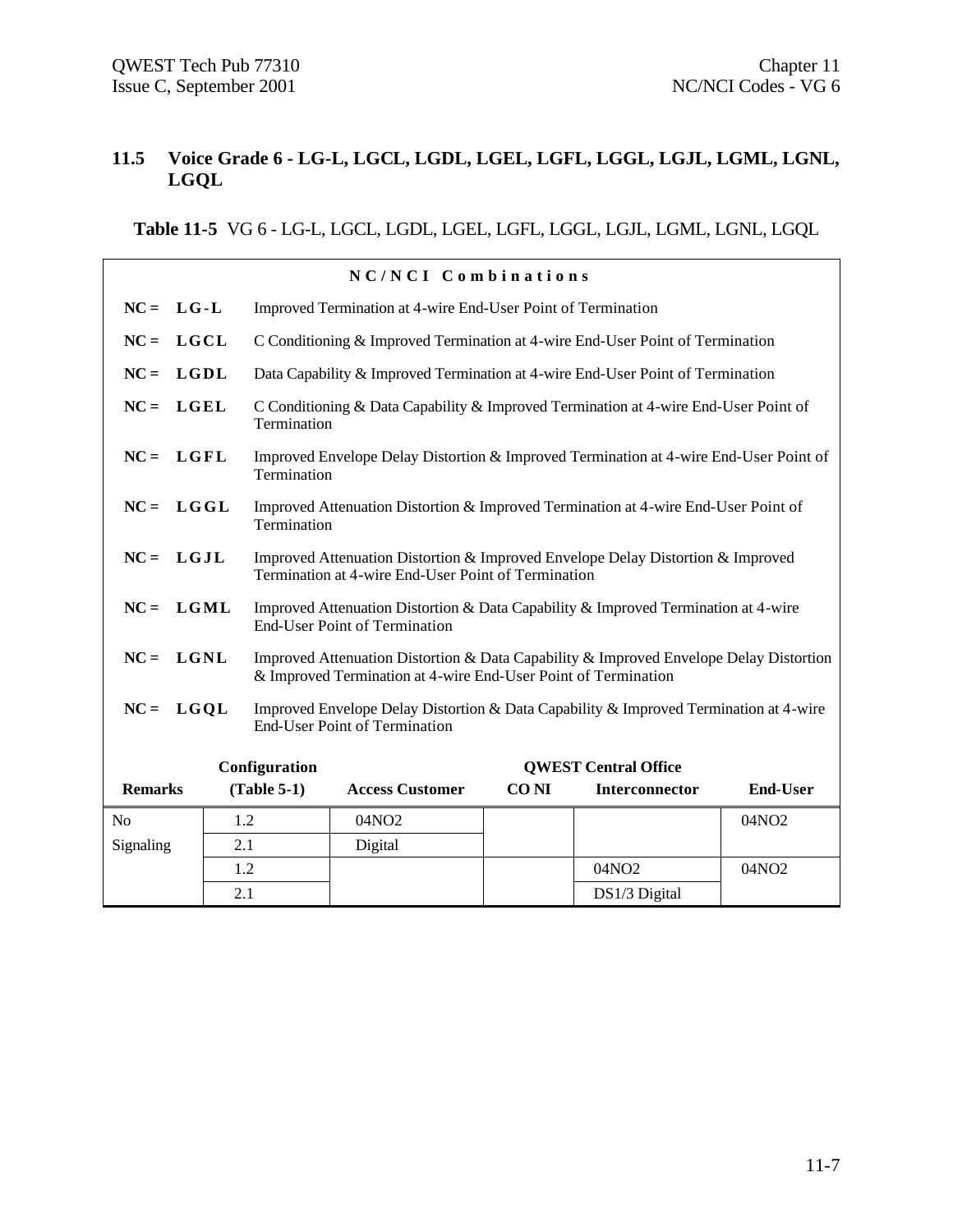#### **11.6 Voice Grade 6 - LG-P, LGCP, LGDP, LGEP, LGFP, LGGP, LGJP, LGMP, LGNP, LGQP**

**Table 11-6** VG 6 - LG-P, LGCP, LGDP, LGEP, LGFP, LGGP, LGJP, LGMP, LGNP, LGQP

|                |                                                                                                                                                                                                                                    |                                                                                                                                                       | NC/NCI Combinations                                                                                                                                                      |             |                             |                   |  |
|----------------|------------------------------------------------------------------------------------------------------------------------------------------------------------------------------------------------------------------------------------|-------------------------------------------------------------------------------------------------------------------------------------------------------|--------------------------------------------------------------------------------------------------------------------------------------------------------------------------|-------------|-----------------------------|-------------------|--|
| $NC = LG - P$  |                                                                                                                                                                                                                                    |                                                                                                                                                       | Improved Termination at 4-wire End-User Point of Termination & at 4-wire Access<br><b>Customer Point of Termination</b>                                                  |             |                             |                   |  |
| $NC = LGCP$    |                                                                                                                                                                                                                                    | C Conditioning & Improved Termination at 4-wire End-User Point of Termination & at<br>4-wire Access Customer Point of Termination                     |                                                                                                                                                                          |             |                             |                   |  |
| $NC = LGDP$    |                                                                                                                                                                                                                                    | Data Capability & Improved Termination at 4-wire End-User Point of Termination & at<br>4-wire Access Customer Point of Termination                    |                                                                                                                                                                          |             |                             |                   |  |
|                | $NC = LGEP$<br>C Conditioning & Data Capability & Improved Termination at 4-wire End-User Point of<br>Termination & at 4-wire Access Customer Point of Termination                                                                 |                                                                                                                                                       |                                                                                                                                                                          |             |                             |                   |  |
| $NC = LGFP$    |                                                                                                                                                                                                                                    | Improved Envelope Delay Distortion & Improved Termination at 4-wire End-User Point of<br>Termination & at 4-wire Access Customer Point of Termination |                                                                                                                                                                          |             |                             |                   |  |
| $NC = LGGP$    |                                                                                                                                                                                                                                    |                                                                                                                                                       | Improved Attenuation Distortion & Improved Termination at 4-wire End-User Point of<br>Termination & at 4-wire Access Customer Point of Termination                       |             |                             |                   |  |
| $NC = LGJP$    |                                                                                                                                                                                                                                    | of Termination                                                                                                                                        | Improved Attenuation Distortion & Improved Envelope Delay Distortion & Improved<br>Termination at 4-wire End-User Point of Termination & at 4-wire Access Customer Point |             |                             |                   |  |
| $NC = LGMP$    |                                                                                                                                                                                                                                    |                                                                                                                                                       | Improved Attenuation Distortion & Data Capability & Improved Termination at 4-wire<br>End-User Point of Termination & at 4-wire Access Customer Point of Termination     |             |                             |                   |  |
|                | $NC = LGNP$<br>Improved Attenuation Distortion & Data Capability & Improved Envelope Delay Distortion<br>& Improved Termination at 4-wire End-User Point of Termination & at 4-wire Access<br><b>Customer Point of Termination</b> |                                                                                                                                                       |                                                                                                                                                                          |             |                             |                   |  |
| $NC = LGOP$    |                                                                                                                                                                                                                                    |                                                                                                                                                       | Improved Envelope Delay Distortion & Data Capability & Improved Termination at 4-wire<br>End-User Point of Termination & at 4-wire Access Customer Point of Termination  |             |                             |                   |  |
|                |                                                                                                                                                                                                                                    | Configuration                                                                                                                                         |                                                                                                                                                                          |             | <b>QWEST Central Office</b> |                   |  |
| <b>Remarks</b> |                                                                                                                                                                                                                                    | $(Table 5-1)$                                                                                                                                         | <b>Access Customer</b>                                                                                                                                                   | <b>CONI</b> | Interconnector              | <b>End-User</b>   |  |
| No Signaling   | 1.2                                                                                                                                                                                                                                |                                                                                                                                                       | 04NO2                                                                                                                                                                    |             |                             | 04NO <sub>2</sub> |  |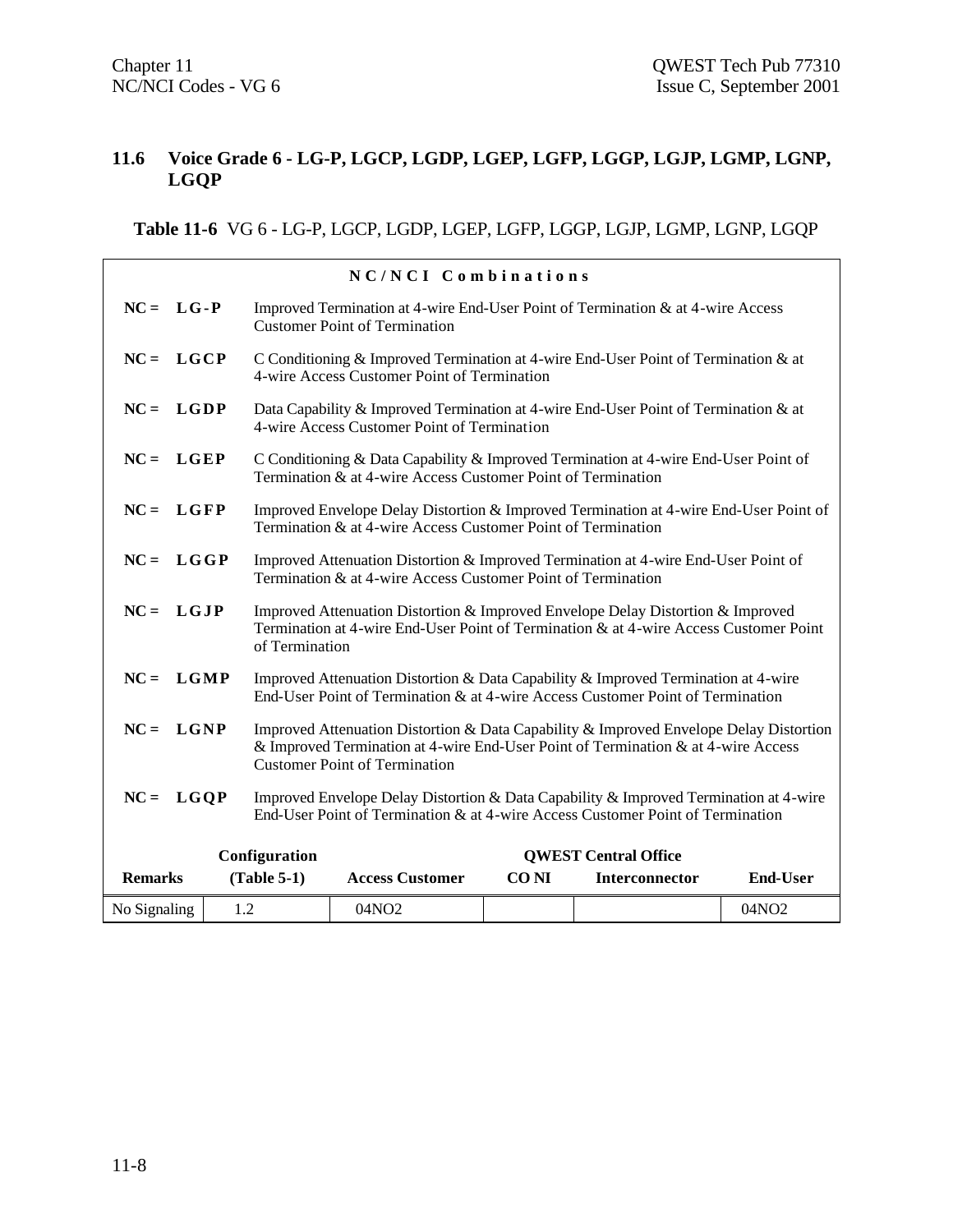#### **11.7 Voice Grade 6 - LG-R, LGCR, LGDR, LGER, LGFR, LGGR, LGJR, LGMR, LGNR, LGQR**

**Table 11-7** VG 6 - LG-R, LGCR, LGDR, LGER, LGFR, LGGR, LGJR, LGMR, LGNR, LGQR

|                | NC/NCI Combinations                                                                                                                                          |                                                                                                          |                                                                                                             |                                                                                                                                                                 |             |                             |                   |  |
|----------------|--------------------------------------------------------------------------------------------------------------------------------------------------------------|----------------------------------------------------------------------------------------------------------|-------------------------------------------------------------------------------------------------------------|-----------------------------------------------------------------------------------------------------------------------------------------------------------------|-------------|-----------------------------|-------------------|--|
| $NC = LG - R$  |                                                                                                                                                              |                                                                                                          |                                                                                                             | Improved Termination at 4-wire Access Customer Point of Termination                                                                                             |             |                             |                   |  |
| $NC =$         | LGCR                                                                                                                                                         |                                                                                                          |                                                                                                             | C Conditioning & Improved Termination at 4-wire Access Customer Point of Termination                                                                            |             |                             |                   |  |
| $NC =$         | LGDR                                                                                                                                                         |                                                                                                          |                                                                                                             | Data Capability & Improved Termination at 4-wire Access Customer Point of Termination                                                                           |             |                             |                   |  |
| $NC =$         | LGER                                                                                                                                                         |                                                                                                          |                                                                                                             | C Conditioning & Data Capability & Improved Termination at 4-wire Access Customer<br>Point of Termination                                                       |             |                             |                   |  |
| $NC = LGFR$    |                                                                                                                                                              |                                                                                                          | Improved Envelope Delay Distortion & Improved Termination at 4-wire Access Customer<br>Point of Termination |                                                                                                                                                                 |             |                             |                   |  |
| $NC = LGGR$    |                                                                                                                                                              | Improved Attenuation Distortion & Improved Termination at 4-wire Access Customer<br>Point of Termination |                                                                                                             |                                                                                                                                                                 |             |                             |                   |  |
|                | $NC = LGJR$<br>Improved Attenuation Distortion & Improved Envelope Delay Distortion & Improved<br>Termination at 4-wire Access Customer Point of Termination |                                                                                                          |                                                                                                             |                                                                                                                                                                 |             |                             |                   |  |
| $NC = LGMR$    |                                                                                                                                                              |                                                                                                          |                                                                                                             | Improved Attenuation Distortion & Data Capability & Improved Termination at 4-wire<br><b>Access Customer Point of Termination</b>                               |             |                             |                   |  |
| $NC =$         | LGNR                                                                                                                                                         |                                                                                                          |                                                                                                             | Improved Attenuation Distortion & Data Capability & Improved Envelope Delay Distortion<br>& Improved Termination at 4-wire Access Customer Point of Termination |             |                             |                   |  |
| $NC = LGQR$    |                                                                                                                                                              |                                                                                                          |                                                                                                             | Data Capability & Improved Envelope Delay Distortion & Improved Termination at 4-wire<br><b>Access Customer Point of Termination</b>                            |             |                             |                   |  |
|                |                                                                                                                                                              |                                                                                                          | Configuration                                                                                               |                                                                                                                                                                 |             | <b>OWEST Central Office</b> |                   |  |
| <b>Remarks</b> |                                                                                                                                                              |                                                                                                          | $(Table 5-1)$                                                                                               | <b>Access Customer</b>                                                                                                                                          | <b>CONI</b> | Interconnector              | <b>End-User</b>   |  |
| No             |                                                                                                                                                              | 1.2                                                                                                      |                                                                                                             | 04NO <sub>2</sub>                                                                                                                                               |             |                             | 04NO <sub>2</sub> |  |
| Signaling      |                                                                                                                                                              | 1.2                                                                                                      |                                                                                                             | 04NO <sub>2</sub>                                                                                                                                               |             | 04NO <sub>2</sub>           |                   |  |
| Suitable       |                                                                                                                                                              | 1.2                                                                                                      |                                                                                                             | 04DB2                                                                                                                                                           |             |                             | 04DA2             |  |
| for data       |                                                                                                                                                              |                                                                                                          | $1.2 ++$                                                                                                    |                                                                                                                                                                 |             |                             | 06DA2             |  |
|                |                                                                                                                                                              |                                                                                                          | 1.2m                                                                                                        | 04DB2                                                                                                                                                           | 04DM2.6P    |                             |                   |  |

++ The additional wires in a 06DA2 interface are used for Line Status and are not shown.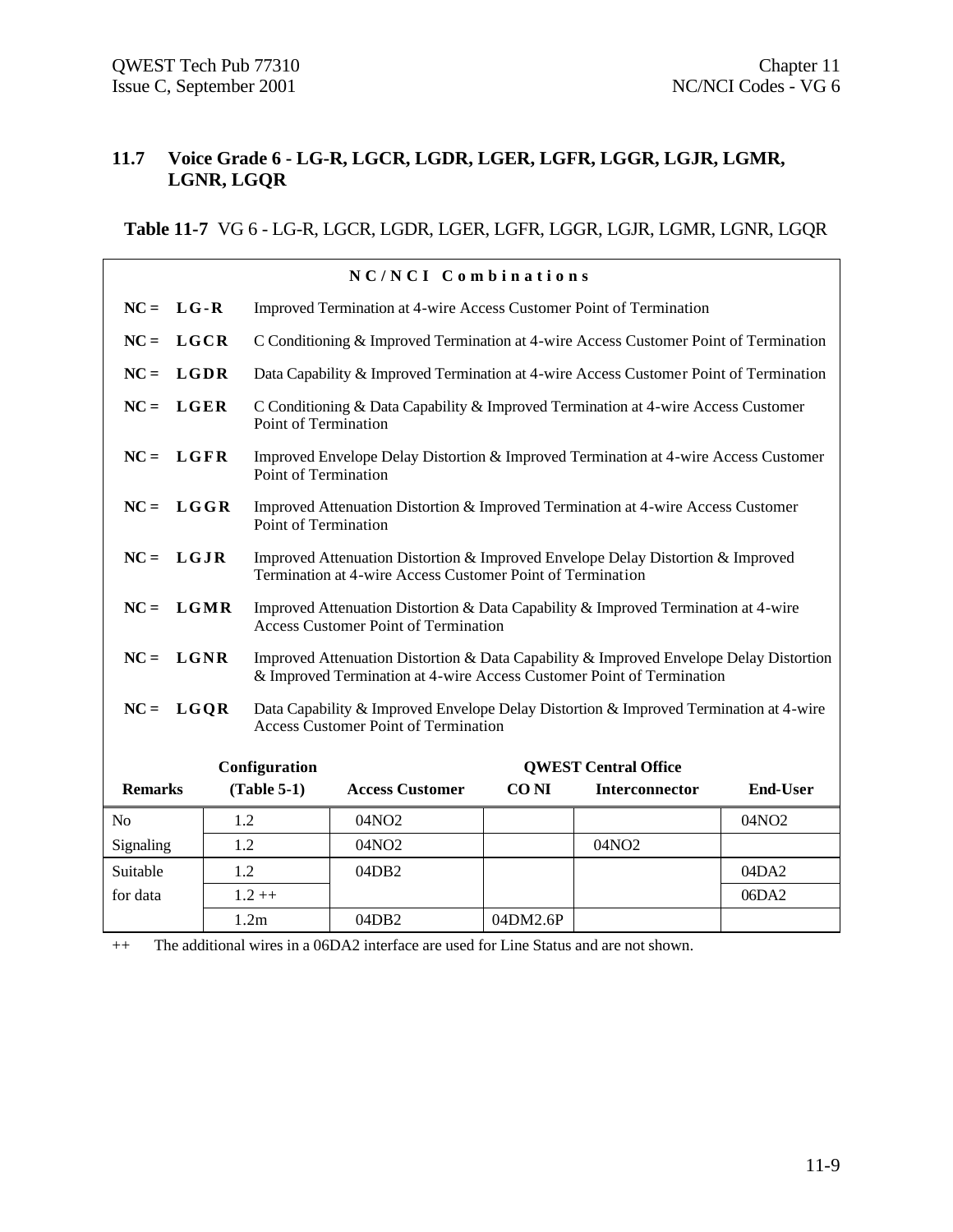#### **11.8 Voice Grade 6 - LGC-, LGD-, LGE-, LGF-, LGG-, LGJ-, LGM-, LGN-, LGQ-**

# **Table 11-8** VG 6 - LGC-, LGD-, LGE-, LGF-, LGG-, LGJ-, LGM-, LGN-, LGQ-

| NC/NCI Combinations                          |        |                |                                                                             |             |                       |                                 |  |  |  |  |  |
|----------------------------------------------|--------|----------------|-----------------------------------------------------------------------------|-------------|-----------------------|---------------------------------|--|--|--|--|--|
| $NC = LGC$ -                                 |        | C Conditioning |                                                                             |             |                       |                                 |  |  |  |  |  |
| $NC =$                                       | LGD-   |                | Data Capability                                                             |             |                       |                                 |  |  |  |  |  |
| $NC =$                                       | LGE-   |                | C Conditioning & Data Capability                                            |             |                       |                                 |  |  |  |  |  |
| $NC =$                                       | LGF-   |                | <b>Improved Envelope Delay</b>                                              |             |                       |                                 |  |  |  |  |  |
| $NC =$                                       | $LGG-$ |                | <b>Improved Attenuation Distortion</b>                                      |             |                       |                                 |  |  |  |  |  |
|                                              |        |                |                                                                             |             |                       |                                 |  |  |  |  |  |
| $NC =$                                       | $LGJ-$ |                | Improved Attenuation Distortion & Improved Envelope Delay                   |             |                       |                                 |  |  |  |  |  |
| $NC =$                                       | LGM-   |                | Improved Attenuation Distortion & Data Capability                           |             |                       |                                 |  |  |  |  |  |
| $NC =$                                       | LGN-   |                | Improved Attenuation Distortion & Data Capability & Improved Envelope Delay |             |                       |                                 |  |  |  |  |  |
| $NC = LGQ$ -                                 |        |                | Improved Envelope Delay & Data Capability                                   |             |                       |                                 |  |  |  |  |  |
|                                              |        |                |                                                                             |             |                       |                                 |  |  |  |  |  |
| Configuration<br><b>OWEST Central Office</b> |        |                |                                                                             |             |                       |                                 |  |  |  |  |  |
|                                              |        |                |                                                                             |             |                       |                                 |  |  |  |  |  |
| <b>Remarks</b>                               |        | $(Table 5-1)$  | <b>Access Customer</b>                                                      | <b>CONI</b> | <b>Interconnector</b> | <b>End-User</b>                 |  |  |  |  |  |
| No                                           | 1.2    |                | 04NO2                                                                       |             |                       | 04NO <sub>2</sub>               |  |  |  |  |  |
| Signaling                                    | 2.1    |                | Digital                                                                     |             |                       |                                 |  |  |  |  |  |
|                                              |        | 2b.1           | 04NO2                                                                       |             |                       | Digital                         |  |  |  |  |  |
|                                              | 2a     |                | Digital<br>04DS9.NO*<br>04DS6.NO                                            |             |                       | Digital<br>04DU9.NO<br>04DS6.NO |  |  |  |  |  |
|                                              | 1.2    |                |                                                                             |             | 04NO2                 | 04NO2                           |  |  |  |  |  |
|                                              | 2.1    |                |                                                                             |             | DS1/3 Digital         |                                 |  |  |  |  |  |
|                                              |        | 2b.1           |                                                                             |             | 04NO2                 | Digital                         |  |  |  |  |  |
|                                              | 1.2    |                | 04NO2                                                                       |             | 04NO2                 |                                 |  |  |  |  |  |
|                                              |        | 2b.1           |                                                                             |             | DS1/3 Digital         |                                 |  |  |  |  |  |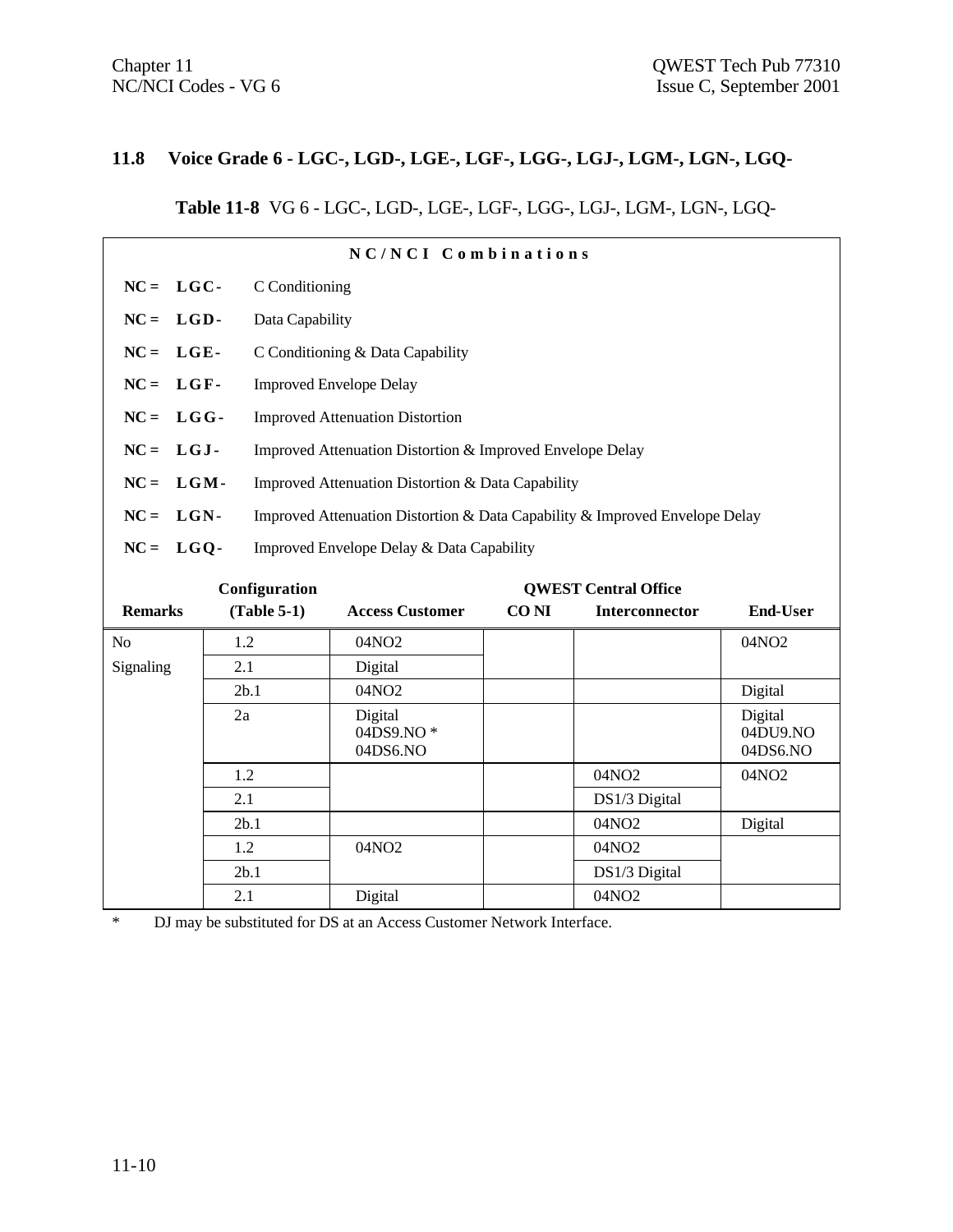**Table 11-8** VG 6 - LGC-, LGD-, LGE-, LGF-, LGG-, LGJ-, LGM-, LGN-, LGQ- (Continued)

| NC/NCI Combinations  |                 |                                                                             |             |                             |                 |  |  |
|----------------------|-----------------|-----------------------------------------------------------------------------|-------------|-----------------------------|-----------------|--|--|
| $NC = LGC$           |                 | C Conditioning                                                              |             |                             |                 |  |  |
| $NC = LGD$           | Data Capability |                                                                             |             |                             |                 |  |  |
| $NC = LGE$ -         |                 | C Conditioning & Data Capability                                            |             |                             |                 |  |  |
| $NC = LGF$ -         |                 | <b>Improved Envelope Delay</b>                                              |             |                             |                 |  |  |
| $NC = LGG$           |                 | <b>Improved Attenuation Distortion</b>                                      |             |                             |                 |  |  |
| $NC = LGJ$ -         |                 | Improved Attenuation Distortion & Improved Envelope Delay                   |             |                             |                 |  |  |
| $NC = LGM$ -         |                 | Improved Attenuation Distortion & Data Capability                           |             |                             |                 |  |  |
| $NC = LGN$ -         |                 | Improved Attenuation Distortion & Data Capability & Improved Envelope Delay |             |                             |                 |  |  |
| $NC = LGQ$           |                 | Improved Envelope Delay & Data Capability                                   |             |                             |                 |  |  |
|                      | Configuration   |                                                                             |             | <b>QWEST Central Office</b> |                 |  |  |
| <b>Remarks</b>       | $(Table 5-1)$   | <b>Access Customer</b>                                                      | <b>CONI</b> | <b>Interconnector</b>       | <b>End-User</b> |  |  |
| Suitable for<br>data | 1.2             | 04DA2<br>04DB <sub>2</sub>                                                  |             |                             | 04DA2           |  |  |
|                      | $1.2 + +$       | 06DA2                                                                       |             |                             |                 |  |  |
|                      | 2.1             | Digital                                                                     |             |                             |                 |  |  |
|                      | $1.2 ++$        | 04DA2<br>04DB2                                                              |             |                             | 06DA2           |  |  |

|           | 04DB2          |                      |         |
|-----------|----------------|----------------------|---------|
| $1.2++$   | 06DA2          |                      |         |
| $2.1 + +$ | Digital        |                      |         |
| 2b.1      | 04DA2<br>04DB2 |                      | Digital |
| $2b.1++$  | 06DA2          |                      |         |
| 2a        | Digital        |                      |         |
| 1.2m      |                | 04DM2.3P             | 04DA2   |
| $1.2m ++$ |                | 04DM2.4P             | 06DA2   |
| 2b.1      |                | 04DM2.5P             | Digital |
|           |                | 04DM2.6P<br>04DM2.7P |         |

++ The additional wires in a 06DA2 interface are used for Line Status and are not shown.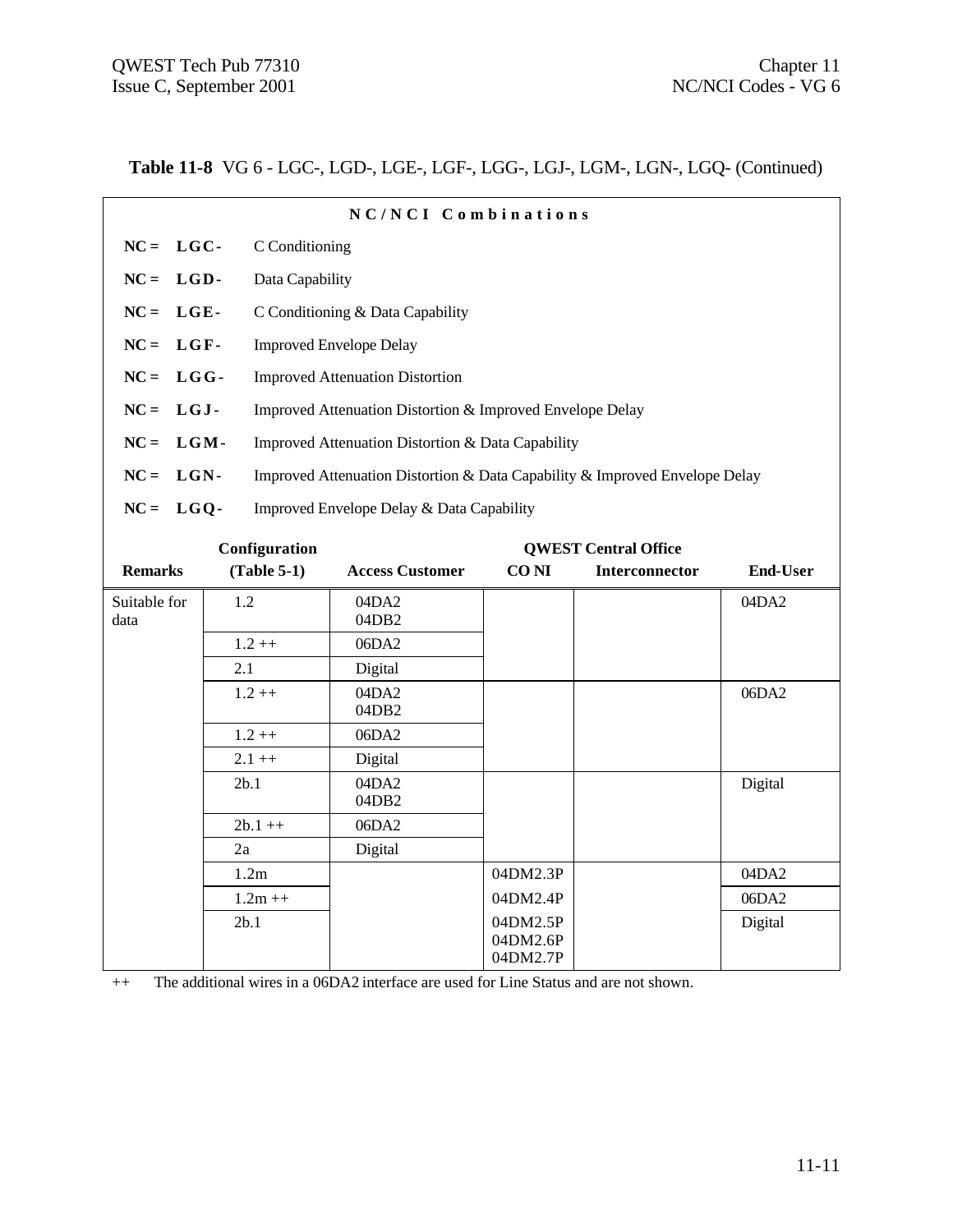**Table 11-8** VG 6 - LGC-, LGD-, LGE-, LGF-, LGG-, LGJ-, LGM-, LGN-, LGQ- (Continued)

|                | NC/NCI Combinations |                                                                             |             |                             |                 |  |  |  |  |
|----------------|---------------------|-----------------------------------------------------------------------------|-------------|-----------------------------|-----------------|--|--|--|--|
| $NC = LGC$ -   |                     | C Conditioning                                                              |             |                             |                 |  |  |  |  |
| $NC = LGD$ -   |                     | Data Capability                                                             |             |                             |                 |  |  |  |  |
| $NC = LGE$     |                     | C Conditioning & Data Capability                                            |             |                             |                 |  |  |  |  |
| $NC = LGF$ -   |                     | <b>Improved Envelope Delay</b>                                              |             |                             |                 |  |  |  |  |
| $NC = LGG$ -   |                     | <b>Improved Attenuation Distortion</b>                                      |             |                             |                 |  |  |  |  |
| $NC = LGJ$ -   |                     | Improved Attenuation Distortion & Improved Envelope Delay                   |             |                             |                 |  |  |  |  |
| $NC = LGM$ -   |                     | Improved Attenuation Distortion & Data Capability                           |             |                             |                 |  |  |  |  |
| $NC = LGN$ -   |                     | Improved Attenuation Distortion & Data Capability & Improved Envelope Delay |             |                             |                 |  |  |  |  |
| $NC = LGQ$     |                     | Improved Envelope Delay & Data Capability                                   |             |                             |                 |  |  |  |  |
|                |                     |                                                                             |             |                             |                 |  |  |  |  |
|                | Configuration       |                                                                             |             | <b>OWEST Central Office</b> |                 |  |  |  |  |
| <b>Remarks</b> | $(Table 5-1)$       | <b>Access Customer</b>                                                      | <b>CONI</b> | <b>Interconnector</b>       | <b>End-User</b> |  |  |  |  |
| Suitable       | 1.2m                | 04DA2                                                                       | 04DM2.3P    |                             |                 |  |  |  |  |
| for data       | $1.2m + +$          | 06DA2                                                                       | 04DM2.4P    |                             |                 |  |  |  |  |
| Continued      | 2.1 <sub>m</sub>    |                                                                             |             |                             |                 |  |  |  |  |
|                |                     | Digital                                                                     | 04DM2.5P    |                             |                 |  |  |  |  |
|                |                     |                                                                             | 04DM2.6P    |                             |                 |  |  |  |  |
|                |                     |                                                                             | 04DM2.7P    |                             |                 |  |  |  |  |
|                | 1.2m                | 04DB2                                                                       | 04DM2.6P    |                             |                 |  |  |  |  |
|                | 1.2                 |                                                                             |             | 04DB2                       | 04DA2           |  |  |  |  |
|                | $1.2 ++$            |                                                                             |             |                             | 06DA2           |  |  |  |  |
|                | 2.1                 |                                                                             |             |                             | Digital         |  |  |  |  |

 $2.1 + +$  06DA2

2b.1 04DB2 DS1/3 Digital

++ The additional wires in a 06DA2 interface are used for Line Status and are not shown.

 $1.2m++$  06DA2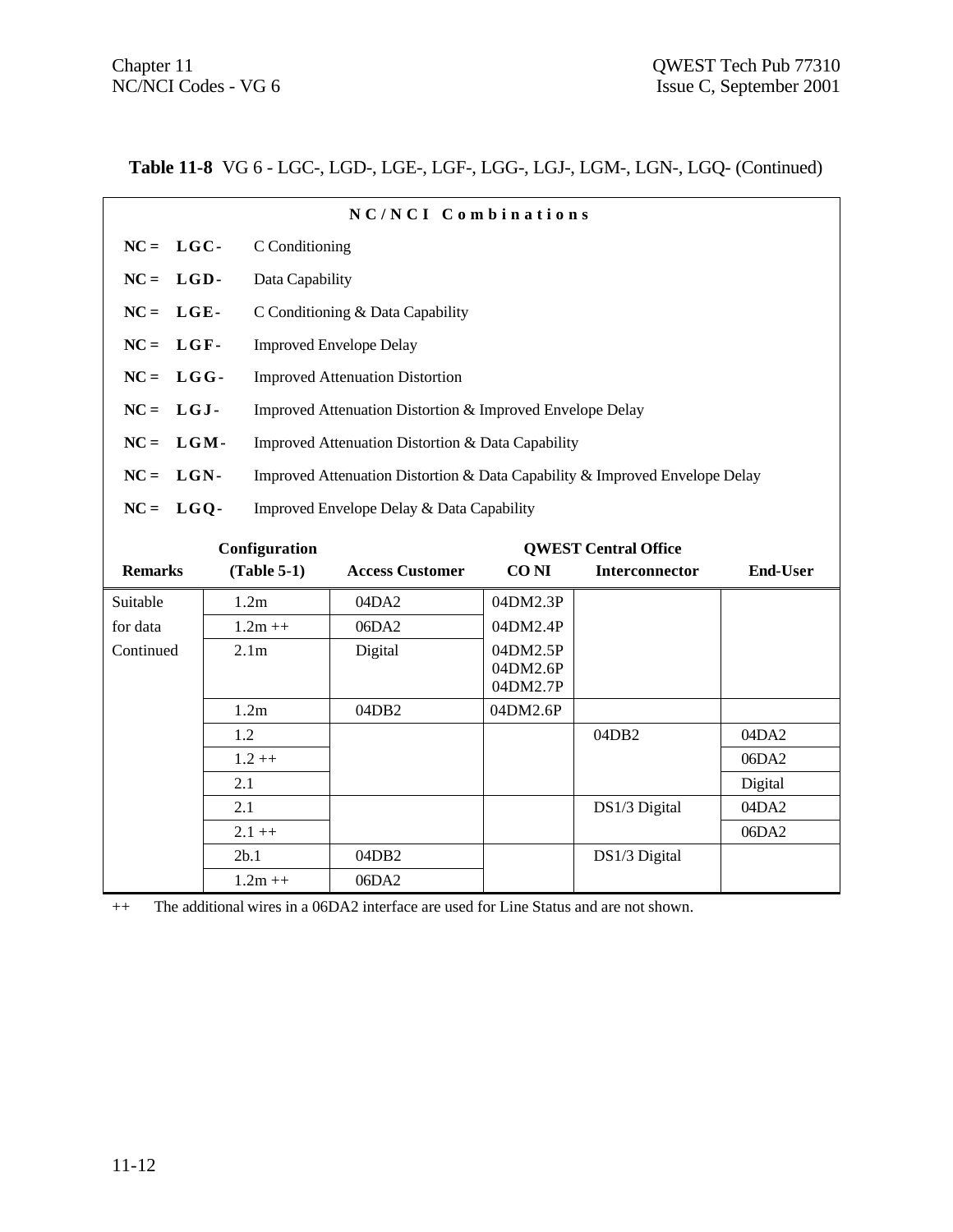# **CONTENTS**

# **Chapter and Section Page**

| 12. |       |                                                     |  |
|-----|-------|-----------------------------------------------------|--|
|     | 12.1  |                                                     |  |
|     | 12.2  | Voice Grade 7 - LH-A, LHCA, LHDA, LHEA, LHFA, LHGA, |  |
|     |       |                                                     |  |
|     | 12.3  |                                                     |  |
|     | 12.4  | Voice Grade 7 - LH-D, LHCD, LHDD, LHED, LHFD, LHGD, |  |
|     |       |                                                     |  |
|     | 12.5  | Voice Grade 7 - LH-L, LHCL, LHDL, LHEL, LHFL, LHGL, |  |
|     |       |                                                     |  |
|     | 12.6  |                                                     |  |
|     | 12.7  | Voice Grade 7 - LH-P, LHCP, LHDP, LHEP, LHFP, LHGP, |  |
|     |       |                                                     |  |
|     | 12.8  |                                                     |  |
|     | 12.9  |                                                     |  |
|     | 12.10 |                                                     |  |
|     | 12.11 |                                                     |  |
|     |       | 12.12 Voice Grade 7 - LHC-, LHD-, LHE-, LHF-, LHG-, |  |
|     |       |                                                     |  |
|     |       | 12.13 Voice Grade 7 - LHCR, LHDR, LHER, LHFR, LHGR, |  |
|     |       |                                                     |  |
|     |       |                                                     |  |
|     |       |                                                     |  |
|     |       |                                                     |  |
|     |       |                                                     |  |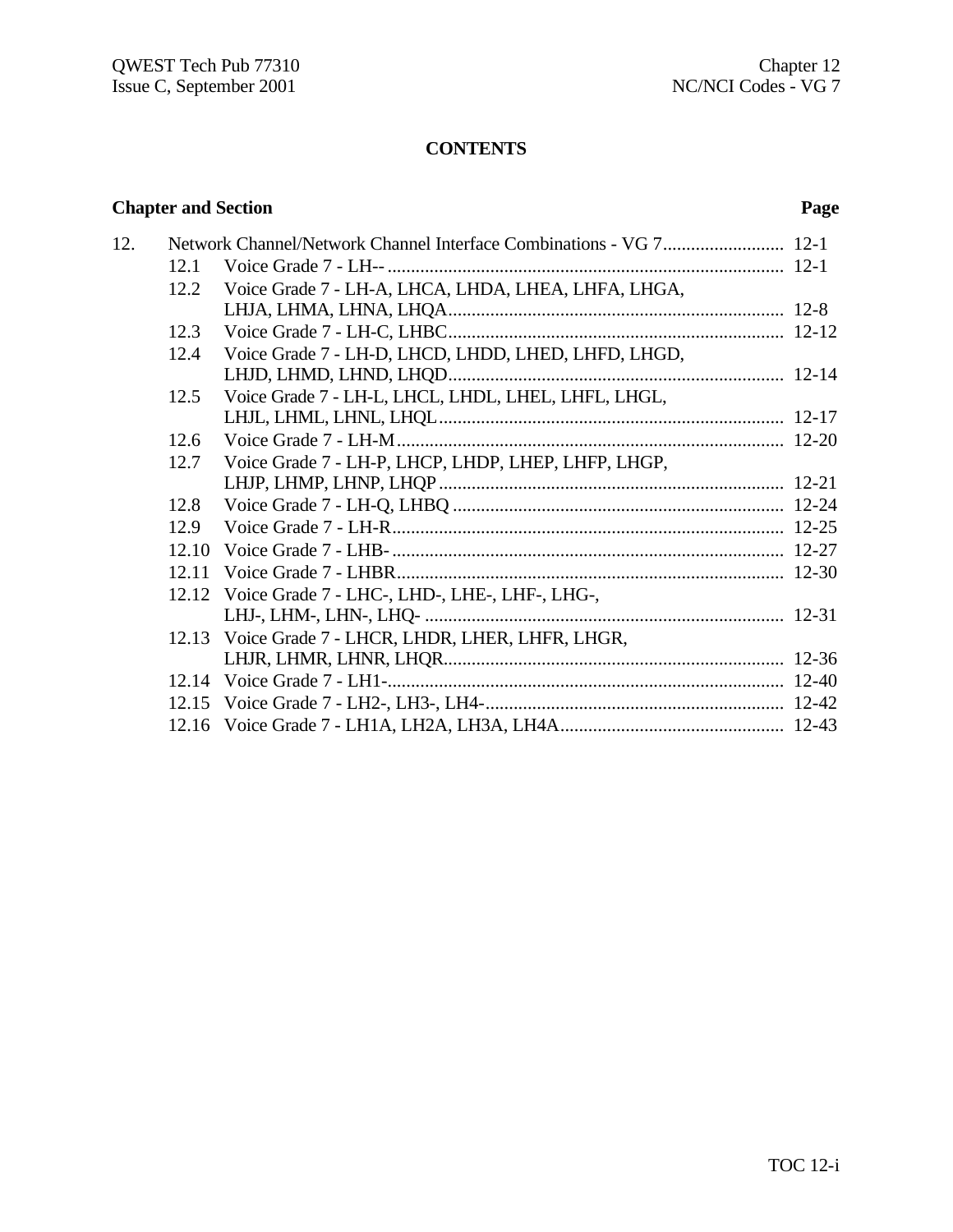# **CONTENTS (Continued)**

# **Tables**

# Page

| $12 - 1$  |                                                                         |           |
|-----------|-------------------------------------------------------------------------|-----------|
| $12 - 2$  | VG 7 - LH-A, LHCA, LHDA, LHEA, LHFA, LHGA, LHJA, LHMA,                  |           |
|           |                                                                         |           |
| $12 - 3$  |                                                                         |           |
| $12 - 4$  | VG 7 - LH-D, LHCD, LHDD, LHED, LHFD, LHGD, LHJD, LHMD,                  |           |
|           |                                                                         |           |
| $12 - 5$  | VG 7 - LH-L, LHCL, LHDL, LHEL, LHFL, LHGL, LHJL, LHML,                  |           |
|           |                                                                         |           |
| $12-6$    |                                                                         |           |
| $12 - 7$  | VG 7 - LH-P, LHCP, LHDP, LHEP, LHFP, LHGP, LHJP, LHMP,                  |           |
|           |                                                                         |           |
| $12 - 8$  |                                                                         |           |
| $12-9$    |                                                                         |           |
| $12 - 10$ |                                                                         |           |
| $12 - 10$ |                                                                         |           |
|           | 12-12 VG 7 - LHC-, LHD-, LHE-, LHF-, LHG-, LHJ-, LHM-, LHN-, LHO-       | $12 - 31$ |
|           | 12-13 VG 7 - LHCR, LHDR, LHER, LHFR, LHGR, LHJR, LHMR, LHNR, LHOR 12-36 |           |
|           |                                                                         |           |
|           |                                                                         |           |
|           |                                                                         |           |
|           |                                                                         |           |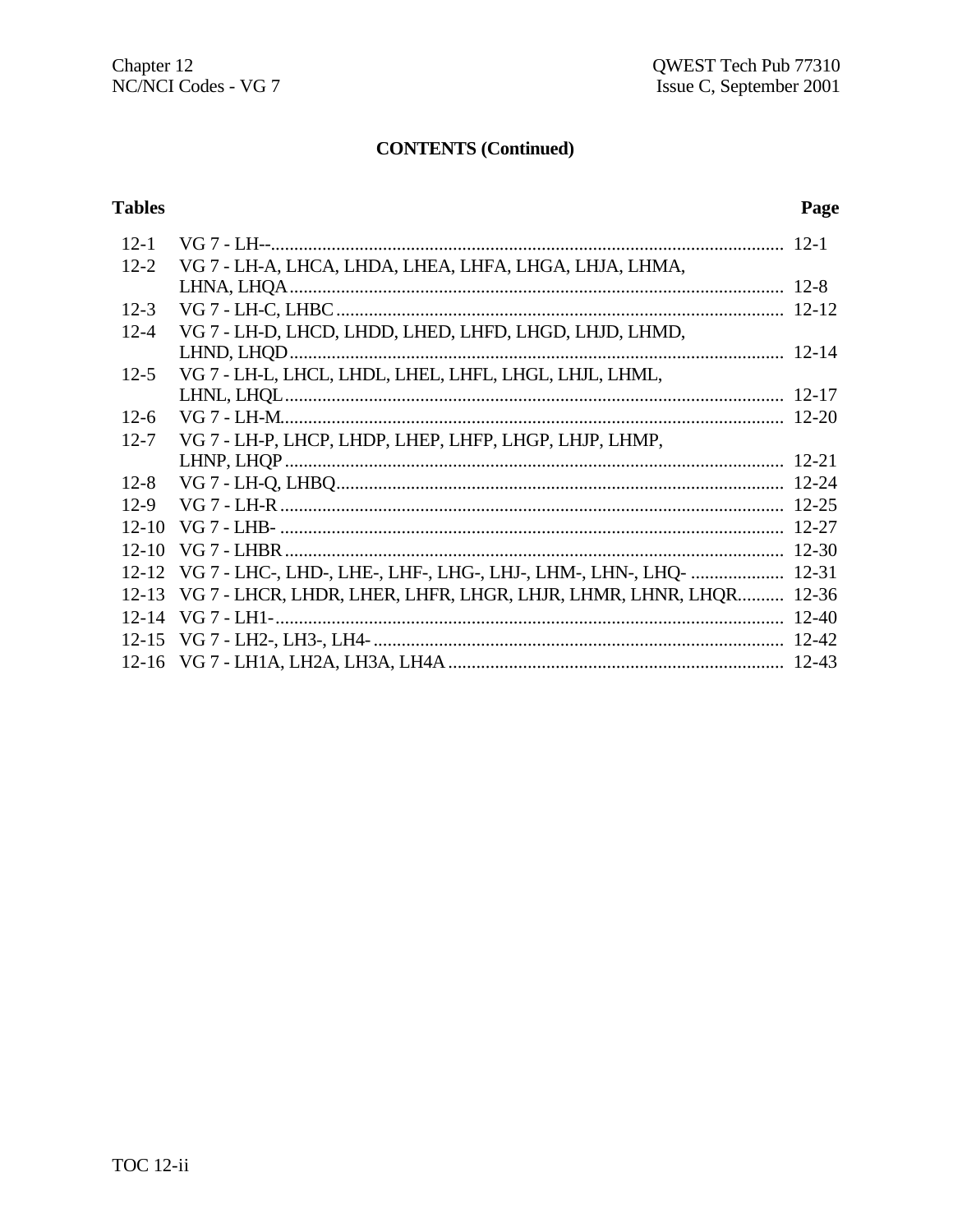┑

### **12. Network Channel/Network Channel Interface Combinations - VG 7**

See Section 5.2 for explanation of the terms "Digital" and "DS1/3 Digital".

#### **12.1 Voice Grade 7 - LH--**

 $\Gamma$ 

| NC/NCI Combinations |               |                                  |                |                             |                                 |  |  |
|---------------------|---------------|----------------------------------|----------------|-----------------------------|---------------------------------|--|--|
| $NC = LH$           | No Options    |                                  |                |                             |                                 |  |  |
|                     | Configuration |                                  |                | <b>QWEST Central Office</b> |                                 |  |  |
| <b>Remarks</b>      | $(Table 5-1)$ | <b>Access Customer</b>           | <b>Centrex</b> | <b>Interconnector</b>       | <b>End-User</b>                 |  |  |
| N <sub>o</sub>      | 1.4           | 04NO2                            |                |                             | 02NO <sub>2</sub>               |  |  |
| Signaling           | 2.2           | Digital                          |                |                             |                                 |  |  |
|                     | 1.2           | 04NO2                            |                |                             | 04NO2                           |  |  |
|                     | 2.1           | Digital                          |                |                             |                                 |  |  |
|                     | 2b.1          | 04NO2                            |                |                             | Digital                         |  |  |
|                     | 2a            | Digital<br>04DS9.NO*<br>04DS6.NO |                |                             | Digital<br>04DU9.NO<br>04DS6.NO |  |  |
|                     | 1.4           |                                  |                | 04NO2                       | 02NO <sub>2</sub>               |  |  |
|                     | 1.2           |                                  |                |                             | 04NO2                           |  |  |
|                     | 2b.1          |                                  |                |                             | Digital                         |  |  |
|                     | 1.4           |                                  |                | DS1/3 Digital               | 02NO <sub>2</sub>               |  |  |
|                     | 1.2           |                                  |                |                             | 04NO <sub>2</sub>               |  |  |
|                     | 1.4           | 04NO2                            |                | 02NO <sub>2</sub>           |                                 |  |  |
|                     | 2.2           | Digital                          |                |                             |                                 |  |  |
|                     | 1.2           | 04NO2                            |                | 04NO2                       |                                 |  |  |
|                     | 2.1           | Digital                          |                |                             |                                 |  |  |
|                     | 2b.1          | 04NO2                            |                | DS1/3 Digital               |                                 |  |  |

#### **Table 12-1** VG 7 - LH--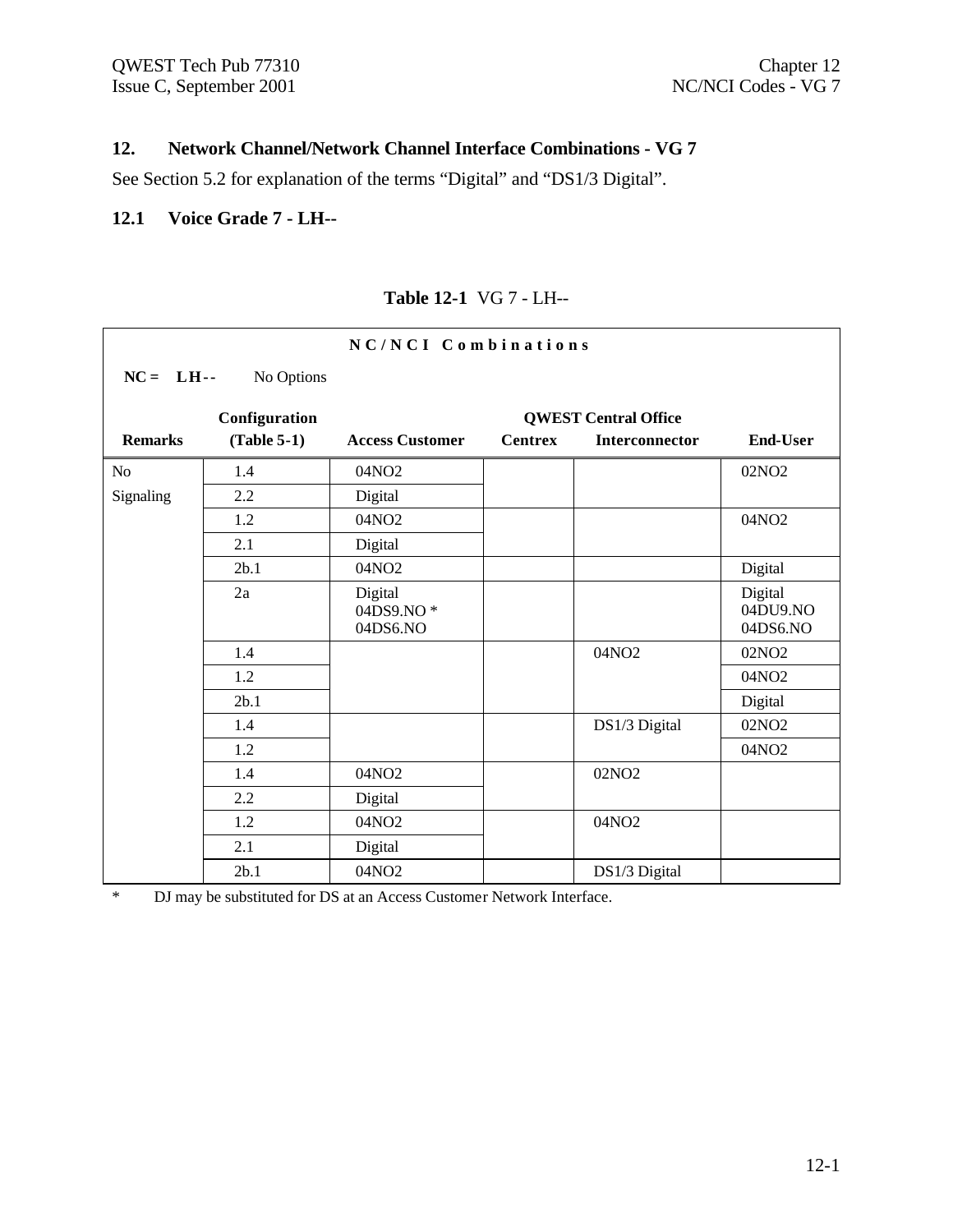| NC/NCI Combinations     |               |                                  |                |                             |                                 |  |  |
|-------------------------|---------------|----------------------------------|----------------|-----------------------------|---------------------------------|--|--|
| $NC = LH$ --            | No Options    |                                  |                |                             |                                 |  |  |
|                         | Configuration |                                  |                | <b>QWEST Central Office</b> |                                 |  |  |
| <b>Remarks</b>          | $(Table 5-1)$ | <b>Access Customer</b>           | <b>Centrex</b> | Interconnector              | <b>End-User</b>                 |  |  |
| Loop-start<br>Signaling | 1.4           | 04LS2<br>04SF2.LS                |                |                             | 02LA2<br>02LB2                  |  |  |
| (End-User               | 2.2           | Digital                          |                |                             | 02LC2                           |  |  |
| has<br>open-end)        | 1.4           | 04LS2<br>04SF2.LS                | 02LO3          |                             |                                 |  |  |
|                         | 2.2           | Digital                          |                |                             |                                 |  |  |
|                         | 2b.1          | 04LS2<br>04SF2.LS                |                |                             | Digital                         |  |  |
|                         | 2a            | Digital<br>04DS9.LS*<br>04DS6.LS |                |                             | Digital<br>04DU9.LO<br>04DS6.LO |  |  |
|                         | 1.4           |                                  |                | 04LS2                       | 02LA2<br>02LB2<br>02LC2         |  |  |
|                         | 2b.1          |                                  |                |                             | Digital                         |  |  |
|                         | 1.4           |                                  | 02LO3          | 04LS2                       |                                 |  |  |
|                         | 2.2           |                                  |                | DS1/3 Digital               |                                 |  |  |
|                         | 2.2           |                                  |                | DS1/3 Digital               | 02LA2<br>02LB2<br>02LC2         |  |  |
|                         | 1.4           | 04LS2                            |                | 02LS2                       |                                 |  |  |
|                         | 2.2           | Digital                          |                |                             |                                 |  |  |
|                         | 1.2           | 04LS2                            |                | 04LS2                       |                                 |  |  |
|                         | 2.1           | Digital                          |                |                             |                                 |  |  |
|                         | 2b.1          | 04LS2                            |                | DS1/3 Digital               |                                 |  |  |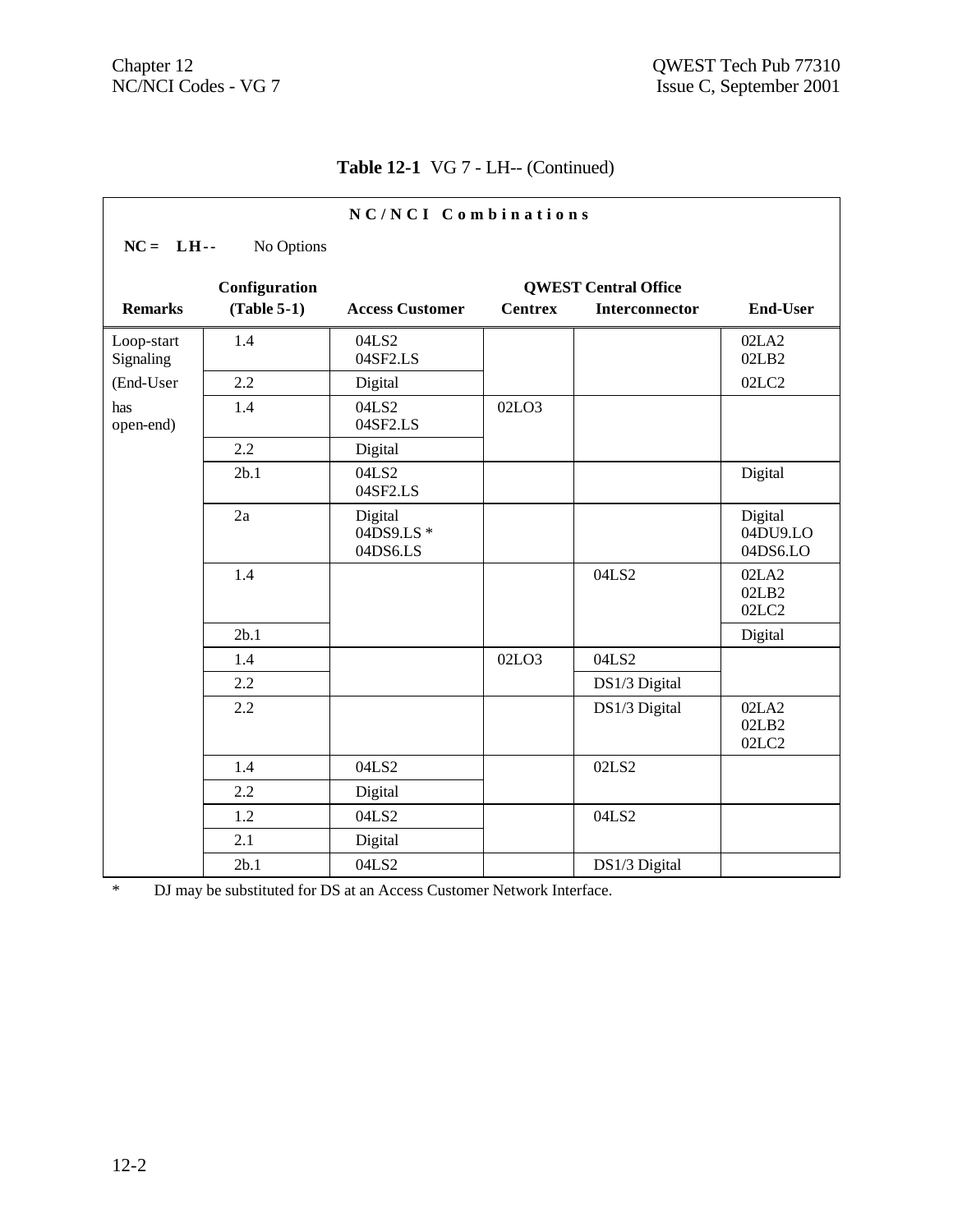| NC/NCI Combinations                          |               |                                  |                |                       |                                 |  |  |  |
|----------------------------------------------|---------------|----------------------------------|----------------|-----------------------|---------------------------------|--|--|--|
| $NC = LH$                                    | No Options    |                                  |                |                       |                                 |  |  |  |
| Configuration<br><b>QWEST Central Office</b> |               |                                  |                |                       |                                 |  |  |  |
| <b>Remarks</b>                               | $(Table 5-1)$ | <b>Access Customer</b>           | <b>Centrex</b> | <b>Interconnector</b> | <b>End-User</b>                 |  |  |  |
| Loop-start<br>Signaling                      | 1.4           | 04LO <sub>2</sub><br>04SF2.LO    |                |                       | 02LS2                           |  |  |  |
| (End-User                                    | 2.2           | Digital                          |                |                       |                                 |  |  |  |
| has closed-                                  | 1.4           | 04LO <sub>2</sub><br>04SF2.LO    | 02LS3          |                       |                                 |  |  |  |
| end)                                         | 2.2           | Digital                          |                |                       |                                 |  |  |  |
|                                              | 1.2           | 04LO <sub>2</sub><br>04SF2.LO    |                |                       | 04LS2                           |  |  |  |
|                                              | 2.1           | Digital                          |                |                       |                                 |  |  |  |
|                                              | 2b.1          | 04LO <sub>2</sub><br>04SF2.LO    |                |                       | Digital                         |  |  |  |
|                                              | 2a            | Digital<br>04DS9.LO*<br>04DS6.LO |                |                       | Digital<br>04DU9.LS<br>04DS6.LS |  |  |  |
|                                              | 1.4           |                                  |                | 04LO <sub>2</sub>     | 02LS2                           |  |  |  |
|                                              | 1.2           |                                  |                |                       | 04LS2                           |  |  |  |
|                                              | 2.1           |                                  |                |                       | Digital                         |  |  |  |
|                                              | 2.2           |                                  |                | DS1/3 Digital         | 02LS2                           |  |  |  |
|                                              | 2.1           |                                  |                |                       | 04LS2                           |  |  |  |
|                                              | 1.4           |                                  | 02LS3          | 04LO <sub>2</sub>     |                                 |  |  |  |
|                                              | 2.2           |                                  |                | DS1/3 Digital         |                                 |  |  |  |
|                                              | 1.4           | 04LO <sub>2</sub><br>04SF2.LO    |                | 02LS2                 |                                 |  |  |  |
|                                              | 2.2           | Digital                          |                |                       |                                 |  |  |  |
|                                              | 1.2           | 04LO <sub>2</sub>                |                | 04LS2                 |                                 |  |  |  |
|                                              | 2.1           | Digital                          |                |                       |                                 |  |  |  |
|                                              | 2b.1          | 04LO <sub>2</sub><br>04SF2.LO    |                | DS1/3 Digital         |                                 |  |  |  |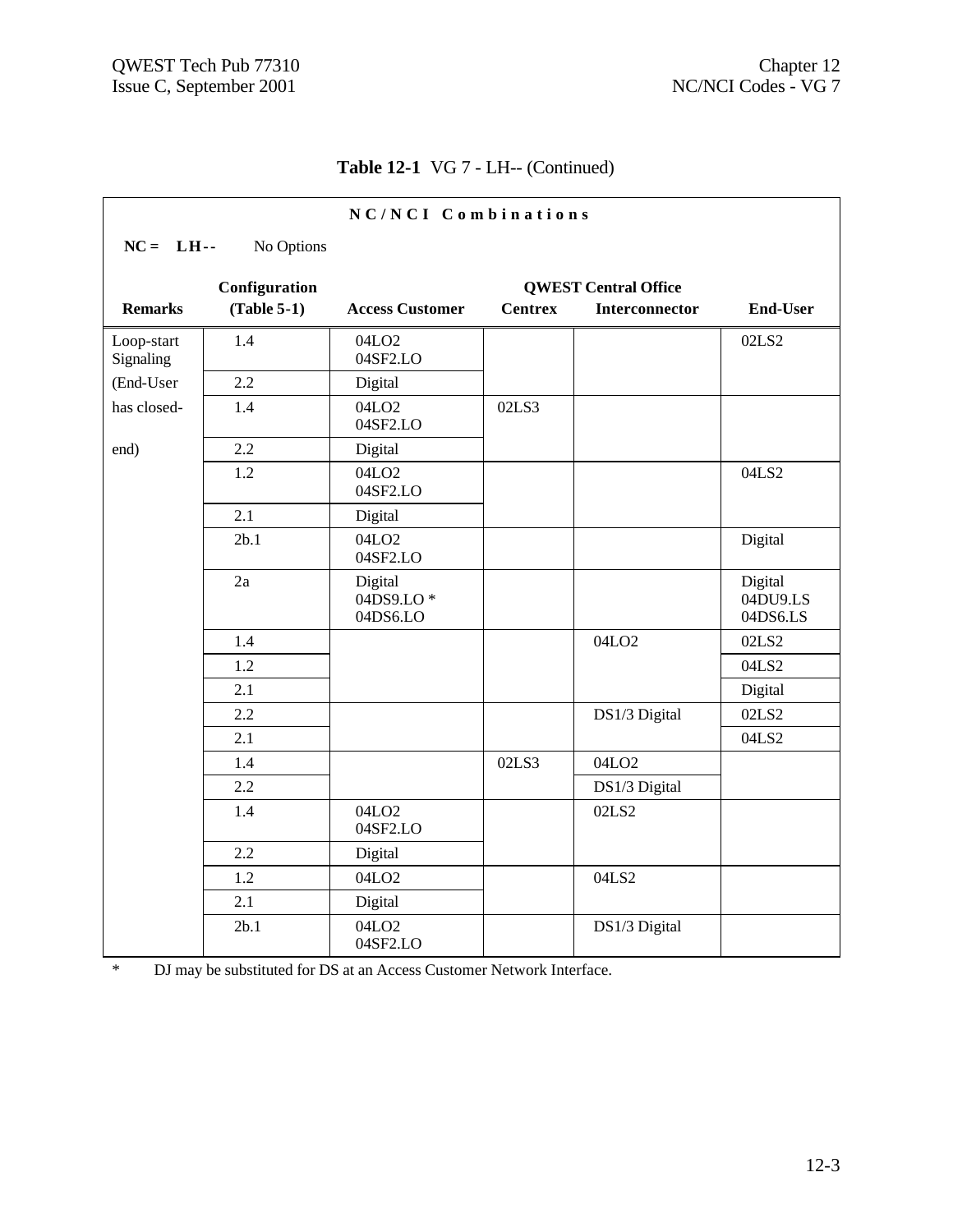|                  |               | NC/NCI Combinations                           |                |                             |                     |
|------------------|---------------|-----------------------------------------------|----------------|-----------------------------|---------------------|
| $NC = LH$        | No Options    |                                               |                |                             |                     |
|                  | Configuration |                                               |                | <b>QWEST Central Office</b> |                     |
| <b>Remarks</b>   | $(Table 5-1)$ | <b>Access Customer</b>                        | <b>Centrex</b> | Interconnector              | <b>End-User</b>     |
| Ground-start     | 1.4           | 04GO2<br>04SF2.GO                             |                |                             | 02GS2               |
| Signaling        | 2.2           | Digital                                       |                |                             |                     |
| (End-User<br>has | 1.2           | 04GO2<br>04SF2.GO                             |                |                             | 04GS2               |
| closed-          | 2.1           | Digital                                       |                |                             |                     |
| end)             | 1.4           | 04GO2<br>04SF2.GO                             | 02GS3.C        |                             |                     |
|                  | 2.2           | Digital                                       |                |                             |                     |
|                  | 1.2           | 04GO2<br>04SF2.GO                             | 04GS2.C        |                             |                     |
|                  | 2.1           | Digital                                       |                |                             |                     |
|                  | 2b.1          | 04GO2<br>04SF2.GO                             |                |                             | Digital<br>04DU9.GS |
|                  | 2a            | Digital<br>$04\overline{D}S9.GO*$<br>04DS6.GO |                |                             | 04DS6.GS            |
|                  | 1.4           |                                               |                | 04GO2                       | 02GS2<br>02GS3.C    |
|                  | 1.2           |                                               |                |                             | 04GS2<br>04GS2.C    |
|                  | 2b.1          |                                               |                |                             | Digital             |
|                  | 1.4           |                                               | 02GS3.C        | 04GO2                       |                     |
|                  | 1.2           |                                               | 04GS2.C        |                             |                     |
|                  | 2.2           |                                               |                | DS1/3 Digital               | 02GS2               |
|                  | 2.1           |                                               |                |                             | 04GS2               |
|                  | 2.2           |                                               | 02GS3.C        | DS1/3 Digital               |                     |
|                  | 2.1           |                                               | 04GS2.C        |                             |                     |
|                  | 1.4           | 04GO2                                         |                | 02GS2                       |                     |
|                  | 2.2           | Digital                                       |                |                             |                     |
|                  | $1.2\,$       | 04GO2                                         |                | 04GS2                       |                     |
|                  | 2.1           | Digital                                       |                |                             |                     |
|                  | 2b.1          | 04GO2                                         |                | DS1/3 Digital               |                     |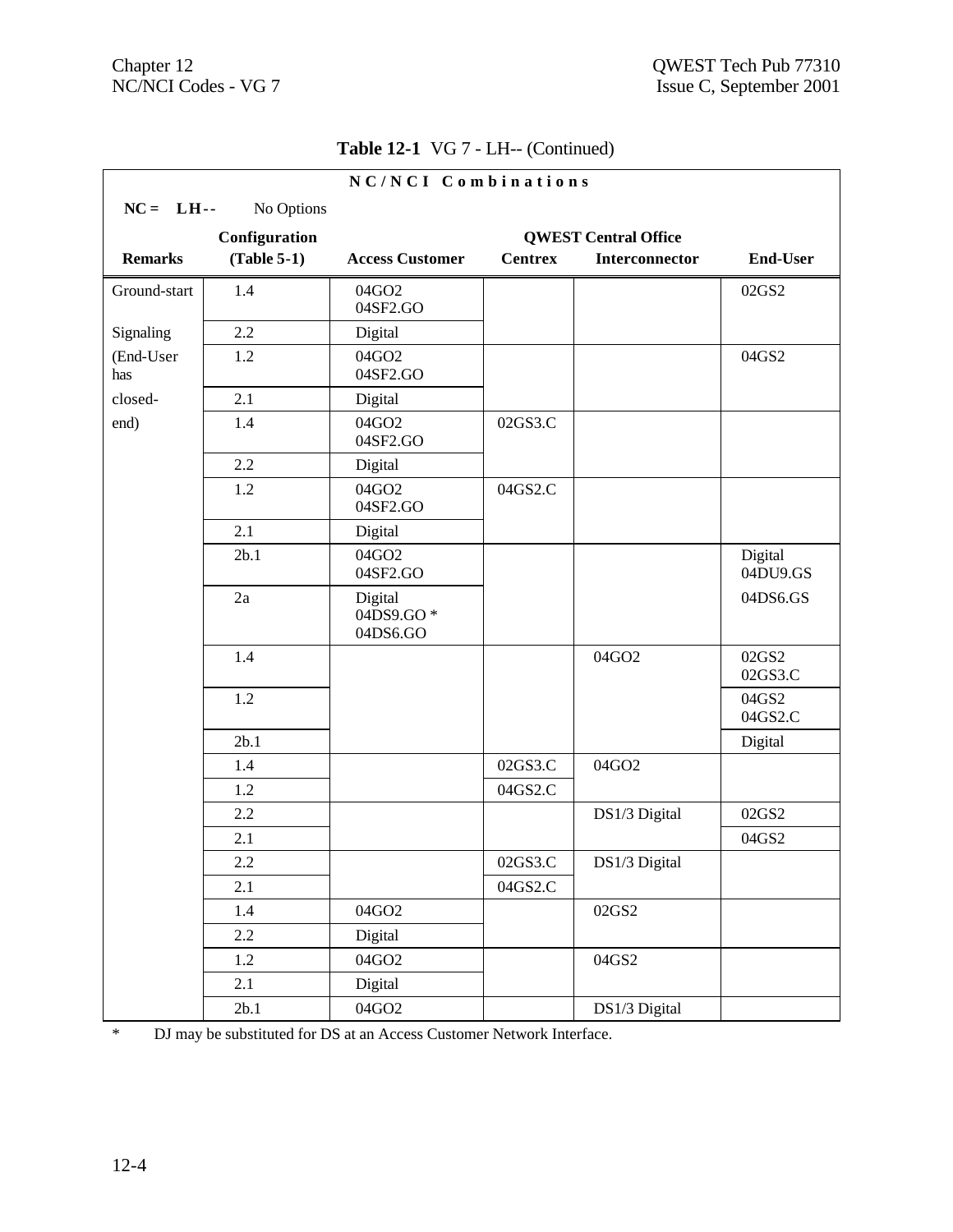|                                  |               | NC/NCI Combinations    |                |                             |                                         |
|----------------------------------|---------------|------------------------|----------------|-----------------------------|-----------------------------------------|
| $NC = LH$                        | No Options    |                        |                |                             |                                         |
|                                  | Configuration |                        |                | <b>QWEST Central Office</b> |                                         |
| <b>Remarks</b>                   | $(Table 5-1)$ | <b>Access Customer</b> | <b>Centrex</b> | <b>Interconnector</b>       | <b>End-User</b>                         |
| Ground-                          | 1.4           | 04GO2                  |                | 02GS2                       |                                         |
| start                            | 2.2           | Digital                |                |                             |                                         |
| Signaling                        | 1.2           | 04GO2                  |                | 04GS2                       |                                         |
| (End-User                        | 2.1           | Digital                |                |                             |                                         |
| has closed-<br>end)<br>Continued | 2b.1          | 04GO2                  |                | DS1/3 Digital               |                                         |
| Private                          | 1.4           | 04LR2                  |                |                             | 02LR2 †††                               |
| Line                             | 1.2           | 04SF2.LR               |                |                             | 04LR2 †††                               |
| Automatic<br>Ring-down           | 2b.1          | 04LR2<br>04SF2.LR      |                |                             | Digital                                 |
| (PLAR)                           | 2.2           | Digital                |                |                             | 02LR2 †††<br>02LR2.A †††<br>02LR2.B ††† |
|                                  | 2.1           |                        |                |                             | 04LR2 †††<br>04LR2.A †††<br>04LR2.B ††† |
|                                  | 1.4           |                        |                | 04LR2                       | 02LR2 †††<br>02LR2.A †††                |
|                                  | 1.2           |                        |                |                             | 04LR2 †††<br>04LR2.A †††                |
|                                  | 2b.1          |                        |                |                             | Digital                                 |
|                                  | 2.2           |                        |                | DS1/3 Digital               | 02LR2 †††<br>02LR2.A †††                |
|                                  | 2.1           |                        |                |                             | 04LR2 †††<br>04LR2.A †††                |
|                                  | 1.4           | 04LR2                  |                | 02LR2 †††                   |                                         |
|                                  | 2.2           | Digital                |                |                             |                                         |
|                                  | $1.2\,$       | 04LR2                  |                | 04LR2 †††                   |                                         |
|                                  | 2.1           | Digital                |                |                             |                                         |
|                                  | 2b.1          | 04LR2<br>04SF2.LR      |                | DS1/3 Digital               |                                         |

††† Audible tone is not guaranteed.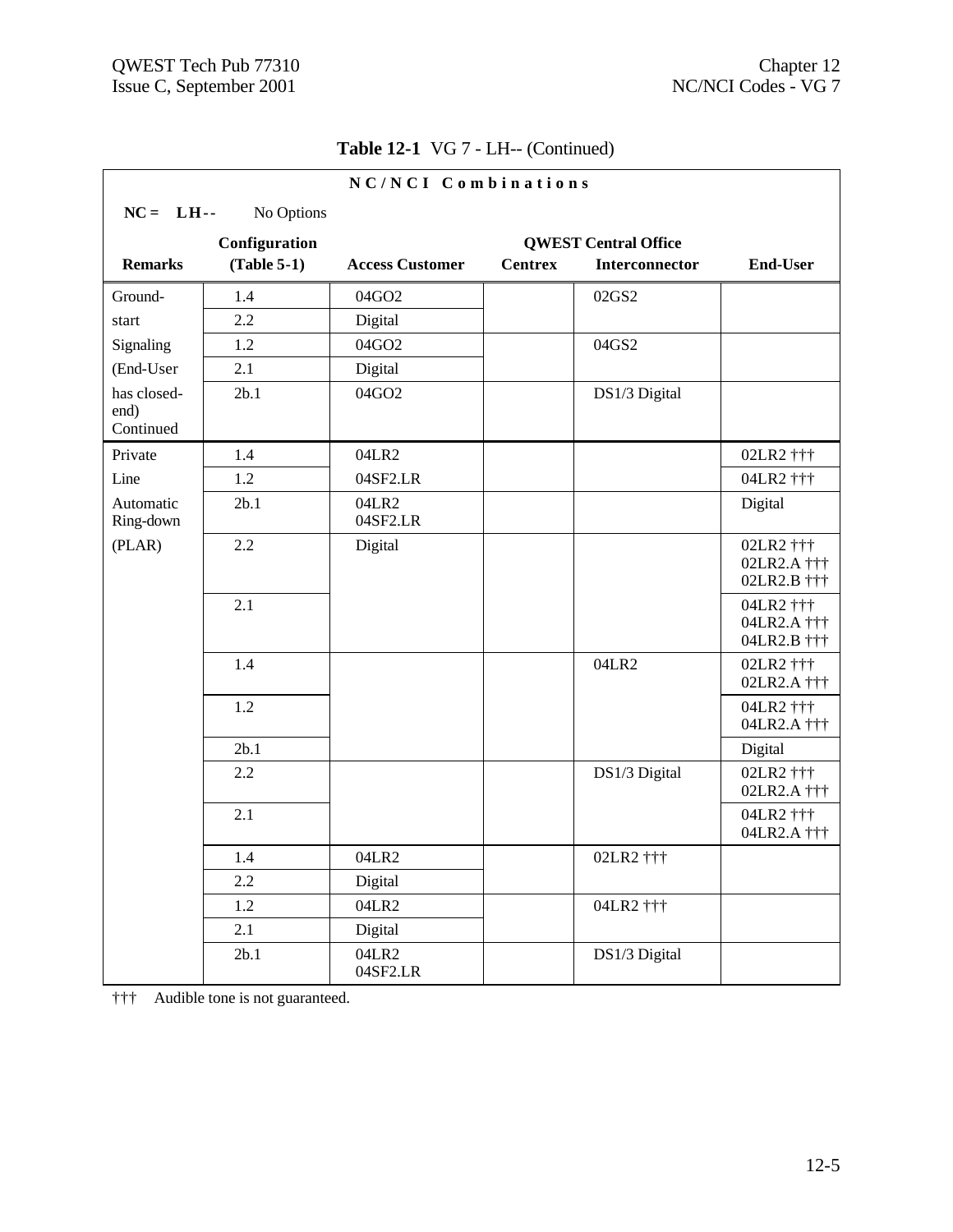|                            |               | NC/NCI Combinations                                                                               |                |                             |                                           |
|----------------------------|---------------|---------------------------------------------------------------------------------------------------|----------------|-----------------------------|-------------------------------------------|
| $NC = LH$ --               | No Options    |                                                                                                   |                |                             |                                           |
|                            | Configuration |                                                                                                   |                | <b>QWEST Central Office</b> |                                           |
| <b>Remarks</b>             | $(Table 5-1)$ | <b>Access Customer</b>                                                                            | <b>Centrex</b> | <b>Interconnector</b>       | <b>End-User</b>                           |
| Single<br>Frequency        | 2.1           | Digital to<br>04SF2.EA # or<br>04SF2.GO # or<br>$04SF2.GS \# or$<br>04SF2.LO# or<br>04SF2.LS # or |                |                             |                                           |
| Reverse-<br><b>Battery</b> | $1.4 +$       | 04SF2.EA<br>$06EA2.E +$<br>$06EA2.M +$                                                            |                |                             | 02RV2.T                                   |
|                            | 2.2           | Digital                                                                                           |                |                             |                                           |
|                            | 2b.1          | 04SF2.EA<br>$06EA2.E +$<br>$06EA2.M +$                                                            |                |                             | Digital                                   |
|                            | 2a            | Digital                                                                                           |                |                             |                                           |
|                            | 1.4           |                                                                                                   |                | $06EA2.E +$<br>$06EA2.M +$  | 02RV2.T                                   |
|                            | 2.2           |                                                                                                   |                | DS1/3 Digital               |                                           |
| $E \& M$<br>Signaling      | 1.4           | 04SF2.EA<br>$06EA2.E +$<br>$06EA2.M +$                                                            |                |                             | $04EA2.E +$<br>$04EA2.M +$<br>$06EB2.E +$ |
|                            | 2.2           | Digital                                                                                           |                |                             | $06EB2.M +$                               |
|                            | 1.4           | 04SF2.EA<br>$06EA2.E +$<br>$06EA2.M +$<br>$08EB2.E +$<br>$08EB2.M +$<br>$08EC2 +$                 | 02CT3          |                             |                                           |
|                            | 2.2           | Digital                                                                                           |                |                             |                                           |
|                            | 1.2           | 04SF2.EA<br>$06EA2.E +$<br>$06EA2.M +$                                                            |                |                             | $06EA2.E +$<br>$06EA2.M +$<br>$08EB2.E +$ |
|                            | 2.1           | Digital                                                                                           |                |                             | $08EB2.M +$                               |

\* DJ may be substituted for DS at an Access Customer Network Interface.

# Access Customer-to-Access Customer connection when associated protocol is high capacity (Digital).

+ The additional wires in these 4, 6 or 8-wire interfaces are for signaling and are not shown.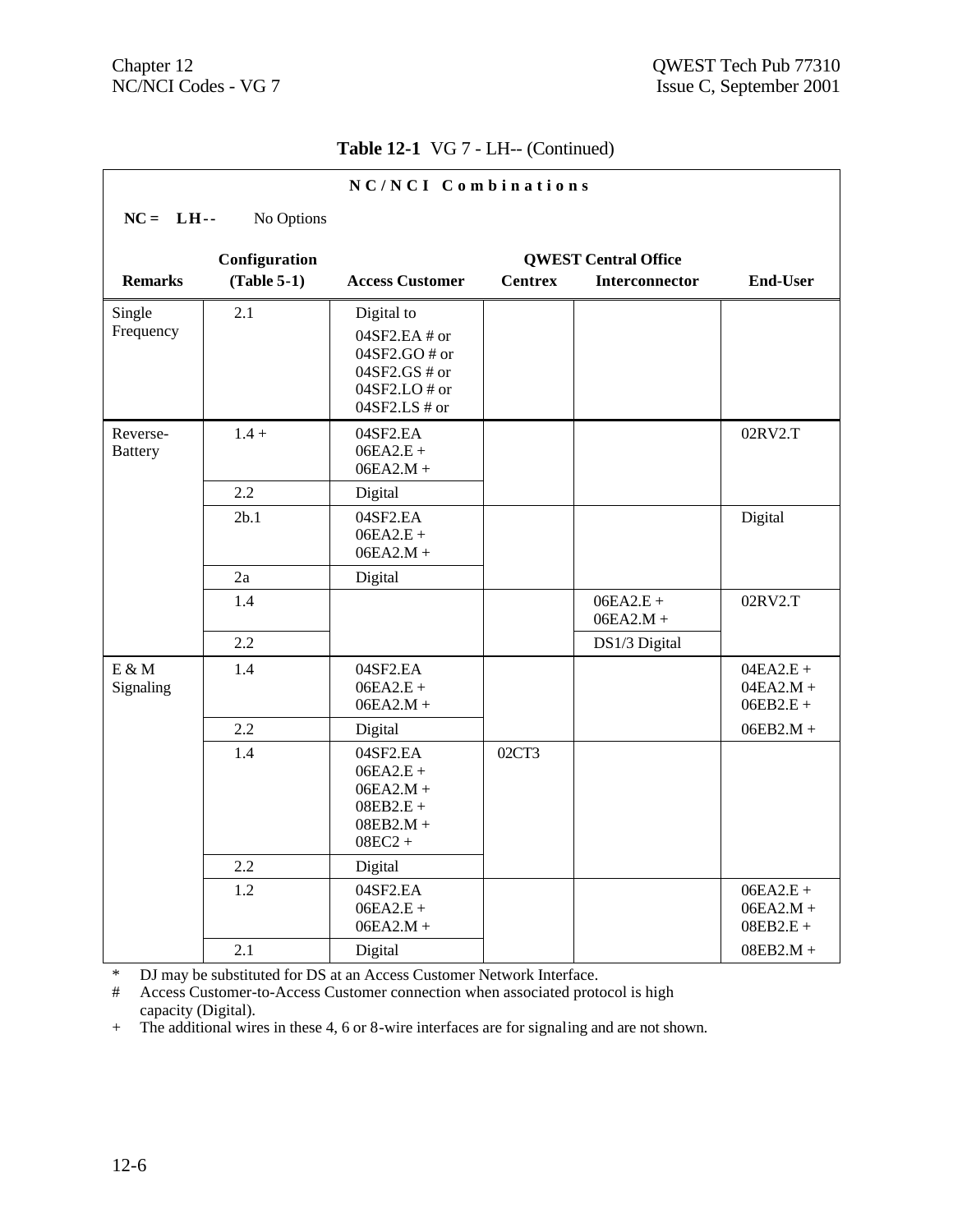|                                 |               | $NC/NCI$ Combinations                                                             |                |                             |                                 |
|---------------------------------|---------------|-----------------------------------------------------------------------------------|----------------|-----------------------------|---------------------------------|
| $NC = LH$                       | No Options    |                                                                                   |                |                             |                                 |
|                                 | Configuration |                                                                                   |                | <b>QWEST Central Office</b> |                                 |
| <b>Remarks</b>                  | $(Table 5-1)$ | <b>Access Customer</b>                                                            | <b>Centrex</b> | <b>Interconnector</b>       | <b>End-User</b>                 |
| E & M<br>Signaling<br>Continued | 1.2           | 04SF2.EA<br>$06EA2.E +$<br>$06EA2.M +$<br>$08EB2.E +$<br>$08EB2.M +$<br>$08EC2 +$ | 04CT2          |                             |                                 |
|                                 | 2.1           | Digital                                                                           |                |                             |                                 |
|                                 | 2b.1          | 04SF2.EA<br>$06EA2.E +$<br>$06EA2.M +$                                            |                |                             | Digital                         |
|                                 | 2A            | Digital<br>04DS9.EA*<br>04DS6.EA                                                  |                |                             | Digital<br>04DU9.EA<br>04DS6.EA |

\* DJ may be substituted for DS at an Access Customer Network Interface.

+ The additional wires in these 4, 6 or 8-wire interfaces are for signaling and are not shown.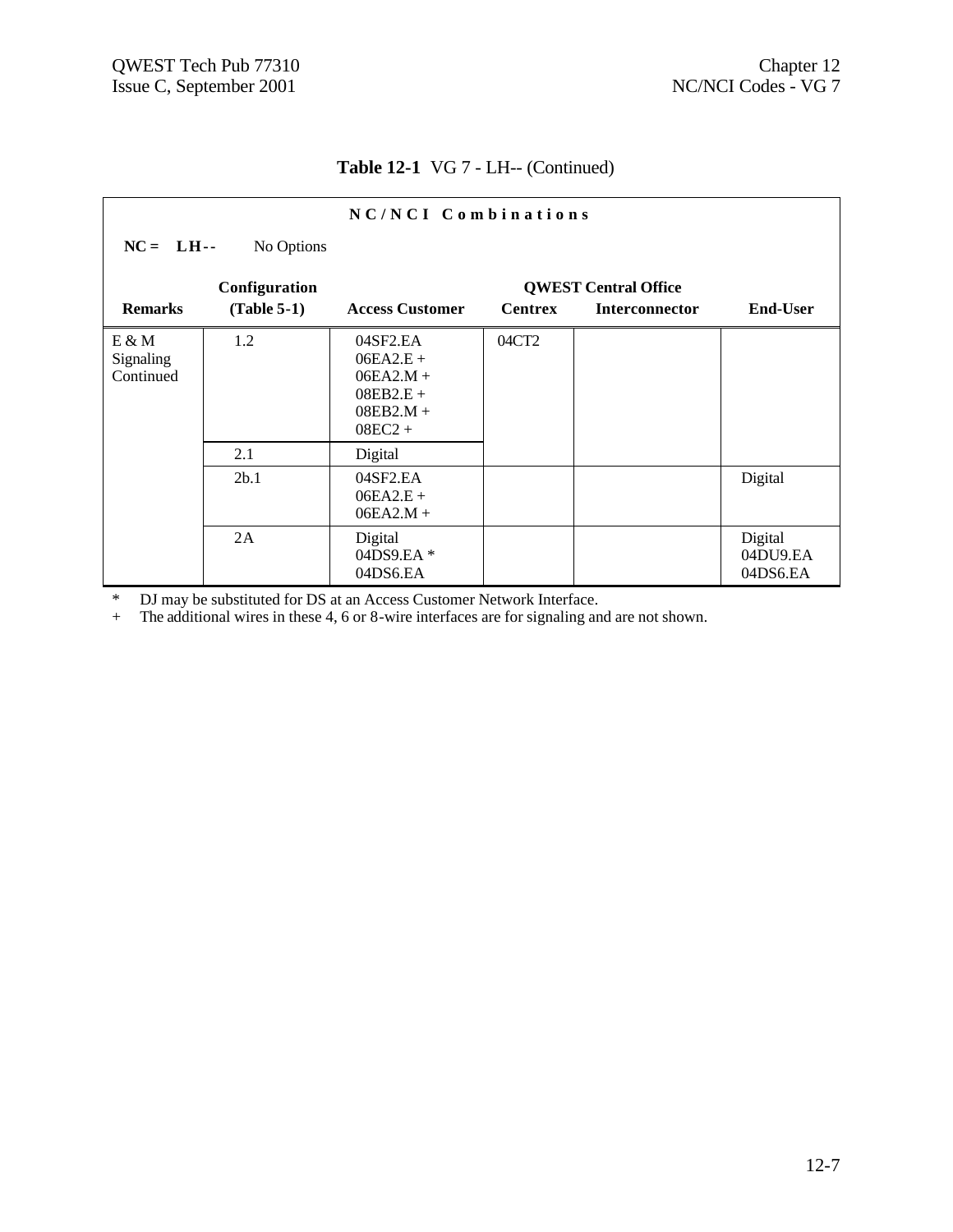#### **12.2 Voice Grade 7 - LH-A, LHCA, LHDA, LHEA, LHFA, LHGA, LHJA, LHMA, LHNA, LHQA**

#### **Table 12-2** VG 7 - LH-A, LHCA, LHDA, LHEA, LHFA, LHGA, LHJA, LHMA, LHNA, LHQA

| NC/NCI Combinations     |                                                                                                                             |                  |                                                                                  |                |                             |                   |  |
|-------------------------|-----------------------------------------------------------------------------------------------------------------------------|------------------|----------------------------------------------------------------------------------|----------------|-----------------------------|-------------------|--|
| $NC = LH - A$           |                                                                                                                             | Effective 4-wire |                                                                                  |                |                             |                   |  |
| $NC =$                  | <b>LHCA</b>                                                                                                                 |                  | C Conditioning & Effective 4-wire                                                |                |                             |                   |  |
| $NC =$                  | <b>LHDA</b>                                                                                                                 |                  | Data Capability & Effective 4-wire                                               |                |                             |                   |  |
| $NC =$                  | <b>LHEA</b>                                                                                                                 |                  | C Conditioning & Data Capability & Effective 4-wire                              |                |                             |                   |  |
|                         |                                                                                                                             |                  |                                                                                  |                |                             |                   |  |
| $NC =$                  | <b>LHFA</b>                                                                                                                 |                  | Improved Envelope Delay Distortion & Effective 4-wire                            |                |                             |                   |  |
| $NC =$                  | LHGA                                                                                                                        |                  | Improved Attenuation Distortion & Effective 4-wire                               |                |                             |                   |  |
| $NC =$                  | <b>LHJA</b>                                                                                                                 | 4-wire           | Improved Attenuation Distortion & Improved Envelope Delay Distortion & Effective |                |                             |                   |  |
| $NC = LHMA$             |                                                                                                                             |                  | Improved Attenuation Distortion & Data Capability & Effective 4-wire             |                |                             |                   |  |
| $NC =$                  | Improved Attenuation Distortion & Data Capability & Improved Envelope Delay Distortion<br><b>LHNA</b><br>& Effective 4-wire |                  |                                                                                  |                |                             |                   |  |
| $NC =$                  | LHQA                                                                                                                        |                  | Improved Envelope Delay Distortion & Data Capability & Effective 4-wire          |                |                             |                   |  |
|                         |                                                                                                                             | Configuration    |                                                                                  |                | <b>QWEST Central Office</b> |                   |  |
| <b>Remarks</b>          |                                                                                                                             | $(Table 5-1)$    | <b>Access Customer</b>                                                           | <b>Centrex</b> | Interconnector              | <b>End-User</b>   |  |
| N <sub>o</sub>          | 1.3                                                                                                                         |                  | 04NO <sub>2</sub>                                                                |                |                             | 02NO <sub>2</sub> |  |
| Signaling               | 2.3                                                                                                                         |                  | Digital                                                                          |                |                             |                   |  |
|                         | 1.3                                                                                                                         |                  |                                                                                  |                | 04NO2                       | 02NO <sub>2</sub> |  |
|                         | 2.3                                                                                                                         |                  |                                                                                  |                | DS1/3 Digital               |                   |  |
|                         | 1.3                                                                                                                         |                  | 04NO2                                                                            |                | 02NO <sub>2</sub>           |                   |  |
|                         | 2.3                                                                                                                         |                  | Digital                                                                          |                |                             |                   |  |
| Loop-start<br>Signaling | 1.3                                                                                                                         |                  | 04LS2<br>04SF2.LS                                                                |                |                             | 02LA2<br>02LB2    |  |
| (End-User               | 2.3                                                                                                                         |                  | Digital                                                                          |                |                             | 02LC2             |  |
| has<br>open-end)        | 1.3                                                                                                                         |                  |                                                                                  |                | 04LS2                       | 02LA2<br>02LB2    |  |
|                         | 2.3                                                                                                                         |                  |                                                                                  |                | DS1/3 Digital               | 02LC2             |  |

02LA2 02LB2

1.3 04LS2

04SF2.LS

2.3 Digital 02LC2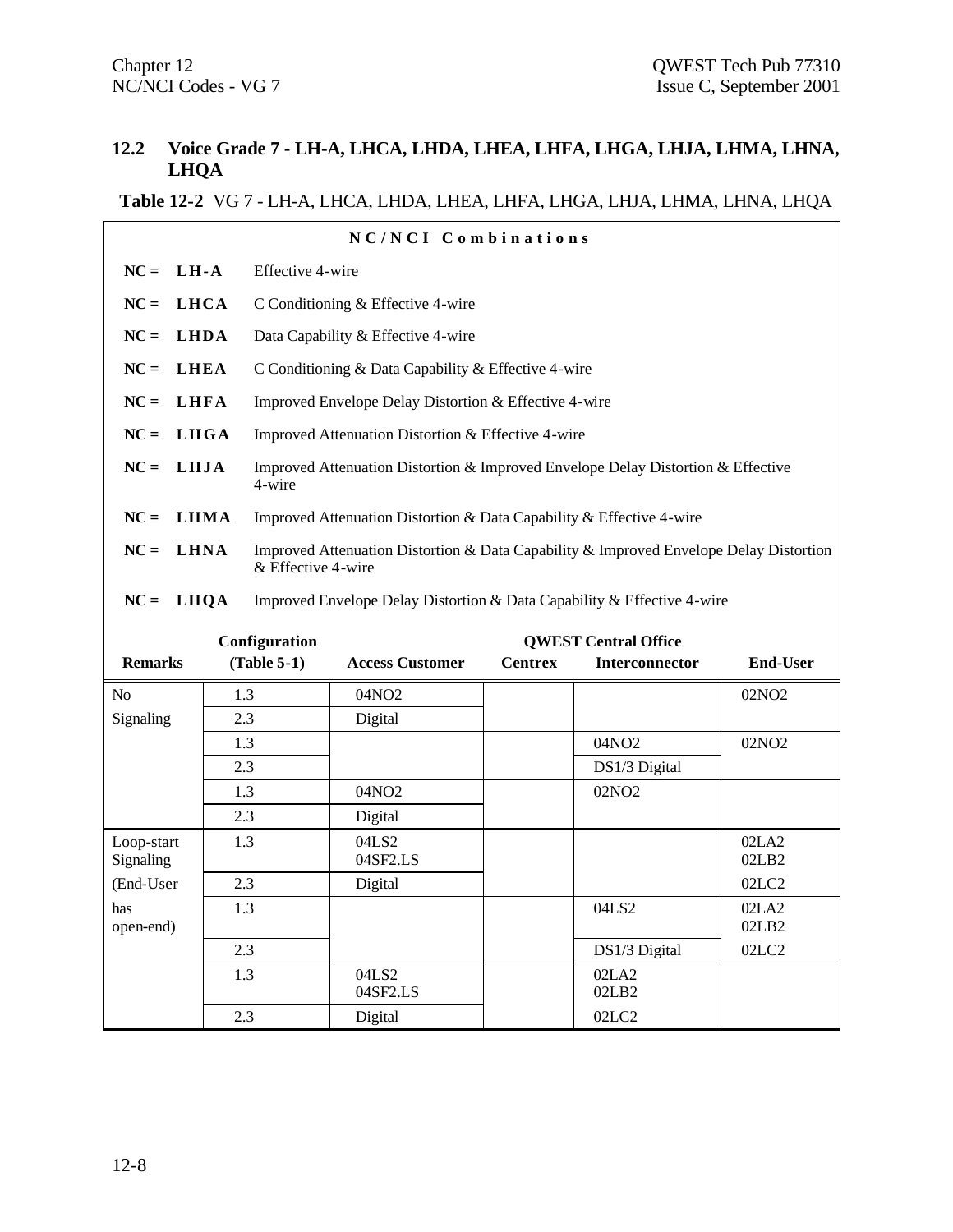#### **Table 12-2** VG 7 - LH-A, LHCA, LHDA, LHEA, LHFA, LHGA, LHJA, LHMA, LHNA, LHQA (Continued)

| NC/NCI Combinations |                                                                                                              |  |  |  |  |  |  |  |
|---------------------|--------------------------------------------------------------------------------------------------------------|--|--|--|--|--|--|--|
| $NC = LH - A$       | Effective 4-wire                                                                                             |  |  |  |  |  |  |  |
| $NC = LHCA$         | C Conditioning & Effective 4-wire                                                                            |  |  |  |  |  |  |  |
| $NC = LHDA$         | Data Capability & Effective 4-wire                                                                           |  |  |  |  |  |  |  |
| $NC = LHEA$         | C Conditioning & Data Capability & Effective 4-wire                                                          |  |  |  |  |  |  |  |
| $NC = LHFA$         | Improved Envelope Delay Distortion & Effective 4-wire                                                        |  |  |  |  |  |  |  |
| $NC = LHGA$         | Improved Attenuation Distortion & Effective 4-wire                                                           |  |  |  |  |  |  |  |
| $NC = LHJA$         | Improved Attenuation Distortion & Improved Envelope Delay Distortion & Effective<br>4-wire                   |  |  |  |  |  |  |  |
| $NC = LHMA$         | Improved Attenuation Distortion & Data Capability & Effective 4-wire                                         |  |  |  |  |  |  |  |
| $NC = LHNA$         | Improved Attenuation Distortion & Data Capability & Improved Envelope Delay Distortion<br>& Effective 4-wire |  |  |  |  |  |  |  |
| $NC = LHQA$         | Improved Envelope Delay Distortion & Data Capability & Effective 4-wire                                      |  |  |  |  |  |  |  |

|                         | Configuration | <b>QWEST Central Office</b>   |                |                       |                 |
|-------------------------|---------------|-------------------------------|----------------|-----------------------|-----------------|
| <b>Remarks</b>          | $(Table 5-1)$ | <b>Access Customer</b>        | <b>Centrex</b> | <b>Interconnector</b> | <b>End-User</b> |
| Loop-start<br>Signaling | 1.3           | 04LO <sub>2</sub><br>04SF2.LO |                |                       | 02LS2           |
| (End-User               | 2.3           | Digital                       |                |                       |                 |
| has closed              | 1.3           |                               |                | 04LO <sub>2</sub>     | 02LS2           |
| end)                    | 2.3           |                               |                | DS1/3 Digital         |                 |
|                         | 1.3           | 04LO <sub>2</sub><br>04SF2.LO |                | 02LS2                 |                 |
|                         | 2.3           | Digital                       |                |                       |                 |
| Ground-start            | 1.3           | 04GO2<br>04SF2.GO             |                |                       | 02GS2           |
| Signaling               | 2.3           | Digital                       |                |                       |                 |
| (End-User               | 1.3           |                               |                | 04GO2                 | 02GS2           |
| has closed              | 2.3           |                               |                | DS1/3 Digital         |                 |
| end)                    | 1.3           | 04GO2<br>04SF2.GO             |                | 02GS2                 |                 |
|                         | 2.3           | Digital                       |                |                       |                 |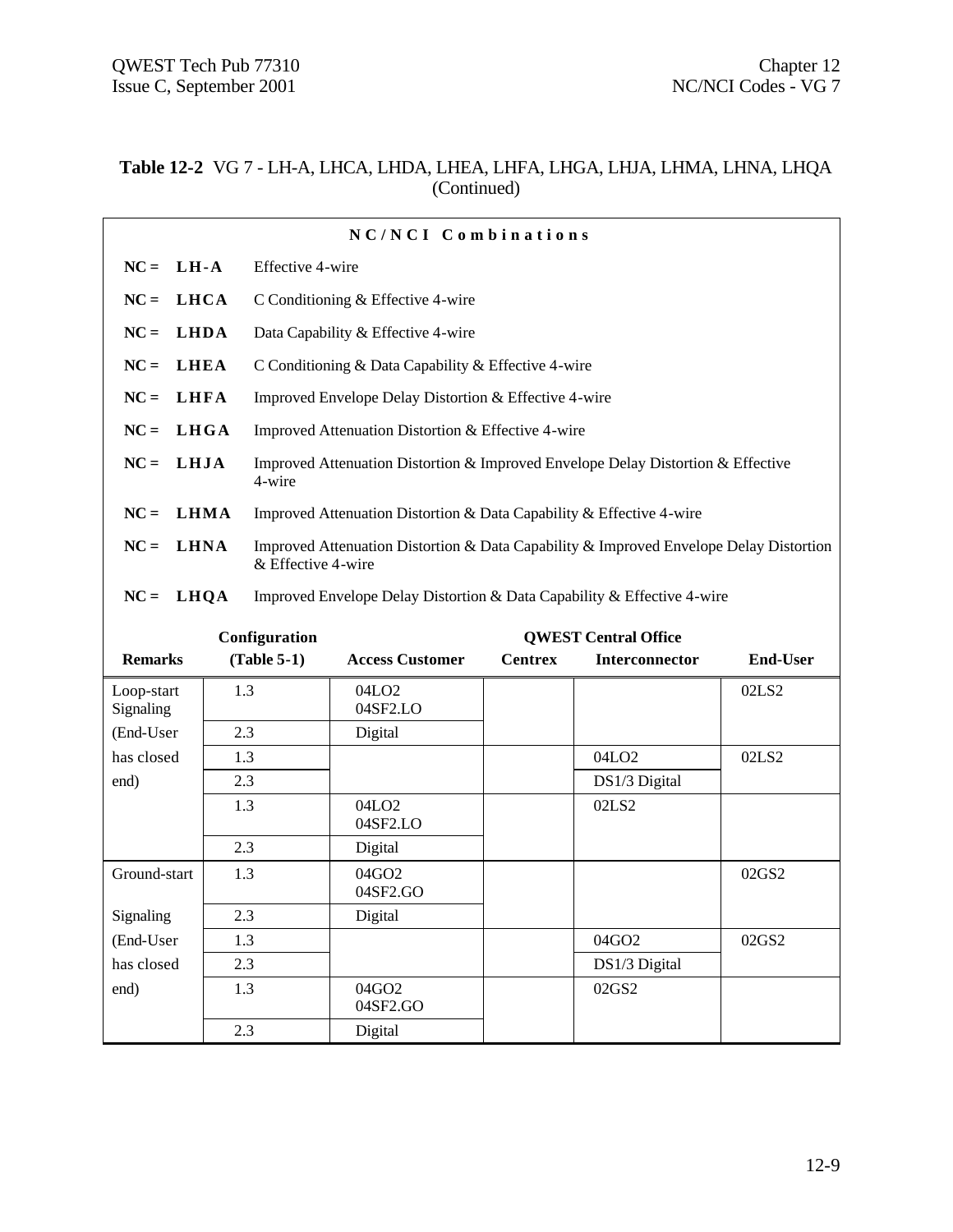#### **Table 12-2** VG 7 - LH-A, LHCA, LHDA, LHEA, LHFA, LHGA, LHJA, LHMA, LHNA, LHQA (Continued)

|                                                                                           |             |                                | NC/NCI Combinations                                                                    |                |                             |                 |  |
|-------------------------------------------------------------------------------------------|-------------|--------------------------------|----------------------------------------------------------------------------------------|----------------|-----------------------------|-----------------|--|
| $NC =$                                                                                    | $LH-A$      |                                | Effective 4-wire                                                                       |                |                             |                 |  |
| $NC =$                                                                                    | <b>LHCA</b> |                                | C Conditioning & Effective 4-wire                                                      |                |                             |                 |  |
| $NC =$                                                                                    | <b>LHDA</b> |                                | Data Capability & Effective 4-wire                                                     |                |                             |                 |  |
| $NC =$                                                                                    | <b>LHEA</b> |                                | C Conditioning & Data Capability & Effective 4-wire                                    |                |                             |                 |  |
| $NC =$                                                                                    | <b>LHFA</b> |                                | Improved Envelope Delay Distortion & Effective 4-wire                                  |                |                             |                 |  |
| $NC =$                                                                                    | <b>LHGA</b> |                                | Improved Attenuation Distortion & Effective 4-wire                                     |                |                             |                 |  |
| $NC =$                                                                                    | LHJA        | 4-wire                         | Improved Attenuation Distortion & Improved Envelope Delay Distortion & Effective       |                |                             |                 |  |
| $NC =$                                                                                    | LHMA        |                                | Improved Attenuation Distortion & Data Capability & Effective 4-wire                   |                |                             |                 |  |
| $NC =$                                                                                    | <b>LHNA</b> | & Effective 4-wire             | Improved Attenuation Distortion & Data Capability & Improved Envelope Delay Distortion |                |                             |                 |  |
| $NC =$                                                                                    | LHQA        |                                | Improved Envelope Delay Distortion & Data Capability & Effective 4-wire                |                |                             |                 |  |
| LHQA<br>Improved Envelope Delay Distortion & Data Capability & Effective 4-wire<br>$NC =$ |             |                                |                                                                                        |                |                             |                 |  |
|                                                                                           |             |                                |                                                                                        |                |                             |                 |  |
|                                                                                           |             |                                |                                                                                        |                | <b>QWEST Central Office</b> |                 |  |
| <b>Remarks</b>                                                                            |             | Configuration<br>$(Table 5-1)$ | <b>Access Customer</b>                                                                 | <b>Centrex</b> | Interconnector              | <b>End-User</b> |  |
| Private Line                                                                              | 1.3         |                                | 04LR2<br>04SF2.LR                                                                      |                |                             | 02LR2 †††       |  |
| Automatic                                                                                 | 2.3         |                                | Digital                                                                                |                |                             |                 |  |
| Ring-down                                                                                 | 2.3         |                                | Digital                                                                                |                |                             | 02LR2.A †††     |  |
| (PLAR)                                                                                    | 1.3         |                                |                                                                                        |                | 04QC2.A                     | 02LR2 †††       |  |
|                                                                                           | 2.3         |                                |                                                                                        |                | DS1/3 Digital               | 02LR2.A †††     |  |
|                                                                                           | 1.3         |                                | 04LR2<br>04SF2.LR                                                                      |                | 02LR2 †††                   |                 |  |
|                                                                                           | 2.3         |                                | Digital                                                                                |                |                             |                 |  |
| Reverse-                                                                                  | 1.3         |                                | 04SF2                                                                                  |                |                             | 02RV2.T         |  |
| <b>Battery</b>                                                                            | 2.3         |                                | Digital                                                                                |                |                             |                 |  |
|                                                                                           | 1.3         |                                |                                                                                        |                | 04QC2.RVT                   | 02RV2.T         |  |
|                                                                                           | 2.3         |                                |                                                                                        |                | DS1/3 Digital               |                 |  |
|                                                                                           |             | 1.3                            | 04SF2                                                                                  |                | 02RV2.T                     |                 |  |

††† Audible tone is not guaranteed.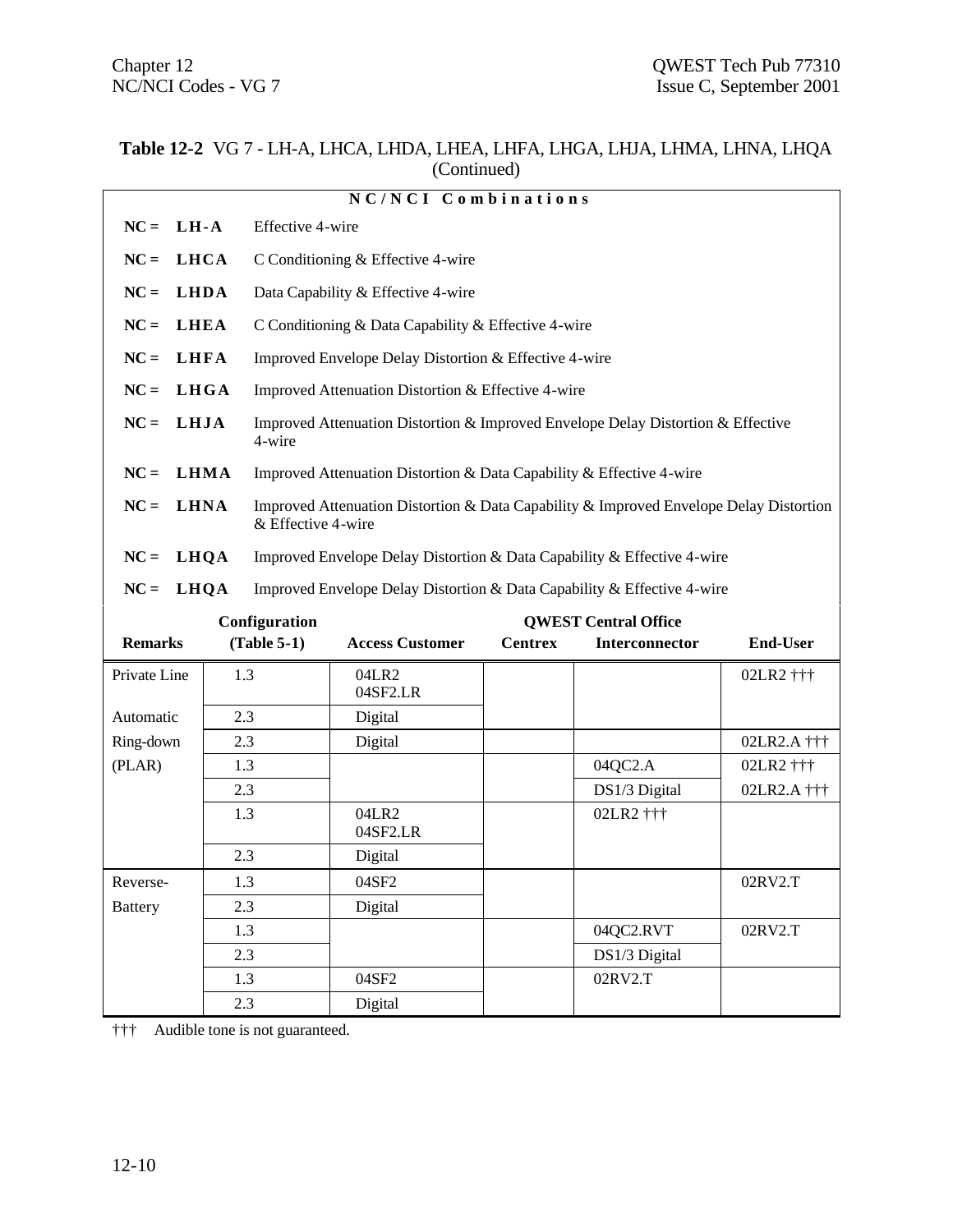#### **Table 12-2** VG 7 - LH-A, LHCA, LHDA, LHEA, LHFA, LHGA, LHJA, LHMA, LHNA, LHQA (Continued)

|                       |             |                    | NC/NCI Combinations                                                                    |                |                             |                                           |  |
|-----------------------|-------------|--------------------|----------------------------------------------------------------------------------------|----------------|-----------------------------|-------------------------------------------|--|
| $NC = LH - A$         |             |                    | Effective 4-wire                                                                       |                |                             |                                           |  |
| <b>LHCA</b><br>$NC =$ |             |                    | C Conditioning & Effective 4-wire                                                      |                |                             |                                           |  |
| <b>LHDA</b><br>$NC =$ |             |                    | Data Capability & Effective 4-wire                                                     |                |                             |                                           |  |
| $NC =$<br><b>LHEA</b> |             |                    | C Conditioning & Data Capability & Effective 4-wire                                    |                |                             |                                           |  |
| <b>LHFA</b><br>$NC =$ |             |                    | Improved Envelope Delay Distortion & Effective 4-wire                                  |                |                             |                                           |  |
| <b>LHGA</b><br>$NC =$ |             |                    | Improved Attenuation Distortion & Effective 4-wire                                     |                |                             |                                           |  |
| LHJA<br>$NC =$        |             | 4-wire             | Improved Attenuation Distortion & Improved Envelope Delay Distortion & Effective       |                |                             |                                           |  |
| $NC =$                | <b>LHMA</b> |                    | Improved Attenuation Distortion & Data Capability & Effective 4-wire                   |                |                             |                                           |  |
| $NC =$<br><b>LHNA</b> |             | & Effective 4-wire | Improved Attenuation Distortion & Data Capability & Improved Envelope Delay Distortion |                |                             |                                           |  |
| $NC =$<br>LHQA        |             |                    | Improved Envelope Delay Distortion & Data Capability & Effective 4-wire                |                |                             |                                           |  |
|                       |             | Configuration      |                                                                                        |                | <b>QWEST Central Office</b> |                                           |  |
| <b>Remarks</b>        |             | $(Table 5-1)$      | <b>Access Customer</b>                                                                 | <b>Centrex</b> | Interconnector              | <b>End-User</b>                           |  |
| E & M<br>Signaling    | 1.3         |                    | 04SF2.EA<br>$06EA2.E +$<br>$06EA2.M +$                                                 |                |                             | $04EA2.E +$<br>$04EA2.M +$<br>$06EB2.E +$ |  |
|                       | 2.3         |                    | Digital                                                                                |                |                             | $06EB2.M +$                               |  |
|                       | 1.3         |                    | 04SF2.EA<br>$06EA2.E +$<br>$06EA2.M +$<br>$08EB2.E +$<br>$08EB2.M +$<br>$08EC2 +$      | 02CT3          |                             |                                           |  |
|                       | 2.3         |                    | Digital                                                                                |                |                             |                                           |  |

+ The additional wires in these 4, 6 or 8-wire interfaces are for signaling and are not shown.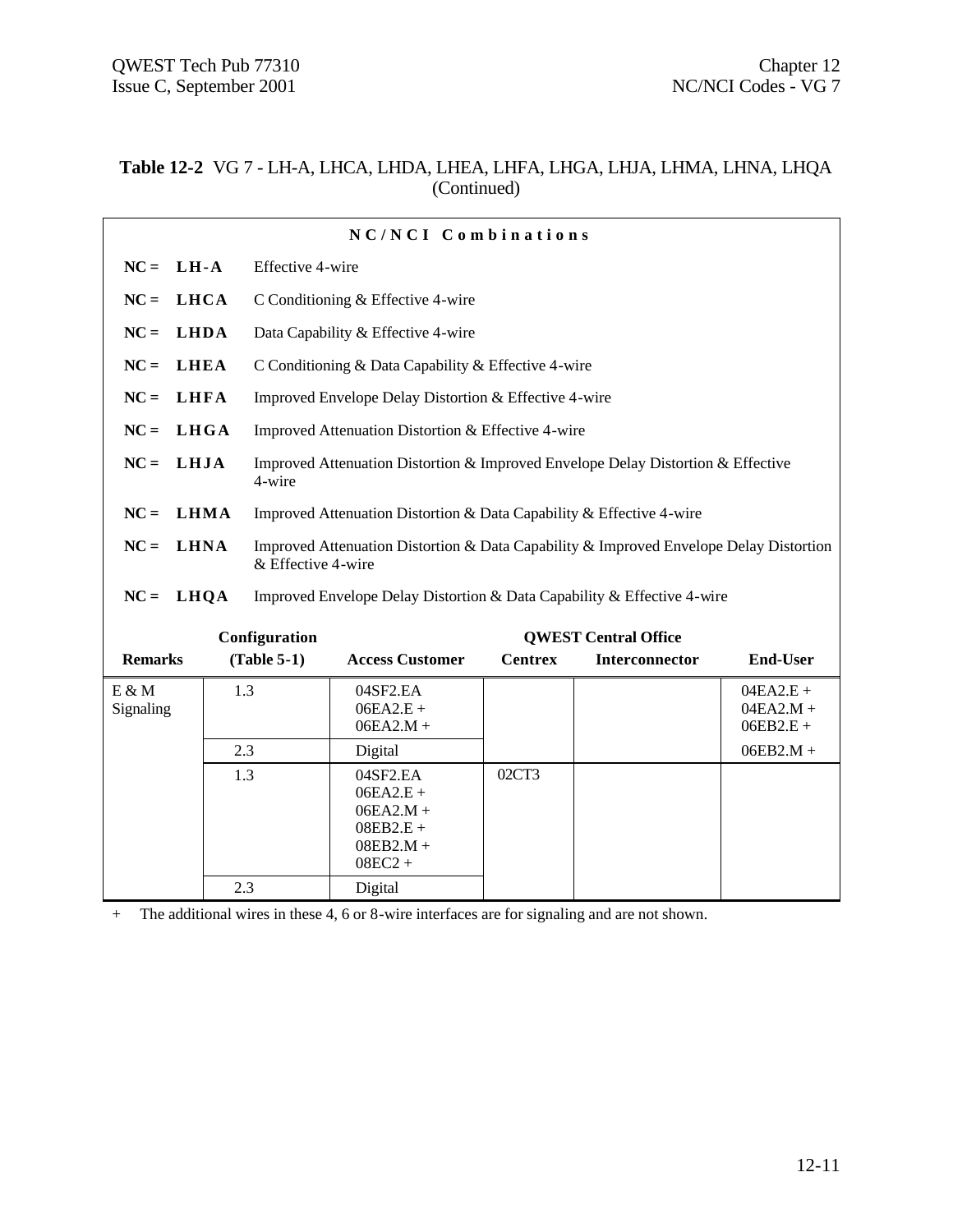# **12.3 Voice Grade 7 - LH-C, LHBC**

#### **Table 12-3** VG 7 - LH-C, LHBC

| NC/NCI Combinations                                                |               |                        |                |                       |                   |  |  |  |
|--------------------------------------------------------------------|---------------|------------------------|----------------|-----------------------|-------------------|--|--|--|
| $NC = LH-C$<br>Improved Return Loss for Effective 2-wire           |               |                        |                |                       |                   |  |  |  |
| $NC = LHBC$<br>ELEPL-2 & Improved Return Loss for Effective 2-wire |               |                        |                |                       |                   |  |  |  |
| Configuration<br><b>QWEST Central Office</b>                       |               |                        |                |                       |                   |  |  |  |
| <b>Remarks</b>                                                     | $(Table 5-1)$ | <b>Access Customer</b> | <b>Centrex</b> | <b>Interconnector</b> | <b>End-User</b>   |  |  |  |
| N <sub>o</sub>                                                     | 1.4           | 04NO2                  |                |                       | 02NO <sub>2</sub> |  |  |  |
| Signaling                                                          | 2.2           | Digital                |                |                       |                   |  |  |  |
|                                                                    | 1.4           |                        |                | 04NO2                 | 02NO <sub>2</sub> |  |  |  |
|                                                                    | 2.2           |                        |                | DS1/3 Digital         |                   |  |  |  |
|                                                                    | 1.4           | 04NO2                  |                | 02NO <sub>2</sub>     |                   |  |  |  |
|                                                                    | 2.2           | Digital                |                |                       |                   |  |  |  |
| Loop-start<br>Signaling                                            | 1.4           | 04LS2<br>04SF2.LS      |                |                       | 02LA2<br>02LB2    |  |  |  |
| (End-User                                                          | 2.2           | Digital                |                |                       | 02LC2             |  |  |  |
| has<br>open-end)                                                   |               | 04LS2<br>04SF2.LS      | 02LO3          |                       |                   |  |  |  |
|                                                                    |               | Digital                |                |                       |                   |  |  |  |
|                                                                    | 1.4           |                        |                | 04LS2                 | 02LA2             |  |  |  |
|                                                                    | 2.2           |                        |                | DS1/3 Digital         | 02LB2<br>02LC2    |  |  |  |
|                                                                    | 1.4           |                        | 02LO3          | 04LS2                 |                   |  |  |  |
|                                                                    | 2.2           |                        |                | DS1/3 Digital         |                   |  |  |  |
|                                                                    | 1.4           | 04LS2<br>04SF2.LS      |                | 02LA2<br>02LB2        |                   |  |  |  |
|                                                                    | 2.2           | Digital                |                | 02LC2                 |                   |  |  |  |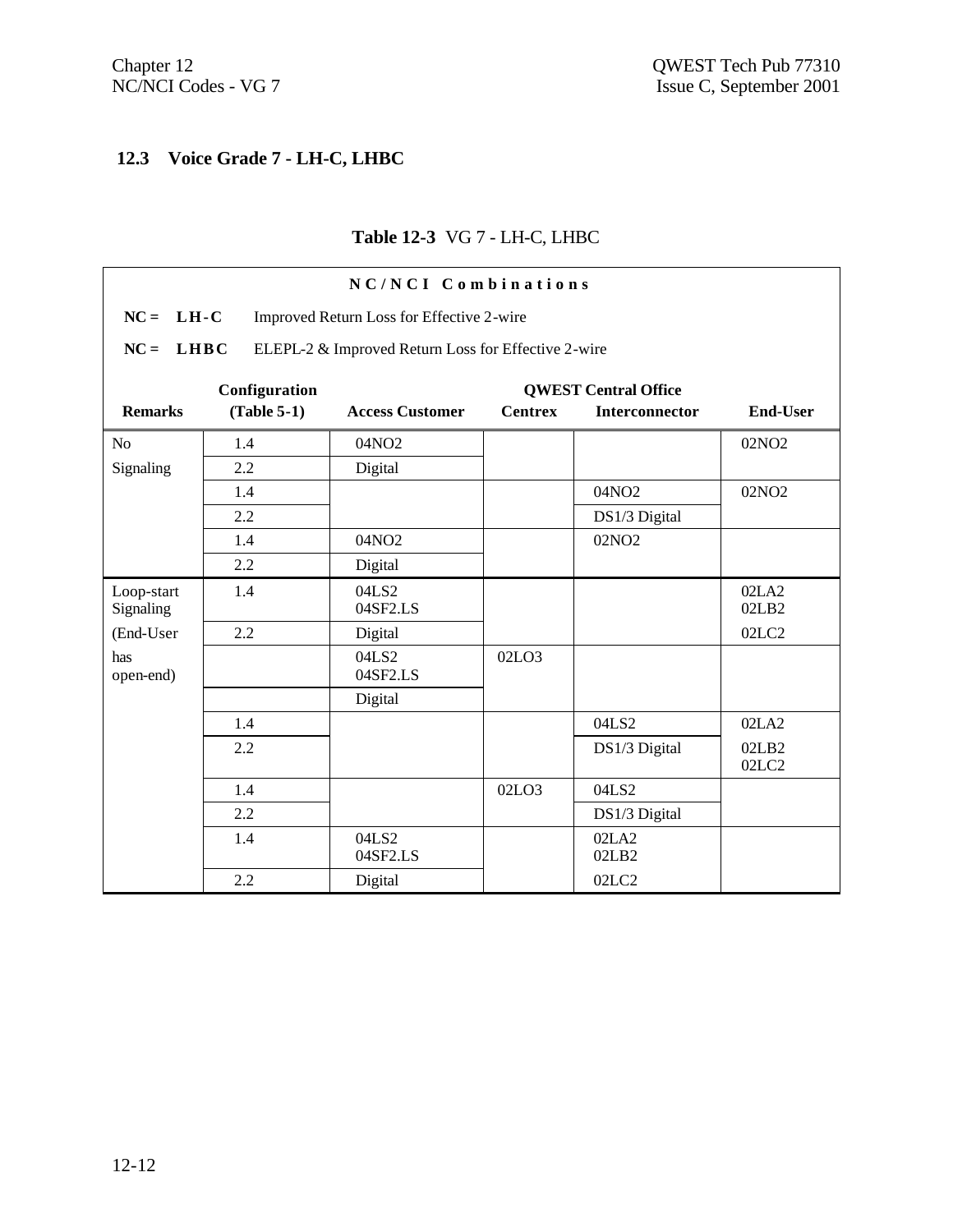# **Table 12-3** VG 7 - LH-C, LHBC (Continued)

| NC/NCI Combinations                                                          |               |                               |                |                             |                 |  |  |
|------------------------------------------------------------------------------|---------------|-------------------------------|----------------|-----------------------------|-----------------|--|--|
| $LH-C$<br>$NC =$<br>Improved Return Loss for Effective 2-wire                |               |                               |                |                             |                 |  |  |
| $NC =$<br><b>LHBC</b><br>ELEPL-2 & Improved Return Loss for Effective 2-wire |               |                               |                |                             |                 |  |  |
|                                                                              |               |                               |                |                             |                 |  |  |
|                                                                              | Configuration |                               |                | <b>QWEST Central Office</b> |                 |  |  |
| <b>Remarks</b>                                                               | $(Table 5-1)$ | <b>Access Customer</b>        | <b>Centrex</b> | Interconnector              | <b>End-User</b> |  |  |
| Loop-start<br>Signaling                                                      | 1.4           | 04LO <sub>2</sub><br>04SF2.LO |                |                             | 02LS2           |  |  |
| (End-User                                                                    | 2.2           | Digital                       |                |                             |                 |  |  |
| has closed-                                                                  | 1.4           | 04LO <sub>2</sub><br>04SF2.LO | 02LS3          |                             |                 |  |  |
| end)                                                                         | 2.2           | Digital                       |                |                             |                 |  |  |
|                                                                              | 1.4           |                               |                | 04LO <sub>2</sub>           | 02LS2           |  |  |
|                                                                              | 2.2           |                               |                | DS1/3 Digital               |                 |  |  |
|                                                                              | 1.4           |                               | 02LS3          | 04LO <sub>2</sub>           |                 |  |  |
|                                                                              | 2.2           |                               |                | DS1/3 Digital               |                 |  |  |
|                                                                              | 1.4           | 04LO <sub>2</sub><br>04SF2.LO |                | 02LS2                       |                 |  |  |
|                                                                              | 2.2           | Digital                       |                |                             |                 |  |  |
| Ground-start                                                                 | 1.4           | 04GO2<br>04SF2.GO             |                |                             | 02GS2           |  |  |
| Signaling                                                                    | 2.2           | Digital                       |                |                             |                 |  |  |
| (End-User                                                                    | 1.4           |                               |                | 04GO2                       | 02GS2           |  |  |
| has closed                                                                   | 2.2           |                               |                | DS1/3 Digital               |                 |  |  |
| end)                                                                         | 1.4           | 04GO2<br>04SF2.GO             |                | 02GS2                       |                 |  |  |
|                                                                              | 2.2           | Digital                       |                |                             |                 |  |  |
| Private Line                                                                 | 1.4           | 04LR2<br>04SF2.LR             |                |                             | 02LR2 †††       |  |  |
| Automatic                                                                    | 2.2           | Digital                       |                |                             |                 |  |  |
| Ring-down                                                                    | 1.4           |                               |                | 04LR2                       | 02LR2 †††       |  |  |
| (PLAR)                                                                       | $2.2\,$       |                               |                | DS1/3 Digital               |                 |  |  |
|                                                                              | 1.4           | 04LR2<br>04SF2.LR             |                | 02LR2 †††                   |                 |  |  |
|                                                                              | $2.2\,$       | Digital                       |                |                             |                 |  |  |

††† Audible tone is not guaranteed.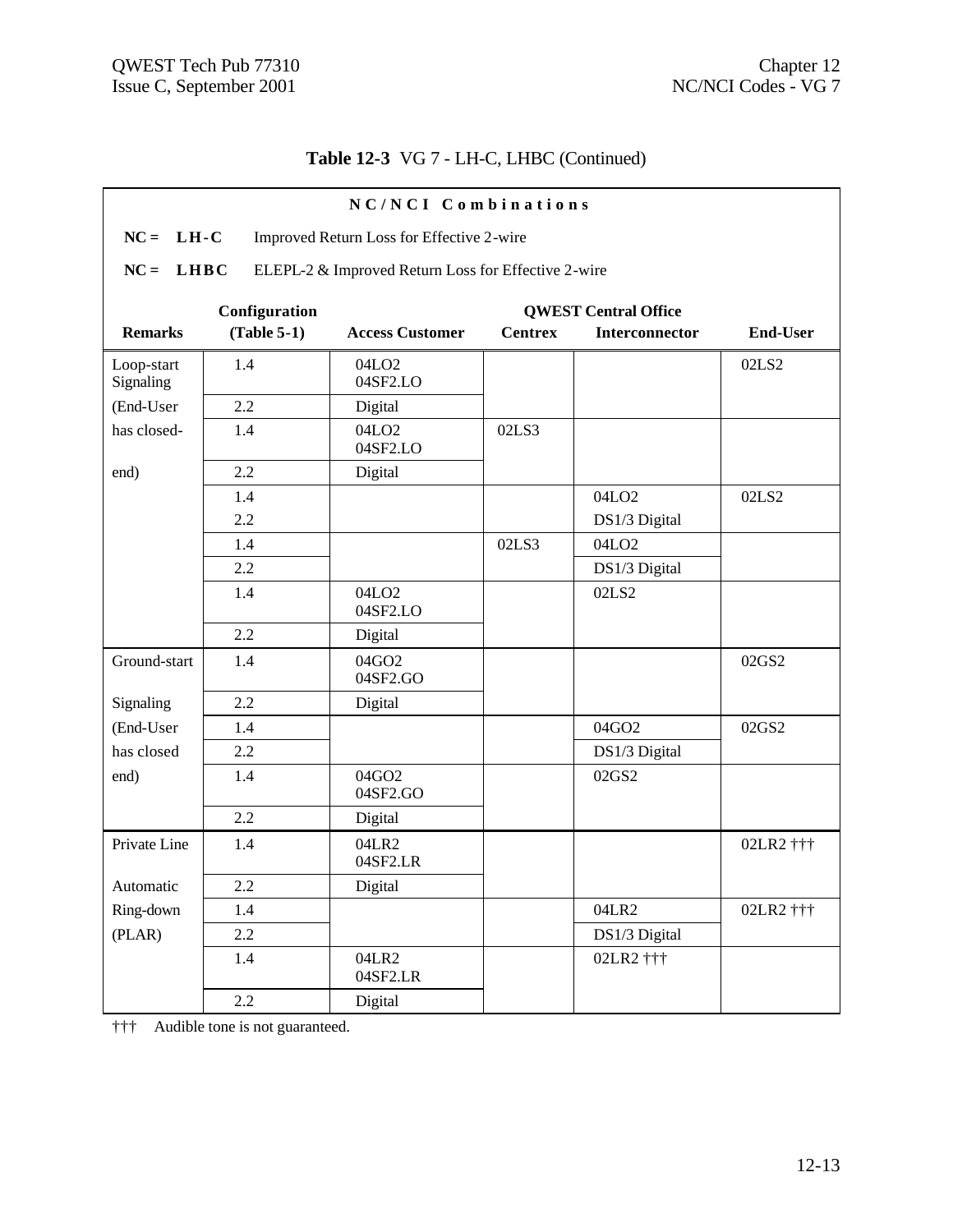#### **12.4 Voice Grade 7 - LH-D, LHCD, LHDD, LHED, LHFD, LHGD, LHJD, LHMD, LHND, LHQD**

# **Table 12-4** VG 7 - LH-D, LHCD, LHDD, LHED, LHFD, LHGD, LHJD, LHMD, LHND, LHQD

|                                      | NC/NCI Combinations |                      |                                                                                                                                                                        |                |                             |                         |  |
|--------------------------------------|---------------------|----------------------|------------------------------------------------------------------------------------------------------------------------------------------------------------------------|----------------|-----------------------------|-------------------------|--|
| $NC = LH-D$                          |                     |                      | Effective 4-wire & Improved Termination at 4-wire Access Customer Point of Termination                                                                                 |                |                             |                         |  |
| $NC =$                               | <b>LHCD</b>         |                      | C Conditioning & Effective 4-wire & Improved Termination at 4-wire Access Customer<br>Point of Termination                                                             |                |                             |                         |  |
| $NC =$                               | <b>LHDD</b>         | Point of Termination | Data Capability & Effective 4-wire & Improved Termination at 4-wire Access Customer                                                                                    |                |                             |                         |  |
| $NC =$                               | <b>LHED</b>         |                      | C Conditioning & Data Capability & Effective 4-wire & Improved Termination at 4-wire<br><b>Access Customer Point of Termination</b>                                    |                |                             |                         |  |
| $NC =$                               | LHFD                |                      | Improved Envelope Delay Distortion & Effective 4-wire & Improved Termination at 4-wire<br><b>Access Customer Point of Termination</b>                                  |                |                             |                         |  |
| $NC =$                               | LHGD                |                      | Improved Attenuation Distortion & Effective 4-wire & Improved Termination at 4-wire<br><b>Access Customer Point of Termination</b>                                     |                |                             |                         |  |
| $NC =$                               | <b>LHJD</b>         |                      | Improved Attenuation Distortion & Improved Envelope Delay Distortion & Effective<br>4-wire & Improved Termination at 4-wire Access Customer Point of Termination       |                |                             |                         |  |
| $NC =$                               | <b>LHMD</b>         |                      | Improved Attenuation Distortion & Data Capability & Effective 4-wire & Improved<br>Termination at 4-wire Access Customer Point of Termination                          |                |                             |                         |  |
| $NC = LHND$                          |                     | Termination          | Improved Attenuation Distortion & Data Capability & Improved Envelope Delay Distortion<br>& Effective 4-wire & Improved Termination at 4-wire Access Customer Point of |                |                             |                         |  |
| $NC = LHQD$                          |                     |                      | Improved Envelope Delay Distortion & Data Capability & Effective 4-wire & Improved<br>Termination at 4-wire Access Customer Point of Termination                       |                |                             |                         |  |
|                                      |                     | Configuration        |                                                                                                                                                                        |                | <b>QWEST Central Office</b> |                         |  |
| <b>Remarks</b>                       |                     | $(Table 5-1)$        | <b>Access Customer</b>                                                                                                                                                 | <b>Centrex</b> | <b>Interconnector</b>       | <b>End-User</b>         |  |
| N <sub>0</sub>                       | 1.3                 |                      | 04NO <sub>2</sub>                                                                                                                                                      |                |                             | 02NO <sub>2</sub>       |  |
| Signaling                            | 1.3                 |                      | 04NO <sub>2</sub>                                                                                                                                                      |                | 02NO <sub>2</sub>           |                         |  |
| Loop-start<br>Signaling<br>(End-User | 1.3                 |                      | 04LS2<br>04SF2.LS                                                                                                                                                      |                |                             | 02LA2<br>02LB2<br>02LC2 |  |
| has<br>open-end)                     | 1.3                 |                      | 04LS2<br>04SF2.LS                                                                                                                                                      | 02LO3          |                             |                         |  |
|                                      | 1.3                 |                      | 04LS2<br>04SF2.LS                                                                                                                                                      |                | 02LA2<br>02LB2<br>02LC2     |                         |  |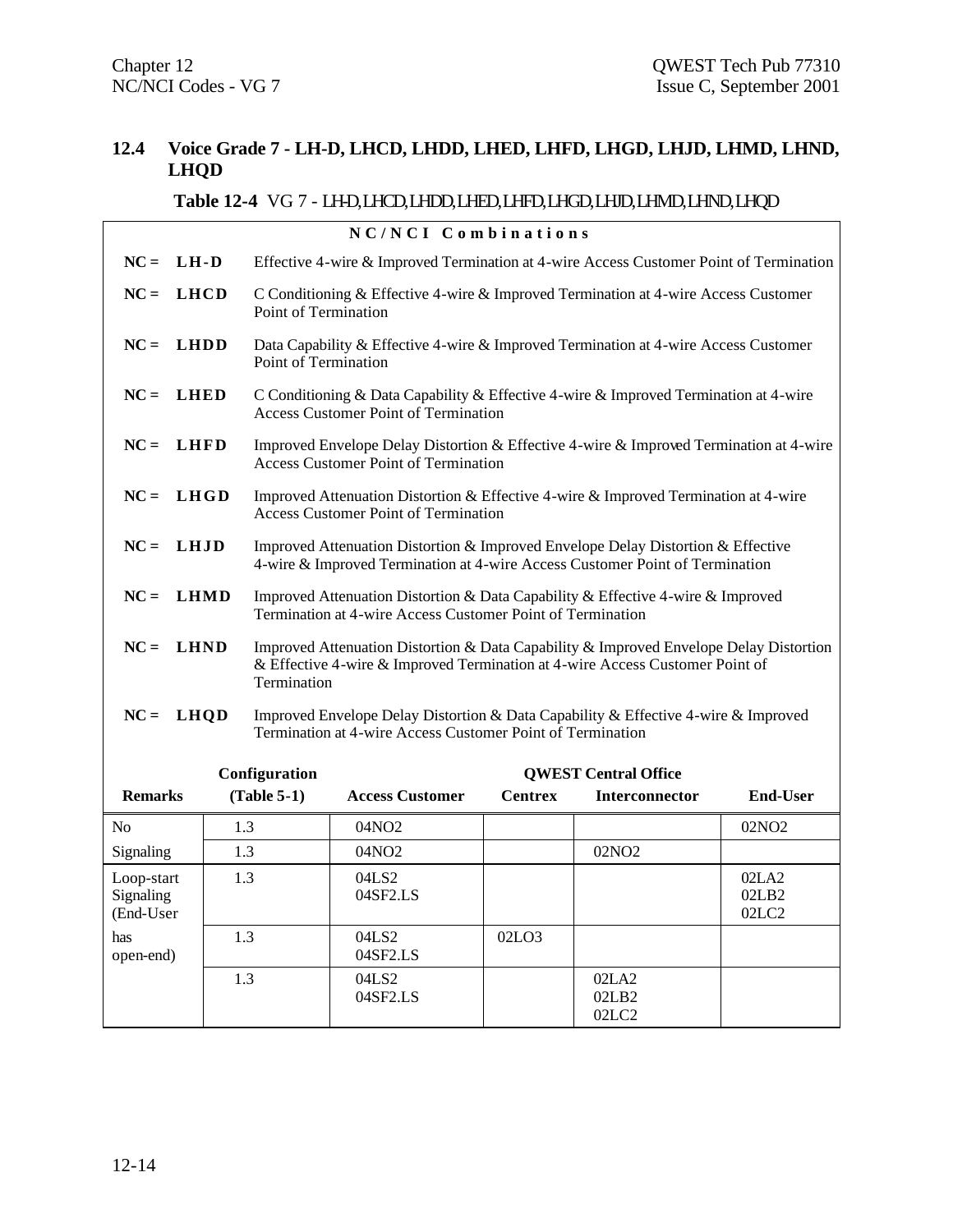#### **Table 12-4** VG 7 - LH-D, LHCD, LHDD, LHED, LHFD, LHGD, LHJD, LHMD, LHND, LHQD (Continued)

|                         |     |                                                                                                                                                                                       | NC/NCI Combinations                                                                                                                                              |                |                             |                   |  |
|-------------------------|-----|---------------------------------------------------------------------------------------------------------------------------------------------------------------------------------------|------------------------------------------------------------------------------------------------------------------------------------------------------------------|----------------|-----------------------------|-------------------|--|
| $NC =$<br>$LH-D$        |     | Termination                                                                                                                                                                           | Effective 4-wire & Improved Termination at 4-wire Access Customer Point of                                                                                       |                |                             |                   |  |
| LHCD<br>$NC =$          |     | Point of Termination                                                                                                                                                                  | C Conditioning & Effective 4-wire & Improved Termination at 4-wire Access Customer                                                                               |                |                             |                   |  |
| LHDD<br>$NC =$          |     | Point of Termination                                                                                                                                                                  | Data Capability & Effective 4-wire & Improved Termination at 4-wire Access Customer                                                                              |                |                             |                   |  |
| $NC =$<br>LHED          |     |                                                                                                                                                                                       | C Conditioning & Data Capability & Effective 4-wire & Improved Termination at 4-wire<br><b>Access Customer Point of Termination</b>                              |                |                             |                   |  |
| $NC =$<br><b>LHFD</b>   |     |                                                                                                                                                                                       | Improved Envelope Delay Distortion & Effective 4-wire & Improved Termination at<br>4-wire Access Customer Point of Termination                                   |                |                             |                   |  |
| $NC = LHGD$             |     |                                                                                                                                                                                       | Improved Attenuation Distortion & Effective 4-wire & Improved Termination at 4-wire<br><b>Access Customer Point of Termination</b>                               |                |                             |                   |  |
| $NC =$<br>LHJD          |     |                                                                                                                                                                                       | Improved Attenuation Distortion & Improved Envelope Delay Distortion & Effective<br>4-wire & Improved Termination at 4-wire Access Customer Point of Termination |                |                             |                   |  |
| $NC =$<br><b>LHMD</b>   |     | Improved Attenuation Distortion & Data Capability & Effective 4-wire & Improved<br>Termination at 4-wire Access Customer Point of Termination                                         |                                                                                                                                                                  |                |                             |                   |  |
| <b>LHND</b><br>$NC =$   |     | Improved Attenuation Distortion & Data Capability & Improved Envelope Delay<br>Distortion & Effective 4-wire & Improved Termination at 4-wire Access Customer Point<br>of Termination |                                                                                                                                                                  |                |                             |                   |  |
| $NC =$<br>LHQD          |     |                                                                                                                                                                                       | Improved Envelope Delay Distortion & Data Capability & Effective 4-wire & Improved<br>Termination at 4-wire Access Customer Point of Termination                 |                |                             |                   |  |
|                         |     | Configuration                                                                                                                                                                         |                                                                                                                                                                  |                | <b>QWEST Central Office</b> |                   |  |
| <b>Remarks</b>          |     | $(Table 5-1)$                                                                                                                                                                         | <b>Access Customer</b>                                                                                                                                           | <b>Centrex</b> | Interconnector              | <b>End-User</b>   |  |
| Loop-start<br>Signaling | 1.3 |                                                                                                                                                                                       | 04LO <sub>2</sub><br>04SF2.LO                                                                                                                                    |                |                             | 02LS <sub>2</sub> |  |
| (End-User<br>has        | 1.3 |                                                                                                                                                                                       | 04LO <sub>2</sub><br>04SF2.LO                                                                                                                                    | 02LS3          |                             |                   |  |
| closed-end)             | 1.3 |                                                                                                                                                                                       | 04LO <sub>2</sub><br>04SF2.LO                                                                                                                                    |                | 02LS2                       |                   |  |
| Ground-start            | 1.3 |                                                                                                                                                                                       | 04GO2<br>04SF2.GO                                                                                                                                                |                |                             | 02GS2             |  |
| Signaling<br>(End-User  | 1.3 |                                                                                                                                                                                       | 04GO2<br>04SF2.GO                                                                                                                                                | 02GS3.C        |                             |                   |  |
| has closed-<br>end)     | 1.3 |                                                                                                                                                                                       | 04GO2<br>04SF2.GO                                                                                                                                                |                | 02GS2                       |                   |  |
|                         |     |                                                                                                                                                                                       |                                                                                                                                                                  |                |                             |                   |  |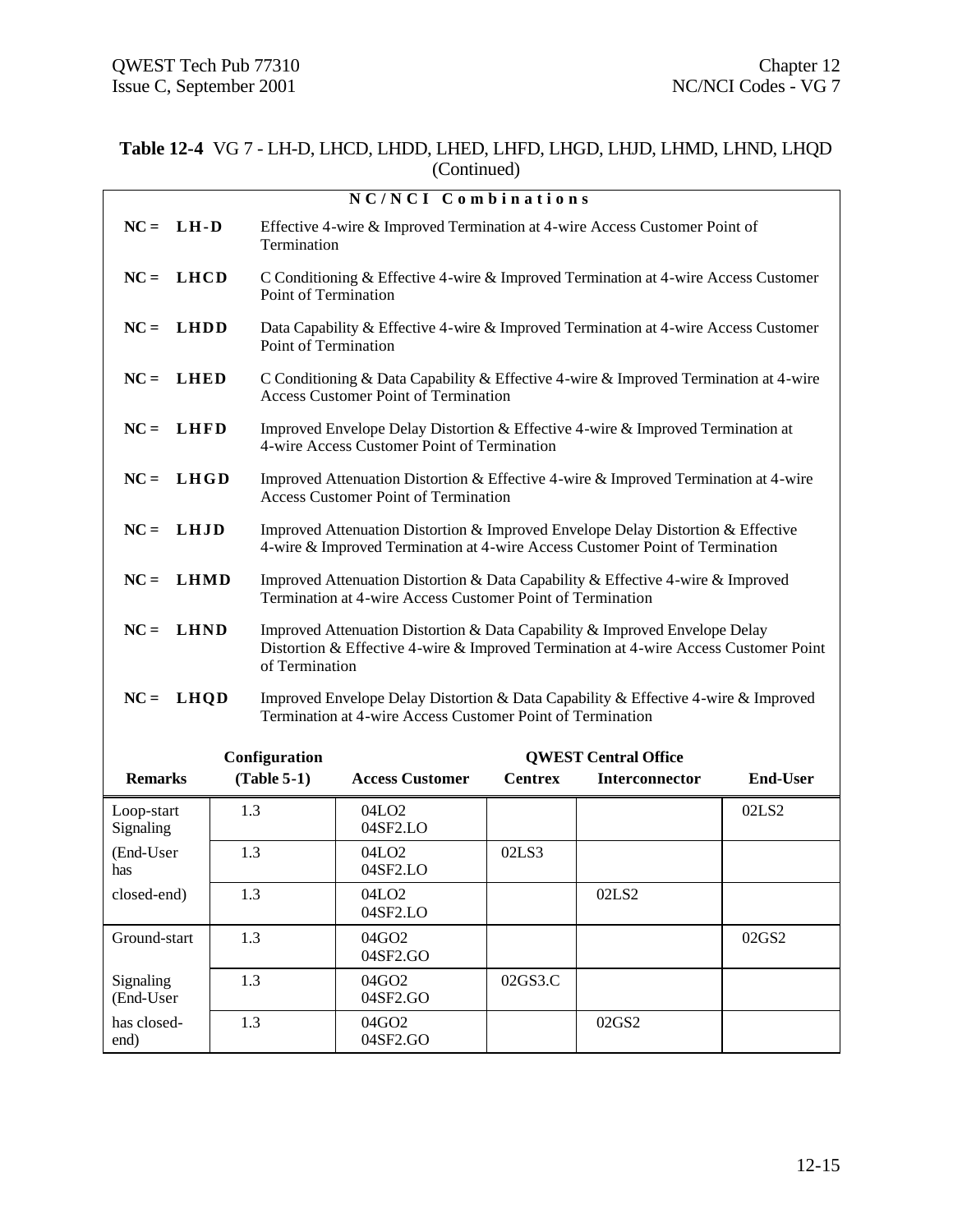#### **Table 12-4** VG 7 - LH-D, LHCD, LHDD, LHED, LHFD, LHGD, LHJD, LHMD, LHND, LHQD (Continued)

|                                  |             |                             | NC/NCI Combinations                                                                                                                                                    |                |                             |                 |
|----------------------------------|-------------|-----------------------------|------------------------------------------------------------------------------------------------------------------------------------------------------------------------|----------------|-----------------------------|-----------------|
| $NC =$                           | LH-D        |                             | Effective 4-wire & Improved Termination at 4-wire Access Customer Point of Termination                                                                                 |                |                             |                 |
| $NC =$                           | <b>LHCD</b> | Point of Termination        | C Conditioning & Effective 4-wire & Improved Termination at 4-wire Access Customer                                                                                     |                |                             |                 |
| $NC =$                           | <b>LHDD</b> | Point of Termination        | Data Capability & Effective 4-wire & Improved Termination at 4-wire Access Customer                                                                                    |                |                             |                 |
| $NC =$                           | LHED        |                             | C Conditioning & Data Capability & Effective 4-wire & Improved Termination at 4-wire<br><b>Access Customer Point of Termination</b>                                    |                |                             |                 |
| $NC = LHFD$                      |             |                             | Improved Envelope Delay Distortion & Effective 4-wire & Improved Termination at 4-wire<br><b>Access Customer Point of Termination</b>                                  |                |                             |                 |
| $NC =$                           | LHGD        |                             | Improved Attenuation Distortion & Effective 4-wire & Improved Termination at 4-wire<br><b>Access Customer Point of Termination</b>                                     |                |                             |                 |
| $NC =$                           | LHJD        |                             | Improved Attenuation Distortion & Improved Envelope Delay Distortion & Effective<br>4-wire & Improved Termination at 4-wire Access Customer Point of Termination       |                |                             |                 |
| $NC =$                           | <b>LHMD</b> |                             | Improved Attenuation Distortion & Data Capability & Effective 4-wire & Improved<br>Termination at 4-wire Access Customer Point of Termination                          |                |                             |                 |
| $NC = LHND$                      |             | Termination                 | Improved Attenuation Distortion & Data Capability & Improved Envelope Delay Distortion<br>& Effective 4-wire & Improved Termination at 4-wire Access Customer Point of |                |                             |                 |
| $NC =$                           | <b>LHOD</b> |                             | Improved Envelope Delay Distortion & Data Capability & Effective 4-wire & Improved<br>Termination at 4-wire Access Customer Point of Termination                       |                |                             |                 |
|                                  |             | Configuration               |                                                                                                                                                                        |                | <b>QWEST Central Office</b> |                 |
| <b>Remarks</b>                   |             | $(Table 5-1)$               | <b>Access Customer</b>                                                                                                                                                 | <b>Centrex</b> | Interconnector              | <b>End-User</b> |
| Private Line                     | 1.3         |                             | 04LR2,<br>04SF2.LR                                                                                                                                                     |                |                             | 02LR2 †††       |
| Automatic<br>Ring-down<br>(PLAN) | 1.3         |                             | 04LR2,<br>04SF2.LR                                                                                                                                                     |                |                             |                 |
| Reverse-                         | 1.3         |                             | 04SF2.RVO                                                                                                                                                              |                |                             | 02RV2.T         |
| <b>Battery</b>                   |             | 1.3<br>04SF2.RVO<br>02RV2.T |                                                                                                                                                                        |                |                             |                 |

††† Audible tone is not guaranteed.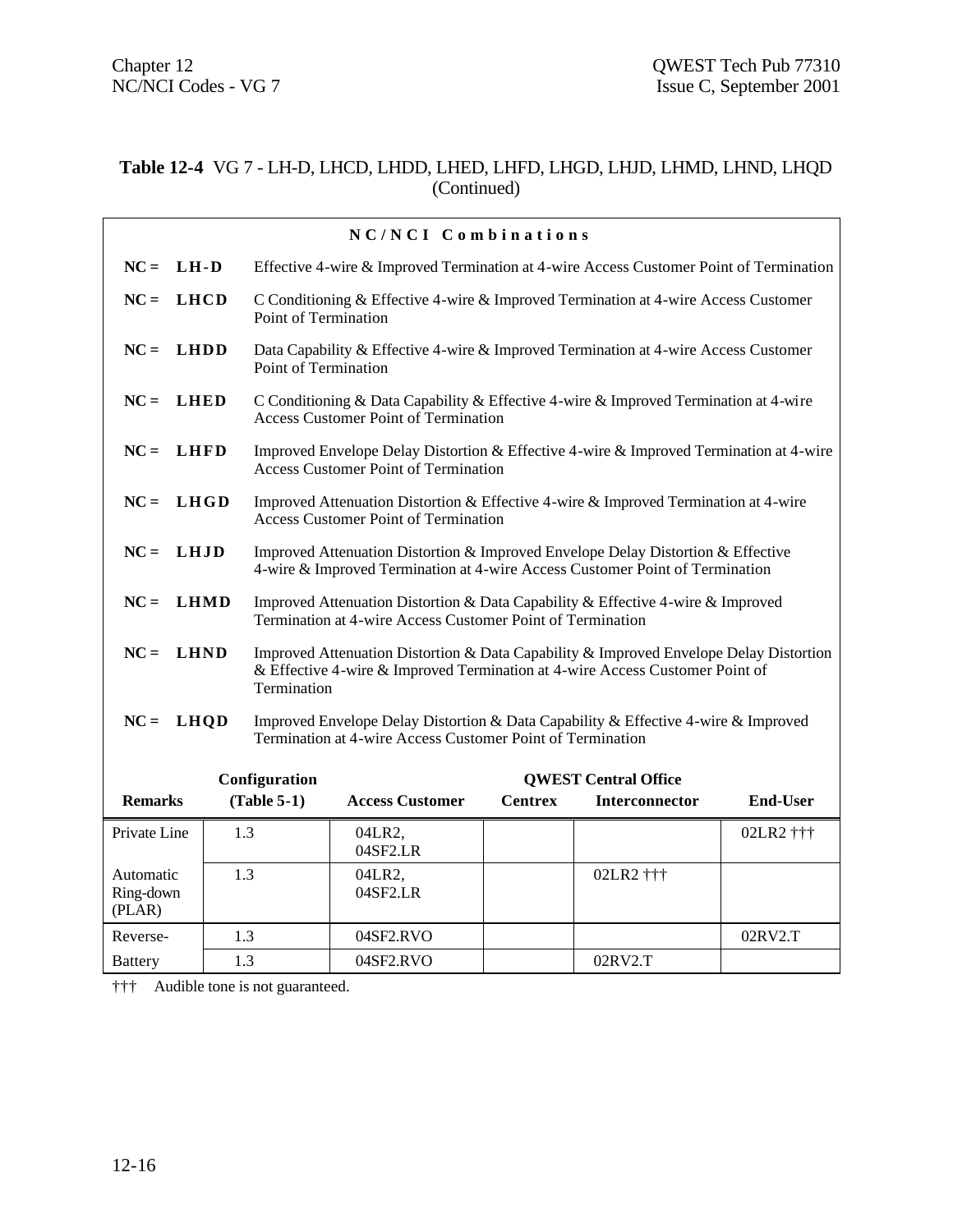#### **12.5 Voice Grade 7 - LH-L, LHCL, LHDL, LHEL, LHFL, LHGL, LHJL, LHML, LHNL, LHQL**

#### **Table 12-5** VG 7 - LH-L, LHCL, LHDL, LHEL, LHFL, LHGL, LHJL, LHML, LHNL, LHQL

|                         |     |                                                                                                                            | NC/NCI Combinations                                                                                                                                      |                |                             |                   |  |
|-------------------------|-----|----------------------------------------------------------------------------------------------------------------------------|----------------------------------------------------------------------------------------------------------------------------------------------------------|----------------|-----------------------------|-------------------|--|
| $NC = LH-L$             |     |                                                                                                                            | Improved Termination at 4-wire End-User Point of Termination                                                                                             |                |                             |                   |  |
| LHCL<br>$NC =$          |     |                                                                                                                            | C Conditioning & Improved Termination at 4-wire End-User Point of Termination                                                                            |                |                             |                   |  |
| $NC =$<br><b>LHDL</b>   |     |                                                                                                                            | Data Capability & Improved Termination at 4-wire End-User Point of Termination                                                                           |                |                             |                   |  |
| $NC =$<br><b>LHEL</b>   |     | Termination                                                                                                                | C Conditioning & Data Capability & Improved Termination at 4-wire End-User Point of                                                                      |                |                             |                   |  |
| LHFL<br>$NC =$          |     | Termination                                                                                                                | Improved Envelope Delay Distortion & Improved Termination at 4-wire End-User Point of                                                                    |                |                             |                   |  |
| $NC =$<br>L H GL        |     | Termination                                                                                                                | Improved Attenuation Distortion & Improved Termination at 4-wire End-User Point of                                                                       |                |                             |                   |  |
| $NC = LHJL$             |     |                                                                                                                            | Improved Attenuation Distortion & Improved Envelope Delay Distortion & Improved<br>Termination at 4-wire End-User Point of Termination                   |                |                             |                   |  |
| $NC =$<br><b>LHML</b>   |     | Improved Attenuation Distortion & Data Capability & Improved Termination at 4-wire<br><b>End-User Point of Termination</b> |                                                                                                                                                          |                |                             |                   |  |
| $NC =$<br><b>LHNL</b>   |     |                                                                                                                            | Improved Attenuation Distortion & Data Capability & Improved Envelope Delay Distortion<br>& Improved Termination at 4-wire End-User Point of Termination |                |                             |                   |  |
| LHQL<br>$NC =$          |     |                                                                                                                            | Improved Envelope Delay Distortion & Data Capability & Improved Termination at 4-wire<br><b>End-User Point of Termination</b>                            |                |                             |                   |  |
|                         |     | Configuration                                                                                                              |                                                                                                                                                          |                | <b>QWEST Central Office</b> |                   |  |
| <b>Remarks</b>          |     | $(Table 5-1)$                                                                                                              | <b>Access Customer</b>                                                                                                                                   | <b>Centrex</b> | Interconnector              | <b>End-User</b>   |  |
| N <sub>0</sub>          | 1.2 |                                                                                                                            | 04NO2                                                                                                                                                    |                |                             | 04NO <sub>2</sub> |  |
| Signaling               | 2.1 |                                                                                                                            | Digital                                                                                                                                                  |                |                             |                   |  |
|                         | 1.2 |                                                                                                                            |                                                                                                                                                          |                | 04NO2                       | 04NO2             |  |
|                         | 2.1 |                                                                                                                            |                                                                                                                                                          |                | DS1/3 Digital               |                   |  |
| Loop-start<br>Signaling | 1.2 |                                                                                                                            | 04LO <sub>2</sub><br>04SF2.LO                                                                                                                            |                |                             | 04LS2             |  |
| (End-User               | 2.1 |                                                                                                                            | Digital                                                                                                                                                  |                |                             |                   |  |
| has closed              | 1.2 |                                                                                                                            |                                                                                                                                                          |                | 04LO <sub>2</sub>           | 04LS2             |  |
| end)                    | 2.1 |                                                                                                                            |                                                                                                                                                          |                | DS1/3 Digital               |                   |  |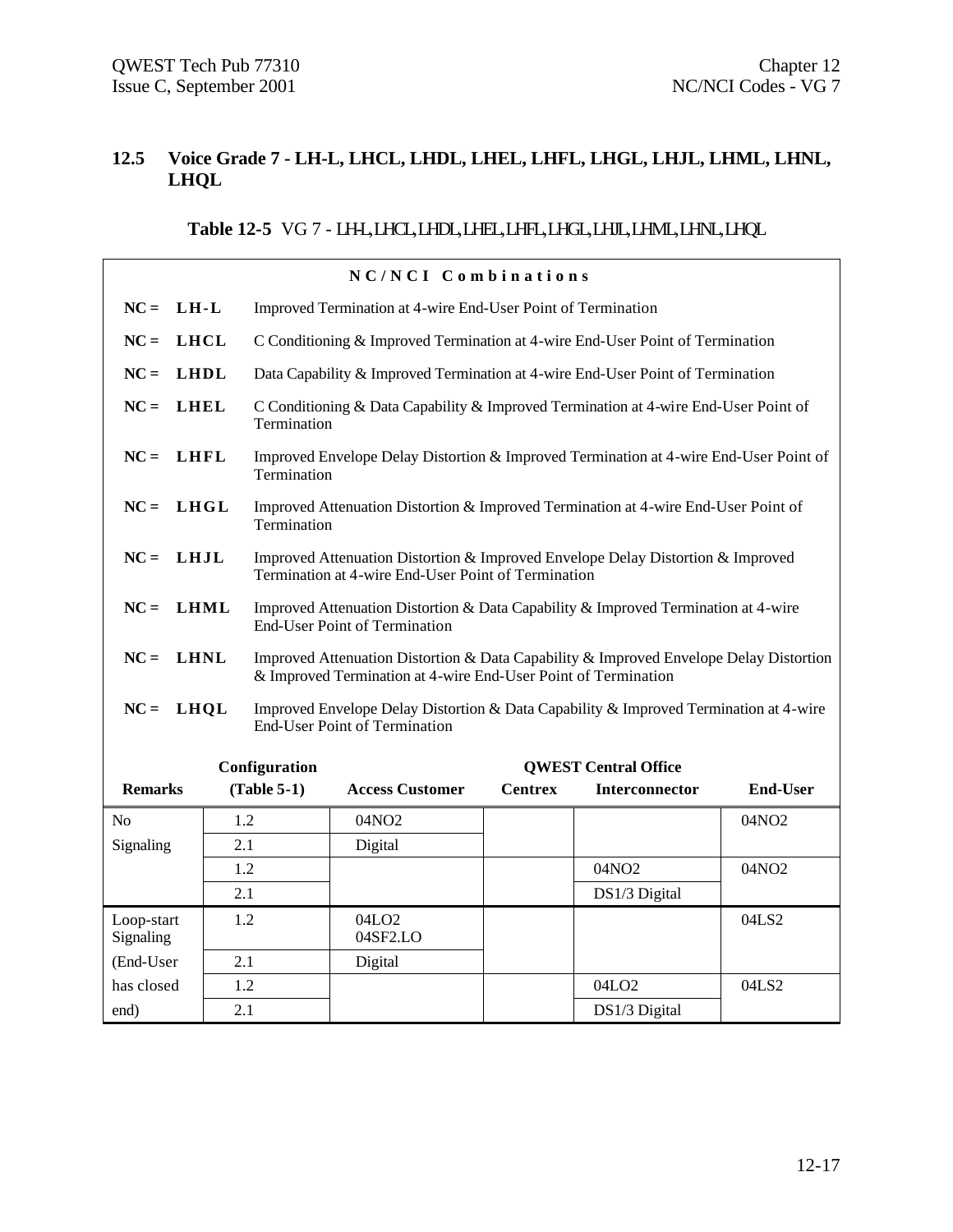04LR2 †††

04LR2.A †††

|                       |             |               | (Continued)                                                                                                                                              |                |                             |                 |  |
|-----------------------|-------------|---------------|----------------------------------------------------------------------------------------------------------------------------------------------------------|----------------|-----------------------------|-----------------|--|
|                       |             |               | NC/NCI Combinations                                                                                                                                      |                |                             |                 |  |
| $NC =$<br>$LH-L$      |             |               | Improved Termination at 4-wire End-User Point of Termination                                                                                             |                |                             |                 |  |
| $NC =$                | <b>LHCL</b> |               | C Conditioning & Improved Termination at 4-wire End-User Point of Termination                                                                            |                |                             |                 |  |
| $NC =$                | <b>LHDL</b> |               | Data Capability & Improved Termination at 4-wire End-User Point of Termination                                                                           |                |                             |                 |  |
| <b>LHEL</b><br>$NC =$ |             | Termination   | C Conditioning & Data Capability & Improved Termination at 4-wire End-User Point of                                                                      |                |                             |                 |  |
| <b>LHFL</b><br>$NC =$ |             | Termination   | Improved Envelope Delay Distortion & Improved Termination at 4-wire End-User Point of                                                                    |                |                             |                 |  |
| $NC =$                | LHGL        | Termination   | Improved Attenuation Distortion & Improved Termination at 4-wire End-User Point of                                                                       |                |                             |                 |  |
| LHJL<br>$NC =$        |             |               | Improved Attenuation Distortion & Improved Envelope Delay Distortion & Improved<br>Termination at 4-wire End-User Point of Termination                   |                |                             |                 |  |
| $NC =$                | <b>LHML</b> |               | Improved Attenuation Distortion & Data Capability & Improved Termination at 4-wire<br><b>End-User Point of Termination</b>                               |                |                             |                 |  |
| $NC =$<br><b>LHNL</b> |             |               | Improved Attenuation Distortion & Data Capability & Improved Envelope Delay Distortion<br>& Improved Termination at 4-wire End-User Point of Termination |                |                             |                 |  |
| $NC =$<br>LHQL        |             |               | Improved Envelope Delay Distortion & Data Capability & Improved Termination at 4-wire<br><b>End-User Point of Termination</b>                            |                |                             |                 |  |
|                       |             | Configuration |                                                                                                                                                          |                | <b>QWEST Central Office</b> |                 |  |
| <b>Remarks</b>        |             | $(Table 5-1)$ | <b>Access Customer</b>                                                                                                                                   | <b>Centrex</b> | <b>Interconnector</b>       | <b>End-User</b> |  |
| Ground-start          | 1.2         |               | 04GO2<br>04SF2.GO                                                                                                                                        |                |                             | 04GS2           |  |
| Signaling             | 2.1         |               | Digital                                                                                                                                                  |                |                             |                 |  |
| (End-User             | 1.2         |               |                                                                                                                                                          |                | 04GO2                       | 04GS2           |  |
| has closed            | 2.1         |               | DS1/3 Digital                                                                                                                                            |                |                             |                 |  |

Ring-down 2.1 Digital  $\left\vert$  Digital  $\left\vert$  04LR2.A ††† (PLAR) 1.2 04LR2 04LR2 †††

2.1 **DS1/3 Digital** 04LR2 †††

# **Table 12-5** VG 7 - LH-L, LHCL, LHDL, LHEL, LHFL, LHGL, LHJL, LHML, LHNL, LHQL

††† Audible tone is not guaranteed.

Private Line 1.2 04LR2

Automatic 2.1 Digital

04SF2

end)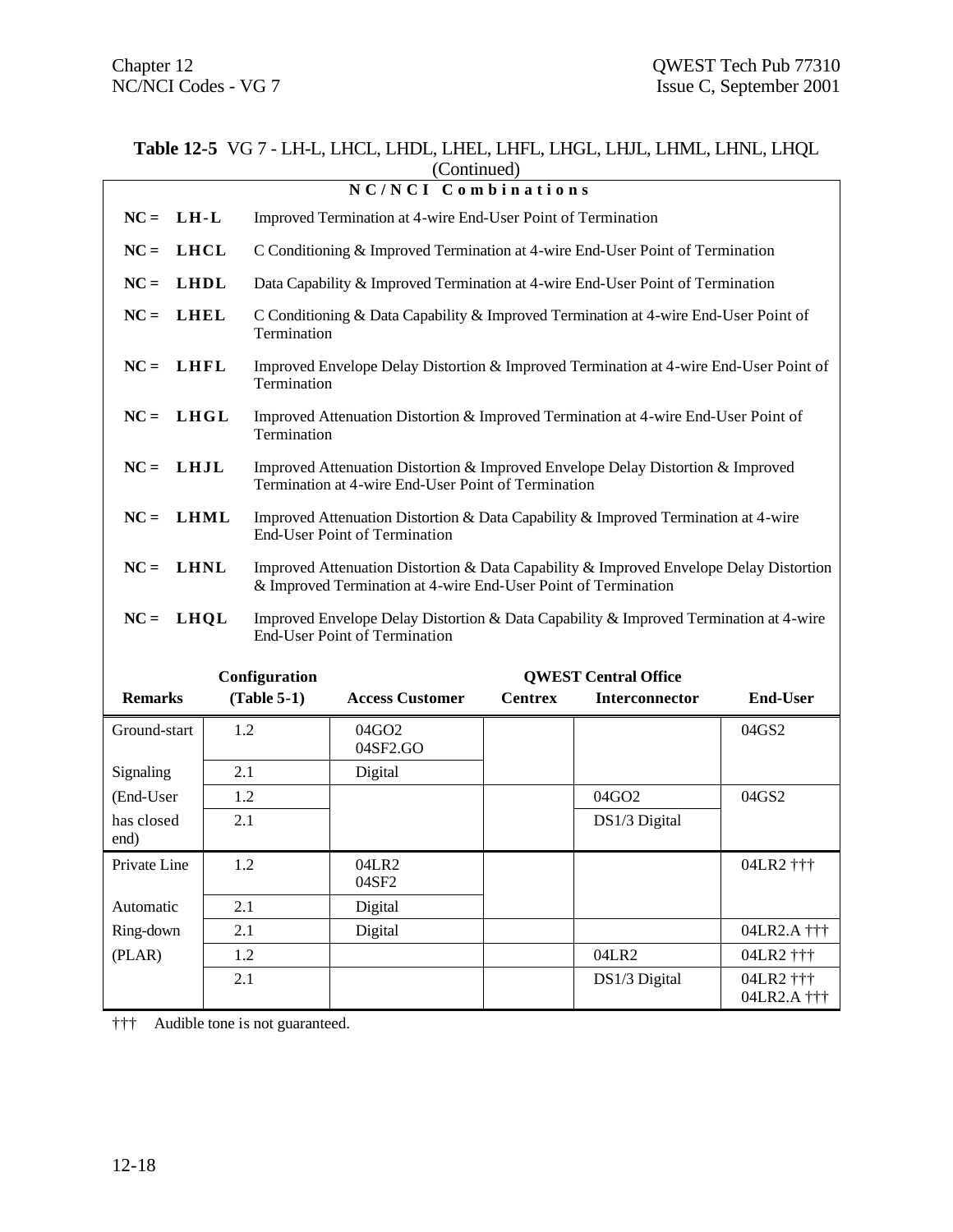#### **Table 12-5** VG 7 - LH-L, LHCL, LHDL, LHEL, LHFL, LHGL, LHJL, LHML, LHNL, LHQL (Continued)

|                       |     |               | NC/NCI Combinations                                                                                                                                      |                |                             |                                           |
|-----------------------|-----|---------------|----------------------------------------------------------------------------------------------------------------------------------------------------------|----------------|-----------------------------|-------------------------------------------|
| $LH-L$<br>$NC =$      |     |               | Improved Termination at 4-wire End-User Point of Termination                                                                                             |                |                             |                                           |
| <b>LHCL</b><br>$NC =$ |     |               | C Conditioning & Improved Termination at 4-wire End-User Point of Termination                                                                            |                |                             |                                           |
| <b>LHDL</b><br>$NC =$ |     |               | Data Capability & Improved Termination at 4-wire End-User Point of Termination                                                                           |                |                             |                                           |
| <b>LHEL</b><br>$NC =$ |     | Termination   | C Conditioning & Data Capability & Improved Termination at 4-wire End-User Point of                                                                      |                |                             |                                           |
| $NC =$<br><b>LHFL</b> |     | Termination   | Improved Envelope Delay Distortion & Improved Termination at 4-wire End-User Point of                                                                    |                |                             |                                           |
| $NC = LHGL$           |     | Termination   | Improved Attenuation Distortion & Improved Termination at 4-wire End-User Point of                                                                       |                |                             |                                           |
| $NC =$<br>LHJL        |     |               | Improved Attenuation Distortion & Improved Envelope Delay Distortion & Improved<br>Termination at 4-wire End-User Point of Termination                   |                |                             |                                           |
| LHML<br>$NC =$        |     |               | Improved Attenuation Distortion & Data Capability & Improved Termination at 4-wire<br><b>End-User Point of Termination</b>                               |                |                             |                                           |
| <b>LHNL</b><br>$NC =$ |     |               | Improved Attenuation Distortion & Data Capability & Improved Envelope Delay Distortion<br>& Improved Termination at 4-wire End-User Point of Termination |                |                             |                                           |
| $NC =$<br>LHQL        |     |               | Improved Envelope Delay Distortion & Data Capability & Improved Termination at 4-wire<br><b>End-User Point of Termination</b>                            |                |                             |                                           |
|                       |     | Configuration |                                                                                                                                                          |                | <b>OWEST Central Office</b> |                                           |
| <b>Remarks</b>        |     | $(Table 5-1)$ | <b>Access Customer</b>                                                                                                                                   | <b>Centrex</b> | <b>Interconnector</b>       | <b>End-User</b>                           |
| $E \& M$<br>Signaling | 1.2 |               | 04SF2.EA<br>$06EA2.E +$<br>$06EA2.M +$                                                                                                                   |                |                             | $06EA2.E +$<br>$06EA2.M +$<br>$08EB2.E +$ |
|                       | 2.1 |               | Digital                                                                                                                                                  |                |                             | $08EB2.M +$                               |

+ The additional wires in these 4, 6 or 8-wire interfaces are for signaling and are not shown.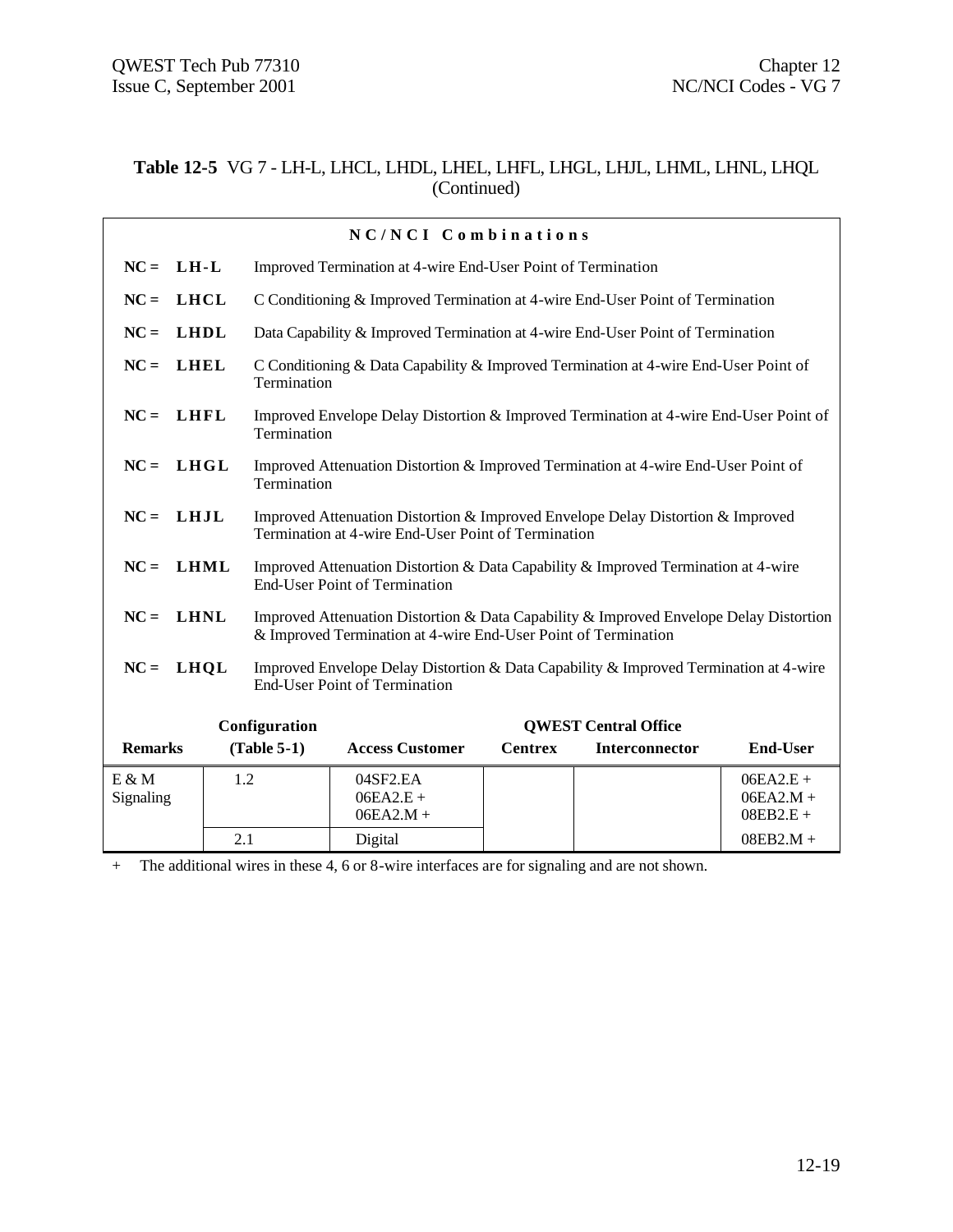# **12.6 Voice Grade 7 - LH-M**

#### **Table 12-6** VG 7 - LH-M

| NC/NCI Combinations                                                                                                     |               |                        |                   |                             |                 |
|-------------------------------------------------------------------------------------------------------------------------|---------------|------------------------|-------------------|-----------------------------|-----------------|
| $NC = LH-M$<br>Software connection to connect Centrex to Common Control Switching Arrangement<br>within the same switch |               |                        |                   |                             |                 |
|                                                                                                                         | Configuration |                        |                   | <b>QWEST Central Office</b> |                 |
| <b>Remarks</b>                                                                                                          | $(Table 5-1)$ | <b>Access Customer</b> | <b>Centrex</b>    | <b>Interconnector</b>       | <b>End-User</b> |
| Connects<br>End-User                                                                                                    | Software      |                        | $02CT3-$<br>02CT3 |                             |                 |
| to<br>theoretical<br>Central<br>Office<br>Centrex Tie<br>Trunk<br>Equipment                                             | Software      |                        | 04CT3-<br>04CT3   |                             |                 |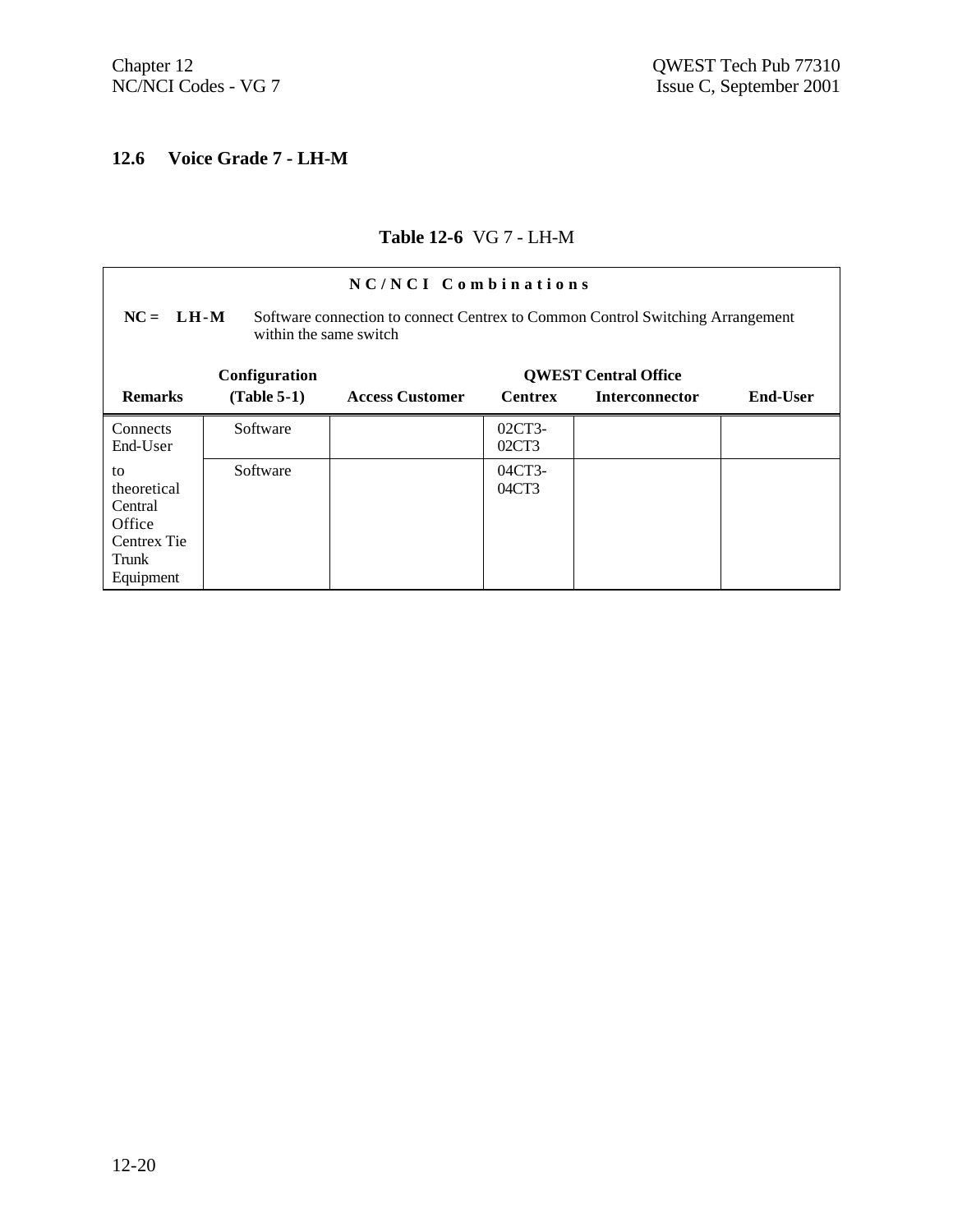#### **12.7 Voice Grade 7 - LH-P, LHCP, LHDP, LHEP, LHFP, LHGP, LHJP, LHMP, LHNP, LHQP**

#### **Table 12-7** VG 7 - LH-P, LHCP, LHDP, LHEP, LHFP, LHGP, LHJP, LHMP, LHNP, LHQP

|                                                        |             |                | NC/NCI Combinations                                                                                                                                                                                                 |                |                             |                   |  |
|--------------------------------------------------------|-------------|----------------|---------------------------------------------------------------------------------------------------------------------------------------------------------------------------------------------------------------------|----------------|-----------------------------|-------------------|--|
| $NC = LH-P$                                            |             |                | Improved Termination at 4-wire End-User Point of Termination & at 4-wire Access<br><b>Customer Point of Termination</b>                                                                                             |                |                             |                   |  |
| $NC =$                                                 | <b>LHCP</b> |                | C Conditioning & Improved Termination at 4-wire End-User Point of Termination & at<br>4-wire Access Customer Point of Termination                                                                                   |                |                             |                   |  |
| $NC =$                                                 | LHDP        |                | Data Capability & Improved Termination at 4-wire End-User Point of Termination & at<br>4-wire Access Customer Point of Termination                                                                                  |                |                             |                   |  |
| $NC =$                                                 | <b>LHEP</b> |                | C Conditioning & Data Capability & Improved Termination at 4-wire End-User Point of<br>Termination & at 4-wire Access Customer Point of Termination                                                                 |                |                             |                   |  |
| $NC =$                                                 | <b>LHFP</b> |                | Improved Envelope Delay Distortion & Improved Termination at 4-wire End-User Point of<br>Termination & at 4-wire Access Customer Point of Termination                                                               |                |                             |                   |  |
| $NC =$                                                 | LHGP        |                | Improved Attenuation Distortion & Improved Termination at 4-wire End-User Point of<br>Termination & at 4-wire Access Customer Point of Termination                                                                  |                |                             |                   |  |
| $NC =$                                                 | LHJP        | of Termination | Improved Attenuation Distortion & Improved Envelope Delay Distortion & Improved<br>Termination at 4-wire End-User Point of Termination & at 4-wire Access Customer Point                                            |                |                             |                   |  |
| $NC =$                                                 | <b>LHMP</b> |                | Improved Attenuation Distortion & Data Capability & Improved Termination at 4-wire<br>End-User Point of Termination & at 4-wire Access Customer Point of Termination                                                |                |                             |                   |  |
| $NC =$                                                 | <b>LHNP</b> |                | Improved Attenuation Distortion & Data Capability & Improved Envelope Delay Distortion<br>& Improved Termination at 4-wire End-User Point of Termination & at 4-wire Access<br><b>Customer Point of Termination</b> |                |                             |                   |  |
| $NC =$                                                 | <b>LHQP</b> |                | Improved Envelope Delay Distortion & Data Capability & Improved Termination at 4-wire<br>End-User Point of Termination & at 4-wire Access Customer Point of Termination                                             |                |                             |                   |  |
|                                                        |             | Configuration  |                                                                                                                                                                                                                     |                | <b>QWEST Central Office</b> |                   |  |
| <b>Remarks</b>                                         |             | $(Table 5-1)$  | <b>Access Customer</b>                                                                                                                                                                                              | <b>Centrex</b> | <b>Interconnector</b>       | <b>End-User</b>   |  |
| No Signaling                                           |             | 1.2            | 04NO2                                                                                                                                                                                                               |                |                             | 04NO <sub>2</sub> |  |
| Loop-start<br>Signaling<br>(End-User<br>has closedend) |             | 1.2            | 04LO <sub>2</sub><br>04SF2.LO                                                                                                                                                                                       |                |                             | 04LS2             |  |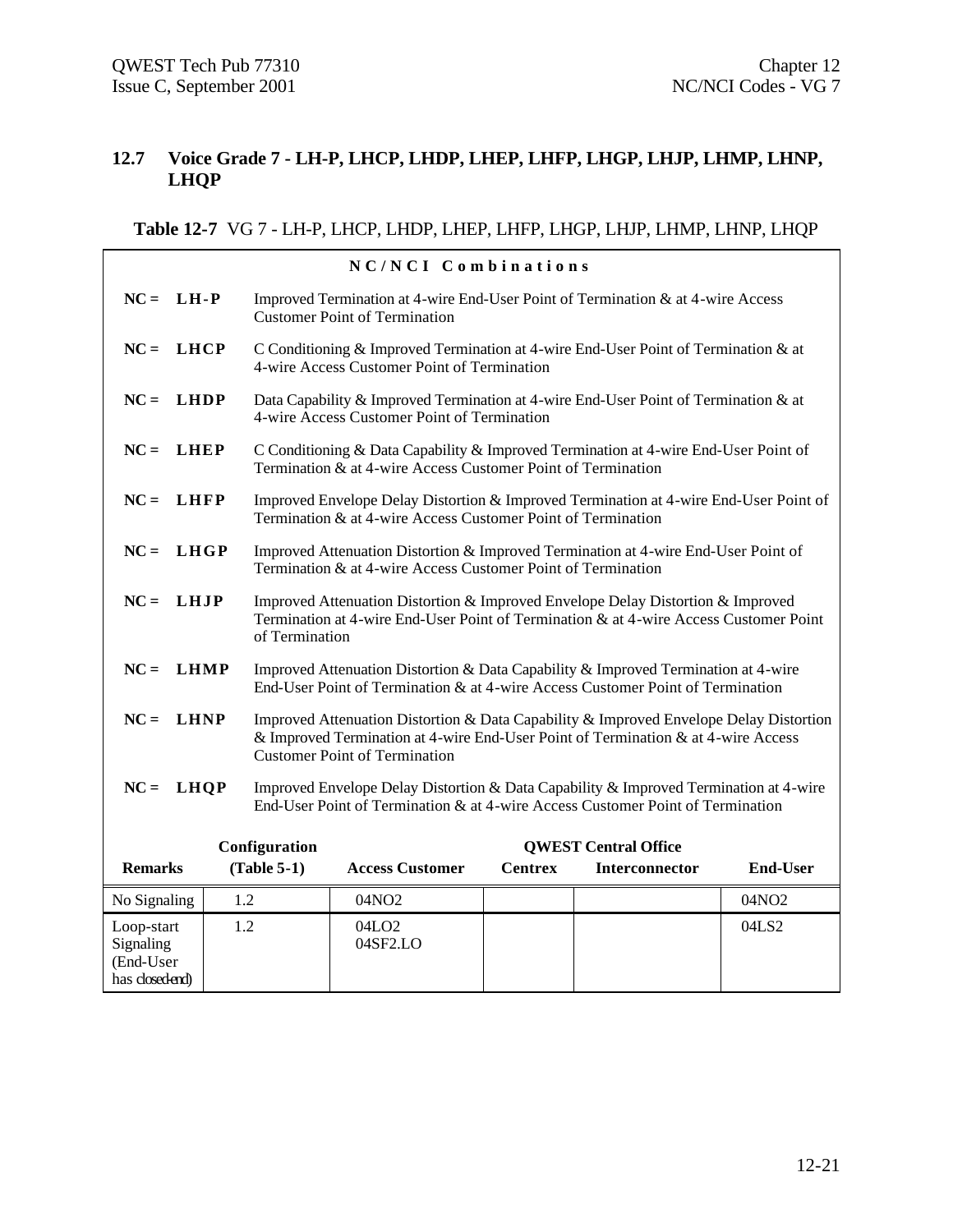#### **Table 12-7** VG 7 - LH-P, LHCP, LHDP, LHEP, LHFP, LHGP, LHJP, LHMP, LHNP, LHQP (Continued)

|                                                           |               | NC/NCI Combinations                                                                                                                                                                                                 |                |                             |                 |
|-----------------------------------------------------------|---------------|---------------------------------------------------------------------------------------------------------------------------------------------------------------------------------------------------------------------|----------------|-----------------------------|-----------------|
| $NC = LH - P$                                             |               | Improved Termination at 4-wire End-User Point of Termination & at 4-wire Access<br><b>Customer Point of Termination</b>                                                                                             |                |                             |                 |
| $NC = LHCP$                                               |               | C Conditioning & Improved Termination at 4-wire End-User Point of Termination & at<br>4-wire Access Customer Point of Termination                                                                                   |                |                             |                 |
| $NC =$<br><b>LHDP</b>                                     |               | Data Capability & Improved Termination at 4-wire End-User Point of Termination & at<br>4-wire Access Customer Point of Termination                                                                                  |                |                             |                 |
| $NC = LHEP$                                               |               | C Conditioning & Data Capability & Improved Termination at 4-wire End-User Point of<br>Termination & at 4-wire Access Customer Point of Termination                                                                 |                |                             |                 |
| $NC = LHFP$                                               |               | Improved Envelope Delay Distortion & Improved Termination at 4-wire End-User Point of<br>Termination & at 4-wire Access Customer Point of Termination                                                               |                |                             |                 |
| $NC =$<br>LHGP                                            |               | Improved Attenuation Distortion & Improved Termination at 4-wire End-User Point of<br>Termination & at 4-wire Access Customer Point of Termination                                                                  |                |                             |                 |
| $NC = LHJP$                                               |               | Improved Attenuation Distortion & Improved Envelope Delay Distortion & Improved<br>Termination at 4-wire End-User Point of Termination & at 4-wire Access Customer Point<br>of Termination                          |                |                             |                 |
| $NC = LHMP$                                               |               | Improved Attenuation Distortion & Data Capability & Improved Termination at 4-wire<br>End-User Point of Termination & at 4-wire Access Customer Point of Termination                                                |                |                             |                 |
| $NC =$<br><b>LHNP</b>                                     |               | Improved Attenuation Distortion & Data Capability & Improved Envelope Delay Distortion<br>& Improved Termination at 4-wire End-User Point of Termination & at 4-wire Access<br><b>Customer Point of Termination</b> |                |                             |                 |
| $NC = LHQP$                                               |               | Improved Envelope Delay Distortion & Data Capability & Improved Termination at 4-wire<br>End-User Point of Termination & at 4-wire Access Customer Point of Termination                                             |                |                             |                 |
|                                                           | Configuration |                                                                                                                                                                                                                     |                | <b>QWEST Central Office</b> |                 |
| <b>Remarks</b>                                            | $(Table 5-1)$ | <b>Access Customer</b>                                                                                                                                                                                              | <b>Centrex</b> | <b>Interconnector</b>       | <b>End-User</b> |
| Ground-start<br>Signaling<br>(End-User has<br>closed-end) | 1.2           | 04GO2<br>04SF2.GO                                                                                                                                                                                                   |                |                             | 04GS2           |
| Private Line<br>Automatic<br>Ring-down<br>(PLAN)          | 1.2           | 04LR2 †††<br>04SF2                                                                                                                                                                                                  |                |                             | 04LR2 †††       |

††† Audible tone is not guaranteed.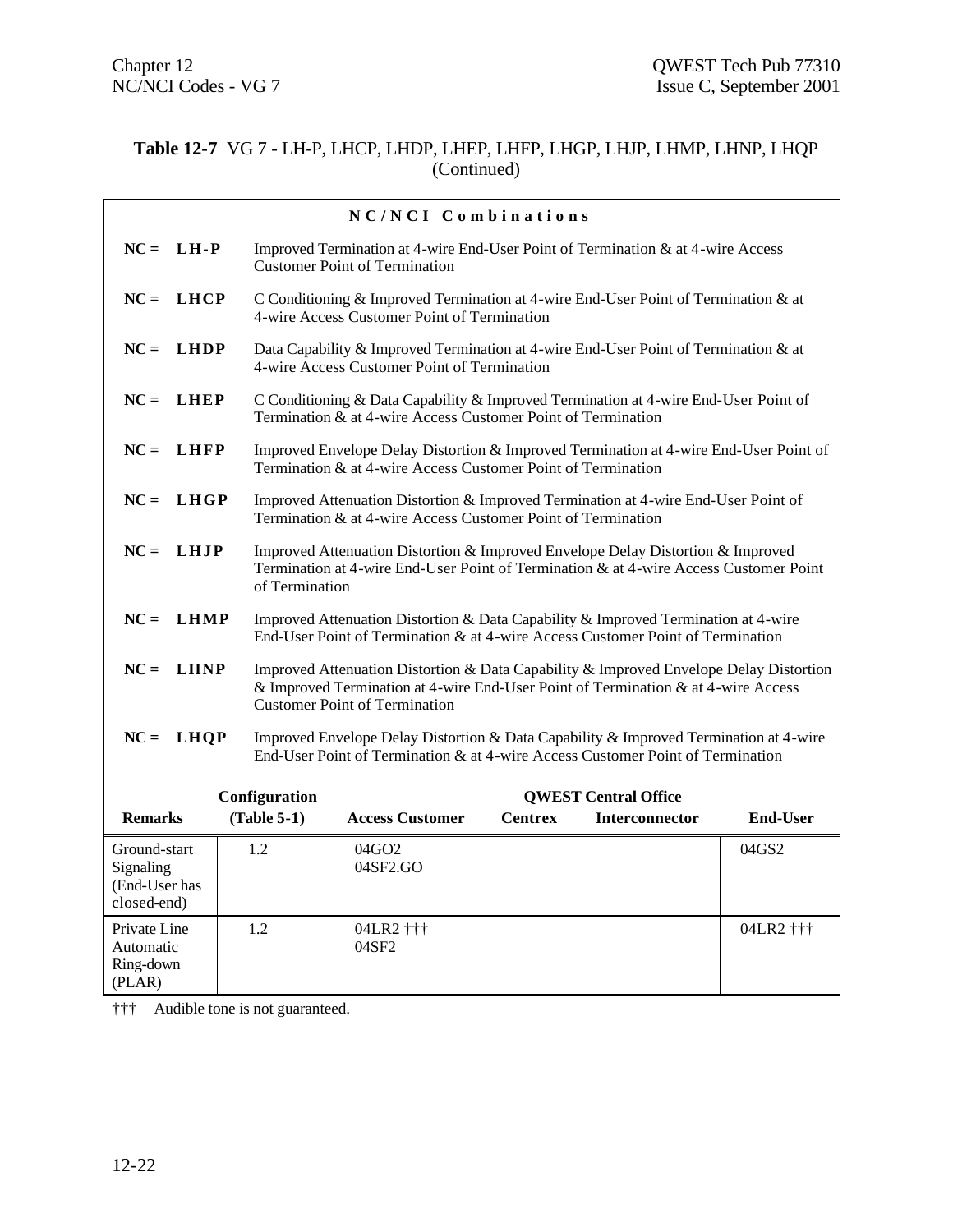#### **Table 12-7** VG 7 - LH-P, LHCP, LHDP, LHEP, LHFP, LHGP, LHJP, LHMP, LHNP, LHQP (Continued)

|                       |     |                | NC/NCI Combinations                                                                                                                                                                                                 |                |                             |                                                          |
|-----------------------|-----|----------------|---------------------------------------------------------------------------------------------------------------------------------------------------------------------------------------------------------------------|----------------|-----------------------------|----------------------------------------------------------|
| $NC = LH - P$         |     |                | Improved Termination at 4-wire End-User Point of Termination & at 4-wire Access<br><b>Customer Point of Termination</b>                                                                                             |                |                             |                                                          |
| $NC = LHCP$           |     |                | C Conditioning & Improved Termination at 4-wire End-User Point of Termination & at<br>4-wire Access Customer Point of Termination                                                                                   |                |                             |                                                          |
| $NC = LHDP$           |     |                | Data Capability & Improved Termination at 4-wire End-User Point of Termination & at<br>4-wire Access Customer Point of Termination                                                                                  |                |                             |                                                          |
| $NC = LHEP$           |     |                | C Conditioning & Data Capability & Improved Termination at 4-wire End-User Point of<br>Termination & at 4-wire Access Customer Point of Termination                                                                 |                |                             |                                                          |
| $NC = LHFP$           |     |                | Improved Envelope Delay Distortion & Improved Termination at 4-wire End-User Point of<br>Termination & at 4-wire Access Customer Point of Termination                                                               |                |                             |                                                          |
| $NC =$<br>LHGP        |     |                | Improved Attenuation Distortion & Improved Termination at 4-wire End-User Point of<br>Termination & at 4-wire Access Customer Point of Termination                                                                  |                |                             |                                                          |
| $NC = LHJP$           |     | of Termination | Improved Attenuation Distortion & Improved Envelope Delay Distortion & Improved<br>Termination at 4-wire End-User Point of Termination & at 4-wire Access Customer Point                                            |                |                             |                                                          |
| $NC =$<br><b>LHMP</b> |     |                | Improved Attenuation Distortion & Data Capability & Improved Termination at 4-wire<br>End-User Point of Termination & at 4-wire Access Customer Point of Termination                                                |                |                             |                                                          |
| $NC = LHNP$           |     |                | Improved Attenuation Distortion & Data Capability & Improved Envelope Delay Distortion<br>& Improved Termination at 4-wire End-User Point of Termination & at 4-wire Access<br><b>Customer Point of Termination</b> |                |                             |                                                          |
| $NC = LHQP$           |     |                | Improved Envelope Delay Distortion & Data Capability & Improved Termination at 4-wire<br>End-User Point of Termination & at 4-wire Access Customer Point of Termination                                             |                |                             |                                                          |
|                       |     | Configuration  |                                                                                                                                                                                                                     |                | <b>OWEST Central Office</b> |                                                          |
| <b>Remarks</b>        |     | $(Table 5-1)$  | <b>Access Customer</b>                                                                                                                                                                                              | <b>Centrex</b> | Interconnector              | <b>End-User</b>                                          |
| $E \& M$<br>Signaling | 1.2 |                | 04SF2<br>$06EA2.E +$<br>$06EA2.M +$                                                                                                                                                                                 |                |                             | $06EA2.E +$<br>$06EA2.M +$<br>$08EB2.E +$<br>$08EB2.M +$ |

+ The additional wires in these 4, 6 or 8-wire interfaces are for signaling and are not shown.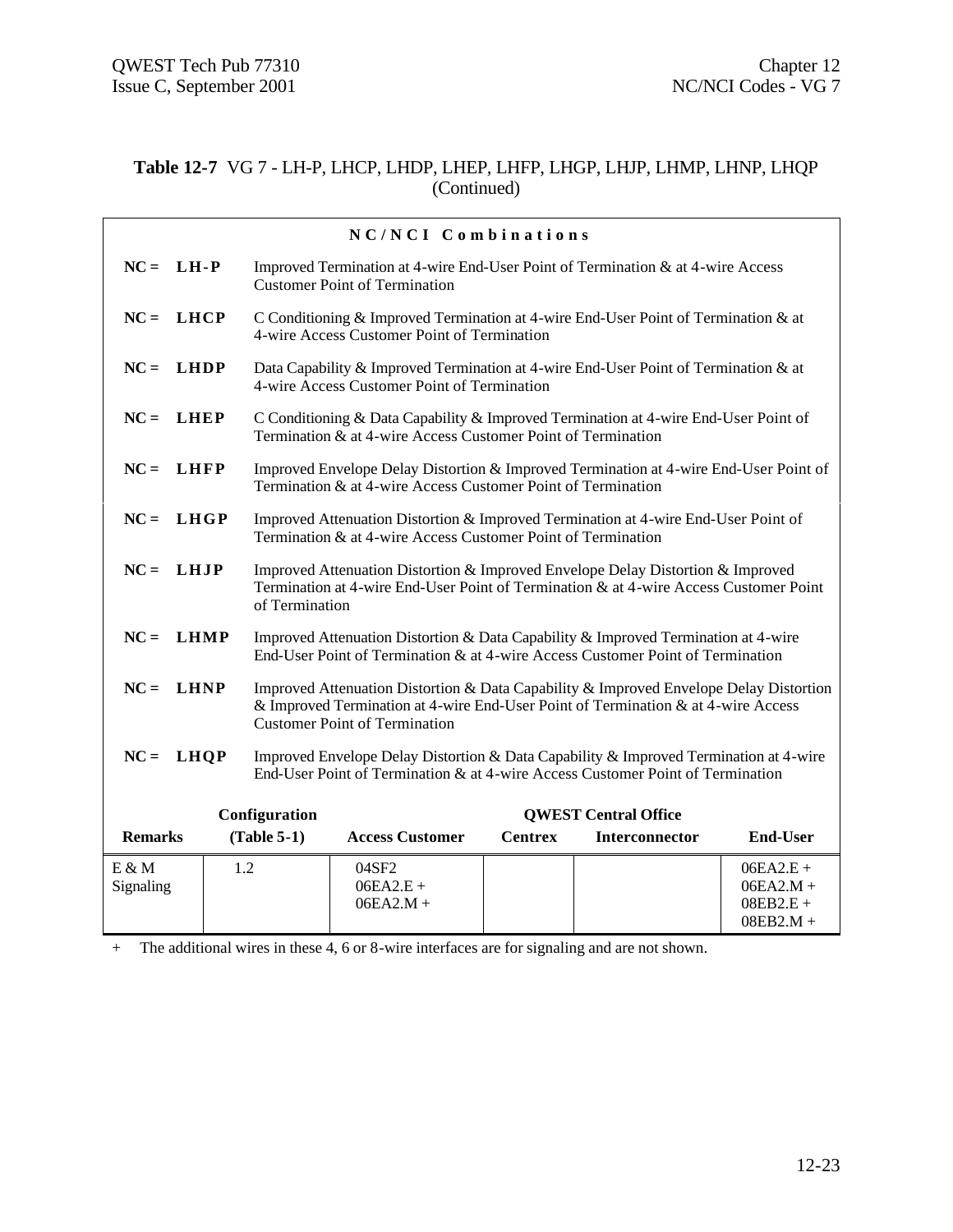# **12.8 Voice Grade 7 - LH-Q, LHBQ**

#### **Table 12-8** VG 7 - LH-Q, LHBQ

|                                               |                                                                                                                                          | NC/NCI Combinations                                                                                                                 |                |                             |                         |  |  |
|-----------------------------------------------|------------------------------------------------------------------------------------------------------------------------------------------|-------------------------------------------------------------------------------------------------------------------------------------|----------------|-----------------------------|-------------------------|--|--|
|                                               | $NC = LH-Q$<br>Improved Return Loss for Effective 2-wire & Improved Termination at 4-wire Access<br><b>Customer Point of Termination</b> |                                                                                                                                     |                |                             |                         |  |  |
| $NC = LHBQ$                                   |                                                                                                                                          | ELEPL-2 & Improved Return Loss for Effective 2-wire & Improved Termination at 4-wire<br><b>Access Customer Point of Termination</b> |                |                             |                         |  |  |
|                                               | Configuration                                                                                                                            |                                                                                                                                     |                | <b>QWEST Central Office</b> |                         |  |  |
| <b>Remarks</b>                                | $(Table 5-1)$                                                                                                                            | <b>Access Customer</b>                                                                                                              | <b>Centrex</b> | Interconnector              | <b>End-User</b>         |  |  |
| N <sub>o</sub>                                | 1.4                                                                                                                                      | 04NO <sub>2</sub>                                                                                                                   |                |                             | 02NO <sub>2</sub>       |  |  |
| Signaling                                     | 1.4                                                                                                                                      | 04NO2                                                                                                                               |                | 02NO <sub>2</sub>           |                         |  |  |
| Loop-start<br>Signaling<br>(End-User          | 1.4                                                                                                                                      | 04LS2<br>04SF2.LS                                                                                                                   |                |                             | 02LA2<br>02LB2<br>02LC2 |  |  |
| has<br>open-end)                              | 1.4                                                                                                                                      | 04LS2<br>04SF2.LS                                                                                                                   | 02LO3          |                             |                         |  |  |
|                                               | 1.4                                                                                                                                      | 04LS2<br>04SF2.LS                                                                                                                   |                | 02LA2<br>02LB2<br>02LC2     |                         |  |  |
| Loop-start<br>Signaling                       | 1.4                                                                                                                                      | 04LO <sub>2</sub><br>04SF2.LO                                                                                                       |                |                             | 02LS2                   |  |  |
| (End-User<br>has                              | 1.4                                                                                                                                      | 04LO <sub>2</sub><br>04SF2.LO                                                                                                       | 02LS3          |                             |                         |  |  |
| closed-end)                                   | 1.4                                                                                                                                      | 04LO <sub>2</sub><br>04SF2.LO                                                                                                       |                | 02LS2                       |                         |  |  |
| Ground-start                                  | 1.4                                                                                                                                      | 04GO2<br>04SF2.GO                                                                                                                   |                |                             | 02GS2                   |  |  |
| Signaling<br>(End-User<br>has closed-<br>end) | 1.4                                                                                                                                      | 04GO2<br>04SF2.GO                                                                                                                   |                | 02GS2                       |                         |  |  |
| Private Line                                  | 1.4                                                                                                                                      | 04LR2 †††<br>04SF2.LR                                                                                                               |                |                             | 02LR2 †††               |  |  |
| Automatic<br>Ring-down<br>(PLAN)              | 1.4                                                                                                                                      | 04LR2 †††<br>04SF2.LR                                                                                                               |                | 02LR2 †††                   |                         |  |  |
| Reverse-                                      | 1.4                                                                                                                                      | 04SF2                                                                                                                               |                |                             | 02RV2.T                 |  |  |
| <b>Battery</b>                                | 1.4                                                                                                                                      | 04SF2                                                                                                                               |                | 02RV2.T                     |                         |  |  |

††† Audible tone is not guaranteed.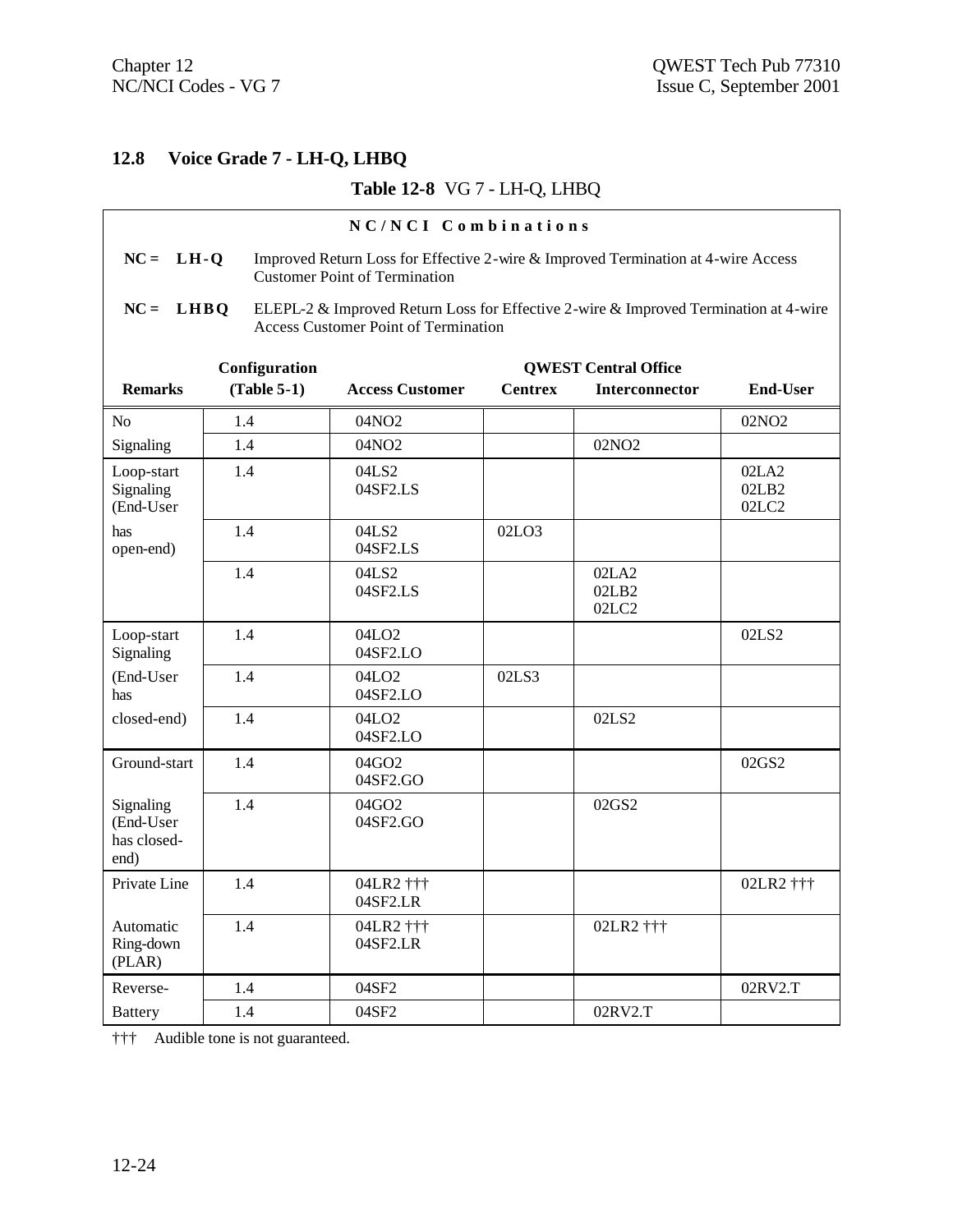#### **12.9 Voice Grade 7 - LH-R**

#### **NC/NCI Combinations NC = LH-R** Improved Termination at 4-wire Access Customer Point of Termination **Configuration QWEST Central Office Remarks (Table 5-1) Access Customer Centrex Interconnector End-User** No | 1.4 | 04NO2 | | | 02NO2 Signaling  $1.2$   $\qquad$   $\qquad$   $\qquad$   $\qquad$   $\qquad$   $\qquad$   $\qquad$   $\qquad$   $\qquad$   $\qquad$   $\qquad$   $\qquad$   $\qquad$   $\qquad$   $\qquad$   $\qquad$   $\qquad$   $\qquad$   $\qquad$   $\qquad$   $\qquad$   $\qquad$   $\qquad$   $\qquad$   $\qquad$   $\qquad$   $\qquad$   $\qquad$   $\qquad$   $\qquad$   $\qquad$   $\qquad$   $\qquad$   $\qquad$  2b.1 Digital 1.4 04NO2 02NO2 1.2 04NO2 2b.1 **DS1/3 Digital** Loop-start Signaling (End-User 1.4 04LS2 04SF2.LS 02LA2 02LB2 02LC2 has 2b.1 | 2b.1 | Digital open-end) 1.4 04LS2 04SF2.LS 02LO3 1.4 04LS2 02LA2 02LB2 02LC2 2b.1 04SF2.LS DS1/3 Digital Loop-start 1.4 04LO2 02LS2 Signaling | 1.2 | 04SF2.LO | | | | | 04LS2 (End-User 2b.1 Digital has closedend) 1.4 04LO2 04SF2.LO 02LS3 1.4 04LO2 02LS2 1.2 04SF2.LO 104LS2 2b.1 **DS1/3 Digital** Ground- | 1.4 | 04GO2 | | | | 02GS2 start | 1.2 | 04SF2.GO | | 04GS2 Signaling 2b.1 | Digital (End-User 1.4 04GO2 02GS3.C) has 1.2 04SF2.GO 04GS2.C closed- 1.4 04GO2 102GS2 end) 1.2 04SF2.GO 1 04GS2 2b.1 **DS1/3 Digital**

#### **Table 12-9** VG 7 - LH-R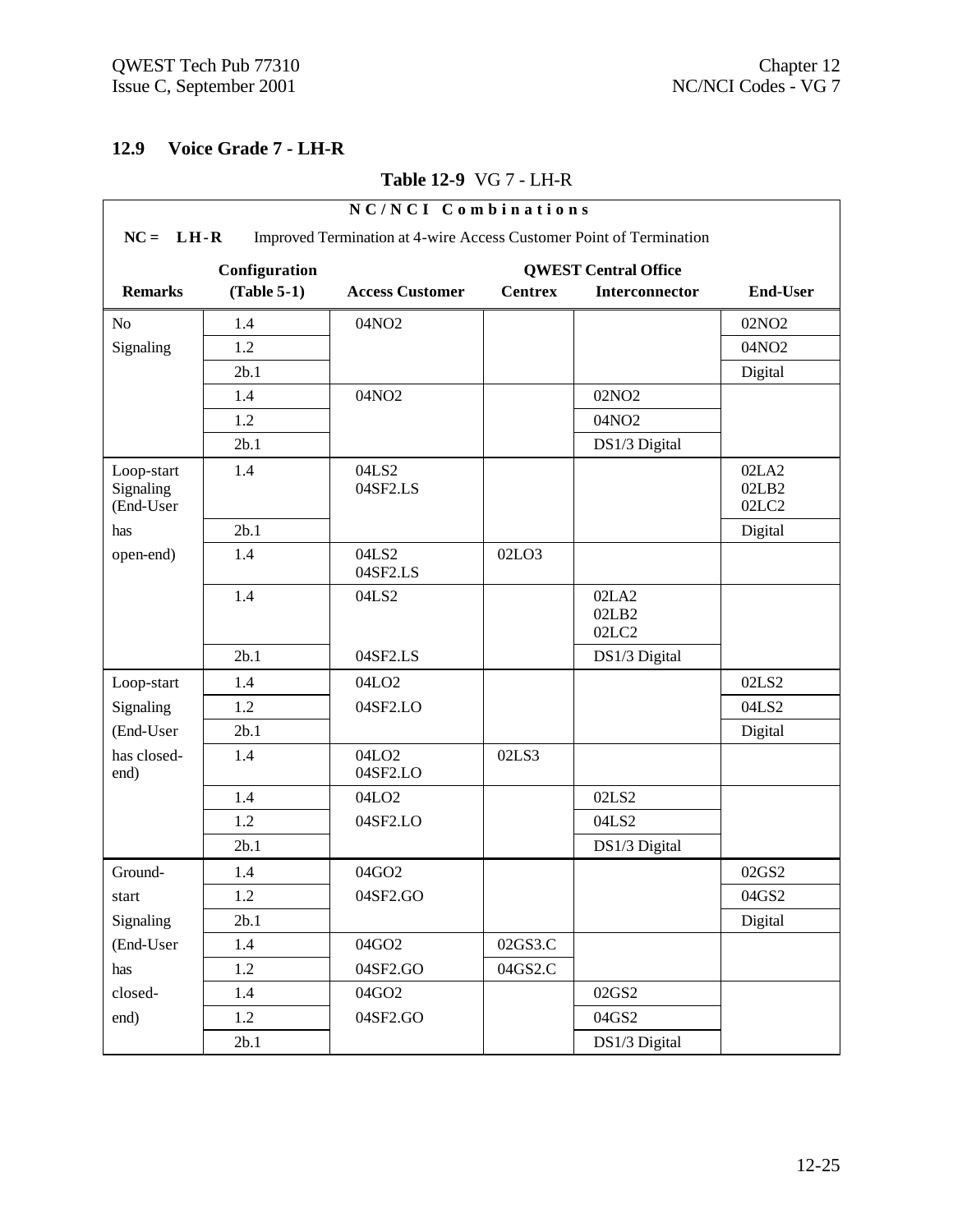# **Table 12-9** VG 7 - LH-R (Continued)

| NC/NCI Combinations                                                                |               |                                                                       |                |                             |                                                          |  |
|------------------------------------------------------------------------------------|---------------|-----------------------------------------------------------------------|----------------|-----------------------------|----------------------------------------------------------|--|
| $NC = LH-R$<br>Improved Termination at 4-wire Access Customer Point of Termination |               |                                                                       |                |                             |                                                          |  |
|                                                                                    | Configuration |                                                                       |                | <b>QWEST Central Office</b> |                                                          |  |
| <b>Remarks</b>                                                                     | $(Table 5-1)$ | <b>Access Customer</b>                                                | <b>Centrex</b> | <b>Interconnector</b>       | <b>End-User</b>                                          |  |
| Private                                                                            | 1.4           | 04LR2 †††                                                             |                |                             | 02LR2 †††                                                |  |
| Line                                                                               | 1.2           | 04SF2                                                                 |                |                             | 04LR2 †††                                                |  |
| Automatic                                                                          | 2b.1          |                                                                       |                |                             | Digital                                                  |  |
| Ring-down                                                                          | 1.4           | 04LR2 †††                                                             |                | 02LR2 †††                   |                                                          |  |
| (PLAN)                                                                             | 1.2           | 04SF2                                                                 |                | 04LR2 †††                   |                                                          |  |
|                                                                                    | 2b.1          |                                                                       |                | DS1/3 Digital               |                                                          |  |
| Reverse-                                                                           | 1.4           | 04SF2                                                                 |                |                             | 02RV2.T                                                  |  |
| <b>Battery</b>                                                                     | 2b.1          | $06EA2.E +$<br>$06EA2.M +$                                            |                |                             | Digital                                                  |  |
|                                                                                    | 1.4           | 04SF2                                                                 |                | 02RV2.T                     |                                                          |  |
|                                                                                    | 2b.1          |                                                                       |                | DS1/3 Digital               |                                                          |  |
| $E \& M$<br>Signaling                                                              | 1.4           | 04SF2<br>$06EA2.E +$<br>$06EA2.M +$                                   |                |                             | $04EA2.E +$<br>$04EA2.M +$<br>$06EB2.E +$<br>$06EB2.M +$ |  |
|                                                                                    | 1.2           |                                                                       |                |                             | $06EA2.E +$<br>$06EA2.M +$<br>$08EB2.E +$<br>$08EB2.M +$ |  |
|                                                                                    | 2b.1          |                                                                       |                |                             | Digital                                                  |  |
|                                                                                    | 1.4           | 04SF2                                                                 | 02CT3          |                             |                                                          |  |
|                                                                                    | 1.2           | $06EA2.E +$<br>$06EA2.M +$<br>$08EB2.E +$<br>$08EB2.M +$<br>$08EC2 +$ | 04CT2          |                             |                                                          |  |

††† Audible tone is not guaranteed.

+ The additional wires in these 4, 6 or 8-wire interfaces are for signaling and are not shown.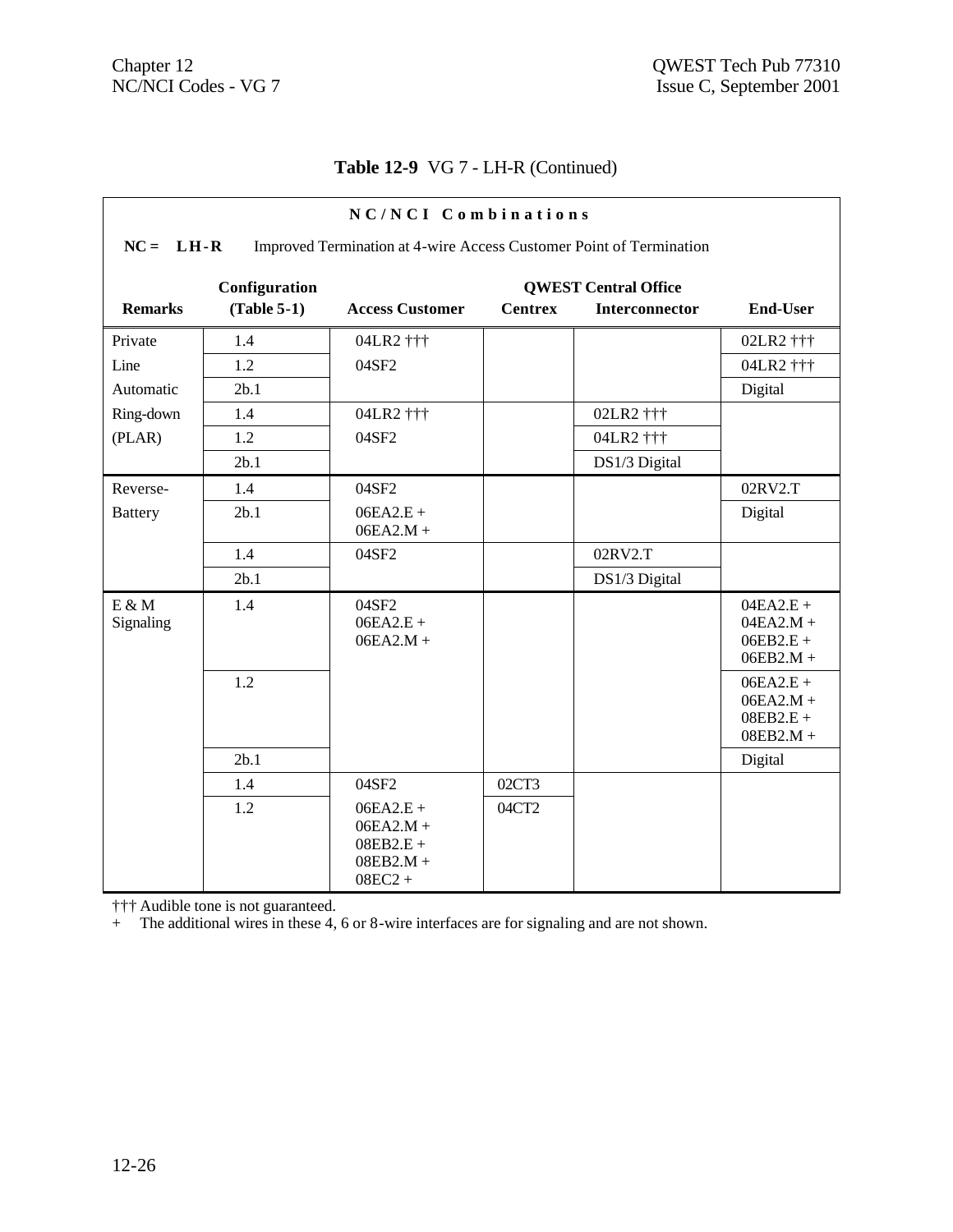$\overline{\Gamma}$ 

ヿ

# **12.10 Voice Grade 7 - LHB-**

| NC/NCI Combinations     |               |                        |                |                             |                   |  |  |
|-------------------------|---------------|------------------------|----------------|-----------------------------|-------------------|--|--|
| $NC = LHB$              | ELEPL-2       |                        |                |                             |                   |  |  |
|                         | Configuration |                        |                | <b>QWEST Central Office</b> |                   |  |  |
| <b>Remarks</b>          | $(Table 5-1)$ | <b>Access Customer</b> | <b>Centrex</b> | <b>Interconnector</b>       | <b>End-User</b>   |  |  |
| No                      | 1.4           | 04NO2                  |                |                             | 02NO <sub>2</sub> |  |  |
| Signaling               | 2.2           | Digital                |                |                             |                   |  |  |
|                         | 1.4           |                        |                | 04NO2                       | 02NO <sub>2</sub> |  |  |
|                         | 2.2           |                        |                | DS1/3 Digital               |                   |  |  |
|                         | 1.4           | 04NO2                  |                | 02NO <sub>2</sub>           |                   |  |  |
|                         | 2.2           | Digital                |                |                             |                   |  |  |
| Loop-start<br>Signaling | 1.4           | 04LS2<br>04SF2.LS      |                |                             | 02LA2<br>02LB2    |  |  |
| (End-User               | 2.2           | Digital                |                |                             | 02LC2             |  |  |
| has<br>open-end)        | 1.4           | 04LS2<br>04SF2.LS      | 02LO3          |                             |                   |  |  |
|                         | 2.2           | Digital                |                |                             |                   |  |  |
|                         | 1.4           |                        |                | 04LS2                       | 02LA2             |  |  |
|                         | 2.2           |                        |                | DS1/3 Digital               | 02LB2<br>02LC2    |  |  |
|                         | 1.4           |                        | 02LO3          | 04LS2                       |                   |  |  |
|                         | 2.2           |                        |                | DS1/3 Digital               |                   |  |  |
|                         | 1.4           | 04LS2<br>04SF2.LS      |                | 02LA2<br>02LB2              |                   |  |  |
|                         | 2.2           | Digital                |                | 02LC2                       |                   |  |  |

# **Table 12-10** VG 7 - LHB-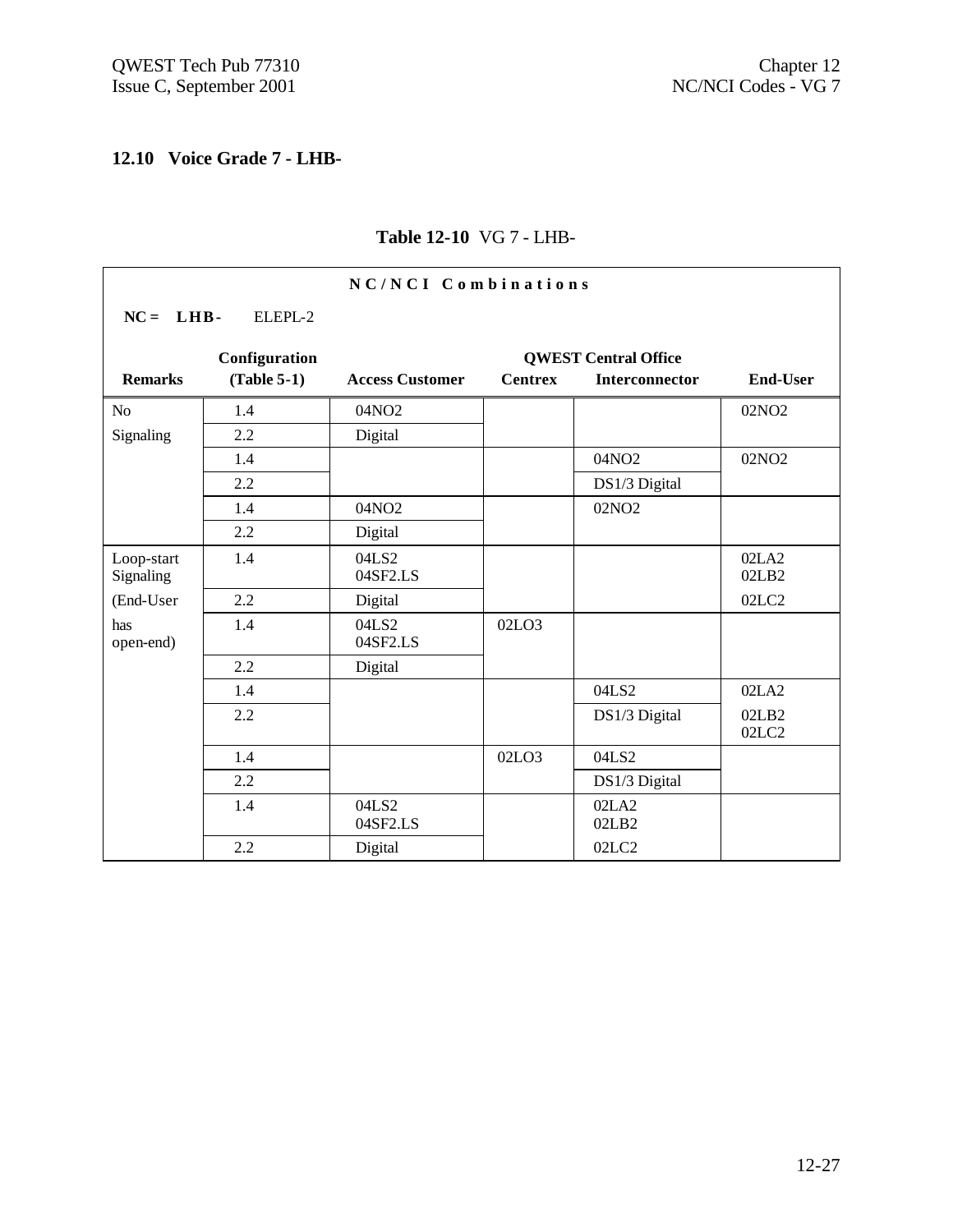# **Table 12-10** VG 7 - LHB- (Continued)

| NC/NCI Combinations     |               |                               |                             |                   |                 |  |  |
|-------------------------|---------------|-------------------------------|-----------------------------|-------------------|-----------------|--|--|
| $NC = LHB$              | ELEPL-2       |                               |                             |                   |                 |  |  |
|                         | Configuration |                               | <b>QWEST Central Office</b> |                   |                 |  |  |
| <b>Remarks</b>          | $(Table 5-1)$ | <b>Access Customer</b>        | <b>Centrex</b>              | Interconnector    | <b>End-User</b> |  |  |
| Loop-start<br>Signaling | 1.4           | 04LO <sub>2</sub><br>04SF2.LO |                             |                   | 02LS2           |  |  |
| (End-User               | 2.2           | Digital                       |                             |                   |                 |  |  |
| has closed<br>end)      | 1.4           | 04LO <sub>2</sub><br>04SF2.LO | 02LS3                       |                   |                 |  |  |
|                         | 2.2           | Digital                       |                             |                   |                 |  |  |
|                         | 1.4           |                               |                             | 04LO <sub>2</sub> | 02LS2           |  |  |
|                         | 2.2           |                               |                             | DS1/3 Digital     |                 |  |  |
|                         | 1.4           |                               | 02LS3                       | 04LO <sub>2</sub> |                 |  |  |
|                         | 2.2           |                               |                             | DS1/3 Digital     |                 |  |  |
|                         | 1.4           | 04LO <sub>2</sub><br>04SF2.LO |                             | 02LS2             |                 |  |  |
|                         | 2.2           | Digital                       |                             |                   |                 |  |  |
| Ground-start            | 1.4           | 04GO2<br>04SF2.GO             |                             |                   | 02GS2           |  |  |
| Signaling               | 2.2           | Digital                       |                             |                   |                 |  |  |
| (End-User<br>has closed | 1.4           | 04GO2<br>04SF2.GO             | 02GS3.C                     |                   |                 |  |  |
| end)                    | 2.2           | Digital                       |                             |                   |                 |  |  |
|                         | 1.4           |                               |                             | 04GO2             | 02GS2           |  |  |
|                         | 2.2           |                               |                             | DS1/3 Digital     |                 |  |  |
|                         | 1.4           |                               | 02GS3.C                     | 04GO2             |                 |  |  |
|                         | 2.2           |                               |                             | DS1/3 Digital     |                 |  |  |
|                         | 1.4           | 04GO2<br>04SF2.GO             |                             | 02GS2             |                 |  |  |
|                         | 2.2           | Digital                       |                             |                   |                 |  |  |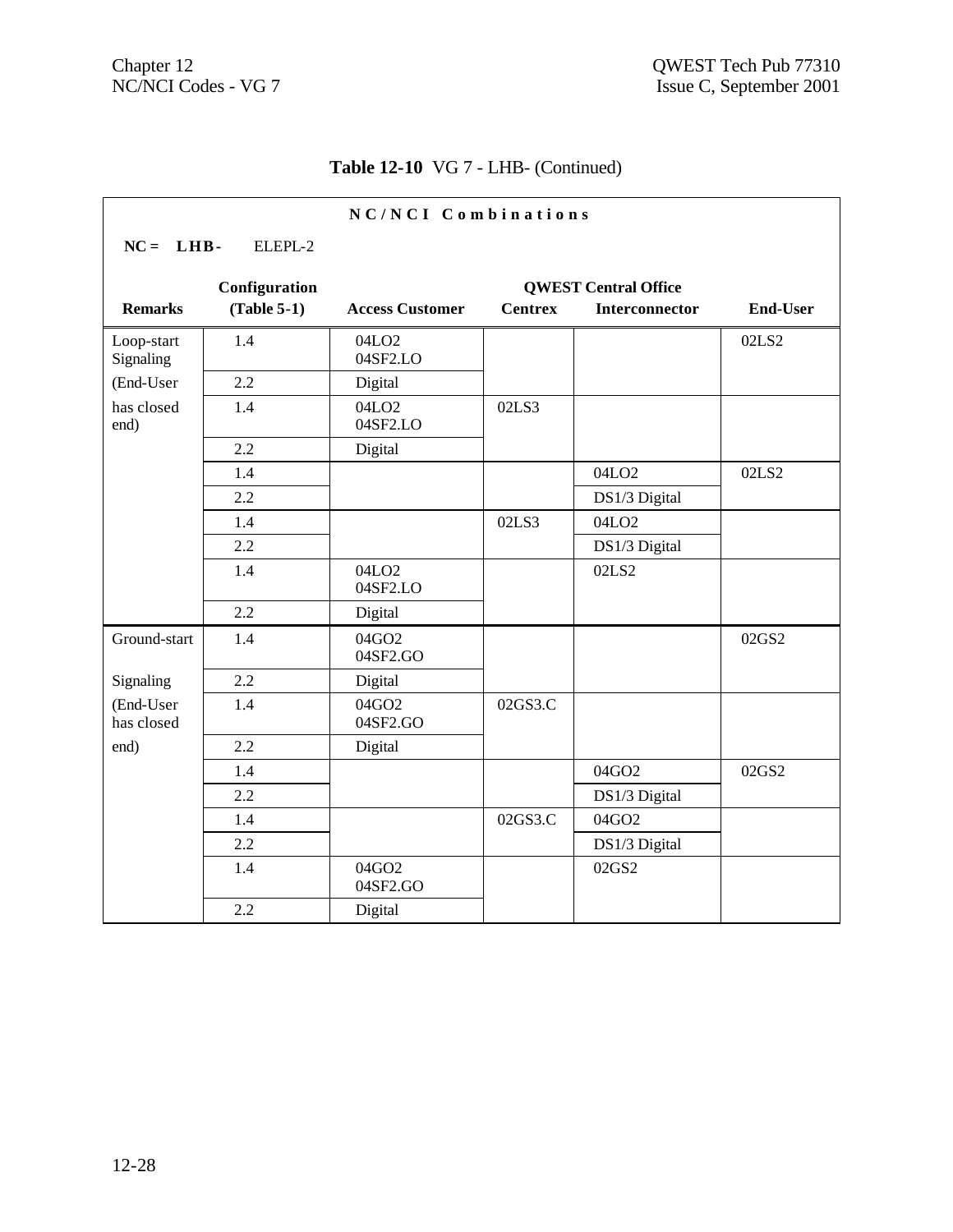# **Table 12-10** VG 7 - LHB- (Continued)

| NC/NCI Combinations    |               |                        |                |                             |                          |  |  |
|------------------------|---------------|------------------------|----------------|-----------------------------|--------------------------|--|--|
| $NC = LHB -$           | ELEPL-2       |                        |                |                             |                          |  |  |
|                        | Configuration |                        |                | <b>QWEST Central Office</b> |                          |  |  |
| <b>Remarks</b>         | $(Table 5-1)$ | <b>Access Customer</b> | <b>Centrex</b> | <b>Interconnector</b>       | <b>End-User</b>          |  |  |
| Private Line           | 1.4           | 04LR2<br>04SF2.        |                |                             | 02LR2 †††                |  |  |
| Automatic<br>Ring-down | 2.2           | Digital                |                |                             | 02LR2 †††<br>02LR2.A ††† |  |  |
| (PLAR)                 | 1.4           |                        |                | 04QC2.A                     | 02LR2 †††                |  |  |
|                        | 2.2           |                        |                | DS1/3 Digital               | 02LR2 †††<br>02LR2.A ††† |  |  |
|                        | 1.4           | 04LR2<br>04SF2.        |                | 02LR2 †††                   |                          |  |  |
|                        | 2.2           | Digital                |                |                             |                          |  |  |
| Reverse-               | 1.4           | 04SF2.RVO              |                |                             | 02RV2.T                  |  |  |
| <b>Battery</b>         | 2.2           | Digital                |                |                             |                          |  |  |
|                        | 2.2           |                        |                | DS1/3 Digital               | 02RV2.T                  |  |  |
|                        | 1.4           | 04SF2.RVO              |                | 02RV2.T                     |                          |  |  |
|                        | 2.2           | Digital                |                |                             |                          |  |  |

††† Audible tone is not guaranteed.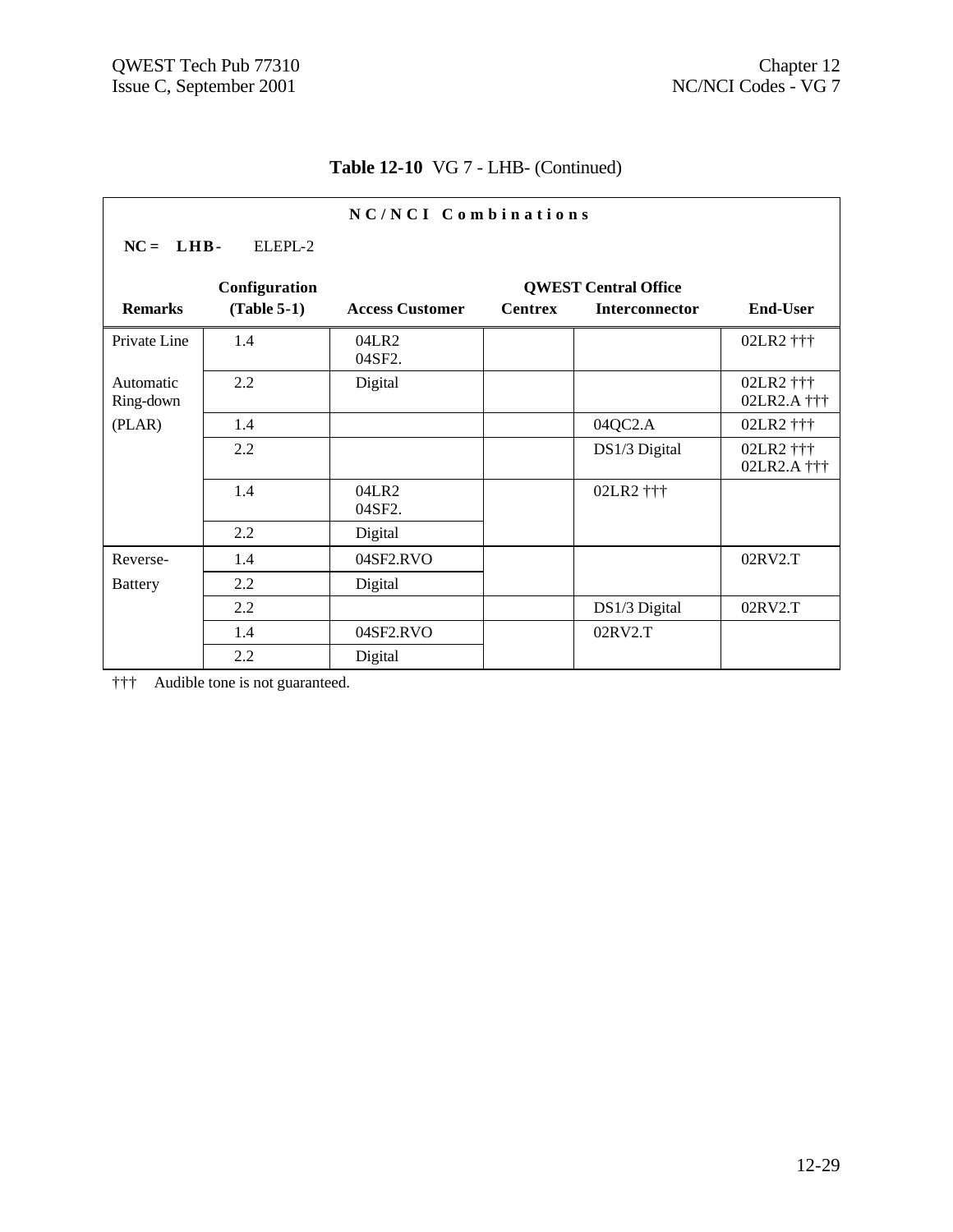# **12.11 Voice Grade 7 - LHBR**

#### **Table 12-11** VG 7 - LHBR

| NC/NCI Combinations                  |               |                                                                               |                |                             |                         |  |
|--------------------------------------|---------------|-------------------------------------------------------------------------------|----------------|-----------------------------|-------------------------|--|
| $NC = LHB$<br>$\mathbf R$            |               | ELEPL-2 & Improved Termination at 4-wire Access Customer Point of Termination |                |                             |                         |  |
|                                      | Configuration |                                                                               |                | <b>QWEST Central Office</b> |                         |  |
| <b>Remarks</b>                       | $(Table 5-1)$ | <b>Access Customer</b>                                                        | <b>Centrex</b> | <b>Interconnector</b>       | <b>End-User</b>         |  |
| N <sub>0</sub>                       | 1.4           | 04NO2                                                                         |                |                             | 02NO <sub>2</sub>       |  |
| Signaling                            | 1.4           | 04NO2                                                                         |                | 02NO <sub>2</sub>           |                         |  |
| Loop-start<br>Signaling<br>(End-User | 1.4           | 04LS2<br>04SF2.LS                                                             |                |                             | 02LA2<br>02LB2<br>02LC2 |  |
| has<br>open-end)                     | 1.4           | 04LS2<br>04SF2.LS                                                             | 02LO3          |                             |                         |  |
|                                      | 1.4           | 04LS2<br>04SF2.LS                                                             |                | 02LA2<br>02LB2<br>02LC2     |                         |  |
| Loop-start<br>Signaling              | 1.4           | 04LO <sub>2</sub><br>04SF2.LO                                                 |                |                             | 02LS2                   |  |
| (End-User<br>has                     | 1.4           | 04LO <sub>2</sub><br>04SF2.LO                                                 | 02LS3          |                             |                         |  |
| closed-end)                          | 1.4           | 04LO <sub>2</sub><br>04SF2.LO                                                 |                | 02LS2                       |                         |  |
| Ground-start                         | 1.4           | 04GO2<br>04SF2.GO                                                             |                |                             | 02GS2                   |  |
| Signaling<br>(End-User               | 1.4           | 04GO2<br>04SF2.GO                                                             | 02GS3.C        |                             |                         |  |
| has closed-<br>end)                  | 1.4           | 04GO2<br>04SF2.GO                                                             |                | 02GS2                       |                         |  |
| Private Line                         | 1.4           | 04LR2,<br>04SF2                                                               |                |                             | 02LR2 †††               |  |
| Automatic<br>Ring-down<br>(PLAN)     | 1.4           | 04LR2,<br>04SF2                                                               |                | 02LR2 †††                   |                         |  |
| Reverse-                             | 1.4           | 04SF2.RVO                                                                     |                |                             | 02RV2.T                 |  |
| <b>Battery</b>                       | 1.4           | 04SF2.RVO                                                                     |                | 02RV2.T                     |                         |  |

††† Audible tone is not guaranteed.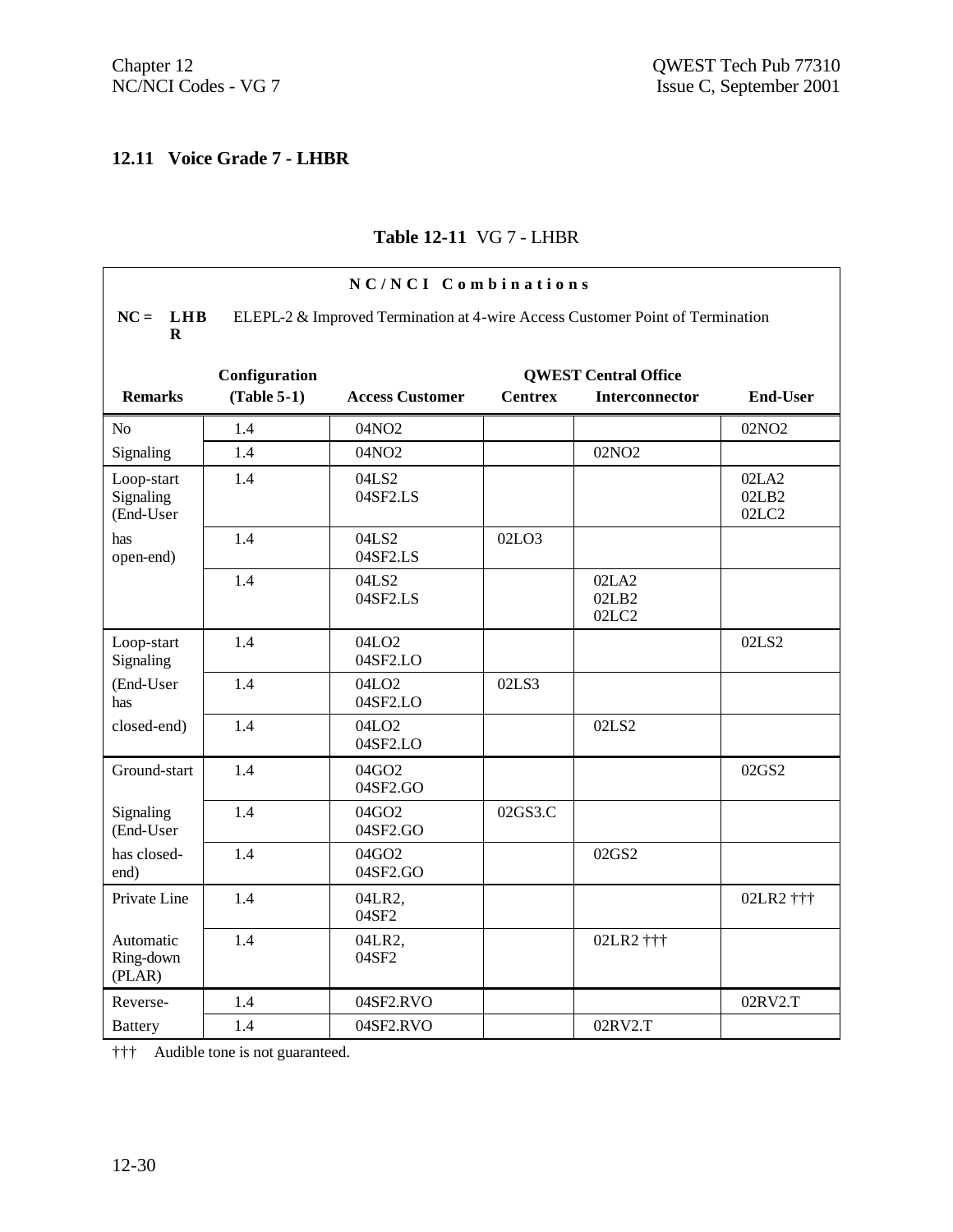#### **12.12 Voice Grade 7 - LHC-, LHD-, LHE-, LHF-, LHG-, LHJ-, LHM-, LHN-, LHQ-**

#### **Table 12-12** VG 7 - LHC-, LHD-, LHE-, LHF-, LHG-, LHJ-, LHM-, LHN-, LHQ-

|                |                 | NC/NCI Combinations                                                                    |                |                             |                   |
|----------------|-----------------|----------------------------------------------------------------------------------------|----------------|-----------------------------|-------------------|
| $NC = LHC$     | C Conditioning  |                                                                                        |                |                             |                   |
| $NC = LHD$     | Data Capability |                                                                                        |                |                             |                   |
| $NC = LHE-$    |                 | C Conditioning & Data Capability                                                       |                |                             |                   |
| $NC = LHF$     |                 | <b>Improved Envelope Delay Distortion</b>                                              |                |                             |                   |
| $NC = LHG$     |                 | <b>Improved Attenuation Distortion</b>                                                 |                |                             |                   |
| $NC = LHJ$     |                 | Improved Attenuation Distortion & Improved Envelope Delay Distortion                   |                |                             |                   |
| $NC = LHM-$    |                 | Improved Attenuation Distortion & Data Capability                                      |                |                             |                   |
| $NC = LHN$     |                 | Improved Attenuation Distortion & Data Capability & Improved Envelope Delay Distortion |                |                             |                   |
| $NC = LHQ$     |                 | Improved Envelope Delay Distortion & Data Capability                                   |                |                             |                   |
|                | Configuration   |                                                                                        |                | <b>QWEST Central Office</b> |                   |
| <b>Remarks</b> | $(Table 5-1)$   | <b>Access Customer</b>                                                                 | <b>Centrex</b> | <b>Interconnector</b>       | <b>End-User</b>   |
| N <sub>o</sub> | 1.2             | 04NO <sub>2</sub>                                                                      |                |                             | 04NO <sub>2</sub> |
| Signaling      | 2.1             | Digital                                                                                |                |                             |                   |
|                | 2b.1            | 04NO <sub>2</sub>                                                                      |                |                             | Digital           |

1.2 04NO2 04NO2 04NO2

2b.1 | 04NO2 | Digital

2.1 **DS1/3 Digital** 

1.2 04NO2 04NO2 04NO2 2b.1 **DS1/3 Digital** 1.2 Digital 04NO2

\* DJ may be substituted for DS at an Access Customer Network Interface.

04DS9.NO \* 04DS6.NO

2a Digital

04DU9.NO 04DS6.NO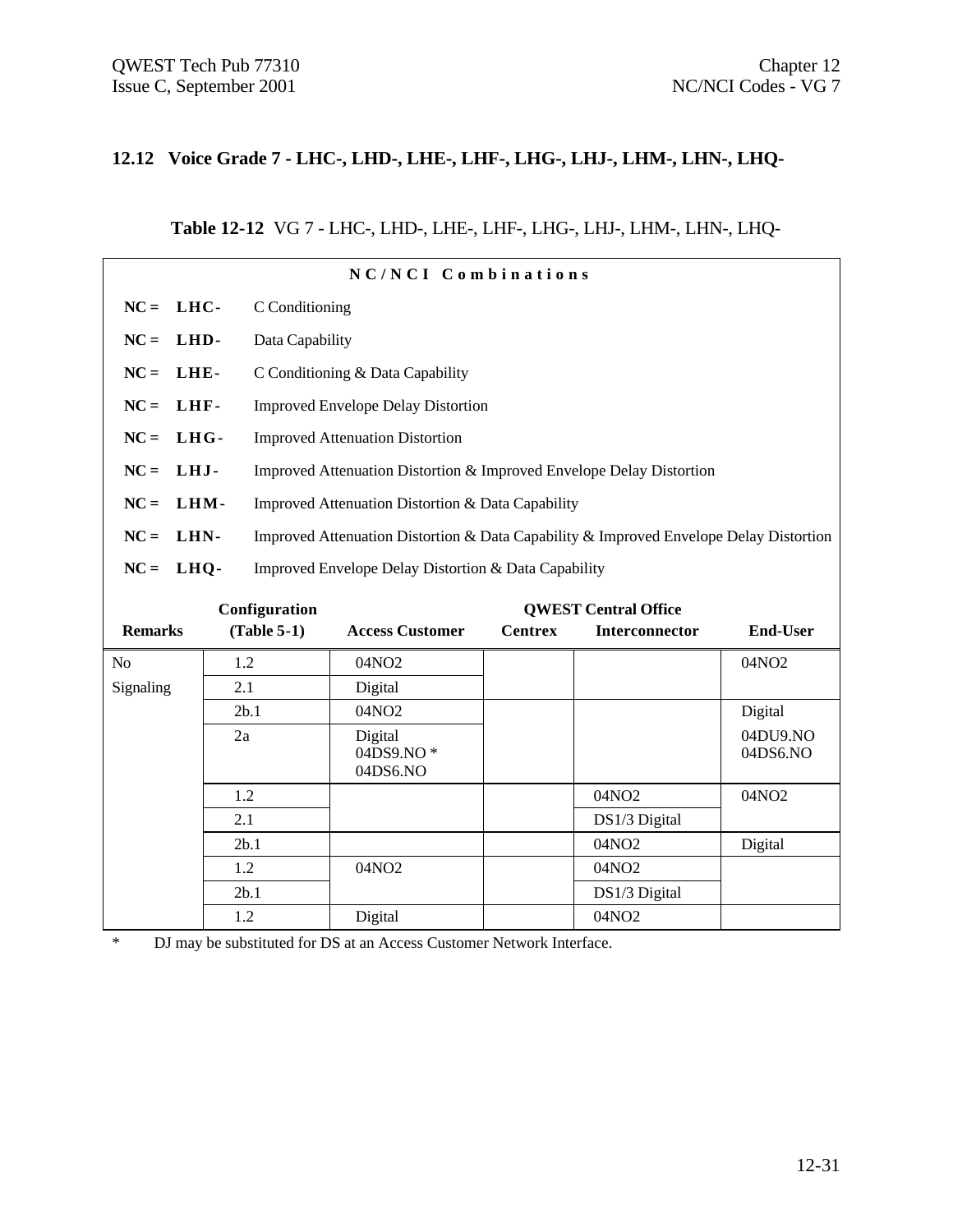| NC/NCI Combinations                     |                 |                                                                                        |                |                             |                 |  |
|-----------------------------------------|-----------------|----------------------------------------------------------------------------------------|----------------|-----------------------------|-----------------|--|
| $NC = LHC$                              | C Conditioning  |                                                                                        |                |                             |                 |  |
| $NC = LHD$                              | Data Capability |                                                                                        |                |                             |                 |  |
| $NC = LHE$                              |                 | C Conditioning & Data Capability                                                       |                |                             |                 |  |
| $NC = LHF$                              |                 | <b>Improved Envelope Delay Distortion</b>                                              |                |                             |                 |  |
| $NC = LHG$                              |                 | <b>Improved Attenuation Distortion</b>                                                 |                |                             |                 |  |
| $NC = LHJ$                              |                 | Improved Attenuation Distortion & Improved Envelope Delay Distortion                   |                |                             |                 |  |
| $NC = LHM-$                             |                 | Improved Attenuation Distortion & Data Capability                                      |                |                             |                 |  |
| $NC = LHN$                              |                 | Improved Attenuation Distortion & Data Capability & Improved Envelope Delay Distortion |                |                             |                 |  |
| $NC = LHQ$                              |                 | Improved Envelope Delay Distortion & Data Capability                                   |                |                             |                 |  |
|                                         | Configuration   |                                                                                        |                | <b>QWEST Central Office</b> |                 |  |
| <b>Remarks</b>                          | $(Table 5-1)$   | <b>Access Customer</b>                                                                 | <b>Centrex</b> | <b>Interconnector</b>       | <b>End-User</b> |  |
| Loop-start<br>$\mathbf{C}$ $\mathbf{C}$ | 1.2             | 04LO <sub>2</sub><br>0.10E2L                                                           |                |                             | 04LS2           |  |

| Loop-start<br>Signaling | 1.2  | 04LO <sub>2</sub><br>04SF2.LO    |       |                   | 04LS2               |
|-------------------------|------|----------------------------------|-------|-------------------|---------------------|
| (End-User               | 2.1  | Digital                          |       |                   |                     |
| has closed<br>end)      | 2b.1 | 04LO <sub>2</sub><br>04SF2.LO    |       |                   | Digital<br>04DU9.LS |
|                         | 2a   | Digital<br>04DS9.LO*<br>04DS6.LO |       |                   | 04DS6.LS            |
|                         | 1.2  |                                  |       | 04LO <sub>2</sub> | 04LS2               |
|                         | 2.1  |                                  |       | DS1/3 Digital     |                     |
|                         | 2b.1 |                                  |       | 04LO <sub>2</sub> | Digital             |
|                         | 1.2  | 04LO <sub>2</sub><br>04SF2.LO    | 04LS2 |                   |                     |
|                         | 2.1  | Digital                          |       |                   |                     |
|                         | 2b.1 | 04LO <sub>2</sub><br>04SF2.LO    |       | DS1/3 Digital     |                     |

\* DJ may be substituted for DS at an Access Customer Network Interface.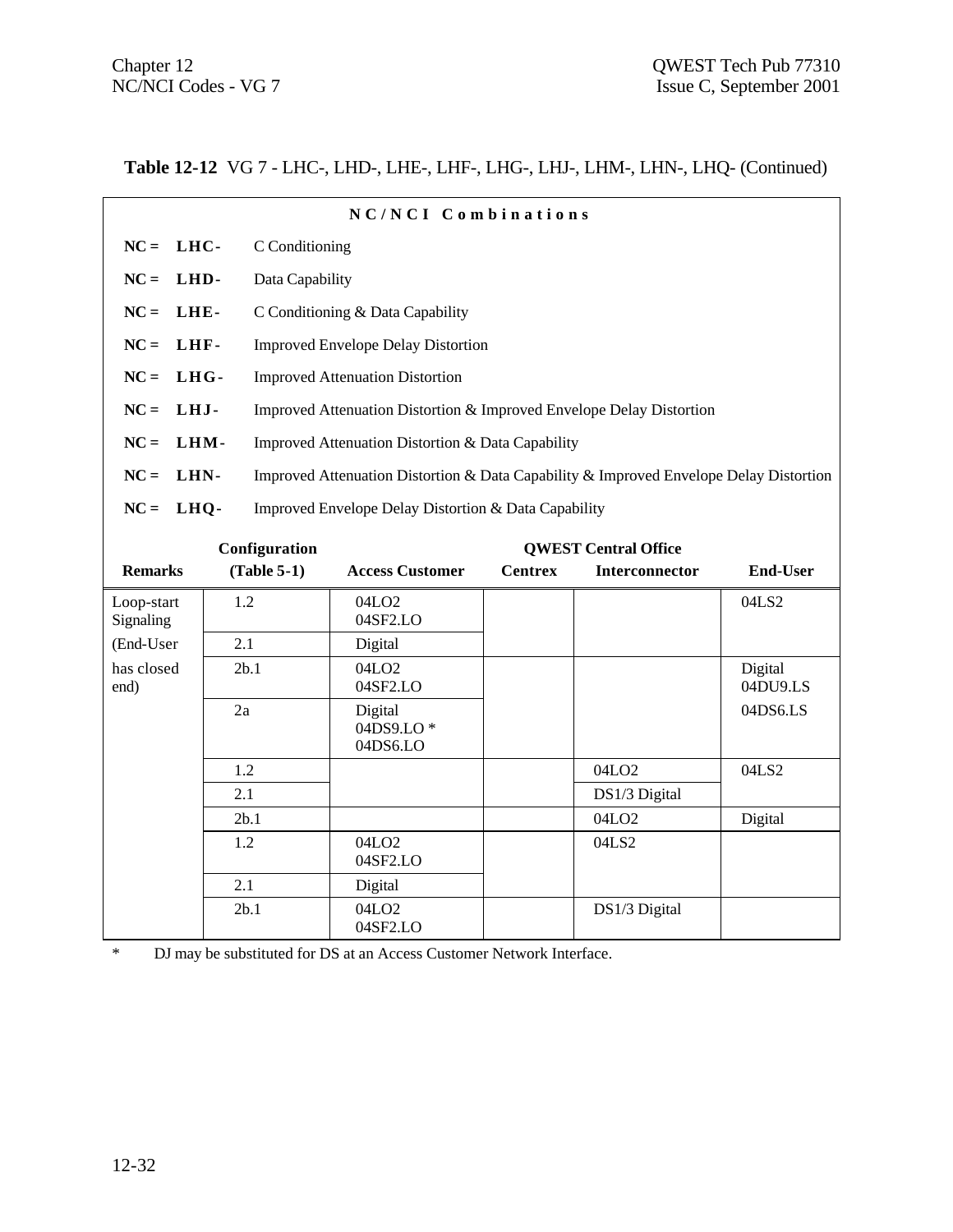|                                                                    |                 | NC/NCI Combinations                                                                    |                |                             |                     |  |  |
|--------------------------------------------------------------------|-----------------|----------------------------------------------------------------------------------------|----------------|-----------------------------|---------------------|--|--|
| $NC = LHC$                                                         | C Conditioning  |                                                                                        |                |                             |                     |  |  |
| LHD-<br>$NC =$                                                     | Data Capability |                                                                                        |                |                             |                     |  |  |
| $NC =$<br>LHE-                                                     |                 | C Conditioning & Data Capability                                                       |                |                             |                     |  |  |
| $NC =$<br>LHF-                                                     |                 | <b>Improved Envelope Delay Distortion</b>                                              |                |                             |                     |  |  |
| $NC =$<br>LHG-                                                     |                 | <b>Improved Attenuation Distortion</b>                                                 |                |                             |                     |  |  |
| $NC =$<br>LHJ-                                                     |                 | Improved Attenuation Distortion & Improved Envelope Delay Distortion                   |                |                             |                     |  |  |
|                                                                    |                 |                                                                                        |                |                             |                     |  |  |
| $NC =$<br>LHM-                                                     |                 | Improved Attenuation Distortion & Data Capability                                      |                |                             |                     |  |  |
| $NC =$<br>LHN-                                                     |                 | Improved Attenuation Distortion & Data Capability & Improved Envelope Delay Distortion |                |                             |                     |  |  |
| $NC = LHQ$<br>Improved Envelope Delay Distortion & Data Capability |                 |                                                                                        |                |                             |                     |  |  |
|                                                                    | Configuration   |                                                                                        |                | <b>QWEST Central Office</b> |                     |  |  |
| <b>Remarks</b>                                                     | $(Table 5-1)$   | <b>Access Customer</b>                                                                 | <b>Centrex</b> | Interconnector              | <b>End-User</b>     |  |  |
| Ground-start                                                       | 1.2             | 04GO2<br>04SF2.GO                                                                      |                |                             | 04GS2               |  |  |
| Signaling                                                          | 2.1             | Digital                                                                                |                |                             |                     |  |  |
| (End-User<br>has                                                   | 1.2             | 04GO2<br>04SF2.GO                                                                      | 04GS2.C        |                             |                     |  |  |
| closed-                                                            | 2.1             | Digital                                                                                |                |                             |                     |  |  |
| end)                                                               | 2b.1            | 04GO2<br>04SF2.GO                                                                      |                |                             | Digital<br>04DU9.GS |  |  |
|                                                                    | 2a              | Digital<br>04DS9.GO*<br>04DS6.GO                                                       |                |                             | 04DS6.GS            |  |  |
|                                                                    | 1.2             |                                                                                        |                | 04GO2                       | 04GS2               |  |  |
|                                                                    | 2.1             |                                                                                        |                | DS1/3 Digital               |                     |  |  |
|                                                                    | 1.2             |                                                                                        | 04GS2.C        | 04GO2                       |                     |  |  |
|                                                                    | 2.1             |                                                                                        |                | DS1/3 Digital               |                     |  |  |
|                                                                    | 2b.1            |                                                                                        |                | 04GO2                       | Digital             |  |  |
|                                                                    | 1.2             | 04GO2<br>04SF2.GO                                                                      |                | 04GS2                       |                     |  |  |
|                                                                    | 2.1             | Digital                                                                                |                |                             |                     |  |  |
|                                                                    | 2b.1            | 04GO2<br>04SF2.GO                                                                      |                | DS1/3 Digital               |                     |  |  |

\* DJ may be substituted for DS at an Access Customer Network Interface.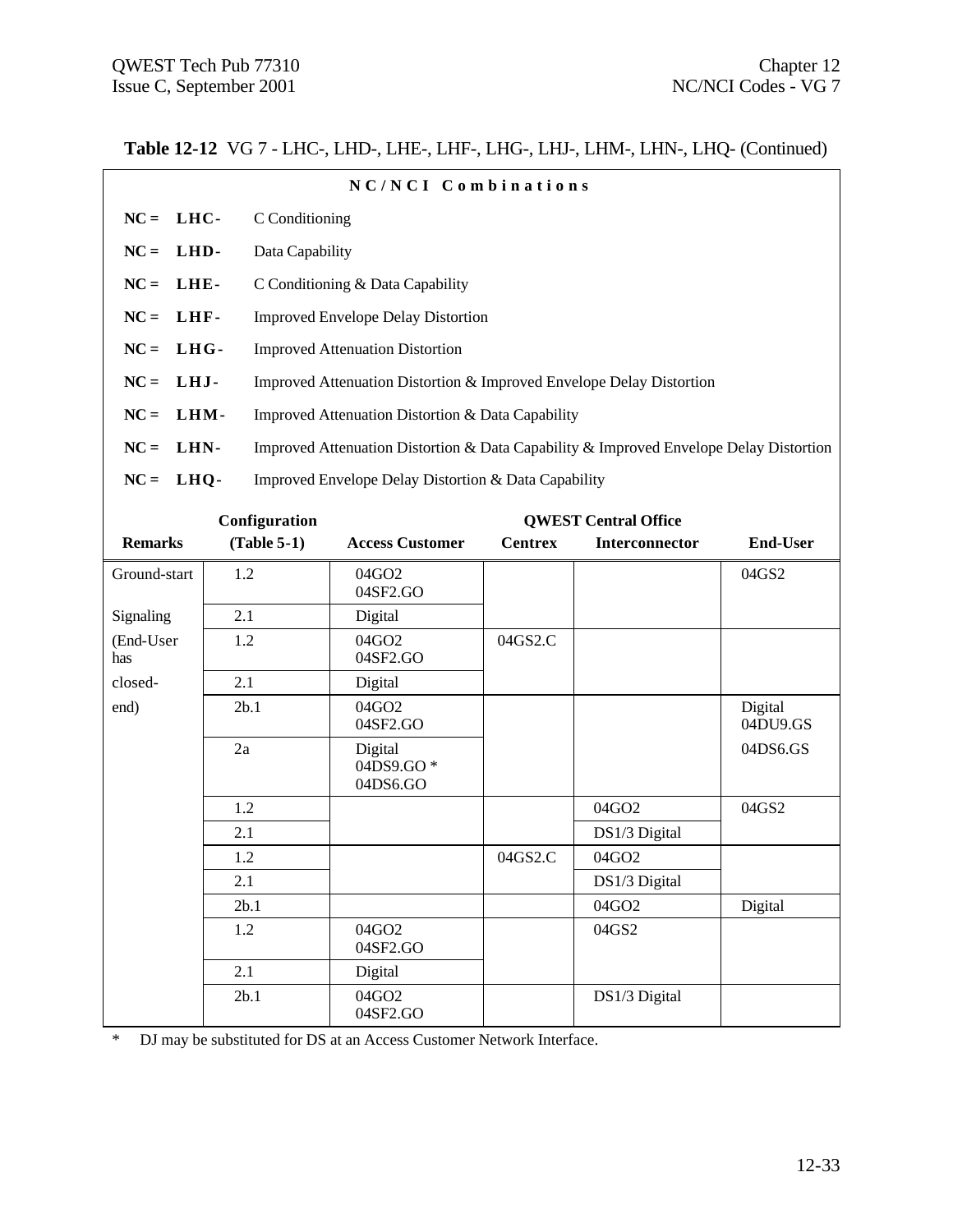|                     |                 | NC/NCI Combinations                                                                    |                |                             |                            |  |  |
|---------------------|-----------------|----------------------------------------------------------------------------------------|----------------|-----------------------------|----------------------------|--|--|
| $NC = LHC$          |                 | C Conditioning                                                                         |                |                             |                            |  |  |
| LHD-<br>$NC =$      | Data Capability |                                                                                        |                |                             |                            |  |  |
| $NC =$<br>LHE-      |                 | C Conditioning & Data Capability                                                       |                |                             |                            |  |  |
| $NC = LHF$          |                 | <b>Improved Envelope Delay Distortion</b>                                              |                |                             |                            |  |  |
| $NC = LHG$          |                 | <b>Improved Attenuation Distortion</b>                                                 |                |                             |                            |  |  |
| $NC = LHJ$          |                 | Improved Attenuation Distortion & Improved Envelope Delay Distortion                   |                |                             |                            |  |  |
| $NC =$<br>LHM-      |                 | Improved Attenuation Distortion & Data Capability                                      |                |                             |                            |  |  |
| $NC = LHN$          |                 | Improved Attenuation Distortion & Data Capability & Improved Envelope Delay Distortion |                |                             |                            |  |  |
| $NC = LHQ$          |                 | Improved Envelope Delay Distortion & Data Capability                                   |                |                             |                            |  |  |
|                     | Configuration   |                                                                                        |                | <b>OWEST Central Office</b> |                            |  |  |
| <b>Remarks</b>      | $(Table 5-1)$   | <b>Access Customer</b>                                                                 | <b>Centrex</b> | <b>Interconnector</b>       | <b>End-User</b>            |  |  |
| Private Line        | 1.2             | 04LR2 †††<br>04SF2                                                                     |                |                             | 04LR2 †††                  |  |  |
| Automatic           | 2.1             | Digital                                                                                |                |                             |                            |  |  |
| Ring-down<br>(PLAR) |                 | Digital                                                                                |                |                             | 04LR2.A †††<br>04LR2.B ††† |  |  |
|                     | 1.2             |                                                                                        |                | 04LR2 †††                   | 04LR2 †††                  |  |  |
|                     | 2.1             |                                                                                        |                | DS1/3 Digital               | 04LR2.A +++                |  |  |
|                     | 1.2             | 04LR2 †††                                                                              |                | 04LR2 †††                   |                            |  |  |

04SF2

2.1 Digital

††† Audible tone is not guaranteed.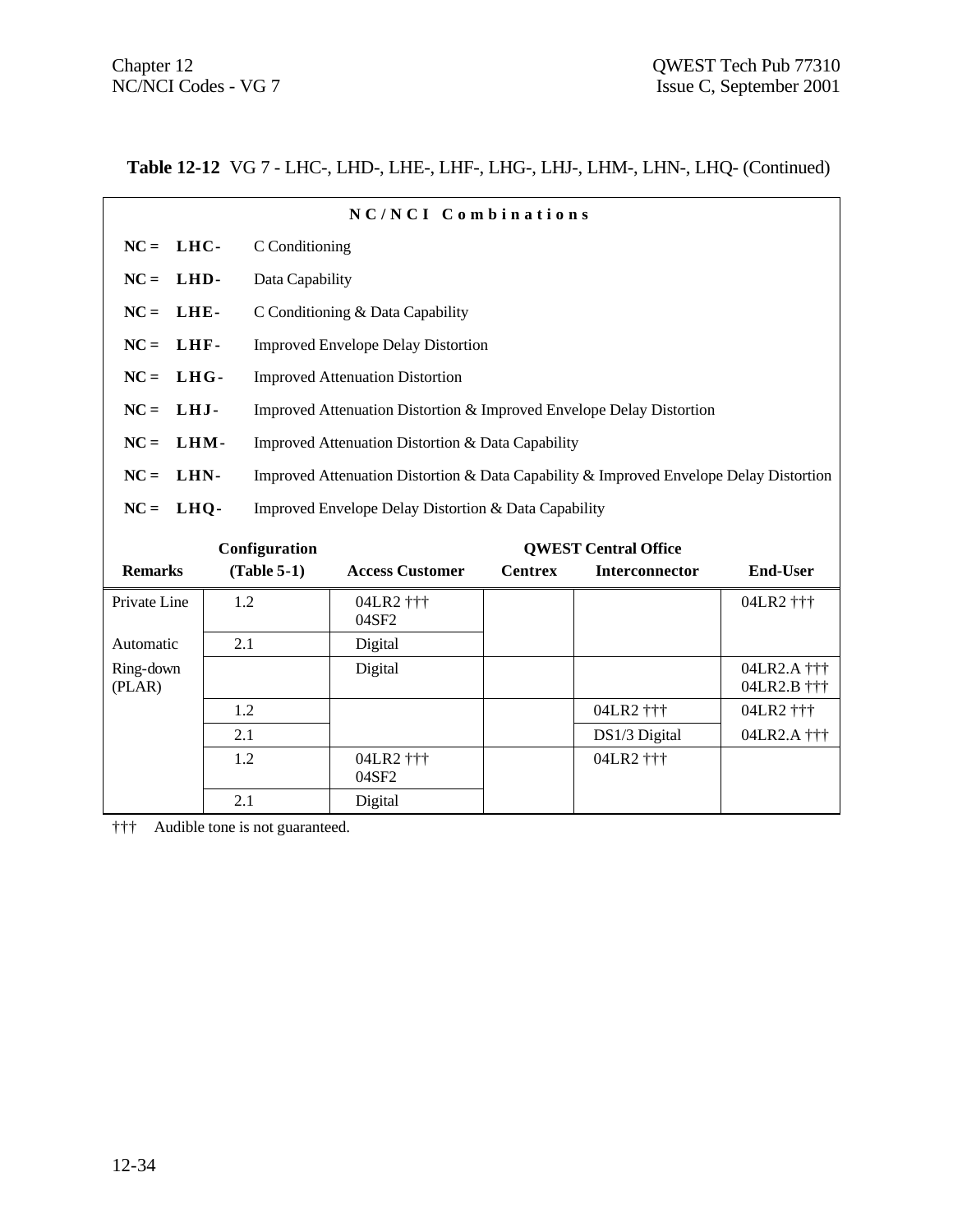| NC/NCI Combinations |                                                                                        |  |  |  |  |
|---------------------|----------------------------------------------------------------------------------------|--|--|--|--|
| $NC = LHC$          | C Conditioning                                                                         |  |  |  |  |
| $NC = LHD$          | Data Capability                                                                        |  |  |  |  |
| $NC = LHE$          | C Conditioning & Data Capability                                                       |  |  |  |  |
| $NC = LHF$          | <b>Improved Envelope Delay Distortion</b>                                              |  |  |  |  |
| $NC = LHG$          | <b>Improved Attenuation Distortion</b>                                                 |  |  |  |  |
| $NC = LHJ$          | Improved Attenuation Distortion & Improved Envelope Delay Distortion                   |  |  |  |  |
| $NC = LHM$          | Improved Attenuation Distortion & Data Capability                                      |  |  |  |  |
| $NC = LHN-$         | Improved Attenuation Distortion & Data Capability & Improved Envelope Delay Distortion |  |  |  |  |
| $NC = LHQ$          | Improved Envelope Delay Distortion & Data Capability                                   |  |  |  |  |
|                     |                                                                                        |  |  |  |  |

| Configuration      |               |                                                                                | <b>QWEST Central Office</b> |                |                                           |
|--------------------|---------------|--------------------------------------------------------------------------------|-----------------------------|----------------|-------------------------------------------|
| <b>Remarks</b>     | $(Table 5-1)$ | <b>Access Customer</b>                                                         | <b>Centrex</b>              | Interconnector | <b>End-User</b>                           |
| E & M<br>Signaling | 1.4           | 04SF2<br>$06EA2.E +$<br>$06EA2.M +$                                            |                             |                | $04EA2.E +$<br>$04EA2.M +$<br>$06EB2.E +$ |
|                    | 2.2           | Digital                                                                        |                             |                | $06EB2.M +$                               |
|                    | 1.4           | 04SF2<br>$06EA2.E +$<br>$06EA2.M +$<br>$08EB2.E +$<br>$08EB2.M +$<br>$08EC2 +$ | 02CT3                       |                |                                           |
|                    | 2.2           | Digital                                                                        |                             |                |                                           |
|                    | 1.2           | 04SF2<br>$06EA2.E +$<br>$06EA2.M +$                                            |                             |                | $06EA2.E +$<br>$06EA2.M +$<br>$08EB2.E +$ |
|                    | 2.1           | Digital                                                                        |                             |                | $08EB2.M +$                               |
|                    | 1.2           | 04SF2<br>$06EA2.E +$<br>$06EA2.M +$<br>$08EB2.E +$<br>$08EB2.M +$<br>$08EC2 +$ | 04CT2                       |                |                                           |
|                    | 2.1           | Digital                                                                        |                             |                |                                           |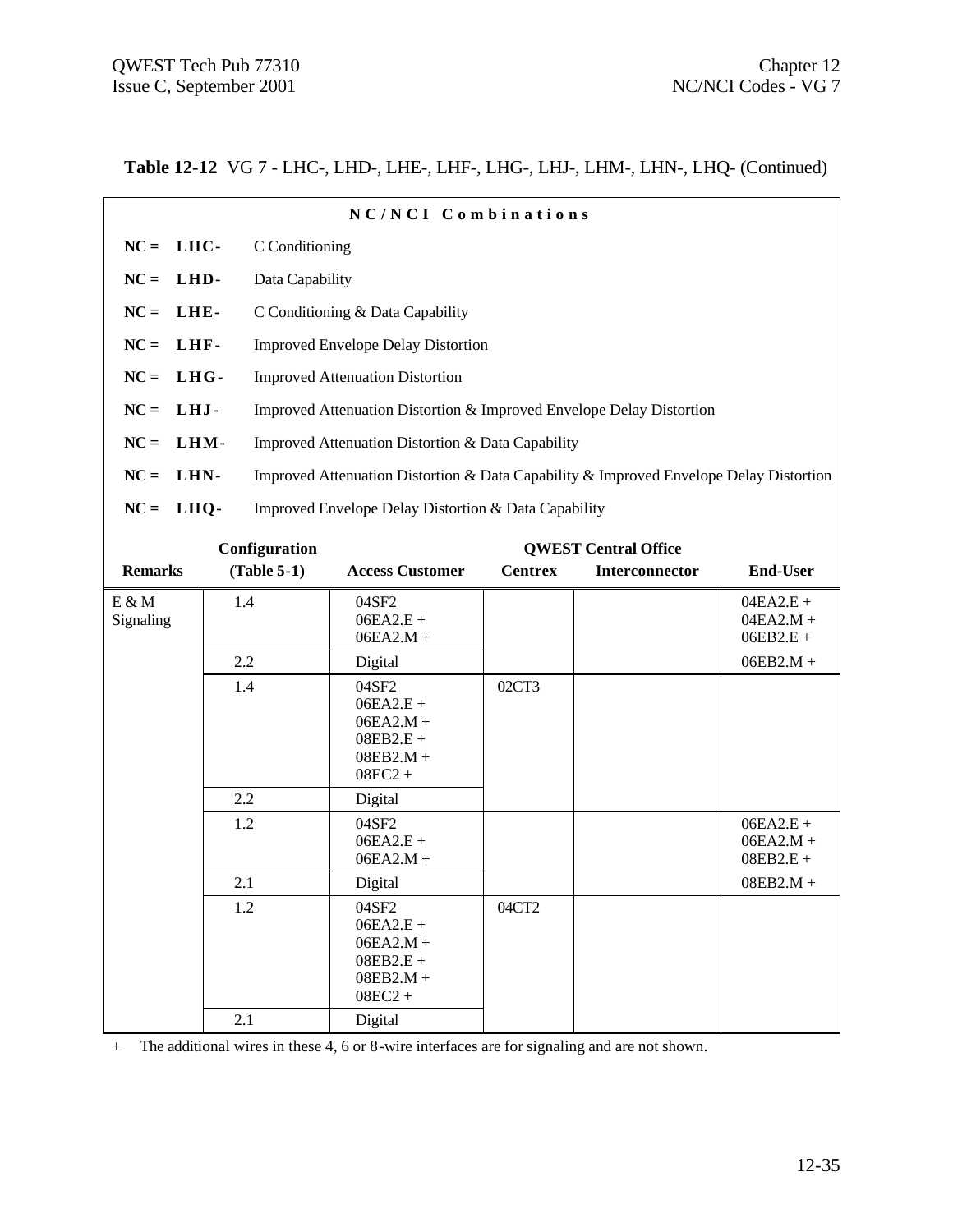## **12.13 Voice Grade 7 - LHCR, LHDR, LHER, LHFR, LHGR, LHJR, LHMR, LHNR, LHQR**

#### **Table 12-13** VG 7 - LHCR, LHDR, LHER, LHFR, LHGR, LHJR, LHMR, LHNR, LHQR

|                                  |             |                                                                                                                                   | NC/NCI Combinations                                                                                                                                             |                |                             |                 |  |  |
|----------------------------------|-------------|-----------------------------------------------------------------------------------------------------------------------------------|-----------------------------------------------------------------------------------------------------------------------------------------------------------------|----------------|-----------------------------|-----------------|--|--|
| $NC =$                           | <b>LHCR</b> |                                                                                                                                   | C Conditioning & Improved Termination at 4-wire Access Customer Point of Termination                                                                            |                |                             |                 |  |  |
| $NC =$                           | <b>LHDR</b> |                                                                                                                                   | Data Capability & Improved Termination at 4-wire Access Customer Point of Termination                                                                           |                |                             |                 |  |  |
| $NC =$                           | <b>LHER</b> | Point of Termination                                                                                                              | C Conditioning & Data Capability & Improved Termination at 4-wire Access Customer                                                                               |                |                             |                 |  |  |
| $NC =$                           | <b>LHFR</b> | Point of Termination                                                                                                              | Improved Envelope Delay Distortion & Improved Termination at 4-wire Access Customer                                                                             |                |                             |                 |  |  |
| $NC =$                           | LHGR        | Point of Termination                                                                                                              | Improved Attenuation Distortion & Improved Termination at 4-wire Access Customer                                                                                |                |                             |                 |  |  |
| $NC =$                           | LHJR        |                                                                                                                                   | Improved Attenuation Distortion & Improved Envelope Delay Distortion & Improved<br>Termination at 4-wire Access Customer Point of Termination                   |                |                             |                 |  |  |
| $NC =$                           | <b>LHMR</b> | Improved Attenuation Distortion & Data Capability & Improved Termination at 4-wire<br><b>Access Customer Point of Termination</b> |                                                                                                                                                                 |                |                             |                 |  |  |
| $NC =$                           | <b>LHNR</b> |                                                                                                                                   | Improved Attenuation Distortion & Data Capability & Improved Envelope Delay Distortion<br>& Improved Termination at 4-wire Access Customer Point of Termination |                |                             |                 |  |  |
| $NC =$                           | <b>LHQR</b> |                                                                                                                                   | Improved Envelope Delay Distortion & Data Capability & Improved Termination at 4-wire<br><b>Access Customer Point of Termination</b>                            |                |                             |                 |  |  |
|                                  |             | Configuration                                                                                                                     |                                                                                                                                                                 |                | <b>QWEST Central Office</b> |                 |  |  |
| <b>Remarks</b>                   |             | $(Table 5-1)$                                                                                                                     | <b>Access Customer</b>                                                                                                                                          | <b>Centrex</b> | Interconnector              | <b>End-User</b> |  |  |
| No                               | 1.2         |                                                                                                                                   | 04NO <sub>2</sub>                                                                                                                                               |                |                             | 04NO2           |  |  |
| Signaling                        | 1.2         |                                                                                                                                   | 04NO2                                                                                                                                                           |                | 04NO2                       |                 |  |  |
| Loop-start<br>Signaling          | 1.2         |                                                                                                                                   | 04LO <sub>2</sub><br>04SF2.LO                                                                                                                                   |                |                             | 04LS2           |  |  |
| (End-User<br>has closed-<br>end) | 1.2         |                                                                                                                                   | 04LO <sub>2</sub><br>04SF2.LO                                                                                                                                   |                | 04LS2                       |                 |  |  |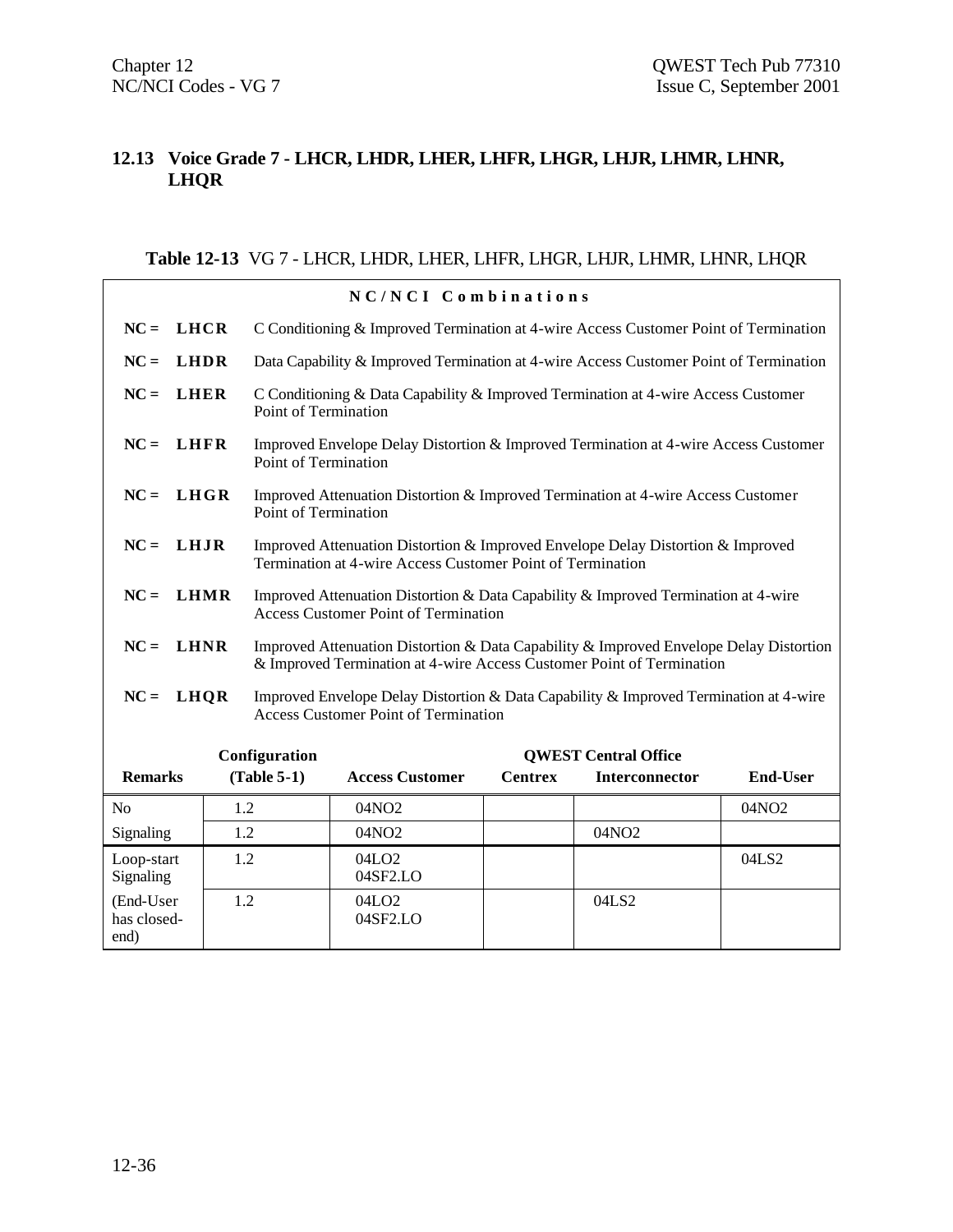#### **Table 12-13** VG 7 - LHCR, LHDR, LHER, LHFR, LHGR, LHJR, LHMR, LHNR, LHQR (Continued)

|                                  | NC/NCI Combinations |                      |                                                                                                                                                                 |                |                             |                 |  |  |
|----------------------------------|---------------------|----------------------|-----------------------------------------------------------------------------------------------------------------------------------------------------------------|----------------|-----------------------------|-----------------|--|--|
| $NC =$<br><b>LHCR</b>            |                     |                      | C Conditioning & Improved Termination at 4-wire Access Customer Point of Termination                                                                            |                |                             |                 |  |  |
| $NC =$<br><b>LHDR</b>            |                     |                      | Data Capability & Improved Termination at 4-wire Access Customer Point of Termination                                                                           |                |                             |                 |  |  |
| $NC =$<br><b>LHER</b>            |                     | Point of Termination | C Conditioning & Data Capability & Improved Termination at 4-wire Access Customer                                                                               |                |                             |                 |  |  |
| $NC =$<br><b>LHFR</b>            |                     | Point of Termination | Improved Envelope Delay Distortion & Improved Termination at 4-wire Access Customer                                                                             |                |                             |                 |  |  |
| LHGR<br>$NC =$                   |                     | Point of Termination | Improved Attenuation Distortion & Improved Termination at 4-wire Access Customer                                                                                |                |                             |                 |  |  |
| $NC =$<br>LHJR                   |                     |                      | Improved Attenuation Distortion & Improved Envelope Delay Distortion & Improved<br>Termination at 4-wire Access Customer Point of Termination                   |                |                             |                 |  |  |
| $NC =$<br><b>LHMR</b>            |                     |                      | Improved Attenuation Distortion & Data Capability & Improved Termination at 4-wire<br><b>Access Customer Point of Termination</b>                               |                |                             |                 |  |  |
| <b>LHNR</b><br>$NC =$            |                     |                      | Improved Attenuation Distortion & Data Capability & Improved Envelope Delay Distortion<br>& Improved Termination at 4-wire Access Customer Point of Termination |                |                             |                 |  |  |
| $NC = LHQR$                      |                     |                      | Improved Envelope Delay Distortion & Data Capability & Improved Termination at 4-wire<br><b>Access Customer Point of Termination</b>                            |                |                             |                 |  |  |
|                                  |                     | Configuration        |                                                                                                                                                                 |                | <b>QWEST Central Office</b> |                 |  |  |
| <b>Remarks</b>                   |                     | $(Table 5-1)$        | <b>Access Customer</b>                                                                                                                                          | <b>Centrex</b> | Interconnector              | <b>End-User</b> |  |  |
| Ground-start                     | 1.2                 |                      | 04GO2<br>04SF2.GO                                                                                                                                               |                |                             | 04GS2           |  |  |
| Signaling<br>(End-User           | 1.2                 |                      | 04GO2<br>04SF2.GO                                                                                                                                               | 04GS2.C        |                             |                 |  |  |
| has closed-<br>end)              | 1.2                 |                      | 04GO2<br>04SF2.GO                                                                                                                                               |                | 04GS2                       |                 |  |  |
| Private Line                     | 1.2                 |                      | 04LR2 †††<br>04SF2                                                                                                                                              |                |                             | 04LR2 †††       |  |  |
| Automatic<br>Ring-down<br>(PLAN) | 1.2                 |                      | 04LR2 †††<br>04SF2                                                                                                                                              |                | 04LR2 †††                   |                 |  |  |

††† Audible tone is not guaranteed.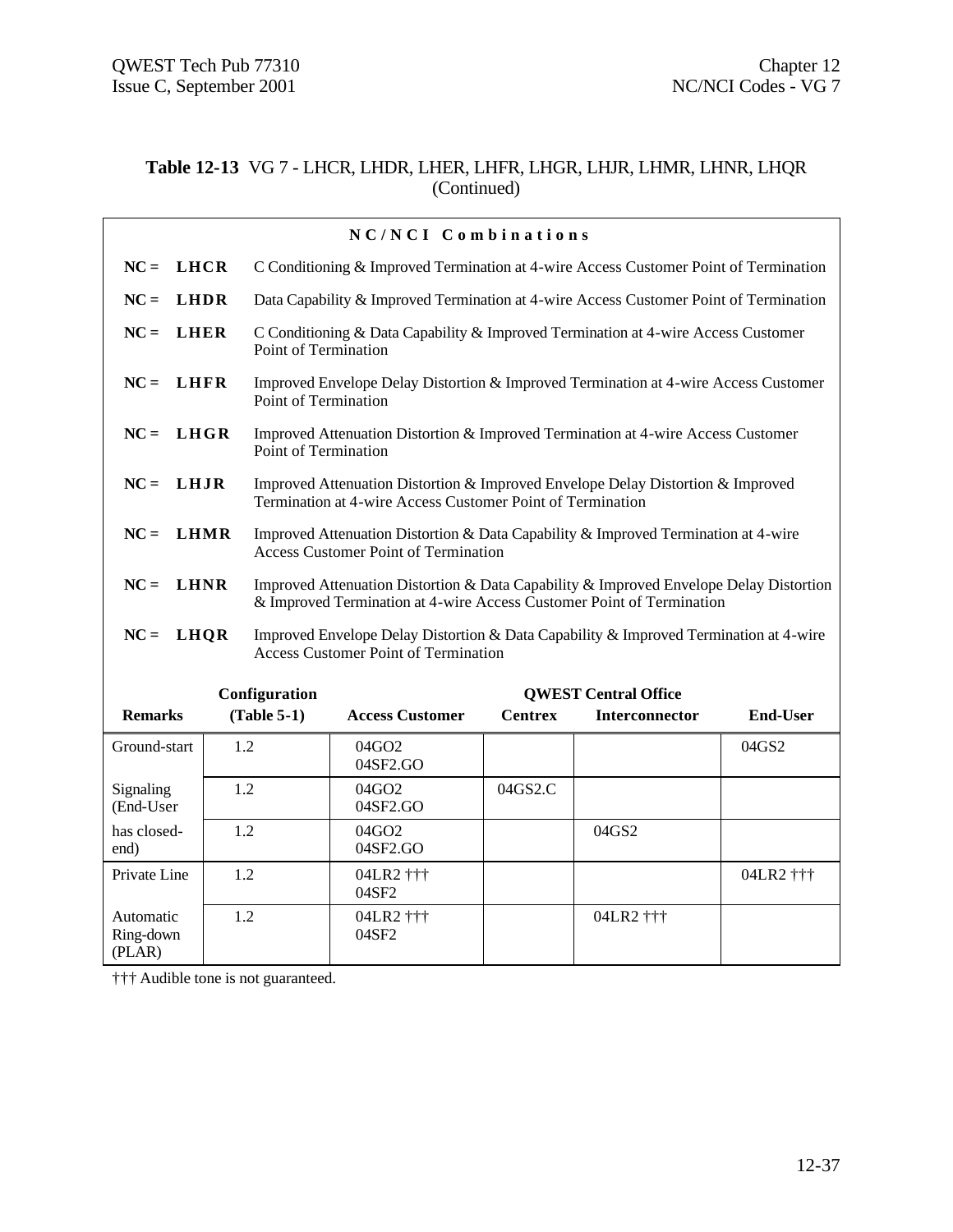#### **Table 12-13** VG 7 - LHCR, LHDR, LHER, LHFR, LHGR, LHJR, LHMR, LHNR, LHQR (Continued)

|                       |             |                      | NC/NCI Combinations                                                                                                                                             |                |                             |                                                          |
|-----------------------|-------------|----------------------|-----------------------------------------------------------------------------------------------------------------------------------------------------------------|----------------|-----------------------------|----------------------------------------------------------|
| <b>LHCR</b><br>$NC =$ |             |                      | C Conditioning & Improved Termination at 4-wire Access Customer Point of Termination                                                                            |                |                             |                                                          |
| <b>LHDR</b><br>$NC =$ |             |                      | Data Capability & Improved Termination at 4-wire Access Customer Point of Termination                                                                           |                |                             |                                                          |
| $NC =$<br><b>LHER</b> |             | Point of Termination | C Conditioning & Data Capability & Improved Termination at 4-wire Access Customer                                                                               |                |                             |                                                          |
| LHFR<br>$NC =$        |             | Point of Termination | Improved Envelope Delay Distortion & Improved Termination at 4-wire Access Customer                                                                             |                |                             |                                                          |
| $NC =$                | <b>LHGR</b> | Point of Termination | Improved Attenuation Distortion & Improved Termination at 4-wire Access Customer                                                                                |                |                             |                                                          |
| LHJR<br>$NC =$        |             |                      | Improved Attenuation Distortion & Improved Envelope Delay Distortion & Improved<br>Termination at 4-wire Access Customer Point of Termination                   |                |                             |                                                          |
| $NC =$                | <b>LHMR</b> |                      | Improved Attenuation Distortion & Data Capability & Improved Termination at 4-wire<br><b>Access Customer Point of Termination</b>                               |                |                             |                                                          |
| $NC =$<br><b>LHNR</b> |             |                      | Improved Attenuation Distortion & Data Capability & Improved Envelope Delay Distortion<br>& Improved Termination at 4-wire Access Customer Point of Termination |                |                             |                                                          |
| $NC = LHQR$           |             |                      | Improved Envelope Delay Distortion & Data Capability & Improved Termination at 4-wire<br><b>Access Customer Point of Termination</b>                            |                |                             |                                                          |
|                       |             | Configuration        |                                                                                                                                                                 |                | <b>QWEST Central Office</b> |                                                          |
| <b>Remarks</b>        |             | $(Table 5-1)$        | <b>Access Customer</b>                                                                                                                                          | <b>Centrex</b> | <b>Interconnector</b>       | <b>End-User</b>                                          |
| $E \& M$<br>Signaling | 1.4         |                      | 04SF2<br>$06EA2.E +$<br>$06EA2.M +$                                                                                                                             |                |                             | $04EA2.E +$<br>$04EA2.M +$<br>$06EB2.E +$<br>$06EB2.M +$ |
|                       | 1.4         |                      | 04SF2<br>$06EA2.E +$<br>$06EA2.M +$<br>$08EB2.E +$<br>$08EB2.M +$<br>$08EC2 +$                                                                                  | 02CT3          |                             |                                                          |
|                       | 1.2         |                      | 04SF2<br>$06EA2.E +$<br>$06EA2.M +$                                                                                                                             |                |                             | $06EA2.E +$<br>$06EA2.M +$<br>$08EB2.E +$<br>$08EB2.M +$ |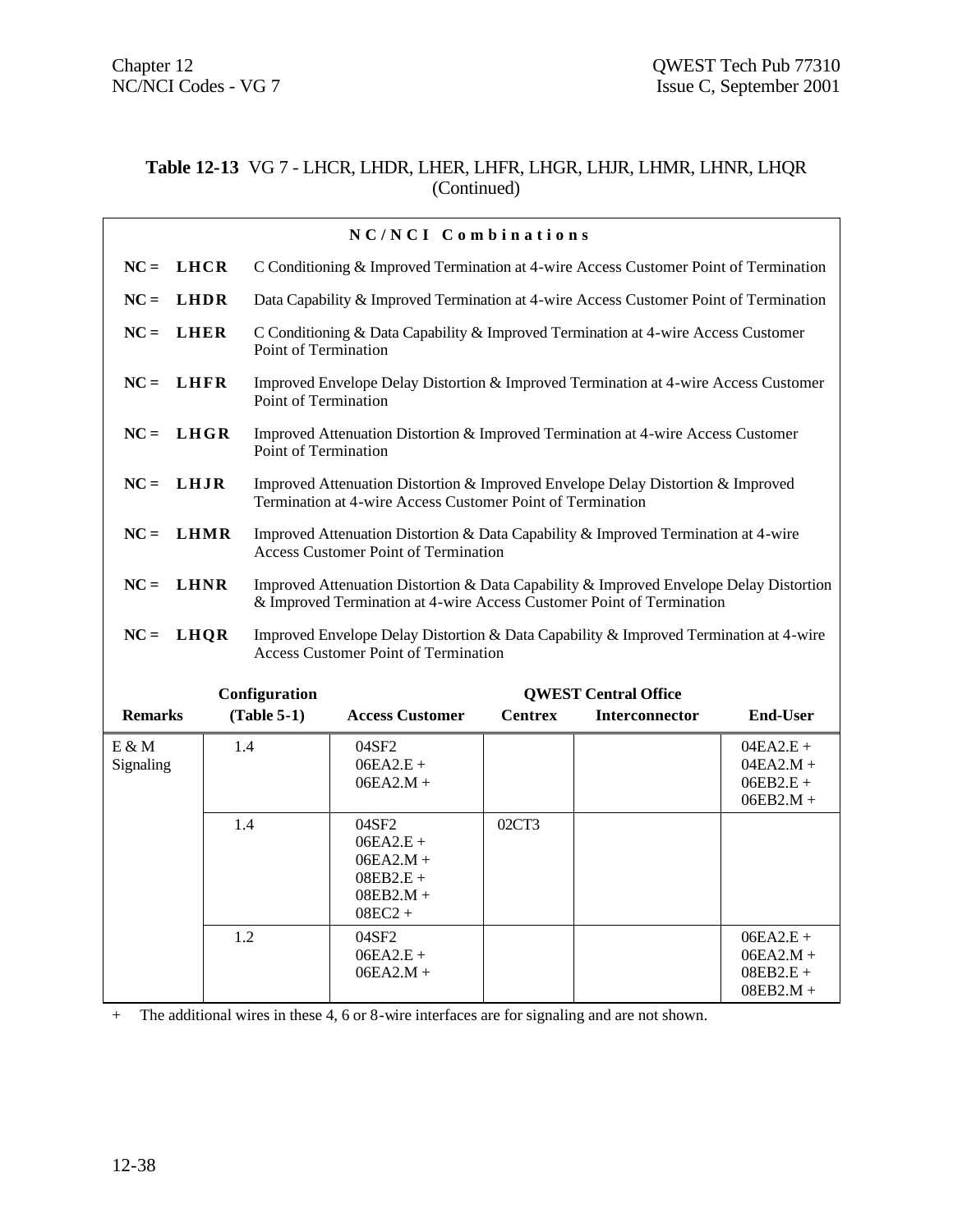#### **Table 12-13** VG 7 - LHCR, LHDR, LHER, LHFR, LHGR, LHJR, LHMR, LHNR, LHQR (Continued)

| NC/NCI Combinations                |     |                      |                                                                                                                                                                 |                |                             |                 |
|------------------------------------|-----|----------------------|-----------------------------------------------------------------------------------------------------------------------------------------------------------------|----------------|-----------------------------|-----------------|
| <b>LHCR</b><br>$NC =$              |     |                      | C Conditioning & Improved Termination at 4-wire Access Customer Point of Termination                                                                            |                |                             |                 |
| <b>LHDR</b><br>$NC =$              |     |                      | Data Capability & Improved Termination at 4-wire Access Customer Point of Termination                                                                           |                |                             |                 |
| $NC =$<br>LHER                     |     | Point of Termination | C Conditioning & Data Capability & Improved Termination at 4-wire Access Customer                                                                               |                |                             |                 |
| $NC =$<br>LHFR                     |     | Point of Termination | Improved Envelope Delay Distortion & Improved Termination at 4-wire Access Customer                                                                             |                |                             |                 |
| $NC = LHGR$                        |     | Point of Termination | Improved Attenuation Distortion & Improved Termination at 4-wire Access Customer                                                                                |                |                             |                 |
| $NC = LHJR$                        |     |                      | Improved Attenuation Distortion & Improved Envelope Delay Distortion & Improved<br>Termination at 4-wire Access Customer Point of Termination                   |                |                             |                 |
| <b>LHMR</b><br>$NC =$              |     |                      | Improved Attenuation Distortion & Data Capability & Improved Termination at 4-wire<br><b>Access Customer Point of Termination</b>                               |                |                             |                 |
| <b>LHNR</b><br>$NC =$              |     |                      | Improved Attenuation Distortion & Data Capability & Improved Envelope Delay Distortion<br>& Improved Termination at 4-wire Access Customer Point of Termination |                |                             |                 |
| $NC = LHQR$                        |     |                      | Improved Envelope Delay Distortion & Data Capability & Improved Termination at 4-wire<br><b>Access Customer Point of Termination</b>                            |                |                             |                 |
|                                    |     | Configuration        |                                                                                                                                                                 |                | <b>OWEST Central Office</b> |                 |
| <b>Remarks</b>                     |     | $(Table 5-1)$        | <b>Access Customer</b>                                                                                                                                          | <b>Centrex</b> | Interconnector              | <b>End-User</b> |
| $E \& M$<br>Signaling<br>Continued | 1.2 |                      | 04SF2<br>$06EA2.E +$<br>$06EA2.M +$<br>$08EB2.E +$<br>$08EB2.M +$<br>$08EC2 +$                                                                                  | 04CT2          |                             |                 |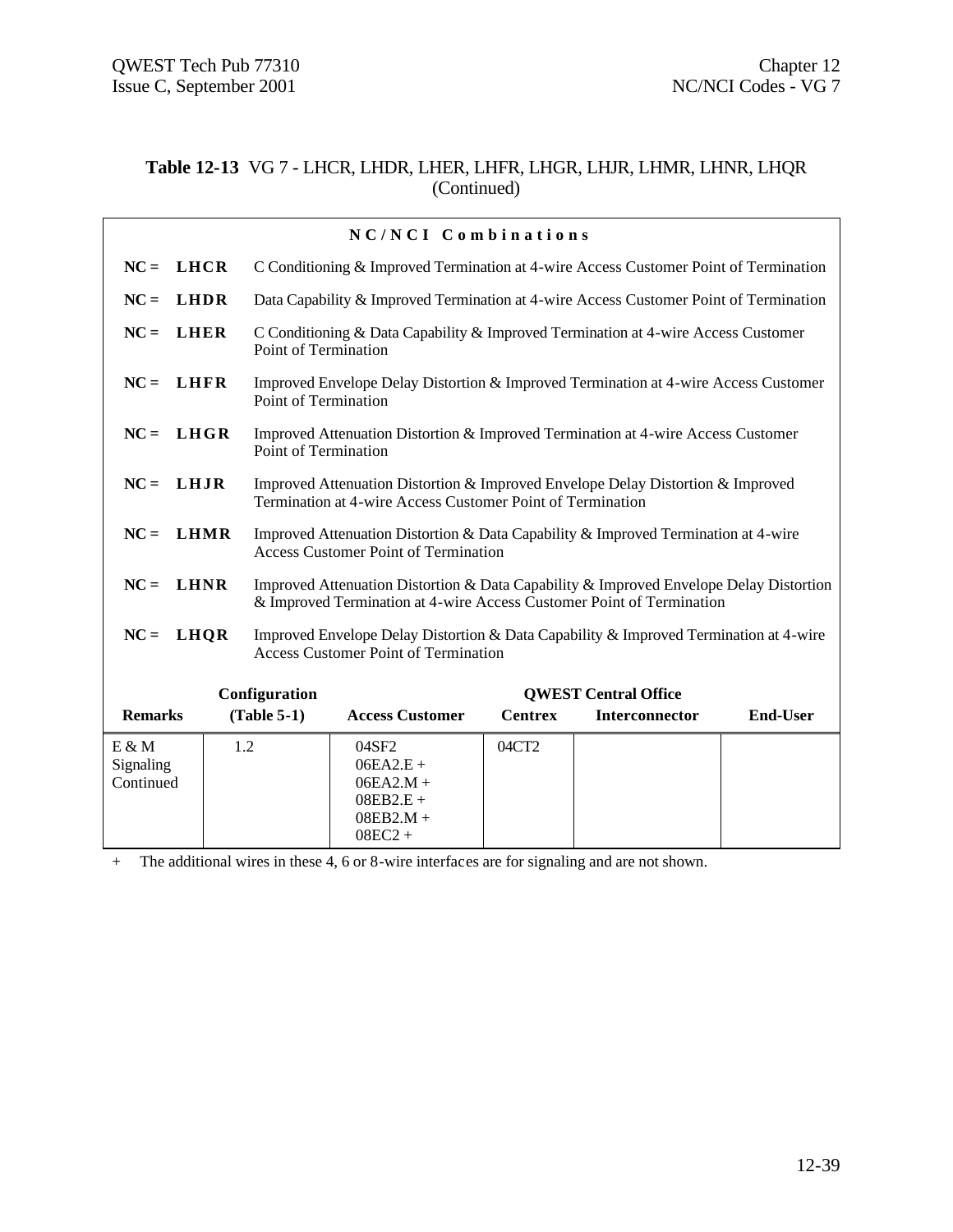$\mathsf{r}$ 

# **12.14 Voice Grade 7 - LH1-**

| NC/NCI Combinations        |                  |                                     |                |                             |                   |  |  |
|----------------------------|------------------|-------------------------------------|----------------|-----------------------------|-------------------|--|--|
| $NC = LH1$ -               | <b>IntraLATA</b> |                                     |                |                             |                   |  |  |
|                            | Configuration    |                                     |                | <b>QWEST Central Office</b> |                   |  |  |
| <b>Remarks</b>             | $(Table 5-1)$    | <b>End-User</b>                     | <b>Centrex</b> | Interconnector              | <b>End-User</b>   |  |  |
| N <sub>o</sub>             | 1.1              | 02NO <sub>2</sub>                   |                |                             | 02NO <sub>2</sub> |  |  |
| Signaling                  | 1.4              |                                     |                |                             | 04NO2             |  |  |
|                            | 1.2              | 04NO2                               |                |                             | 04NO2             |  |  |
| Loop-start                 | 1.1              | 02LA2                               |                |                             | 02LS2             |  |  |
| Signaling                  | 1.4              | 02LB2<br>02LC2<br>02LO <sub>2</sub> |                |                             | 04LS2             |  |  |
|                            | 1.4              | 04LO <sub>2</sub>                   |                |                             | 02LS2             |  |  |
|                            | 1.2              |                                     |                |                             | 04LS2             |  |  |
| Ground-                    | 1.1              | 02GO <sub>2</sub>                   |                |                             | 02GS2             |  |  |
| start                      | 1.4              |                                     |                |                             | 04GS2             |  |  |
| Signaling                  | 1.4              | 04GO2                               |                |                             | 02GS2             |  |  |
|                            | 1.2              |                                     |                |                             | 04GS2             |  |  |
|                            | 1.1              | 02GO <sub>2</sub>                   | 02GS3.C        |                             |                   |  |  |
|                            | 1.4              | 04GO2                               |                |                             |                   |  |  |
| Reverse-<br><b>Battery</b> | 1.1              | 02RV2.T                             |                |                             | 02RV2.O           |  |  |

# **Table 12-14** VG 7 - LH1-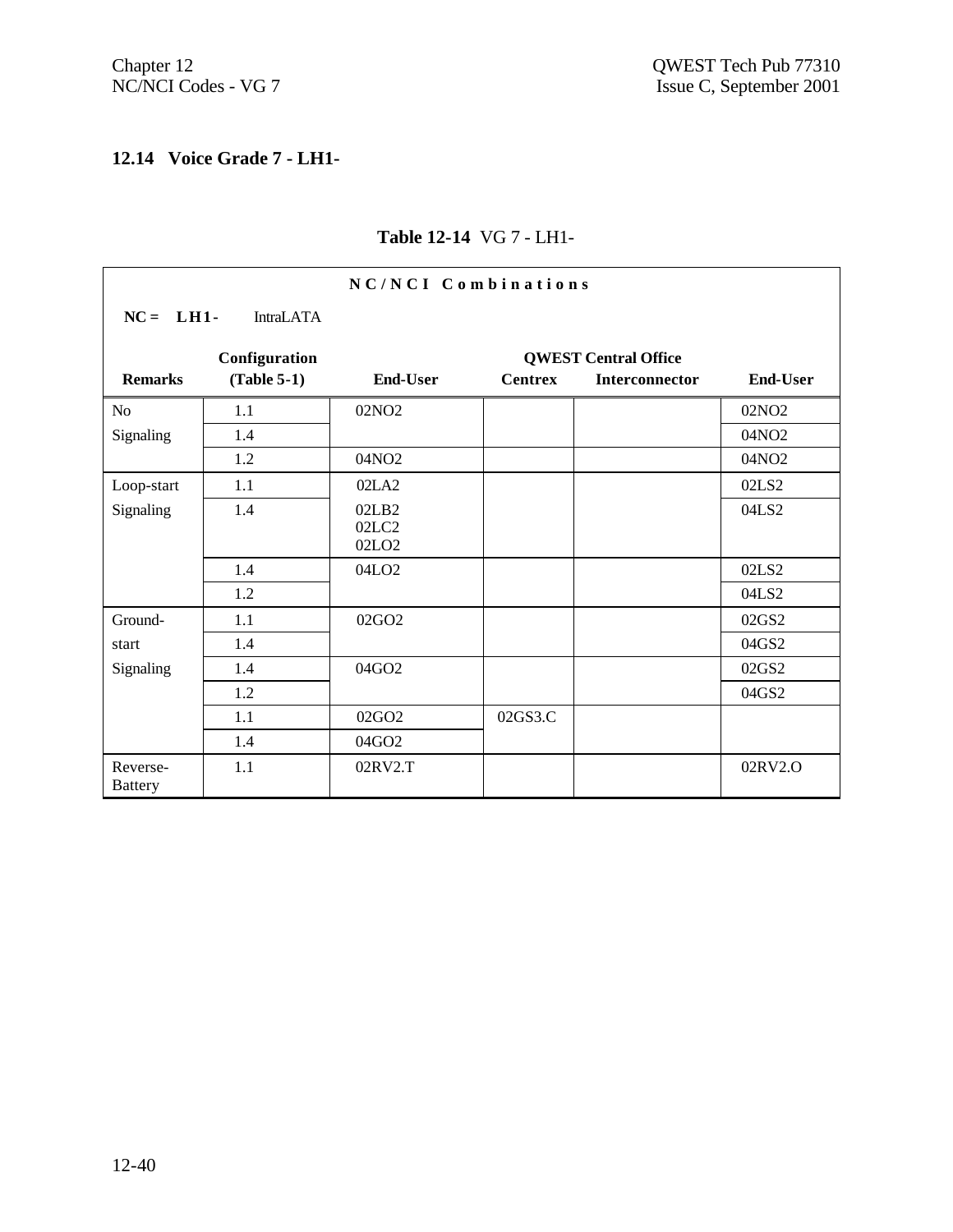# **Table 12-14** VG 7 - LH1- (Continued)

| NC/NCI Combinations |                  |                            |                 |                             |                            |  |  |
|---------------------|------------------|----------------------------|-----------------|-----------------------------|----------------------------|--|--|
| $NC = LH1$          | <b>IntraLATA</b> |                            |                 |                             |                            |  |  |
|                     | Configuration    |                            |                 | <b>QWEST Central Office</b> |                            |  |  |
| <b>Remarks</b>      | $(Table 5-1)$    | <b>End-User</b>            | <b>Centrex</b>  | Interconnector              | <b>End-User</b>            |  |  |
| E & M<br>Signaling  | 1.1              | 04EA2.E<br>04EA2.M         |                 |                             | $04EA2.E +$<br>$04EA2.M +$ |  |  |
|                     | 1.4              |                            |                 |                             | $06EA2.E +$<br>$06EA2.M +$ |  |  |
|                     | 1.1              | 04EA2.E                    | 02CT3           |                             |                            |  |  |
|                     | 1.4              | 04EA2.M                    | 04CT2           |                             |                            |  |  |
|                     | 1.1              |                            | 02CT3-<br>02CT3 |                             |                            |  |  |
|                     | 1.4              |                            | 02CT3-<br>04CT2 |                             |                            |  |  |
|                     | 1.2              |                            | 04CT2-<br>04CT2 |                             |                            |  |  |
|                     | 1.2              | $06EA2.E +$<br>$06EA2.M +$ | 04CT2           |                             |                            |  |  |
|                     | 1.2              | $06EA2.E +$<br>$06EA2.M +$ |                 |                             | $06EA2.E +$<br>$06EA2.M +$ |  |  |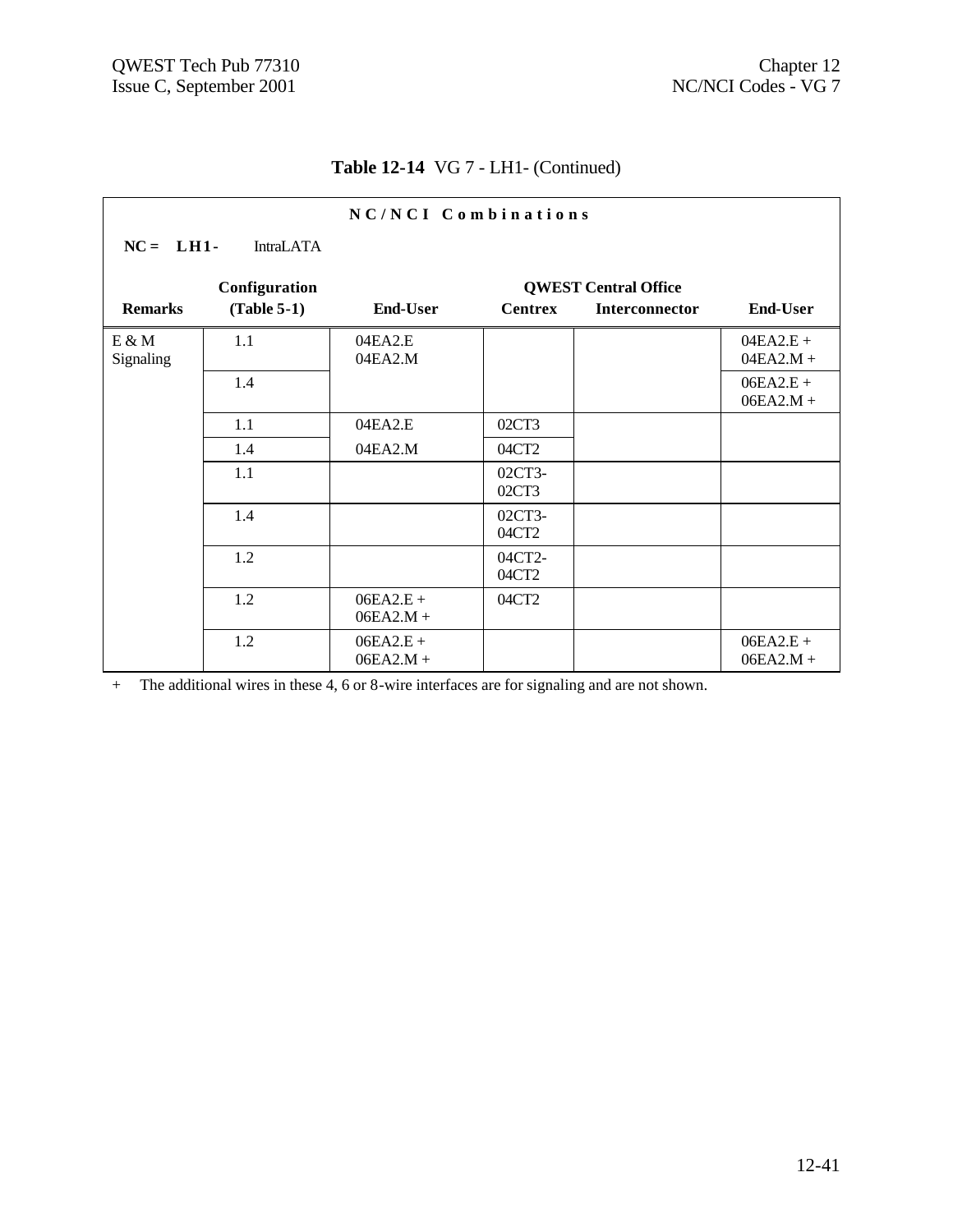# **12.15 Voice Grade 7 - LH2-, LH3-, LH4-**

#### **Table 12-15** VG 7 - LH2-, LH3-, LH4-

|                         |               | NC/NCI Combinations                            |                 |                             |                            |
|-------------------------|---------------|------------------------------------------------|-----------------|-----------------------------|----------------------------|
| $NC =$<br>$LH2-$        |               | IntraLATA and C Conditioning                   |                 |                             |                            |
| $NC = LH3$ -            |               | IntraLATA and Data Capability                  |                 |                             |                            |
| $NC = LH4$              |               | IntraLATA and C Conditioning & Data Capability |                 |                             |                            |
|                         | Configuration |                                                |                 | <b>QWEST Central Office</b> |                            |
| <b>Remarks</b>          | $(Table 5-1)$ | <b>End-User</b>                                | <b>Centrex</b>  | <b>Interconnector</b>       | <b>End-User</b>            |
| No Signaling            | 1.2           | 04NO2                                          |                 |                             | 04NO2                      |
| Loop-start<br>Signaling | 1.2           | 04LO <sub>2</sub>                              |                 |                             | 04LS2                      |
| Ground-                 | 1.2           | 04GO2                                          |                 |                             | 04GS2                      |
| start<br>Signaling      | 1.2           | 04GO2                                          | 04GS2.C         |                             |                            |
| $E \& M$<br>Signaling   | 1.1           | $04EA2.E +$<br>$04EA2.M +$                     |                 |                             | $04EA2.E +$<br>$04EA2.M +$ |
|                         | 1.1           | $04EA2.E +$<br>$04EA2.M +$                     | 02CT3           |                             |                            |
|                         | 1.1           |                                                | 02CT3-<br>02CT3 |                             |                            |
|                         | 1.4           |                                                | 02CT3-<br>04CT2 |                             |                            |
|                         | 1.2           |                                                | 04CT2-<br>04CT2 |                             |                            |
|                         | 1.4           | $04EA2.E +$<br>$04EA2.M +$                     |                 |                             | $06EA2.E +$<br>$06EA2.M +$ |
|                         | 1.2           | $06EA2.E +$<br>$06EA2.M +$                     |                 |                             | $06EA2.E +$<br>$06EA2.M +$ |
|                         | 1.4           | $04EA2.E +$<br>$04EA2.M +$                     | 04CT2           |                             |                            |
|                         | 1.2           | $06EA2.E +$<br>$06EA2.M +$                     |                 |                             |                            |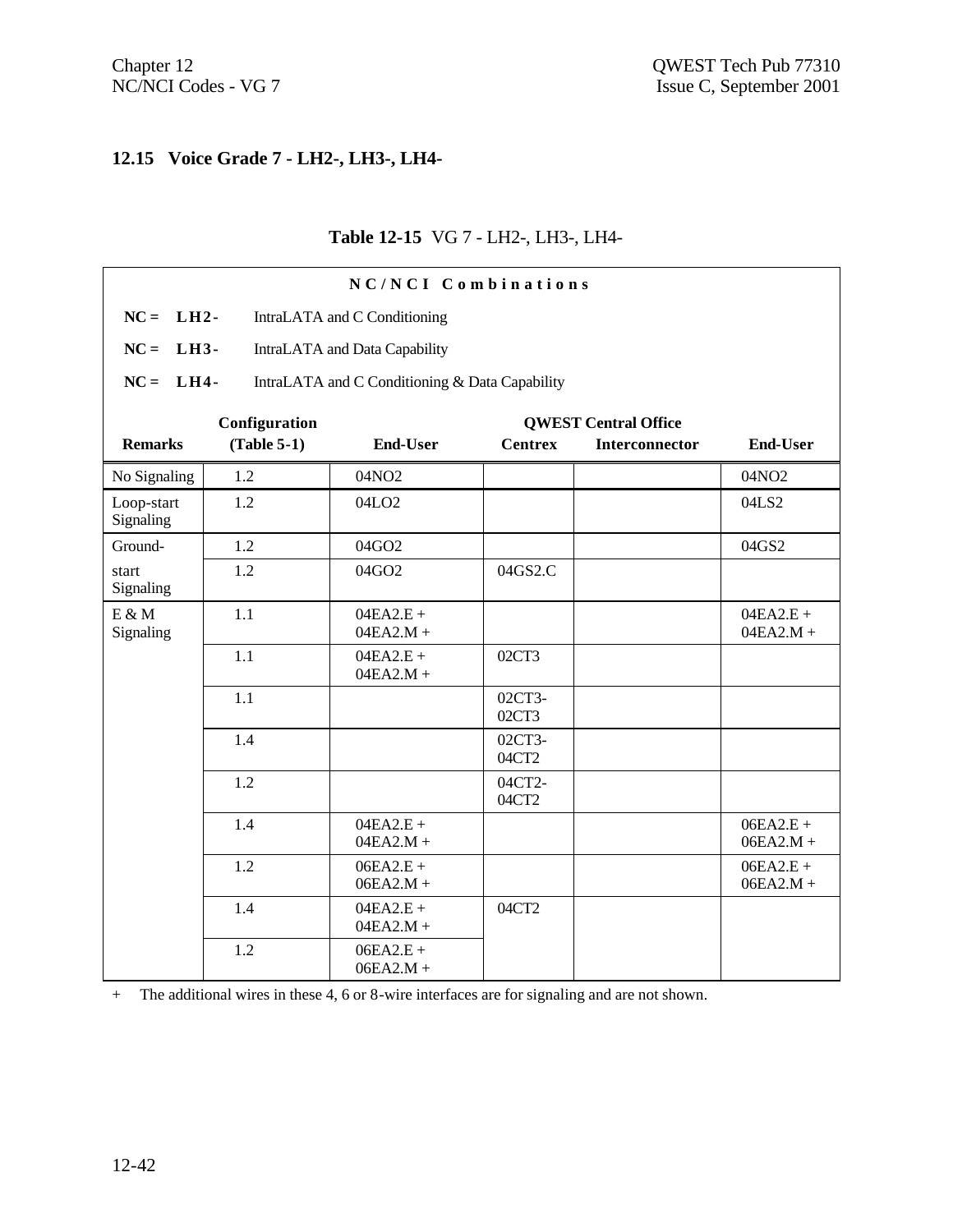# **12.16 Voice Grade 7 - LH1A, LH2A, LH3A, LH4A**

#### **Table 12-16** VG 7 - LH1A, LH2A, LH3A, LH4A

| NC/NCI Combinations        |                                                    |                                                                   |                |                             |                            |  |  |
|----------------------------|----------------------------------------------------|-------------------------------------------------------------------|----------------|-----------------------------|----------------------------|--|--|
| $NC =$                     | L <sub>H1A</sub><br>IntraLATA and Effective 4-wire |                                                                   |                |                             |                            |  |  |
| $NC =$<br>LH2A             |                                                    | IntraLATA and C Conditioning & Effective 4-wire                   |                |                             |                            |  |  |
| $NC =$<br>L <sub>H3A</sub> |                                                    | IntraLATA and Data Capability & Effective 4-wire                  |                |                             |                            |  |  |
| $NC = LH4A$                |                                                    | IntraLATA and C Conditioning & Data Capability & Effective 4-wire |                |                             |                            |  |  |
|                            | Configuration                                      |                                                                   |                | <b>QWEST Central Office</b> |                            |  |  |
| <b>Remarks</b>             | $(Table 5-1)$                                      | <b>End-User</b>                                                   | <b>Centrex</b> | <b>Interconnector</b>       | <b>End-User</b>            |  |  |
| No                         | 1.5                                                | 02NO <sub>2</sub>                                                 |                |                             | 02NO <sub>2</sub>          |  |  |
| Signaling                  | 1.3                                                |                                                                   |                |                             | 04NO <sub>2</sub>          |  |  |
| Loop-start                 | 1.5                                                | 02LA2                                                             |                |                             | 02LS2                      |  |  |
| Signaling                  | 1.3                                                | 02LB2<br>02LC2<br>02LO <sub>2</sub>                               |                |                             | 04LS2                      |  |  |
|                            | 1.3                                                | 04LO <sub>2</sub>                                                 |                |                             | 02LS2                      |  |  |
| Ground-                    | 1.5                                                | 02GO2                                                             |                |                             | 02GS2                      |  |  |
| start                      | 1.3                                                |                                                                   |                |                             | 04GS2                      |  |  |
| Signaling                  | 1.5                                                | 02GQ2                                                             | 02GS3.C        |                             |                            |  |  |
|                            | 1.3                                                | $04$ GO <sub>2</sub>                                              |                |                             | 02GS2                      |  |  |
|                            | 1.3                                                | 04GO2                                                             | 02GS3.C        |                             |                            |  |  |
| $E \& M$<br>Signaling      | 1.3                                                | 04EA2.E<br>04EA2.M                                                |                |                             | $06EA2.E +$<br>$06EA2.M +$ |  |  |
|                            | 1.3                                                | 04EA2.E<br>04EA2.M                                                | 04CT2          |                             |                            |  |  |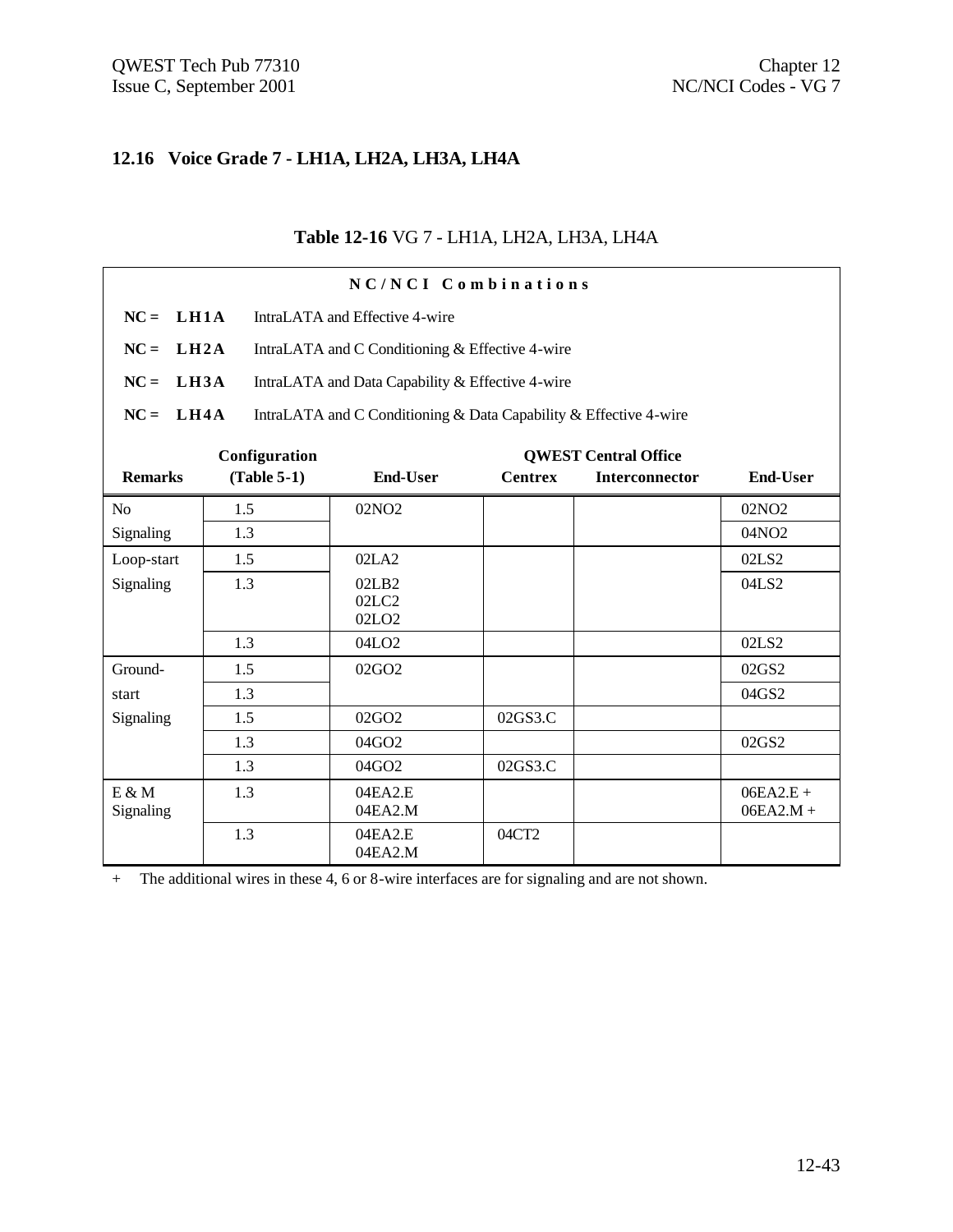#### **CONTENTS**

# **Chapter and Section Page** 13. Network Channel/Network Channel Interface Combinations - VG 8.......................... 13-1 13.1 Voice Grade 8 - LJ-- ...................................................................................... 13-1 13.2 Voice Grade 8 - LJ-R, LJCR, LJFR, LJGR, LJJR.......................................... 13-3 13.3 Voice Grade 8 - LJC-, LJF-, LJG-, LJJ-......................................................... 13-4 **Tables**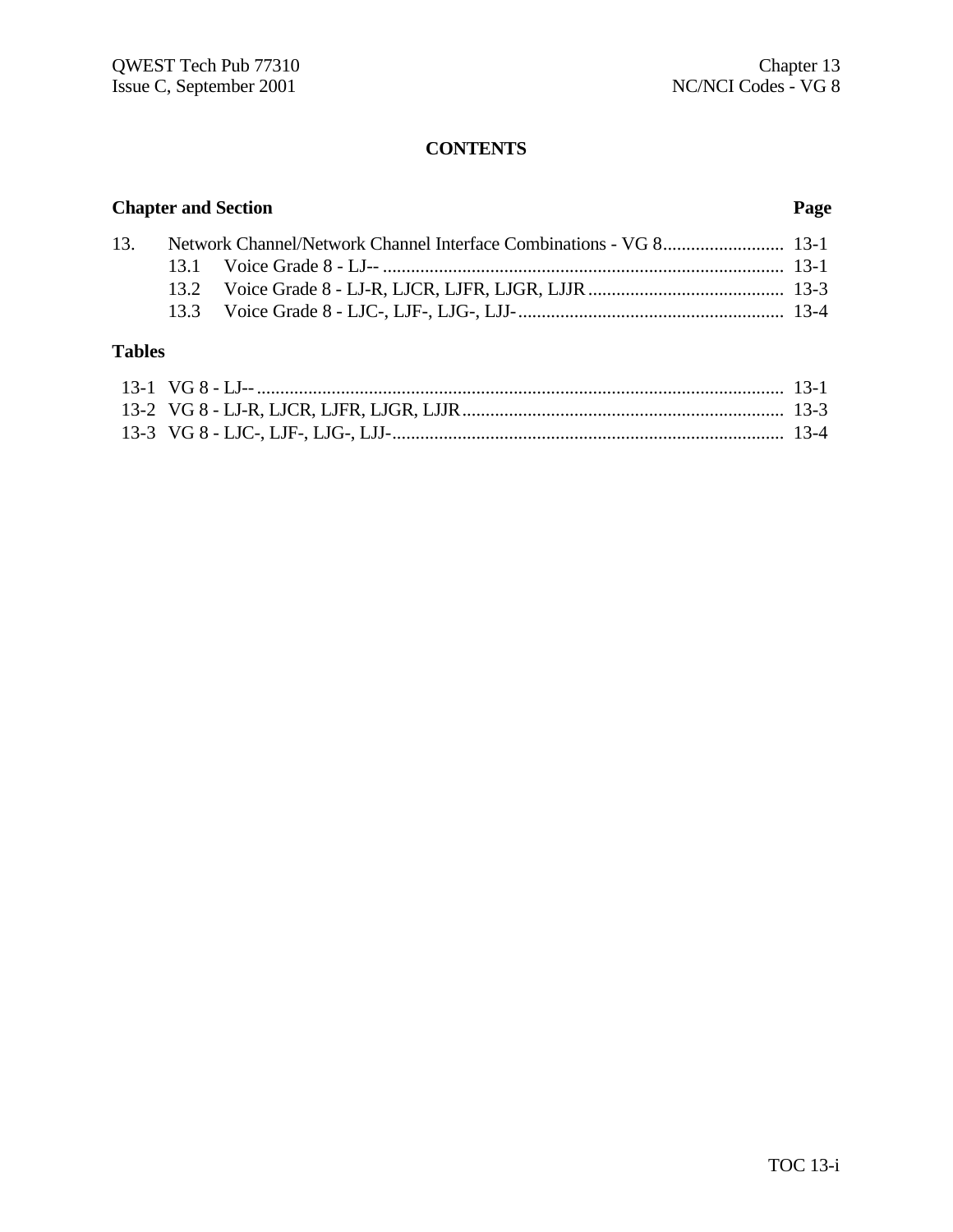# **13. Network Channel/Network Channel Interface Combinations - VG 8**

See Section 5.2 for explanation of the terms "Digital" and "DS1/3 Digital". The term "USW" denotes QWEST in this chapter.

#### **13.1 Voice Grade 8 - LJ--**

| NC/NCI Combinations                            |               |                                                                                |                             |                       |                                           |  |  |  |
|------------------------------------------------|---------------|--------------------------------------------------------------------------------|-----------------------------|-----------------------|-------------------------------------------|--|--|--|
| $NC = LJ$ --                                   | No Options    |                                                                                |                             |                       |                                           |  |  |  |
|                                                | Configuration |                                                                                | <b>QWEST Central Office</b> |                       |                                           |  |  |  |
| <b>Remarks</b>                                 | $(Table 5-1)$ | <b>Access Customer</b>                                                         | <b>Centrex</b>              | <b>Interconnector</b> | <b>End-User</b>                           |  |  |  |
| Loop Start                                     | 1.4           | 04SF2.LO                                                                       |                             |                       | 02LS2                                     |  |  |  |
| Signaling,                                     | 2.2           | Digital                                                                        |                             |                       |                                           |  |  |  |
| (Closed-                                       | 1.4           |                                                                                |                             | 04LO <sub>2</sub>     | 02LS2                                     |  |  |  |
| end at                                         | 2.2           |                                                                                |                             | DS1/3 Digital         |                                           |  |  |  |
| End-User                                       | 1.4           | 04SF2.LO                                                                       |                             | 02LS2                 |                                           |  |  |  |
| end), $E \& M$<br>at Access<br>Customer<br>end | 2.2           | Digital                                                                        |                             |                       |                                           |  |  |  |
| $E \& M$<br>Signaling                          | 1.4           | 04SF2<br>$06EA2.E +$<br>$06EA2.M +$                                            |                             |                       | $04EA2.E +$<br>$04EA2.M +$<br>$06EB2.E +$ |  |  |  |
|                                                | 2.2           | Digital                                                                        |                             |                       | $06EB2.M +$                               |  |  |  |
|                                                | 1.2           | 04SF2<br>$06EA2.E +$<br>$06EA2.M +$                                            |                             |                       | $06EA2.E +$<br>$06EA2.M +$<br>$08EB2.E +$ |  |  |  |
|                                                | 2.1           | Digital                                                                        |                             |                       | $08EB2.M +$                               |  |  |  |
|                                                | 1.4           | 04SF2<br>$06EA2.E +$<br>$06EA2.M +$<br>$08EB2.E +$<br>$08EB2.M +$<br>$08EC2 +$ | 02CT3                       |                       |                                           |  |  |  |
|                                                | 2.2           | Digital                                                                        |                             |                       |                                           |  |  |  |

#### **Table 13-1** VG 8 - LJ--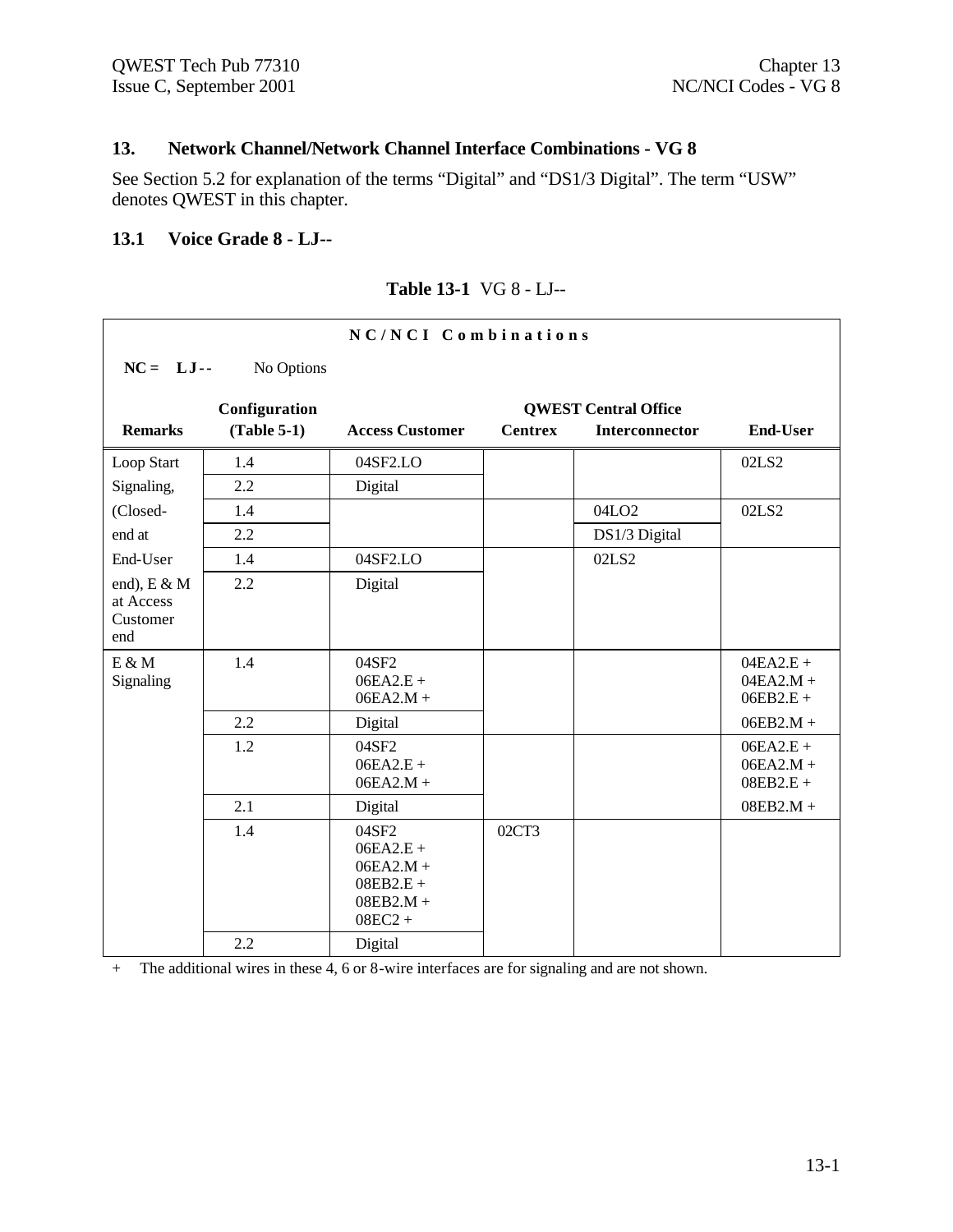# **Table 13-1** VG 8 - LJ-- (Continued)

|                                 |               | $NC/NCI$ Combinations                                                          |             |                             |                                 |
|---------------------------------|---------------|--------------------------------------------------------------------------------|-------------|-----------------------------|---------------------------------|
| $NC = LJ -$                     | No Options    |                                                                                |             |                             |                                 |
|                                 | Configuration |                                                                                |             | <b>QWEST Central Office</b> | <b>End-User or</b>              |
| <b>Remarks</b>                  | $(Table 5-1)$ | <b>Access Customer</b>                                                         | <b>CONI</b> | <b>Interconnector</b>       | <b>USW Centrex</b>              |
| E & M<br>Signaling<br>Continued | 1.2           | 04SF2<br>$06EA2.E +$<br>$06EA2.M +$<br>$08EB2.E +$<br>$08EB2.M +$<br>$08EC2 +$ | 04CT2       |                             |                                 |
|                                 | 2.1           | Digital                                                                        |             |                             |                                 |
|                                 | 2b.1          | 04SF2<br>$06EA2.E +$<br>$06EA2.M +$                                            |             |                             | Digital                         |
|                                 | 2a            | Digital                                                                        |             |                             | Digital<br>04DU9.EA<br>04DS6.EA |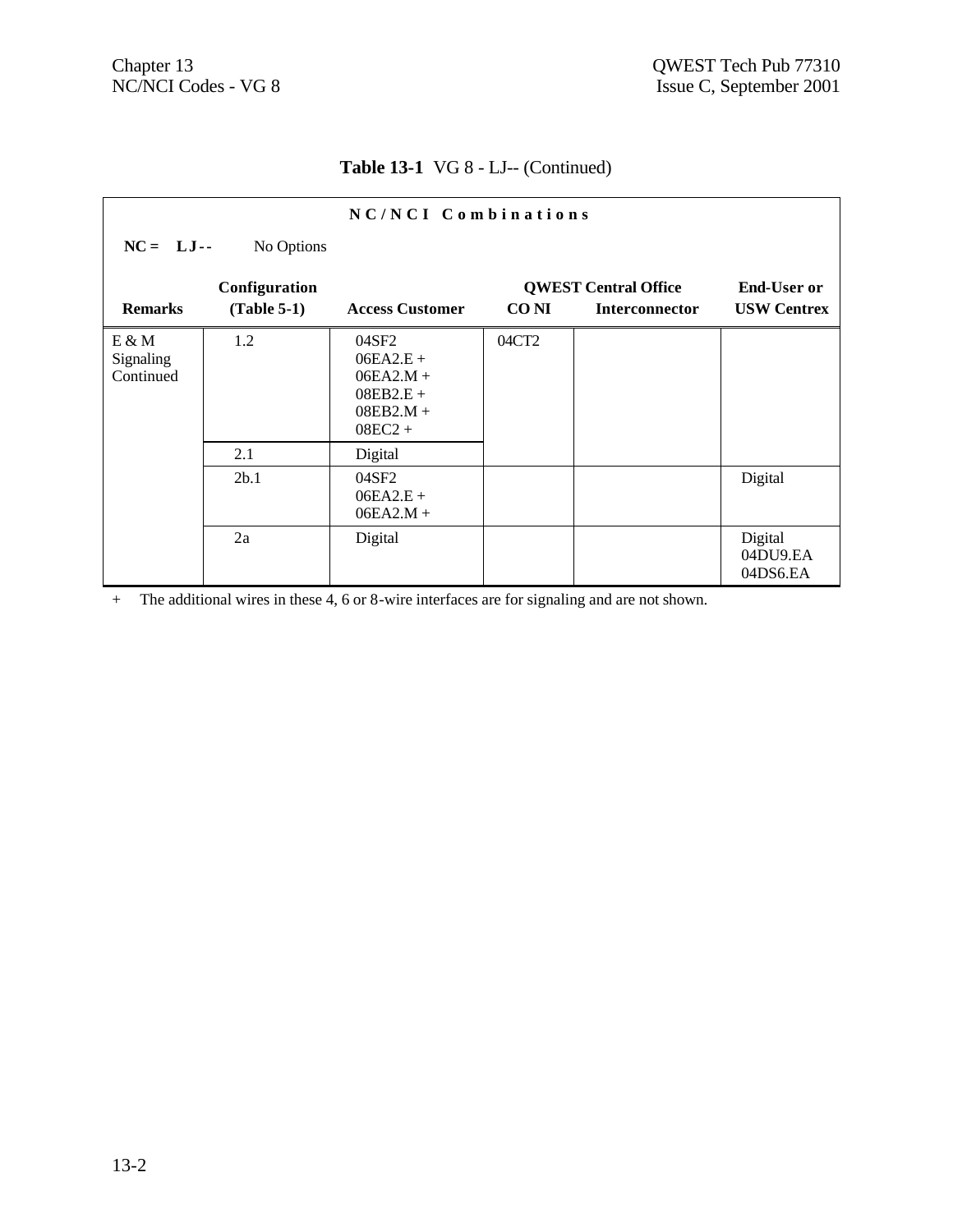# **13.2 Voice Grade 8 - LJ-R, LJCR, LJFR, LJGR, LJJR**

# **Table 13-2** VG 8 - LJ-R, LJCR, LJFR, LJGR, LJJR

| NC/NCI Combinations                                                                         |                      |                                                                                                                                               |                |                             |                                                          |  |  |
|---------------------------------------------------------------------------------------------|----------------------|-----------------------------------------------------------------------------------------------------------------------------------------------|----------------|-----------------------------|----------------------------------------------------------|--|--|
| $NC = LJ-R$                                                                                 |                      | Improved Termination at 4-wire Access Customer Point of Termination                                                                           |                |                             |                                                          |  |  |
| $NC = LJCR$                                                                                 |                      | C Conditioning & Improved Termination at 4-wire Access Customer Point of Termination                                                          |                |                             |                                                          |  |  |
| $NC = LJFR$                                                                                 | Point of Termination | Improved Envelope Delay Distortion & Improved Termination at 4-wire Access Customer                                                           |                |                             |                                                          |  |  |
| $NC = LJGR$                                                                                 | Point of Termination | Improved Attenuation Distortion & Improved Termination at 4-wire Access Customer                                                              |                |                             |                                                          |  |  |
| $NC = LJJR$                                                                                 |                      | Improved Attenuation Distortion & Improved Envelope Delay Distortion & Improved<br>Termination at 4-wire Access Customer Point of Termination |                |                             |                                                          |  |  |
|                                                                                             | Configuration        |                                                                                                                                               |                | <b>QWEST Central Office</b> |                                                          |  |  |
| <b>Remarks</b>                                                                              | $(Table 5-1)$        | <b>Access Customer</b>                                                                                                                        | <b>Centrex</b> | Interconnector              | <b>End-User</b>                                          |  |  |
| Loop Start                                                                                  | 1.4                  | 04SF2.LO                                                                                                                                      |                |                             | 02LS2                                                    |  |  |
| Signaling,<br>(Closed-<br>end) at<br>End-User<br>end, E & M<br>at Access<br>Customer<br>end | 1.4                  | 04SF2.LO                                                                                                                                      |                | 02LS2                       |                                                          |  |  |
| $E \& M$<br>Signaling                                                                       | 1.4                  | 04SF2<br>$06EA2.E +$<br>$06EA2.M +$                                                                                                           |                |                             | $04EA2.E +$<br>$04EA2.M +$<br>06EB2.E<br>06EB2.M         |  |  |
|                                                                                             | 1.2                  |                                                                                                                                               |                |                             | $06EA2.E +$<br>$06EA2.M +$<br>$08EB2.E +$<br>$08EB2.M +$ |  |  |
|                                                                                             | 2b.1                 | 04SF2<br>$06EA2.E +$<br>$06EA2.M +$                                                                                                           |                |                             | Digital                                                  |  |  |
|                                                                                             | 1.4                  | 04SF2<br>$06EA2.E +$<br>$06EA2.M +$<br>$08EB2.E +$<br>$08EB2.M +$                                                                             | 02CT3          |                             |                                                          |  |  |
|                                                                                             | $1.2\,$              | $08EC2 +$                                                                                                                                     | 04CT2          |                             |                                                          |  |  |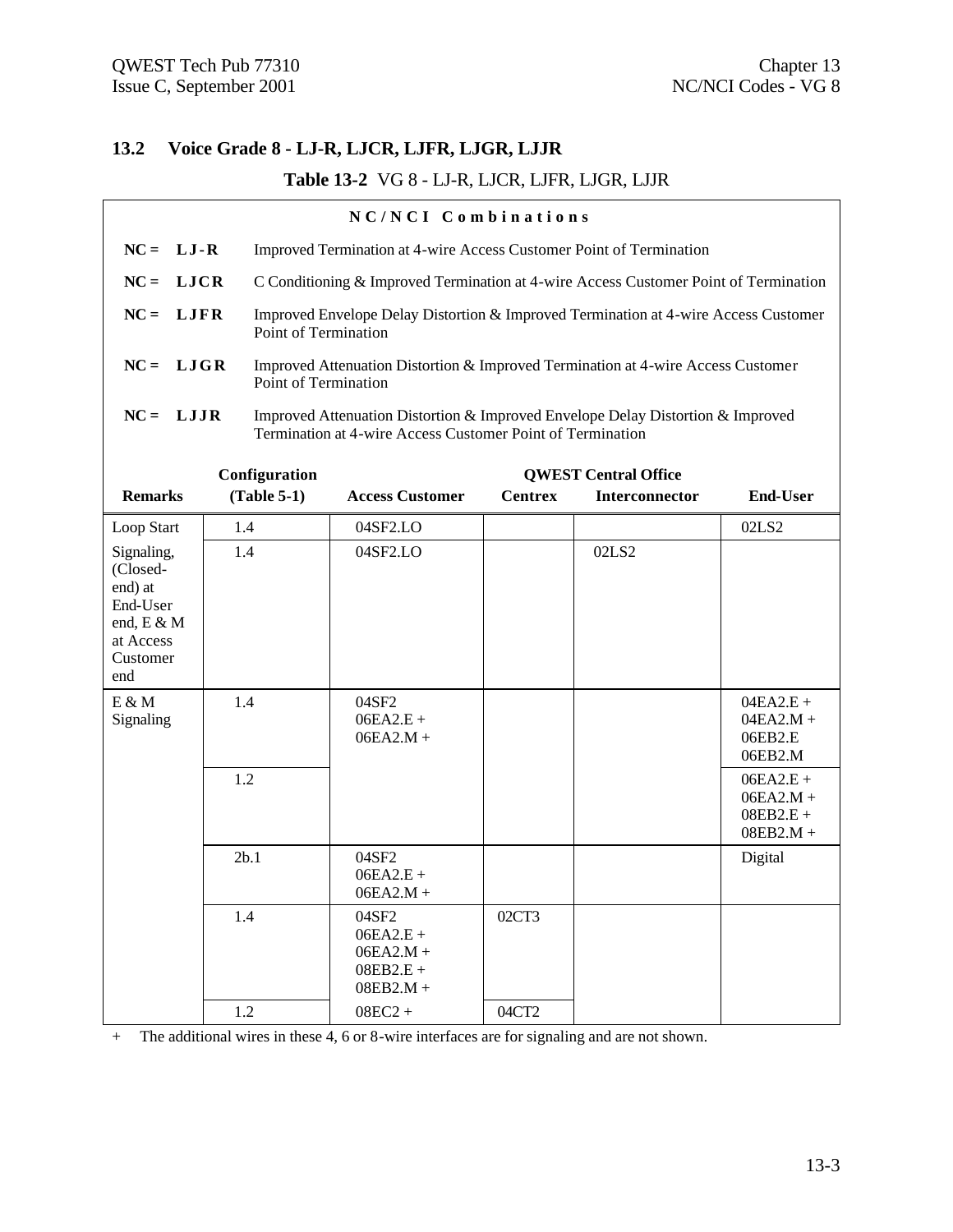# **13.3 Voice Grade 8 - LJC-, LJF-, LJG-, LJJ-**

# **Table 13-3** VG 8 - LJC-, LJF-, LJG-, LJJ-

| NC/NCI Combinations   |                |                                                                      |                |                             |                    |  |
|-----------------------|----------------|----------------------------------------------------------------------|----------------|-----------------------------|--------------------|--|
| $NC = LIC$            | C Conditioning |                                                                      |                |                             |                    |  |
| $NC = LIF$ -          |                | <b>Improved Envelope Delay Distortion</b>                            |                |                             |                    |  |
| $NC = LJG$            |                | <b>Improved Attenuation Distortion</b>                               |                |                             |                    |  |
| $NC = LJJ$ -          |                | Improved Attenuation Distortion & Improved Envelope Delay Distortion |                |                             |                    |  |
|                       | Configuration  |                                                                      |                | <b>QWEST Central Office</b> |                    |  |
| <b>Remarks</b>        | $(Table 5-1)$  | <b>Access Customer</b>                                               | <b>Centrex</b> | Interconnector              | <b>End-User</b>    |  |
| Loop Start            | 1.4            | 04SF2.LO                                                             |                |                             | 02LS2              |  |
| Signaling,            | 2.2            | Digital                                                              |                |                             |                    |  |
| (Closed-              | 1.4            |                                                                      |                | 04LO <sub>2</sub>           | 02LS2              |  |
| end) at               | 2.2            |                                                                      |                | DS1/3 Digital               |                    |  |
| End-User              | 1.4            | 04SF2.LO                                                             |                | 02LS2                       |                    |  |
| end, E & M            | 2.2            | Digital                                                              |                |                             |                    |  |
| at Access<br>Customer |                |                                                                      |                |                             |                    |  |
| end                   |                |                                                                      |                |                             |                    |  |
| $E \& M$              | 1.4            | 04SF2                                                                |                |                             | $04EA2.E +$        |  |
| Signaling             |                | $06EA2.E +$                                                          |                |                             | $04EA2.M +$        |  |
|                       |                | $06EA2.M +$                                                          |                |                             | $06EB2.E +$        |  |
|                       | 2.2            | Digital                                                              |                |                             | $06EB2.M +$        |  |
|                       | 1.2            | 04SF2                                                                |                |                             | 06EA2.E            |  |
|                       |                | $06EA2.E +$<br>$06EA2.M +$                                           |                |                             | 06EA2.M<br>08EB2.E |  |
|                       | 2.1            | Digital                                                              |                |                             | 08EB2.M            |  |
|                       | 2b.1           | 04SF2                                                                |                |                             | Digital            |  |
|                       |                | $06EA2.E +$                                                          |                |                             |                    |  |
|                       |                | $06EA2.M +$                                                          |                |                             |                    |  |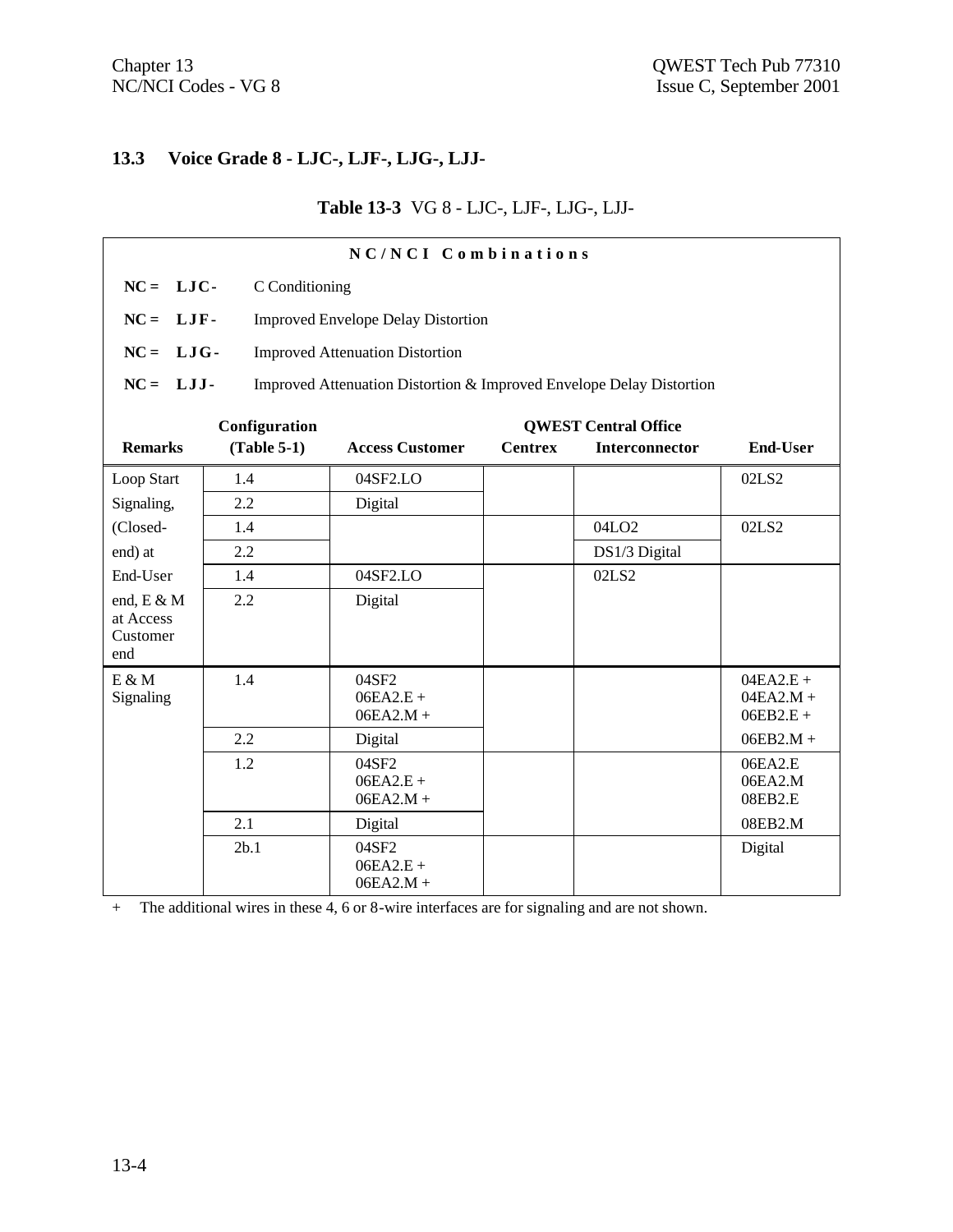# **Table 13-3** VG 8 - LJC-, LJF-, LJG-, LJJ- (Continued)

| NC/NCI Combinations                                                                |               |                                                                                |                |                             |                 |  |  |  |
|------------------------------------------------------------------------------------|---------------|--------------------------------------------------------------------------------|----------------|-----------------------------|-----------------|--|--|--|
| $NC = LJC$                                                                         |               | C Conditioning                                                                 |                |                             |                 |  |  |  |
| $NC = LJF$ -                                                                       |               | <b>Improved Envelope Delay Distortion</b>                                      |                |                             |                 |  |  |  |
| $NC = LJG$ -                                                                       |               | <b>Improved Attenuation Distortion</b>                                         |                |                             |                 |  |  |  |
| $NC = LJJ$<br>Improved Attenuation Distortion & Improved Envelope Delay Distortion |               |                                                                                |                |                             |                 |  |  |  |
|                                                                                    | Configuration |                                                                                |                | <b>QWEST Central Office</b> |                 |  |  |  |
| <b>Remarks</b>                                                                     | $(Table 5-1)$ | <b>Access Customer</b>                                                         | <b>Centrex</b> | <b>Interconnector</b>       | <b>End-User</b> |  |  |  |
| E & M<br>Signaling<br>Continued                                                    | 1.4           | 04SF2<br>$06EA2.E +$<br>$06EA2.M +$<br>$08EB2.E +$<br>$08EB2.M +$<br>$08EC2 +$ | 02CT3          |                             |                 |  |  |  |
|                                                                                    | 2.2           | Digital                                                                        |                |                             |                 |  |  |  |
|                                                                                    | 1.2           | 04SF2<br>$06EA2.E +$<br>$06EA2.M +$<br>$08EB2.E +$<br>$08EB2.M +$<br>$08EC2 +$ | 04CT2          |                             |                 |  |  |  |
|                                                                                    | 2.1           | Digital                                                                        |                |                             |                 |  |  |  |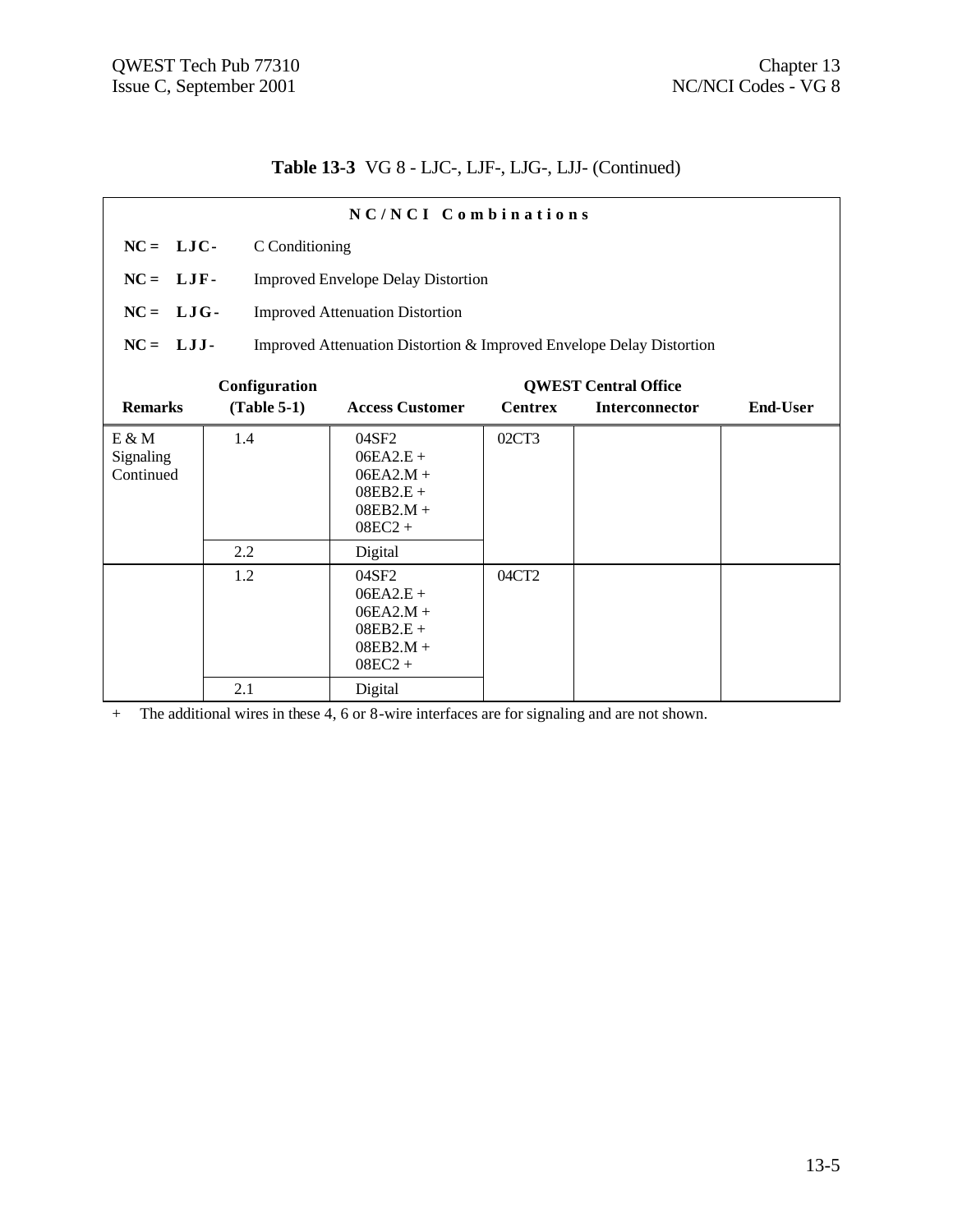# **CONTENTS**

# **Chapter and Section Page**

|  | 14. Network Channel/Network Channel Interface Combinations - VG 9 14-1 |  |
|--|------------------------------------------------------------------------|--|
|  |                                                                        |  |
|  |                                                                        |  |
|  |                                                                        |  |
|  |                                                                        |  |
|  |                                                                        |  |

# **Tables**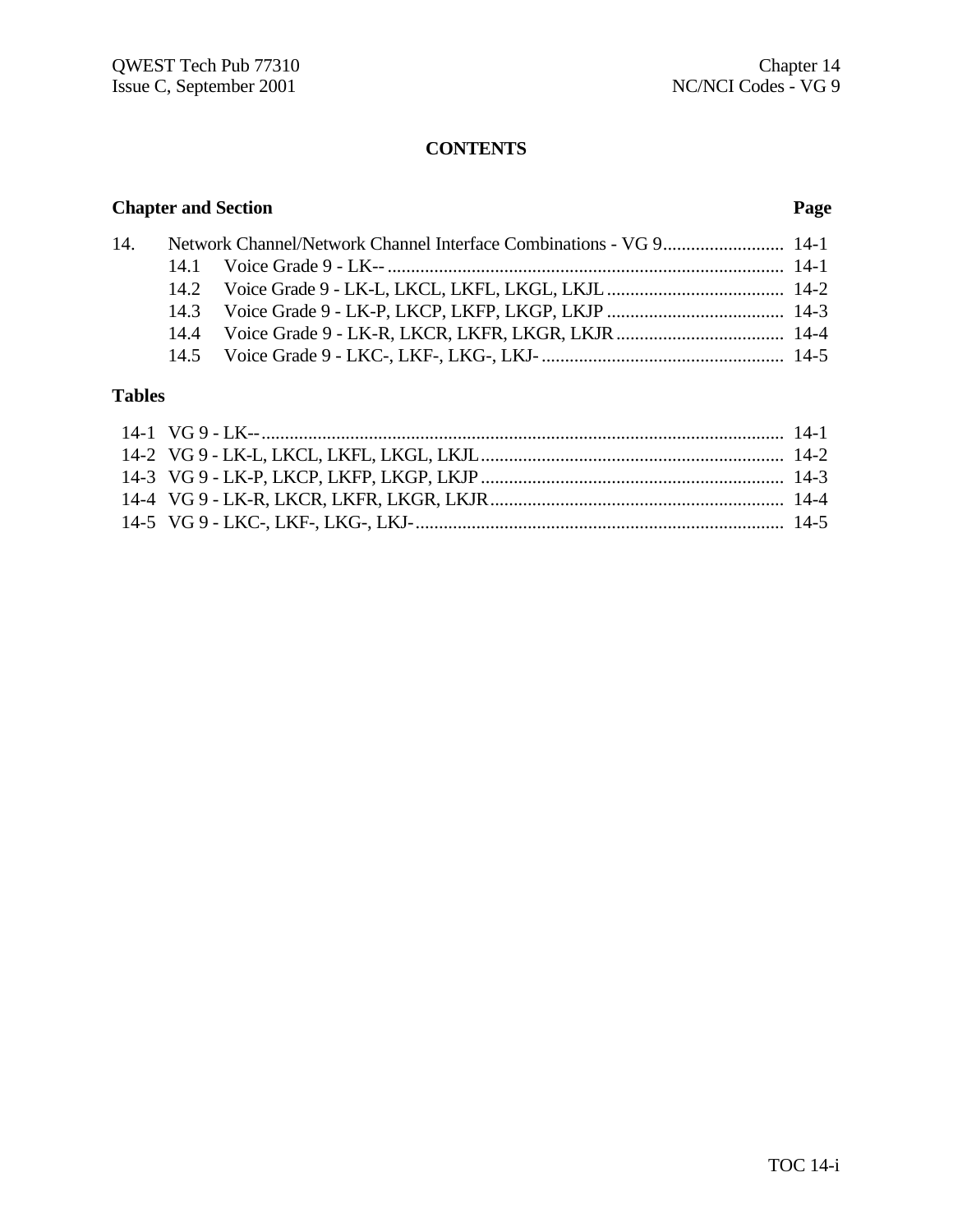#### **14. Network Channel/Network Channel Interface Combinations - VG 9**

See Section 5.2 for explanation of the terms "Digital" and "DS1/3 Digital". The term "USW" denotes QWEST in this chapter. Voice Grade 9 is between two Access Customer (AC) Point of Terminations.

#### **14.1 Voice Grade 9 - LK--**

#### **Table 14-1** VG 9 - LK--

| NC/NCI Combinations   |                                |                                                                   |             |                                                      |                                         |  |  |
|-----------------------|--------------------------------|-------------------------------------------------------------------|-------------|------------------------------------------------------|-----------------------------------------|--|--|
| $NC = LK$ --          | No Options                     |                                                                   |             |                                                      |                                         |  |  |
| <b>Remarks</b>        | Configuration<br>$(Table 5-1)$ | <b>Access Customer</b>                                            | <b>CONI</b> | <b>QWEST Central Office</b><br><b>Interconnector</b> | <b>Access</b><br><b>Customer</b>        |  |  |
|                       |                                |                                                                   |             |                                                      |                                         |  |  |
| N <sub>o</sub>        | 1.2                            | 04NO2                                                             |             |                                                      | 04NO <sub>2</sub>                       |  |  |
| Signaling             | 2.1                            | Digital                                                           |             |                                                      |                                         |  |  |
|                       | 2a                             | Digital<br>04DS9.NO*<br>04DS6.NO                                  |             |                                                      | Digital<br>04DS9.NO*<br>04DS6.NO        |  |  |
|                       | 1.2                            |                                                                   |             | 04NO2                                                | 04NO <sub>2</sub>                       |  |  |
|                       | 2.1                            |                                                                   |             |                                                      | Digital                                 |  |  |
|                       | 2.1                            |                                                                   |             | DS1/3 Digital                                        | 04NO2                                   |  |  |
| $E \& M$<br>Signaling | 1.2                            | 04SF2<br>$06EA2.E +$<br>$06EA2.M +$<br>$08EB2.E +$<br>$08EB2.M +$ |             |                                                      | $06EA2.M +$<br>$08EB2.M +$<br>$08EC2 +$ |  |  |
|                       | 2.1                            | Digital                                                           |             |                                                      |                                         |  |  |
|                       | 2a                             | Digital<br>04DS9.EA*<br>04DS6.EA                                  |             |                                                      | Digital<br>04DS9.EA*<br>04DS6.EA        |  |  |
|                       | 2.1                            | Digital<br>04DS9.EA*<br>04DS6.EA                                  |             |                                                      | 04SF2.EA                                |  |  |

\* DJ may be substituted for DS at an Access Customer Network Interface.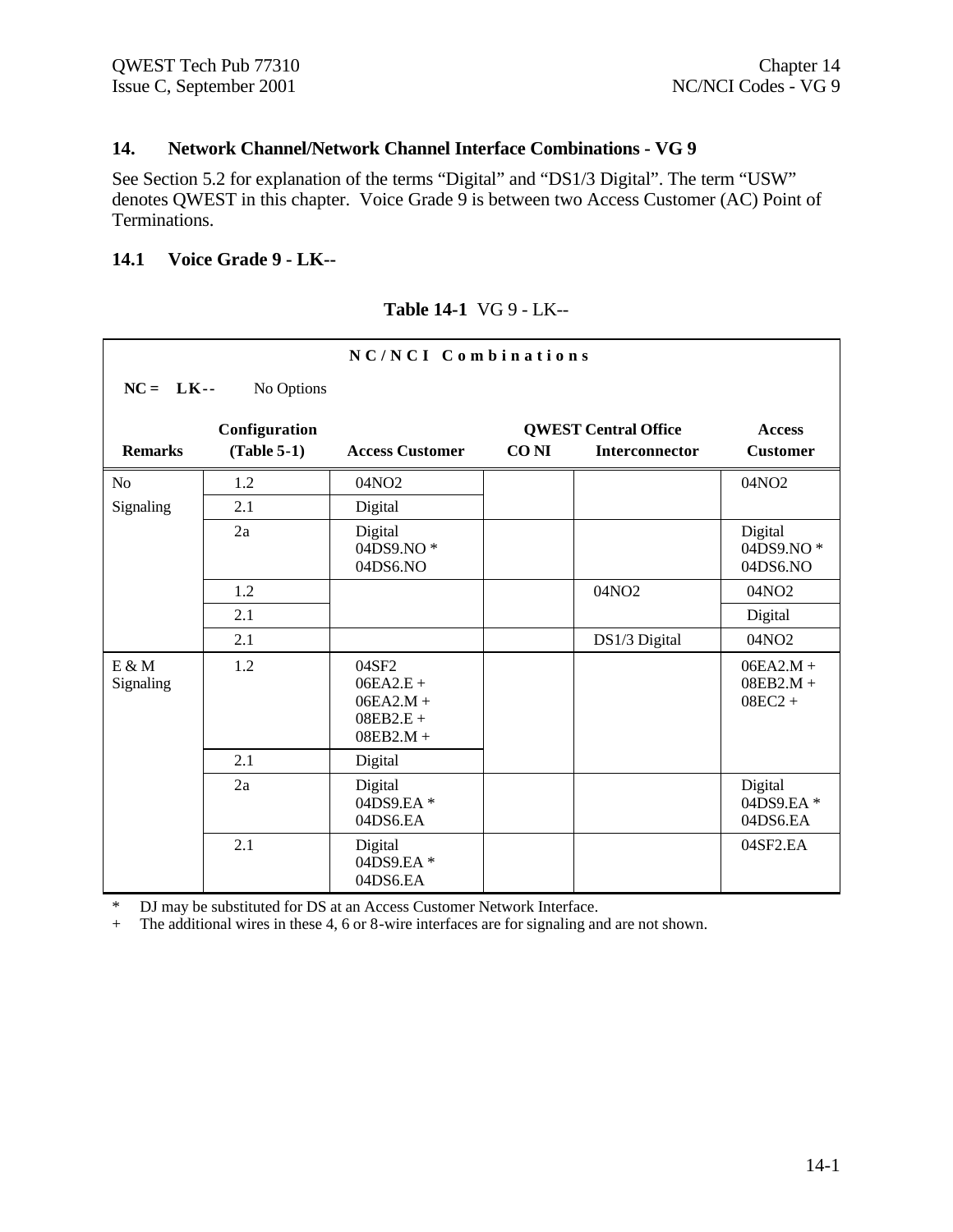# **14.2 Voice Grade 9 - LK-L, LKCL, LKFL, LKGL, LKJL**

# **Table 14-2** VG 9 - LK-L, LKCL, LKFL, LKGL, LKJL

| NC/NCI Combinations   |     |                     |                                                                                                                                       |             |                             |                                         |  |  |
|-----------------------|-----|---------------------|---------------------------------------------------------------------------------------------------------------------------------------|-------------|-----------------------------|-----------------------------------------|--|--|
| $NC = LK-L$           |     |                     | Improved Termination at 4-wire Point of Termination (Z End)                                                                           |             |                             |                                         |  |  |
| LKCL<br>$NC =$        |     |                     | C Conditioning & Improved Termination at 4-wire Point of Termination (Z End)                                                          |             |                             |                                         |  |  |
| <b>LKFL</b><br>$NC =$ |     | Termination (Z End) | Improved Envelope Delay Distortion & Improved Termination at 4-wire Point of                                                          |             |                             |                                         |  |  |
| $NC =$<br>LKGL        |     | $(Z \text{ End})$   | Improved Attenuation Distortion & Improved Termination at 4-wire Point of Termination                                                 |             |                             |                                         |  |  |
| <b>LKJL</b><br>$NC =$ |     |                     | Improved Attenuation Distortion & Improved Envelope Delay Distortion & Improved<br>Termination at 4-wire Point of Termination (Z End) |             |                             |                                         |  |  |
|                       |     | Configuration       |                                                                                                                                       |             | <b>QWEST Central Office</b> | <b>Access</b>                           |  |  |
| <b>Remarks</b>        |     | $(Table 5-1)$       | <b>Access Customer</b>                                                                                                                | <b>CONI</b> | <b>Interconnector</b>       | <b>Customer</b>                         |  |  |
| N <sub>0</sub>        | 1.2 |                     | 04NO2                                                                                                                                 |             |                             | 04NO2                                   |  |  |
| Signaling             | 2.1 |                     | Digital                                                                                                                               |             |                             |                                         |  |  |
|                       | 1.2 |                     |                                                                                                                                       |             | 04NO <sub>2</sub>           | 04NO2                                   |  |  |
|                       | 2.1 |                     |                                                                                                                                       |             | DS1/3 Digital               |                                         |  |  |
| $E \& M$<br>Signaling | 1.2 |                     | 04SF2<br>$06EA2.E +$<br>$06EA2.M +$<br>$08EB2.E +$<br>$08EB2.M +$                                                                     |             |                             | $06EA2.M +$<br>$08EB2.M +$<br>$08EC2 +$ |  |  |
|                       | 2.1 |                     | Digital                                                                                                                               |             |                             |                                         |  |  |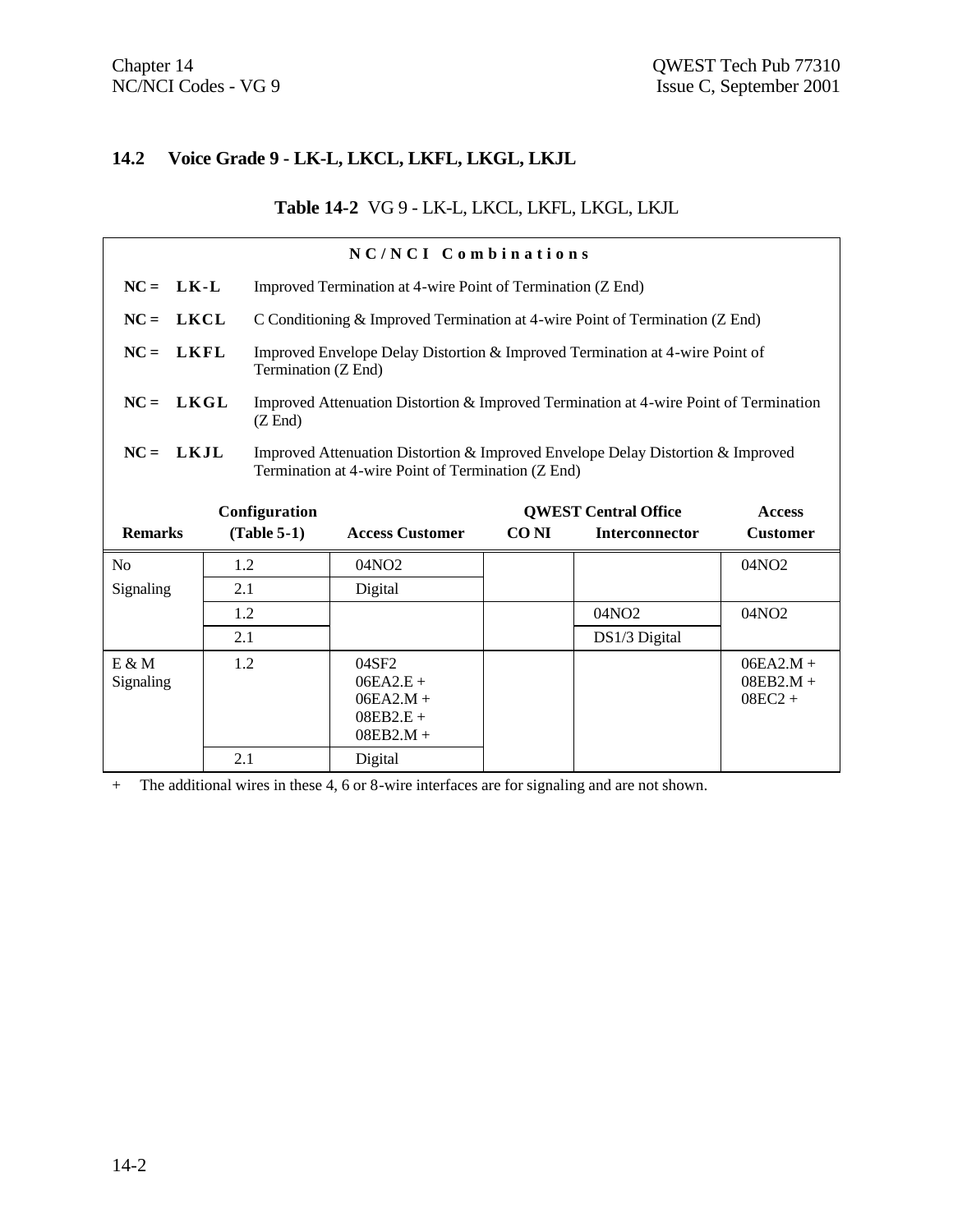# **14.3 Voice Grade 9 - LK-P, LKCP, LKFP, LKGP, LKJP**

#### **Table 14-3** VG 9 - LK-P, LKCP, LKFP, LKGP, LKJP

|                       |                                                                                                                                                                                                  |                                                                                                                                                     | NC/NCI Combinations                                                                                                      |                                              |                       |                                         |  |  |
|-----------------------|--------------------------------------------------------------------------------------------------------------------------------------------------------------------------------------------------|-----------------------------------------------------------------------------------------------------------------------------------------------------|--------------------------------------------------------------------------------------------------------------------------|----------------------------------------------|-----------------------|-----------------------------------------|--|--|
| $NC = LK - P$         |                                                                                                                                                                                                  |                                                                                                                                                     | Improved Termination at 4-wire Point of Termination ( $Z$ End) $\&$ at 4-wire Point of<br>Termination (A End)            |                                              |                       |                                         |  |  |
| $NC = LKCP$           |                                                                                                                                                                                                  |                                                                                                                                                     | C Conditioning & Improved Termination at 4-wire Point of Termination (Z End) & at<br>4-wire Point of Termination (A End) |                                              |                       |                                         |  |  |
| $NC = LKFP$           |                                                                                                                                                                                                  | Improved Envelope Delay Distortion & Improved Termination at 4-wire Point of<br>Termination (Z End) & at 4-wire Point of Termination (A End)        |                                                                                                                          |                                              |                       |                                         |  |  |
| <b>LKGP</b><br>$NC =$ |                                                                                                                                                                                                  | Improved Attenuation Distortion & Improved Termination at 4-wire Point of Termination<br>$(Z \text{ End})$ & at 4-wire Point of Termination (A End) |                                                                                                                          |                                              |                       |                                         |  |  |
|                       | $NC = LKJP$<br>Improved Attenuation Distortion & Improved Envelope Delay Distortion & Improved<br>Termination at 4-wire Point of Termination (Z End) & at 4-wire Point of Termination (A<br>End) |                                                                                                                                                     |                                                                                                                          |                                              |                       |                                         |  |  |
|                       |                                                                                                                                                                                                  | Configuration                                                                                                                                       |                                                                                                                          | <b>QWEST Central Office</b><br><b>Access</b> |                       |                                         |  |  |
| <b>Remarks</b>        |                                                                                                                                                                                                  | $(Table 5-1)$                                                                                                                                       | <b>Access Customer</b>                                                                                                   | CO NI                                        | <b>Interconnector</b> | <b>Customer</b>                         |  |  |
| No Signaling          | 1.2                                                                                                                                                                                              |                                                                                                                                                     | 04NO2                                                                                                                    |                                              |                       | 04NO2                                   |  |  |
| $E \& M$<br>Signaling | 1.2                                                                                                                                                                                              |                                                                                                                                                     | 04SF2<br>$06EA2.E +$<br>$06EA2.M +$<br>$08EB2.E +$<br>$08EB2.M +$                                                        |                                              |                       | $06EA2.M +$<br>$08EB2.M +$<br>$08EC2 +$ |  |  |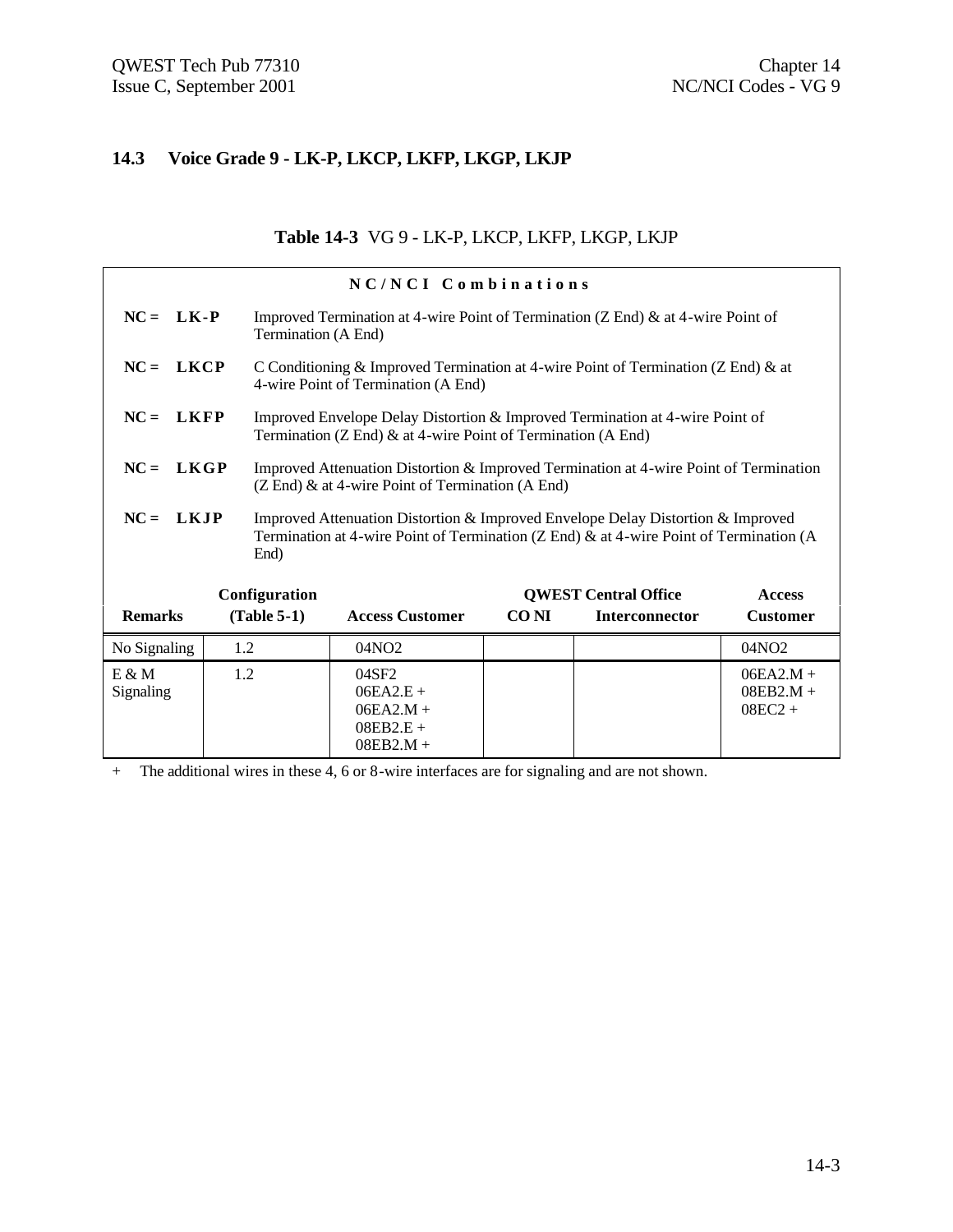## **14.4 Voice Grade 9 - LK-R, LKCR, LKFR, LKGR, LKJR**

# **Table 14-4** VG 9 - LK-R, LKCR, LKFR, LKGR, LKJR

|                       |     |                     | NC/NCI Combinations                                                                                                                   |                  |                             |                                         |  |  |
|-----------------------|-----|---------------------|---------------------------------------------------------------------------------------------------------------------------------------|------------------|-----------------------------|-----------------------------------------|--|--|
| $NC = LK-R$           |     |                     | Improved Termination at 4-wire Point of Termination (A End)                                                                           |                  |                             |                                         |  |  |
| $NC =$<br><b>LKCR</b> |     |                     | C Conditioning & Improved Termination at 4-wire Point of Termination (A End)                                                          |                  |                             |                                         |  |  |
| $NC = LKFR$           |     | Termination (A End) | Improved Envelope Delay Distortion & Improved Termination at 4-wire Point of                                                          |                  |                             |                                         |  |  |
| LKGR<br>$NC =$        |     | (A End)             | Improved Attenuation Distortion & Improved Termination at 4-wire Point of Termination                                                 |                  |                             |                                         |  |  |
| $NC = LKJR$           |     |                     | Improved Attenuation Distortion & Improved Envelope Delay Distortion & Improved<br>Termination at 4-wire Point of Termination (A End) |                  |                             |                                         |  |  |
|                       |     | Configuration       |                                                                                                                                       |                  | <b>QWEST Central Office</b> | <b>Access</b>                           |  |  |
| <b>Remarks</b>        |     | $(Table 5-1)$       | <b>Access Customer</b>                                                                                                                | CO <sub>NI</sub> | <b>Interconnector</b>       | <b>Customer</b>                         |  |  |
| No Signaling          | 1.2 |                     | 04NO <sub>2</sub>                                                                                                                     |                  |                             | 04NO2                                   |  |  |
| $E \& M$<br>Signaling | 1.2 |                     | 04SF2<br>$06EA2.E +$<br>$06EA2.M +$<br>$08EB2.E +$<br>$08EB2.M +$                                                                     |                  |                             | $06EA2.M +$<br>$08EB2.M +$<br>$08EC2 +$ |  |  |
|                       | 2.1 |                     | Digital<br>04DS9.EA*<br>04DS6.EA                                                                                                      |                  |                             | 04SF2.EA                                |  |  |

\* DJ may be substituted for DS at an Access Customer Network Interface.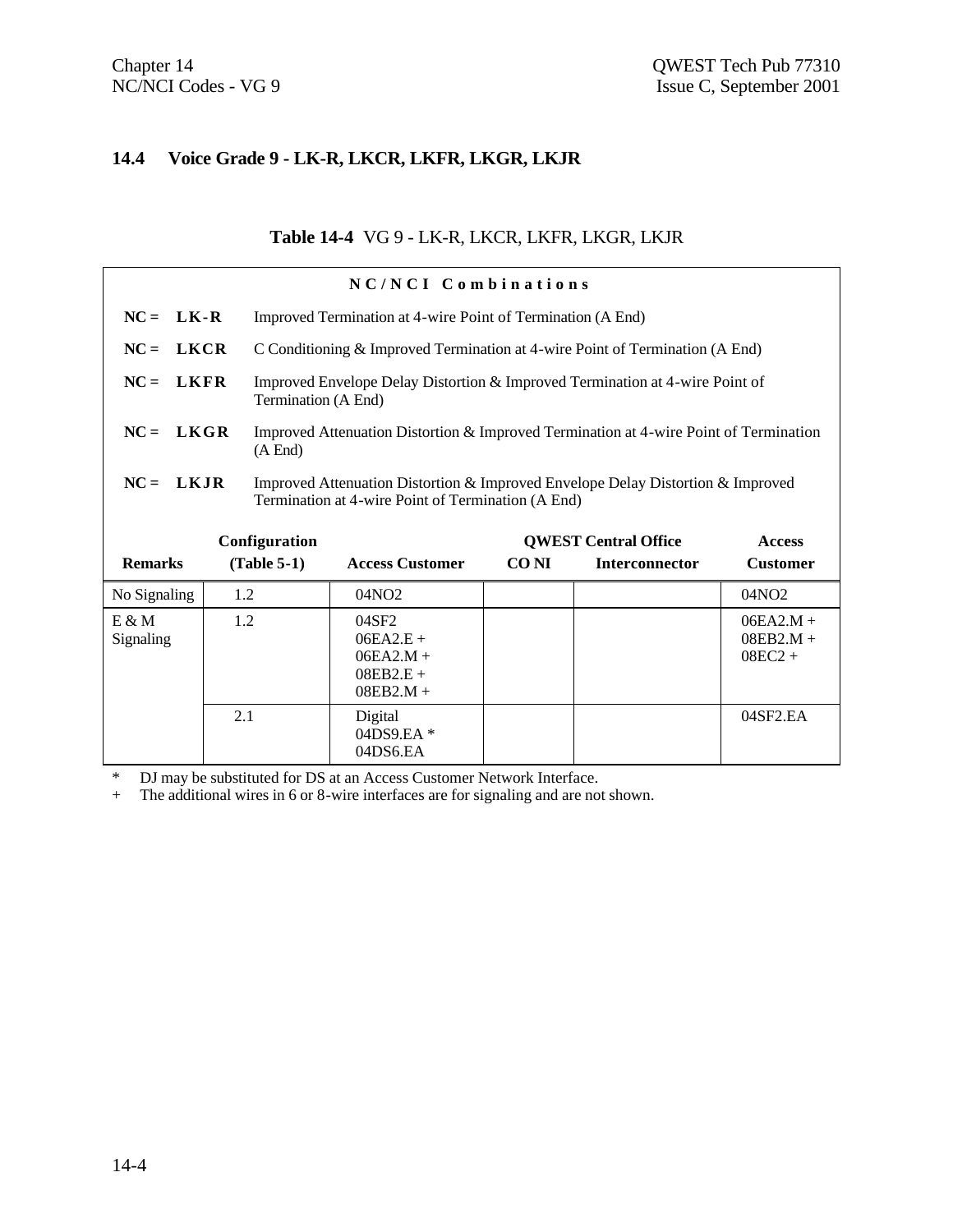# **14.5 Voice Grade 9 - LKC-, LKF-, LKG-, LKJ-**

#### **Table 14-5** VG 9 - LKC-, LKF-, LKG-, LKJ-

| NC/NCI Combinations                                           |               |                                                                      |       |                       |                                         |  |
|---------------------------------------------------------------|---------------|----------------------------------------------------------------------|-------|-----------------------|-----------------------------------------|--|
| $NC = LKC$<br>C Conditioning                                  |               |                                                                      |       |                       |                                         |  |
| $NC = LKF -$                                                  |               | <b>Improved Envelope Delay Distortion</b>                            |       |                       |                                         |  |
| $NC = LKG$                                                    |               | <b>Improved Attenuation Distortion</b>                               |       |                       |                                         |  |
| $NC = LKJ$                                                    |               | Improved Attenuation Distortion & Improved Envelope Delay Distortion |       |                       |                                         |  |
| Configuration<br><b>QWEST Central Office</b><br><b>Access</b> |               |                                                                      |       |                       |                                         |  |
| <b>Remarks</b>                                                | $(Table 5-1)$ | <b>Access Customer</b>                                               | CO NI | <b>Interconnector</b> | <b>Customer</b>                         |  |
| N <sub>0</sub>                                                | 1.2           | 04NO <sub>2</sub>                                                    |       |                       | 04NO <sub>2</sub>                       |  |
| Signaling                                                     | 2.1           | Digital                                                              |       |                       |                                         |  |
|                                                               | 2a            | Digital<br>04DS9.NO*<br>04DS6.NO                                     |       |                       | Digital<br>04DS9.NO*<br>04DS6.NO        |  |
|                                                               | 1.2           |                                                                      |       | 04NO2                 | 04NO <sub>2</sub>                       |  |
|                                                               | 2.1           |                                                                      |       |                       | Digital                                 |  |
|                                                               | 2.1           |                                                                      |       | DS1/3 Digital         | 04NO <sub>2</sub>                       |  |
| $E \& M$<br>Signaling                                         | 1.2           | 04SF2<br>$06EA2.E +$<br>$06EA2.M +$<br>$08EB2.E +$<br>$08EB2.M +$    |       |                       | $06EA2.M +$<br>$08EB2.M +$<br>$08EC2 +$ |  |
|                                                               | 2.1           | Digital                                                              |       |                       |                                         |  |

\* DJ may be substituted for DS at an Access Customer Network Interface.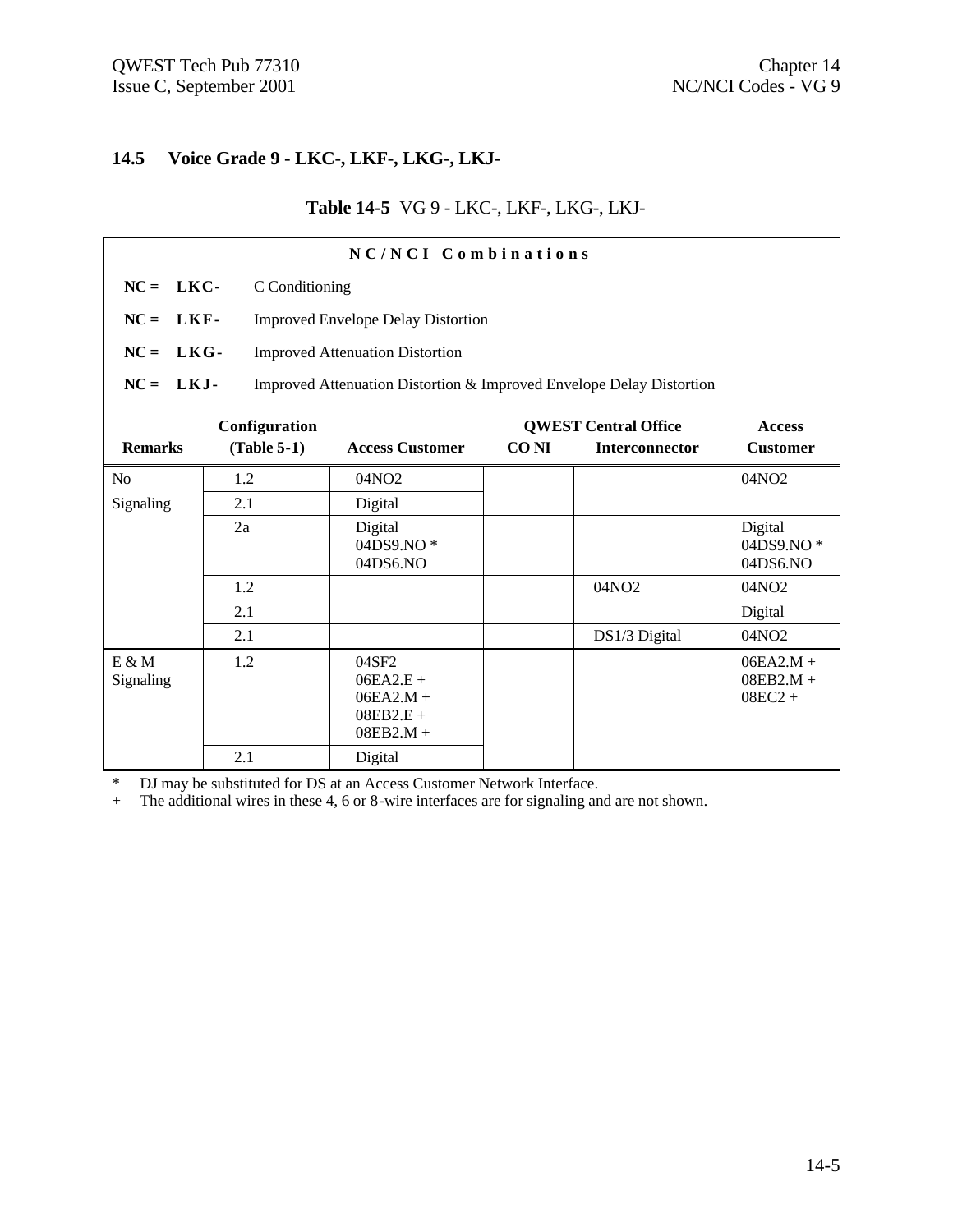#### **CONTENTS**

## **Chapter and Section Page** 15. Network Channel/Network Channel Interface Combinations - VG 10........................ 15-1 15.1 Voice Grade 10 - LN--, LNC-, LND-, LNE-, LNF-, LNG-, LNJ-, LNM-, LNN-, LNQ- ............................................................................. 15-1 15.2 Voice Grade 10 - LN-B, LNCB, LNDB, LNEB, LNFB, LNGB, LNJB, LNMB, LNNB, LNQB......................................................................... 15-4 15.3 Voice Grade 10 - LN-E, LNCE, LNDE, LNEE, LNFE, LNGE, LNJE, LNME, LNNE, LNQE ......................................................................... 15-6 15.4 Voice Grade 10 - LN-H, LNCH, LNDH, LNEH, LNFH, LNGH, LNJH, LNMH, LNNH, LNQH........................................................................ 15-7 15.5 Voice Grade 10 - LN-L, LNCL, LNDL, LNEL, LNFL, LNGL, LNJL, LNML, LNNL, LNQL.......................................................................... 15-8 15.6 Voice Grade 10 - LN-P, LNCP, LNDP, LNEP, LNFP, LNGP, LNJP, LNMP, LNNP, LNQP.......................................................................... 15-9 15.7 Voice Grade 10 - LN-R, LNCR, LNDR, LNER, LNFR, LNGR, LNJR, LNMR, LNNR, LNQR......................................................................... 15-10 15.8 Voice Grade 10 - LN1-................................................................................... 15-11 15.9 Voice Grade 10 - LN2-, LN3-, LN4-.............................................................. 15-12

#### **Tables**

| $15-1$   | VG 10 - LN--, LNC-, LND-, LNE-, LNF-, LNG-, LNJ-, LNM-, LNN-, LNO-15-1 |  |
|----------|------------------------------------------------------------------------|--|
| $15 - 2$ | VG 10 - LN-B, LNCB, LNDB, LNEB, LNFB, LNGB, LNJB, LNMB,                |  |
|          |                                                                        |  |
| $15-3$   | VG 10 - LN-E, LNCE, LNDE, LNEE, LNFE, LNGE, LNJE, LNME,                |  |
|          |                                                                        |  |
| $15 - 4$ | VG 10 - LN-H, LNCH, LNDH, LNEH, LNFH, LNGH, LNJH, LNMH,                |  |
|          |                                                                        |  |
| $15-5$   | VG 10 - LN-L, LNCL, LNDL, LNEL, LNFL, LNGL, LNJL, LNML,                |  |
|          |                                                                        |  |
| $15-6$   | VG 10 - LN-P, LNCP, LNDP, LNEP, LNFP, LNGP, LNJP, LNMP,                |  |
|          |                                                                        |  |
| $15 - 7$ | VG 10 - LN-R, LNCR, LNDR, LNER, LNFR, LNGR, LNJR, LNMR,                |  |
|          |                                                                        |  |
| $15 - 8$ |                                                                        |  |
| $15-9$   |                                                                        |  |
|          |                                                                        |  |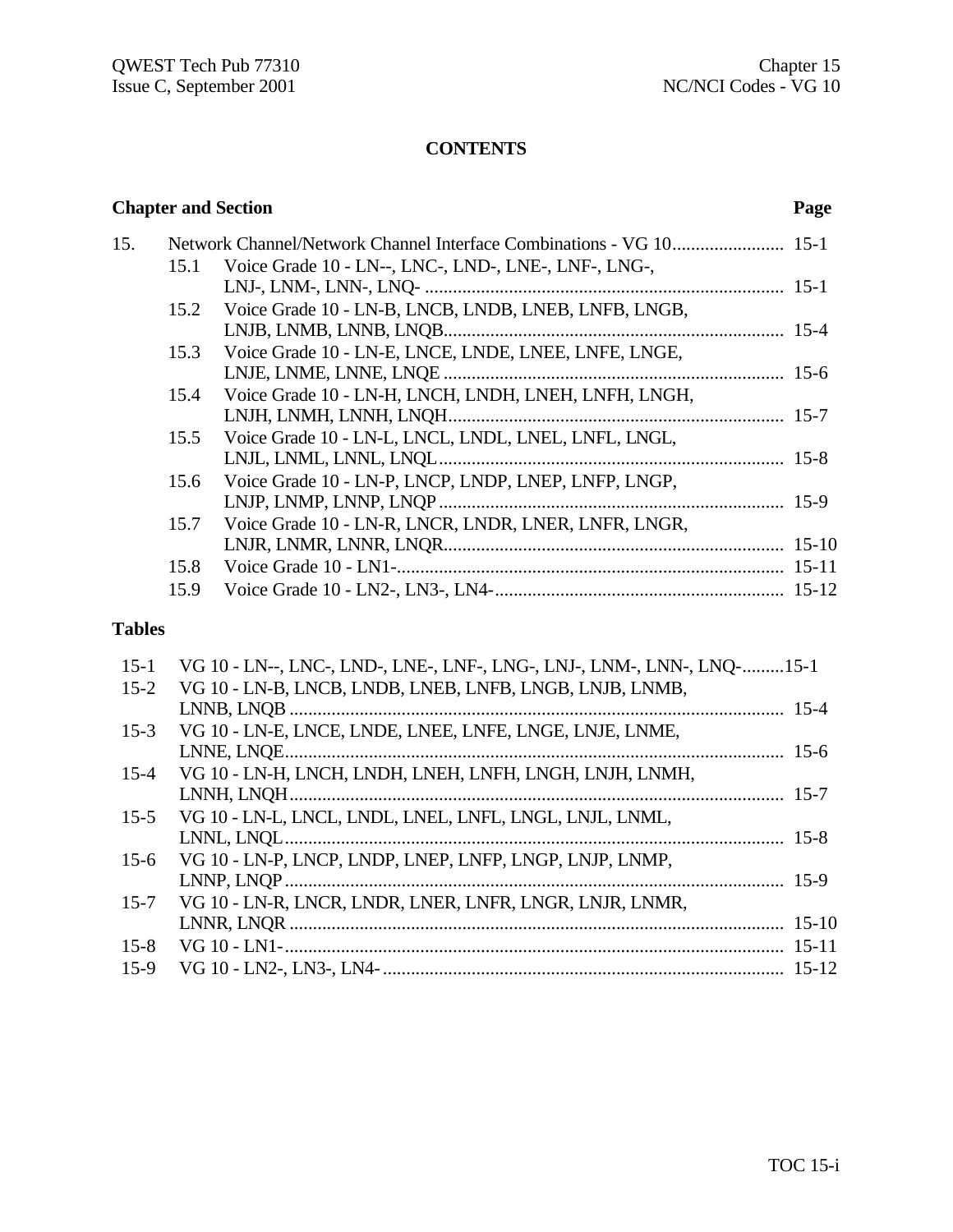#### **15. Network Channel/Network Channel Interface Combinations - VG 10**

See Section 5.2 for explanation of the terms "Digital" and "DS1/3 Digital".

#### **15.1 Voice Grade 10 - LN--, LNC-, LND-, LNE-, LNF-, LNG-, LNJ-, LNM-, LNN-, LNQ-**

# **Table 15-1** VG 10 - LN--, LNC-, LND-, LNE-, LNF-, LNG-, LNJ-, LNM-, LNN-, LNQ-

| NC/NCI Combinations |      |                 |                                                                                      |             |                             |                                  |  |  |
|---------------------|------|-----------------|--------------------------------------------------------------------------------------|-------------|-----------------------------|----------------------------------|--|--|
| $NC = LN$ --        |      | No Options      |                                                                                      |             |                             |                                  |  |  |
| $NC =$<br>LNC-      |      | C Conditioning  |                                                                                      |             |                             |                                  |  |  |
| $NC =$              | LND- | Data Capability |                                                                                      |             |                             |                                  |  |  |
| $NC =$              | LNE- |                 | C Conditioning & Data Capability                                                     |             |                             |                                  |  |  |
| $NC =$              | LNF- |                 | <b>Improved Envelope Delay Distortion</b>                                            |             |                             |                                  |  |  |
| $NC =$              | LNG- |                 | <b>Improved Attenuation Distortion</b>                                               |             |                             |                                  |  |  |
| LNJ-<br>$NC =$      |      |                 | Improved Attenuation Distortion & Improved Envelope Delay Distortion                 |             |                             |                                  |  |  |
| $NC =$              | LNM- |                 | Improved Attenuation Distortion & Data Capability                                    |             |                             |                                  |  |  |
| $NC =$              | LNN- |                 | Improved Attenuation Distortion & Improved Envelope Delay Distortion Data Capability |             |                             |                                  |  |  |
| $NC =$              | LNO- |                 | Improved Envelope Delay Distortion & Data Capability                                 |             |                             |                                  |  |  |
|                     |      | Configuration   |                                                                                      |             | <b>OWEST Central Office</b> |                                  |  |  |
| <b>Remarks</b>      |      | $(Table 5-1)$   | <b>Access Customer</b>                                                               | <b>CONI</b> | Interconnector              | <b>End-User</b>                  |  |  |
| No                  | 1.2  |                 | 04NO2                                                                                |             |                             | 04NO2                            |  |  |
| Signaling           | 2.1  |                 | Digital                                                                              |             |                             |                                  |  |  |
| 2b.1                |      | 04NO2           |                                                                                      |             | Digital                     |                                  |  |  |
|                     | 2a   |                 | Digital<br>04DS9.NO*<br>04DS6.NO                                                     |             |                             | Digital<br>04DU9.NO*<br>04DS6.NO |  |  |
|                     | 1.2  |                 |                                                                                      |             | 04NO2                       | 04NO <sub>2</sub>                |  |  |
|                     | 2b.1 |                 |                                                                                      |             | DS1/3 Digital               |                                  |  |  |
|                     | 2b.1 |                 |                                                                                      |             | 04NO2                       | Digital                          |  |  |

\* DJ may be substituted for DS at an Access Customer Network Interface.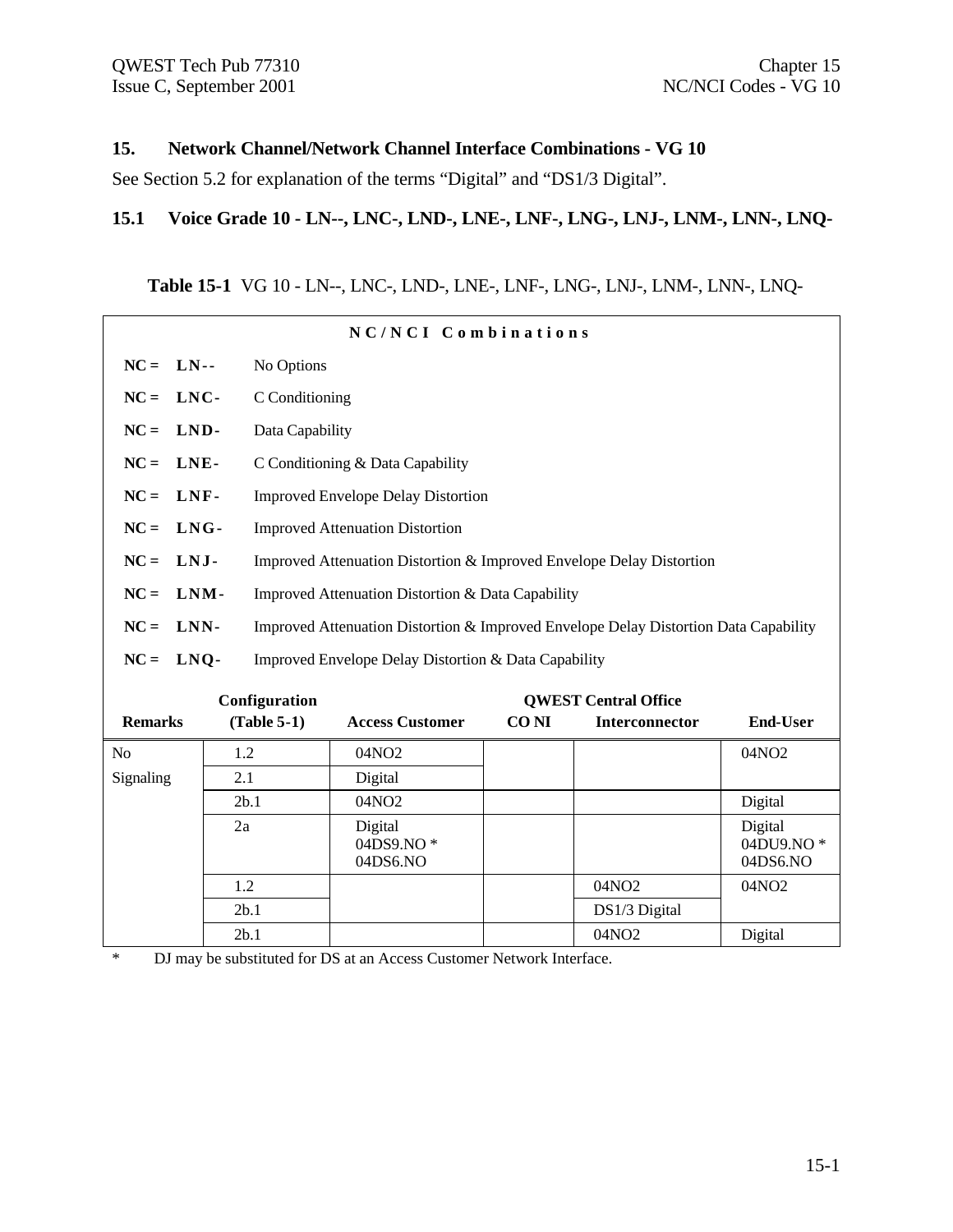NC/NCI Codes - VG 10 Issue C, September 2001

#### **Table 15-1** VG 10 - LN--, LNC-, LND-, LNE-, LNF-, LNG-, LNJ-, LNM-, LNN-, LNQ- (Continued)

| NC/NCI Combinations                          |                                                                                      |  |  |  |  |
|----------------------------------------------|--------------------------------------------------------------------------------------|--|--|--|--|
| $NC = LN$                                    | No Options                                                                           |  |  |  |  |
| $NC = LNC$                                   | C Conditioning                                                                       |  |  |  |  |
| $NC = LND$                                   | Data Capability                                                                      |  |  |  |  |
| $NC = LNE$ -                                 | C Conditioning & Data Capability                                                     |  |  |  |  |
| $NC = LNF$                                   | <b>Improved Envelope Delay Distortion</b>                                            |  |  |  |  |
| $NC = LNG$                                   | <b>Improved Attenuation Distortion</b>                                               |  |  |  |  |
| $NC = LMJ$                                   | Improved Attenuation Distortion & Improved Envelope Delay Distortion                 |  |  |  |  |
| $NC = LMM$ -                                 | Improved Attenuation Distortion & Data Capability                                    |  |  |  |  |
| $NC = LNN$ -                                 | Improved Attenuation Distortion & Improved Envelope Delay Distortion Data Capability |  |  |  |  |
| $NC = LNQ$                                   | Improved Envelope Delay Distortion & Data Capability                                 |  |  |  |  |
| Configuration<br><b>QWEST Central Office</b> |                                                                                      |  |  |  |  |

| <b>Remarks</b> | <b>Comiguration</b><br>$(Table 5-1)$ | <b>Access Customer</b> | CO <sub>NI</sub>                                         | <b>OWEDI</b> Central Office<br>Interconnector | <b>End-User</b> |
|----------------|--------------------------------------|------------------------|----------------------------------------------------------|-----------------------------------------------|-----------------|
| N <sub>0</sub> | 1.2                                  | 04NO <sub>2</sub>      |                                                          | 04NO <sub>2</sub>                             |                 |
| Signaling      | 2.1                                  | Digital                |                                                          |                                               |                 |
| Continued      | 2b.1                                 | 04NO2                  |                                                          | DS1/3 Digital                                 |                 |
| Suitable       | 1.2                                  | 04DB2                  |                                                          |                                               | 04DA2           |
| for Data       | 2.1                                  | Digital                |                                                          |                                               |                 |
|                | 1.2m                                 |                        | 04DM2.3P<br>04DM2.4P<br>04DM2.5P<br>04DM2.6P<br>04DM2.7P |                                               | 04DA2           |
|                | $1.2 ++$                             | 04DB2                  |                                                          |                                               | 06DA2           |
|                | $2.1 + +$                            | Digital                |                                                          |                                               |                 |
|                | 2a                                   | Digital                |                                                          |                                               | Digital         |
|                | $1.2m + +$                           |                        | 04DM2.3P<br>04DM2.4P<br>04DM2.5P<br>04DM2.6P<br>04DM2.7P |                                               | 06DA2           |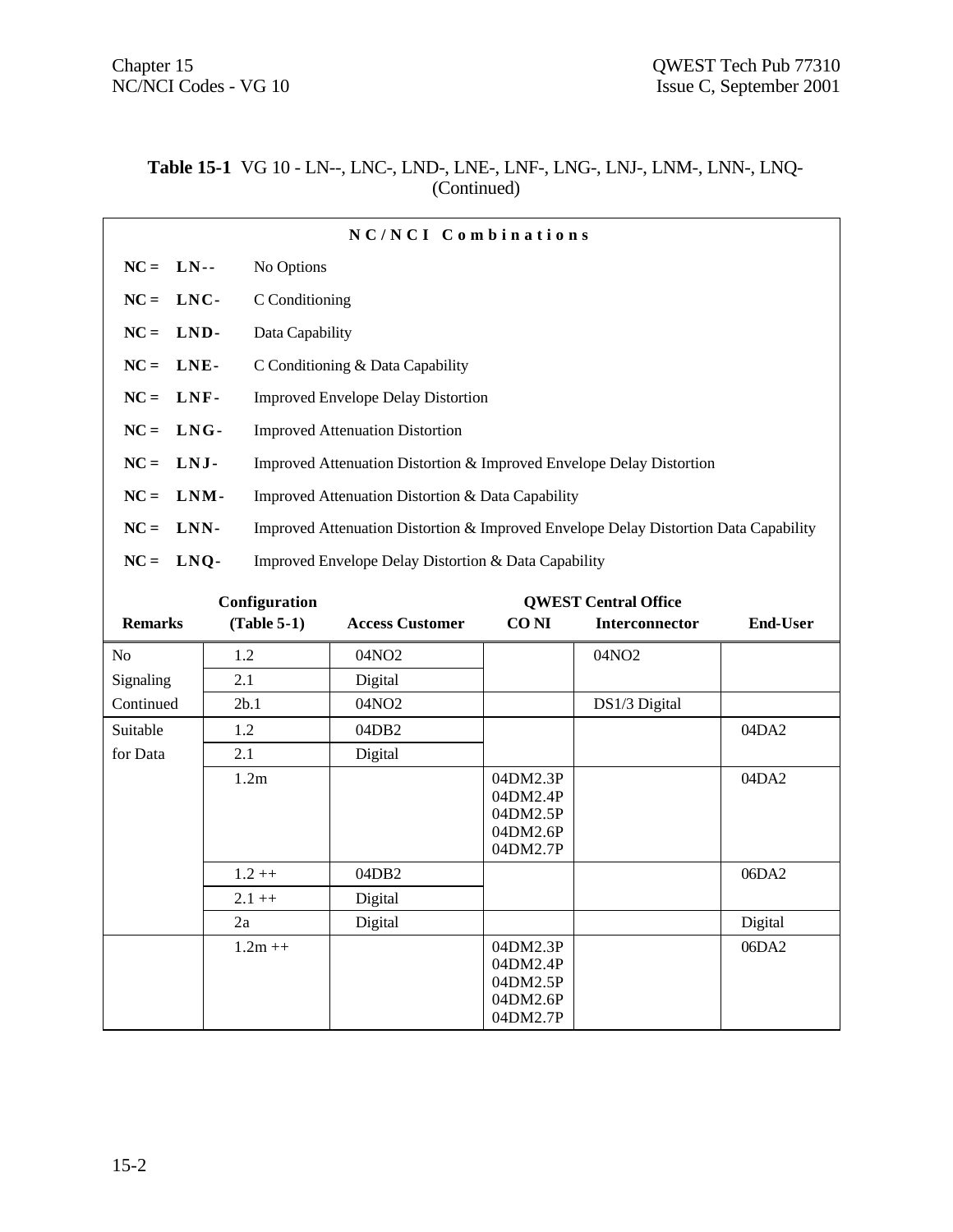#### **Table 15-1** VG 10 - LN--, LNC-, LND-, LNE-, LNF-, LNG-, LNJ-, LNM-, LNN-, LNQ- (Continued)

| NC/NCI Combinations                          |                  |                                                                      |                                                                                      |                                  |                       |                 |  |
|----------------------------------------------|------------------|----------------------------------------------------------------------|--------------------------------------------------------------------------------------|----------------------------------|-----------------------|-----------------|--|
| $NC = LN$ --                                 |                  | No Options                                                           |                                                                                      |                                  |                       |                 |  |
| $NC = LNC$                                   |                  | C Conditioning                                                       |                                                                                      |                                  |                       |                 |  |
| $NC = LND$                                   |                  | Data Capability                                                      |                                                                                      |                                  |                       |                 |  |
| LNE-<br>$NC =$                               |                  | C Conditioning & Data Capability                                     |                                                                                      |                                  |                       |                 |  |
| $NC = LNF$                                   |                  | <b>Improved Envelope Delay Distortion</b>                            |                                                                                      |                                  |                       |                 |  |
| $NC = LMG$ -                                 |                  | <b>Improved Attenuation Distortion</b>                               |                                                                                      |                                  |                       |                 |  |
| $NC = LMJ$ -                                 |                  | Improved Attenuation Distortion & Improved Envelope Delay Distortion |                                                                                      |                                  |                       |                 |  |
| $NC = LMM$ -                                 |                  | Improved Attenuation Distortion & Data Capability                    |                                                                                      |                                  |                       |                 |  |
| LNN-<br>$NC =$                               |                  |                                                                      | Improved Attenuation Distortion & Improved Envelope Delay Distortion Data Capability |                                  |                       |                 |  |
| $NC = LNQ$                                   |                  | Improved Envelope Delay Distortion & Data Capability                 |                                                                                      |                                  |                       |                 |  |
| Configuration<br><b>OWEST Central Office</b> |                  |                                                                      |                                                                                      |                                  |                       |                 |  |
| <b>Remarks</b>                               | $(Table 5-1)$    |                                                                      | <b>Access Customer</b>                                                               | CO NI                            | <b>Interconnector</b> | <b>End-User</b> |  |
| Suitable                                     | 1.2m             |                                                                      | 04DB2                                                                                | 04DM2.3P                         |                       |                 |  |
| for Data<br>Continued                        | 2.1 <sub>m</sub> |                                                                      | Digital                                                                              | 04DM2.4P<br>04DM2.5P<br>04DM2.6P |                       |                 |  |

04DM2.7P 1.2  $\vert$  04DB2  $\vert$  04DA2  $1.2++$  06DA2 2.1 **DS1/3 Digital** 04DA2  $2.1 + +$  06DA2

++ The additional wires in a 06DA2 interface are used for Line Status and are not shown.

2.1 Digital

1.2 04DB2 04DA2

2b.1 04DB2 DS1/3 Digital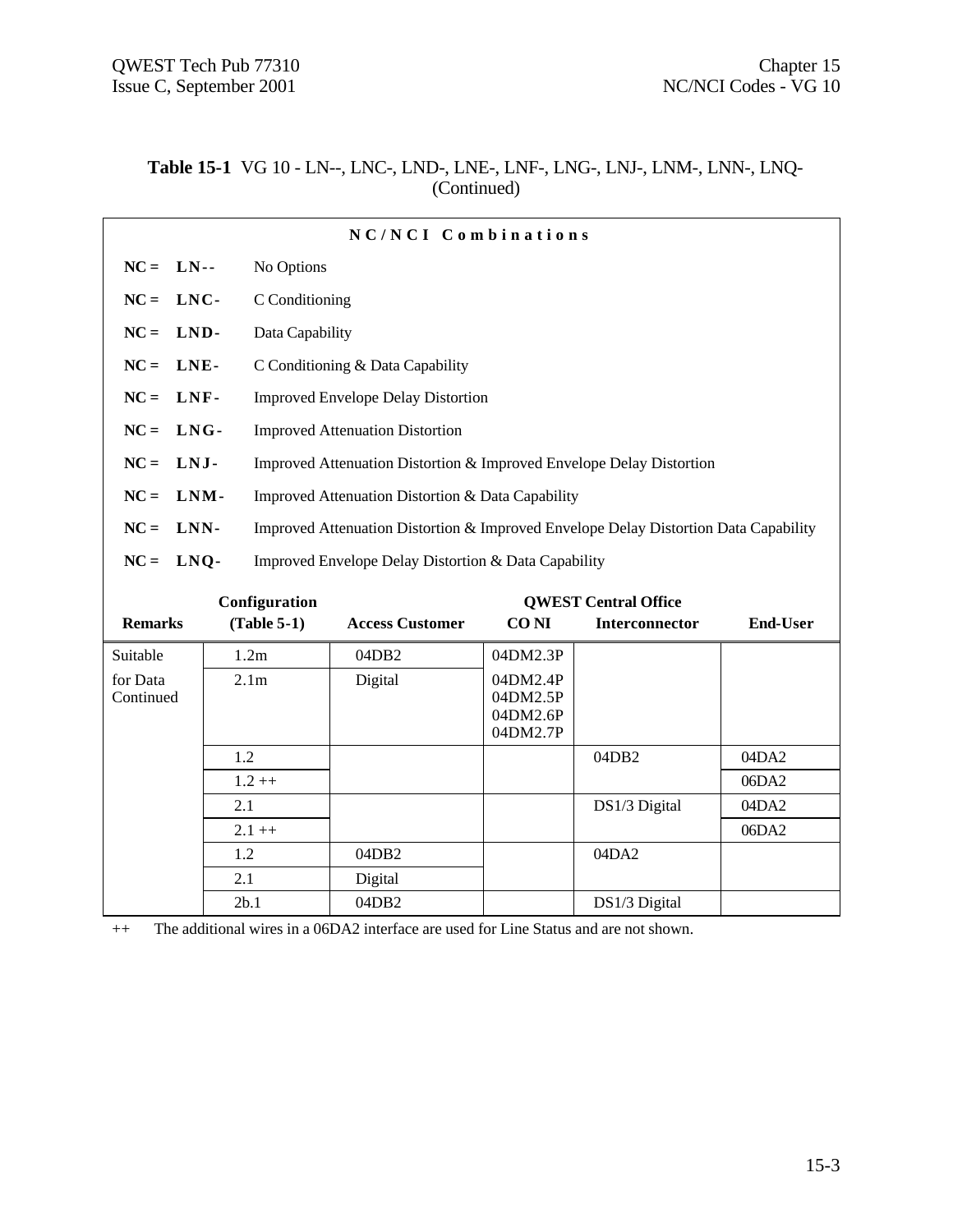#### **15.2 Voice Grade 10 - LN-B, LNCB, LNDB, LNEB, LNFB, LNGB, LNJB, LNMB, LNNB, LNQB**

#### **Table 15-2** VG 10 - LN-B, LNCB, LNDB, LNEB, LNFB, LNGB, LNJB, LNMB, LNNB, LNQB

| NC/NCI Combinations             |                                                                                               |                                                                                                          |                                                                                        |             |                |                                 |  |  |
|---------------------------------|-----------------------------------------------------------------------------------------------|----------------------------------------------------------------------------------------------------------|----------------------------------------------------------------------------------------|-------------|----------------|---------------------------------|--|--|
| $LN-B$<br>$NC =$                |                                                                                               | <b>Central Office Bridging</b>                                                                           |                                                                                        |             |                |                                 |  |  |
| $NC =$                          | <b>LNCB</b>                                                                                   | C Conditioning & Central Office Bridging                                                                 |                                                                                        |             |                |                                 |  |  |
| $NC =$                          | <b>LNDB</b>                                                                                   | Data Capability & Central Office Bridging                                                                |                                                                                        |             |                |                                 |  |  |
| $NC =$                          | <b>LNEB</b>                                                                                   | C Conditioning & Data Capability & Central Office Bridging                                               |                                                                                        |             |                |                                 |  |  |
| $NC =$<br><b>LNFB</b>           |                                                                                               | Improved Envelope Delay Distortion & Central Office Bridging                                             |                                                                                        |             |                |                                 |  |  |
| $NC =$                          | <b>LNGB</b>                                                                                   | Improved Attenuation Distortion & Central Office Bridging                                                |                                                                                        |             |                |                                 |  |  |
| LNJB<br>$NC =$                  |                                                                                               | Improved Attenuation Distortion & Improved Envelope Delay Distortion & Central Office<br><b>Bridging</b> |                                                                                        |             |                |                                 |  |  |
| $NC =$                          | <b>LNMB</b>                                                                                   | Improved Attenuation Distortion & Data Capability & Central Office Bridging                              |                                                                                        |             |                |                                 |  |  |
| $NC =$                          | <b>LNNB</b>                                                                                   | & Central Office Bridging                                                                                | Improved Attenuation Distortion & Improved Envelope Delay Distortion & Data Capability |             |                |                                 |  |  |
| $NC =$                          | <b>LNQB</b><br>Improved Envelope Delay Distortion & Data Capability & Central Office Bridging |                                                                                                          |                                                                                        |             |                |                                 |  |  |
| Configuration                   |                                                                                               |                                                                                                          | <b>QWEST Central Office</b>                                                            |             |                |                                 |  |  |
| <b>Remarks</b><br>$(Table 5-1)$ |                                                                                               |                                                                                                          | <b>Access Customer</b>                                                                 | $CO$ NI $#$ | Interconnector | <b>End-User</b>                 |  |  |
| N <sub>0</sub>                  | 8.1                                                                                           |                                                                                                          |                                                                                        | 04BR2.      |                | 04NO <sub>2</sub>               |  |  |
| Signaling<br>8c.1               |                                                                                               |                                                                                                          |                                                                                        |             |                | Digital<br>04DU9.NO<br>04DS6.NO |  |  |
|                                 | 7.1                                                                                           |                                                                                                          | 04NO2                                                                                  | 04BR2.      |                |                                 |  |  |
| 7c.1                            |                                                                                               | Digital<br>04DS9.NO*<br>04DS6.NO                                                                         |                                                                                        |             |                |                                 |  |  |
|                                 | 8.1                                                                                           |                                                                                                          |                                                                                        | 04BR2       | 04NO2          |                                 |  |  |
|                                 | 9.1                                                                                           |                                                                                                          |                                                                                        | 04BR2%      |                |                                 |  |  |

\* DJ may be substituted for DS at an Access Customer Network Interface.

## See Tables 4-4 and 4-5 for applicable Protocol Option Codes.

% Bridge to Bridge application (Mid Link).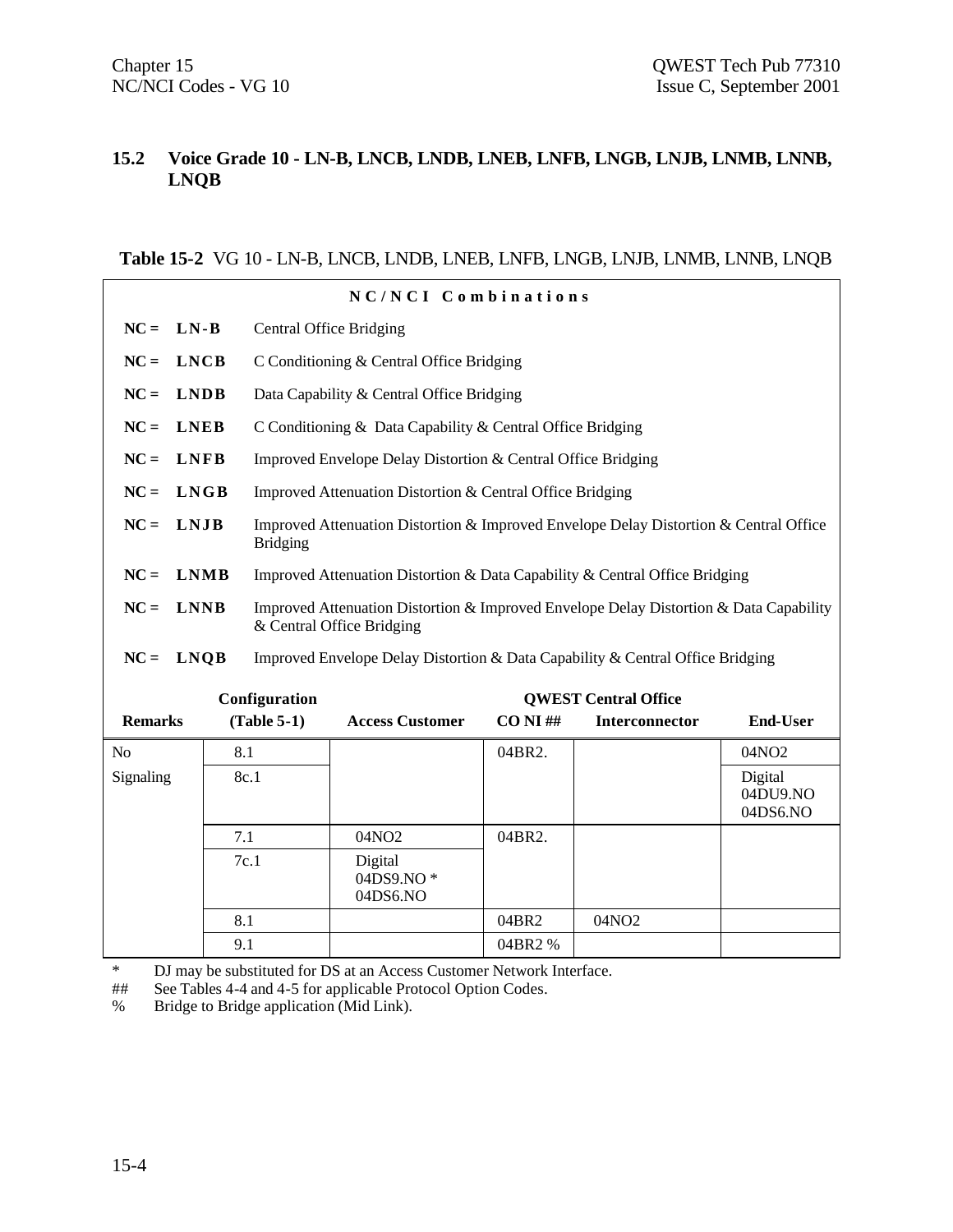#### **Table 15-2** VG 10 - LN-B, LNCB, LNDB, LNEB, LNFB, LNGB, LNJB, LNMB, LNNB, LNQB (Continued)

| NC/NCI Combinations                          |                                                                                               |                                                              |                                                                                                                     |              |                |                 |  |  |
|----------------------------------------------|-----------------------------------------------------------------------------------------------|--------------------------------------------------------------|---------------------------------------------------------------------------------------------------------------------|--------------|----------------|-----------------|--|--|
| $LN-B$<br>$NC =$                             |                                                                                               | <b>Central Office Bridging</b>                               |                                                                                                                     |              |                |                 |  |  |
| $NC =$<br><b>LNCB</b>                        |                                                                                               | C Conditioning & Central Office Bridging                     |                                                                                                                     |              |                |                 |  |  |
| <b>LNDB</b><br>$NC =$                        |                                                                                               | Data Capability & Central Office Bridging                    |                                                                                                                     |              |                |                 |  |  |
| <b>LNEB</b><br>$NC =$                        |                                                                                               | C Conditioning & Data Capability & Central Office Bridging   |                                                                                                                     |              |                |                 |  |  |
| <b>LNFB</b><br>$NC =$                        |                                                                                               | Improved Envelope Delay Distortion & Central Office Bridging |                                                                                                                     |              |                |                 |  |  |
| $NC =$<br><b>LNGB</b>                        |                                                                                               | Improved Attenuation Distortion & Central Office Bridging    |                                                                                                                     |              |                |                 |  |  |
| LNJB<br>$NC =$                               |                                                                                               | <b>Bridging</b>                                              | Improved Attenuation Distortion & Improved Envelope Delay Distortion & Central Office                               |              |                |                 |  |  |
| $NC =$                                       | <b>LNMB</b>                                                                                   |                                                              | Improved Attenuation Distortion & Data Capability & Central Office Bridging                                         |              |                |                 |  |  |
| <b>LNNB</b><br>$NC =$                        |                                                                                               |                                                              | Improved Attenuation Distortion & Improved Envelope Delay Distortion & Data Capability<br>& Central Office Bridging |              |                |                 |  |  |
| $NC =$                                       | <b>LNQB</b><br>Improved Envelope Delay Distortion & Data Capability & Central Office Bridging |                                                              |                                                                                                                     |              |                |                 |  |  |
| Configuration<br><b>OWEST Central Office</b> |                                                                                               |                                                              |                                                                                                                     |              |                |                 |  |  |
| <b>Remarks</b>                               |                                                                                               | $(Table 5-1)$                                                | <b>Access Customer</b>                                                                                              | $CO$ NI $\#$ | Interconnector | <b>End-User</b> |  |  |
| Suitable                                     | 8.1                                                                                           |                                                              |                                                                                                                     | 04BR2        |                | 04DA2           |  |  |
| for Data                                     | $8.1++$                                                                                       |                                                              |                                                                                                                     |              |                | 06DA2           |  |  |
|                                              | 8b.1                                                                                          |                                                              |                                                                                                                     |              |                | Digital         |  |  |
|                                              | 7.1                                                                                           |                                                              | 04DB2                                                                                                               | 04BR2        |                |                 |  |  |
|                                              |                                                                                               | 7c.1                                                         | Digital                                                                                                             |              |                |                 |  |  |
| 8.1                                          |                                                                                               |                                                              |                                                                                                                     | 04BR2        | 04DB2          |                 |  |  |
|                                              | 9.1                                                                                           |                                                              |                                                                                                                     | 04BR2 %      |                |                 |  |  |

## See Tables 4-4 and 4-5 for applicable Protocol Option Codes.

% Bridge to Bridge application (Mid Link).

++ The additional wires in a 06DA2 interface are used for Line Status and are not shown.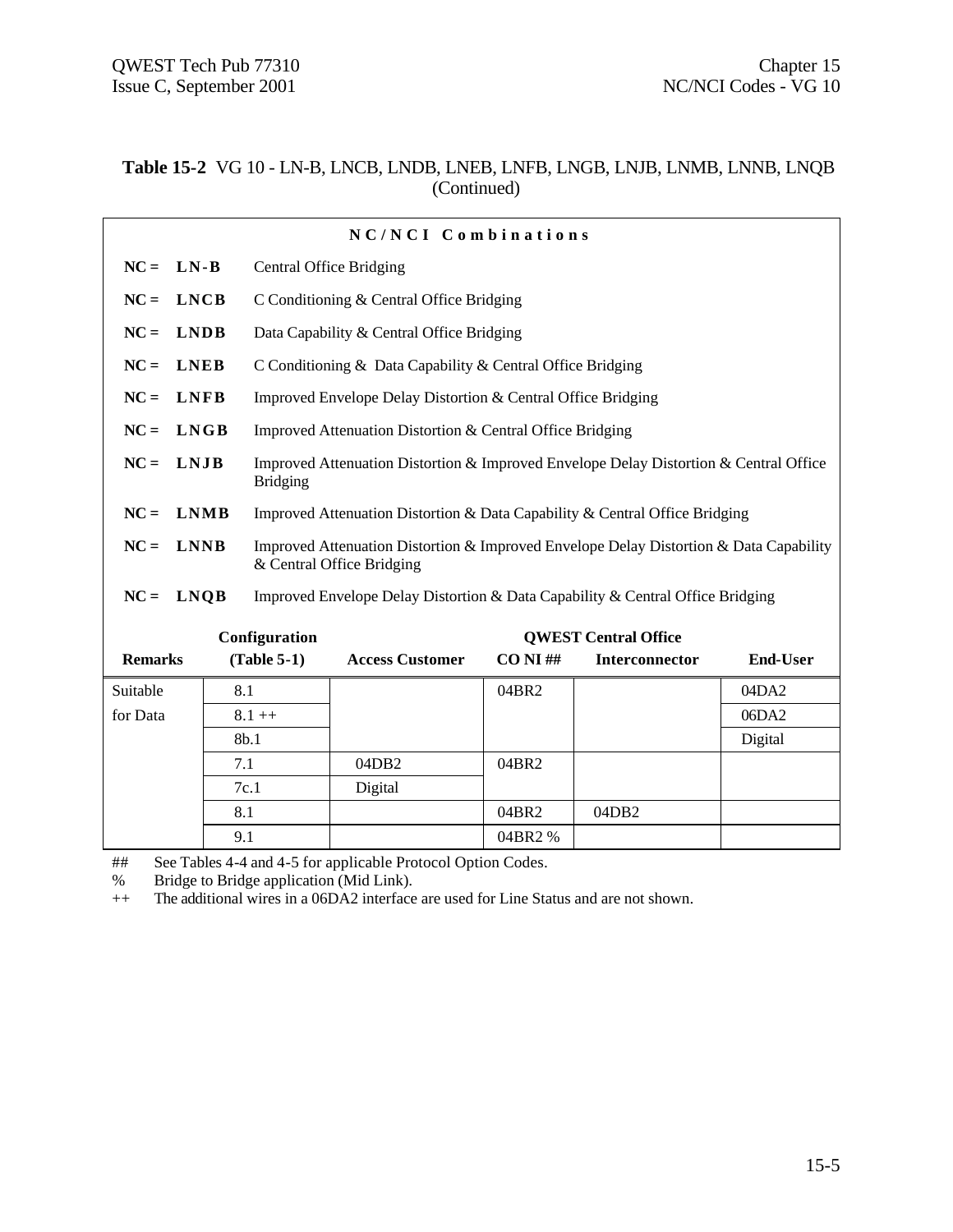#### **15.3 Voice Grade 10 - LN-E, LNCE, LNDE, LNEE, LNFE, LNGE, LNJE, LNME, LNNE, LNQE**

**Table 15-3** VG 10 - LN-E, LNCE, LNDE, LNEE, LNFE, LNGE, LNJE, LNME, LNNE, LNQE

| NC/NCI Combinations                          |                                                                                                                                                                        |                                                                                                                                                                                              |                                                                                                                          |             |                |                 |  |
|----------------------------------------------|------------------------------------------------------------------------------------------------------------------------------------------------------------------------|----------------------------------------------------------------------------------------------------------------------------------------------------------------------------------------------|--------------------------------------------------------------------------------------------------------------------------|-------------|----------------|-----------------|--|
| $NC = LN - E$                                |                                                                                                                                                                        | Central Office Bridging & Improved Termination at 4-wire Access Customer Point of<br>Termination                                                                                             |                                                                                                                          |             |                |                 |  |
| $NC = LNCE$                                  |                                                                                                                                                                        |                                                                                                                                                                                              | C Conditioning & Central Office Bridging & Improved Termination at 4-wire Access<br><b>Customer Point of Termination</b> |             |                |                 |  |
| $NC = LMDE$                                  |                                                                                                                                                                        | Data Capability & Central Office Bridging & Improved Termination at 4-wire Access<br><b>Customer Point of Termination</b>                                                                    |                                                                                                                          |             |                |                 |  |
| $NC =$<br><b>LNEE</b>                        |                                                                                                                                                                        | C Conditioning & Data Capability & Central Office Bridging & Improved Termination at<br>4-wire Access Customer Point of Termination                                                          |                                                                                                                          |             |                |                 |  |
| $NC = LNFE$                                  |                                                                                                                                                                        | Improved Envelope Delay Distortion & Central Office Bridging & Improved Termination<br>at 4-wire Access Customer Point of Termination                                                        |                                                                                                                          |             |                |                 |  |
| $NC = LNGE$                                  |                                                                                                                                                                        | Improved Attenuation Distortion & Central Office Bridging & Improved Termination at<br>4-wire Access Customer Point of Termination                                                           |                                                                                                                          |             |                |                 |  |
| $NC = LMJE$                                  |                                                                                                                                                                        | Improved Attenuation Distortion & Improved Envelope Delay Distortion & Central Office<br>Bridging & Improved Termination at 4-wire Access Customer Point of Termination                      |                                                                                                                          |             |                |                 |  |
| $NC = LMME$                                  |                                                                                                                                                                        | Improved Attenuation Distortion & Data Capability & Central Office Bridging & Improved<br>Termination at 4-wire Access Customer Point of Termination                                         |                                                                                                                          |             |                |                 |  |
| $NC =$ LNNE                                  |                                                                                                                                                                        | Improved Attenuation Distortion & Improved Envelope Delay Distortion & Data Capability<br>& Central Office Bridging & Improved Termination at 4-wire Access Customer Point of<br>Termination |                                                                                                                          |             |                |                 |  |
|                                              | $NC = LMQE$<br>Improved Envelope Delay Distortion & Data Capability & Central Office Bridging &<br>Improved Termination at 4-wire Access Customer Point of Termination |                                                                                                                                                                                              |                                                                                                                          |             |                |                 |  |
| Configuration<br><b>QWEST Central Office</b> |                                                                                                                                                                        |                                                                                                                                                                                              |                                                                                                                          |             |                |                 |  |
| <b>Remarks</b>                               |                                                                                                                                                                        | $(Table 5-1)$                                                                                                                                                                                | <b>Access Customer</b>                                                                                                   | $CO NI \#H$ | Interconnector | <b>End-User</b> |  |
| No Signaling                                 | 7.1                                                                                                                                                                    |                                                                                                                                                                                              | 04NO <sub>2</sub>                                                                                                        | 04BR2       |                |                 |  |
| Suitable for<br>Data                         | 7.1                                                                                                                                                                    |                                                                                                                                                                                              | 04DB2                                                                                                                    | 04BR2       |                |                 |  |

## See Tables 4-4 and 4-5 for applicable Protocol Option Codes.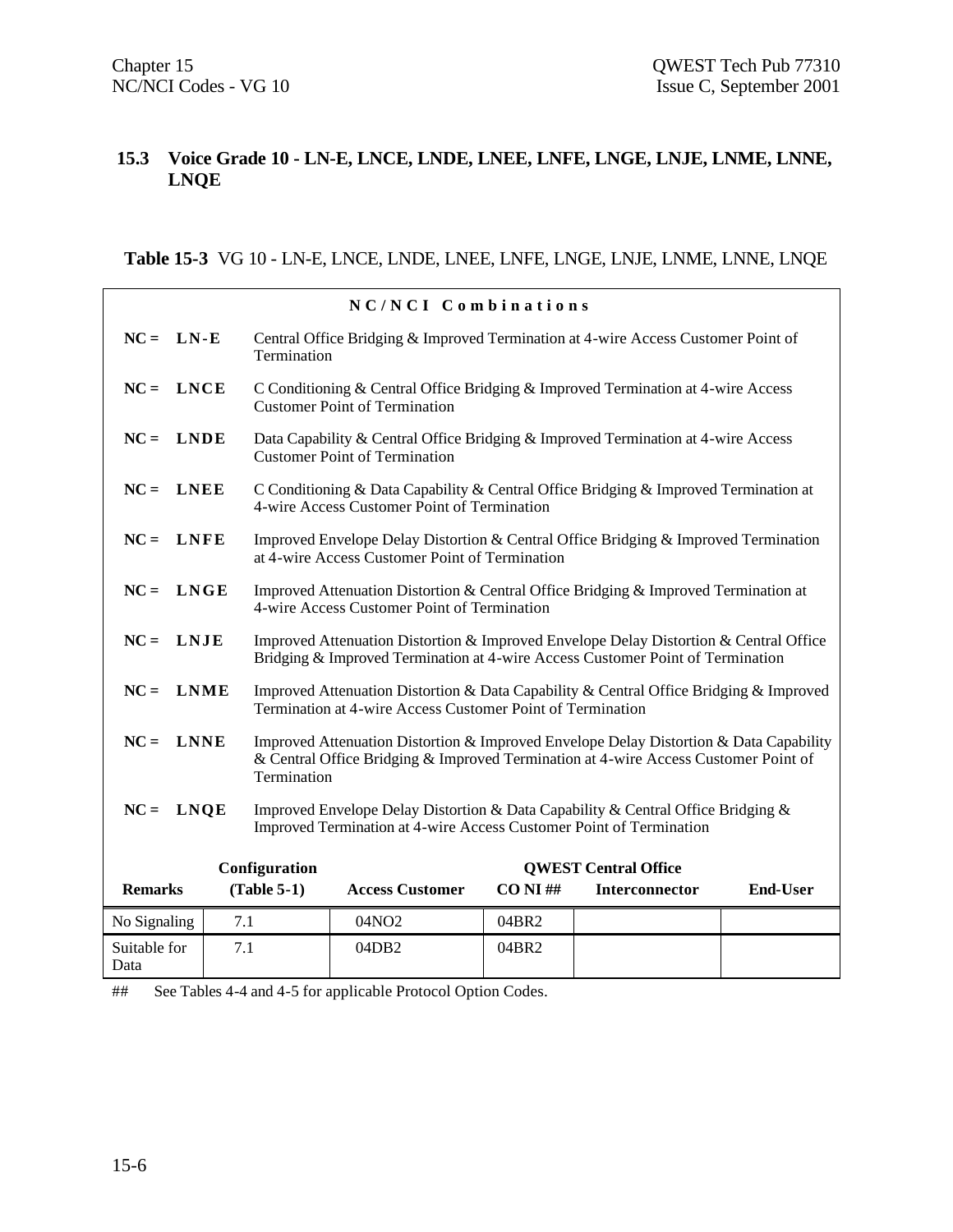## **15.4 Voice Grade 10 - LN-H, LNCH, LNDH, LNEH, LNFH, LNGH, LNJH, LNMH, LNNH, LNQH**

## **Table 15-4** VG 10 - LN-H, LNCH, LNDH, LNEH, LNFH, LNGH, LNJH, LNMH, LNNH, LNQH

|                                                                                                                                                                 | NC/NCI Combinations |                      |                                                                                                                                                                        |             |                             |                   |  |  |
|-----------------------------------------------------------------------------------------------------------------------------------------------------------------|---------------------|----------------------|------------------------------------------------------------------------------------------------------------------------------------------------------------------------|-------------|-----------------------------|-------------------|--|--|
| $NC = LN - H$                                                                                                                                                   |                     |                      | Central Office Bridging & Improved Termination at 4-wire End-User Point of Termination                                                                                 |             |                             |                   |  |  |
| $NC = LNCH$                                                                                                                                                     |                     | Point of Termination | C Conditioning & Central Office Bridging & Improved Termination at 4-wire End-User                                                                                     |             |                             |                   |  |  |
| $NC = LNDH$                                                                                                                                                     |                     | Point of Termination | Data Capability & Central Office Bridging & Improved Termination at 4-wire End-User                                                                                    |             |                             |                   |  |  |
| $NC = LNEH$                                                                                                                                                     |                     |                      | C Conditioning & Data Capability & Central Office Bridging & Improved Termination at<br>4-wire End-User Point of Termination                                           |             |                             |                   |  |  |
| $NC = LNFH$                                                                                                                                                     |                     |                      | Improved Envelope Delay Distortion & Central Office Bridging & Improved Termination<br>at 4-wire End-User Point of Termination                                         |             |                             |                   |  |  |
| $NC = LNGH$                                                                                                                                                     |                     |                      | Improved Attenuation Distortion & Central Office Bridging & Improved Termination at<br>4-wire End-User Point of Termination                                            |             |                             |                   |  |  |
| $NC = LMJH$                                                                                                                                                     |                     |                      | Improved Attenuation Distortion & Improved Envelope Delay Distortion & Central Office<br>Bridging & Improved Termination at 4-wire End-User Point of Termination       |             |                             |                   |  |  |
| $NC = LMMH$                                                                                                                                                     |                     |                      | Improved Attenuation Distortion & Data Capability & Central Office Bridging & Improved<br>Termination at 4-wire End-User Point of Termination                          |             |                             |                   |  |  |
| $NC = LNNH$                                                                                                                                                     |                     | Termination          | Improved Attenuation Distortion & Improved Envelope Delay Distortion & Data Capability<br>& Central Office Bridging & Improved Termination at 4-wire End-User Point of |             |                             |                   |  |  |
| $NC = LMQH$<br>Improved Envelope Delay Distortion & Data Capability & Central Office Bridging &<br>Improved Termination at 4-wire End-User Point of Termination |                     |                      |                                                                                                                                                                        |             |                             |                   |  |  |
|                                                                                                                                                                 |                     | Configuration        |                                                                                                                                                                        |             | <b>QWEST Central Office</b> |                   |  |  |
| <b>Remarks</b>                                                                                                                                                  |                     | $(Table 5-1)$        | <b>Access Customer</b>                                                                                                                                                 | $CO NI \#H$ | Interconnector              | <b>End-User</b>   |  |  |
| No Signaling                                                                                                                                                    | 8.1                 |                      |                                                                                                                                                                        | 04BR2       |                             | 04NO <sub>2</sub> |  |  |

## See Tables 4-4 and 4-5 for applicable Protocol Option Codes.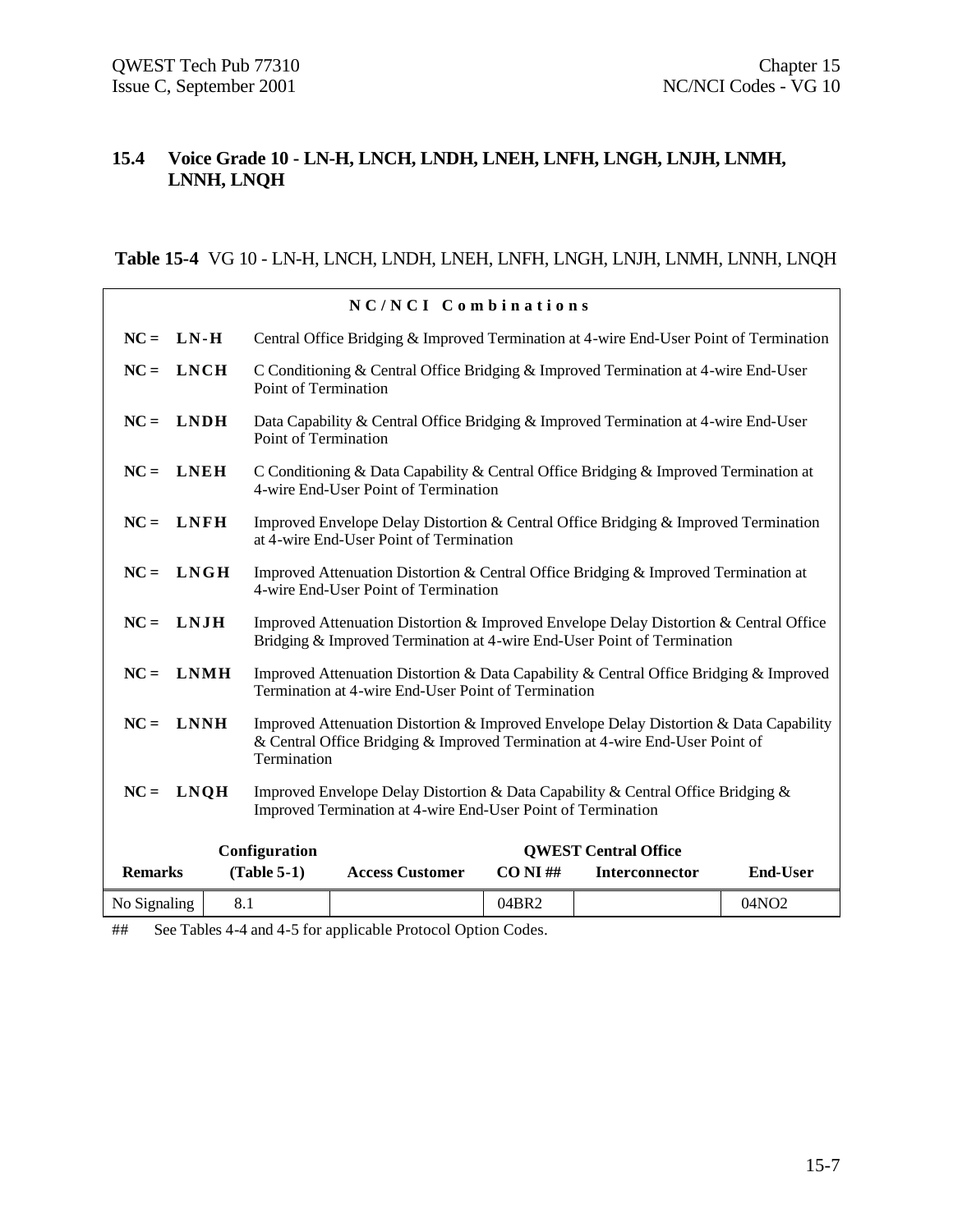## **15.5 Voice Grade 10 - LN-L, LNCL, LNDL, LNEL, LNFL, LNGL, LNJL, LNML, LNNL, LNQL**

**Table 15-5** VG 10 - LN-L, LNCL, LNDL, LNEL, LNFL, LNGL, LNJL, LNML, LNNL, LNQL

|                | NC/NCI Combinations |     |               |                                                                                                                                                          |             |                             |                   |  |
|----------------|---------------------|-----|---------------|----------------------------------------------------------------------------------------------------------------------------------------------------------|-------------|-----------------------------|-------------------|--|
| $NC =$         | $LN-L$              |     |               | Improved Termination at 4-wire End-User Point of Termination                                                                                             |             |                             |                   |  |
| $NC =$         | <b>LNCL</b>         |     |               | C Conditioning & Improved Termination at 4-wire End-User Point of Termination                                                                            |             |                             |                   |  |
| $NC =$         | <b>LNDL</b>         |     |               | Data Capability & Improved Termination at 4-wire End-User Point of Termination                                                                           |             |                             |                   |  |
| $NC =$         | <b>LNEL</b>         |     | Termination   | C Conditioning & Data Capability & Improved Termination at 4-wire End-User Point of                                                                      |             |                             |                   |  |
| $NC =$         | <b>LNFL</b>         |     | Termination   | Improved Envelope Delay Distortion & Improved Termination at 4-wire End-User Point of                                                                    |             |                             |                   |  |
| $NC = LNGL$    |                     |     | Termination   | Improved Attenuation Distortion & Improved Termination at 4-wire End-User Point of                                                                       |             |                             |                   |  |
| $NC =$         | LNJL                |     |               | Improved Attenuation Distortion & Improved Envelope Delay Distortion & Improved<br>Termination at 4-wire End-User Point of Termination                   |             |                             |                   |  |
| $NC =$         | <b>LNML</b>         |     |               | Improved Attenuation Distortion & Data Capability & Improved Termination at 4-wire<br><b>End-User Point of Termination</b>                               |             |                             |                   |  |
| $NC =$         | <b>LNNL</b>         |     |               | Improved Attenuation Distortion & Improved Envelope Delay Distortion & Data Capability<br>& Improved Termination at 4-wire End-User Point of Termination |             |                             |                   |  |
| $NC =$         | <b>LNQL</b>         |     |               | Improved Envelope Delay Distortion & Data Capability & Improved Termination at 4-wire<br><b>End-User Point of Termination</b>                            |             |                             |                   |  |
|                |                     |     | Configuration |                                                                                                                                                          |             | <b>OWEST Central Office</b> |                   |  |
| <b>Remarks</b> |                     |     | $(Table 5-1)$ | <b>Access Customer</b>                                                                                                                                   | <b>CONI</b> | Interconnector              | <b>End-User</b>   |  |
| No             |                     | 1.2 |               | 04NO <sub>2</sub>                                                                                                                                        |             |                             | 04NO <sub>2</sub> |  |
| Signaling      |                     | 2.1 |               | Digital                                                                                                                                                  |             |                             |                   |  |
|                |                     | 1.2 |               |                                                                                                                                                          |             | 04NO2                       | 04NO <sub>2</sub> |  |
|                |                     | 2.1 |               |                                                                                                                                                          |             | DS1/3 Digital               |                   |  |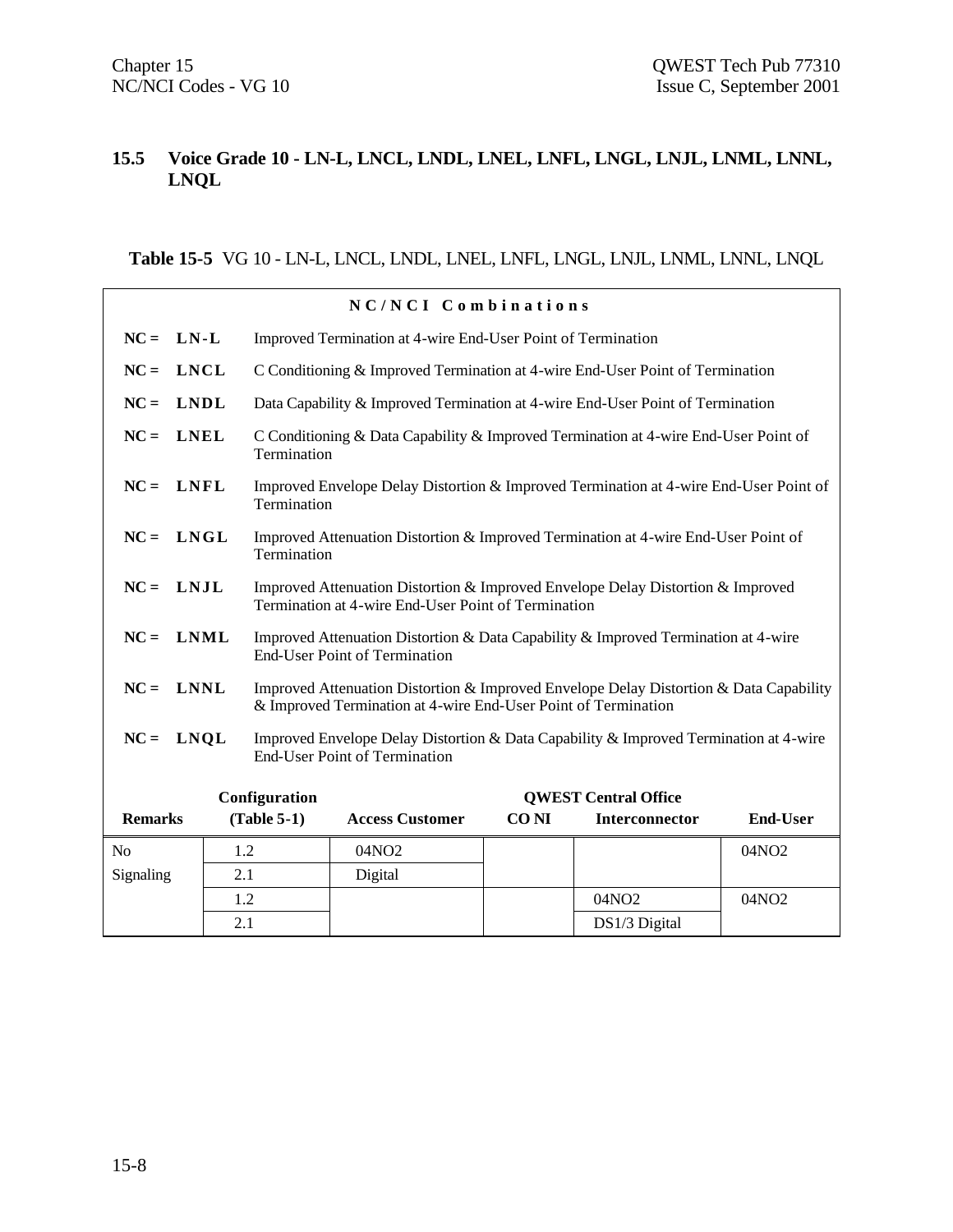## **15.6 Voice Grade 10 - LN-P, LNCP, LNDP, LNEP, LNFP, LNGP, LNJP, LNMP, LNNP, LNQP**

**Table 15-6** VG 10 - LN-P, LNCP, LNDP, LNEP, LNFP, LNGP, LNJP, LNMP, LNNP, LNQP

| NC/NCI Combinations |  |  |                |                                                                                                                                                                                                                     |             |                             |                   |  |
|---------------------|--|--|----------------|---------------------------------------------------------------------------------------------------------------------------------------------------------------------------------------------------------------------|-------------|-----------------------------|-------------------|--|
| $NC = LN - P$       |  |  |                | Improved Termination at 4-wire End-User Point of Termination & at 4-wire Access<br><b>Customer Point of Termination</b>                                                                                             |             |                             |                   |  |
| $NC = LNCP$         |  |  |                | C Conditioning & Improved Termination at 4-wire End-User Point of Termination & at<br>4-wire Access Customer Point of Termination                                                                                   |             |                             |                   |  |
| $NC = LNDP$         |  |  |                | Data Capability & Improved Termination at 4-wire End-User Point of Termination & at<br>4-wire Access Customer Point of Termination                                                                                  |             |                             |                   |  |
| $NC = LNEP$         |  |  |                | C Conditioning & Data Capability & Improved Termination at 4-wire End-User Point of<br>Termination & at 4-wire Access Customer Point of Termination                                                                 |             |                             |                   |  |
| $NC = LNFP$         |  |  |                | Improved Envelope Delay Distortion & Improved Termination at 4-wire End-User Point of<br>Termination & at 4-wire Access Customer Point of Termination                                                               |             |                             |                   |  |
| $NC = LNGP$         |  |  |                | Improved Attenuation Distortion & Improved Termination at 4-wire End-User Point of<br>Termination & at 4-wire Access Customer Point of Termination                                                                  |             |                             |                   |  |
| $NC = LMJP$         |  |  | of Termination | Improved Attenuation Distortion & Improved Envelope Delay Distortion & Improved<br>Termination at 4-wire End-User Point of Termination & at 4-wire Access Customer Point                                            |             |                             |                   |  |
| $NC = LMMP$         |  |  |                | Improved Attenuation Distortion & Data Capability & Improved Termination at 4-wire<br>End-User Point of Termination & at 4-wire Access Customer Point of Termination                                                |             |                             |                   |  |
| $NC = LNNP$         |  |  |                | Improved Attenuation Distortion & Improved Envelope Delay Distortion & Data Capability<br>& Improved Termination at 4-wire End-User Point of Termination & at 4-wire Access<br><b>Customer Point of Termination</b> |             |                             |                   |  |
| $NC = LNQP$         |  |  |                | Improved Envelope Delay Distortion & Data Capability & Improved Termination at 4-wire<br>End-User Point of Termination & at 4-wire Access Customer Point of Termination                                             |             |                             |                   |  |
|                     |  |  | Configuration  |                                                                                                                                                                                                                     |             | <b>OWEST Central Office</b> |                   |  |
| <b>Remarks</b>      |  |  | $(Table 5-1)$  | <b>Access Customer</b>                                                                                                                                                                                              | <b>CONI</b> | Interconnector              | <b>End-User</b>   |  |
| No Signaling        |  |  | 1.2            | 04NO2                                                                                                                                                                                                               |             |                             | 04NO <sub>2</sub> |  |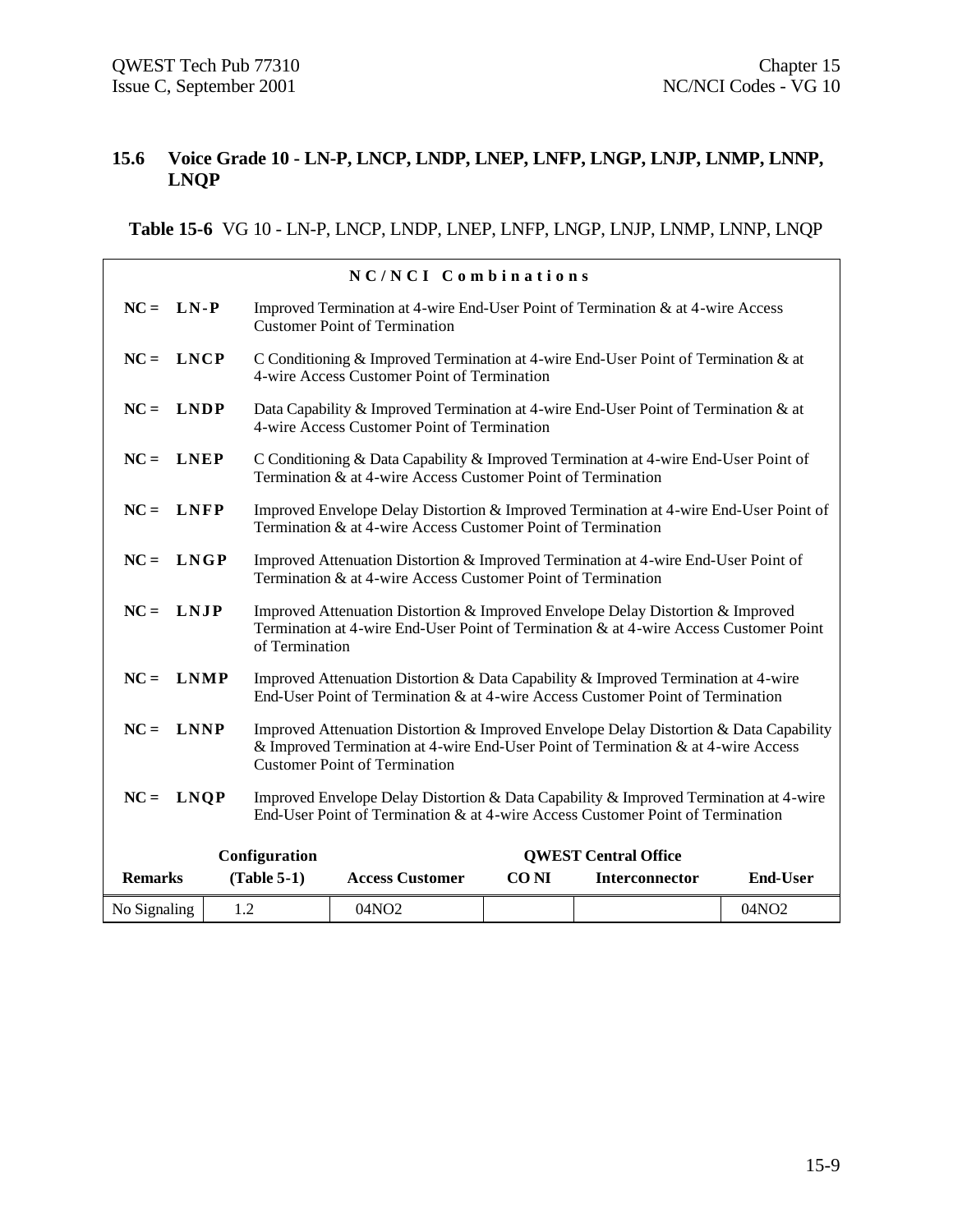## **15.7 Voice Grade 10 - LN-R, LNCR, LNDR, LNER, LNFR, LNGR, LNJR, LNMR, LNNR, LNQR**

**Table 15-7** VG 10 - LN-R, LNCR, LNDR, LNER, LNFR, LNGR, LNJR, LNMR, LNNR, LNQR

| NC/NCI Combinations |             |      |                      |                                                                                                                                                                 |                                                          |                             |                 |
|---------------------|-------------|------|----------------------|-----------------------------------------------------------------------------------------------------------------------------------------------------------------|----------------------------------------------------------|-----------------------------|-----------------|
| $NC =$              | LN-R        |      |                      | Improved Termination at 4-wire Access Customer Point of Termination                                                                                             |                                                          |                             |                 |
| $NC =$              | <b>LNCR</b> |      |                      | Improved Termination at 4-wire Access Customer Point of Termination                                                                                             |                                                          |                             |                 |
| $NC =$              | <b>LNDR</b> |      |                      | Data Capability & Improved Termination at 4-wire Access Customer Point of Termination                                                                           |                                                          |                             |                 |
| $NC =$              | <b>LNER</b> |      | Point of Termination | C Conditioning & Data Capability & Improved Termination at 4-wire Access Customer                                                                               |                                                          |                             |                 |
| $NC =$              | <b>LNFR</b> |      | Point of Termination | Improved Envelope Delay Distortion & Improved Termination at 4-wire Access Customer                                                                             |                                                          |                             |                 |
| $NC =$              | <b>LNGR</b> |      | Point of Termination | Improved Attenuation Distortion & Improved Termination at 4-wire Access Customer                                                                                |                                                          |                             |                 |
| $NC = LNJR$         |             |      |                      | Improved Attenuation Distortion & Improved Envelope Delay Distortion & Improved<br>Termination at 4-wire Access Customer Point of Termination                   |                                                          |                             |                 |
| $NC =$              | <b>LNMR</b> |      |                      | Improved Attenuation Distortion & Data Capability & Improved Termination at 4-wire<br><b>Access Customer Point of Termination</b>                               |                                                          |                             |                 |
| $NC = LNNR$         |             |      |                      | Improved Attenuation Distortion & Improved Envelope Delay Distortion & Data Capability<br>& Improved Termination at 4-wire Access Customer Point of Termination |                                                          |                             |                 |
| $NC =$              | <b>LNQR</b> |      |                      | Improved Envelope Delay Distortion & Data Capability & Improved Termination at 4-wire<br><b>Access Customer Point of Termination</b>                            |                                                          |                             |                 |
|                     |             |      | Configuration        |                                                                                                                                                                 |                                                          | <b>OWEST Central Office</b> |                 |
| <b>Remarks</b>      |             |      | $(Table 5-1)$        | <b>Access Customer</b>                                                                                                                                          | <b>CONI</b>                                              | Interconnector              | <b>End-User</b> |
| N <sub>0</sub>      |             | 1.2  |                      | 04NO2                                                                                                                                                           |                                                          |                             | 04NO2           |
| Signaling           |             | 2b.1 |                      |                                                                                                                                                                 |                                                          |                             | Digital         |
|                     |             | 1.2  |                      | 04NO2                                                                                                                                                           |                                                          | 04NO2                       |                 |
| Suitable            |             | 1.2  |                      | 04DB2                                                                                                                                                           |                                                          |                             | 04DA2           |
| for Data            | $1.2 + +$   |      |                      |                                                                                                                                                                 |                                                          |                             | 06DA2           |
|                     |             | 2b.1 |                      |                                                                                                                                                                 |                                                          |                             | Digital         |
|                     |             |      | 1.2m                 | 04DB2                                                                                                                                                           | 04DM2.3P<br>04DM2.4P<br>04DM2.5P<br>04DM2.6P<br>04DM2.7P |                             |                 |

++ The additional wires in a 06DA2 interface are used for Line Status and are not shown.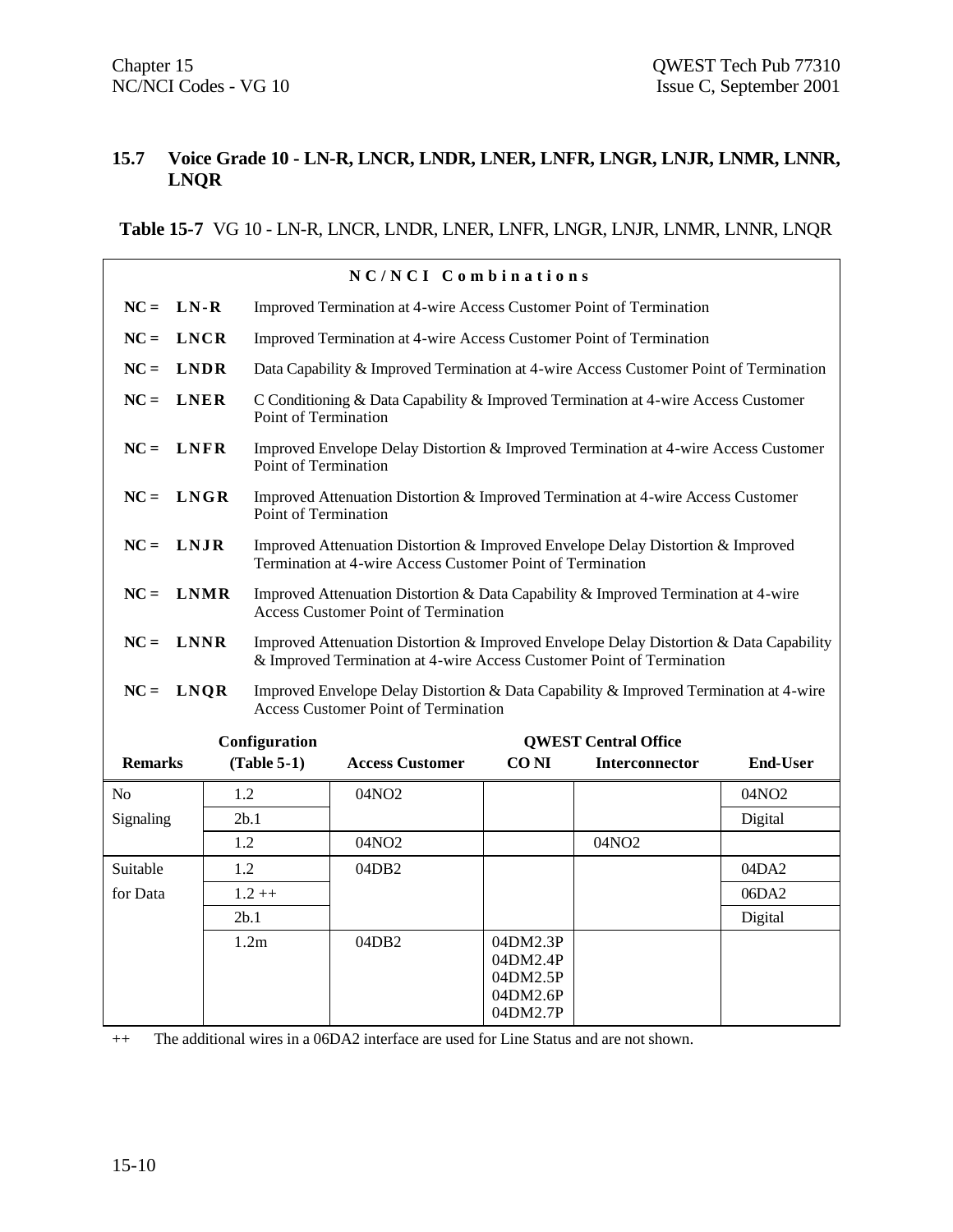## **15.8 Voice Grade 10 - LN1-**

| NC/NCI Combinations |                  |                   |                             |                   |  |  |  |
|---------------------|------------------|-------------------|-----------------------------|-------------------|--|--|--|
| $NC = LM1$          | <b>IntraLATA</b> |                   |                             |                   |  |  |  |
|                     | Configuration    |                   | <b>QWEST Central Office</b> |                   |  |  |  |
| <b>Remarks</b>      | $(Table 5-1)$    | <b>End-User</b>   | <b>CONI</b>                 | <b>End-User</b>   |  |  |  |
| N <sub>o</sub>      | 1.1              | 02NO <sub>2</sub> |                             | 02NO <sub>2</sub> |  |  |  |
| Signaling           | 1.4              |                   |                             | 04NO2             |  |  |  |
|                     | 1.2              | 04NO2             |                             | 04NO2             |  |  |  |
| Suitable            | 1.1              | 02DA2             |                             | 02DA2             |  |  |  |
| for Data            | 1.4              |                   |                             | 04DA2             |  |  |  |
|                     | $1.4++$          |                   |                             | 06DA2             |  |  |  |
|                     | 1.2              | 04DA2             |                             | 04DA2             |  |  |  |
|                     | $1.2 + +$        |                   |                             | 06DA2             |  |  |  |
|                     | $1.2 + +$        | 06DA2             |                             | 06DA2             |  |  |  |
|                     | 1.1 <sub>m</sub> |                   | 02DM2.2P                    | 02DA2             |  |  |  |
|                     | 1.2m             |                   | 04DM2.3P                    | 04DA2             |  |  |  |
|                     | $1.2m ++$        |                   | 04DM2.4P                    | 06DA2             |  |  |  |
|                     |                  |                   | 04DM2.5P<br>04DM2.6P        |                   |  |  |  |
|                     |                  |                   | 04DM2.7P                    |                   |  |  |  |

# **Table 15-8** VG 10 - LN1-

++ The additional wires in a 06DA2 interface are used for Line Status and are not shown.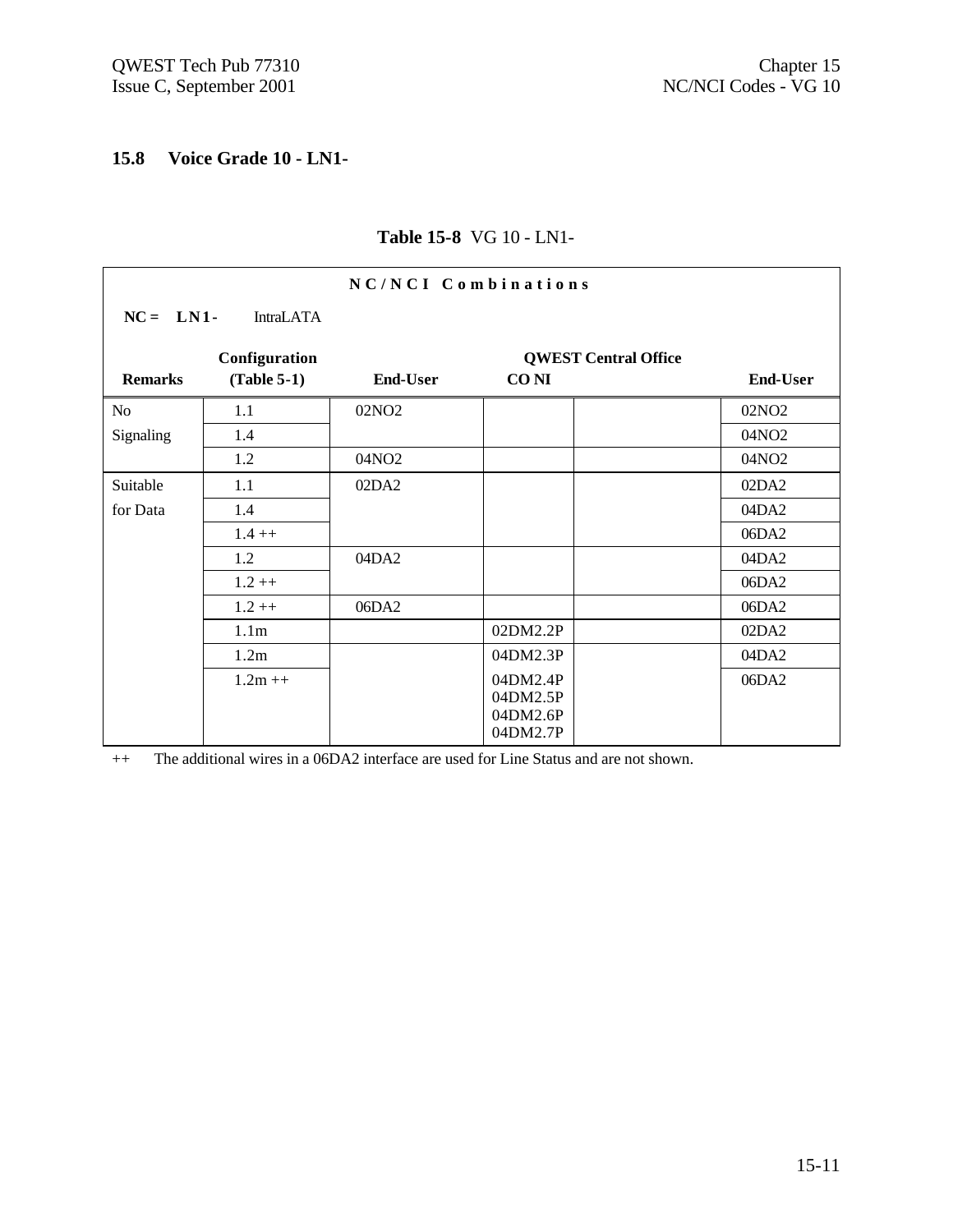# **15.9 Voice Grade 10 - LN2-, LN3-, LN4-**

## **Table 15-9** VG 10 - LN2-, LN3-, LN4-

| NC/NCI Combinations |                                            |                                                |                                              |                             |                   |  |  |  |
|---------------------|--------------------------------------------|------------------------------------------------|----------------------------------------------|-----------------------------|-------------------|--|--|--|
|                     | $NC = LN2$<br>IntraLATA and C Conditioning |                                                |                                              |                             |                   |  |  |  |
| $NC = LN3$          |                                            | IntraLATA and Data Capability                  |                                              |                             |                   |  |  |  |
| $NC = LN4$          |                                            | IntraLATA and C Conditioning & Data Capability |                                              |                             |                   |  |  |  |
|                     | Configuration                              |                                                |                                              | <b>QWEST Central Office</b> |                   |  |  |  |
| <b>Remarks</b>      | $(Table 5-1)$                              | <b>End-User</b>                                | <b>CONI</b>                                  | <b>Interconnector</b>       | <b>End-User</b>   |  |  |  |
| No Signaling        | 1.2                                        | 04NO <sub>2</sub>                              |                                              |                             | 04NO <sub>2</sub> |  |  |  |
| Suitable            | 1.2                                        | 04DA2                                          |                                              |                             | 04DA2             |  |  |  |
| for Data            | $1.2 ++$                                   |                                                |                                              |                             | 06DA2             |  |  |  |
|                     | $1.2 ++$                                   | 06DA2                                          |                                              |                             | 06DA2             |  |  |  |
|                     | 1.2m                                       |                                                | 04DM2.3P                                     |                             | 04DA2             |  |  |  |
|                     | $1.2m++$                                   |                                                | 04DM2.4P<br>04DM2.5P<br>04DM2.6P<br>04DM2.7P |                             | 06DA2             |  |  |  |

++ The additional wires in a 06DA2 interface are used for Line Status and are not shown.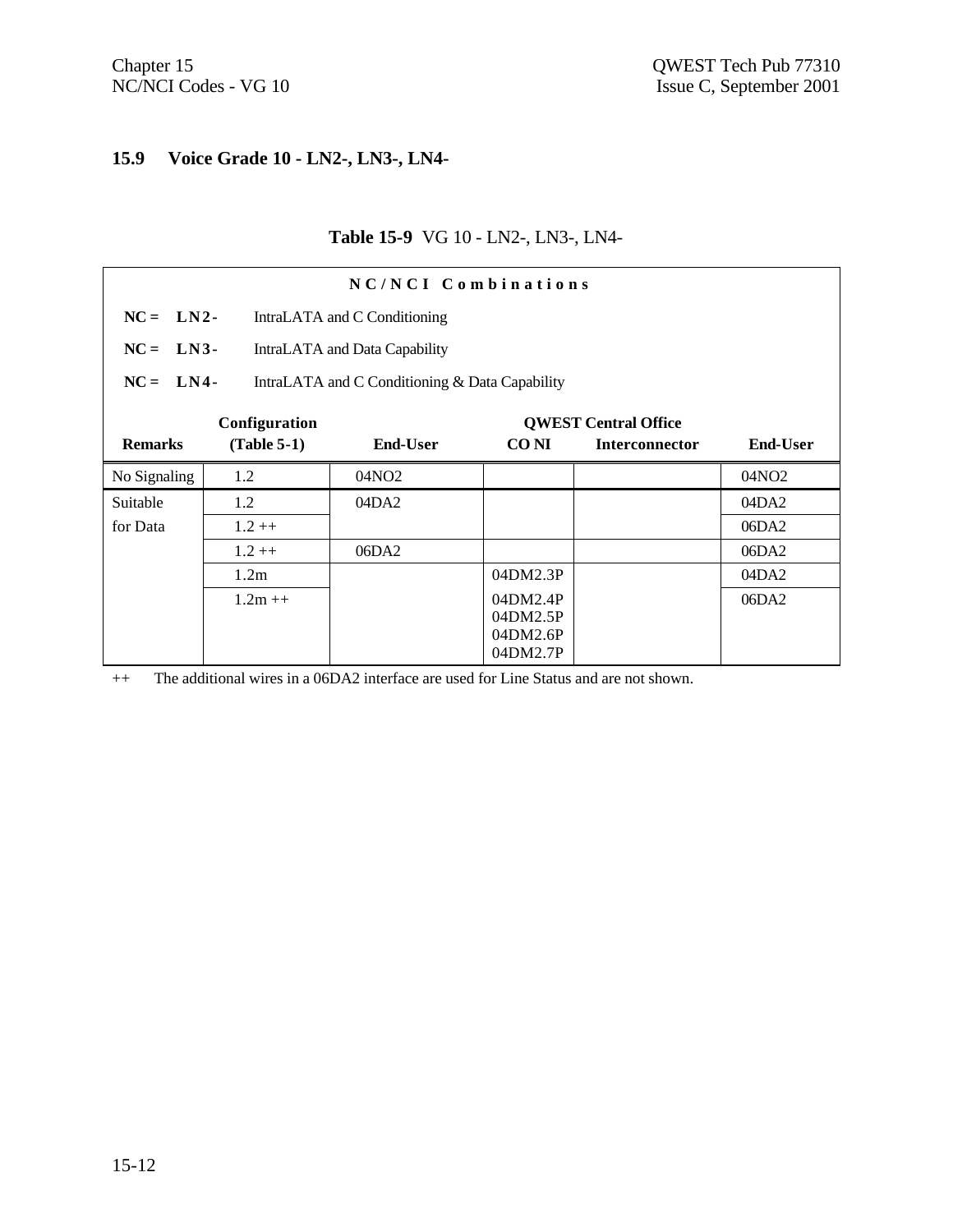# **CONTENTS**

# **Chapter and Section**

## Page

|  | 16 Network Channel/Network Channel Interface Combinations - VG 12 16-1 |
|--|------------------------------------------------------------------------|

# **Tables**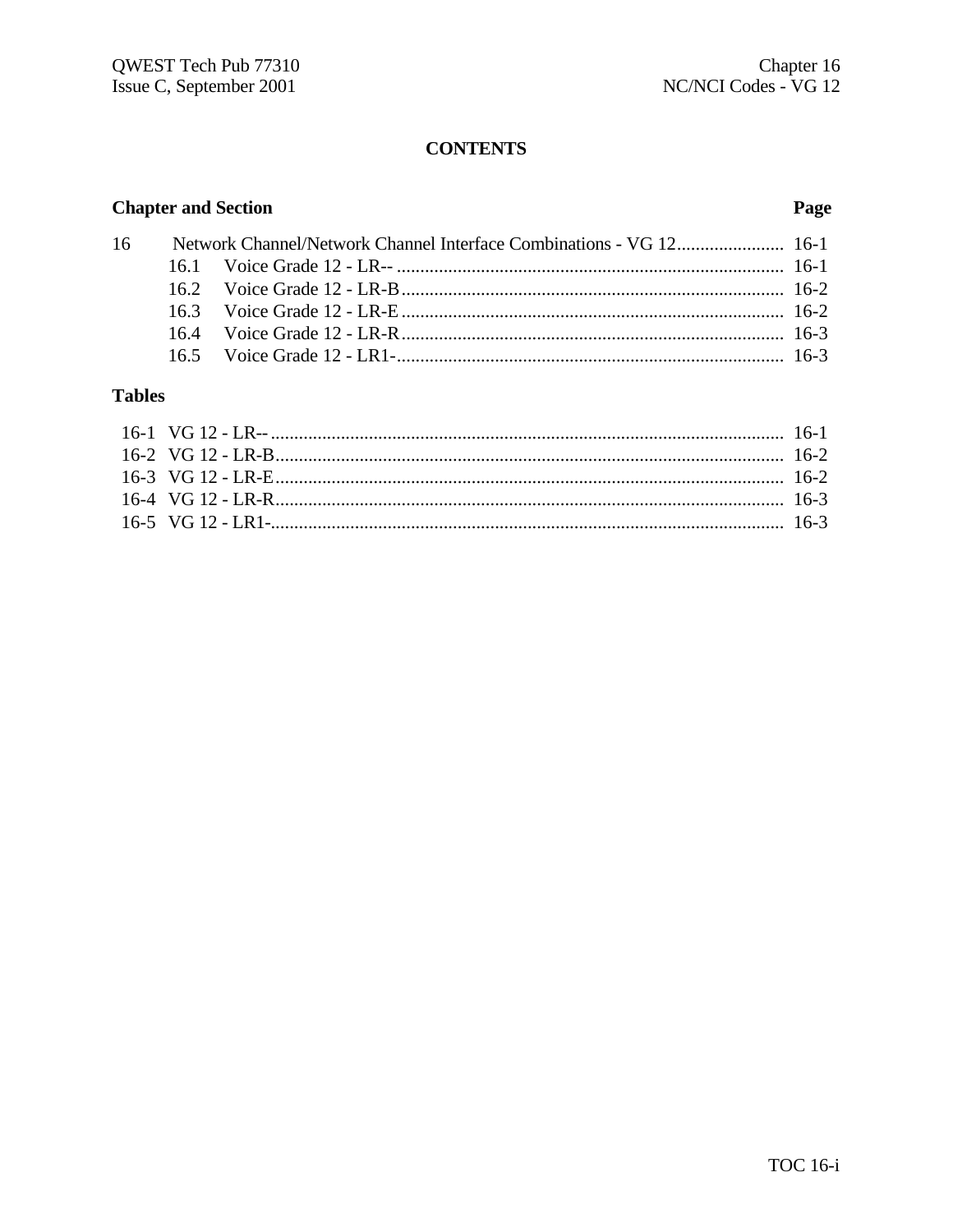# **16. Network Channel/Network Channel Interface Combinations - VG 12**

See Section 5.2 for explanation of the term "Digital".

## **16.1 Voice Grade 12 - LR--**

|                | NC/NCI Combinations       |                        |       |                             |                 |  |  |  |
|----------------|---------------------------|------------------------|-------|-----------------------------|-----------------|--|--|--|
|                | $NC = LR -$<br>No Options |                        |       |                             |                 |  |  |  |
|                | Configuration             |                        |       | <b>QWEST Central Office</b> |                 |  |  |  |
| <b>Remarks</b> | $(Table 5-1)$             | <b>Access Customer</b> | CO NI | <b>Interconnector</b>       | <b>End-User</b> |  |  |  |
|                | 1.1                       | 02DB2                  |       |                             | 02PR2 †         |  |  |  |
|                | 2.2                       | Digital                |       |                             |                 |  |  |  |
|                | 1.2                       | 04DB2                  |       |                             | 04PR2           |  |  |  |
|                | 2.1                       | Digital                |       |                             |                 |  |  |  |
|                | 1.1                       | 02DB2                  |       | 02DB2                       |                 |  |  |  |
|                | 2.2                       | Digital                |       |                             |                 |  |  |  |
|                | 1.2                       | 04DB2                  |       | 04DB2                       |                 |  |  |  |
|                | 2.1                       | Digital                |       |                             |                 |  |  |  |

## **Table 16-1** VG 12 - LR--

† For one-way transmission.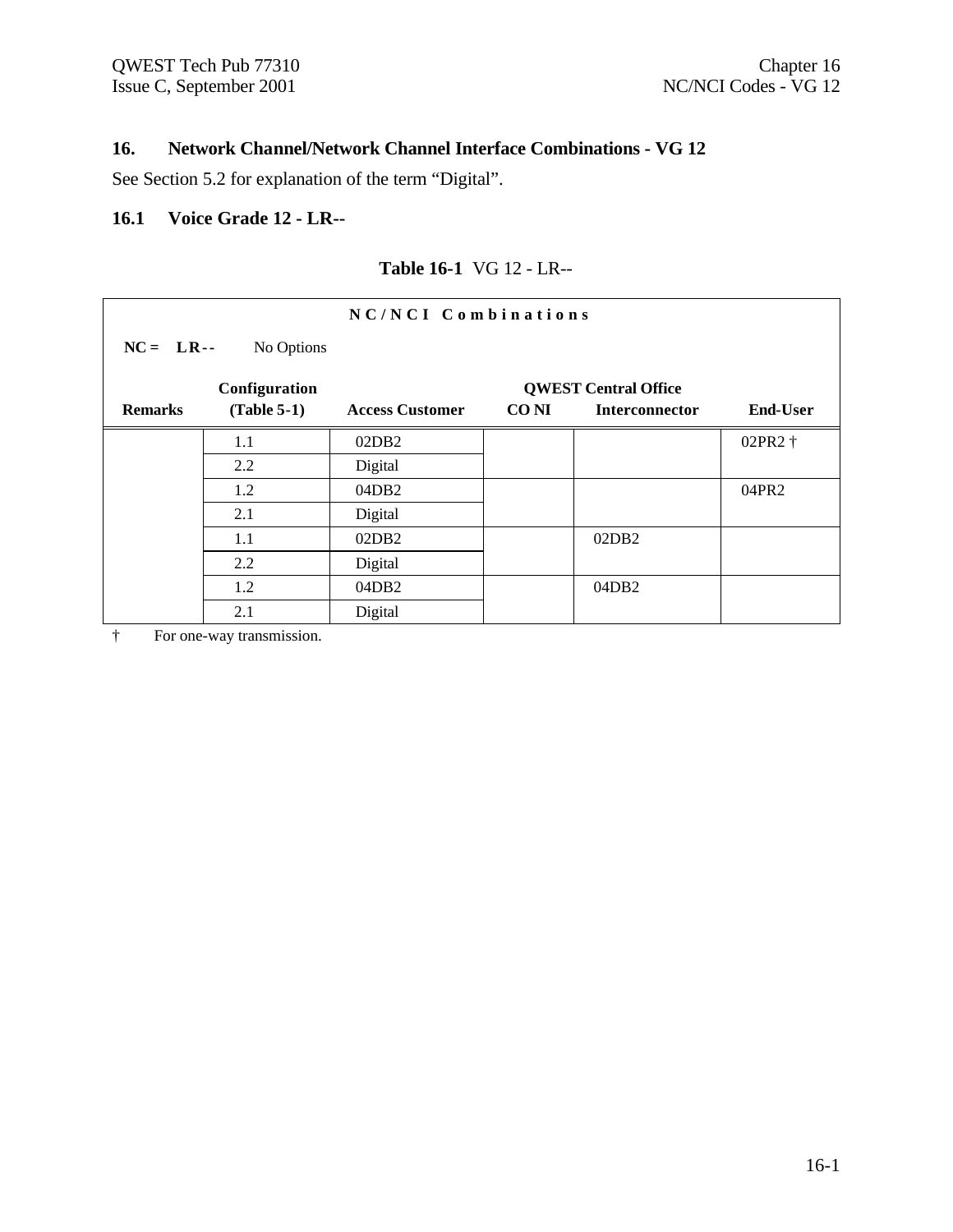## **16.2 Voice Grade 12 - LR-B**

#### **Table 16-2** VG 12 - LR-B

| NC/NCI Combinations                      |                                                                                                                                                    |                   |         |  |         |  |  |  |  |
|------------------------------------------|----------------------------------------------------------------------------------------------------------------------------------------------------|-------------------|---------|--|---------|--|--|--|--|
| $NC = LR - B$<br>Central Office Bridging |                                                                                                                                                    |                   |         |  |         |  |  |  |  |
| <b>Remarks</b>                           | Configuration<br><b>QWEST Central Office</b><br>$(Table 5-1)$<br><b>End-User</b><br><b>Access Customer</b><br>$CO NI \#H$<br><b>Interconnector</b> |                   |         |  |         |  |  |  |  |
|                                          | 8.2                                                                                                                                                |                   | 02BR2 † |  | 02PR2 † |  |  |  |  |
|                                          | 8.1                                                                                                                                                |                   | 04BR2   |  | 04PR2   |  |  |  |  |
|                                          | 7.2                                                                                                                                                | 02DB2 †           | 02BR2 † |  |         |  |  |  |  |
|                                          | 7c.2                                                                                                                                               | Digital           |         |  |         |  |  |  |  |
|                                          | 7.1                                                                                                                                                | 04DB <sub>2</sub> | 04BR2   |  |         |  |  |  |  |
|                                          | 7c.1                                                                                                                                               | Digital           |         |  |         |  |  |  |  |
|                                          | 9.2                                                                                                                                                |                   | 02BR2%† |  |         |  |  |  |  |
|                                          | 9.1                                                                                                                                                |                   | 04BR2 % |  |         |  |  |  |  |

## See Table 4-4 for applicable Protocol Option Codes.

% Bridge-to-Bridge application (Mid Link).<br>
For one-way transmission.

For one-way transmission.

#### **16.3 Voice Grade 12 - LR-E**

## **Table 16-3** VG 12 - LR-E

| NC/NCI Combinations |                                                                                                                        |                        |            |                             |                 |  |  |  |
|---------------------|------------------------------------------------------------------------------------------------------------------------|------------------------|------------|-----------------------------|-----------------|--|--|--|
|                     | Central Office Bridging & Improved Termination at 4-wire Access Customer Point of<br>$NC = LR-E$<br><b>Termination</b> |                        |            |                             |                 |  |  |  |
|                     | Configuration                                                                                                          |                        |            | <b>QWEST Central Office</b> |                 |  |  |  |
| <b>Remarks</b>      | $(Table - )$                                                                                                           | <b>Access Customer</b> | $CO N \#H$ | <b>Interconnector</b>       | <b>End-User</b> |  |  |  |
|                     | 7.1                                                                                                                    | 04DB2                  | 04BR2.     |                             |                 |  |  |  |

## See Table 4-4 for applicable Protocol Option Codes.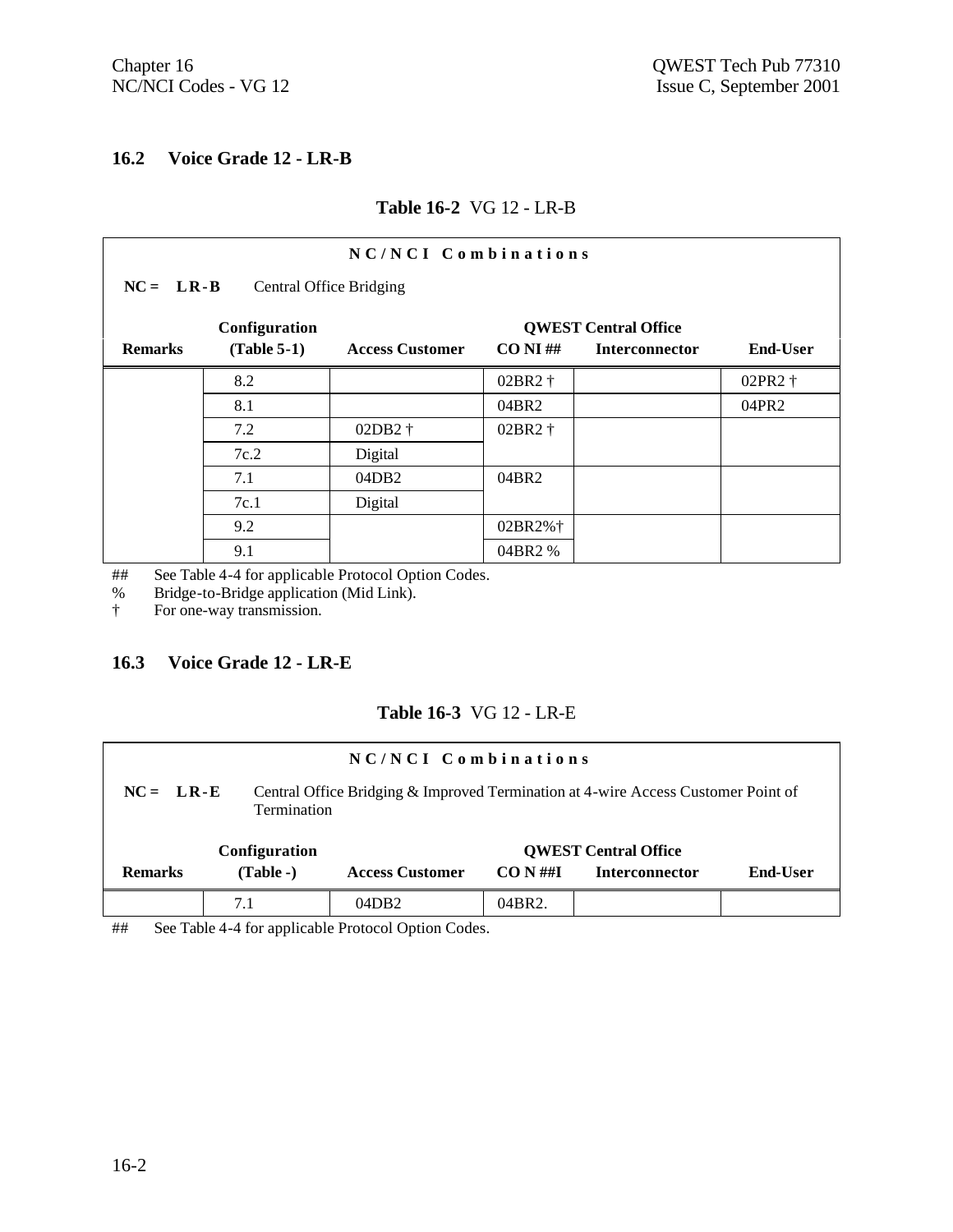## **16.4 Voice Grade 12 - LR-R**

#### **Table 16-4** VG 12 - LR-R

| NC/NCI Combinations                                                                |               |                        |             |                             |          |  |  |  |
|------------------------------------------------------------------------------------|---------------|------------------------|-------------|-----------------------------|----------|--|--|--|
| Improved Termination at 4-wire Access Customer Point of Termination<br>$NC = LR-R$ |               |                        |             |                             |          |  |  |  |
|                                                                                    | Configuration |                        |             | <b>QWEST Central Office</b> |          |  |  |  |
| <b>Remarks</b>                                                                     | $(Table 5-1)$ | <b>Access Customer</b> | <b>CONI</b> | <b>Interconnector</b>       | End-User |  |  |  |
|                                                                                    | 1.2           | 04DB2                  |             |                             | 04PR2    |  |  |  |

# **16.5 Voice Grade 12 - LR1-**

#### **Table 16-5** VG 12 - LR1-

|                                                  | NC/NCI Combinations |                 |       |                             |                    |
|--------------------------------------------------|---------------------|-----------------|-------|-----------------------------|--------------------|
| IntraLATA and Private Line Service<br>$NC = LR1$ |                     |                 |       |                             |                    |
|                                                  | Configuration       |                 |       | <b>QWEST Central Office</b> |                    |
| <b>Remarks</b>                                   | $(Table - )$        | <b>End-User</b> | CO NI | <b>Interconnector</b>       | <b>End-User</b>    |
|                                                  | 1.1                 | 02PR2 +         |       |                             | 02PR2 <sup>+</sup> |
|                                                  | 1.2                 | 04PR2           |       |                             | 04PR2              |

† For one-way transmission.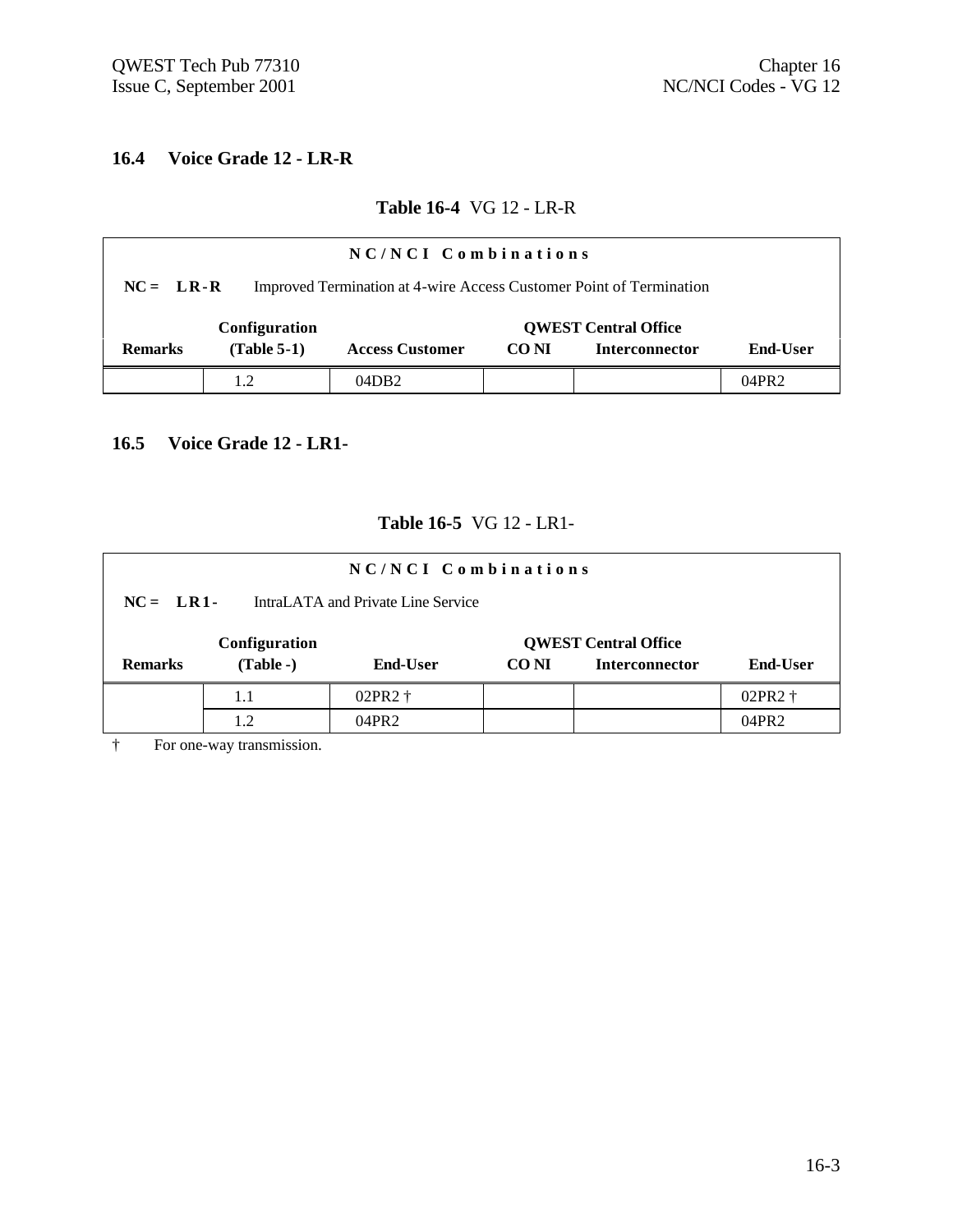# **CONTENTS**

# **Chapter and Section Page**

| 17. |  |  |
|-----|--|--|
|     |  |  |
|     |  |  |
|     |  |  |
|     |  |  |
|     |  |  |
|     |  |  |
|     |  |  |
|     |  |  |
|     |  |  |

# **Figures**

| 17-1 Data Stream in Voice Frequency Band at Central Office Location17-2 |  |  |  |  |  |  |  |  |  |
|-------------------------------------------------------------------------|--|--|--|--|--|--|--|--|--|
|-------------------------------------------------------------------------|--|--|--|--|--|--|--|--|--|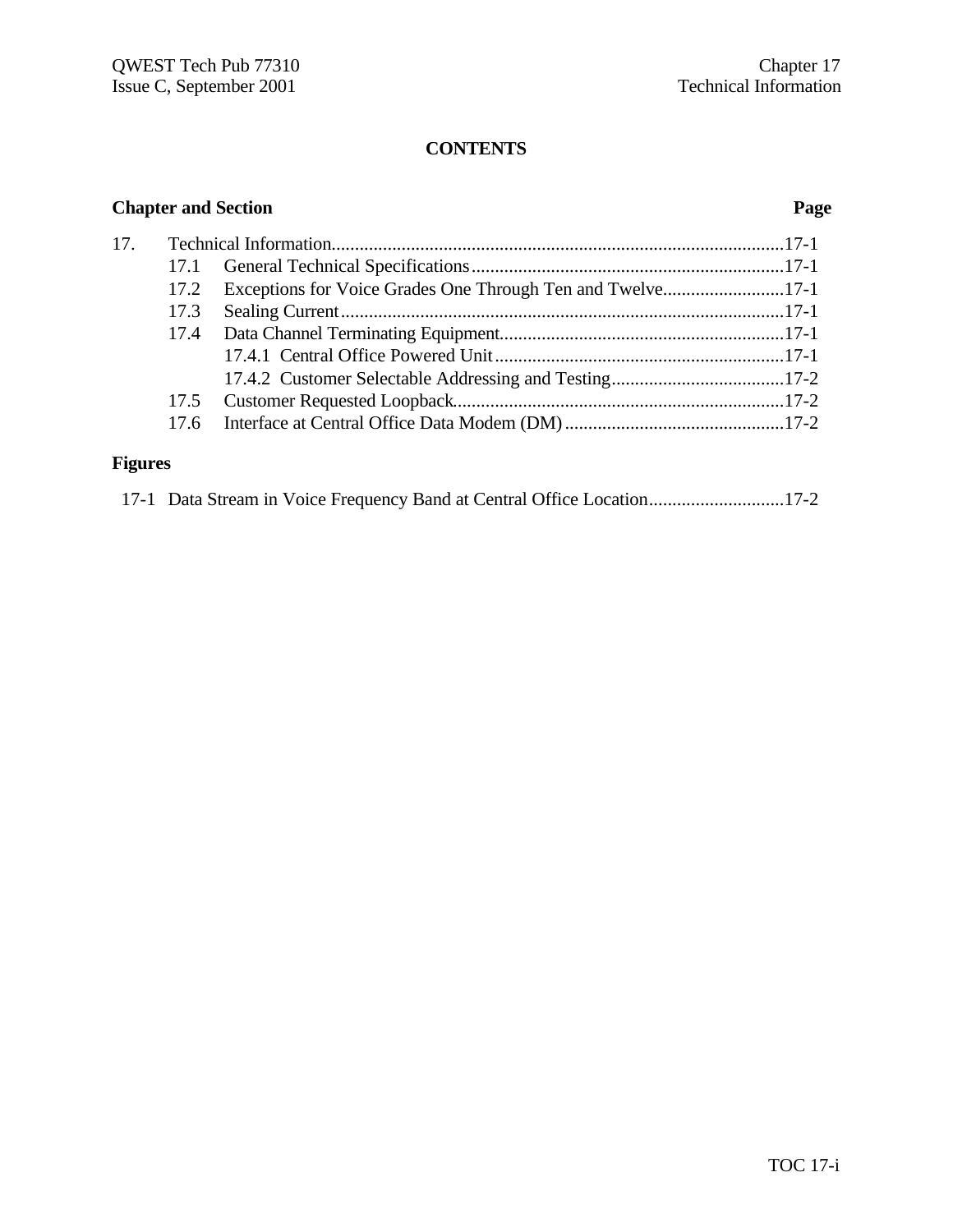## **17. Technical Information**

## **17.1 General Technical Specifications**

The majority of the technical specifications for Voice Grade Access Services can be found in TR-NPL-000335. This document describes Network Interfaces and service parameters for each service. However, there are a few exceptions. This chapter includes the exceptions to the information found in TR-NPL-000335.

# **17.2 Exceptions for Voice Grades One Through Ten and Twelve**

The technical specifications for dropouts, phase hits, and gain hits are not in TR-NPL-000335. ANSI T1.512-1994, *Network Performance - Point-to-Point Voice-Grade Special Access Network Voiceband Data Transmission Objectives,* discusses the parameters by pointing out that precise measurements of these parameters are difficult to make and must be done with care because many standard measurement devices are inconsistent in their readings.

These specifications primarily affect voice grade data services and are seldom considered by voice users. QWEST will work with customers to solve transmission transient problems that degrade the performance of their service.

# **17.3 Sealing Current**

Direct current sealing current is transmitted over a pair of wires to maintain a low resistance at splices and cross-connect points by breaking down small accumulations of dirt and oxides to reduce noise and other trouble conditions.

Sealing current will be provided at the option of QWEST to maintain the service at the standards delineated in the appropriate Technical Reference. Sealing current is not an option that can be ordered by a customer.

# **17.4 Data Channel Terminating Equipment**

Data Channel Terminating Equipment (DCTE) is available for use on four-wire Voice Grade facilities.

The material in this section is based on the FCC #5 tariff. Other jurisdictions may be somewhat different. Consult the appropriate tariff or catalog for further information.

A customer powered DCTE unit is provided whenever the customer specifies the "DA" Network Channel Interface (NCI) code. The DCTE is optional to the Voice Grade Six (VG6) or VG7 customer ordering the "NO" Network Interface. The DCTE loopback capability operates at 2713 Hz. This loopback is used by QWEST to test the service.

Two options for the DCTE are available.

# **17.4.1 Central Office Powered Unit**

The Central Office Powered DCTE provides for line powering of the DCTE. This option ensures service continuity during commercial AC power outages. The appropriate NCI code is 04DA2.L. The "L" NCI option code is not shown in the NC/NCI combination tables.

The Central Office or line powered DCTE option is also available as an option for the 04NO2 NCI code as discussed in Section 17.4.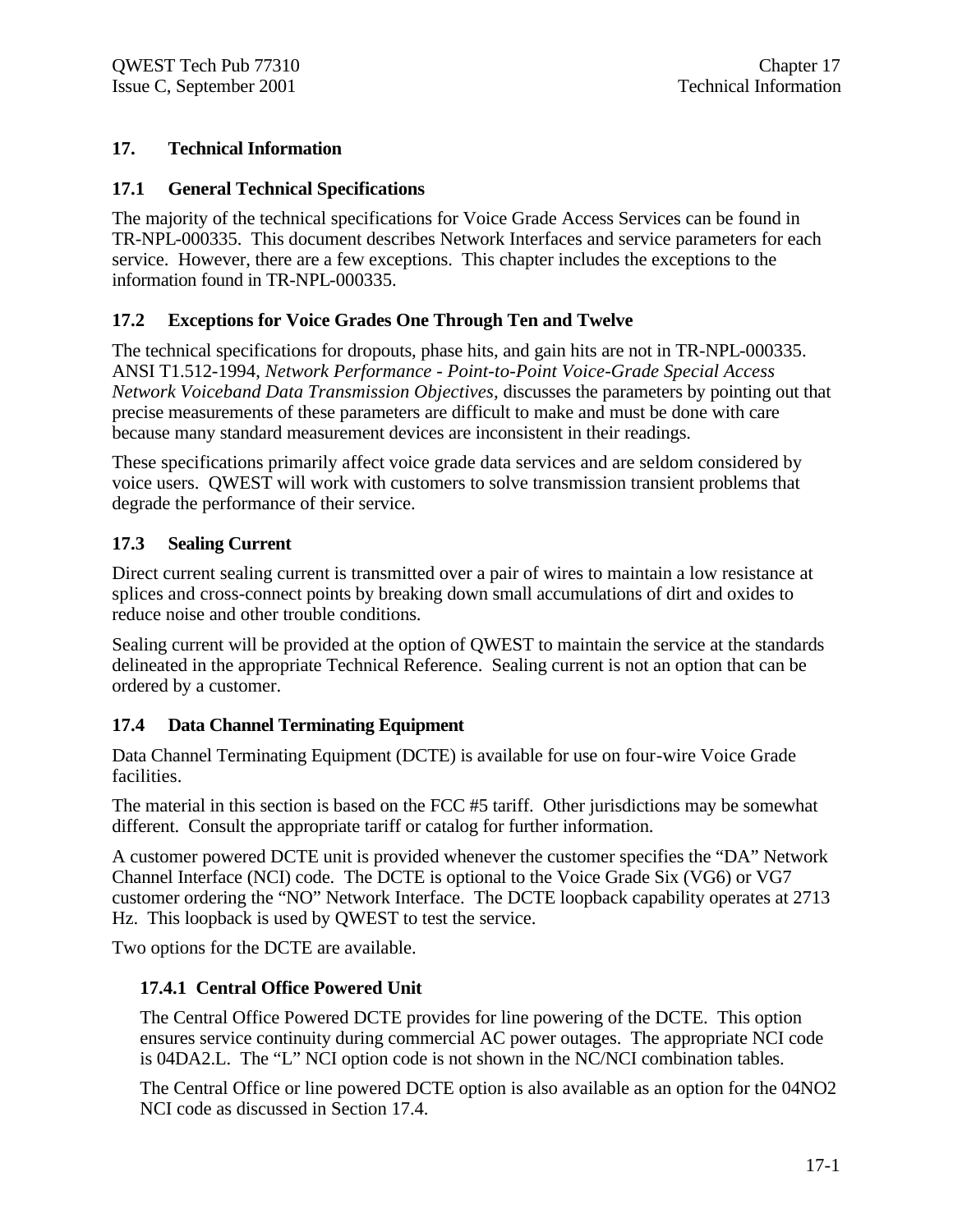## **17.4.2 Customer Selectable Addressing and Testing**

This option provides a customer powered DCTE with customer selectable addressing and testing using a four digit Dual Tone Multi-Frequency (DTMF) code. The first three digits of this code select a unique station (up to 1000 different combinations) and the fourth digit selects one of three testing modes. The modes are: loop-back, tone source or quiet termination. The customer may use the addressing and testing modes to sectionalize and terminate a station in trouble.

This option is identified by the 04DA2.D NCI code listed in Table 4-3. The "D" NCI option code does not appear in the NC/NCI Combination chapters.

## **17.5 Customer Requested Loopback**

Customers may order Voice Grades 6 or 7 using the 04NO2 interface with a loop-back capability that operates at frequencies other than the standard 2713 Hz. This is helpful if the customer requires the use of the 2713 Hz frequency for their data application. The loop-back is available for the operating frequencies of 1713, 1913, 2413 or 2713 Hz. The NCI option codes are listed in Table 4-3, but are not specifically included in the tables in Chapter 11 and 12. This option is also available in conjunction with the Central Office powering option discussed in Section 17.4.1.

#### **17.6 Interface at Central Office Data Modem (DM)**

Voice Grade data circuits may terminate on a modem in a QWEST Central Office or Wire Center. This termination is represented by the Network Channel Interface Protocol Code "DM" listed in Table 4-3. Figure 18-1 illustrates the arrangement. Further information about the modems may be found in PUB 77359, *QWEST DIGIPAC® Service Interface Specifications for Public Packet Switching Network,* and in respective publications listed in PUB 77359.



NI = Network Interface

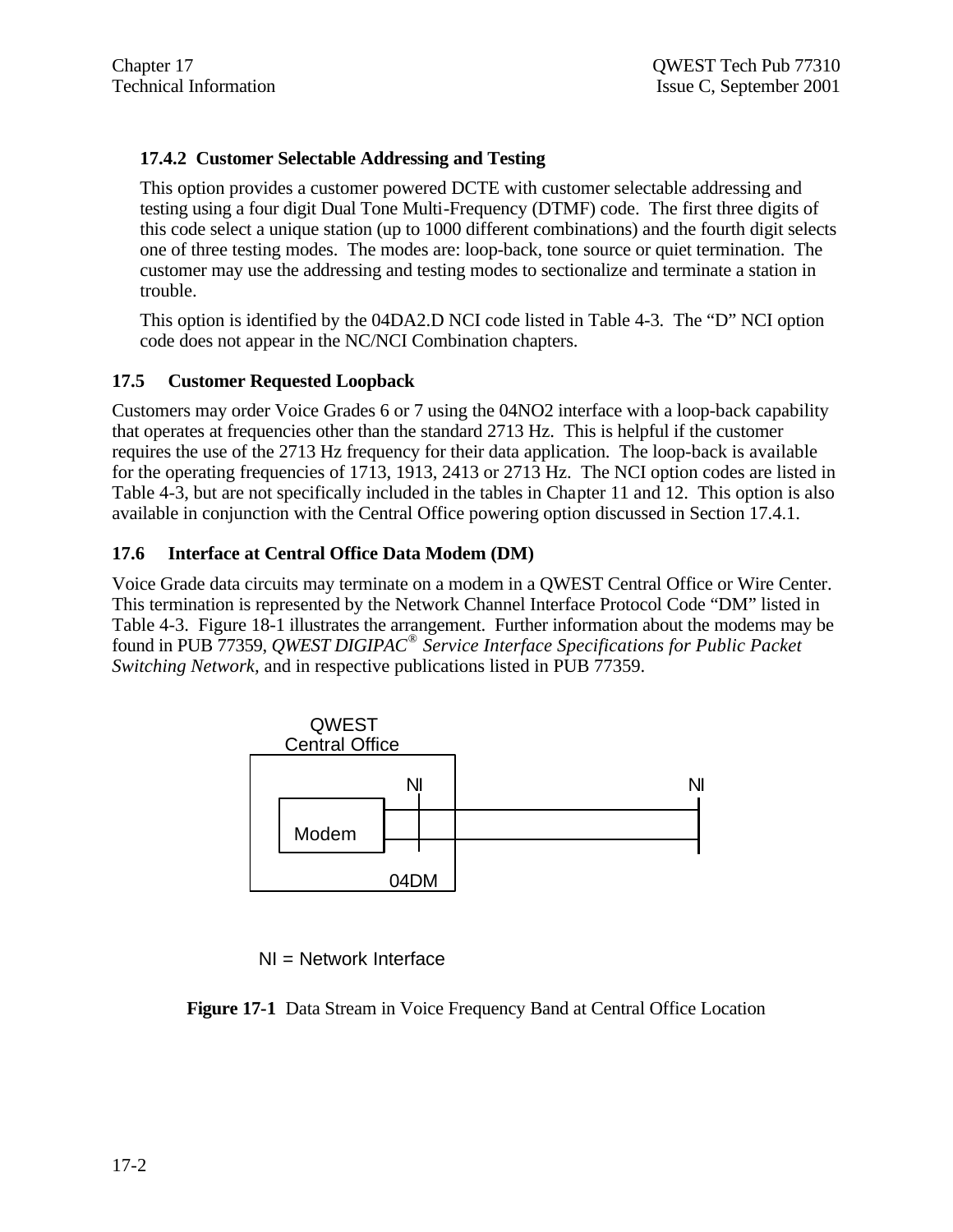# **CONTENTS**

# **Chapter and Section**

# Page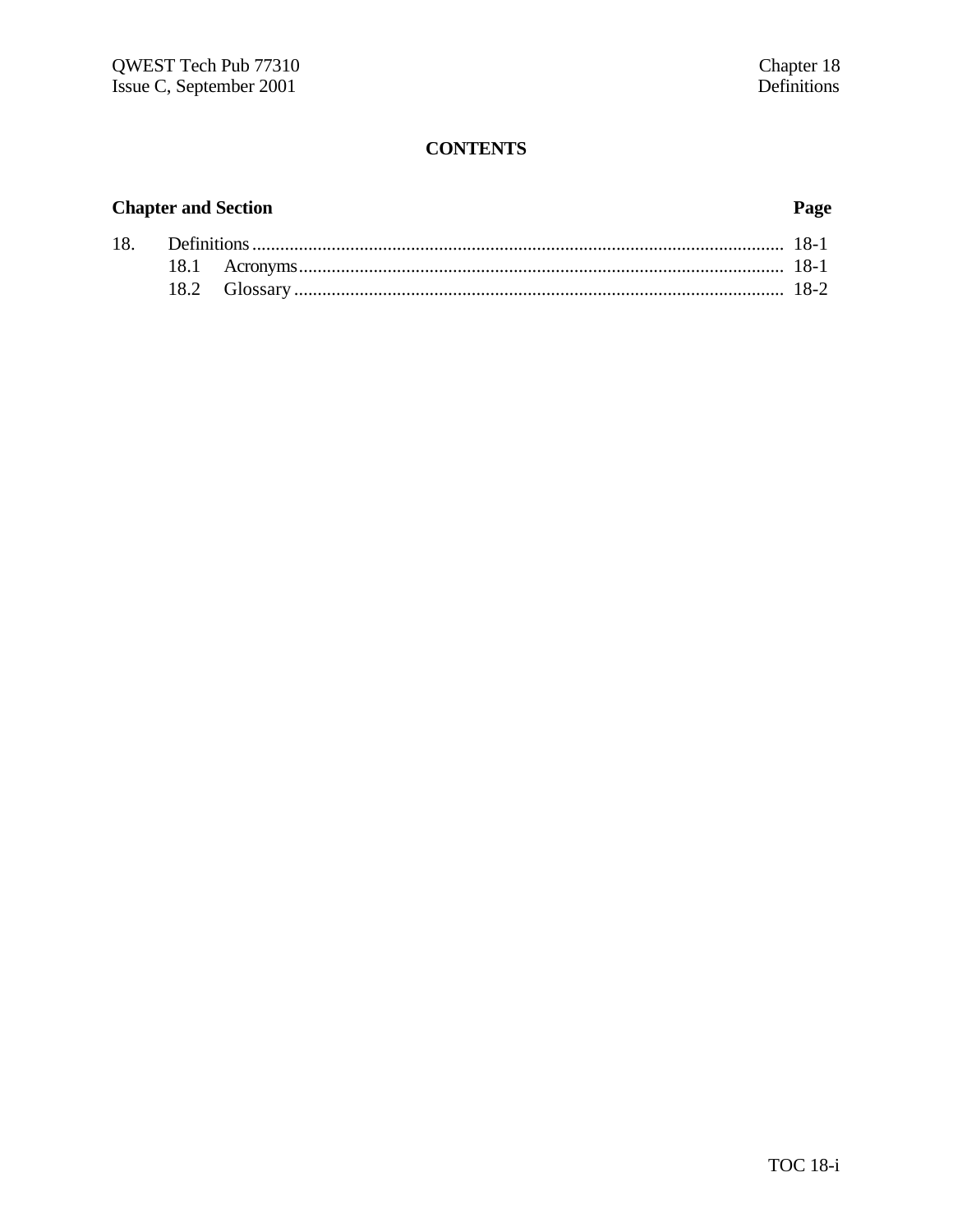# **18. Definitions**

## **18.1 Acronyms**

| AMI                     | <b>Alternate Mark Inversion</b>                                 |
|-------------------------|-----------------------------------------------------------------|
| <b>ASR</b>              | <b>Access Service Request</b>                                   |
| Bellcore                | Bell Communications Research, Inc.                              |
| <b>CCITT</b>            | Consultative Committee on International Telephone and Telegraph |
| <b>CENTREX</b>          | <b>Centralized Exchange for Business Customer Services</b>      |
| <b>CLEC</b>             | Certified Local Exchange Carrier                                |
| <b>CFA</b>              | <b>Connecting Facility Assignment</b>                           |
| CLCI <sup>TM</sup> -S/S | Common Language® Circuit Identification - Special Services      |
| <b>CLLITM</b>           | Common Language <sup>®</sup> Location Identification            |
| CO                      | <b>Central Office</b>                                           |
| <b>CPE</b>              | <b>Customer Provided Equipment</b>                              |
| dB                      | decibel                                                         |
| <b>DCTE</b>             | Data Channel Terminating Equipment                              |
| D <sub>S</sub> O        | Digital Signal Level 0 (64 kbit/s) (1 voice channel)            |
| DS <sub>1</sub>         | Digital Signal Level 1 (1.544 Mbit/s)                           |
| <b>ELEPL</b>            | Equal Level Echo Path Loss                                      |
| EU                      | End-User                                                        |
| <b>EU-POT</b>           | <b>End-User-Point of Termination</b>                            |
| <b>FCC</b>              | <b>Federal Communications Commission</b>                        |
| <b>HERTZ</b>            | Cycles per Second                                               |
| Hz                      | 1 Hertz (formerly 1 cycle per second)                           |
| IC                      | Interexchange Carrier (or IEC)                                  |
| <b>IPLS</b>             | <b>IntraLATA Private Line Service</b>                           |
| kbit/s                  | kilobits per second $(1,000 \text{ bit/s})$                     |
| kHz                     | Kilohertz (1,000 Cycles Per Second)                             |
| <b>LATA</b>             | <b>Local Access and Transport Area</b>                          |
| <b>LEC</b>              | <b>Local Exchange Carrier</b>                                   |
| LS                      | Loop-start                                                      |
| Mbit/s                  | Megabit per Second                                              |
|                         |                                                                 |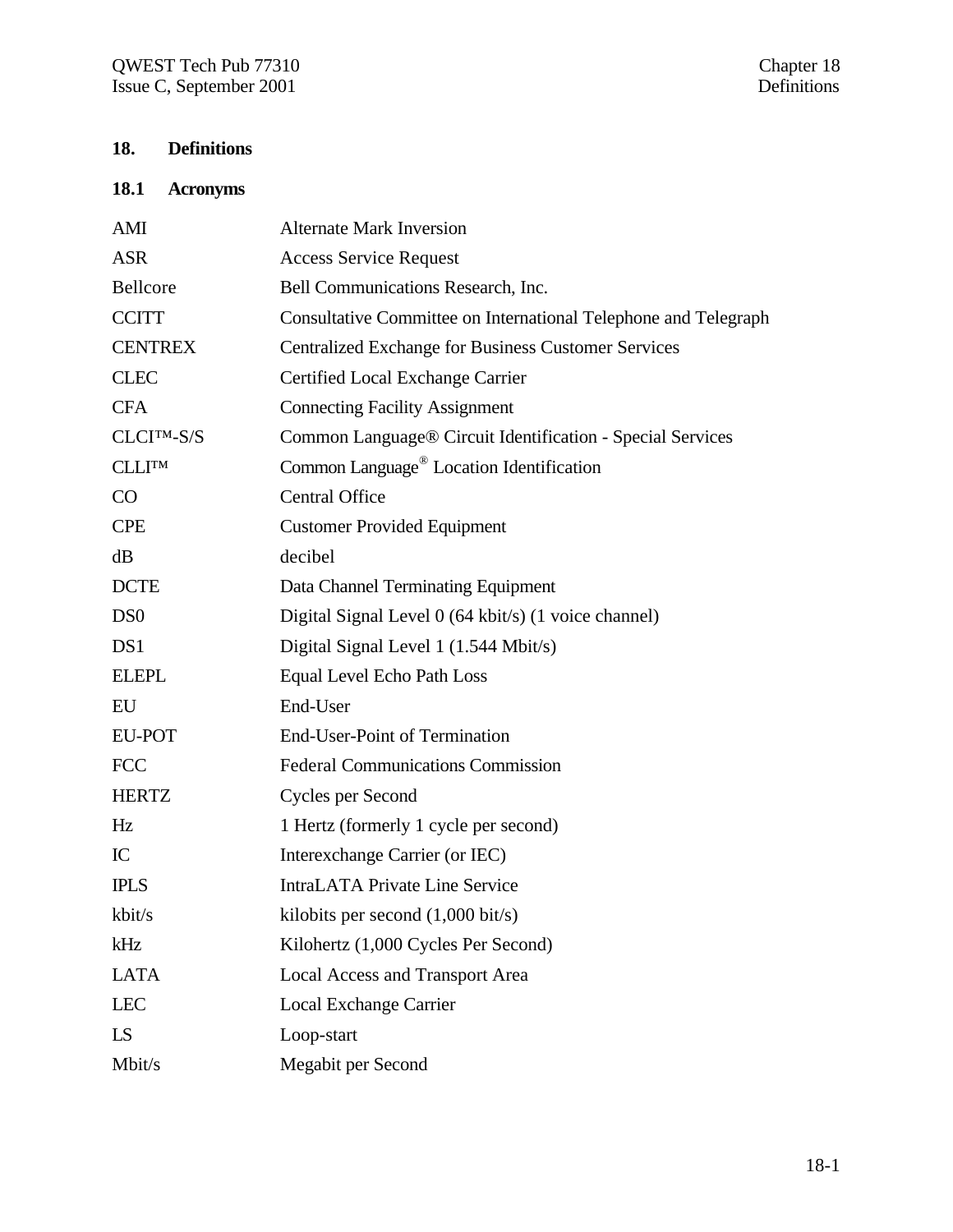| Modem       | Modulator/DEModulator                                   |
|-------------|---------------------------------------------------------|
| MUX         | Multiplexer                                             |
| NC          | <b>Network Channel</b>                                  |
| NCI         | Network Channel Interface                               |
| NI          | Network Interface                                       |
| PLAR        | Private Line Automatic Ring-down                        |
| <b>POT</b>  | Point Of Termination                                    |
| <b>PPSN</b> | <b>Public Packet Switched Network</b>                   |
| <b>RMS</b>  | Root-Mean-Square                                        |
| S/N         | Signal to Noise                                         |
| SF          | 1) Single Frequency (Signaling)<br>2) Superframe Format |
| TI P        | <b>Transmission Level Point</b>                         |
| VF          | Voice Frequency                                         |
| VG          | Voice Grade                                             |
|             |                                                         |

#### **18.2 Glossary**

#### **Access Customers**

Any of the companies that provide telecommunications service between LATAs and/or order from the Access Tariffs. Includes Interexchange Carriers.

#### **Access Providers**

Any of the telephone companies licensed by the appropriate utility commission to provide local telecommunication service within a LATA. This includes Bell Operating Companies, Information Distribution Companies, Non-Bell Operating Companies and other Local Exchange Carriers.

## **Actual Measured Loss (AML)**

The actual measured insertion loss of a circuit at a given frequency.

## **Alternate Mark Inversion (AMI)**

A one (mark) pulse which is the opposite polarity as its predecessor.

## **American National Standards Institute (ANSI)**

An organization supported by the telecommunications industry to establish performance and interface standards.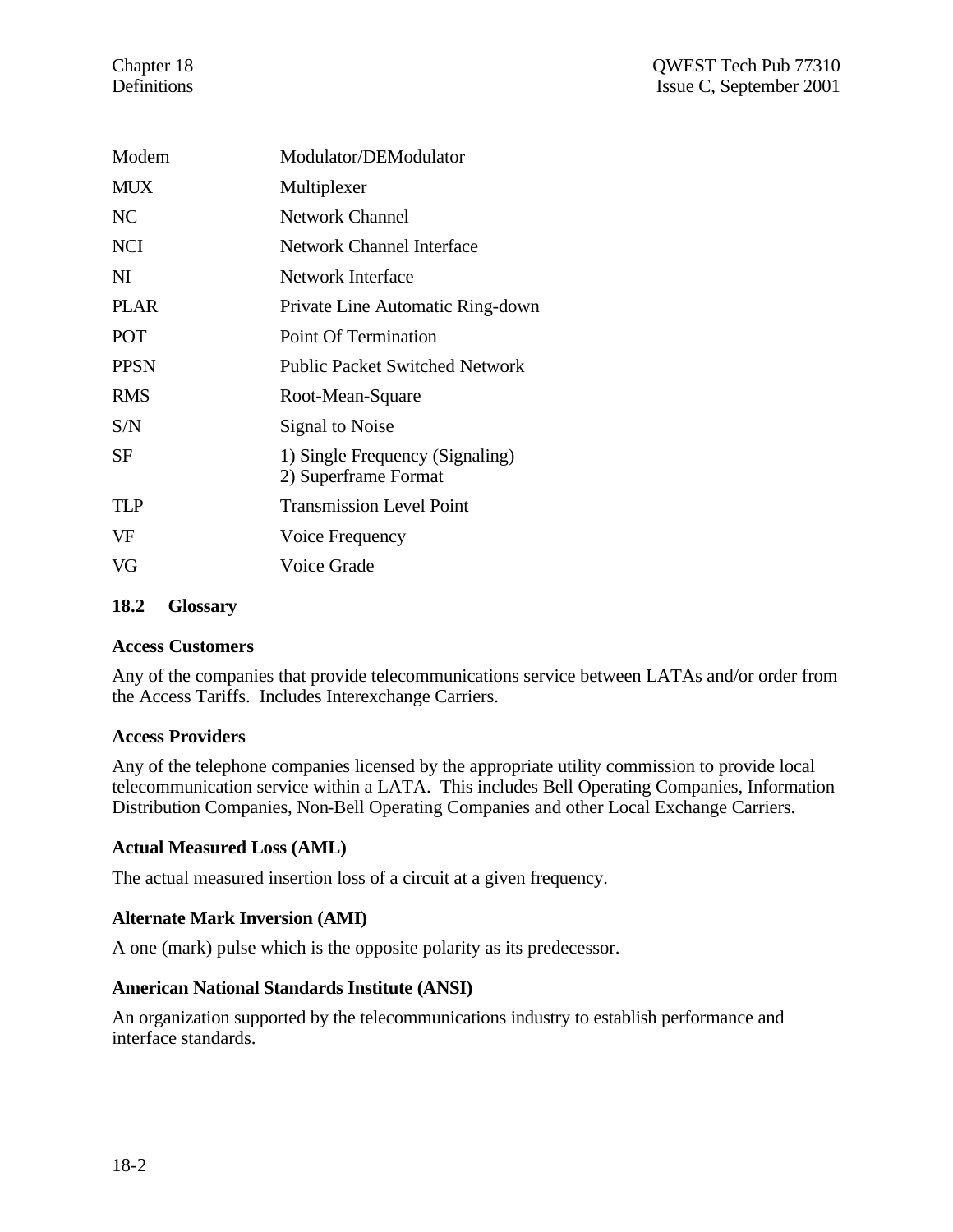#### **Amplitude Response Versus Frequency**

The amplitude response of a channel over the bandwidth provided. It is often called frequency response, and commonly is referred to as a single frequency within the passband.

#### **Attenuation Distortion**

The change in attenuation with frequency relative to the attenuation at a reference frequency; the reference frequency is 1004 Hz unless other specified.

#### **Balance (Longitudinal Balance)**

See Longitudinal Balance

#### **Bandwidth**

The range of frequencies that contain most of the energy or power of a signal; also, the range of frequencies over which a circuit of system is designed to operate.

#### **Bit (Binary Digit)**

A binary unit of information. It is represented by one of two possible conditions, such as the value 0 or 1, on or off, high potential or low potential, conducting or not conducting, magnetized or demagnetized. A Bit is the smallest unit of information, by definition.

#### **Bridging (MULTIPOINT-SERVICE)**

Denotes the process of connecting three or more customer locations.

#### **Carrier**

An organization whose function is to provide telecommunications services. Examples are: Local Exchange Carriers, Interexchange Carriers, Cellular Carriers, etc.

## **Central Office (CO)**

A local switching system (or a portion thereof) and its associated equipment located at a wire center.

#### **Channel**

An electrical or photonic, in the case of fiber optic based transmission systems, communications path between two or more points of termination.

#### **Closed-end**

The end of a switched service which transmits address signals.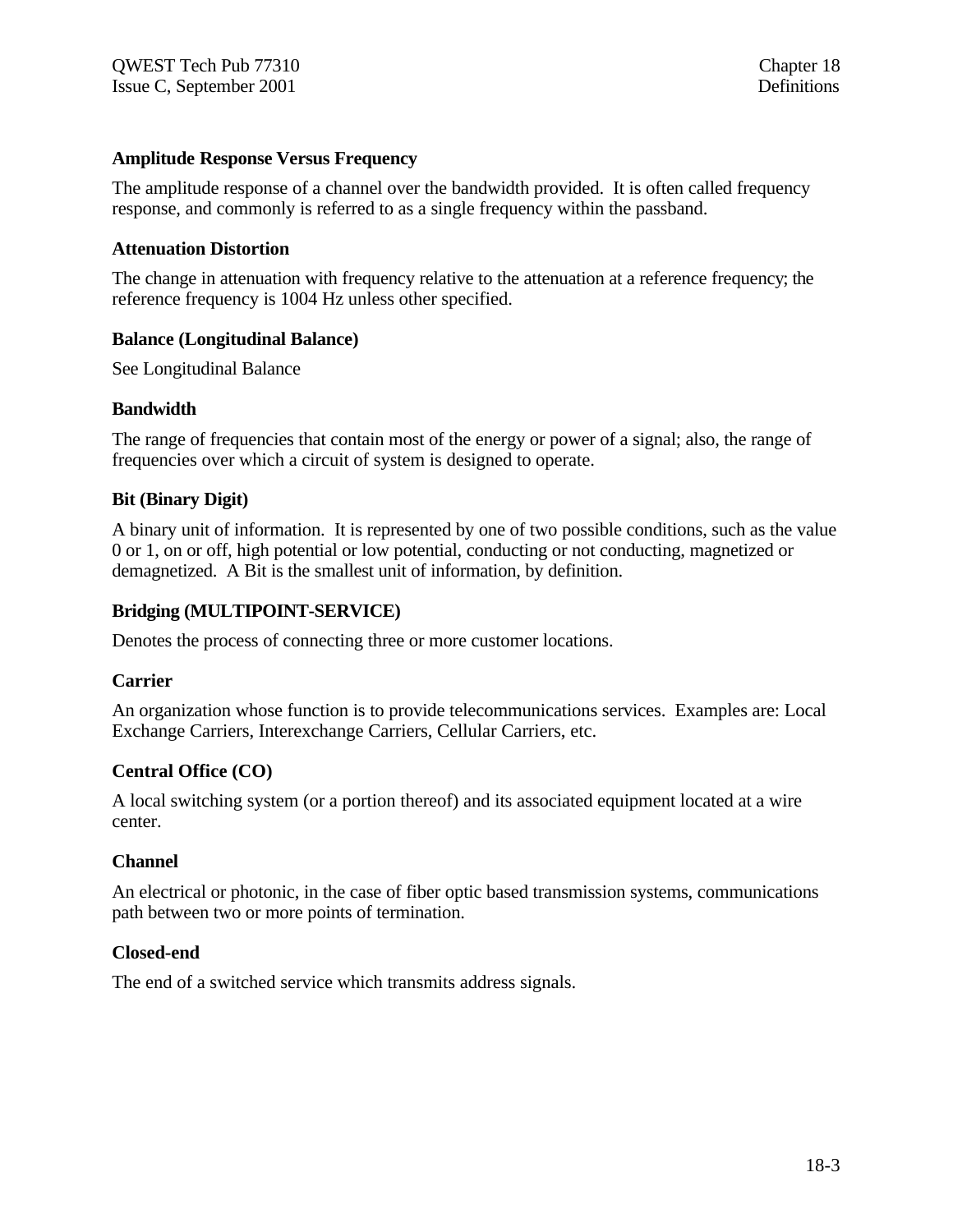## **Conditioning**

Denotes an enhancement to the transmission performance of a voice band channel. Parameter(s) affected are attenuation distortion, envelope delay distortion and noise.

## **Customer Interface**

The interface with a customer at a point of termination.

## **Customer Premises**

Denotes a building or portion(s) of a building occupied by a single customer or End-User either as a place of business or residence. Adjacent buildings and the buildings on the same continuous property occupied by the customer and not separated by a public thoroughfare, are also considered the same customer's premises.

## **Customer Provided Equipment (CPE)**

Equipment owned and maintained by the customer and located on their side of the End-User Point of Termination (EU-POT) network interface.

## **Customer Specified Premises Levels**

The customer may specify both transmit and/or receive levels within ranges as delineated in various technical publications.

## **Customers**

Denotes any individual, partnership or corporation who subscribes to the services provided by QWEST customers are divided into two distinct and separate categories: (1) carriers, who provide interexchange services for hire for others, and (2) End-Users, who request services only for their own use.

# **Data Enhancement (End-Link, Mid-Link Applications)**

This option provides improved attenuation distortion requirements and establishes limits for envelope delay distortion, phase jitter, and intermodulation distortion.

# **DATAPHONE® Select-A-Station**

Denotes a switched voice band private line data system designed to allow a single master station to communicate with a number of remote stations one at a time. The system enables point-to point voice band connection between the master station at the customer premises and each remote station. Direct transmission between remote stations is not possible, nor is simultaneous communication from the master station to more than one station. This service has been "grandfathered".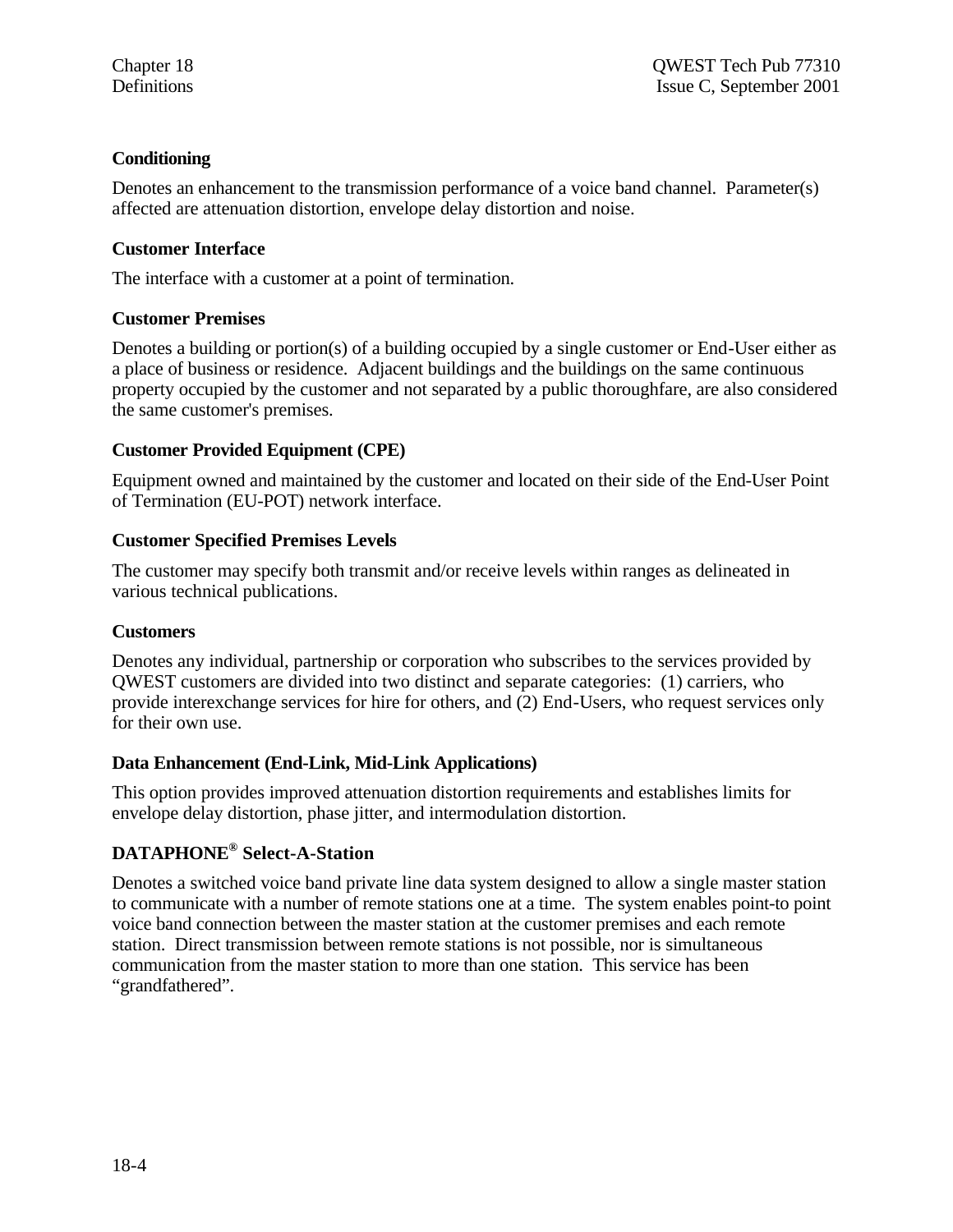#### **dBm**

A decibel in which the reference power is one milliwatt. Decibel reference to one milliwatt.

#### **Decibel (dB)**

A unit measurement of transmission loss, gain, or relative level. It is the logarithmic unit of signal power ratio most commonly used in telephony. It is used to express the relationship between two signal powers, usually between two acoustic, electrical, or optical signals; it is equal to ten times the common logarithm of the ratio of the two signal powers.

#### **Demultiplexing**

The opposite of multiplexing. That is, the multiplexer combines signals and the demultiplexer takes them apart again. Also see Multiplexing.

#### **E & M Signaling Arrangements**

Denotes a method of transmitting supervisory information between a switching machine or an End-User and signaling system.

#### **Echo Control**

The control of reflected signals in a telephone channel.

#### **Echo Path Loss (EPL)**

The echo path loss, in decibels, is the difference between the incident and reflected signal powers.

#### **Echo Return Loss**

The weighted average of the return losses of all frequencies between 560 and 1965 Hz.

#### **Effective 2-Wire**

A channel consisting of a single electrical path capable of voice grade transmission in both directions, but not simultaneously, and which is 2-Wire at the points of termination.

#### **Effective 4-Wire**

An effective 4-Wire channel is comprised entirely of 4-Wire facilities. The channel may be terminated as 2-Wire or 4-Wire at the End-User. The termination of the Interexchange Carrier Point of Termination (IC-POT) must be 4 Wire. When terminated as 2-Wire it is not possible to ensure independent information transmission simultaneously in both directions.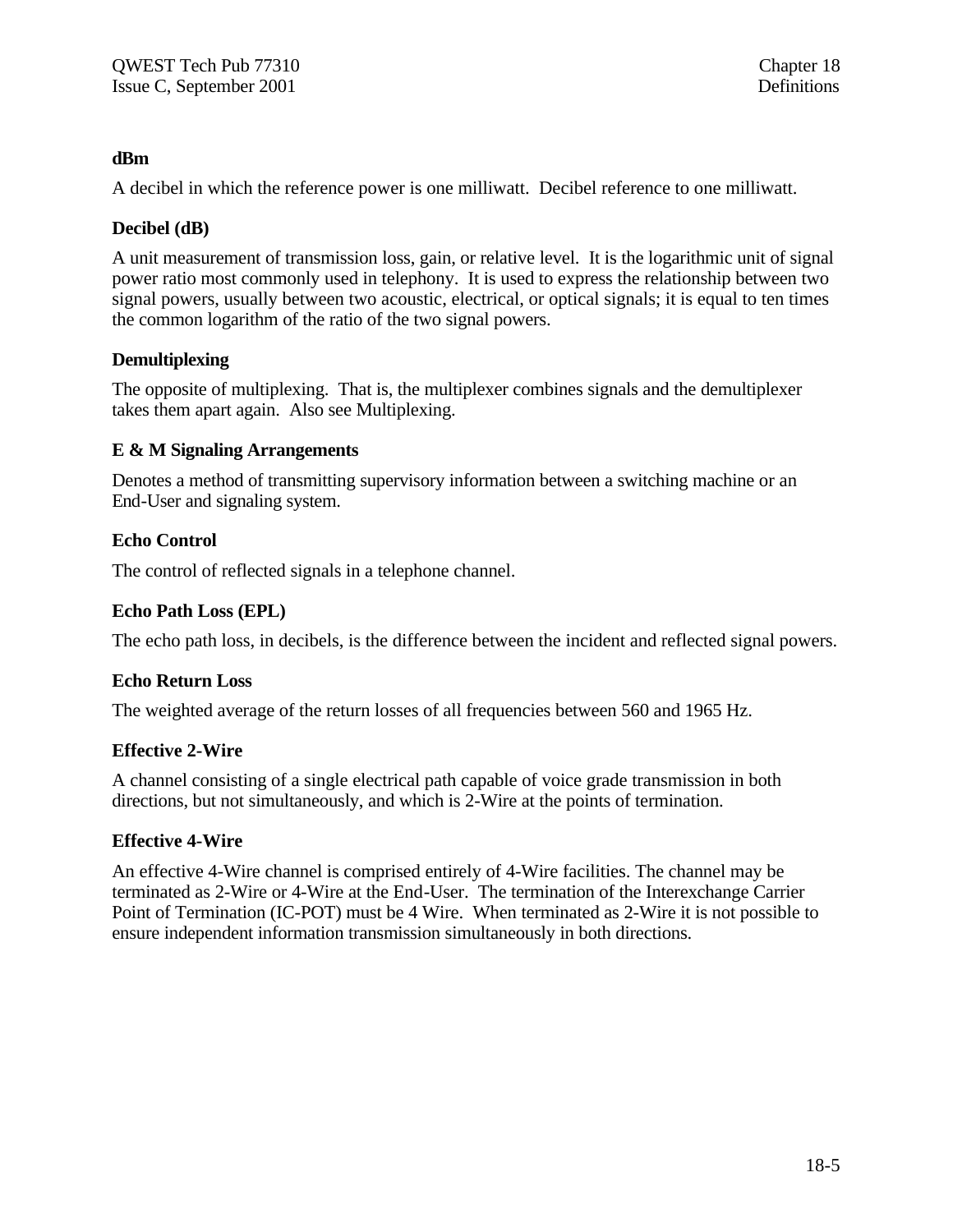# **End-User (EU)]**

The term "End-User" denotes any customer of telecommunications service that is not a carrier, except that a carrier shall be deemed to be an "End-User" to the extent that such carrier uses a telecommunications service for administrative purposes without making such service available to others, directly or indirectly. The term is frequently used to denote the difference between a Carrier interface and an interface subject to unique regulatory requirements at non-Carrier customer premises (FCC Part 68, etc.)

# **End-User POT (EU-POT)**

The Network Interface at the End-User's premises at which QWEST's responsibility for the provision of service ends.

# **Envelope Delay Distortion**

A measure of the linearity of the phase-verses-frequency characteristic of a channel.

# **Equal Level Echo Path Loss (ELEPL)**

The measure of echo path loss at a 4-Wire interface which is corrected by the difference between the transmit and receive Transmission Level Points (TLPs).

 $ELEPI = EPI - TI$  Ptransmit + TL Preceive

## **Equalization**

The process of correcting frequency and/or phase distortion of a circuit by the introduction of networks to compensate for the difference in attenuation and or time delay at the various frequencies in the transmission band.

## **Facilities**

Facilities are the transmission paths between the demarcation points serving customer locations, a demarcation point serving a customer location and a QWEST Central Office, or two QWEST offices.

## **Foreign Exchange**

Telephone company line arrangement where calls placed into the switched network, from a customer location, enter the network through a Central Office located in a Wire Center which is different than the one which normally services the customer location.

# **Full Duplex**

Simultaneous transmission in both directions between two points.

# **Grandfathered**

Denotes certain services offered to existing customers only.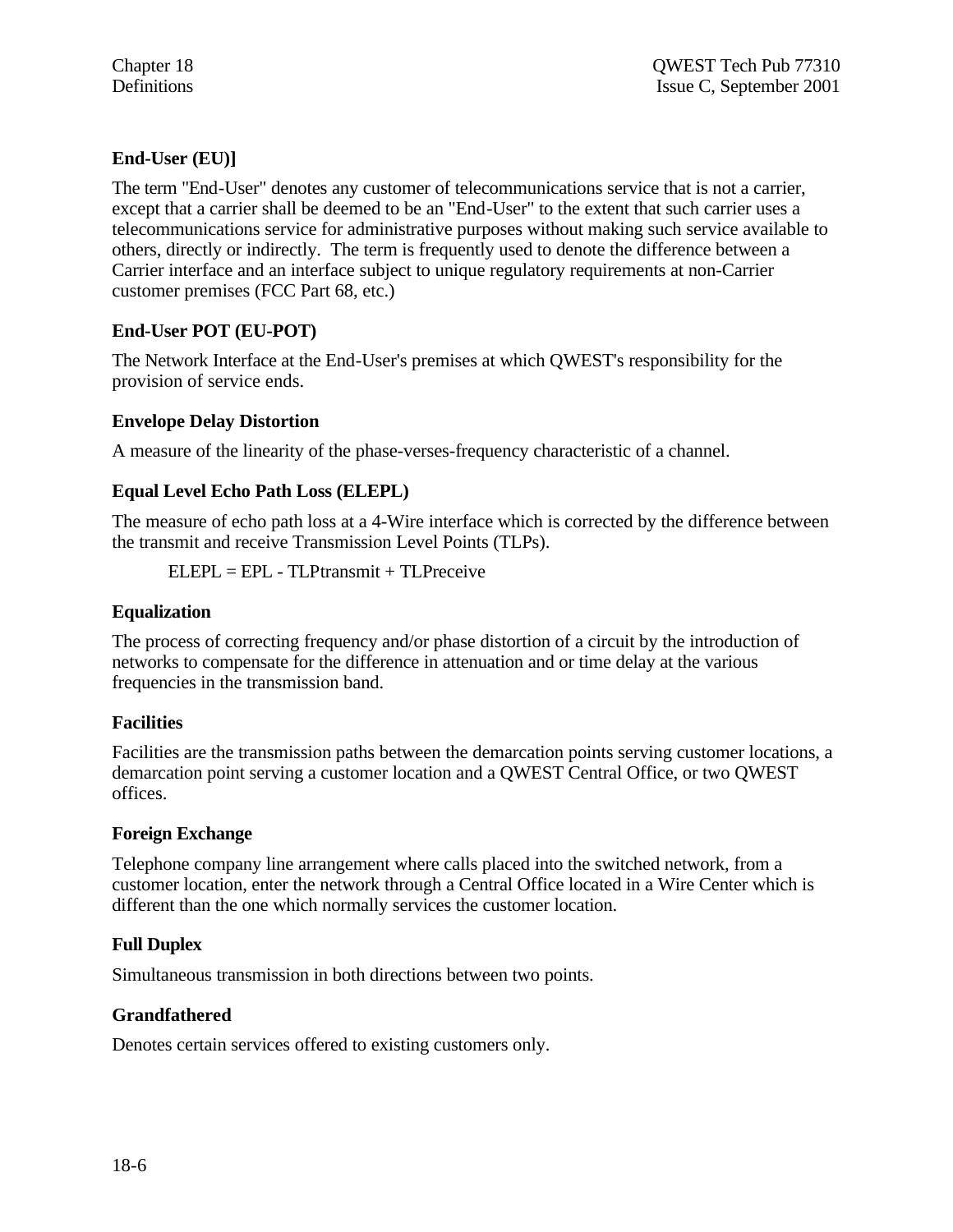## **Group**

A bandwidth allocation in frequency-division multiplexed systems that provides for twelve (12) voice bandwidth channels.

# **Half-Duplex**

Transmission in either direction between two points, but not simultaneously.

## **Hub**

A QWEST designated serving wire center at which bridging and multiplexing functions are performed.

## **Hybrid Circuit**

A circuit having four sets of terminals arranged in two pairs designed so that there is high loss between the two sets of terminals of a pair when the terminals of the other pair are suitably terminated. Hybrids are commonly used to couple 4-wire circuits to 2-wire circuits.

## **Impedance**

The total opposition offered by an electric circuit to the flow of an alternating current of a single frequency. It is a combination of resistance and reactance and is measured in ohms.

## **Impedance Balance**

A measure of the degree of equality of the two impedances that are connected to the two conjugate ports of a hybrid set (or equivalent circuit).

# **Improved Echo Control at the 2-Wire POT Option**

The Improved Echo Control 2-Wire option provides an upgraded return loss limit at the 2-Wire Point Of Termination (POT). This option is applicable for effective 2-Wire configurations.

## **Improved Echo Control at the 4-Wire POT Option**

The improved echo control 4-Wire option provides an upgraded Equal Level Echo Path Loss (ELEPL) limit at the 4-Wire Point Of Termination (POT). This option is applicable for effective 4-Wire configurations.

# **Improved Termination Option**

Provides the ordered impedance (nominally 600 ohms at 1 kHz), a wide range of transmission level points  $(-16 \text{ to } +7.0)$  and simplex reversal (when applicable) at the Point Of Termination (POT).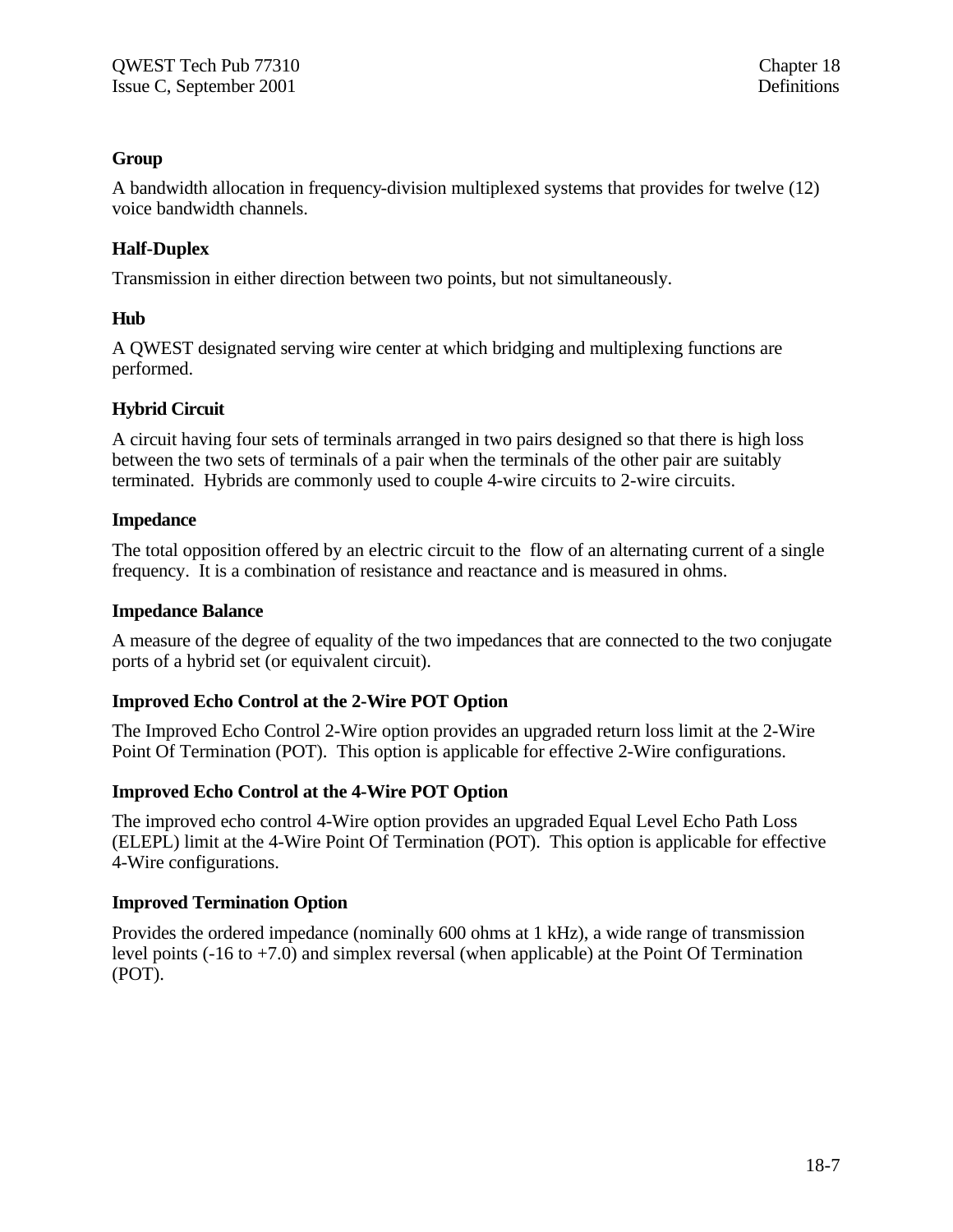### **Impulse Noise**

Any momentary occurrence of the noise on a channel significantly exceeding the normal noise peaks. It is evaluated by counting the number of occurrences that exceed a threshold.

#### **Inserted Connection Loss**

This term denotes the 1004 Hz power difference (in dB) between the maximum power available at the originating end, and the actual power reaching the terminating end through the inserted connection.

#### **Insertion Loss**

Insertion loss is the ratio (expressed in dB) of the power delivered to a specified load at the receiving interface by a specified source at the transmitting interface to the power delivered by the same source directly to an identical load.

#### **Interexchange Carrier (IC)/(IEC)** or Interexchange Common Carrier

Any individual, partnership, association, joint-stock company, trust, governmental entity or corporation engaged for hire in interstate or foreign communication by wire or radio, between two LATAs.

#### **Interface Code**

See Network Channel Interface

#### **Intermodulation Distortion**

A measure of the nonlinearity of a channel.

#### **Key Activated Transfer Arrangement**

An arrangement that allows the customer to transfer a leg of a Private Line Transport Service to either spare or working channel that terminates in either the same or a different customer premises. A key activated control service is required to operate the transfer arrangement.

#### **Kilobit/Second (kbit/s)**

One thousand (1000) bits/second

#### **Line-Type Connection**

Denotes a connection between a station at a customers premise and a Central Office (CO). These are connected on the dial tone side of the CO.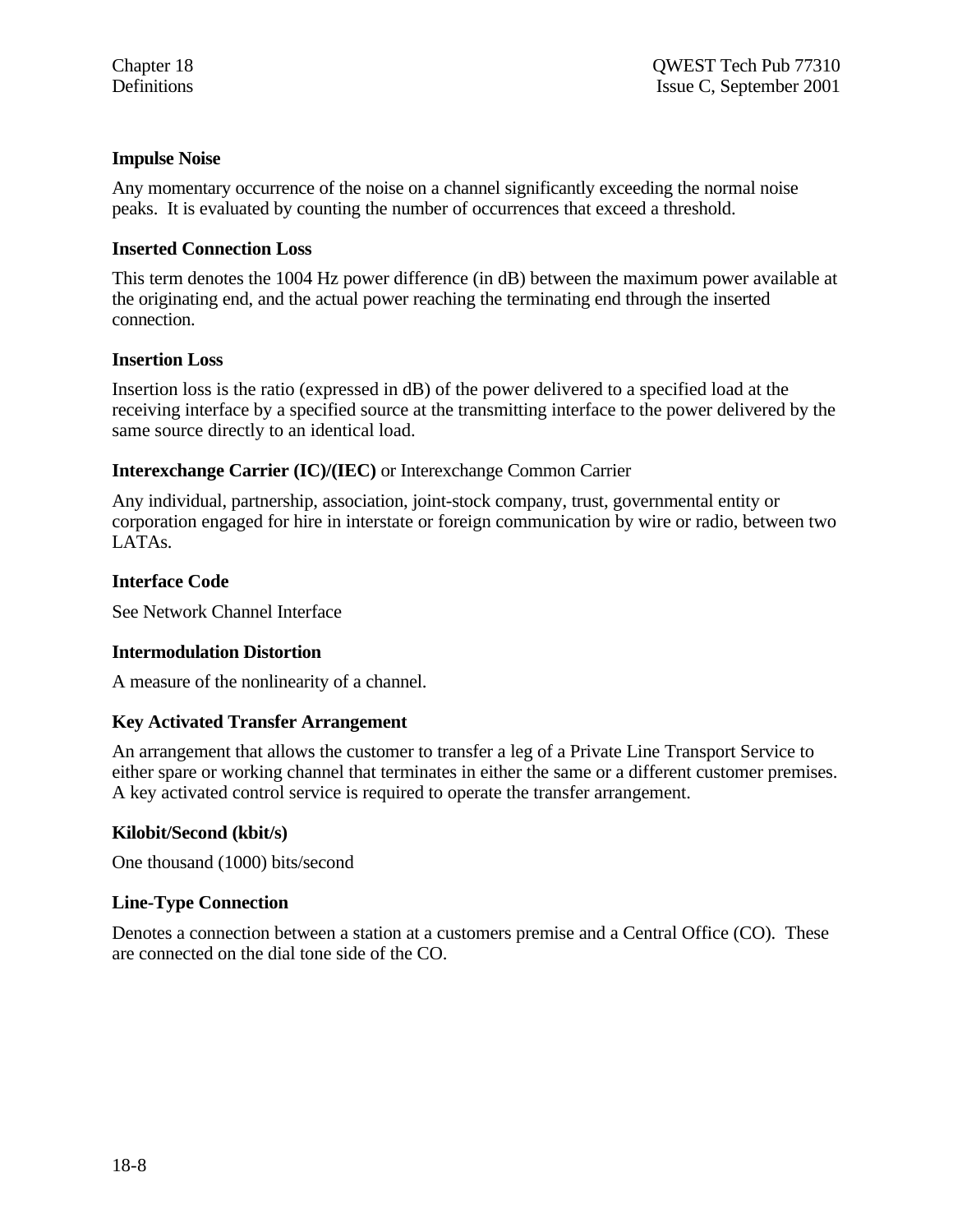## **Local Area Network (LAN)**

Network permitting the interconnection and intercommunication of a group of computers, primarily for the sharing or resources such as data storage devices and printers.

## **Local Access and Transport Area (LATA)**

A geographic area for the provision and administration of communications service. It encompasses designated exchanges that are grouped to serve common social, economic and other purposes.

## **Local Exchange Carrier (LEC)**

The regulated entity providing Access and Intra-LATA services.

## **Longitudinal Balance (Longitudinal-to-Metallic)**

The Longitudinal balance of any circuit is an expression, in dB, of the ratio of the longitudinal voltage(E1) to the metallic voltage (Em): Balance (dB) = 20 log (E1/Em) where E1 is the voltage measured "tip and ring to ground", and Em is the voltage measured across the tip and ring.

#### **Loop**

The facility which connects the Local Wire Center to the customer's location.

#### **Loop Signaling**

Loop signaling uses a DC path, or loop, to convey address and supervisory signaling information.

## **Loopback**

An out-of-service test procedure applied to a full duplex channel that causes a received signal to be returned to the source.

## **Master Station**

Denotes the equipment located on the customer's premises which controls communications between the master station and remote stations.

## **Megabit per Second (Mbit/s)**

One million (1,000,000) bits per second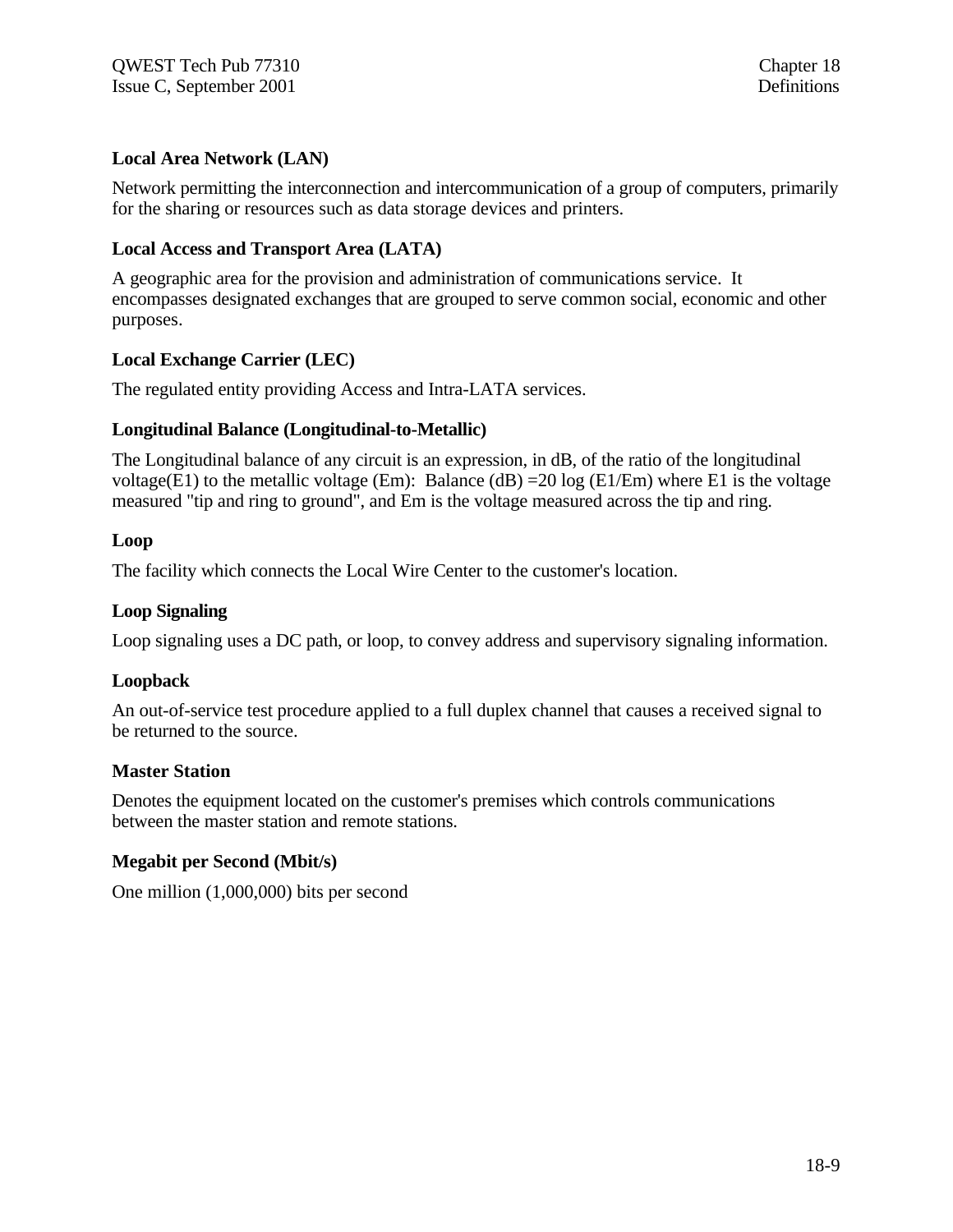#### **Modulator/DEModulator (Modem)**

A contraction formed from the words modulator and demodulator to describe electronic equipment having both of these capabilities. A modem is a Data Communications Equipment (DCE) device to convert business machine interface, e.g. RS232, to voice band signals suitable for transmission over a telecommunications channel.

#### **Multiplex**

See multiplexer

#### **Multiplexer (Mux)**

An equipment unit to multiplex, or do multiplexing: Multiplexing is a technique of modulating (analog) or interleaving (digital) multiple, relatively narrow bandwidth channels into a single channel having a wider bandwidth (analog) or higher bit-rate (digital). the term Multiplexer implies the demultiplexing function is present to reverse the process so it is not usually stated.

#### **Network**

The interconnected telecommunications equipment and facilities.

#### **Network Channel (NC) Code**

The Network Channel (NC) code is an encoded representation used to identify both switched and non-switched channel services. Included in this code set are customer options associated with individual channel services, or feature groups and other switched services.

#### **Network Channel Interface (NCI) Code**

The Network Channel Interface (NCI) code is an encoded representation used to identify five (5) interface elements located at a Point of Termination (POT) at a central office or at the Network Interface at a customer location. The Interface code elements are: Total Conductors, Protocol, Impedances, Protocol Options, and Transmission Level Points (TLP). (At a digital interface, the TLP element of the NCI code is not used.)

#### **Network Interface (NI)**

The point of demarcation on the customer's premises at which QWEST's responsibility for the provision of service ends.

#### **Ohm**

The unit of electric resistance.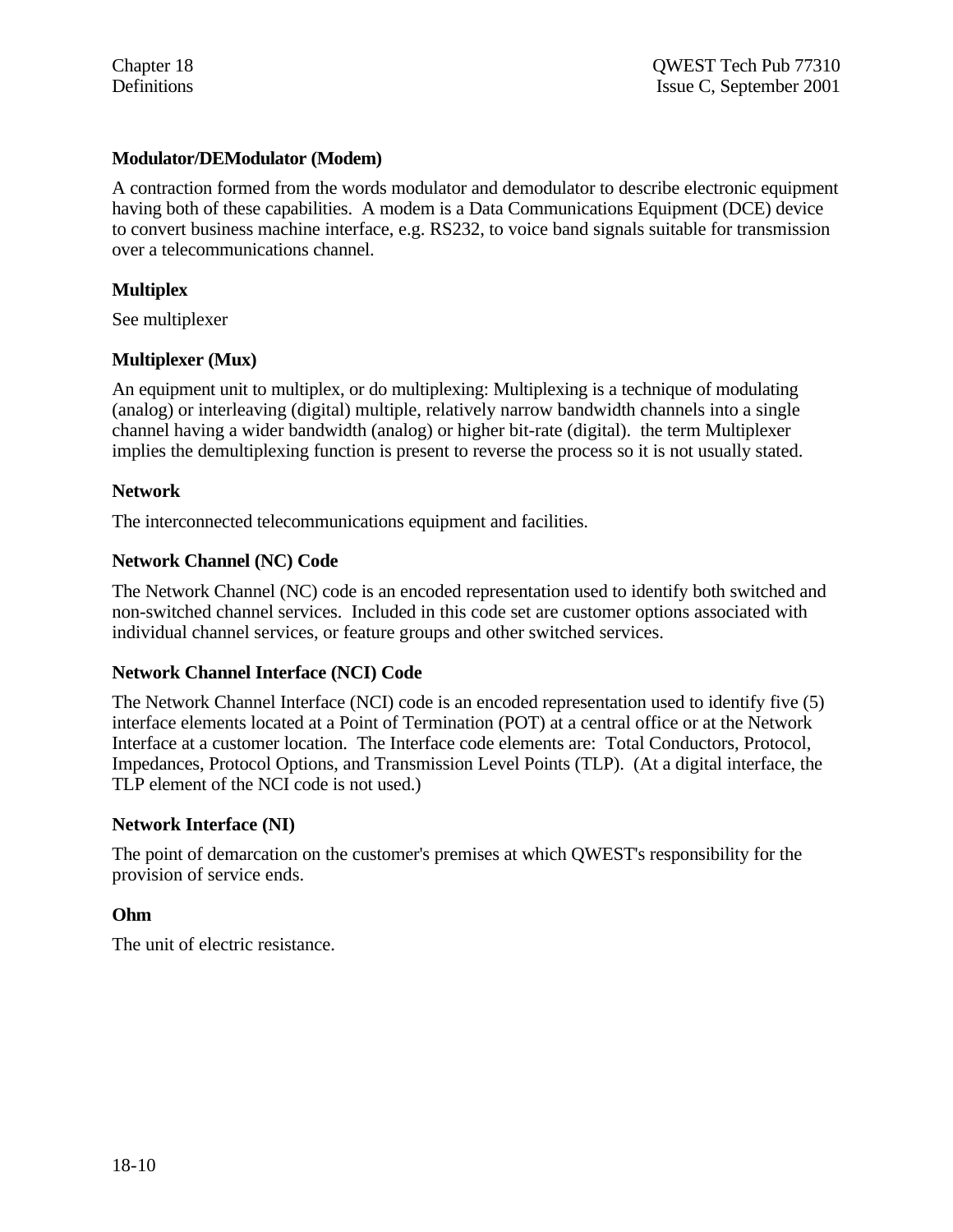## **Open-end**

The end of a switched service from which dial tone is drawn.

## **Packet**

A unit of data, consisting of binary digits including data and call-control signals, that is switched and transmitted as a composite whole.

## **Packet Switched Network**

A switched network which provides connection for forwarding standard data packets between user parties.

## **Point of Termination (POT)**

The physical telecommunications interface that establishes the technical interface, the test point(s), and the point(s) of operational responsibility. (See Network Interface).

## **Point-To-Point**

A circuit connecting two (and only two) points.

## **Premises**

Denotes a building or portion(s) of a building occupied by a single customer or End-User either as a place of business or residence.

## **Private Line Automatic Ringdown (PLAR)**

Denotes a two-point or multipoint channel with QWEST provided signaling at a serving wire center. Either end of the channel can originate a seizure which will cause a 20 Hz ringing signal to be applied to the remote end until answered. The customer must identify primary and remote stations.

## **Protocol**

The rules for communication system operation which must be followed if communication is to be effected; the complete interaction of all possible series of messages across an interface. Protocols may govern portions of a network, types of service, or administrative procedures.

## **Protocol Code**

The Protocol (character positions 3 and 4 or the Network Channel Interface [NCI] Code) is a twocharacter alpha code that defines requirements for the interface regarding signaling and transmission.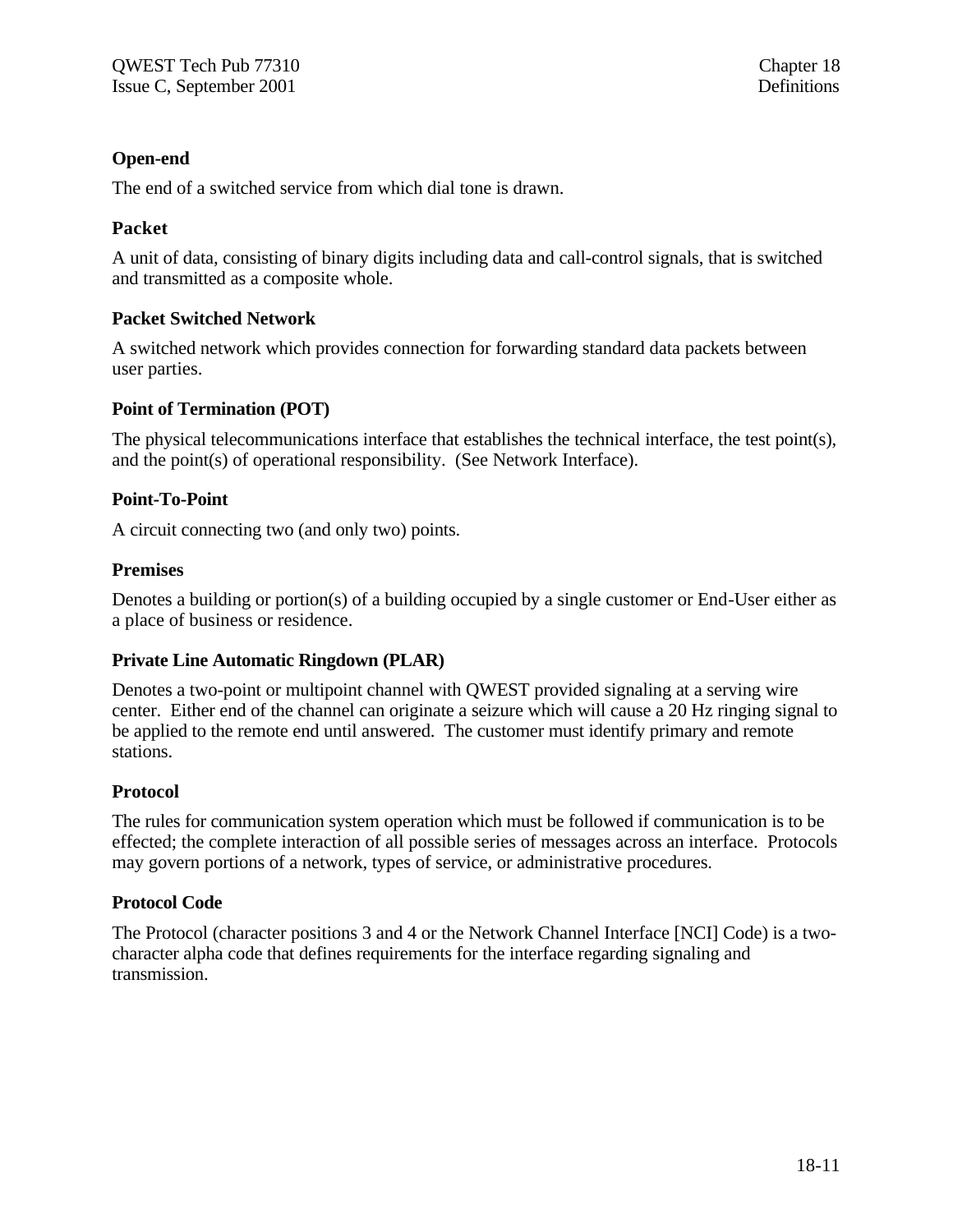## **Return Loss**

Denotes a measure of the similarity between the two impedances at the junction of two transmission paths. The higher the return loss, the higher the similarity.

## **Reverse-battery**

The switch, during setup and ringing, places -48v on ring, ground on tip. When the called party goes off-hook, the condition is reversed (i.e., -48v on tip, ground on ring).

## **Service Code (A COMMON LANGUAGE® code set)**

A coded designation by which a particular Special Service Circuit may be identified. This designation must be unique, in a form that is readable and understandable, and be acceptable for both manual and mechanized procedures. [Special Service, as used by COMMON LANGUAGE®, may be called "Private Line", "Private Line Transport", "Switched Specials", "Dedicated Access", "Special Access", etc. in various tariffs and technical publications. Special Service is actually: COMMON LANGUAGE® Circuit Identification - Special Service, (abbreviated CLCI<sup>™</sup> - S/S).]

## **Serving Wire Center**

The term "Serving Wire Center" denotes a QWEST Central Office from which dial tone for the local Exchange Service would normally be provided to the demarcation point on the property at which the customer is served.

## **Signal-To-Noise Ratio (S/N Ratio)**

The ratio of the signal power to the noise power at a given point in a given system (usually expressed in decibels).

## **Signaling**

The transmission of information to establish, monitor, or release connections and/or provide Network Control.

## **Simplex Reversal Option**

The Simplex Reversal Option physically turns over the simplexed DC path presented at the 4-Wire Point Of Termination (POT).

## **Singing Return Loss**

The frequency-weighted measure of return loss at the edges of the voice band (260 to 500 Hz and 2200 to 3400 Hz), where singing (instability) problems are most likely to occur. (See IEEE Std. 743-1984, Table 10, for Singing Return Loss low and Table 11 for Singing Return Loss high).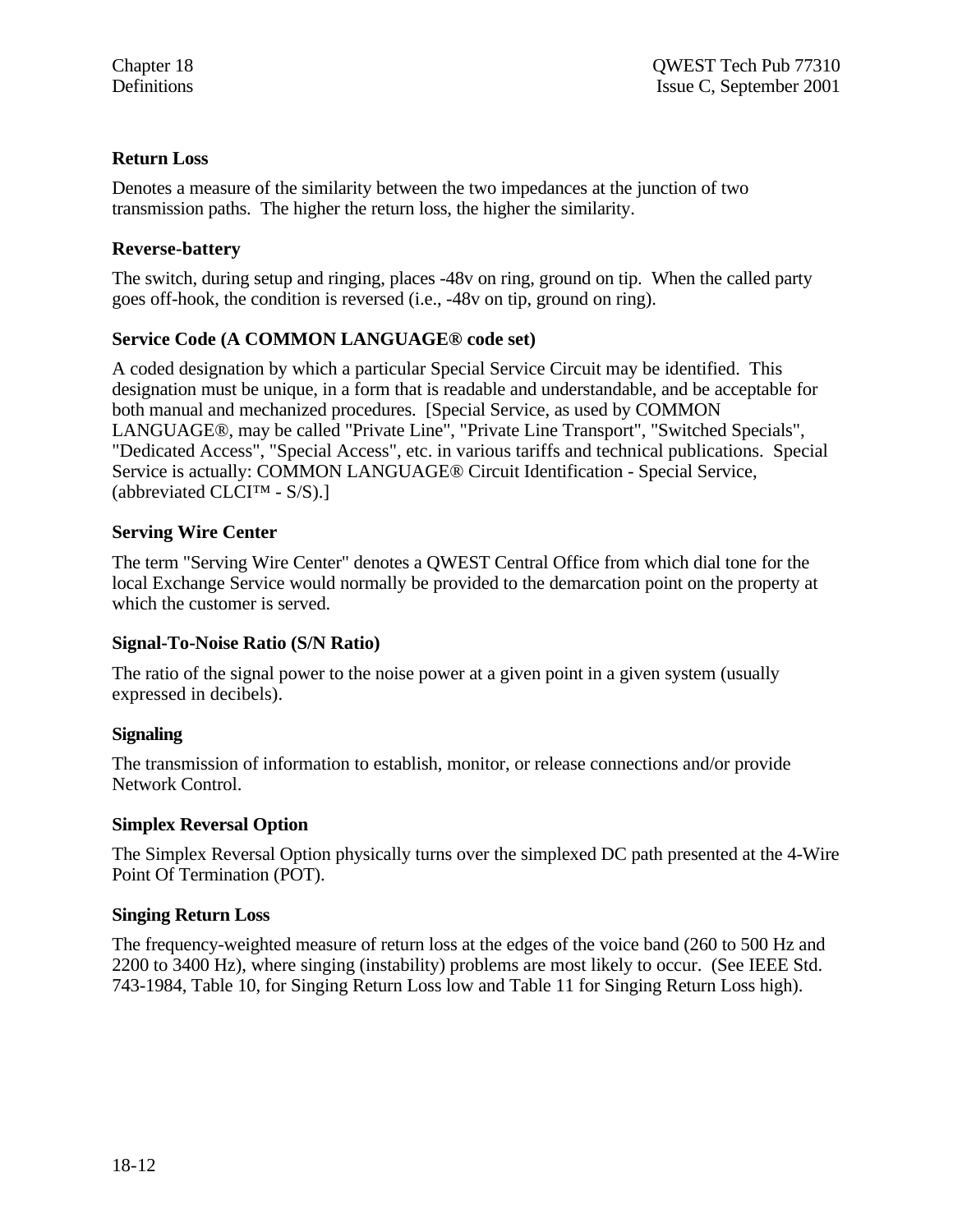#### **Single Frequency Signaling (SF)**

The use of a voice frequency tone (between 300 and 3300 Hz), keyed on and off, to transport dial pulse signaling, on-hook and off-hook supervision, or a combination of signaling and supervision over a carrier channel or 4-wire metallic facility.

#### **Superframe Format (SF)**

A superframe consists of 12 consecutive DS1 frames. Bit one of each frame (the F-bit) is used to describe a 12-bit framing pattern during the 12 frames.

#### **Supervision**

The function of initiating a call request, holding a connection, or releasing a connection.

#### **Tip, ring, ground**

The conductive paths between a central office and a station. The tip and ring leads constitute the circuit that carries a balanced speech or data signal. The ground path in combination with the conductor is used occasionally for signaling.

#### **Transfer Arrangements**

An arrangement that affords the customer an additional measure of flexibility in the use of their Private Line Transport channel(s). The arrangement can be utilized to transfer a leg of a Private Line Transport Service to another channel that terminates in either the same or a different customer designated premises. A key activated control channel will be used to operate the transfer arrangement and will be rated as a Low Speed Data Channel Service. The Key will be located at the customer's premises and will be provided by the customer.

## **Transmission Level Point (TLP)**

A point in a transmission system at which the ratio, usually expressed in decibels, of the power of a test signal at that point to the power of the test signal at a reference point, is specified. For example, a zero transmission level point (0TLP) is an arbitrarily established point in a communication circuit to which all relative levels at other points in the circuit are referred.

#### **Transmission Path**

Denotes a path capable of transporting signals within the range of the service offering. A transmission path is comprised of physical or derived facilities consisting of any form or configuration of plant typically used in the telecommunications industry.

#### **Trunk**

A communications path connecting two switching systems in a network, used in the establishment of an end-to-end connection.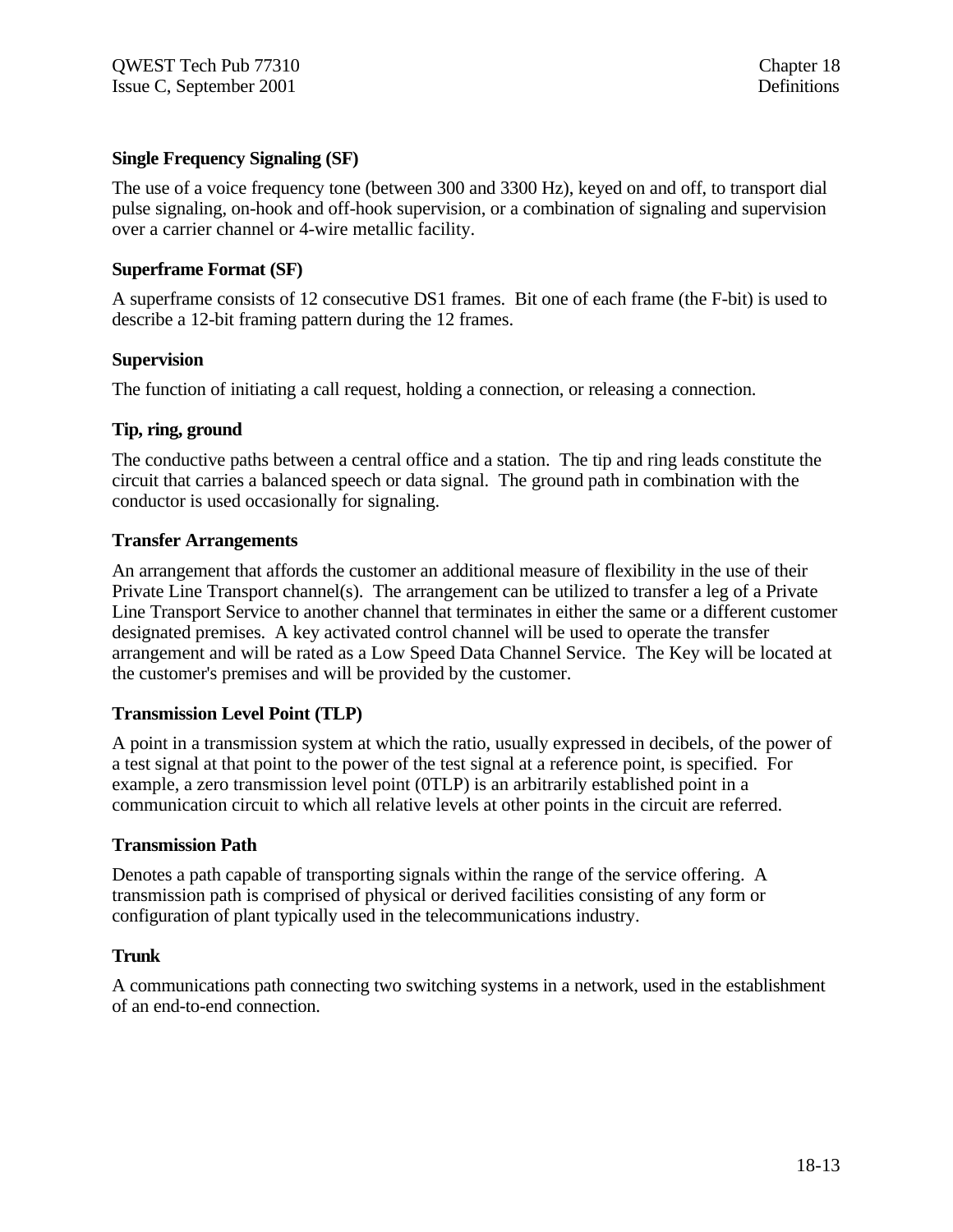#### **Trunk-Side Connection**

Denotes the connection of a transmission path to the non-dial tone side of a local exchange switching system.

#### **Two-Wire to Four-Wire Conversion**

Denotes an arrangement, which converts a 4-Wire transmission path to a 2-Wire transmission path to allow a 4-Wire facility to connect to a 2-Wire entity.

#### **Voice Grade (VG)**

A term used to describe a channel, circuit, facility or service that is suitable for the transmission of speech, digital or analog data or facsimile, generally with a frequency range of about 300 to 3000 Hz.

#### **Voice Band**

Relating to the frequency spectrum from 300 to 3000 Hz.

#### **Wire Center**

A building in which one or more central offices, used for the provision of local exchange services, are located.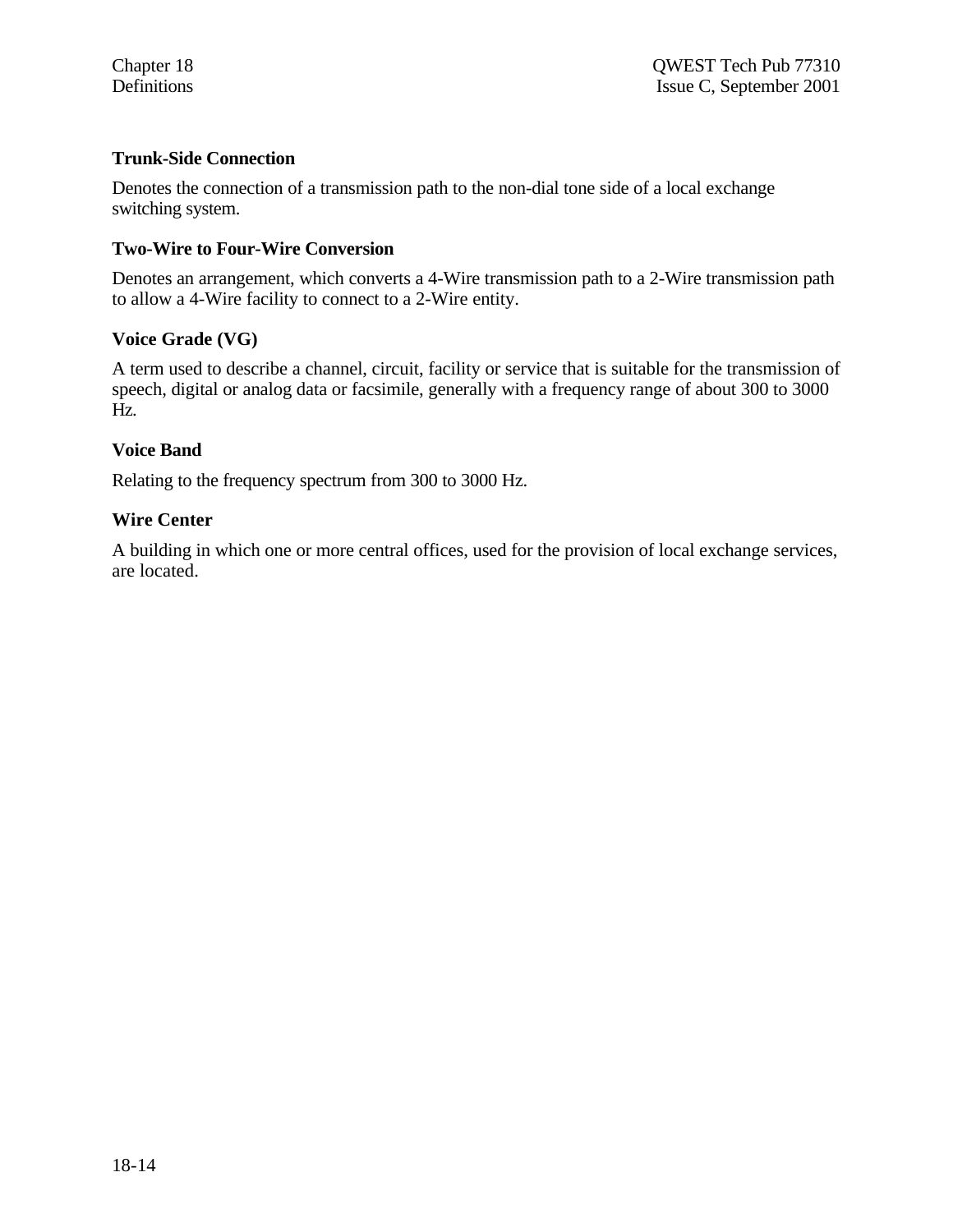# **CONTENTS**

# **Chapter and Section Page**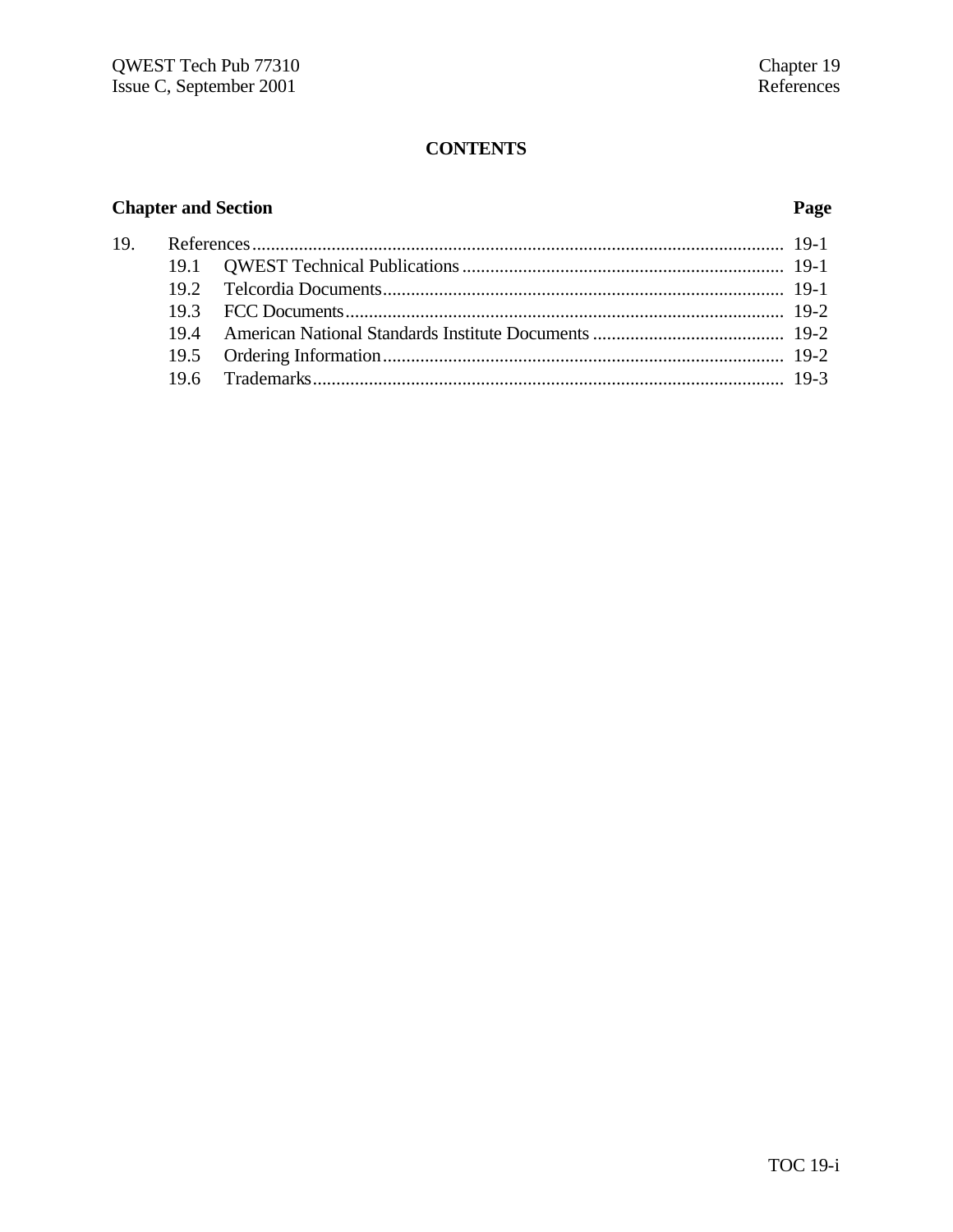#### **19. References**

#### **19.1 QWEST Technical Publications**

- PUB 77200 *QWEST DS1 Service and QWEST DS1 Rate Synchronization Service.* Issue F, September 2001. PUB 77307 *Low Speed Data, Telegraph and Direct Current Services. Issue B, July 2001.*
- PUB 77311 *Analog Channels for Non-Access Service.* Issue D, July 2001.
- PUB 77321 *Special High Voltage Protection.* Issue A, June 1988.
- PUB 77324 *QWEST DS3 Service.* Issue D, September 2001.
- PUB 77359 *QWEST DIGIPAC® Service Interface Specifications for Public Packet Switching Network module 1.* Issue I, October 2001.
- PUB 77359 *QWEST DIGIPAC® Service Interface Specifications for Public Packet Switching Network Module 5.* Issue I, October 2001.
- PUB 77371 *COMMAND A LINKSM Technical Description And Interface Combinations.* Issue D, September 2001.
- PUB 77375 *1.544 Mbit/s Channel Interfaces.* Issue E, September 2001.
- PUB 77386 *Expanded Interconnection And Collocation For Transport And Switched Unbundled Network Elements and Finished Services.* Issue F, July 2001.

#### **19.2 Telcordia Documents**

- GR-334-CORE *Switched Access Service: Transmission Parameter Limits and Interface Combinations.* Issue 1, June 1994.
- TR-NWT-000335 *Voice Grade Special Access Service Transmission Parameter Limits and Interface Combinations.* Issue 3, May 1993.
- TR-NPL-000339 *Wideband Analog Special Access Service. Transmission Parameter Limits and Interface Combinations* Issue 1, October 1987.
- TR-TSV-002275 *BOC Notes on the Network 1994.* Issue 2, April 1994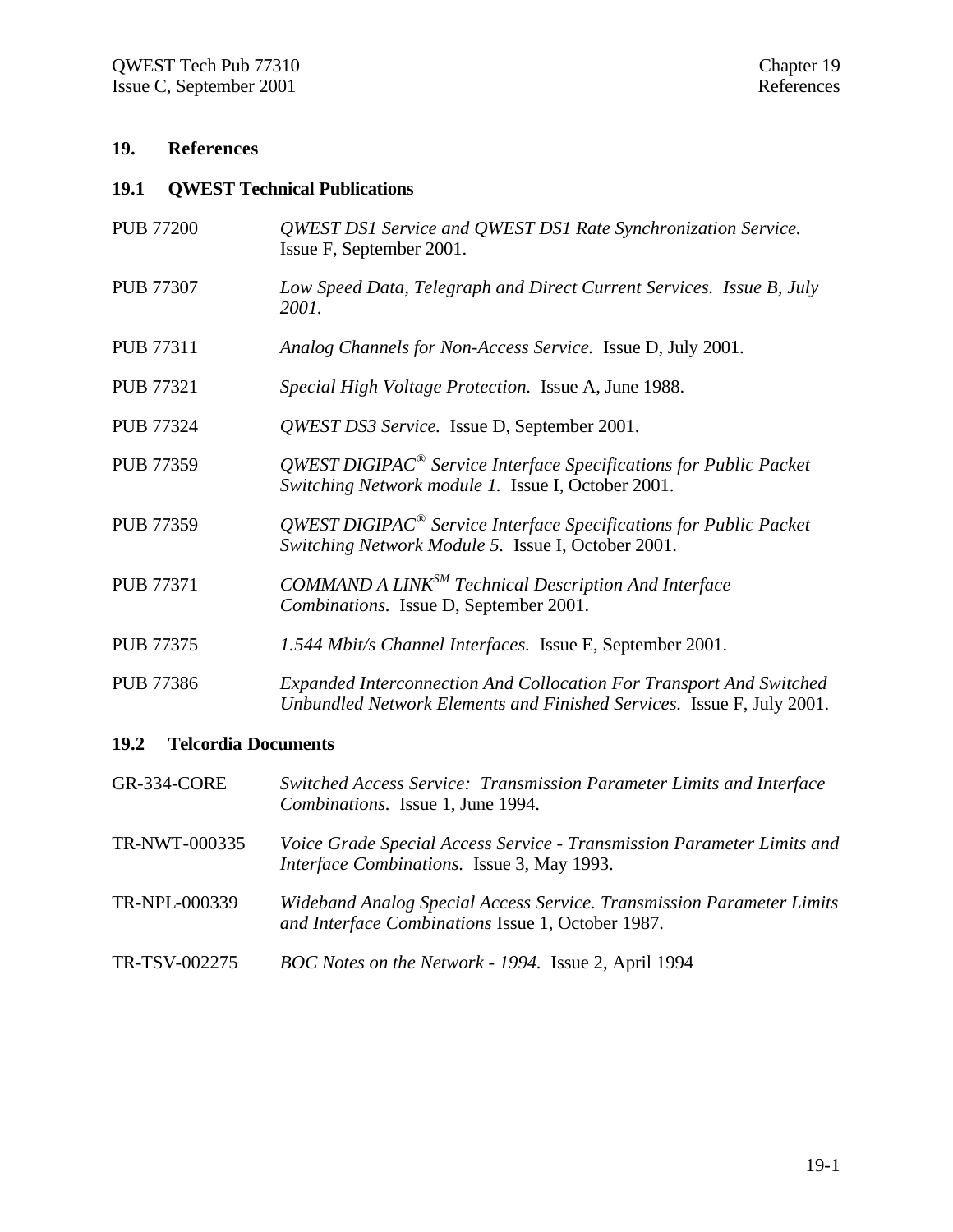#### **19.3 FCC Documents**

Part 68 FCC Rules and Regulations

#### **19.4 American National Standards Institute Documents**

| ANSI T1.223-1997 | Information Interchange — Structure and Representation of Network    |
|------------------|----------------------------------------------------------------------|
|                  | Channel (NC) and Network Channel Interface (NCI) Codes for the North |
|                  | American Telecommunications System.                                  |

ANSI T1.512-1994 *Network Performance - Point-to-Point Voice-Grade Special Access Network Voiceband Data Transmission Objectives.*

#### **19.5 Ordering Information**

All documents are subject to change and their citation in this document reflects the most current information available at the time of printing. Readers are advised to check status and availability of all documents.

Those who are not QWEST employees may order;

American National Standards Institute (ANSI) documents from:

American National Standards Institute Attn: Customer Service 11 West 42nd Street New York, NY 10036 Phone: (212) 642-4900 Fax: (212) 302-1286

ANSI has a catalog available which describes their publications.

Telcordia documents from:

Bellcore Customer Relations 8 Corporate Place, PYA 3A-184 Piscataway, NJ 08854-4156 Fax: (908) 336-2559 Phone: (800) 521-CORE (2673) (U.S. and Canada) Phone: (908) 699-5800 (Others)

Federal Communications Commission (FCC) documents may be obtained from:

Superintendent of Documents Government Printing Office Washington, D. C. 20402 Phone: 202 783-3238